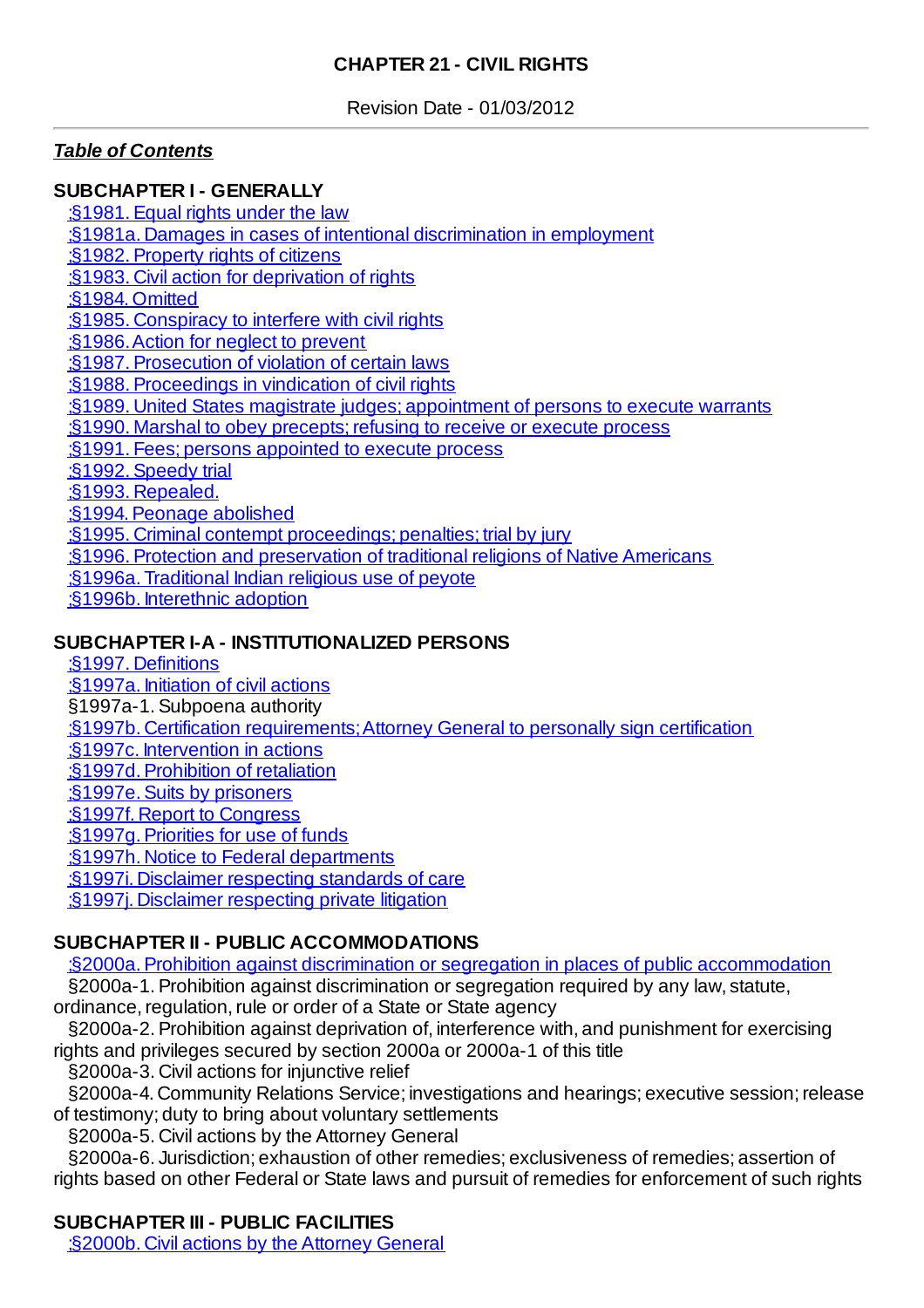§2000b-1. Liability of United States for costs and attorney's fee §2000b-2.Personal suits for relief against discrimination in public facilities §2000b-3."Complaint" defined

# **SUBCHAPTER IV - PUBLIC EDUCATION**

;§2000c. [Definitions](#page-41-0)

§2000c-1. Omitted

§2000c-2. Technical assistance in preparation, adoption, and implementation of plans for desegregation of public schools

§2000c-3. Training institutes; stipends; travel allowances

§2000c-4. Grants for inservice training in dealing with and for employment of specialists to advise in problems incident to desegregation; factors for consideration in making grants and fixing amounts, terms, and conditions

§2000c-5.Payments; adjustments; advances or reimbursement; installments

§2000c-6. Civil actions by the Attorney General

§2000c-7. Liability of United States for costs

§2000c-8.Personal suits for relief against discrimination in public education

§2000c-9. Classification and assignment

# **SUBCHAPTER V - FEDERALLY ASSISTED PROGRAMS**

[;§2000d.Prohibition](#page-46-0) against exclusion from participation in, denial of benefits of, and discrimination under federally assisted programs on ground of race, color, or national origin

§2000d-1. Federal authority and financial assistance to programs or activities by way of grant, loan, or contract other than contract of insurance or guaranty; rules and regulations; approval by President; compliance with requirements; reports to Congressional committees; effective date of administrative action

§2000d-2. Judicial review; administrative procedure provisions

§2000d-3. Construction of provisions not to authorize administrative action with respect to employment practices except where primary objective of Federal financial assistance is to provide employment

§2000d-4. Federal authority and financial assistance to programs or activities by way of contract of insurance or guaranty

§2000d-4a."Program or activity" and "program" defined

§2000d-5. Prohibited deferral of action on applications by local educational agencies seeking Federal funds for alleged noncompliance with Civil Rights Act

§2000d-6.Policy of United States as to application of nondiscrimination provisions in schools of local educational agencies

§2000d-7. Civil rights remedies equalization

# **SUBCHAPTER VI - EQUAL EMPLOYMENT OPPORTUNITIES**

;§2000e. [Definitions](#page-60-0)

§2000e-1.Exemption

§2000e-2. Unlawful employment practices

§2000e-3. Other unlawful employment practices

§2000e-4.Equal Employment Opportunity Commission

§2000e-5.Enforcement provisions

§2000e-6. Civil actions by the Attorney General

§2000e-7.Effect on State laws

§2000e-8. Investigations

§2000e-9. Conduct of hearings and investigations pursuant to section 161 of title 29

§2000e-10. Posting of notices; penalties

§2000e-11.Veterans' special rights or preference

§2000e-12. Regulations; conformity of regulations with administrative procedure provisions; reliance on interpretations and instructions of Commission

§2000e-13.Application to personnel of Commission of sections 111 and 1114 of title 18; punishment for violation of section 1114 of title 18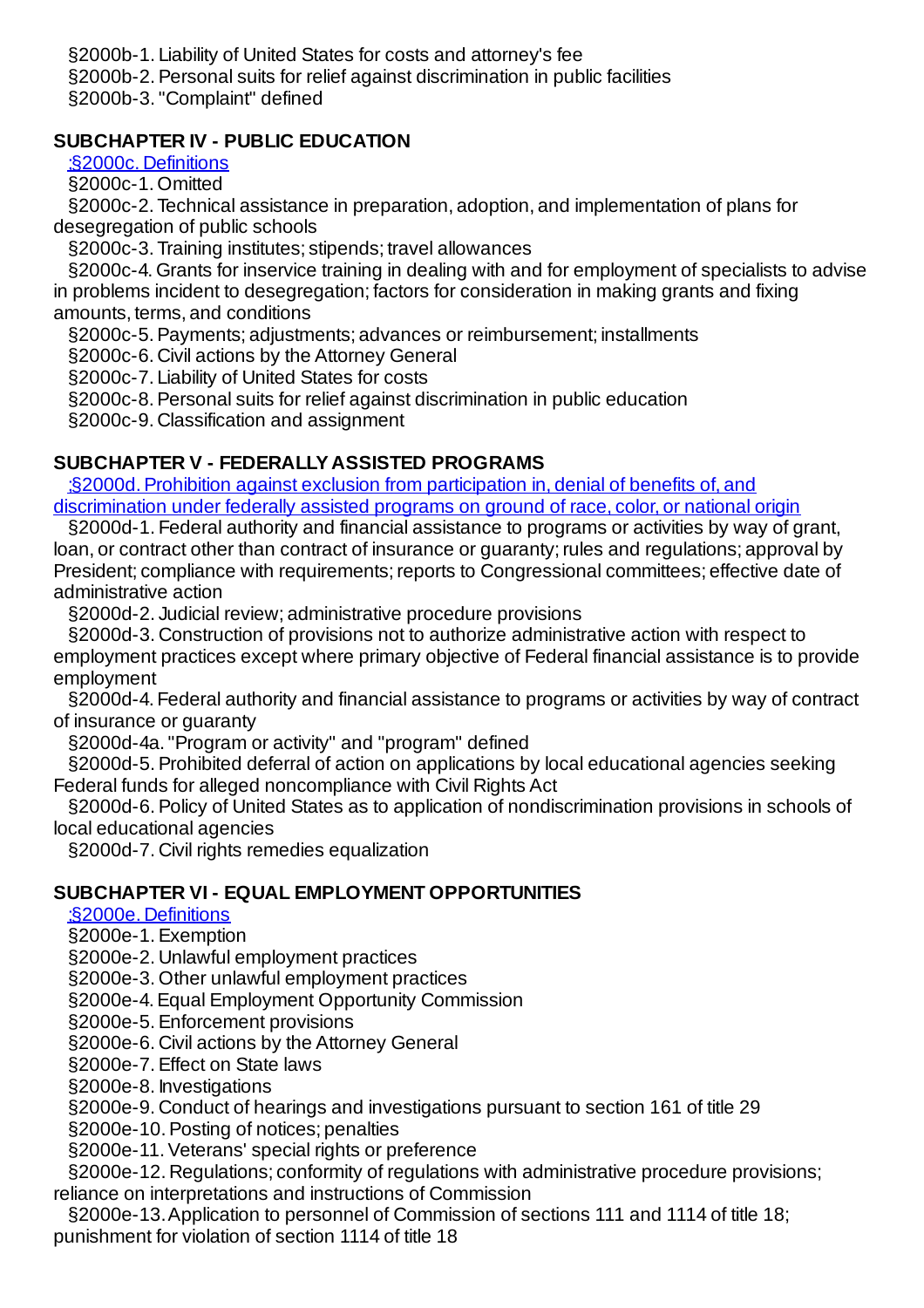§2000e-14.Equal Employment Opportunity Coordinating Council; establishment; composition; duties; report to President and Congress

§2000e-15.Presidential conferences; acquaintance of leadership with provisions for employment rights and obligations; plans for fair administration; membership

§2000e-16.Employment by Federal Government

§2000e-16a.Short title; purpose; definition

§2000e-16b. Discriminatory practices prohibited

§2000e-16c. Coverage of previously exempt State employees

§2000e-17. Procedure for denial, withholding, termination, or suspension of Government contract subsequent to acceptance by Government of affirmative action plan of employer; time of acceptance of plan

# **SUBCHAPTER VII - REGISTRATION AND VOTING STATISTICS**

[;§2000f.Survey](#page-136-0) for compilation of registration and voting statistics; geographical areas; scope; application of census provisions; voluntary disclosure; advising of right not to furnish information

# **SUBCHAPTER VIII - COMMUNITY RELATIONS SERVICE**

[;§2000g.Establishment](#page-136-1) of Service; Director of Service: appointment, term; personnel

§2000g-1. Functions of Service

§2000g-2. Cooperation with other agencies; conciliation assistance in confidence and without publicity; information as confidential; restriction on performance of investigative or prosecuting functions; violations and penalties

§2000g-3. Reports to Congress

# **SUBCHAPTER IX - MISCELLANEOUS PROVISIONS**

;§2000h. Criminal contempt [proceedings:](#page-140-0) trial by jury, criminal practice, penalties, exceptions, intent; civil contempt proceedings

§2000h-1. Double jeopardy; specific crimes and criminal contempts

§2000h-2. Intervention by Attorney General; denial of equal protection on account of race, color, religion, sex or national origin

§2000h-3. Construction of provisions not to affect authority of Attorney General, etc., to institute or intervene in actions or proceedings

§2000h-4. Construction of provisions not to exclude operation of State laws and not to invalidate consistent State laws

§2000h-5.Authorization of appropriations

§2000h-6. Separability

# **SUBCHAPTER I - GENERALLY**

# <span id="page-2-0"></span>**§1981. Equal rights under the law**

(a) Statement of equal rights

All persons within the jurisdiction of the United States shall have the same right in every State and Territory to make and enforce contracts, to sue, be parties, give evidence, and to the full and equal benefit of all laws and proceedings for the security of persons and property as is enjoyed by white citizens, and shall be subject to like punishment, pains, penalties, taxes, licenses, and exactions of every kind, and to no other.

(b) "Make and enforce contracts" defined

For purposes of this section, the term "make and enforce contracts" includes the making, performance, modification, and termination of contracts, and the enjoyment of all benefits,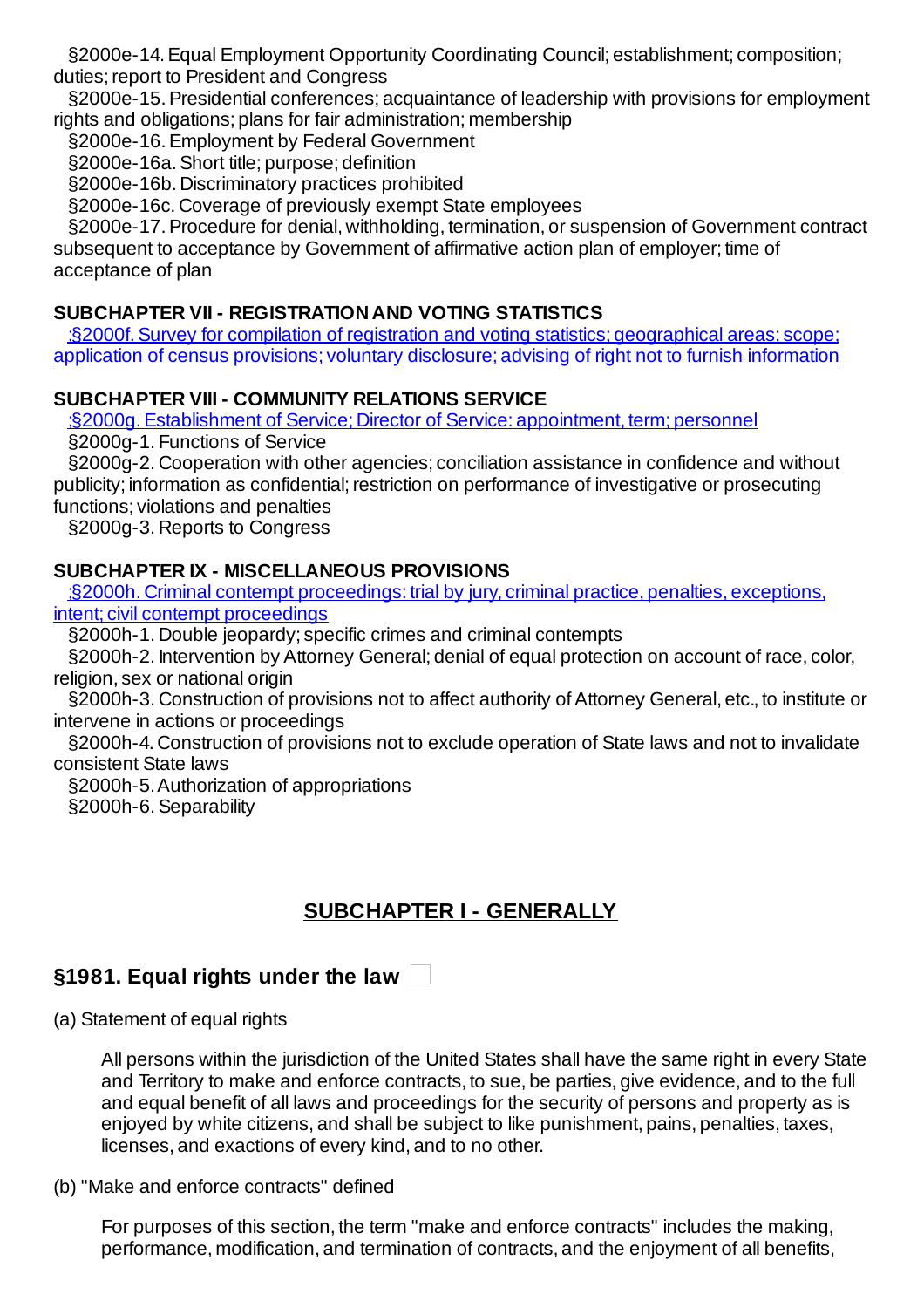privileges, terms, and conditions of the contractual relationship.

(c) Protection against impairment

The rights protected by this section are protected against impairment by nongovernmental discrimination and impairment under color of State law.

# **SOURCE**

(R.S.Sec. 1977;Pub. L. 102-166, title I,Sec. 101, Nov. 21, 1991, 105 Stat. 1071.)

# **CODIFICATION**

R.S. Sec. 1977 derived from act May 31, 1870, ch. 114, Sec. 16, 16 Stat. 144.

Section was formerly classified to section 41 of Title 8, Aliens and Nationality.

### **AMENDMENTS**

1991 - Pub. L. 102-166 designated existing provisions as subsec.

(a) and added subsecs.(b) and (c).

EFFECTIVE DATE OF 1991 AMENDMENT Section 402 of Pub. L. 102-166 provided that:

"(a) In General.- Except as otherwise specifically provided, this Act [see Short Title of 1991 Amendment note below] and the amendments made by this Act shall take effect upon enactment [Nov. 21, 1991].

"(b) Certain Disparate Impact Cases.- Notwithstanding any other provision of this Act, nothing in this Act shall apply to any disparate impact case for which a complaint was filed before March 1, 1975, and for which an initial decision was rendered after October 30, 1983."

SHORT TITLE OF 1991 AMENDMENT Section 1 of Pub. L. 102-166 provided that:"This Act [enacting section 1981a of this title and sections 60l and 1201 to 1224 of Title 2, The Congress, amending this section and sections 1988, 2000e, 2000e-1, 2000e-2, 2000e-4, 2000e-5, 2000e-16, 12111, 12112, and 12209 of this title, and section 626 of Title 29, Labor, and enacting provisions set out as notes under this section and sections 2000e and 2000e-4 of this title, and section 1a-5 of Title 16, Conservation] may be cited as the 'Civil Rights Act of 1991'."

SEVERABILITY Section 401 of Pub. L. 102-166 provided that: "If any provision of this Act [see Short Title of 1991 Amendment note above], or an amendment made by this Act, or the application of such provision to any person or circumstances is held to be invalid, the remainder of this Act and the amendments made by this Act, and the application of such provision to other persons and circumstances, shall not be affected."

"(2) the decision of the Supreme Court in Wards Cove Packing Co. v.Atonio, 490 U.S. 642 (1989) has weakened the scope and effectiveness of Federal civil rights protections; and

"(3) legislation is necessary to provide additional protections against unlawful discrimination in employment."

PURPOSES OF 1991 AMENDMENT Section 3 of Pub. L. 102-166 provided that:"The purposes of this Act [see Short Title of 1991 Amendment note above] are - "(1) to provide appropriate remedies for intentional discrimination and unlawful harassment in the workplace;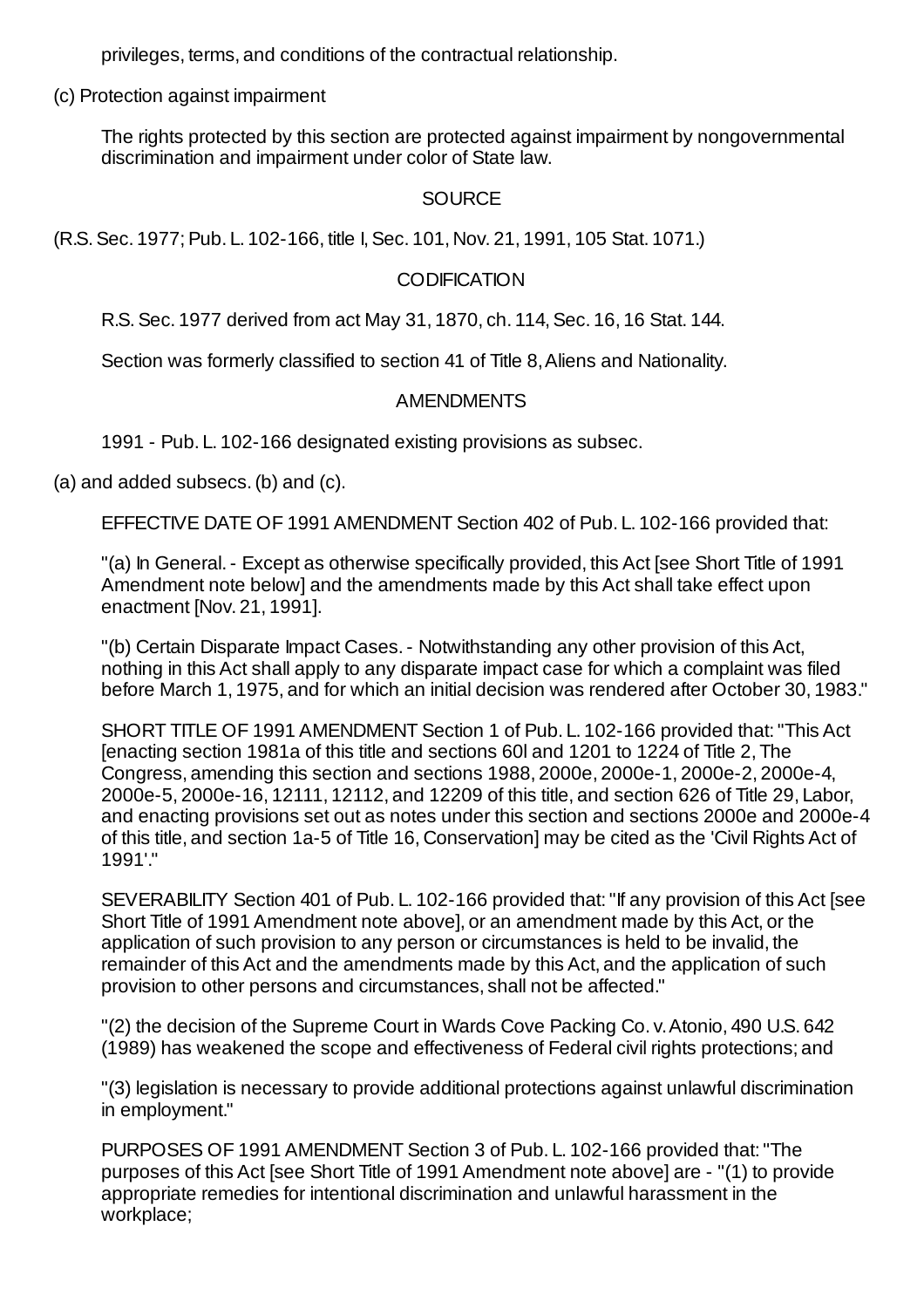"(2) to codify the concepts of 'business necessity' and 'job related' enunciated by the Supreme Court in Griggs v. Duke Power Co., 401 U.S. 424 (1971), and in the other Supreme Court decisions prior to Wards Cove Packing Co. v.Atonio, 490 U.S. 642 (1989);

"(3) to confirm statutory authority and provide statutory guidelines for the adjudication of disparate impact suits under title VII of the Civil Rights Act of 1964 (42 U.S.C. 2000e et seq.); and

"(4) to respond to recent decisions of the Supreme Court by expanding the scope of relevant civil rights statutes in order to provide adequate protection to victims of discrimination."

LEGISLATIVE HISTORY FOR 1991 AMENDMENT Section 105(b) of Pub. L. 102-166 provided that:"No statements other than the interpretive memorandum appearing at Vol. 137 Congressional Record S 15276 (daily ed. Oct. 25, 1991) shall be considered legislative history of, or relied upon in any way as legislative history in construing or applying, any provision of this Act [see Short Title of 1991 Amendment note above] that relates to Wards Cove - Business necessity/cumulation/alternative business practice."

CONSTRUCTION OF 1991 AMENDMENT Section 116 of title I of Pub. L. 102-166 provided that:"Nothing in the amendments made by this title [enacting section 1981a of this title and amending this section, sections 1988, 2000e, 2000e-

1, 2000e-2, 2000e-4, 2000e-5, 2000e-16, 12111, and 12112 of this title, and section 626 of Title 29, Labor] shall be construed to affect court-ordered remedies, affirmative action, or conciliation agreements, that are in accordance with the law."

ALTERNATIVE MEANS OF DISPUTE RESOLUTION Section 118 of title I of Pub. L. 102-166 provided that:"Where appropriate and to the extent authorized by law, the use of alternative means of dispute resolution, including settlement negotiations, conciliation, facilitation, mediation, factfinding, minitrials, and arbitration, is encouraged to resolve disputes arising under the Acts or provisions of Federal law amended by this title [enacting section 1981a of this title and amending this section, sections 1988, 2000e, 2000e-1, 2000e-2, 2000e-4, 2000e-5, 2000e-16, 12111, and 12112 of this title, and section 626 of Title 29, Labor]."

# EXECUTIVE ORDER NO. 13050

Ex. Ord. No. 13050, June 13, 1997, 62 F.R. 32987, which established the President's Advisory Board on Race, was revoked by Ex. Ord. No. 13138, Sec. 3(e), Sept. 30, 1999, 64 F.R. 53880, formerly set out as a note under section 14 of the Appendix to Title 5, Government Organization and Employees.

# <span id="page-4-0"></span>**§1981a. Damages in cases of intentional discrimination in employment**

(a) Right of recovery

# (1) Civil rights

In an action brought by a complaining party under section 706 or 717 of the Civil Rights Act of 1964 [42 U.S.C. 2000e-5, 2000e- 16] against a respondent who engaged in unlawful intentional discrimination (not an employment practice that is unlawful because of its disparate impact) prohibited under section 703, 704, or 717 of the Act [42 U.S.C. 2000e-2, 2000e-3, 2000e-16], and provided that the complaining party cannot recover under section 1981 of this title, the complaining party may recover compensatory and punitive damages as allowed in subsection (b) of this section, in addition to any relief authorized by section 706(g)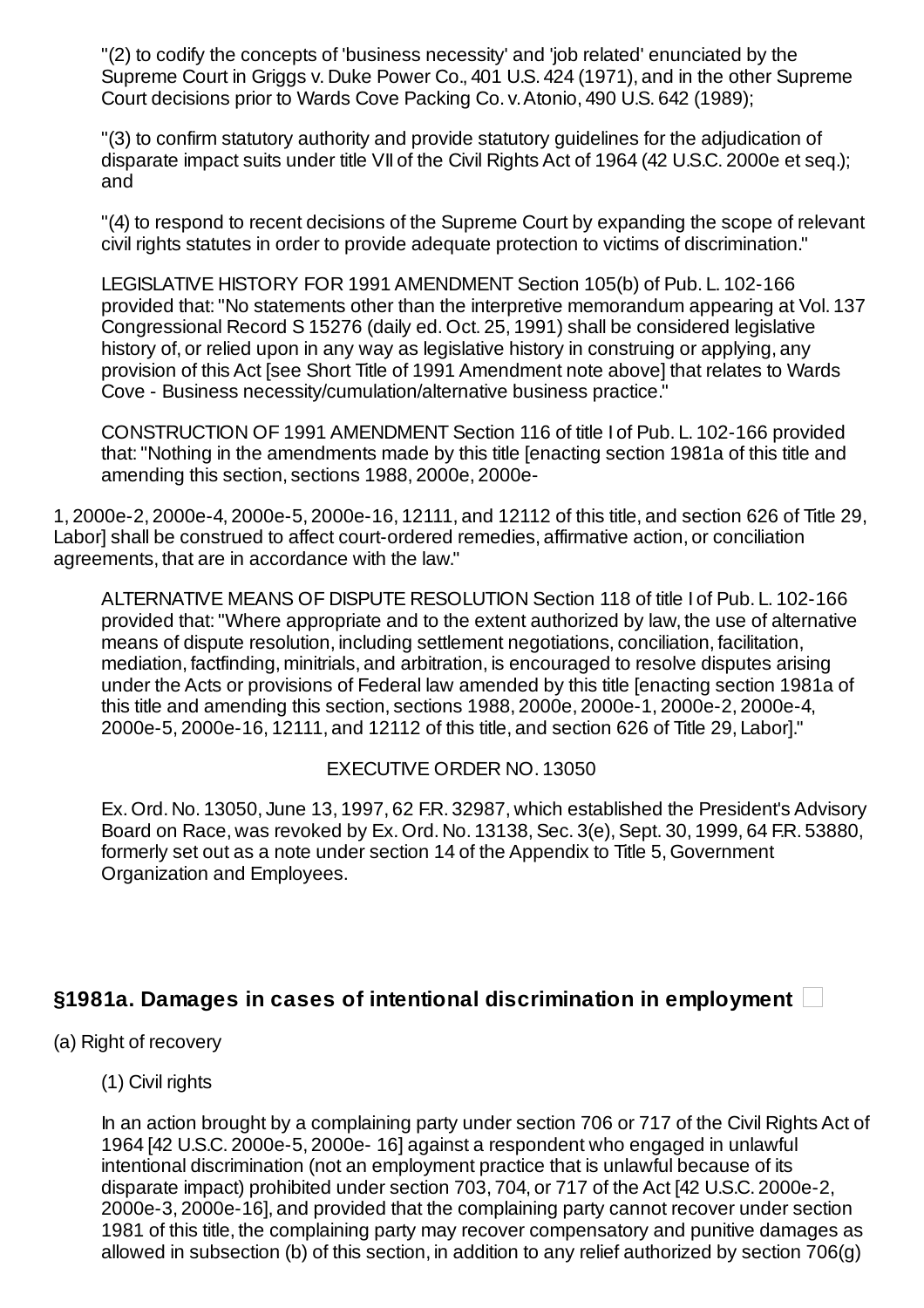of the Civil Rights Act of 1964, from the respondent.

# (2) Disability

In an action brought by a complaining party under the powers, remedies, and procedures set forth in section 706 or 717 of the Civil Rights Act of 1964 [42 U.S.C. 2000e-5, 2000e-16] (as provided in section 107(a) of the Americans with Disabilities Act of 1990 (42 U.S.C. 12117(a)), and section 794a(a)(1) of title 29, respectively) against a respondent who engaged in unlawful intentional discrimination (not an employment practice that is unlawful because of its disparate impact) under section 791 of title 29 and the regulations implementing section 791 of title 29, or who violated the requirements of section 791 of title 29 or the regulations implementing section 791 of title 29 concerning the provision of a reasonable accommodation, or section 102 of the Americans with Disabilities Act of 1990 (42 U.S.C. 12112), or committed a violation of section 102(b)(5) of the Act, against an individual, the complaining party may recover compensatory and punitive damages as allowed in subsection (b) of this section, in addition to any relief authorized by section 706(g) of the Civil Rights Act of 1964, from the respondent.

(3) Reasonable accommodation and good faith effort

In cases where a discriminatory practice involves the provision of a reasonable accommodation pursuant to section 102(b)(5) of the Americans with Disabilities Act of 1990 [42 U.S.C. 12112(b)(5)] or regulations implementing section 791 of title 29, damages may not be awarded under this section where the covered entity demonstrates good faith efforts, in consultation with the person with the disability who has informed the covered entity that accommodation is needed, to identify and make a reasonable accommodation that would provide such individual with an equally effective opportunity and would not cause an undue hardship on the operation of the business.

(b) Compensatory and punitive damages

(1) Determination of punitive damages

A complaining party may recover punitive damages under this section against a respondent (other than a government, government agency or political subdivision) if the complaining party demonstrates that the respondent engaged in a discriminatory practice or discriminatory practices with malice or with reckless indifference to the federally protected rights of an aggrieved individual.

(2) Exclusions from compensatory damages

Compensatory damages awarded under this section shall not include backpay, interest on backpay, or any other type of relief authorized under section 706(g) of the Civil Rights Act of 1964 [42 U.S.C. 2000e-5(g)].

(3) Limitations

The sum of the amount of compensatory damages awarded under this section for future pecuniary losses, emotional pain, suffering, inconvenience, mental anguish, loss of enjoyment of life, and other nonpecuniary losses, and the amount of punitive damages awarded under this section, shall not exceed, for each complaining party -

(A) in the case of a respondent who has more than 14 and fewer than 101 employees in each of 20 or more calendar weeks in the current or preceding calendar year, \$50,000;

(B) in the case of a respondent who has more than 100 and fewer than 201 employees in each of 20 or more calendar weeks in the current or preceding calendar year, \$100,000; and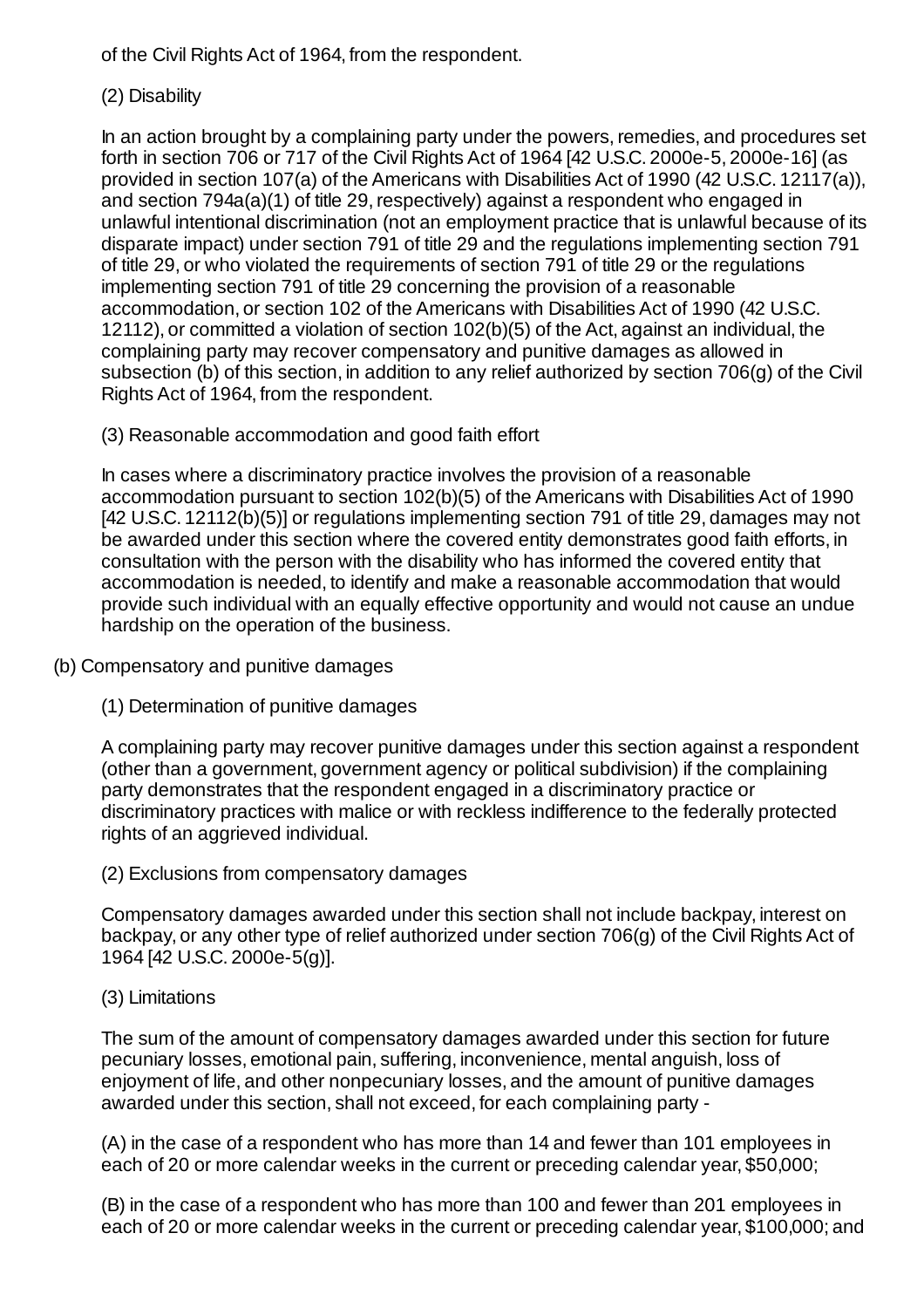(C) in the case of a respondent who has more than 200 and fewer than 501 employees in each of 20 or more calendar weeks in the current or preceding calendar year, \$200,000; and

(D) in the case of a respondent who has more than 500 employees in each of 20 or more calendar weeks in the current or preceding calendar year, \$300,000.

# (4) Construction

Nothing in this section shall be construed to limit the scope of, or the relief available under, section 1981 of this title.

# (c) Jury trial

If a complaining party seeks compensatory or punitive damages under this section -

(1) any party may demand a trial by jury; and

(2) the court shall not inform the jury of the limitations described in subsection (b)(3) of this section.

# (d) Definitions

As used in this section:

(1) Complaining party

The term "complaining party" means -

(A) in the case of a person seeking to bring an action under subsection (a)(1) of this section, the Equal Employment Opportunity Commission, the Attorney General, or a person who may bring an action or proceeding under title VII of the Civil Rights Act of 1964 (42 U.S.C. 2000e et seq.); or

(B) in the case of a person seeking to bring an action under subsection (a)(2) of this section, the Equal Employment Opportunity Commission, the Attorney General, a person who may bring an action or proceeding under section 794a(a)(1) of title 29, or a person who may bring an action or proceeding under title I of the Americans with Disabilities Act of 1990 [42 U.S.C. 12111 et seq.].

(2) Discriminatory practice

The term "discriminatory practice" means the discrimination described in paragraph (1), or the discrimination or the violation described in paragraph (2), of subsection (a) of this section.

# **SOURCE**

(R.S.Sec. 1977A, as added Pub. L. 102-166, title I,Sec. 102, Nov. 21, 1991, 105 Stat. 1072.)

# REFERENCES IN TEXT

The Civil Rights Act of 1964, referred to in subsec. (d)(1)(A), is Pub. L. 88-352, July 2, 1964, 78 Stat. 241, as amended. Title VII of the Act is classified generally to subchapter VI(Sec. 2000e et seq.) of this chapter. For complete classification of this Act to the Code, see Short Title note set out under section 2000a of this title and Tables.

The Americans with Disabilities Act of 1990, referred to in subsec.  $(d)(1)(B)$  is Pub. L. 101-336, July 26, 1990, 104 Stat. 327, as amended. Title I of the Act is classified generally to subchapter I(Sec. 12111 et seq.) of chapter 126 of this title. For complete classification of this Act to the Code, see Short Title note set out under section 12101 of this title and Tables.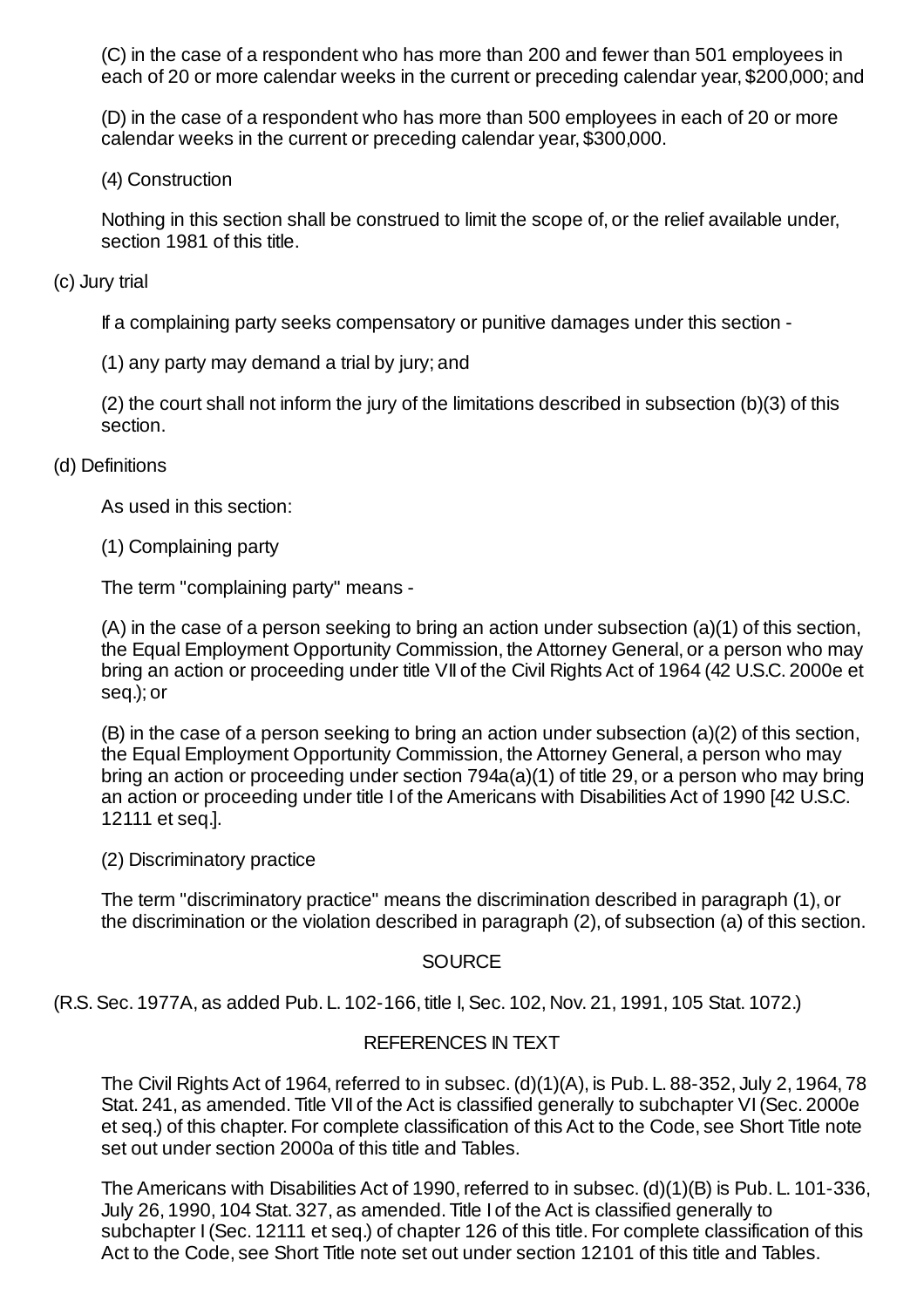#### EFFECTIVE DATE

Section effective Nov. 21, 1991, except as otherwise provided, see section 402 of Pub. L. 102-166, set out as an Effective Date of 1991 Amendment note under section 1981 of this title.

# <span id="page-7-0"></span>**§1982. Property rights of citizens**

All citizens of the United States shall have the same right, in every State and Territory, as is enjoyed by white citizens thereof to inherit, purchase, lease, sell, hold, and convey real and personal property.

#### **SOURCF**

(R.S.Sec. 1978.)

### **CODIFICATION**

R.S. Sec. 1978 derived from act Apr. 9, 1866, ch. 31, Sec. 1, 14 Stat. 27.

Section was formerly classified to section 42 of Title 8,Aliens and Nationality.

EX. ORD. NO. 11063.EQUALOPPORTUNITY IN HOUSING

Ex. Ord. No. 11063, Nov. 20, 1962, 27 F.R. 11527, as amended by Ex. Ord. No. 12259, Dec. 31, 1980, 46 F.R. 1253; Ex. Ord. No. 12892, Sec. 6-604, Jan. 17, 1994, 59 F.R. 2939, provided:

WHEREAS the granting of Federal assistance for the provision, rehabilitation, or operation of housing and related facilities from which Americans are excluded because of their race, color, creed, or national origin is unfair, unjust, and inconsistent with the public policy of the United States as manifested in its Constitution and laws; and

WHEREAS the Congress in the Housing Act of 1949 [see Short Title note set out under section 1441 of this title] has declared that the general welfare and security of the Nation and the health and living standards of its people require the realization as soon as feasible of the goal of a decent home and a suitable living environment for every American family; and

WHEREAS discriminatory policies and practices based upon race, color, creed, or national origin now operate to deny many Americans the benefits of housing financed through Federal assistance and as a consequence prevent such assistance from providing them with an alternative to substandard, unsafe, unsanitary, and overcrowded housing; and

WHEREAS such discriminatory policies and practices result in segregated patterns of housing and necessarily produce other forms of discrimination and segregation which deprive many Americans of equal opportunity in the exercise of their unalienable rights to life, liberty, and the pursuit of happiness; and

WHEREAS the executive branch of the Government, in faithfully executing the laws of the United States which authorize Federal financial assistance, directly or indirectly, for the provision, rehabilitation, and operation of housing and related facilities, is charged with an obligation and duty to assure that those laws are fairly administered and that benefits thereunder are made available to allAmericans without regard to their race, color, creed, or national origin: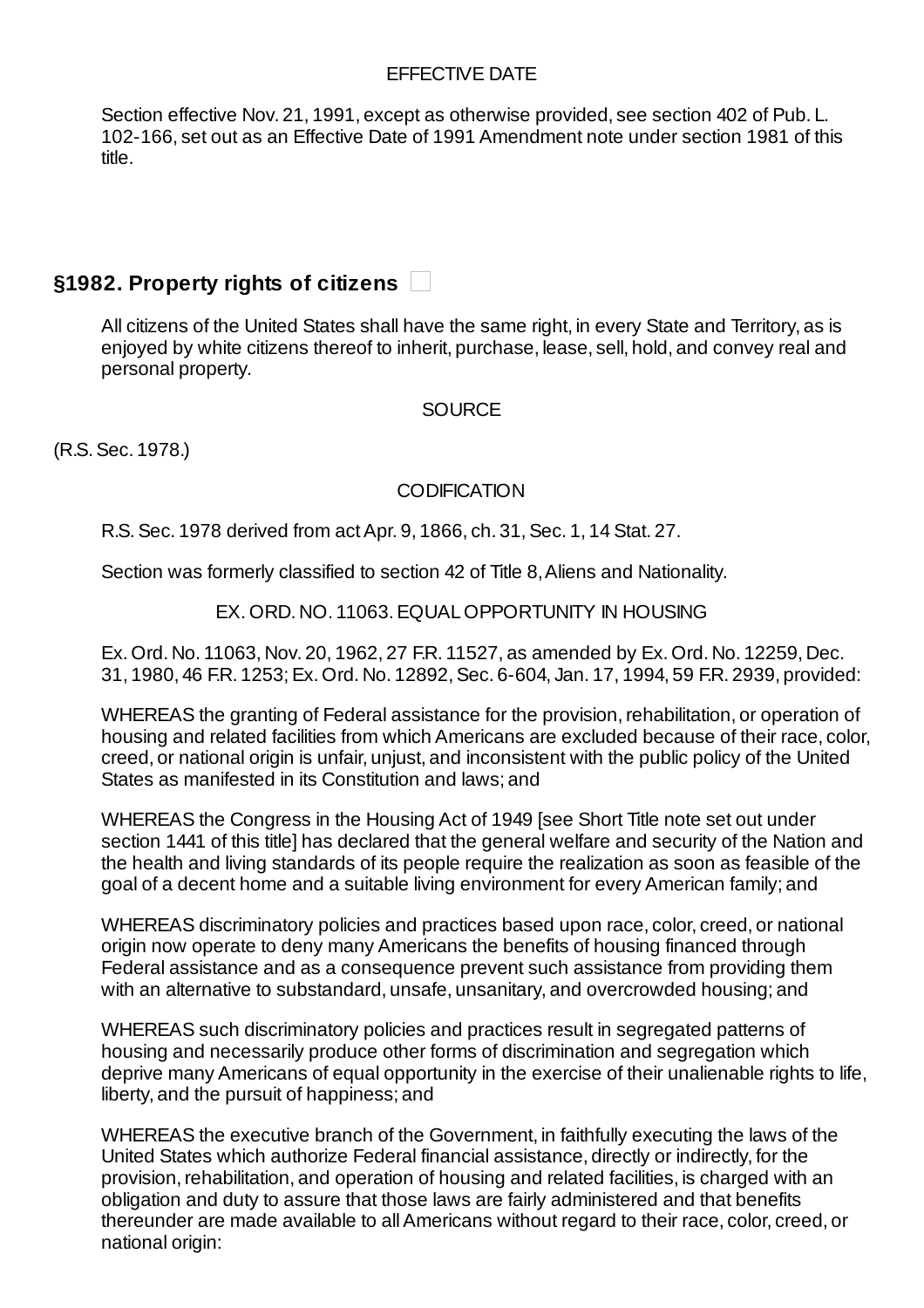NOW, THEREFORE, by virtue of the authority vested in me as President of the United States by the Constitution and laws of the United States, it is ordered as follows:

PART I- PREVENTION OF DISCRIMINATION Section 101. I hereby direct all departments and agencies in the executive branch of the Federal Government, insofar as their functions relate to the provision, rehabilitation, or operation of housing and related facilities, to take all action necessary and appropriate to prevent discrimination because of race, color,religion (creed), sex, disability, familial status or national origin -

(a) in the sale, leasing, rental, or other disposition of residential property and related facilities (including land to be developed for residential use), or in the use or occupancy thereof, if such property and related facilities are -

(i) owned or operated by the Federal Government, or (ii) provided in whole or in part with the aid of loans, advances, grants, or contributions hereafter agreed to be made by the Federal Government, or (iii) provided in whole or in part by loans hereafter insured, guaranteed, or otherwise secured by the credit of the Federal Government, or (iv) provided by the development or the redevelopment of real property purchased, leased, or otherwise obtained from a State or local public agency receiving Federal financial assistance for slum clearance or urban renewal with respect to such real property under a loan of grant contract hereafter entered into; and

(b) in the lending practices with respect to residential property and related facilities (including land to be developed for residential use) of lending institutions, insofar as such practices relate to loans hereafter insured or guaranteed by the Federal Government.

Sec. 102. I hereby direct the Department of Housing and Urban Development and all other executive departments and agencies to use their good offices and to take other appropriate action permitted by law, including the institution of appropriate litigation, if required, to promote the abandonment of discriminatory practices with respect to residential property and related facilities heretofore provided with Federal financial assistance of the types referred to in Section  $101(a)(ii)$ , (iii), and (iv).

PART II - IMPLEMENTATION BY DEPARTMENTS AND AGENCIES Sec. 201. Each executive department and agency subject to this order is directed to submit to the President's Committee on Equal Opportunity in Housing established pursuant to Part IV of this order (hereinafter sometimes referred to as the Committee), within thirty days from the date of this order, a report outlining all current programs administered by it which are affected by this order.

Sec. 202. Each such department and agency shall be primarily responsible for obtaining compliance with the purposes of this order as the order applies to programs administered by it; and is directed to cooperate with the Committee, to furnish it, in accordance with law, such information and assistance as it may request in the performance of its functions, and to report to it at such intervals as the Committee may require.

Sec. 203. Each such department and agency shall, within thirty days from the date of this order, issue such rules and regulations, adopt such procedures and policies, and make such exemptions and exceptions as may be consistent with law and necessary or appropriate to effectuate the purposes of this order. Each such department and agency shall consult with the Committee in order to achieve such consistency and uniformity as may be feasible.

PART III - ENFORCEMENT Sec. 301. The Committee, any subcommittee thereof, and any officer or employee designated by any executive department or agency subject to this order may hold such hearings, public or private, as the Committee, department, or agency may deem advisable for compliance, enforcement, or educational purposes.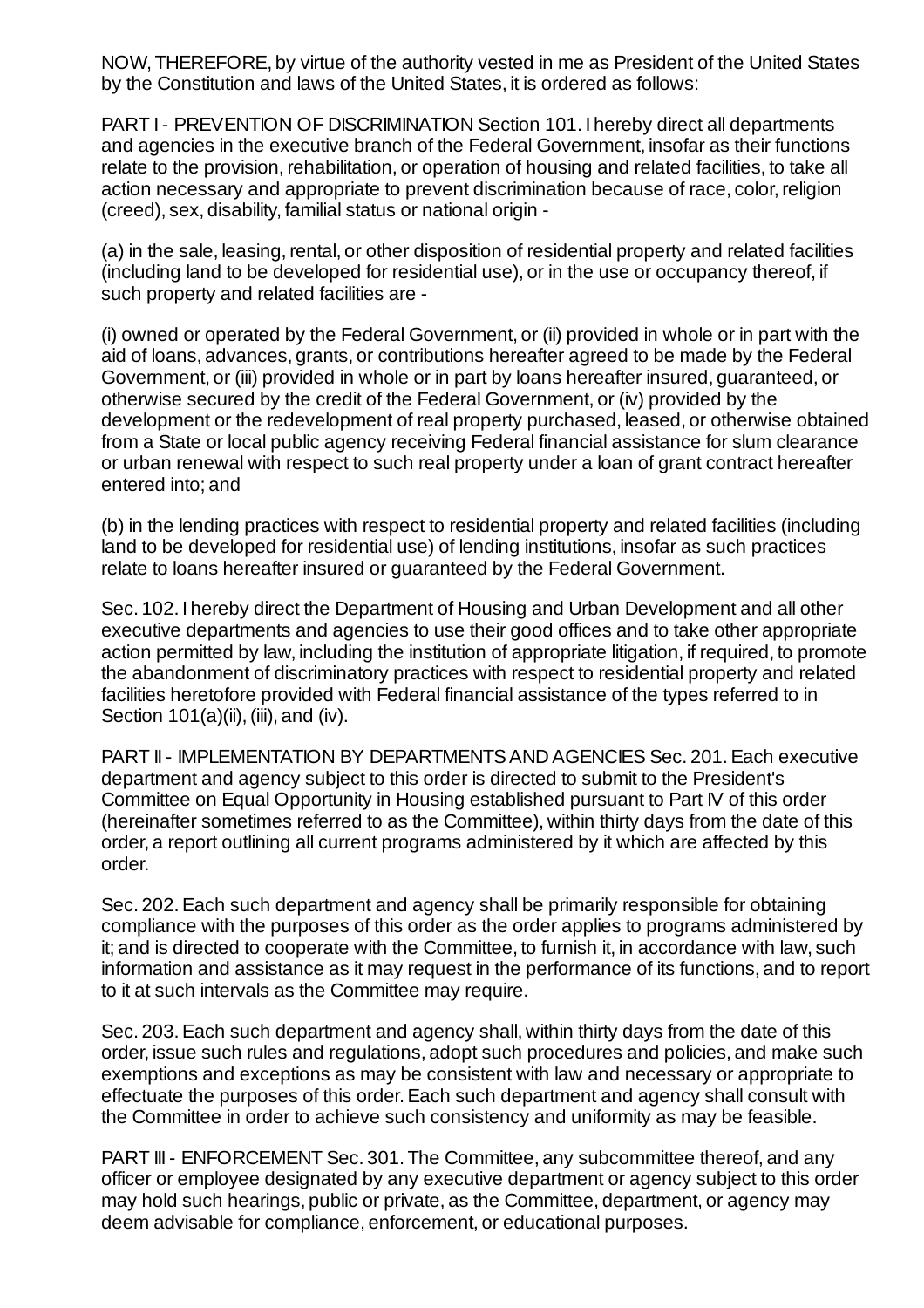Sec. 302. If any executive department or agency subject to this order concludes that any person or firm (including but not limited to any individual, partnership, association, trust, or corporation) or any State or local public agency has violated any rule,regulation, or procedure issued or adopted pursuant to this order, or any nondiscrimination provision included in any agreement or contract pursuant to any such rule, regulation, or procedure, it shall endeavor to end and remedy such violation by informal means, including conference, conciliation, and persuasion unless similar efforts made by another Federal department or agency have been unsuccessful. In conformity with rules, regulations, procedures, or policies issued or adopted by it pursuant to Section 203 hereof, a department or agency may take such action as may be appropriate under its governing laws, including, but not limited to, the following:

It may -

(a) cancel or terminate in whole or in part any agreement or contract with such person, firm, or State or local public agency providing for a loan, grant, contribution, or other Federal aid, or for the payment of a commission or fee;

(b) refrain from extending any further aid under any program administered by it and affected by this order until it is satisfied that the affected person, firm, or State or local public agency will comply with the rules, regulations, and procedures issued or adopted pursuant to this order, and any nondiscrimination provisions included in any agreement or contract;

(c) refuse to approve a lending institution or any other lender as a beneficiary under any program administered by it which is affected by this order or revoke such approval if previously given.

Sec. 303. In appropriate cases executive departments and agencies shall refer to the Attorney General violations of any rules, regulations, or procedures issued or adopted pursuant to this order, or violations of any nondiscrimination provisions included in any agreement or contract, for such civil or criminal action as he may deem appropriate. The Attorney General is authorized to furnish legal advice concerning this order to the Committee and to any department or agency requesting such advice.

Sec. 304.Any executive department or agency affected by this order may also invoke the sanctions provided in Section 302 where any person or firm, including a lender, has violated the rules, regulations, or procedures issued or adopted pursuant to this order, or the nondiscrimination provisions included in any agreement or contract, with respect to any program affected by this order administered by any other executive department or agency.

# PART IV - ESTABLISHMENT OF THE PRESIDENT'S COMMITTEE ON EOUAL OPPORTUNITY IN **HOUSING**

[Revoked. Ex. Ord. No. 12259, Dec. 31, 1980, 46 F.R. 1253; Ex.

Ord. No. 12892, Sec. 6-604, Jan. 17, 1994, 59 F.R. 2939.]

# PART V - POWERS AND DUTIES OF THE PRESIDENT'S COMMITTEE ON EQUAL OPPORTUNITY IN HOUSING

Sec. 501. [Revoked. Ex. Ord. No. 12259. Dec. 31, 1980. 46 F.R. 1253; Ex. Ord. No. 12892. Sec. 6-604, Jan. 17, 1994, 59 F.R. 2939.] Sec. 502.(a) The Committee shall take such steps as it deems necessary and appropriate to promote the coordination of the activities of departments and agencies under this order. In so doing, the Committee shall consider the overall objectives of Federal legislation relating to housing and the right of every individual to participate without discrimination because of race, color, religion (creed), sex, disability, familial status or national origin in the ultimate benefits of the Federal programs subject to this order.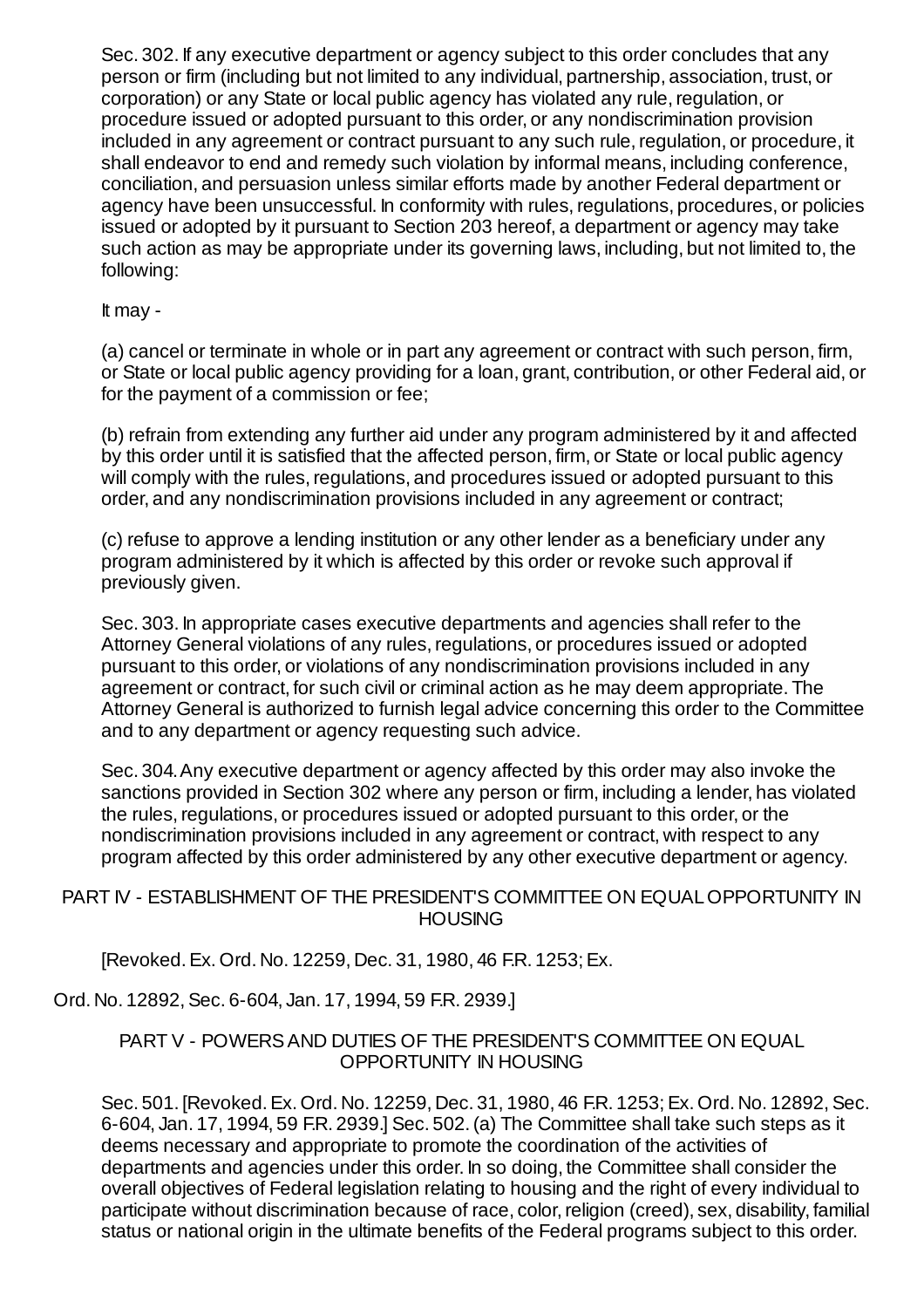(b) The Committee may confer with representatives of any department or agency, State or local public agency, civic, industry, or labor group, or any other group directly or indirectly affected by this order; examine the relevant rules,regulations, procedures, policies, and practices of any department or agency subject to this order and make such recommendations as may be necessary or desirable to achieve the purposes of this order.

(c) The Committee shall encourage educational programs by civic, educational,religious, industry, labor, and other nongovernmental groups to eliminate the basic causes of discrimination in housing and related facilities provided with Federal assistance.

Sec. 503. [Revoked. Ex. Ord. No. 12259. Dec. 31, 1980. 46 F.R. 1253: Ex. Ord. No. 12892. Sec. 6-604, Jan. 17, 1994, 59 F.R. 2939.]

PART VI - MISCELLANEOUS Sec. 601. As used in this order, the term "departments and agencies" includes any wholly-owned or mixed-ownership Government corporation, and the term "State" includes the District of Columbia, the Commonwealth of Puerto Rico, and the territories of the United States.

Sec. 602. This order shall become effective immediately.

[Functions of President's Committee on Equal Opportunity in Housing under Ex. Ord. No. 11063 delegated to Secretary of Housing and Urban Development by Ex. Ord. No. 12892, Sec. 6-604(a), Jan. 17, 1994, 59 F.R. 2939, set out as a note under section 3608 of this title.]

# <span id="page-10-0"></span>**§1983. Civil action for deprivation of rights**

Every person who, under color of any statute, ordinance,regulation, custom, or usage, of any State or Territory or the District of Columbia, subjects, or causes to be subjected, any citizen of the United States or other person within the jurisdiction thereof to the deprivation of any rights, privileges, or immunities secured by the Constitution and laws, shall be liable to the party injured in an action at law, suit in equity, or other proper proceeding for redress, except that in any action brought against a judicial officer for an act or omission taken in such officer's judicial capacity, injunctive relief shall not be granted unless a declaratory decree was violated or declaratory relief was unavailable. For the purposes of this section, any Act of Congress applicable exclusively to the District of Columbia shall be considered to be a statute of the District of Columbia.

### **SOURCE**

(R.S. Sec. 1979; Pub. L. 96-170, Sec. 1, Dec. 29, 1979, 93 Stat. 1284; Pub. L. 104-317, title III, Sec. 309(c), Oct. 19, 1996, 110 Stat. 3853.)

#### **CODIFICATION**

R.S. Sec. 1979 derived from act Apr. 20, 1871, ch. 22, Sec. 1, 17 Stat. 13.

Section was formerly classified to section 43 of Title 8,Aliens and Nationality.

#### AMENDMENTS

1996 - Pub. L. 104-317 inserted before period at end of first sentence ", except that in any action brought against a judicial officer for an act or omission taken in such officer's judicial capacity, injunctive relief shall not be granted unless a declaratory decree was violated or declaratory relief was unavailable".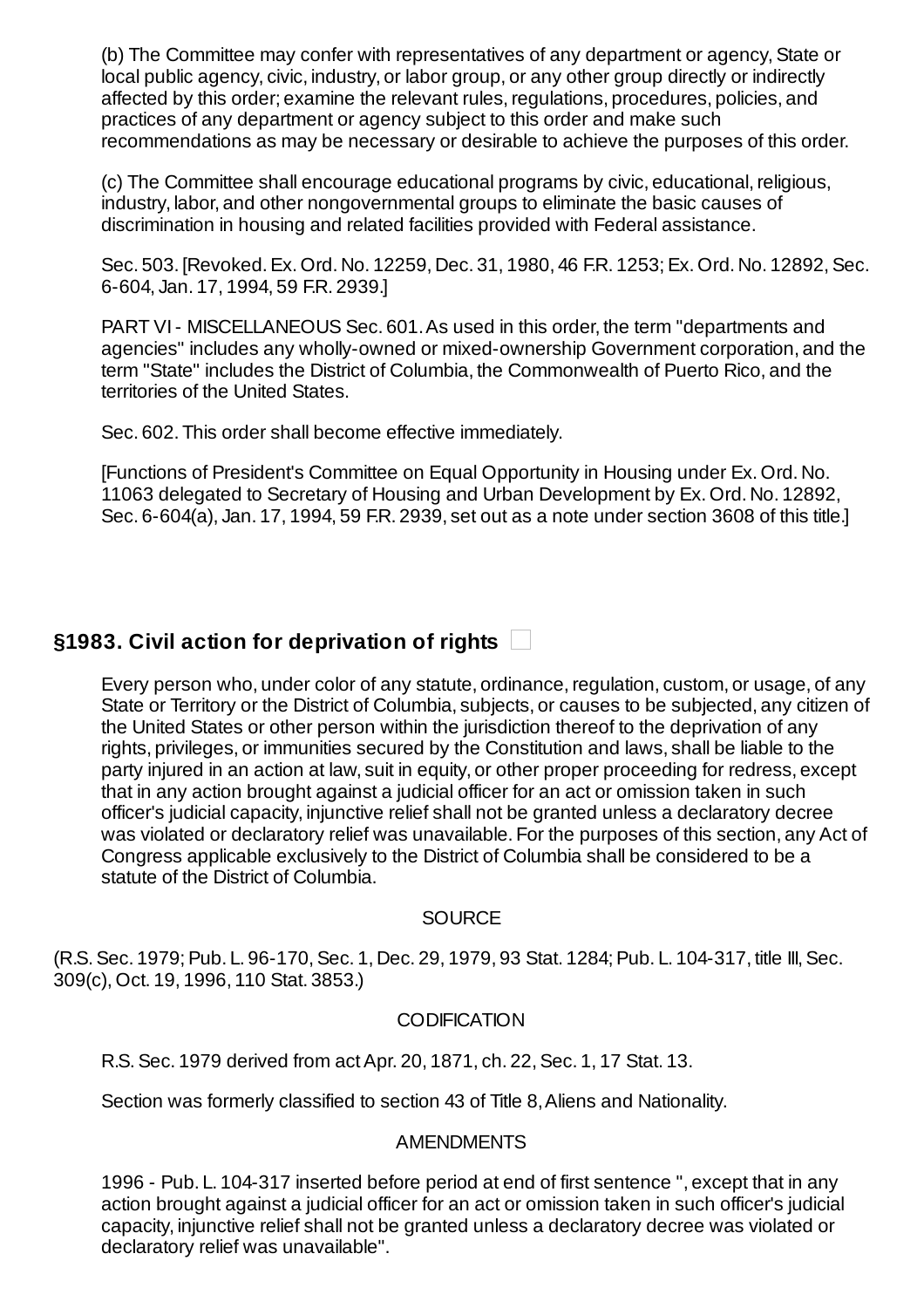1979 - Pub. L. 96-170 inserted "or the District of Columbia" after "Territory", and provisions relating to Acts of Congress applicable solely to the District of Columbia.

EFFECTIVE DATE OF 1979 AMENDMENT Amendment by Pub. L. 96-170 applicable with respect to any deprivation of rights, privileges, or immunities secured by the Constitution and laws occurring after Dec. 29, 1979, see section 3 of Pub. L. 96-170, set out as a note under section 1343 of Title 28, Judiciary and Judicial Procedure.

<span id="page-11-0"></span>**§1984. Omitted**

# **CODIFICATION**

Section, act Mar. 1, 1875, ch. 114, Sec. 5, 18 Stat. 337, which was formerly classified to section 46 of Title 8, Aliens and Nationality, related to Supreme Court review of cases arising under act Mar. 1, 1875. Sections 1 and 2 of act Mar. 1, 1875 were declared unconstitutional in U.S. v.Singleton, 109 U.S. 3, and sections 3 and 4 of such act were repealed by act June 25, 1948, ch. 645, Sec. 21, 62 Stat. 862.

# <span id="page-11-1"></span>**§1985. Conspiracy to interfere with civil rights**

(1) Preventing officer from performing duties

If two or more persons in any State or Territory conspire to prevent, by force, intimidation, or threat, any person from accepting or holding any office, trust, or place of confidence under the United States, or from discharging any duties thereof; or to induce by like means any officer of the United States to leave any State, district, or place, where his duties as an officer are required to be performed, or to injure him in his person or property on account of his lawful discharge of the duties of his office, or while engaged in the lawful discharge thereof, or to injure his property so as to molest, interrupt, hinder, or impede him in the discharge of his official duties;

(2) Obstructing justice; intimidating party, witness, or juror

If two or more persons in any State or Territory conspire to deter, by force, intimidation, or threat, any party or witness in any court of the United States from attending such court, or from testifying to any matter pending therein, freely, fully, and truthfully, or to injure such party or witness in his person or property on account of his having so attended or testified, or to influence the verdict, presentment, or indictment of any grand or petit juror in any such court, or to injure such juror in his person or property on account of any verdict, presentment, or indictment lawfully assented to by him, or of his being or having been such juror; or if two or more persons conspire for the purpose of impeding, hindering, obstructing, or defeating, in any manner, the due course of justice in any State or Territory, with intent to deny to any citizen the equal protection of the laws, or to injure him or his property for lawfully enforcing, or attempting to enforce, the right of any person, or class of persons, to the equal protection of the laws;

(3) Depriving persons of rights or privileges

If two or more persons in any State or Territory conspire or go in disguise on the highway or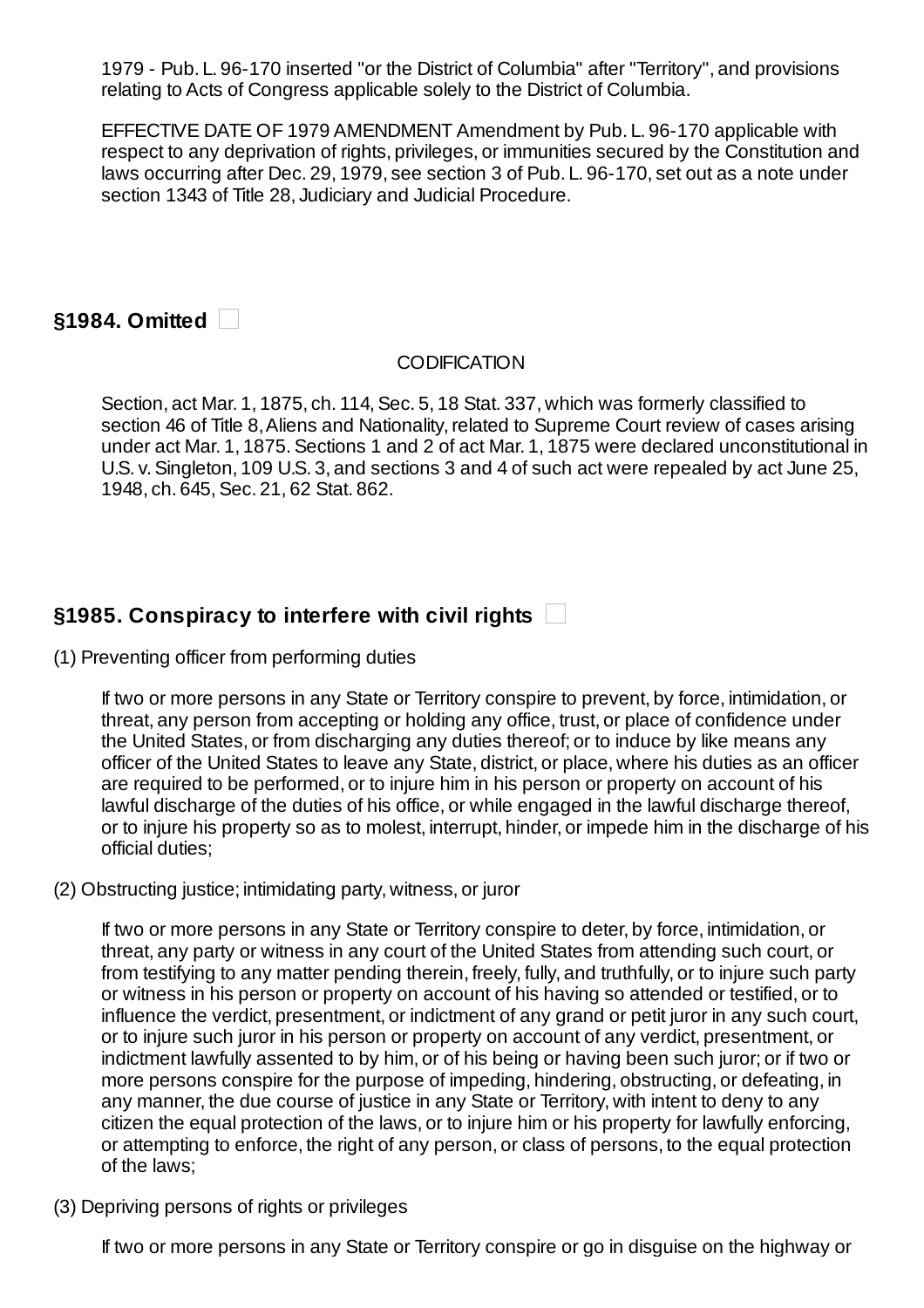on the premises of another, for the purpose of depriving, either directly or indirectly, any person or class of persons of the equal protection of the laws, or of equal privileges and immunities under the laws; or for the purpose of preventing or hindering the constituted authorities of any State or Territory from giving or securing to all persons within such State or Territory the equal protection of the laws; or if two or more persons conspire to prevent by force, intimidation, or threat, any citizen who is lawfully entitled to vote, from giving his support or advocacy in a legal manner, toward or in favor of the election of any lawfully qualified person as an elector for President or Vice President, or as a Member of Congress of the United States; or to injure any citizen in person or property on account of such support or advocacy; in any case of conspiracy set forth in this section, if one or more persons engaged therein do, or cause to be done, any act in furtherance of the object of such conspiracy, whereby another is injured in his person or property, or deprived of having and exercising any right or privilege of a citizen of the United States, the party so injured or deprived may have an action for the recovery of damages occasioned by such injury or deprivation, against any one or more of the conspirators.

# **SOURCE**

(R.S.Sec. 1980.)

### **CODIFICATION**

R.S. Sec. 1980 derived from acts July 31, 1861, ch. 33, 12 Stat. 284; Apr. 20, 1871, ch. 22, Sec. 2, 17 Stat. 13.

Section was formerly classified to section 47 of Title 8,Aliens and Nationality.

# <span id="page-12-0"></span>**§1986. Action for neglect to prevent**

Every person who, having knowledge that any of the wrongs conspired to be done, and mentioned in section 1985 of this title, are about to be committed, and having power to prevent or aid in preventing the commission of the same, neglects or refuses so to do, if such wrongful act be committed, shall be liable to the party injured, or his legal representatives, for all damages caused by such wrongful act, which such person by reasonable diligence could have prevented; and such damages may be recovered in an action on the case; and any number of persons guilty of such wrongful neglect or refusal may be joined as defendants in the action; and if the death of any party be caused by any such wrongful act and neglect, the legal representatives of the deceased shall have such action therefor, and may recover not exceeding \$5,000 damages therein, for the benefit of the widow of the deceased, if there be one, and if there be no widow, then for the benefit of the next of kin of the deceased.But no action under the provisions of this section shall be sustained which is not commenced within one year after the cause of action has accrued.

### **SOURCE**

(R.S.Sec. 1981.)

# **CODIFICATION**

R.S. Sec. 1981 derived from act Apr. 20, 1871, ch. 22, Sec. 6, 17 Stat. 15.

Section was formerly classified to section 48 of Title 8,Aliens and Nationality.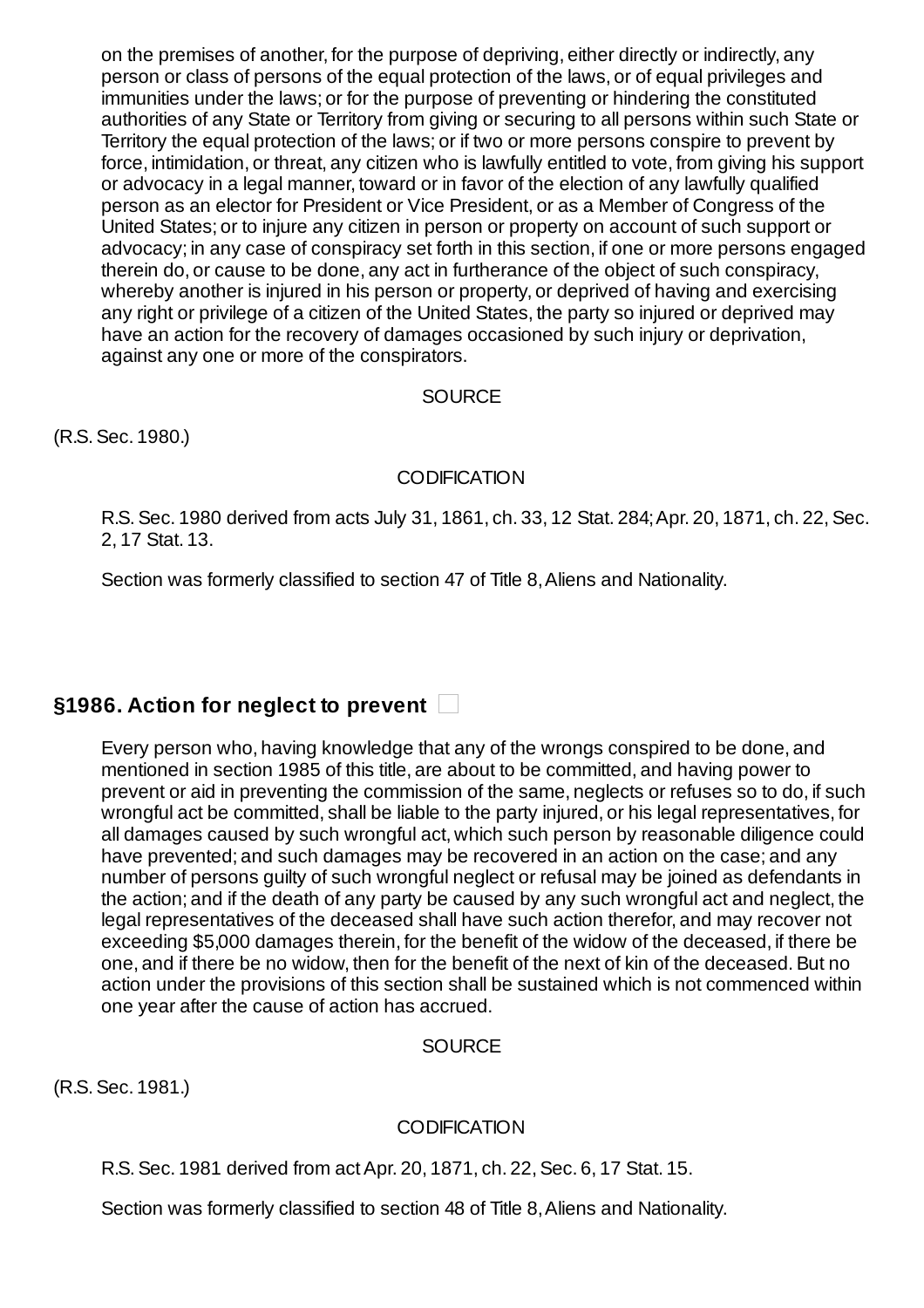# <span id="page-13-0"></span>**§1987. Prosecution of violation of certain laws**

The United States attorneys, marshals, and deputy marshals, the United States magistrate judges appointed by the district and territorial courts, with power to arrest, imprison, or bail offenders, and every other officer who is especially empowered by the President, are authorized and required, at the expense of the United States, to institute prosecutions against all persons violating any of the provisions of section 1990 of this title or of sections 5506 to 5516 and 5518 to 5532 of the Revised Statutes, and to cause such persons to be arrested, and imprisoned or bailed, for trial before the court of the United States or the territorial court having cognizance of the offense.

### **SOURCE**

(R.S. Sec. 1982; Mar. 3, 1911, ch. 231, Sec. 291, 36 Stat. 1167; June 25, 1948, ch. 646, Sec. 1, 62 Stat. 909; Pub. L. 90-578, title IV, Sec. 402(b)(2), Oct. 17, 1968, 82 Stat. 1118; Pub. L. 101-650, title III, Sec. 321, Dec. 1, 1990, 104 Stat. 5117.)

### REFERENCES IN TEXT

Sections 5506 to 5510, 5516 to 5519 and 5524 to 5535 of the Revised Statutes, referred to in text, were repealed by act Mar. 4, 1909, ch. 321, Sec. 341, 35 Stat. 1153; section 5506, 5511 to 5515, and 5520 to 5523, also referred to in text, were repealed by act Feb. 8, 1894, ch. 25, Sec. 1, 28 Stat. 37. The provisions of sections 5508, 5510, 5516, 5518 and 5524 to 5532 of the Revised Statutes were reenacted by act Mar. 4, 1909, and classified to sections 51, 52, 54 to 59, 246, 428 and 443 to 445 of former Title 18, Criminal Code and Criminal Procedure. Those sections were repealed and reenacted as sections 241, 242, 372, 592, 593, 752, 1071, 1581, 1583 and 1588 of Title 18, Crimes and Criminal Procedure, in the general revision of Title 18 by act June 25, 1948, ch. 645, 62 Stat. 683.

### **CODIFICATION**

R.S. Sec. 1982 derived from acts Apr. 9, 1866, ch. 31, Sec. 4, 14 Stat. 28; May 31, 1870, Ch. 114, Sec. 9, 16 Stat. 142.

Section was formerly classified to section 49 of Title 8,Aliens and Nationality.

#### CHANGE OF NAME

Act June 25, 1948, eff. Sept. 1, 1948, substituted "United States attorneys" for "district attorneys".See section 541 of Title 28, Judiciary and Judicial Procedure, and Historical and Revision Notes thereunder.

"United States magistrate judges" substituted in text for "magistrates" pursuant to section 321 of Pub. L. 101-650, set out as a note under section 631 of Title 28. Previously, "magistrates" substituted for "commissioners" pursuant to Pub. L. 90-578.See chapter 43 (Sec. 631 et seq.) of Title 28.

<span id="page-13-1"></span>Reference to the district courts substituted for reference to the circuit courts on authority of section 291 of act Mar. 3, 1911.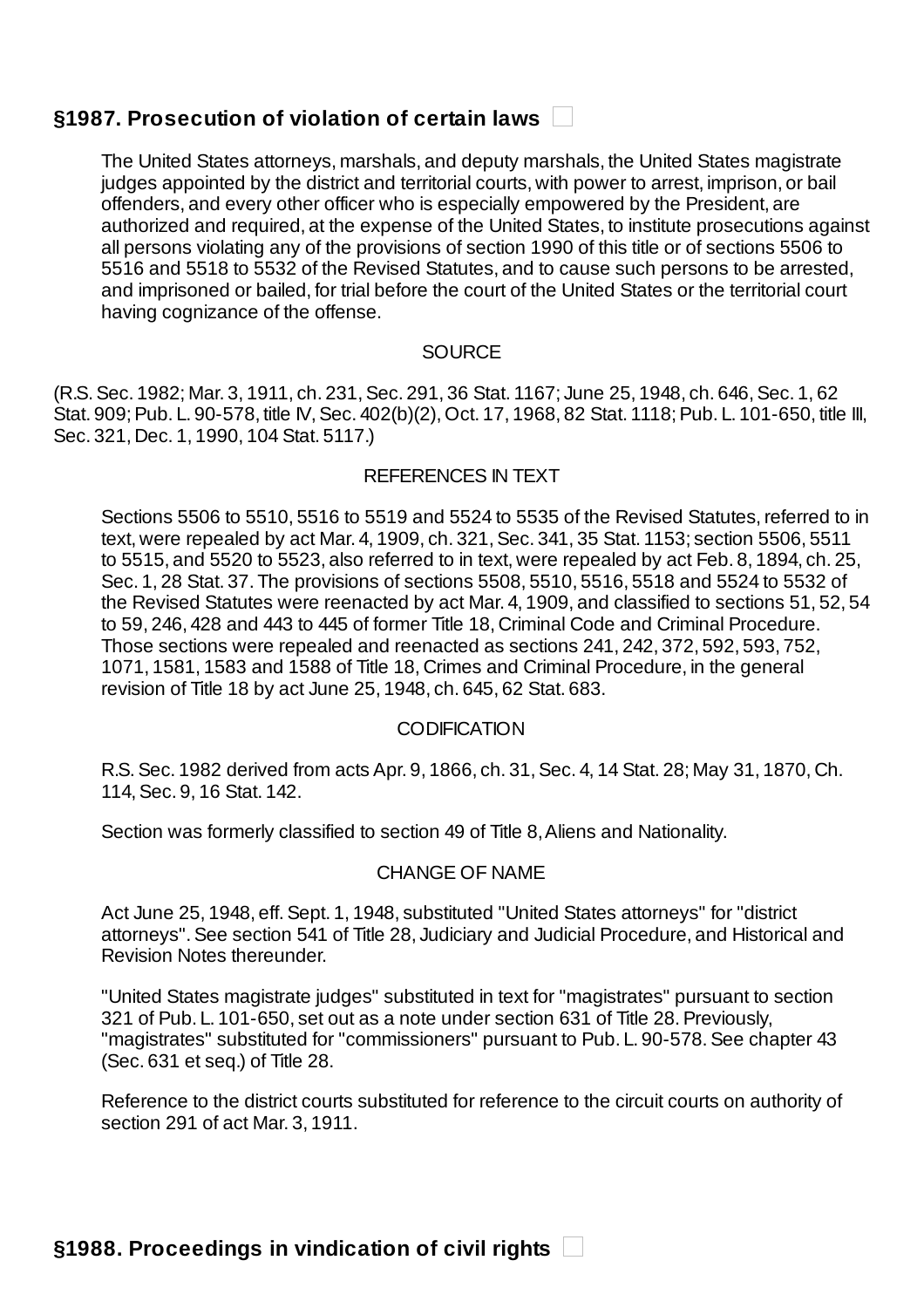# (a) Applicability of statutory and common law

The jurisdiction in civil and criminal matters conferred on the district courts by the provisions of titles 13, 24, and 70 of the Revised Statutes for the protection of all persons in the United States in their civil rights, and for their vindication, shall be exercised and enforced in conformity with the laws of the United States, so far as such laws are suitable to carry the same into effect; but in all cases where they are not adapted to the object, or are deficient in the provisions necessary to furnish suitable remedies and punish offenses against law, the common law, as modified and changed by the constitution and statutes of the State wherein the court having jurisdiction of such civil or criminal cause is held, so far as the same is not inconsistent with the Constitution and laws of the United States, shall be extended to and govern the said courts in the trial and disposition of the cause, and, if it is of a criminal nature, in the infliction of punishment on the party found guilty.

# (b) Attorney's fees

In any action or proceeding to enforce a provision of sections 1981, 1981a, 1982, 1983, 1985, and 1986 of this title, title IX of Public Law 92-318 [20 U.S.C. 1681 et seq.], the Religious Freedom Restoration Act of 1993 [42 U.S.C. 2000bb et seq.], the Religious Land Use and Institutionalized Persons Act of 2000 [42 U.S.C. 2000cc et seq.], title VI of the Civil Rights Act of 1964 [42 U.S.C. 2000d et seq.], or section 13981 of this title, the court, in its discretion, may allow the prevailing party, other than the United States, a reasonable attorney's fee as part of the costs, except that in any action brought against a judicial officer for an act or omission taken in such officer's judicial capacity such officer shall not be held liable for any costs, including attorney's fees, unless such action was clearly in excess of such officer's jurisdiction.

# (c) Expert fees

In awarding an attorney's fee under subsection (b) of this section in any action or proceeding to enforce a provision of section 1981 or 1981a of this title, the court, in its discretion, may include expert fees as part of the attorney's fee.

### **SOURCE**

(R.S. Sec. 722; Pub. L. 94-559, Sec. 2, Oct. 19, 1976, 90 Stat. 2641; Pub. L. 96-481, title II, Sec. 205(c), Oct. 21, 1980, 94 Stat. 2330; Pub. L. 102-166, title I, Secs. 103, 113(a), Nov. 21, 1991, 105 Stat. 1074, 1079; Pub. L. 103-141, Sec. 4(a), Nov. 16, 1993, 107 Stat. 1489; Pub. L. 103-322, title IV. Sec. 40303, Sept. 13, 1994, 108 Stat. 1942; Pub. L. 104-317, title III, Sec. 309(b), Oct. 19, 1996, 110 Stat. 3853; Pub. L. 106-274, Sec. 4(d), Sept. 22, 2000, 114 Stat. 804.)

### REFERENCES IN TEXT

Title 13 of the Revised Statutes, referred to in subsec. (a), was in the original "this Title" meaning title 13 of the Revised Statutes, consisting of R.S. Secs. 530 to 1093. For complete classification of R.S. Secs. 530 to 1093 to the Code, see Tables.

Title 24 of the Revised Statutes, referred to in subsec. (a), was in the original "Title 'Civil" Rights,' " meaning title 24 of the Revised Statutes, consisting of R.S.Secs. 1977 to 1991, which are classified to sections 1981 to 1983, 1985 to 1987, and 1989 to 1994 of this title. For complete classification of R.S.Secs. 1977 to 1991 to the Code, see Tables.

Title 70 of the Revised Statutes, referred to in subsec. (a), was in the original "Title 'Crimes,' " meaning title 70 of the Revised Statutes, consisting of R.S. Secs. 5323 to 5550. For complete classification of R.S. Secs. 5323 to 5550, see Tables.

Title IX of Public Law 92-318, referred to in subsec. (b), is title IX of Pub. L, 92-318, June 23,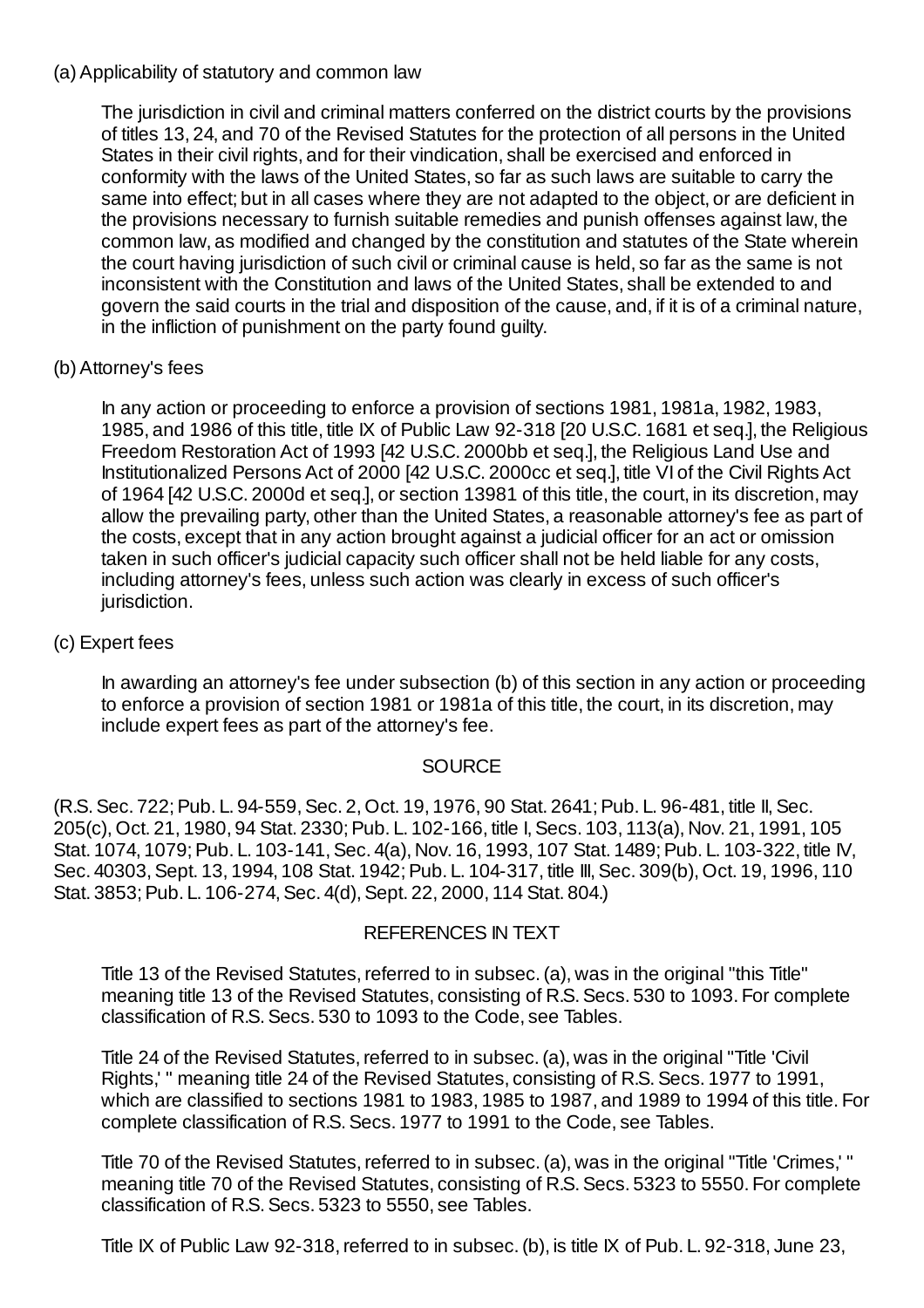1972, 86 Stat. 373, as amended, known as the Patsy Takemoto Mink Equal Opportunity in Education Act, which is classified principally to chapter 38 (Sec. 1681 et seq.) of Title 20, Education. For complete classification of title IX to the Code, see Short Title note set out under section 1681 of Title 20 and Tables.

The Religious Freedom Restoration Act of 1993, referred to in subsec. (b), is Pub. L. 103-141, Nov. 16, 1993, 107 Stat. 1488, which is classified principally to chapter 21B (Sec. 2000bb et seq.) of this title. For complete classification of this Act to the Code, see Short Title note set out under section 2000bb of this title and Tables.

The Religious Land Use and Institutionalized Persons Act of 2000, referred to in subsec. (b). is Pub. L. 106-274, Sept. 22, 2000, 114 Stat. 803, which is classified principally to chapter 21C (Sec. 2000cc et seq.) of this title. For complete classification of this Act to the Code, see Short Title note set out under section 2000cc of this title and Tables.

The Civil Rights Act of 1964, referred to in subsec. (b), is Pub. L. 88-352, July 2, 1964, 78 Stat. 241, as amended. Title VI of the Civil Rights Act of 1964 is classified generally to subchapter V (Sec. 2000d et seq.) of this chapter. For complete classification of this Act to the Code, see Short Title note set out under section 2000a of this title and Tables.

#### **CODIFICATION**

R.S. Sec. 722 derived from acts Apr. 9, 1866, ch. 31, Sec. 3, 14 Stat. 27; May 31, 1870, ch. 114, Sec. 18, 16 Stat. 144.

Section was formerly classified to section 729 of Title 28 prior to the general revision and enactment of Title 28, Judiciary and Judicial Procedure, by act June 25, 1948, ch. 646, Sec. 1, 62 Stat. 869.

#### **AMENDMENTS**

2000 - Subsec.(b).Pub. L. 106-274 inserted "the Religious Land Use and Institutionalized Persons Act of 2000," after "Religious Freedom Restoration Act of 1993," and deleted comma after "section 13981 of this title,".

1996 - Subsec.(b).Pub. L. 104-317 inserted before period at end ", except that in any action brought against a judicial officer for an act or omission taken in such officer's judicial capacity such officer shall not be held liable for any costs, including attorney's fees, unless such action was clearly in excess of such officer's jurisdiction".

1994 - Subsec.(b).Pub. L. 103-322, which directed the amendment of the last sentence of this section by striking "or" after "92- 318," and by inserting ", or section 13981 of this title," after "1964", was executed to subsec.(b) of this section by striking "or" after "Act of 1993," and by inserting ", or section 13981 of this title," after "1964", to reflect the probable intent of Congress and amendments by Pub. L. 102-166 and Pub. L. 103-141.See 1993 and 1991 Amendment notes below.

1993 - Subsec.(b).Pub. L. 103-141 inserted "the Religious Freedom Restoration Act of 1993," before "or title VI".

1991 - Subsec. (a). Pub. L. 102-166, Sec. 113(a)(1), designated first sentence of existing provisions as subsec.(a).

Subsec. (b). Pub. L. 102-166, Secs. 103, 113(a)(1), designated second sentence of existing provisions as subsec.(b) and inserted "1981a," after "1981,".

Subsec. (c). Pub. L. 102-166, Sec. 113(a)(2), added subsec. (c).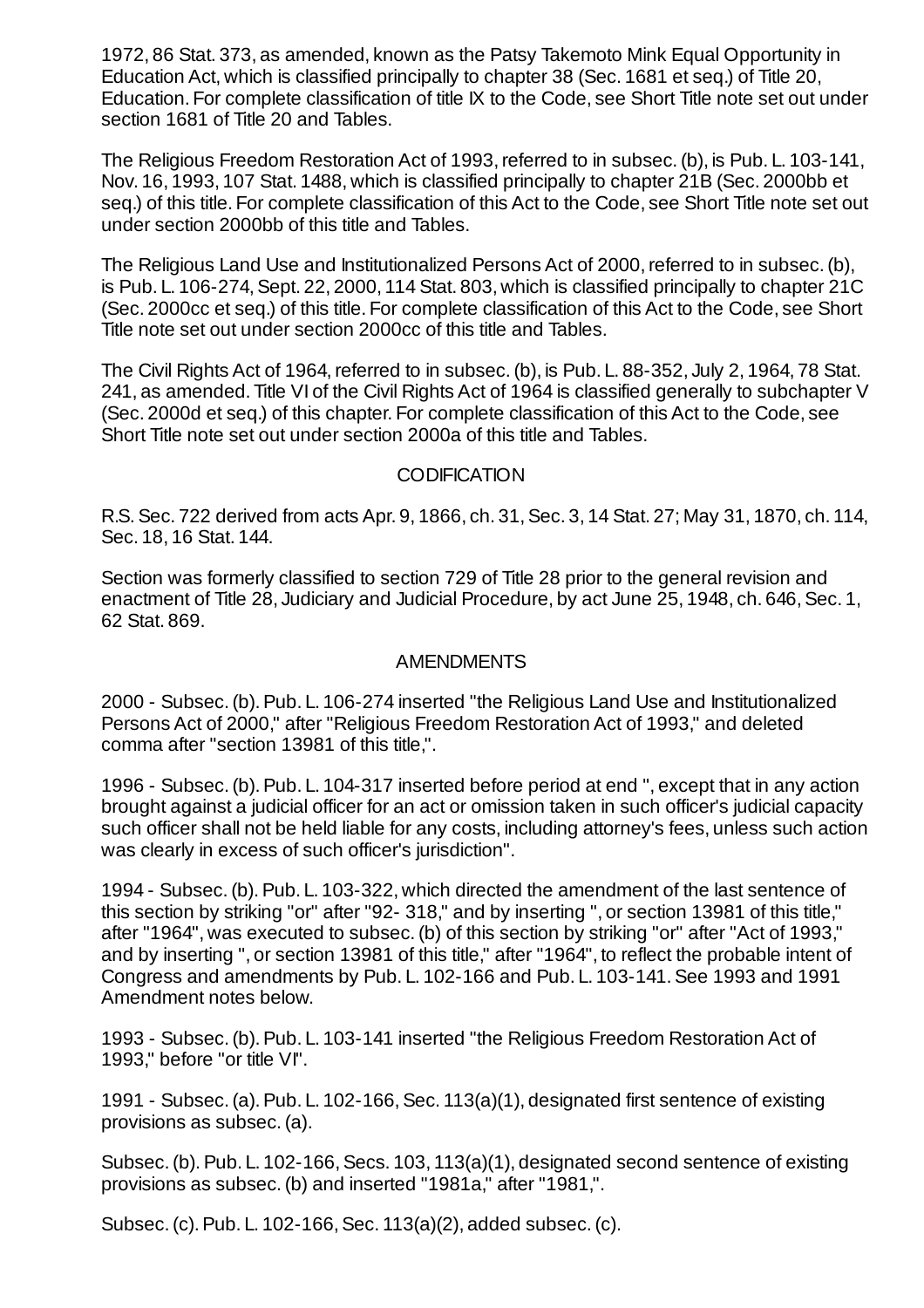1980 - Pub. L. 96-481 struck out "or in any civil action or proceeding, by or on behalf of the United States ofAmerica, to enforce, or charging a violation of, a provision of the United States Internal Revenue Code,".

1976 - Pub. L. 94-559 authorized the court, in its discretion, to allow a reasonable attorney's fee as part of the prevailing party's costs.

EFFECTIVE DATE OF 1991 AMENDMENT Amendment by Pub. L. 102-166 effective Nov. 21, 1991, except as otherwise provided, see section 402 of Pub. L. 102-166, set out as a note under section 1981 of this title.

SHORT TITLE OF 1976 AMENDMENT Pub. L. 94-559, Sec. 1, Oct. 19, 1976, 90 Stat. 2641, provided:

"That this Act [amending this section] may be cited as 'The Civil Rights Attorney's Fees Awards Act of 1976'."

# <span id="page-16-0"></span>**§1989. United States magistrate judges; appointment of persons to execute warrants**

The district courts of the United States and the district courts of the Territories, from time to time, shall increase the number of United States magistrate judges, so as to afford a speedy and convenient means for the arrest and examination of persons charged with the crimes referred to in section 1987 of this title; and such magistrate judges are authorized and required to exercise all the powers and duties conferred on them herein with regard to such offenses in like manner as they are authorized by law to exercise with regard to other offenses against the laws of the United States.Said magistrate judges are empowered, within their respective counties, to appoint, in writing, under their hands, one or more suitable persons, from time to time, who shall execute all such warrants or other process as the magistrate judges may issue in the lawful performance of their duties, and the persons so appointed shall have authority to summon and call to their aid the bystanders or posse comitatus of the proper county, or such portion of the land or naval forces of the United States, or of the militia, as may be necessary to the performance of the duty with which they are charged; and such warrants shall run and be executed anywhere in the State or Territory within which they are issued.

### **SOURCE**

(R.S. Secs. 1983, 1984; Mar. 3, 1911, ch. 231, Sec. 291, 36 Stat. 1167; Pub. L. 90-578, title IV, Sec. 402(b)(2), Oct. 17, 1968, 82 Stat. 1118; Pub. L. 101-650, title III, Sec. 321, Dec. 1, 1990, 104 Stat. 5117.)

### **CODIFICATION**

R.S. Secs. 1983 and 1984 derived from acts Apr. 9, 1866, ch. 31, Secs. 4, 5, 14 Stat. 28; May 31, 1870, ch. 114, Secs. 9, 10, 16 Stat. 142.

Section was formerly classified to section 50 of Title 8,Aliens and Nationality.

## CHANGE OF NAME

"United States magistrate judges" and "magistrate judges" substituted in text for "magistrates" wherever appearing pursuant to section 321 of Pub. L. 101-650, set out as a note under section 631 of Title 28, Judiciary and Judicial Procedure. Previously, "magistrates" substituted for "commissioners" pursuant to Pub. L. 90-578.See chapter 43 (Sec. 631 et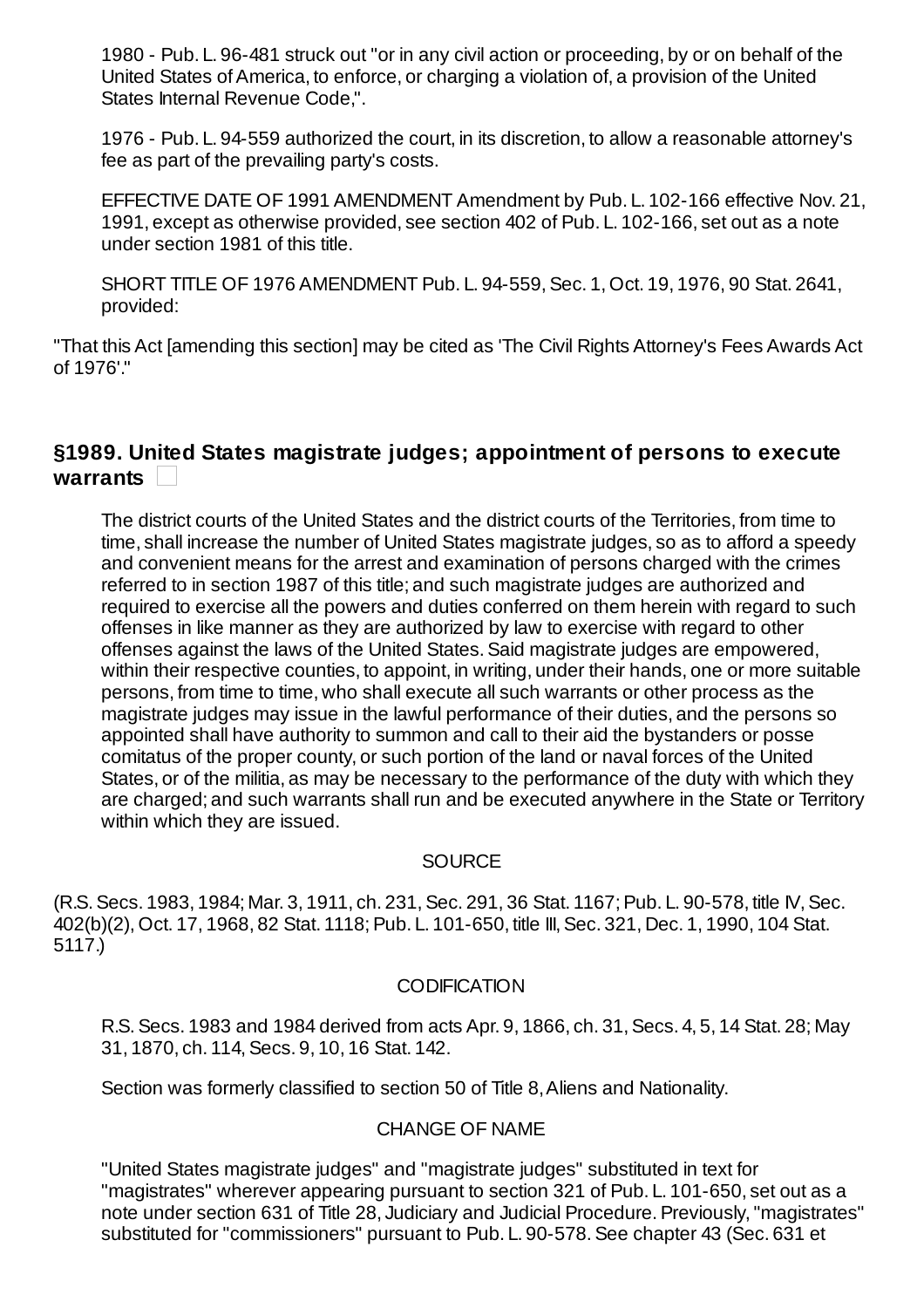seq.) of Title 28.

"District courts" substituted for "circuit courts" on authority of section 291 of act Mar. 3, 1911.

# <span id="page-17-0"></span>**§1990. Marshal to obey precepts; refusing to receive or execute process**

Every marshal and deputy marshal shall obey and execute all warrants or other process, when directed to him, issued under the provisions of section 1989 of this title. Every marshal and deputy marshal who refuses to receive any warrant or other process when tendered to him, issued in pursuance of the provisions of this section, or refuses or neglects to use all proper means diligently to execute the same, shall be liable to a fine in the sum of \$1,000, for the benefit of the party aggrieved thereby.

### **SOURCE**

(R.S.Secs. 1985, 5517.)

### **CODIFICATION**

R.S. Sec. 1985 derived from acts Apr. 9, 1866, ch. 31, Sec. 5, 14 Stat. 28; May 31, 1870, ch. 114, Sec. 10, 16 Stat. 142.

R.S. Sec. 5517 derived from act May 31, 1870, ch. 114, Sec. 10, 16 Stat. 142.

Section was formerly classified to section 51 of Title 8,Aliens and Nationality.

# <span id="page-17-1"></span>**§1991. Fees; persons appointed to execute process**

Every person appointed to execute process under section 1989 of this title shall be entitled to a fee of \$5 for each party he may arrest and take before any United States magistrate judge, with such other fees as may be deemed reasonable by the magistrate judge for any additional services necessarily performed by him, such as attending at the examination, keeping the prisoner in custody, and providing him with food and lodging during his detention, and until the final determination of the magistrate judge; such fees to be made up in conformity with the fees usually charged by the officers of the courts of justice within the proper district or county, as near as may be practicable, and paid out of the Treasury of the United States on the certificate of the judge of the district within which the arrest is made, and to be recoverable from the defendant as part of the judgment in case of conviction.

### **SOURCE**

(R.S.Sec. 1987;Pub. L. 90-578, title IV,Sec. 402(b)(2), Oct. 17, 1968, 82 Stat. 1118;Pub. L. 101-650, title III, Sec. 321, Dec. 1, 1990, 104 Stat. 5117.)

### **CODIFICATION**

R.S. Sec. 1987 derived from acts Apr. 9, 1866, ch. 31, Sec. 7, 14 Stat. 29; May 31, 1870, ch. 114, Sec. 12, 16 Stat. 143.

Section was formerly classified to section 53 of Title 8,Aliens and Nationality.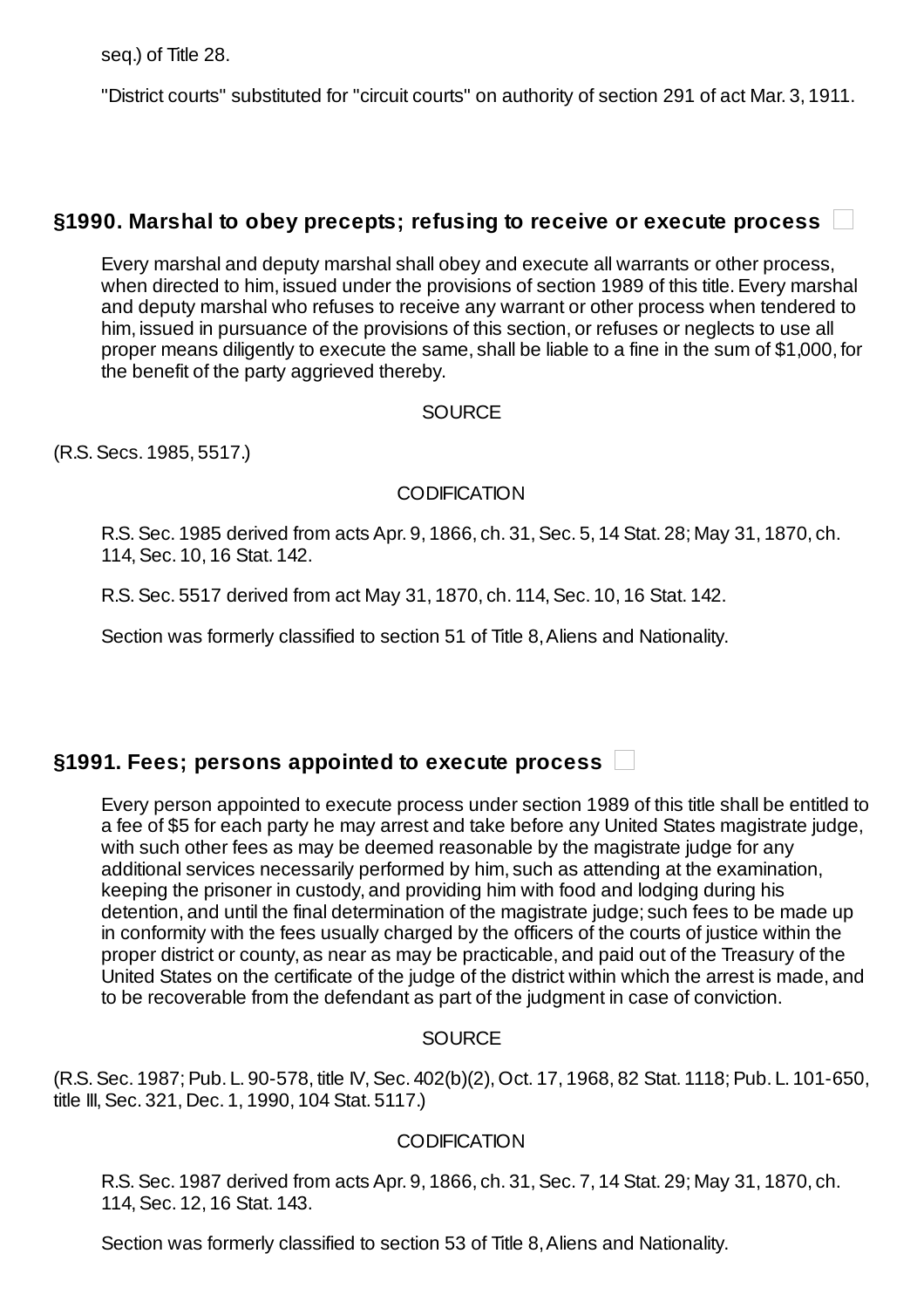#### CHANGE OF NAME

"United States magistrate judge" and "magistrate judge" substituted in text for "magistrate" wherever appearing pursuant to section 321 of Pub. L. 101-650, set out as a note under section 631 of Title 28, Judiciary and Judicial Procedure. Previously, "magistrate" substituted for "commissioner" pursuant to Pub. L. 90- 578.See chapter 43 (Sec. 631 et seq.) of Title 28.

# <span id="page-18-0"></span>**§1992. Speedy trial**

Whenever the President has reason to believe that offenses have been, or are likely to be committed against the provisions of section 1990 of this title or of section 5506 to 5516 and 5518 to 5532 of the Revised Statutes, within any judicial district, it shall be lawful for him, in his discretion, to direct the judge, marshal, and United States attorney of such district to attend at such place within the district, and for such time as he may designate, for the purpose of the more speedy arrest and trial of persons so charged, and it shall be the duty of every judge or other officer, when any such requisition is received by him to attend at the place and for the time therein designated.

### **SOURCE**

(R.S. Sec. 1988; June 25, 1948, ch. 646, Sec. 1, 62 Stat. 909.)

# REFERENCES IN TEXT

Sections 5506 to 5510, 5516 to 5519 and 5524 to 5535 of the Revised Statutes, referred to in text, were repealed by act Mar. 4, 1909, ch. 321, Sec. 341, 35 Stat. 1153; section 5506, 5511 to 5515, and 5520 to 5523, also referred to in text, were repealed by act Feb. 8, 1894, ch. 25, Sec. 1, 28 Stat. 37. The provisions of sections 5508, 5510, 5516, 5518 and 5524 to 5532 of the Revised Statutes were reenacted by act Mar. 4, 1909, and classified to sections 51, 52, 54 to 59, 246, 428 and 443 to 445 of former Title 18, Criminal Code and Criminal Procedure. Those sections were repealed and reenacted as sections 241, 242, 372, 592, 593, 752, 1071, 1581, 1583 and 1588 of Title 18, Crimes and Criminal Procedure, in the general revision of Title 18 by act June 25, 1948, ch. 645, 62 Stat. 683.

### **CODIFICATION**

R.S. Sec. 1988 derived from act Apr. 9, 1866, ch. 31, Sec. 8, 14 Stat. 29.

Section was formerly classified to section 54 of Title 8,Aliens and Nationality.

### CHANGE OF NAME

Act June 25, 1948, effective Sept. 1, 1948, substituted "United States attorney" for "district attorney".See section 541 of Title 28, Judiciary and Judicial Procedure, and Historical and Revision Notes thereunder.

# <span id="page-18-1"></span>**§1993. Repealed.**

Sec. 1993. Repealed. Pub. L. 85-315, pt. III, Sec. 122, Sept. 9,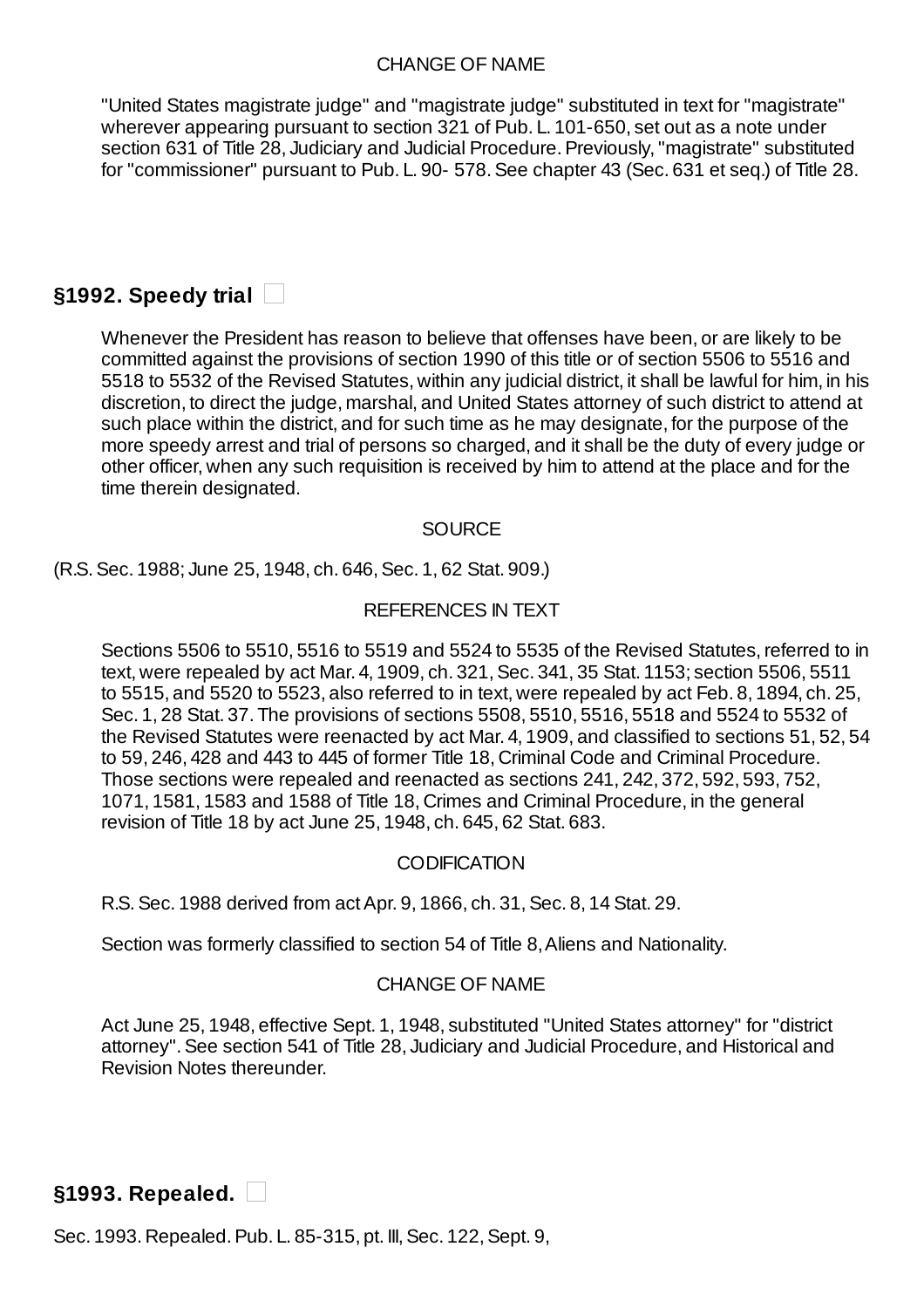1957, 71 Stat. 637.

Section, R.S. Sec. 1989, authorized President to employ land or naval forces to aid in execution of judicial process issued under sections 1981 to 1983 or 1985 to 1992 of this title, or to prevent violation and enforce due execution of sections 1981 to 1983 and 1985 to 1994 of this title.See section 332 of Title 10,Armed Forces.

# <span id="page-19-0"></span>**§1994. Peonage abolished**

The holding of any person to service or labor under the system known as peonage is abolished and forever prohibited in any Territory or State of the United States; and all acts, laws, resolutions, orders, regulations, or usages of any Territory or State, which have heretofore established, maintained, or enforced, or by virtue of which any attempt shall hereafter be made to establish, maintain, or enforce, directly or indirectly, the voluntary or involuntary service or labor of any persons as peons, in liquidation of any debt or obligation, or otherwise, are declared null and void.

# **SOURCE**

(R.S.Sec. 1990.)

# **CODIFICATION**

R.S.Sec. 1990 derived from act Mar. 2, 1867, ch. 187,Sec. 1, 14 Stat. 546.

Section was formerly classified to section 56 of Title 8,Aliens and Nationality.

# <span id="page-19-1"></span>**§1995. Criminal contempt proceedings; penalties; trial by jury**

In all cases of criminal contempt arising under the provisions of this Act, the accused, upon conviction, shall be punished by fine or imprisonment or both: Provided however, That in case the accused is a natural person the fine to be paid shall not exceed the sum of \$1,000, nor shall imprisonment exceed the term of six months: Provided further, That in any such proceeding for criminal contempt, at the discretion of the judge, the accused may be tried with or without a jury: Provided further, however, That in the event such proceeding for criminal contempt be tried before a judge without a jury and the sentence of the court upon conviction is a fine in excess of the sum of \$300 or imprisonment in excess of forty-five days, the accused in said proceeding, upon demand therefore, shall be entitled to a trial de novo before a jury, which shall conform as near as may be to the practice in other criminal cases.

This section shall not apply to contempts committed in the presence of the court or so near thereto as to interfere directly with the administration of justice nor to the misbehavior, misconduct, or disobedience, of any officer of the court in respect to the writs, orders, or process of the court.

Nor shall anything herein or in any other provision of law be construed to deprive courts of their power, by civil contempt proceedings, without a jury, to secure compliance with or to prevent obstruction of, as distinguished from punishment for violations of, any lawful writ, process, order, rule, decree, or command of the court in accordance with the prevailing usages of law and equity, including the power of detention.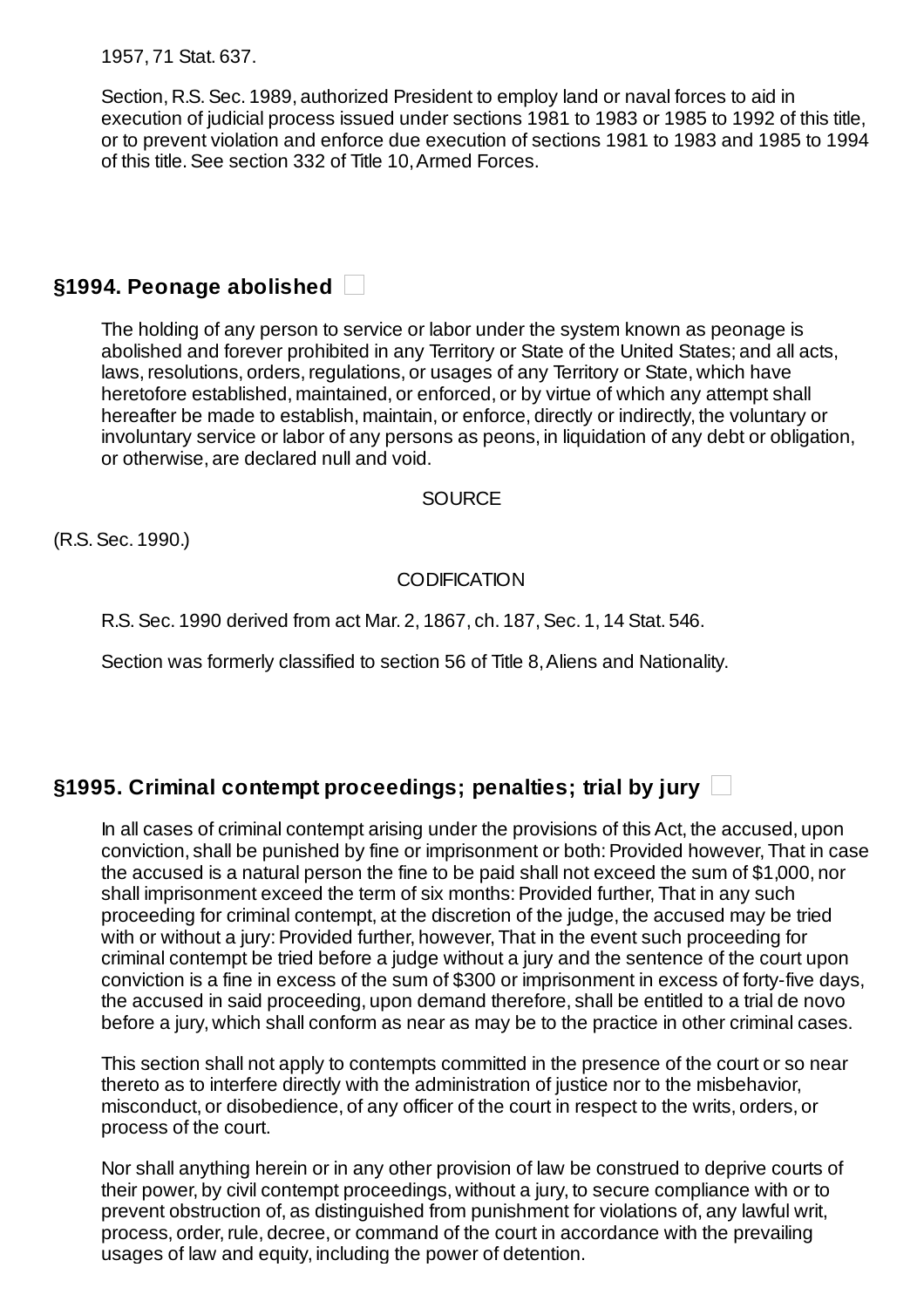#### **SOURCE**

(Pub. L. 85-315, pt. V. Sec. 151, Sept. 9, 1957, 71 Stat. 638.)

usages of law and equity, including the power of detention.

#### REFERENCES IN TEXT

This Act, referred to in text, is Pub. L. 85-315, Sept. 9, 1957, 71 Stat. 634, as amended, known as the Civil Rights Act of 1957, which enacted this section, sections 1975 to 1975e of this title and section 295-1 of former Title 5, Executive Departments and Government Officers and Employees, repealed section 1993 of this title, amended section 1971 of this title and sections 1343 and 1861 of Title 28, Judiciary and Judicial Procedure, and enacted provisions set out as a note under section 1971 of this title. For complete classification of this Act to the Code, see Short Title note set out under section 1971 of this title and Tables.

# <span id="page-20-0"></span>**§1996. Prot[ec](#page-0-0)tion and preservation of traditional religions of Native Americans**

On and after August 11, 1978, it shall be the policy of the United States to protect and preserve for American Indians their inherent right of freedom to believe, express, and exercise the traditional religions of the American Indian, Eskimo, Aleut, and Native Hawaiians, including but not limited to access to sites, use and possession of sacred objects, and the freedom to worship through ceremonials and traditional rites.

#### **SOURCE**

(Pub. L. 95-341, Sec. 1, Aug. 11, 1978, 92 Stat. 469.)

### SHORT TITLE OF 1994AMENDMENT

Pub. L. 103-344, Sec. 1, Oct. 6, 1994, 108 Stat. 3125, provided that: "This Act [enacting section 1996a of this title] may be cited as the 'American Indian Religious Freedom ActAmendments of 1994'."

SHORT TITLE Pub. L. 95-341, as amended, which enacted this section, section 1996a of this title, and a provision set out as a note under this section, is popularly known as the American Indian Religious Freedom Act.

#### FEDERAL IMPLEMENTATION OF PROTECTIVE AND PRESERVATION FUNCTIONS RELATING TO NATIVE AMERICAN RELIGIOUS CULTURAL RIGHTS AND PRACTICES; PRESIDENTIAL REPORT TO CONGRESS

Section 2 of Pub. L. 95-341 provided that the President direct the various Federal departments, agencies, and other instrumentalities responsible for administering relevant laws to evaluate their policies and procedures in consultation with native traditional religious leaders to determine changes necessary to preserve Native American religious cultural rights and practices and report to the Congress 12 months after Aug. 11, 1978.

#### EX. ORD. NO. 13007. INDIAN SACRED SITES

Ex. Ord. No. 13007, May 24, 1996, 61 F.R. 26771, provided:

By the authority vested in me as President by the Constitution and the laws of the United States, in furtherance of Federal treaties, and in order to protect and preserve Indian religious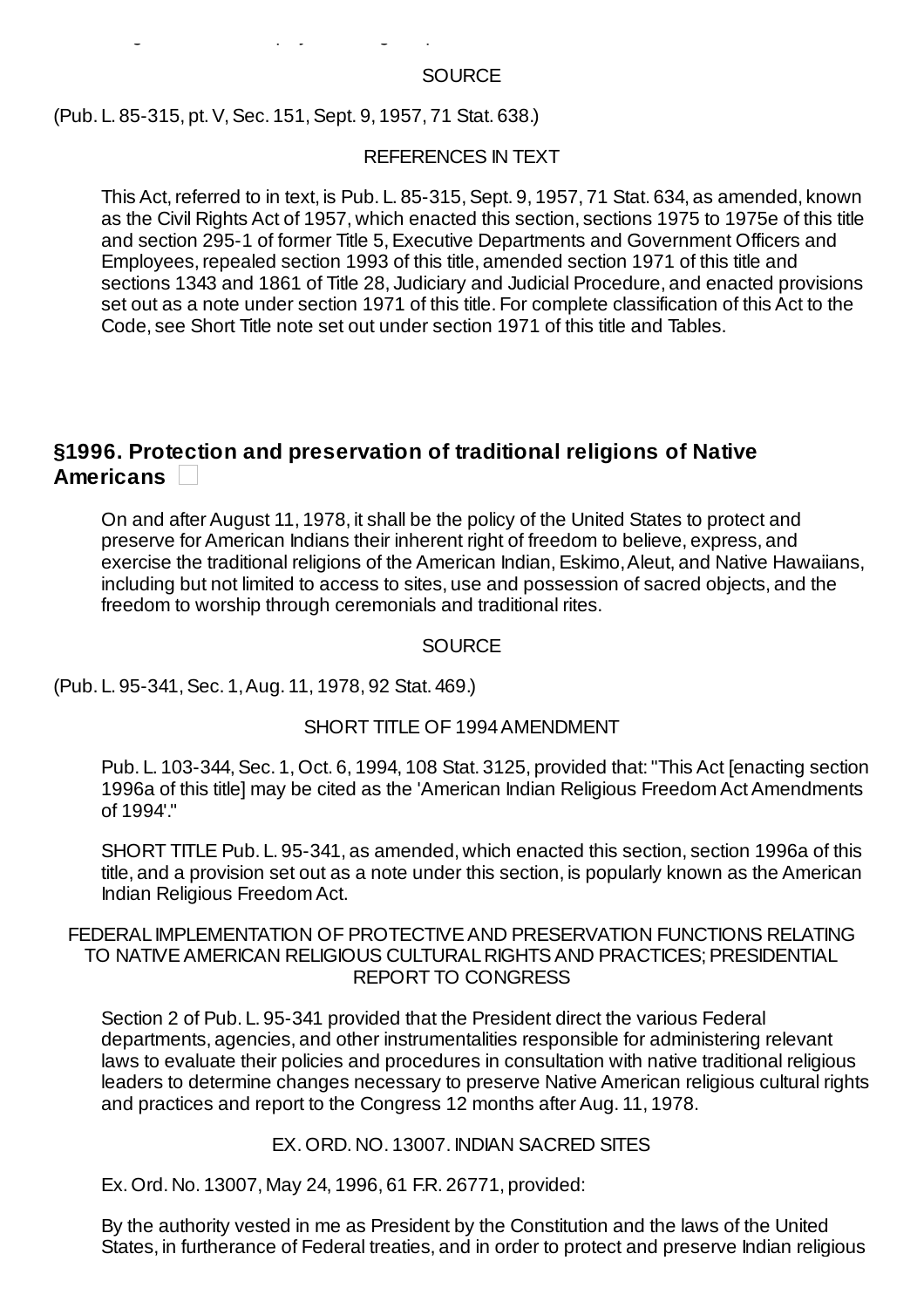practices, it is hereby ordered:

Section 1.Accommodation of Sacred Sites.(a) In managing Federal lands, each executive branch agency with statutory or administrative responsibility for the management of Federal lands shall, to the extent practicable, permitted by law, and not clearly inconsistent with essential agency functions,(1) accommodate access to and ceremonial use of Indian sacred sites by Indian religious practitioners and (2) avoid adversely affecting the physical integrity of such sacred sites. Where appropriate, agencies shall maintain the confidentiality of sacred sites.

(b) For purposes of this order:

(i) "Federal lands" means any land or interests in land owned by the United States, including leasehold interests held by the United States, except Indian trust lands;

(ii) "Indian tribe" means an Indian or Alaska Native tribe, band, nation, pueblo, village, or community that the Secretary of the Interior acknowledges to exist as an Indian tribe pursuant to Public Law No. 103-454, 108 Stat. 4791 [see 25 U.S.C. 479a, 479a- 1], and "Indian" refers to a member of such an Indian tribe; and

(iii) "Sacred site" means any specific, discrete, narrowly delineated location on Federal land that is identified by an Indian tribe, or Indian individual determined to be an appropriately authoritative representative of an Indian religion, as sacred by virtue of its established religious significance to, or ceremonial use by, an Indian religion; provided that the tribe or appropriately authoritative representative of an Indian religion has informed the agency of the existence of such a site.

Sec. 2. Procedures. (a) Each executive branch agency with statutory or administrative responsibility for the management of Federal lands shall, as appropriate, promptly implement procedures for the purposes of carrying out the provisions of section 1 of this order, including, where practicable and appropriate, procedures to ensure reasonable notice is provided of proposed actions or land management policies that may restrict future access to or ceremonial use of, or adversely affect the physical integrity of, sacred sites. In all actions pursuant to this section, agencies shall comply with the Executive memorandum of April 29, 1994,"Government-to-Government Relations with Native American Tribal Governments" [25 U.S.C. 450 note].

(b) Within 1 year of the effective date of this order, the head of each executive branch agency with statutory or administrative responsibility for the management of Federal lands shall report to the President, through the Assistant to the President for Domestic Policy, on the implementation of this order. Such reports shall address, among other things, (i) any changes necessary to accommodate access to and ceremonial use of Indian sacred sites;

(ii) any changes necessary to avoid adversely affecting the physical integrity of Indian sacred sites; and (iii) procedures implemented or proposed to facilitate consultation with appropriate Indian tribes and religious leaders and the expeditious resolution of disputes relating to agency action on Federal lands that may adversely affect access to, ceremonial use of, or the physical integrity of sacred sites.

Sec. 3. Nothing in this order shall be construed to require a taking of vested property interests. Nor shall this order be construed to impair enforceable rights to use of Federal lands that have been granted to third parties through final agency action. For purposes of this order,"agency action" has the same meaning as in the Administrative Procedure Act (5 U.S.C. 551(13)).

Sec. 4. This order is intended only to improve the internal management of the executive branch and is not intended to, nor does it, create any right, benefit, or trust responsibility,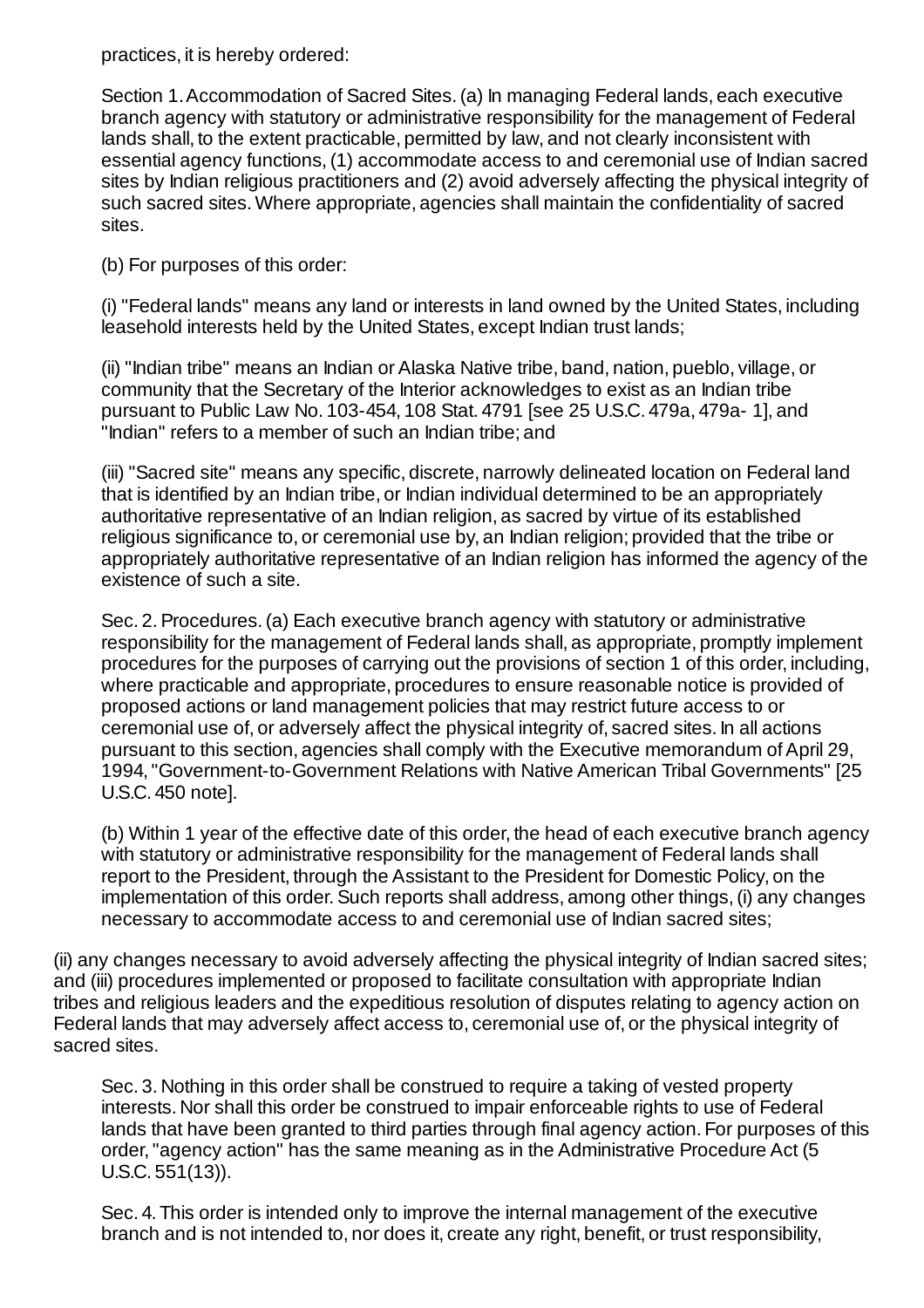substantive or procedural, enforceable at law or equity by any party against the United States, its agencies, officers, or any person.

William J. Clinton.

# <span id="page-22-0"></span>**§1996a. Traditional Indian religious use of peyote**

(a) Congressional findings and declarations

The Congress finds and declares that -

(1) for many Indian people, the traditional ceremonial use of the peyote cactus as a religious sacrament has for centuries been integral to a way of life, and significant in perpetuating Indian tribes and cultures;

(2) since 1965, this ceremonial use of peyote by Indians has been protected by Federal regulation;

(3) while at least 28 States have enacted laws which are similar to, or are in conformance with, the Federal regulation which protects the ceremonial use of peyote by Indian religious practitioners, 22 States have not done so, and this lack of uniformity has created hardship for Indian people who participate in such religious ceremonies;

(4) the Supreme Court of the United States, in the case of Employment Division v.Smith, 494 U.S. 872 (1990), held that the First Amendment does not protect Indian practitioners who use peyote in Indian religious ceremonies, and also raised uncertainty whether this religious practice would be protected under the compelling State interest standard; and

(5) the lack of adequate and clear legal protection for the religious use of peyote by Indians may serve to stigmatize and marginalize Indian tribes and cultures, and increase the risk that they will be exposed to discriminatory treatment.

### (b) Use, possession, or transportation of peyote

(1) Notwithstanding any other provision of law, the use, possession, or transportation of peyote by an Indian for bona fide traditional ceremonial purposes in connection with the practice of a traditional Indian religion is lawful, and shall not be prohibited by the United States or any State. No Indian shall be penalized or discriminated against on the basis of such use, possession or transportation, including, but not limited to, denial of otherwise applicable benefits under public assistance programs.

(2) This section does not prohibit such reasonable regulation and registration by the Drug Enforcement Administration of those persons who cultivate, harvest, or distribute peyote as may be consistent with the purposes of this section and section 1996 of this title.

(3) This section does not prohibit application of the provisions of section 481.111(a) of Vernon's Texas Health and Safety Code Annotated, in effect on October 6, 1994, insofar as those provisions pertain to the cultivation, harvest, and distribution of peyote.

(4) Nothing in this section shall prohibit any Federal department or agency, in carrying out its statutory responsibilities and functions, from promulgating regulations establishing reasonable limitations on the use or ingestion of peyote prior to or during the performance of duties by sworn law enforcement officers or personnel directly involved in public transportation or any other safety-sensitive positions where the performance of such duties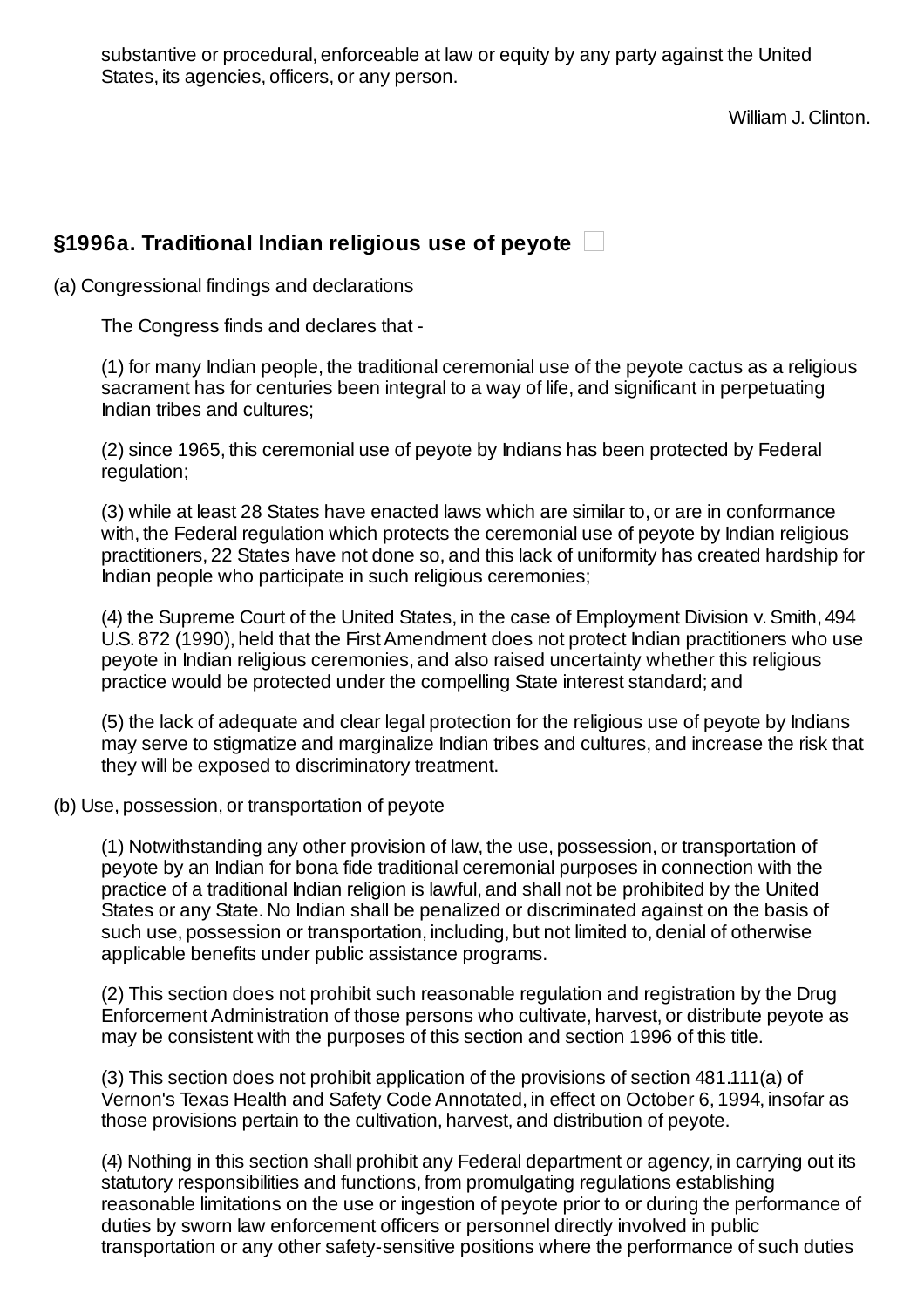may be adversely affected by such use or ingestion. Such regulations shall be adopted only after consultation with representatives of traditional Indian religions for which the sacramental use of peyote is integral to their practice.Any regulation promulgated pursuant to this section shall be subject to the balancing test set forth in section 3 of the Religious Freedom Restoration Act (Public Law 103-141; 42 U.S.C. 2000bb-1).

(5) This section shall not be construed as requiring prison authorities to permit, nor shall it be construed to prohibit prison authorities from permitting, access to peyote by Indians while incarcerated within Federal or State prison facilities.

(6) Subject to the provisions of the Religious Freedom Restoration Act (Public Law 103-141; 42 U.S.C. 2000bb-1) [42 U.S.C. 2000bb et seq.], this section shall not be construed to prohibit States from enacting or enforcing reasonable traffic safety laws or regulations.

(7) Subject to the provisions of the Religious Freedom Restoration Act (Public Law 103-141; 42 U.S.C. 2000bb-1), this section does not prohibit the Secretary of Defense from promulgating regulations establishing reasonable limitations on the use, possession, transportation, or distribution of peyote to promote military readiness, safety, or compliance with international law or laws of other countries. Such regulations shall be adopted only after consultation with representatives of traditional Indian religions for which the sacramental use of peyote is integral to their practice.

# (c) Definitions

For purposes of this section -

(1) the term "Indian" means a member of an Indian tribe;

(2) the term "Indian tribe" means any tribe, band, nation, pueblo, or other organized group or community of Indians, including any Alaska Native village (as defined in, or established pursuant to, the Alaska Native Claims SettlementAct (43 U.S.C. 1601 et seq.)), which is recognized as eligible for the special programs and services provided by the United States to Indians because of their status as Indians;

(3) the term "Indian religion" means any religion -

(A) which is practiced by Indians, and (B) the origin and interpretation of which is from within a traditional Indian culture or community; and

(4) the term "State" means any State of the United States, and any political subdivision thereof.

# (d) Protection of rights of Indians and Indian tribes

Nothing in this section shall be construed as abrogating, diminishing, or otherwise affecting -

(1) the inherent rights of any Indian tribe;

(2) the rights, express or implicit, of any Indian tribe which exist under treaties, Executive orders, and laws of the United States;

(3) the inherent right of Indians to practice their religions; and (4) the right of Indians to practice their religions under any Federal or State law.

### **SOURCE**

(Pub. L. 95-341, Sec. 3, as added Pub. L. 103-344, Sec. 2, Oct. 6, 1994, 108 Stat. 3125.)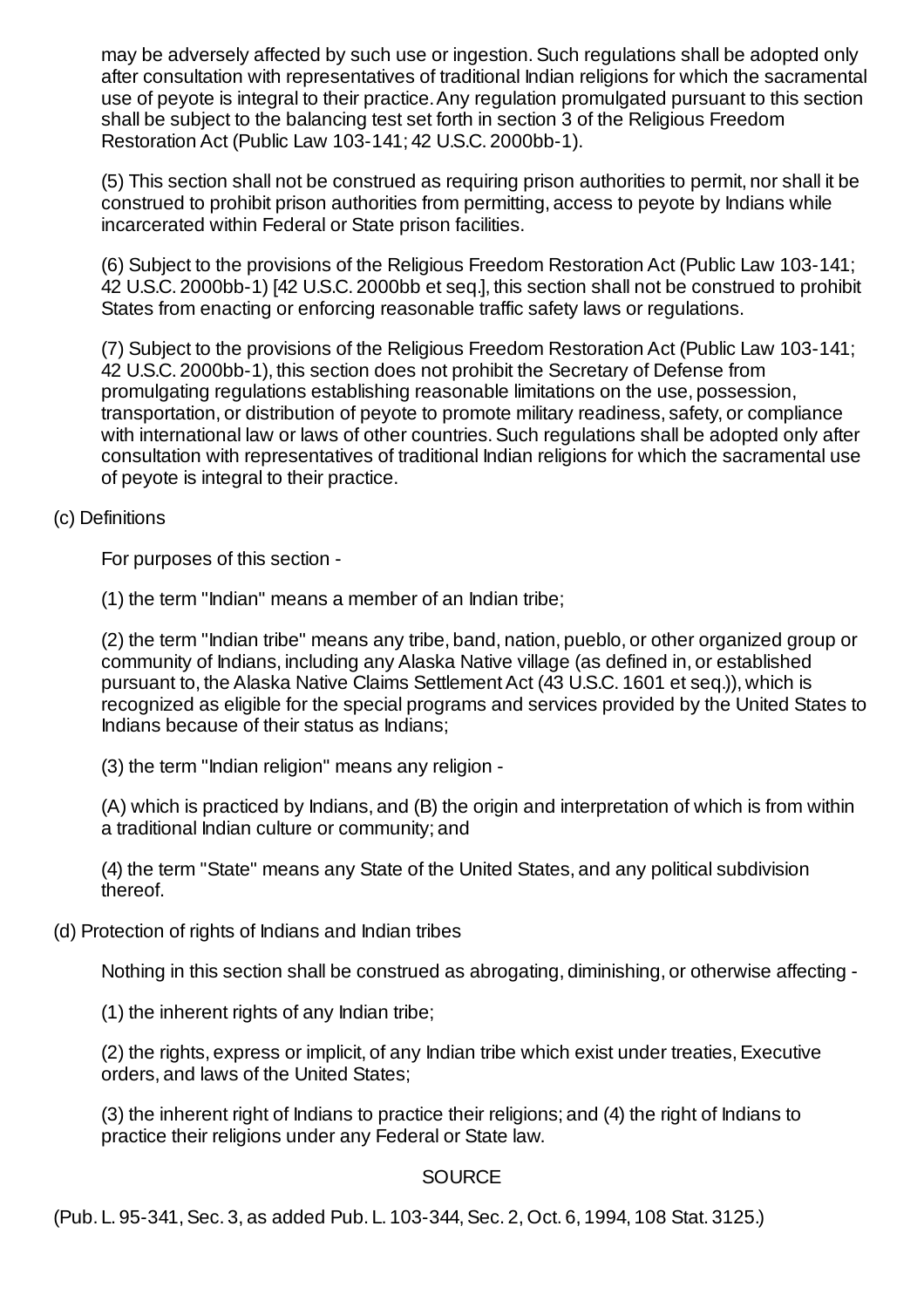#### REFERENCES IN TEXT

The Religious Freedom Restoration Act, referred to in subsec.

 $(b)(6)$ ,  $(7)$ , probably means the Religious Freedom Restoration Act of 1993, Pub. L. 103-141, Nov. 16, 1993, 107 Stat. 1488, which is classified principally to chapter 21B (Sec. 2000bb et seq.) of this title. For complete classification of this Act to the Code, see Short Title note set out under section 2000bb of this title and Tables.

The Alaska Native Claims Settlement Act, referred to in subsec.

(c)(2), is Pub. L. 92-203, Dec. 18, 1971, 85 Stat. 688, as amended, which is classified generally to chapter 33 (Sec. 1601 et seq.) of Title 43, Public Lands. For complete classification of this Act to the Code, see Short Title note set out under section 1601 of Title 43 and Tables.

# <span id="page-24-0"></span>**§1996b. Interethnic adoption**

(1) Prohibited conduct

A person or government that is involved in adoption or foster care placements may not -

(A) deny to any individual the opportunity to become an adoptive or a foster parent, on the basis of the race, color, or national origin of the individual, or of the child, involved; or

(B) delay or deny the placement of a child for adoption or into foster care, on the basis of the race, color, or national origin of the adoptive or foster parent, or the child, involved.

(2) Enforcement

Noncompliance with paragraph (1) is deemed a violation of title VI of the Civil Rights Act of 1964 [42 U.S.C. 2000d et seq.].

### (3) No effect on the Indian Child Welfare Act of 1978

This subsection shall not be construed to affect the application of the Indian Child Welfare Act of 1978 [25 U.S.C. 1901 et seq.].

# **SOURCE**

(Pub. L. 104-188, title I,Sec. 1808(c),Aug. 20, 1996, 110 Stat. 1904.)

# REFERENCES IN TEXT

The Civil Rights Act of 1964, referred to in par. (2), is Pub. L. 88-352, July 2, 1964, 78 Stat. 241, as amended. Title VI of the Act is classified generally to subchapter V (Sec. 2000d et seq.) of this chapter. For complete classification of this Act to the Code, see Short Title note set out under section 2000a of this title and Tables.

The Indian Child Welfare Act of 1978, referred to in par. (3), is Pub. L. 95-608, Nov. 8, 1978, 92 Stat. 3069, as amended, which is classified principally to chapter 21 (Sec. 1901 et seq.) of Title 25, Indians. For complete classification of this Act to the Code, see Short Title note set out under section 1901 of Title 25 and Tables.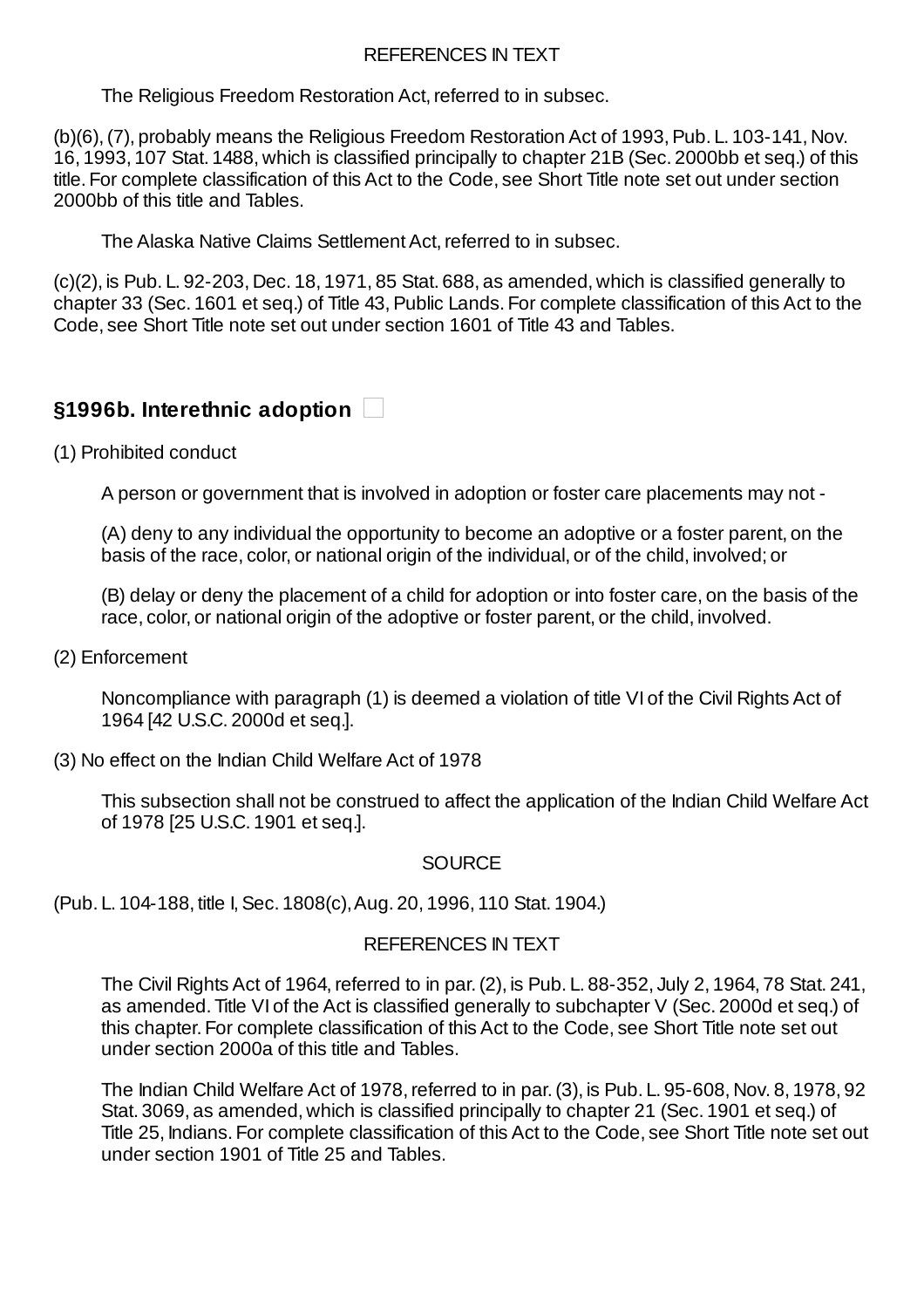# **SUBCHAPTER I-A - INSTITUTIONALIZED PERSONS**

# <span id="page-25-0"></span>**§1997. Definitions**

As used in this subchapter -

(1) The term "institution" means any facility or institution -

(A) which is owned, operated, or managed by, or provides services on behalf of any State or political subdivision of a State; and

(B) which is -

(i) for persons who are mentally ill, disabled, or retarded, or chronically ill or handicapped;

(ii) a jail, prison, or other correctional facility;

(iii) a pretrial detention facility;

(iv) for juveniles -

(I) held awaiting trial;

(II) residing in such facility or institution for purposes of receiving care or treatment; or

(III) residing for any State purpose in such facility or institution (other than a residential facility providing only elementary or secondary education that is not an institution in which reside juveniles who are adjudicated delinquent, in need of supervision, neglected, placed in State custody, mentally ill or disabled, mentally retarded, or chronically ill or handicapped); or

(v) providing skilled nursing, intermediate or long-term care, or custodial or residential care.

(2) Privately owned and operated facilities shall not be deemed "institutions" under this subchapter if -

(A) the licensing of such facility by the State constitutes the sole nexus between such facility and such State;

(B) the receipt by such facility, on behalf of persons residing in such facility, of payments under title XVI,XVIII [42 U.S.C. 1381 et seq., 1395 et seq.], or under a State plan approved under title XIX [42 U.S.C. 1396 et seq.], of the Social Security Act, constitutes the sole nexus between such facility and such State; or (C) the licensing of such facility by the State, and the receipt by such facility, on behalf of persons residing in such facility, of payments under title XVI,XVIII [42 U.S.C. 1381 et seq., 1395 et seq.], or under a State plan approved under title XIX [42 U.S.C. 1396 et seq.], of the Social Security Act, constitutes the sole nexus between such facility and such State;

(3) The term "person" means an individual, a trust or estate, a partnership, an association, or a corporation;

(4) The term "State" means any of the several States, the District of Columbia, the Commonwealth of Puerto Rico, or any of the territories and possessions of the United States;

(5) The term "legislative days" means any calendar day on which either House of Congress is in session.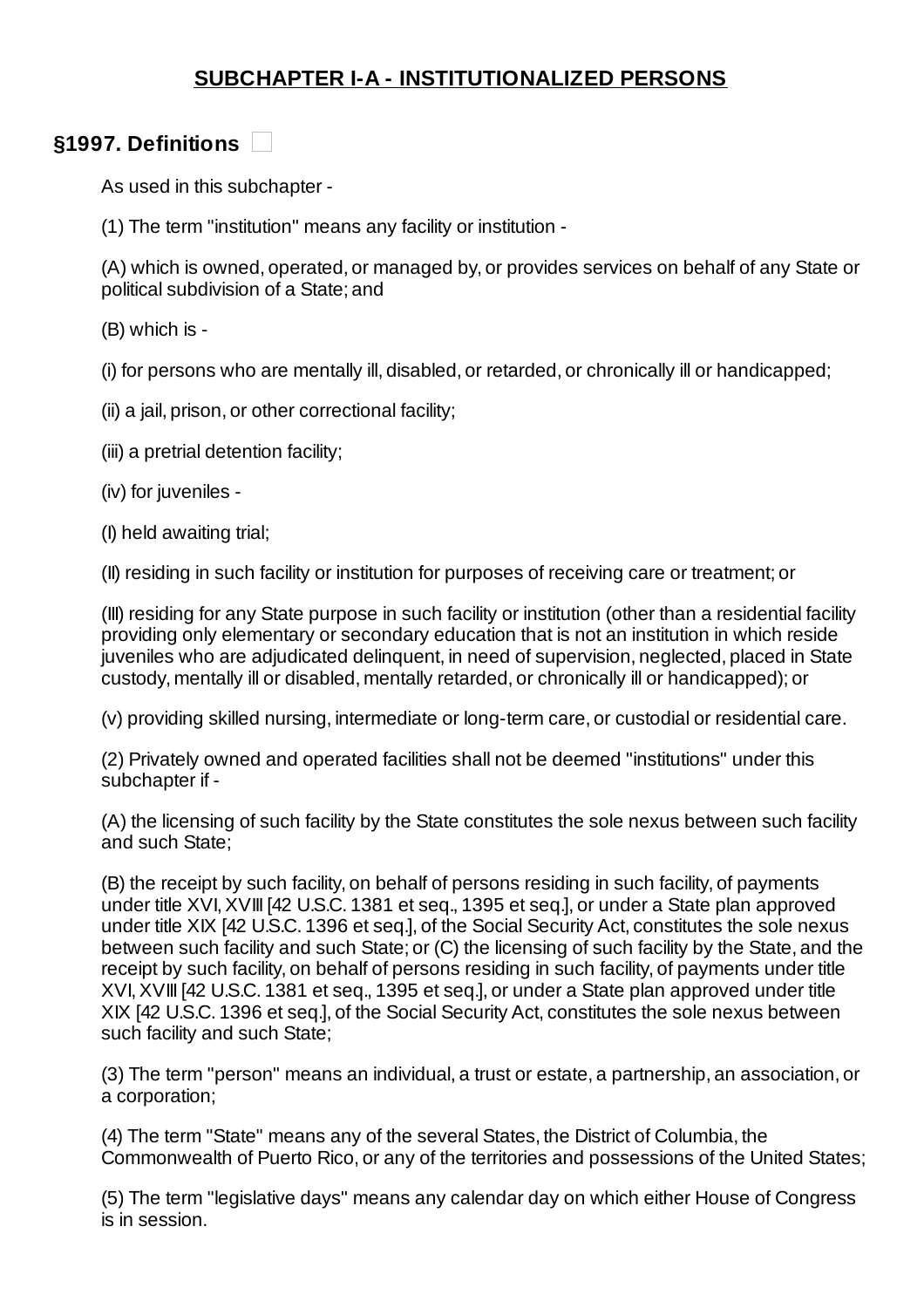#### **SOURCE**

(Pub. L. 96-247, Sec. 2, May 23, 1980, 94 Stat. 349.)

#### REFERENCES IN TEXT

The Social Security Act, referred to in par.  $(2)(B)$ ,  $(C)$ , is act Aug. 14, 1935, ch. 531, 49 Stat. 620, as amended. Titles XVI,XVIII, and XIX of the Social Security Act are classified generally to subchapters XVI (Sec. 1381 et seq.), XVIII (Sec. 1395 et seq.), and XIX (Sec. 1396 et seq.) of chapter 7 of this title, respectively. For complete classification of this Act to the Code, see section 1305 of this title and Tables.

## SHORT TITLE

Section 1 of Pub. L. 96-247 provided:"That this Act [enacting this subchapter] may be cited as the 'Civil Rights of Institutionalized Persons Act'."

# <span id="page-26-0"></span>**§1997a. Initiation of civil actions**

### (a) Discretionary authority ofAttorney General; preconditions

Whenever the Attorney General has reasonable cause to believe that any State or political subdivision of a State, official, employee, or agent thereof, or other person acting on behalf of a State or political subdivision of a State is subjecting persons residing in or confined to an institution, as defined in section 1997 of this title, to egregious or flagrant conditions which deprive such persons of any rights, privileges, or immunities secured or protected by the Constitution or laws of the United States causing such persons to suffer grievous harm, and that such deprivation is pursuant to a pattern or practice of resistance to the full enjoyment of such rights, privileges, or immunities, the Attorney General, for or in the name of the United States, may institute a civil action in any appropriate United States district court against such party for such equitable relief as may be appropriate to insure the minimum corrective measures necessary to insure the full enjoyment of such rights, privileges, or immunities, except that such equitable relief shall be available under this subchapter to persons residing in or confined to an institution as defined in section 1997(1)(B)(ii) of this title only insofar as such persons are subjected to conditions which deprive them of rights, privileges, or immunities secured or protected by the Constitution of the United States.

(b) Discretionary award of attorney fees

In any action commenced under this section, the court may allow the prevailing party, other than the United States, a reasonable attorney's fee against the United States as part of the costs.

(c) Attorney General to personally sign complaint

The Attorney General shall personally sign any complaint filed pursuant to this section.

#### **SOURCE**

(Pub. L. 96-247, Sec. 3, May 23, 1980, 94 Stat. 350; Pub. L. 104- 134, title I, Sec. 101[(a)] [title VIII, Sec. 803(a)], Apr. 26, 1996, 110 Stat. 1321, 1321-70; renumbered title I, Pub. L. 104-140, Sec. 1(a), May 2, 1996, 110 Stat. 1327.)

### **AMENDMENTS**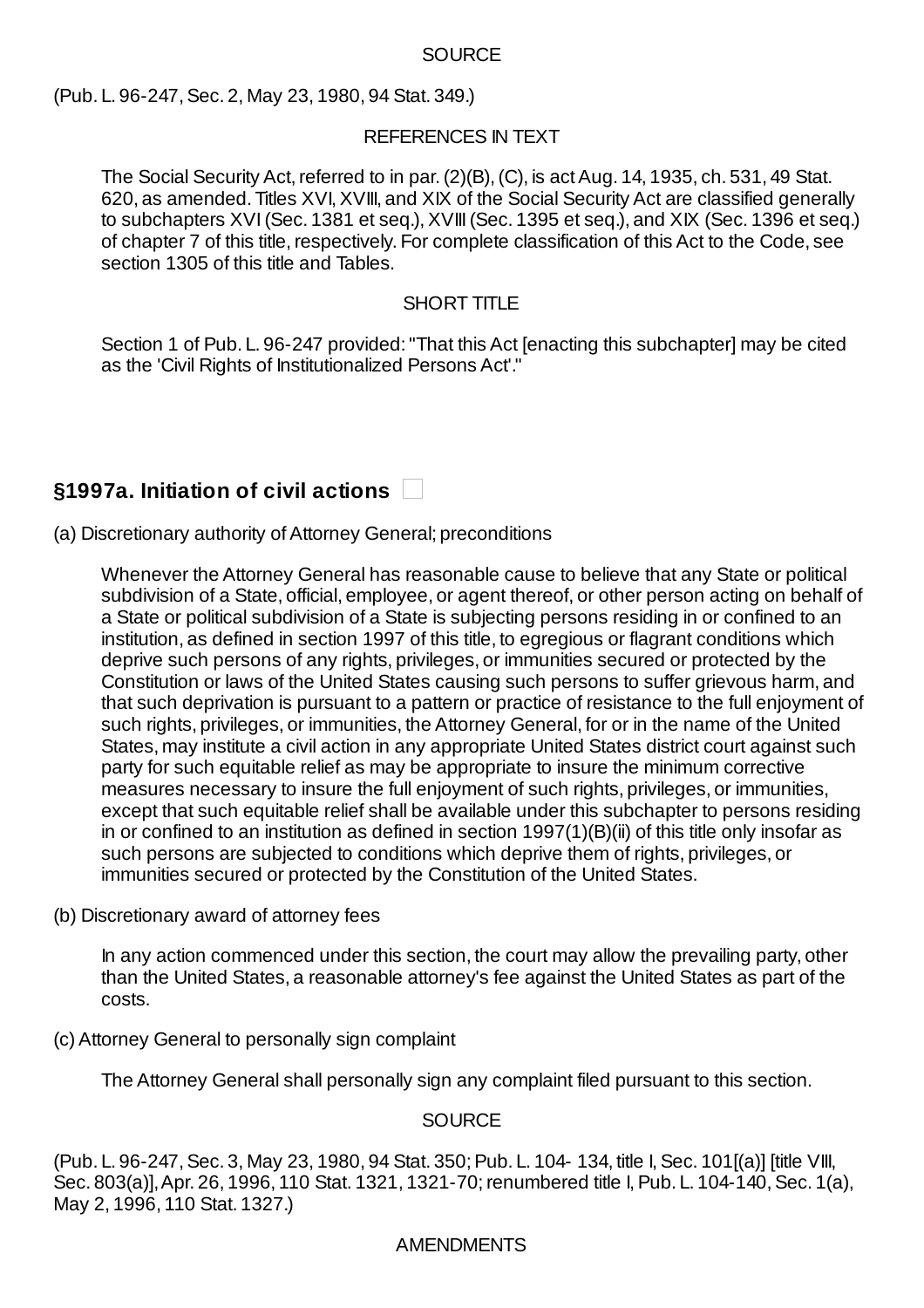1996 - Subsec.(c).Pub. L. 104-134 amended subsec.(c) generally.Prior to amendment, subsec.(c) read as follows:"Any complaint filed by the Attorney General pursuant to this section shall be personally signed by him."

# **§1997a-1. Subpoena authority**

# (a) Authority

The Attorney General, or at the direction of the Attorney General, any officer or employee of the Department of Justice may require by subpoena access to any institution that is the subiect of an investigation under this subchapter and to any document, record, material, file, report, memorandum, policy, procedure, investigation, video or audio recording, or quality assurance report relating to any institution that is the subject of an investigation under this subchapter to determine whether there are conditions which deprive persons residing in or confined to the institution of any rights, privileges, or immunities secured or protected by the Constitution or laws of the United States.

(b) Issuance and enforcement of subpoenas

# (1) Issuance

Subpoenas issued under this section -

(A) shall bear the signature of the Attorney General or any officer or employee of the Department of Justice as designated by the Attorney General; and

(B) shall be served by any person or class of persons designated by the Attorney General or a designated officer or employee for that purpose.

# (2) Enforcement

In the case of contumacy or failure to obey a subpoena issued under this section, the United States district court for the judicial district in which the institution is located may issue an order requiring compliance.Any failure to obey the order of the court may be punished by the court as a contempt that (!1) court.

### (c) Protection of subpoenaed records and information

Any document, record, material, file, report, memorandum, policy, procedure, investigation, video or audio recording, or quality assurance report or other information obtained under a subpoena issued under this section -

(1) may not be used for any purpose other than to protect the rights, privileges, or immunities secured or protected by the Constitution or laws of the United States of persons who reside, have resided, or will reside in an institution;

(2) may not be transmitted by or within the Department of Justice for any purpose other than to protect the rights, privileges, or immunities secured or protected by the Constitution or laws of the United States of persons who reside, have resided, or will reside in an institution; and

(3) shall be redacted, obscured, or otherwise altered if used in any publicly available manner so as to prevent the disclosure of any personally identifiable information.

## **SOURCE**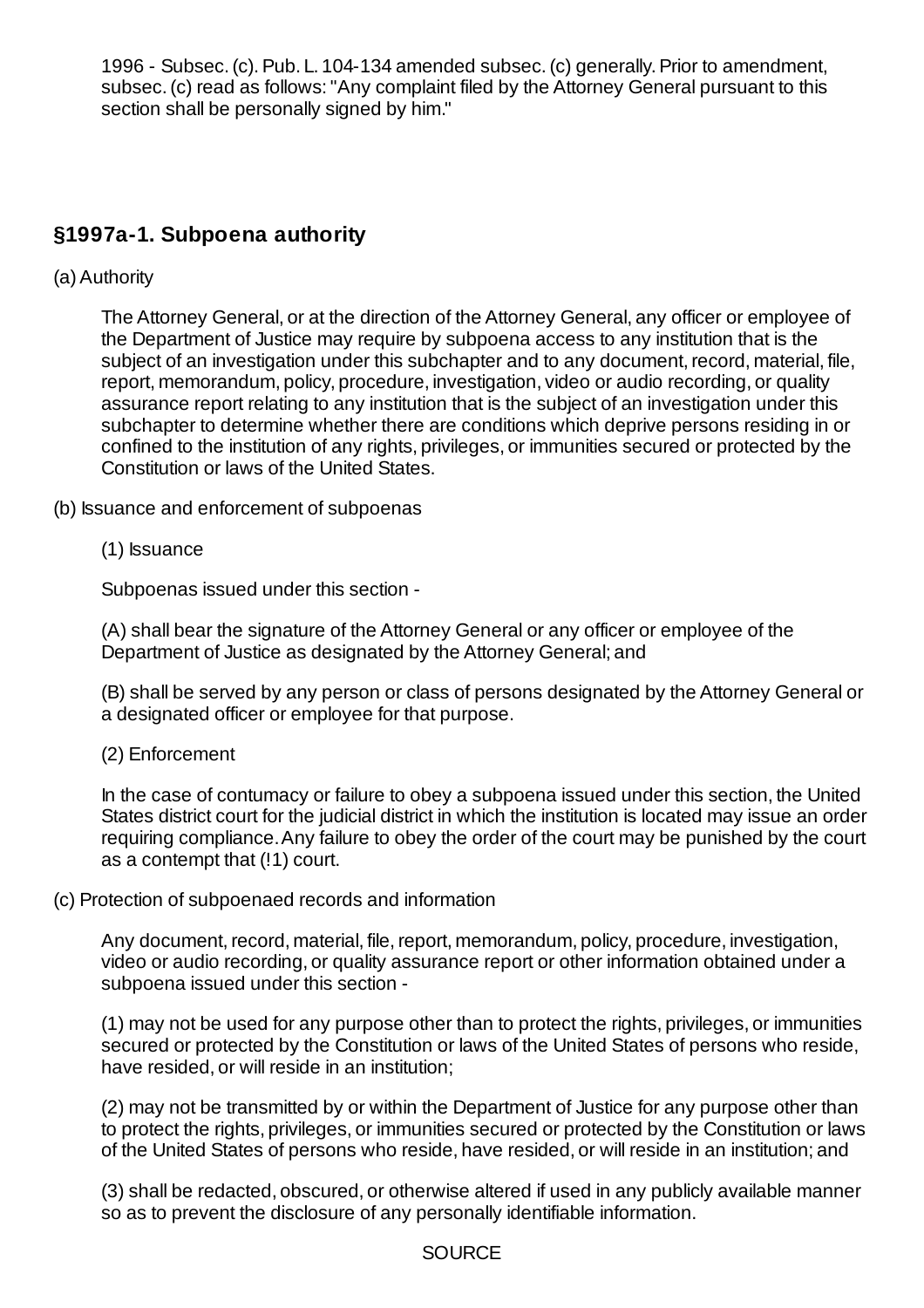(Pub. L. 96-247, Sec. 3A, as added Pub. L. 111-148, title X, Sec. 10606(d)(2), Mar. 23, 2010, 124 Stat. 1008.)

# <span id="page-28-0"></span>**§1997b. Cert[ific](#page-0-0)ation requirements; Attorney General to personally sign certification**

(a) At the time of the commencement of an action under section 1997a of this title the Attorney General shall certify to the court -

(1) that at least 49 calendar days previously the Attorney General has notified in writing the Governor or chief executive officer and attorney general or chief legal officer of the appropriate State or political subdivision and the director of the institution of -

(A) the alleged conditions which deprive rights, privileges, or immunities secured or protected by the Constitution or laws of the United States and the alleged pattern or practice of resistance to the full enjoyment of such rights, privileges, or immunities;

(B) the supporting facts giving rise to the alleged conditions and the alleged pattern or practice, including the dates or time period during which the alleged conditions and pattern or practice of resistance occurred; and when feasible, the identity of all persons reasonably suspected of being involved in causing the alleged conditions and pattern or practice at the time of the certification, and the date on which the alleged conditions and pattern or practice were first brought to the attention of the Attorney General; and

(C) the minimum measures which the Attorney General believes may remedy the alleged conditions and the alleged pattern or practice of resistance;

(2) that the Attorney General has notified in writing the Governor or chief executive officer and attorney general or chief legal officer of the appropriate State or political subdivision and the director of the institution of the Attorney General's intention to commence an investigation of such institution, that such notice was delivered at least seven days prior to the commencement of such investigation and that between the time of such notice and the commencement of an action under section 1997a of this title -

(A) the Attorney General has made a reasonable good faith effort to consult with the Governor or chief executive officer and attorney general or chief legal officer of the appropriate State or political subdivision and the director of the institution, or their designees, regarding financial, technical, or other assistance which may be available from the United States and which the Attorney General believes may assist in the correction of such conditions and pattern or practice of resistance;

(B) the Attorney General has encouraged the appropriate officials to correct the alleged conditions and pattern or practice of resistance through informal methods of conference, conciliation and persuasion, including, to the extent feasible, discussion of the possible costs and fiscal impacts of alternative minimum corrective measures, and it is the Attorney General's opinion that reasonable efforts at voluntary correction have not succeeded; and

(C) the Attorney General is satisfied that the appropriate officials have had a reasonable time to take appropriate action to correct such conditions and pattern or practice, taking into consideration the time required to remodel or make necessary changes in physical facilities or relocate residents, reasonable legal or procedural requirements, the urgency of the need to correct such conditions, and other circumstances involved in correcting such conditions; and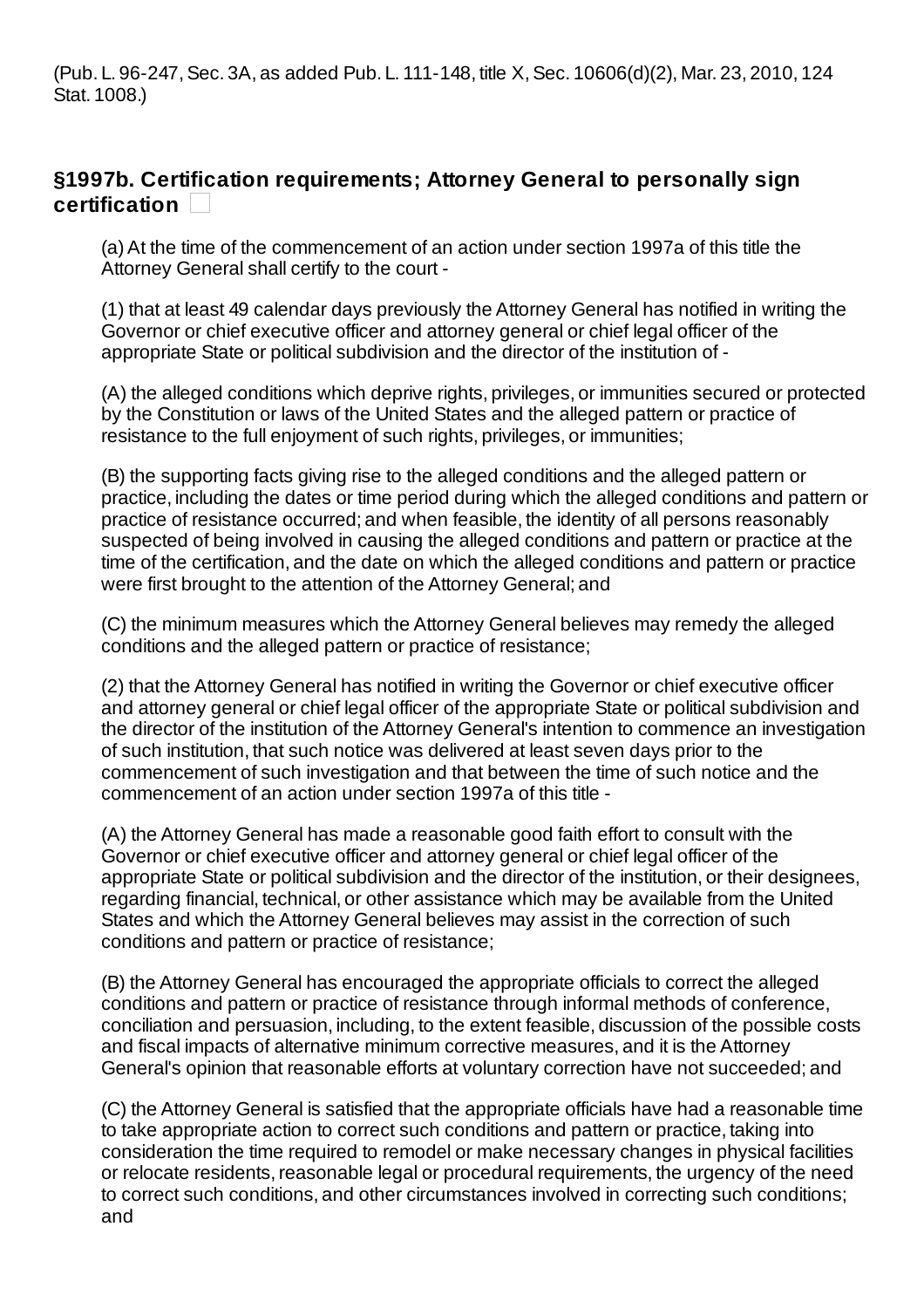(3) that the Attorney General believes that such an action by the United States is of general public importance and will materially further the vindication of rights, privileges, or immunities secured or protected by the Constitution or laws of the United States.

(b) The Attorney General shall personally sign any certification made pursuant to this section.

### **SOURCE**

(Pub. L. 96-247, Sec. 4, May 23, 1980, 94 Stat. 350; Pub. L. 97- 256, title II, Sec. 201(a), Sept. 8, 1982, 96 Stat. 816; Pub. L. 104-134, title I, Sec. 101[(a)] [title VIII, Sec. 803(b)], Apr. 26, 1996, 110 Stat. 1321, 1321-71; renumbered title I, Pub. L. 104-140, Sec. 1(a), May 2, 1996, 110 Stat. 1327.)

#### **AMENDMENTS**

1996 - Subsec. (a)(1). Pub. L. 104-134, Sec. 101[(a)] [title VIII, Sec. 803(b)(1)(A)], substituted "the Attorney General" for "he" in introductory provisions and in subpar.(C).

Subsec. (a)(2). Pub. L. 104-134, Sec. 101[(a)] [title VIII, Sec. 803(b)(1)(A)], substituted "the Attorney General" for "he" wherever appearing in introductory provisions and in subpars.(A) to (C).

Pub. L. 104-134, Sec. 101[(a)] [title VIII, Sec. 803(b)(1)(B)], substituted "the Attorney General's" for "his" in introductory provisions and in subpar.(B).

Subsec. (a)(3). Pub. L. 104-134, Sec. 101[(a)] [title VIII, Sec. 803(b)(1)(A)], substituted "the Attorney General" for "he".

Subsec. (b). Pub. L. 104-134, Sec. 101[(a)] [title VIII, Sec. 803(b)(2)], amended subsec. (b) generally.Prior to amendment, subsec.(b) read as follows:"Any certification made by the Attorney General pursuant to this section shall be personally signed by him." 1982 - Subsec. (a).Pub. L. 97-256 substituted "section 1997a of this title" for "section 1997 of this title" in provisions preceding par.(1).

# <span id="page-29-0"></span>**§1997c. Intervention in actions**

(a) Discretionary authority of Attorney General; preconditions;

time period (1) Whenever an action has been commenced in any court of the United States seeking relief from egregious or flagrant conditions which deprive persons residing in institutions of any rights, privileges, or immunities secured or protected by the Constitution or laws of the United States causing them to suffer grievous harm and the Attorney General has reasonable cause to believe that such deprivation is pursuant to a pattern or practice of resistance to the full enjoyment of such rights, privileges, or immunities, the Attorney General, for or in the name of the United States, may intervene in such action upon motion by the Attorney General.

(2) The Attorney General shall not file a motion to intervene under paragraph (1) before 90 days after the commencement of the action, except that if the court determines it would be in the interests of justice, the court may shorten or waive the time period.

(b) Certification requirements by Attorney General

(1) The Attorney General shall certify to the court in the motion to intervene filed under subsection (a) of this section -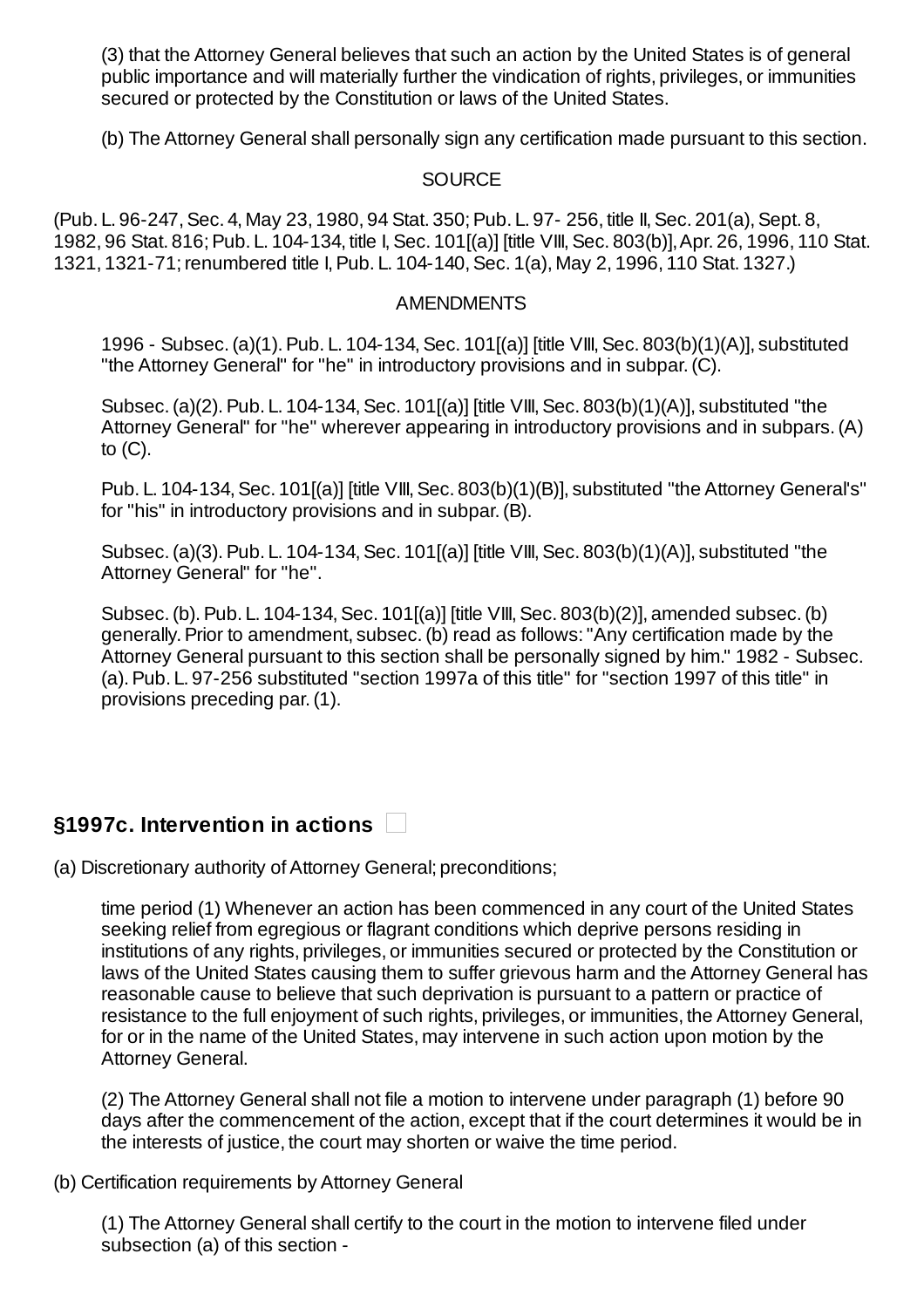(A) that the Attorney General has notified in writing, at least fifteen days previously, the Governor or chief executive officer, attorney general or chief legal officer of the appropriate State or political subdivision, and the director of the institution of -

(i) the alleged conditions which deprive rights, privileges, or immunities secured or protected by the Constitution or laws of the United States and the alleged pattern or practice of resistance to the full enjoyment of such rights, privileges, or immunities;

(ii) the supporting facts giving rise to the alleged conditions, including the dates and time period during which the alleged conditions and pattern or practice of resistance occurred; and

(iii) to the extent feasible and consistent with the interests of other plaintiffs, the minimum measures which the Attorney General believes may remedy the alleged conditions and the alleged pattern or practice of resistance; and

(B) that the Attorney General believes that such intervention by the United States is of general public importance and will materially further the vindication of rights, privileges, or immunities secured or protected by the Constitution or laws of the United States.

(2) The Attorney General shall personally sign any certification made pursuant to this section.

(c) Attorney General to personally sign motion to intervene

The Attorney General shall personally sign any motion to intervene made pursuant to this section.

(d) Discretionary award of attorney fees; other award provisions

unaffected In any action in which the United States joins as an intervenor under this section, the court may allow the prevailing party, other than the United States, a reasonable attorney's fee against the United States as part of the costs. Nothing in this subsection precludes the award of attorney's fees available under any other provisions of the United States Code.

### **SOURCE**

(Pub. L. 96-247, Sec. 5, May 23, 1980, 94 Stat. 351; Pub. L. 104- 134, title I, Sec. 101[(a)] [title VIII, Sec. 803(c)], Apr. 26, 1996, 110 Stat. 1321, 1321-71; renumbered title I, Pub. L. 104-140, Sec. 1(a), May 2, 1996, 110 Stat. 1327.)

### **AMENDMENTS**

1996 - Subsec. (b)(1)(A). Pub. L. 104-134, Sec. 101[(a)] [title VIII, Sec. 803(c)(1)(A)], substituted "the Attorney General" for "he" in introductory provisions and in cl.(iii).

Subsec. (b)(1)(B). Pub. L. 104-134, Sec. 101[(a)] [title VIII, Sec. 803(c)(1)(A)], substituted "the Attorney General" for "he".

Subsec. (b)(2). Pub. L. 104-134, Sec. 101[(a)] [title VIII, Sec. 803(c)(1)(B)], amended par. (2) generally.Prior to amendment, par.

(2) read as follows:"Any certification made by the Attorney General pursuant to this subsection shall be personally signed by him." Subsec. (c). Pub. L. 104-134, Sec. 101[(a)] [title VIII, Sec. 803(c)(2)], amended subsec.(c) generally.Prior to amendment, subsec.(c) read as follows:"Any motion to intervene made by the Attorney General pursuant to this section shall be personally signed by him."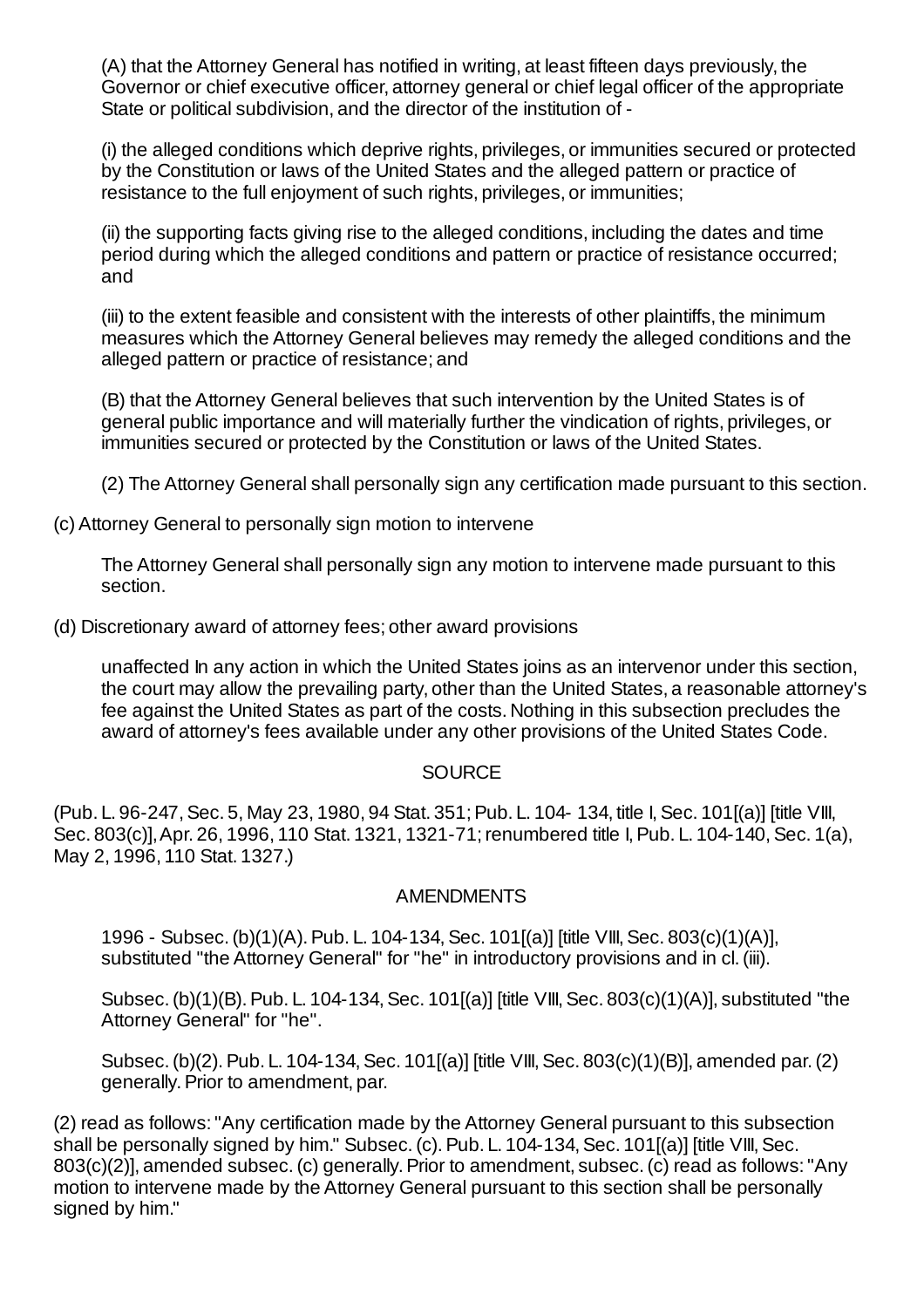# <span id="page-31-0"></span>**§1997d. Prohibition of retaliation**

No person reporting conditions which may constitute a violation under this subchapter shall be subjected to retaliation in any manner for so reporting.

### **SOURCE**

(Pub. L. 96-247, Sec. 6, May 23, 1980, 94 Stat. 352.)

# <span id="page-31-1"></span>**§1997e. Suits by prisoners**

(a) Applicability of administrative remedies

No action shall be brought with respect to prison conditions under section 1983 of this title, or any other Federal law, by a prisoner confined in any jail, prison, or other correctional facility until such administrative remedies as are available are exhausted.

(b) Failure of State to adopt or adhere to administrative grievance

procedure The failure of a State to adopt or adhere to an administrative grievance procedure shall not constitute the basis for an action under section 1997a or 1997c of this title.

#### (c) Dismissal

(1) The court shall on its own motion or on the motion of a party dismiss any action brought with respect to prison conditions under section 1983 of this title, or any other Federal law, by a prisoner confined in any jail, prison, or other correctional facility if the court is satisfied that the action is frivolous, malicious, fails to state a claim upon which relief can be granted, or seeks monetary relief from a defendant who is immune from such relief.

(2) In the event that a claim is, on its face, frivolous, malicious, fails to state a claim upon which relief can be granted, or seeks monetary relief from a defendant who is immune from such relief, the court may dismiss the underlying claim without first requiring the exhaustion of administrative remedies.

#### (d) Attorney's fees

(1) In any action brought by a prisoner who is confined to any jail, prison, or other correctional facility, in which attorney's fees are authorized under section 1988 (!1) of this title, such fees shall not be awarded, except to the extent that -

(A) the fee was directly and reasonably incurred in proving an actual violation of the plaintiff's rights protected by a statute pursuant to which a fee may be awarded under section 1988 (!1) of this title; and

(B)(i) the amount of the fee is proportionately related to the court ordered relief for the violation; or

(ii) the fee was directly and reasonably incurred in enforcing the relief ordered for the violation.

(2) Whenever a monetary judgment is awarded in an action described in paragraph (1), a portion of the judgment (not to exceed 25 percent) shall be applied to satisfy the amount of attorney's fees awarded against the defendant. If the award of attorney's fees is not greater than 150 percent of the judgment, the excess shall be paid by the defendant.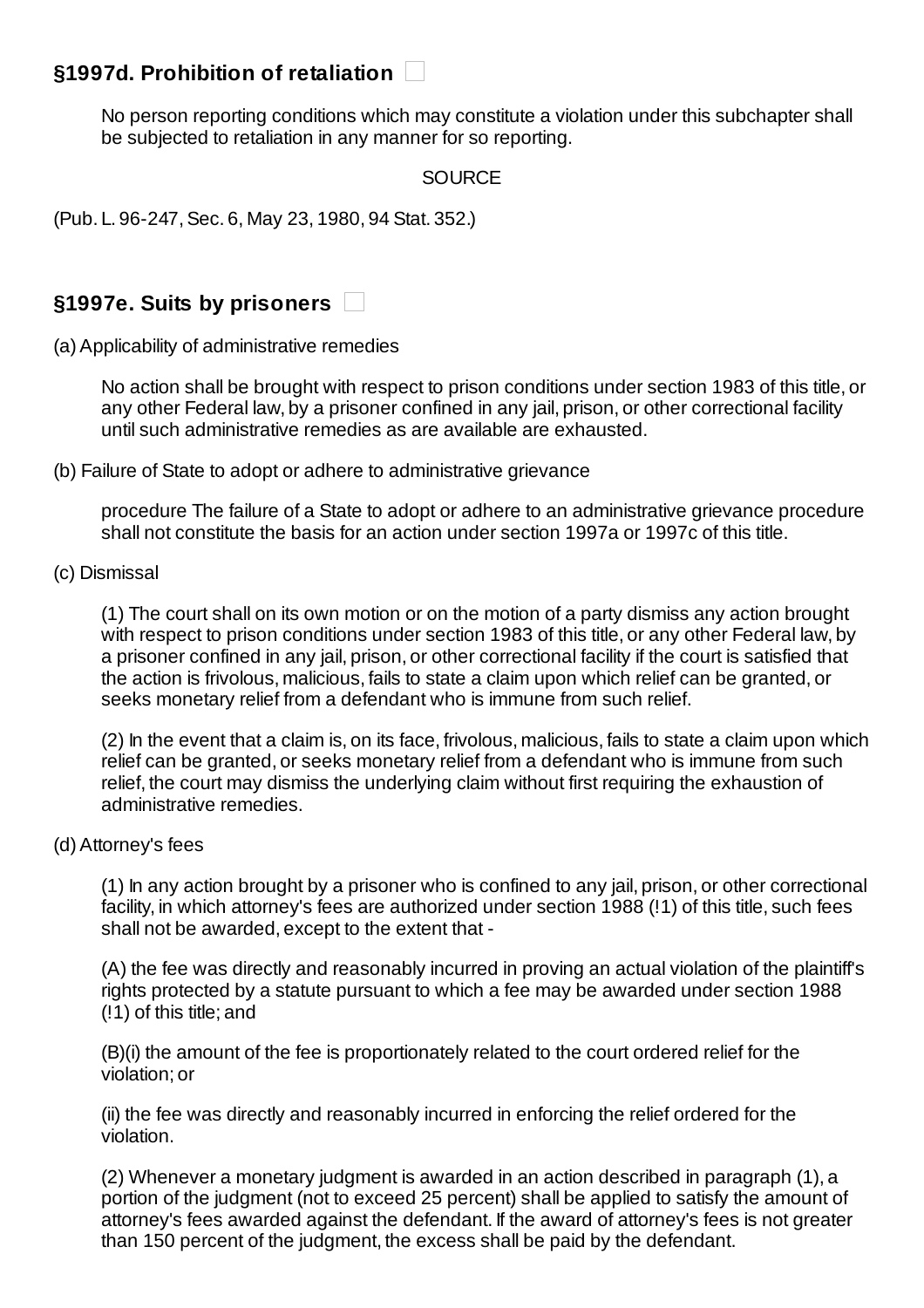(3) No award of attorney's fees in an action described in paragraph (1) shall be based on an hourly rate greater than 150 percent of the hourly rate established under section 3006A of title 18 for payment of court-appointed counsel.

(4) Nothing in this subsection shall prohibit a prisoner from entering into an agreement to pay an attorney's fee in an amount greater than the amount authorized under this subsection, if the fee is paid by the individual rather than by the defendant pursuant to section 1988 (!1) of this title.

### (e) Limitation on recovery

No Federal civil action may be brought by a prisoner confined in a jail, prison, or other correctional facility, for mental or emotional injury suffered while in custody without a prior showing of physical injury.

### (f) Hearings

(1) To the extent practicable, in any action brought with respect to prison conditions in Federal court pursuant to section 1983 of this title, or any other Federal law, by a prisoner confined in any jail, prison, or other correctional facility, pretrial proceedings in which the prisoner's participation is required or permitted shall be conducted by telephone, video conference, or other telecommunications technology without removing the prisoner from the facility in which the prisoner is confined.

(2) Subiect to the agreement of the official of the Federal, State, or local unit of government with custody over the prisoner, hearings may be conducted at the facility in which the prisoner is confined. To the extent practicable, the court shall allow counsel to participate by telephone, video conference, or other communications technology in any hearing held at the facility.

### (g) Waiver of reply

(1) Any defendant may waive the right to reply to any action brought by a prisoner confined in any jail, prison, or other correctional facility under section 1983 of this title or any other Federal law. Notwithstanding any other law or rule of procedure, such waiver shall not constitute an admission of the allegations contained in the complaint. No relief shall be granted to the plaintiff unless a reply has been filed.

(2) The court may require any defendant to reply to a complaint brought under this section if it finds that the plaintiff has a reasonable opportunity to prevail on the merits.

### (h) "Prisoner" defined

As used in this section, the term "prisoner" means any person incarcerated or detained in any facility who is accused of, convicted of, sentenced for, or adjudicated delinquent for, violations of criminal law or the terms and conditions of parole, probation, pretrial release, or diversionary program.

#### **SOURCE**

(Pub. L. 96-247, Sec. 7, May 23, 1980, 94 Stat. 352; Pub. L. 103- 322, title II, Sec. 20416(a), Sept. 13, 1994, 108 Stat. 1833; Pub. L. 104-134, title I, Sec. 101[(a)] [title VIII, Sec. 803(d)], Apr. 26, 1996, 110 Stat. 1321, 1321-71; renumbered title I, Pub. L. 104- 140, Sec. 1(a), May 2, 1996, 110 Stat. 1327.)

### REFERENCES IN TEXT

Section 1988 of this title, referred to in subsec.  $(d)(1)$ ,  $(4)$ , was in the original a reference to section 2 of the Revised Statutes of the United States (42 U.S.C. 1988), and has been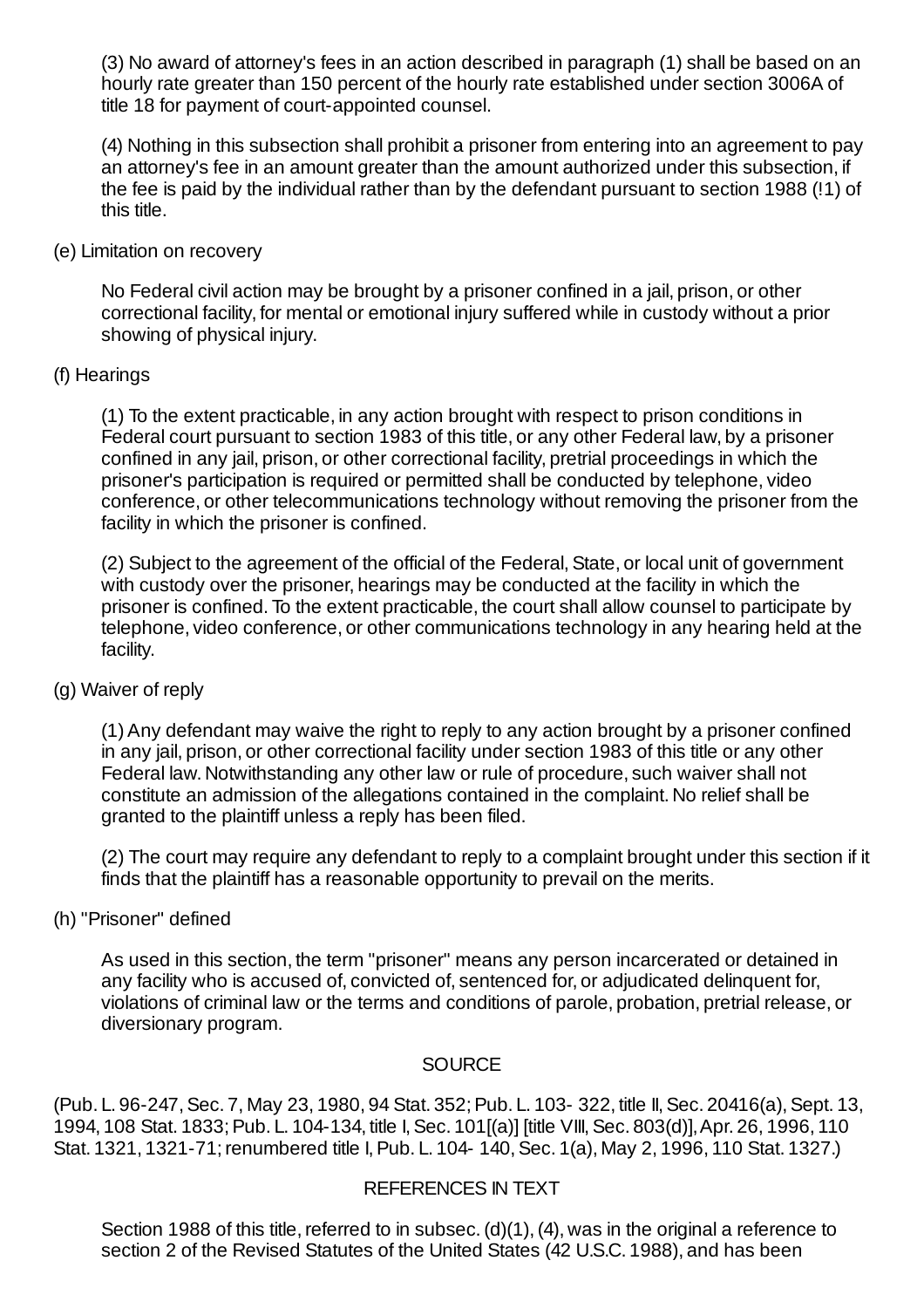translated as reading section 722 of the Revised Statutes of the United States to reflect the probable intent of Congress.Section 2 of the Revised Statutes, which defined the term "county", was repealed and reenacted as section 2 of Title 1, General Provisions, by act July 30, 1947, ch. 388, 61 Stat. 633, 640.

# AMENDMENTS

1996 - Pub. L. 104-134 amended section generally, substituting provisions relating to suits by prisoners, consisting of subsecs.

(a) to (h), for former provisions relating to exhaustion of remedies, consisting of subsecs.(a) to (d).

1994 - Subsec. (a). Pub. L. 103-322, Sec. 20416(a)(1), substituted "exceed 180 days" for "exceed ninety days" in par.(1) and inserted before period at end of par.(2) "or are otherwise fair and effective".

Subsec. (c). Pub. L. 103-322, Sec. 20416(a)(2), inserted "or are otherwise fair and effective" before period at end of par.(1) and "or is no longer fair and effective" before period at end of par.

# (2).

EFFECTIVE DATE OF 1994AMENDMENT Section 20416(b) of Pub. L. 103-322 provided that:"The amendments made by subsection (a) [amending this section] shall take effect on the date of enactment of this Act [Sept. 13, 1994]."

21, 1998, 112 Stat. 2681-50, 2681-74, provided that:"Notwithstanding any other provision of law, in any action brought by a prisoner under section 1979 of the Revised Statutes (42 U.S.C. 1983) against a Federal,State, or local jail, prison, or correctional facility, or any employee or former employee thereof, arising out of the incarceration of that prisoner -

"(1) the financial records of a person employed or formerly employed by the Federal, State, or local jail, prison, or correctional facility, shall not be subject to disclosure without the written consent of that person or pursuant to a court order, unless a verdict of liability has been entered against that person; and

"(2) the home address, home phone number, social security number, identity of family members, personal tax returns, and personal banking information of a person described in paragraph (1), and any other records or information of a similar nature relating to that person, shall not be subject to disclosure without the written consent of that person, or pursuant to a court order." [Pub. L. 105-277, div. A, Sec. 101(b) [title I, Sec. 127], set out above, applicable to fiscal year 2000 and thereafter, see Pub.

L. 106-113, div. B, Sec. 1000(a)(1) [title I, Sec. 109], set out as an Applicability of Provisions Relating to Use of Counterterrorism Appropriations and Nondisclosure of Information in Actions Brought by Prisoners note under section 524 of Title 28, Judiciary and Judicial Procedure.]

(!1) See References in Text note below.

# <span id="page-33-0"></span>**§1997f. Report to Congress**

The Attorney General shall include in the report to Congress on the business of the Department of Justice prepared pursuant to section 522 of title 28 -

(1) a statement of the number, variety, and outcome of all actions instituted pursuant to this subchapter including the history of, precise reasons for, and procedures followed in initiation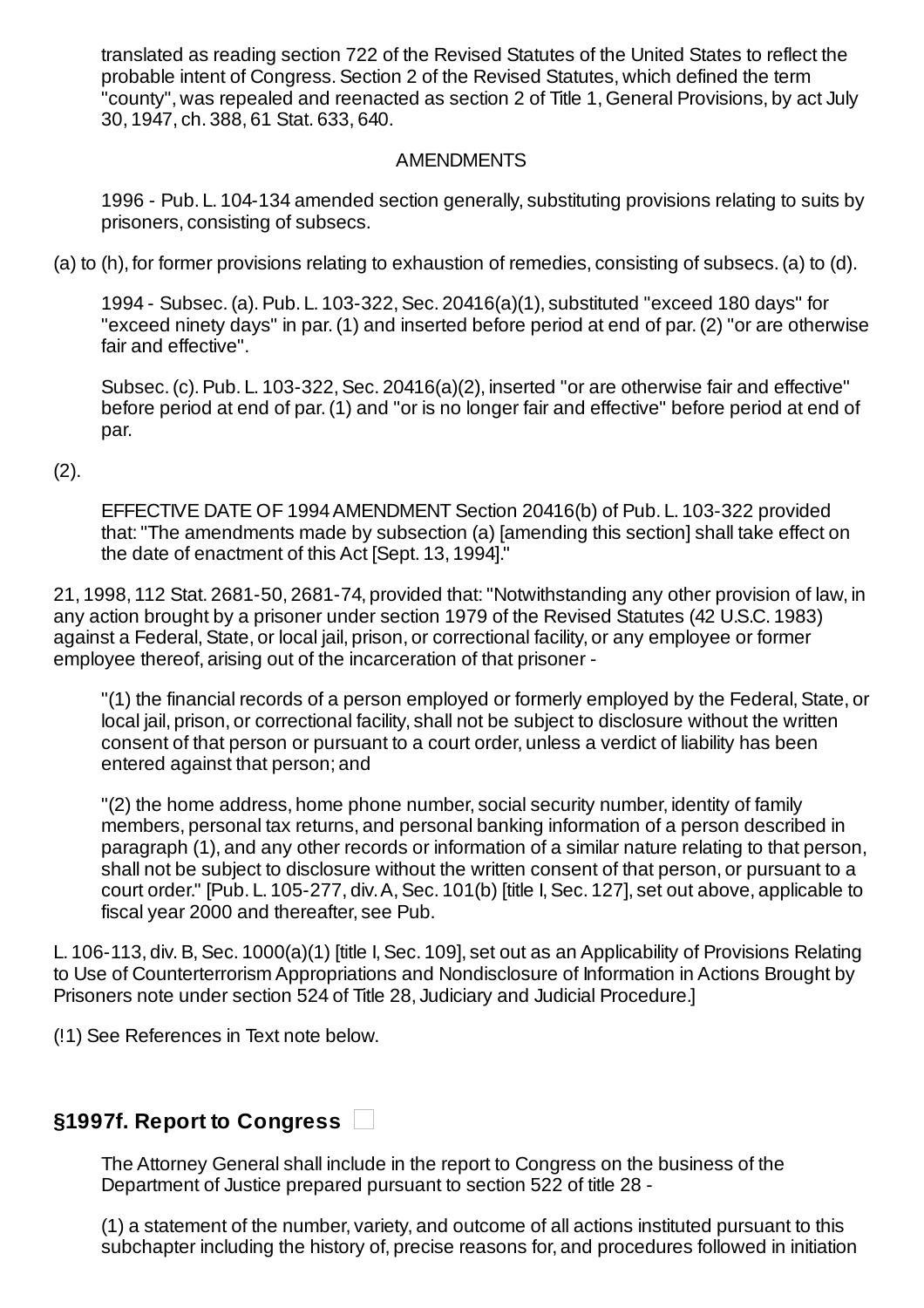or intervention in each case in which action was commenced;

(2) a detailed explanation of the procedures by which the Department has received, reviewed and evaluated petitions or complaints regarding conditions in institutions;

(3) an analysis of the impact of actions instituted pursuant to this subchapter, including, when feasible, an estimate of the costs incurred by States and other political subdivisions;

(4) a statement of the financial, technical, or other assistance which has been made available from the United States to the State in order to assist in the correction of the conditions which are alleged to have deprived a person of rights, privileges, or immunities secured or protected by the Constitution or laws of the United States; and

(5) the progress made in each Federal institution toward meeting existing promulgated standards for such institutions or constitutionally guaranteed minima.

### **SOURCE**

(Pub. L. 96-247, Sec. 8, May 23, 1980, 94 Stat. 353; Pub. L. 97- 256, title II, Sec. 201(b), Sept. 8, 1982, 96 Stat. 817; Pub. L. 104-134, title I, Sec. 101[(a)] [title VIII, Sec. 803(e)], Apr. 26, 1996, 110 Stat. 1321, 1321-73; renumbered title I, Pub. L. 104-140, Sec. 1(a), May 2, 1996, 110 Stat. 1327.)

### **AMENDMENTS**

1996 - Pub. L. 104-134 substituted "the report" for "his report" in introductory provisions .

1982 - Pub. L. 97-256 substituted "Attorney General" for "Attorney".

# <span id="page-34-0"></span>**§1997g. Priorities for use of funds**

It is the intent of Congress that deplorable conditions in institutions covered by this subchapter amounting to deprivations of rights protected by the Constitution or laws of the United States be corrected, not only by litigation as contemplated in this subchapter, but also by the voluntary good faith efforts of agencies of Federal, State, and local governments. It is the further intention of Congress that where Federal funds are available for use in improving such institutions, priority should be given to the correction or elimination of such unconstitutional or illegal conditions which may exist. It is not the intent of this provision to require the redirection of funds from one program to another or from one State to another.

#### SOURCE

(Pub. L. 96-247, Sec. 9, May 23, 1980, 94 Stat. 354.)

# <span id="page-34-1"></span>**§1997h. Notice to Federal departments**

At the time of notification of the commencement of an investigation of an institution under section 1997a of this title or of the notification of an intention to file a motion to intervene under section 1997c of this title, and if the relevant institution receives Federal financial assistance from the Department of Health and Human Services or the Department of Education, the Attorney General shall notify the appropriate Secretary of the action and the reasons for such action and shall consult with such officials. Following such consultation, the Attorney General may proceed with an action under this subchapter if the Attorney General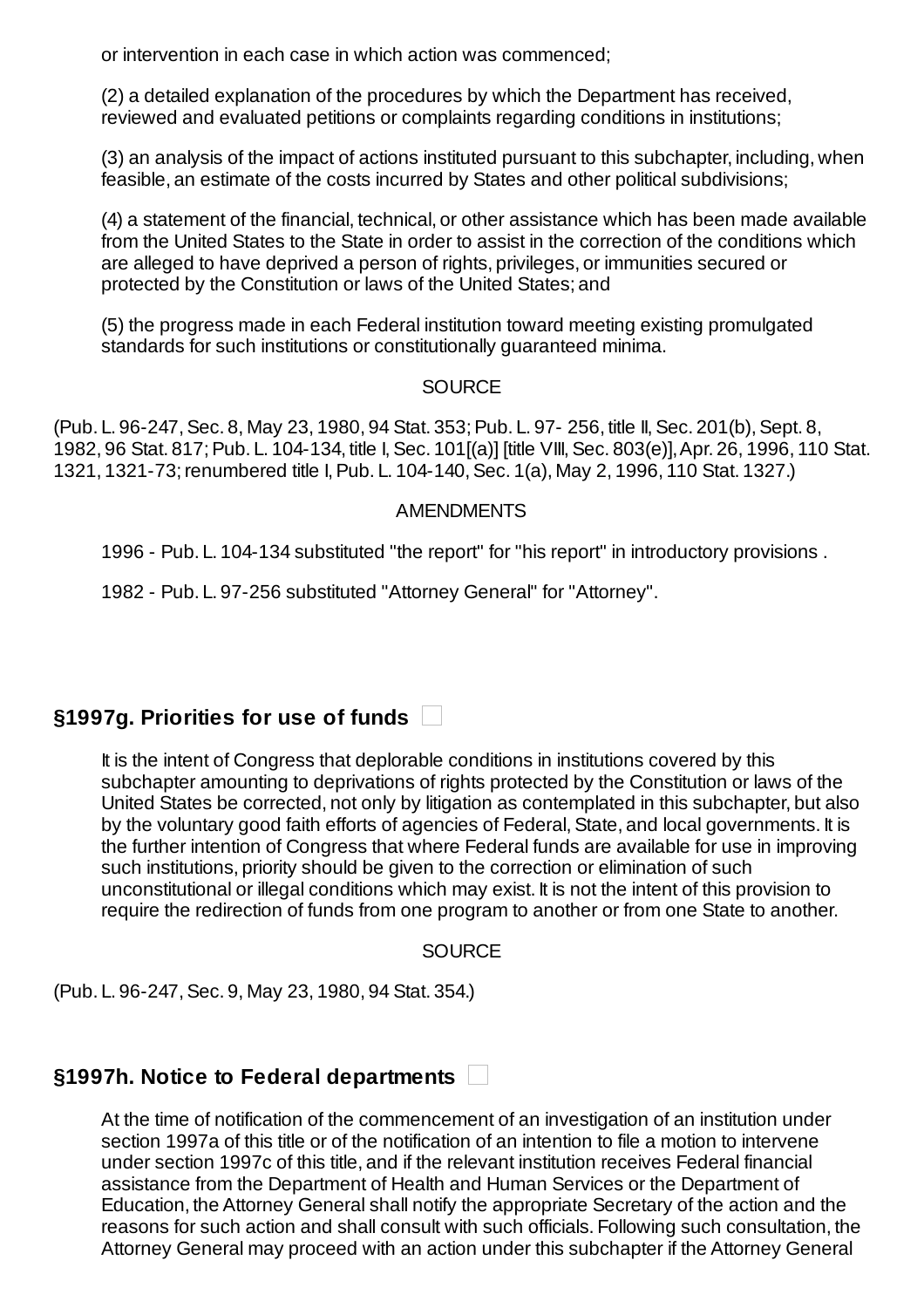is satisfied that such action is consistent with the policies and goals of the executive branch.

#### **SOURCE**

(Pub. L. 96-247, Sec. 10, May 23, 1980, 94 Stat. 354; Pub. L. 104- 134, title I, Sec. 101[(a)] [title VIII, Sec. 803(f)], Apr. 26, 1996, 110 Stat. 1321, 1321-73; renumbered title I, Pub. L. 104-140, Sec. 1(a), May 2, 1996, 110 Stat. 1327.)

#### **AMENDMENTS**

1996 - Pub. L. 104-134 substituted "the action" for "his action" and "the Attorney General is satisfied" for "he is satisfied".

# <span id="page-35-0"></span>**§1997i. Disclaimer respecting standards of care**

Provisions of this subchapter shall not authorize promulgation of regulations defining standards of care.

#### SOURCE

(Pub. L. 96-247, Sec. 11, May 23, 1980, 94 Stat. 354.)

# <span id="page-35-1"></span>**§1997j. Disclaimer respecting private litigation**

The provisions of this subchapter shall in no way expand or restrict the authority of parties other than the United States to enforce the legal rights which they may have pursuant to existing law with regard to institutionalized persons. In this regard, the fact that the Attorney General may be conducting an investigation or contemplating litigation pursuant to this subchapter shall not be grounds for delay of or prejudice to any litigation on behalf of parties other than the United States.

#### **SOURCE**

(Pub. L. 96-247, Sec. 12, May 23, 1980, 94 Stat. 354.)

# **SUBCHAPTER II - PUBLIC ACCOMMODATIONS**

# <span id="page-35-2"></span>**§2000a. Prohibiti[on](#page-0-0) against discrimination or segregation in places of public accommodation**

(a) Equal access

All persons shall be entitled to the full and equal enjoyment of the goods, services, facilities, privileges, advantages, and accommodations of any place of public accommodation, as defined in this section, without discrimination or segregation on the ground of race, color, religion, or national origin.

(b) Establishments affecting interstate commerce or supported in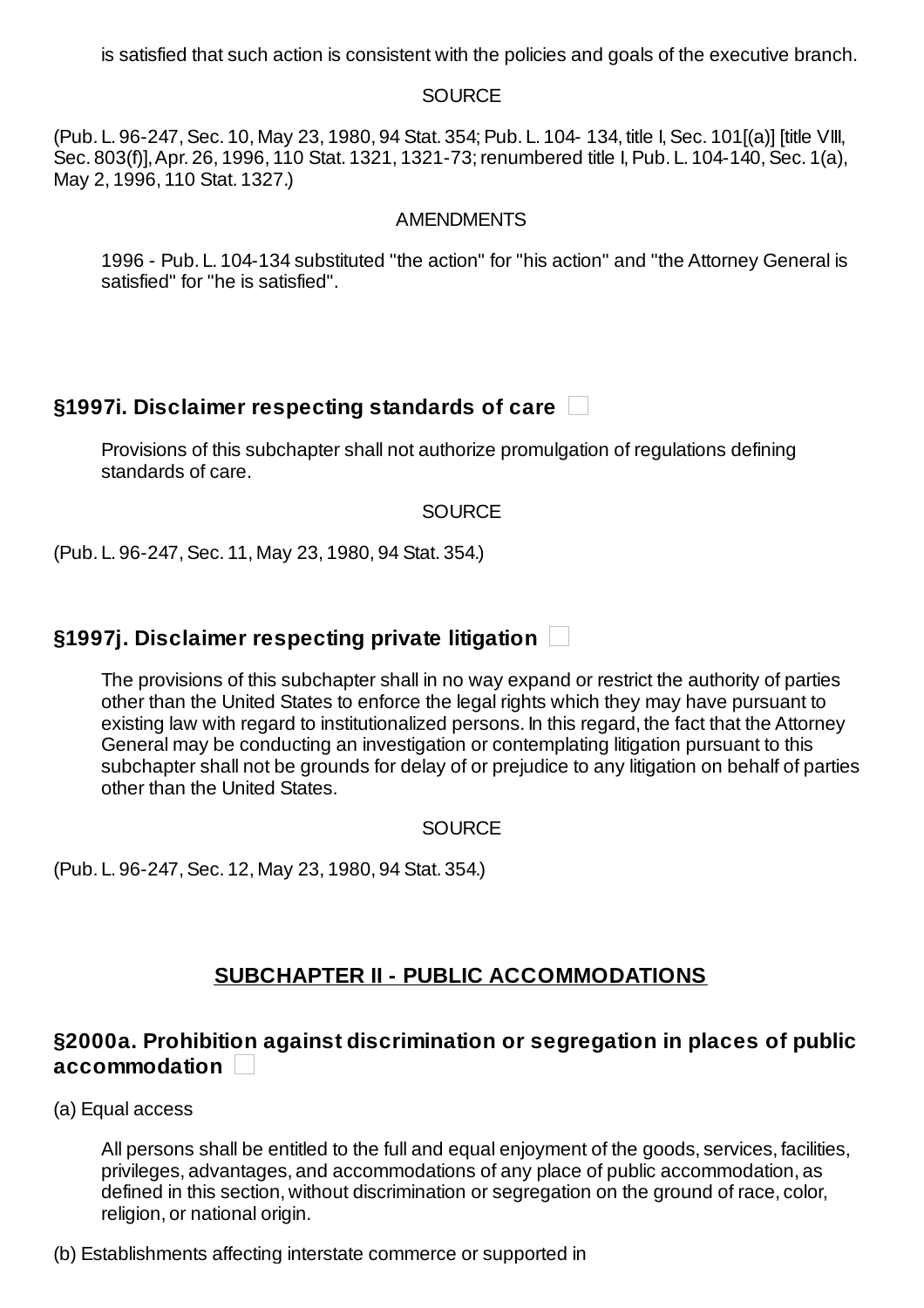their activities by State action as places of public accommodation; lodgings; facilities principally engaged in selling food for consumption on the premises; gasoline stations; places of exhibition or entertainment; other covered establishments Each of the following establishments which serves the public is a place of public accommodation within the meaning of this subchapter if its operations affect commerce, or if discrimination or segregation by it is supported by State action:

(1) any inn, hotel, motel, or other establishment which provides lodging to transient guests, other than an establishment located within a building which contains not more than five rooms for rent or hire and which is actually occupied by the proprietor of such establishment as his residence;

(2) any restaurant, cafeteria, lunchroom, lunch counter, soda fountain, or other facility principally engaged in selling food for consumption on the premises, including, but not limited to, any such facility located on the premises of any retail establishment; or any gasoline station;

(3) any motion picture house, theater, concert hall, sports arena, stadium or other place of exhibition or entertainment; and

(4) any establishment (A)(i) which is physically located within the premises of any establishment otherwise covered by this subsection, or (ii) within the premises of which is physically located any such covered establishment, and (B) which holds itself out as serving patrons of such covered establishment.

#### (c) Operations affecting commerce; criteria;"commerce" defined

(b)  $\mathcal{L}$  Establishments affecting interstate commerce or supported interstate commerce or supported in

The operations of an establishment affect commerce within the meaning of this subchapter if (1) it is one of the establishments described in paragraph (1) of subsection (b) of this section; (2) in the case of an establishment described in paragraph (2) of subsection (b) of this section, it serves or offers to serve interstate travelers of a substantial portion of the food which it serves, or gasoline or other products which it sells, has moved in commerce;(3) in the case of an establishment described in paragraph (3) of subsection (b) of this section, it customarily presents films, performances, athletic teams, exhibitions, or other sources of entertainment which move in commerce; and (4) in the case of an establishment described in paragraph (4) of subsection (b) of this section, it is physically located within the premises of, or there is physically located within its premises, an establishment the operations of which affect commerce within the meaning of this subsection. For purposes of this section, "commerce" means travel, trade, traffic, commerce, transportation, or communication among the several States, or between the District of Columbia and any State, or between any foreign country or any territory or possession and any State or the District of Columbia, or between points in the same State but through any other State or the District of Columbia or a foreign country.

## (d) Support by State action

Discrimination or segregation by an establishment is supported by State action within the meaning of this subchapter if such discrimination or segregation (1) is carried on under color of any law, statute, ordinance, or regulation; or (2) is carried on under color of any custom or usage required or enforced by officials of the State or political subdivision thereof; or (3) is required by action of the State or political subdivision thereof.

#### (e) Private establishments

The provisions of this subchapter shall not apply to a private club or other establishment not in fact open to the public, except to the extent that the facilities of such establishment are made available to the customers or patrons of an establishment within the scope of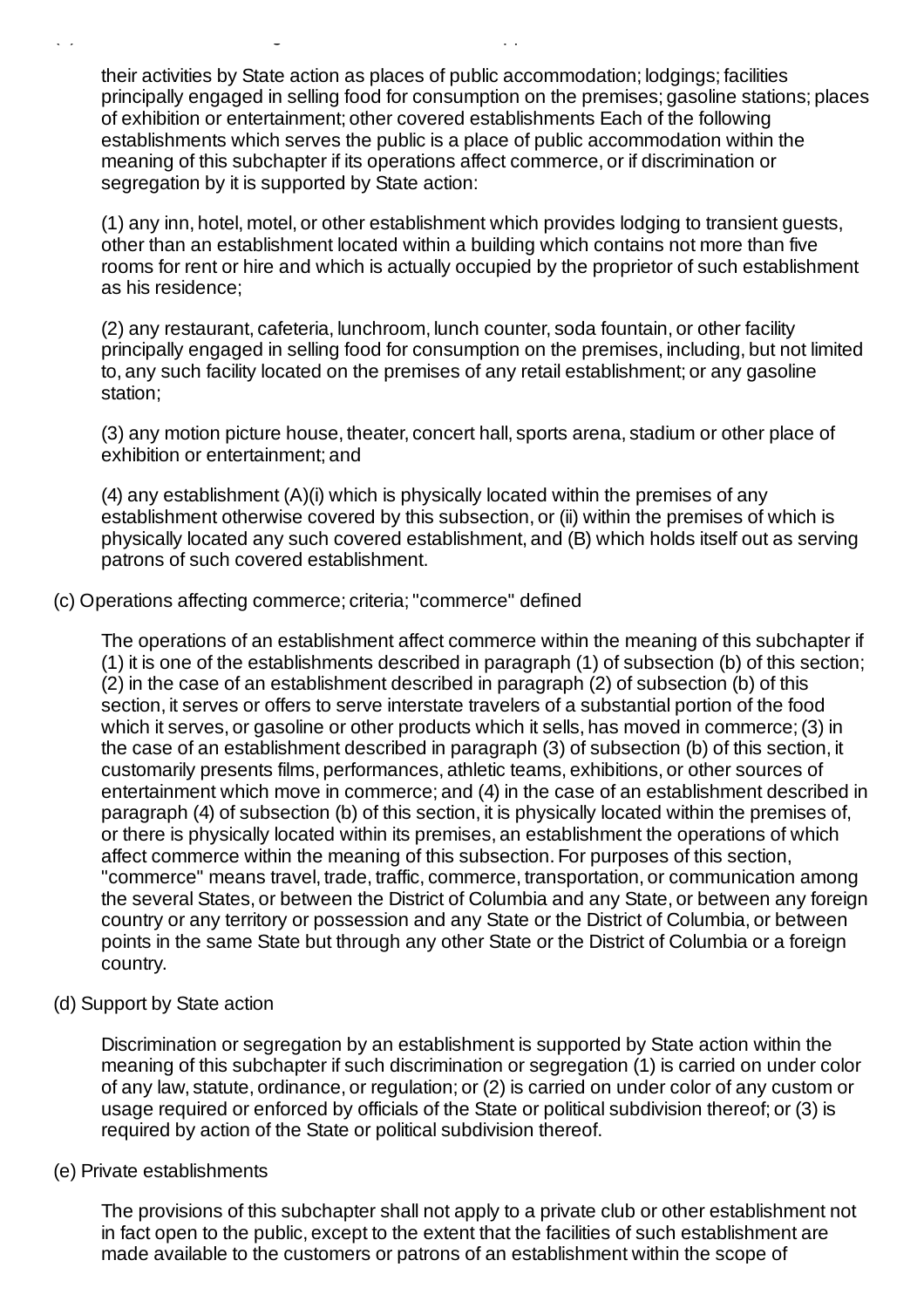subsection (b) of this section.

#### **SOURCE**

(Pub. L. 88-352, title II, Sec. 201, July 2, 1964, 78 Stat. 243.)

## SHORT TITLE OF 2009 AMENDMENT

Pub. L. 111-2, Sec. 1, Jan. 29, 2009, 123 Stat. 5, provided that: "This Act [amending sections 2000e-5 and 2000e-16 of this title and sections 626, 633a, and 794a of Title 29, Labor, and enacting provisions set out as notes under section 2000e-5 of this title] may be cited as the 'Lilly Ledbetter Fair Pay Act of 2009'."

SHORT TITLE OF 1992 AMENDMENT Pub. L. 102-411, Sec. 1, Oct. 14, 1992, 106 Stat. 2102, provided that:"This Act [amending section 2000e-4 of this title] may be cited as the 'EEOC Education, Technical Assistance, and Training Revolving Fund Act of 1992'."

"That this Act [enacting sections 2000e-16 and 2000e-17 of this title, amending sections 5108 and 5314 to 5316 of Title 5, Government Organization and Employees, and sections 2000e to 2000e-6, 2000e-8, 2000e-9, 2000e-13, and 2000e-14 of this title, and enacting provisions set out as a note under section 2000e-5 of this title] may be cited as the 'Equal Employment Opportunity Act of 1972'."

SHORT TITLE Section 1 of Pub. L. 88-352 provided: "That this Act [enacting subchapters II to IX of this chapter, amending sections 2204 and 2205 of former Title 5,Executive Departments and Government Officers and Employees, section 1447(d) of Title 28, Judiciary and Judicial Procedure, and sections 1971 and 1975a to 1975d of this title, and enacting provisions set out as a note under section 2000e of this title] may be cited as the 'Civil Rights Act of 1964'."

# **§2000a-1. Prohibition against discrimination or segregation required by any law, statute, ordinance, regulation, rule or order of a State or State agency**

All persons shall be entitled to be free, at any establishment or place, from discrimination or segregation of any kind on the ground of race, color, religion, or national origin, if such discrimination or segregation is or purports to be required by any law, statute, ordinance, regulation, rule, or order of a State or any agency or political subdivision thereof.

## **SOURCE**

(Pub. L. 88-352, title II, Sec. 202, July 2, 1964, 78 Stat. 244.)

# **§2000a-2. Prohibition against deprivation of, interference with, and punishment for exercising rights and privileges secured by section 2000a or 2000a-1 of this title**

No person shall (a) withhold, deny, or attempt to withhold or deny, or deprive or attempt to deprive any person of any right or privilege secured by section 2000a or 2000a-1 of this title, or (b) intimidate, threaten, or coerce, or attempt to intimidate, threaten, or coerce any person with the purpose of interfering with any right or privilege secured by section 2000a or 2000a-1 of this title, or (c) punish or attempt to punish any person for exercising or attempting to exercise any right or privilege secured by section 2000a or 2000a-1 of this title.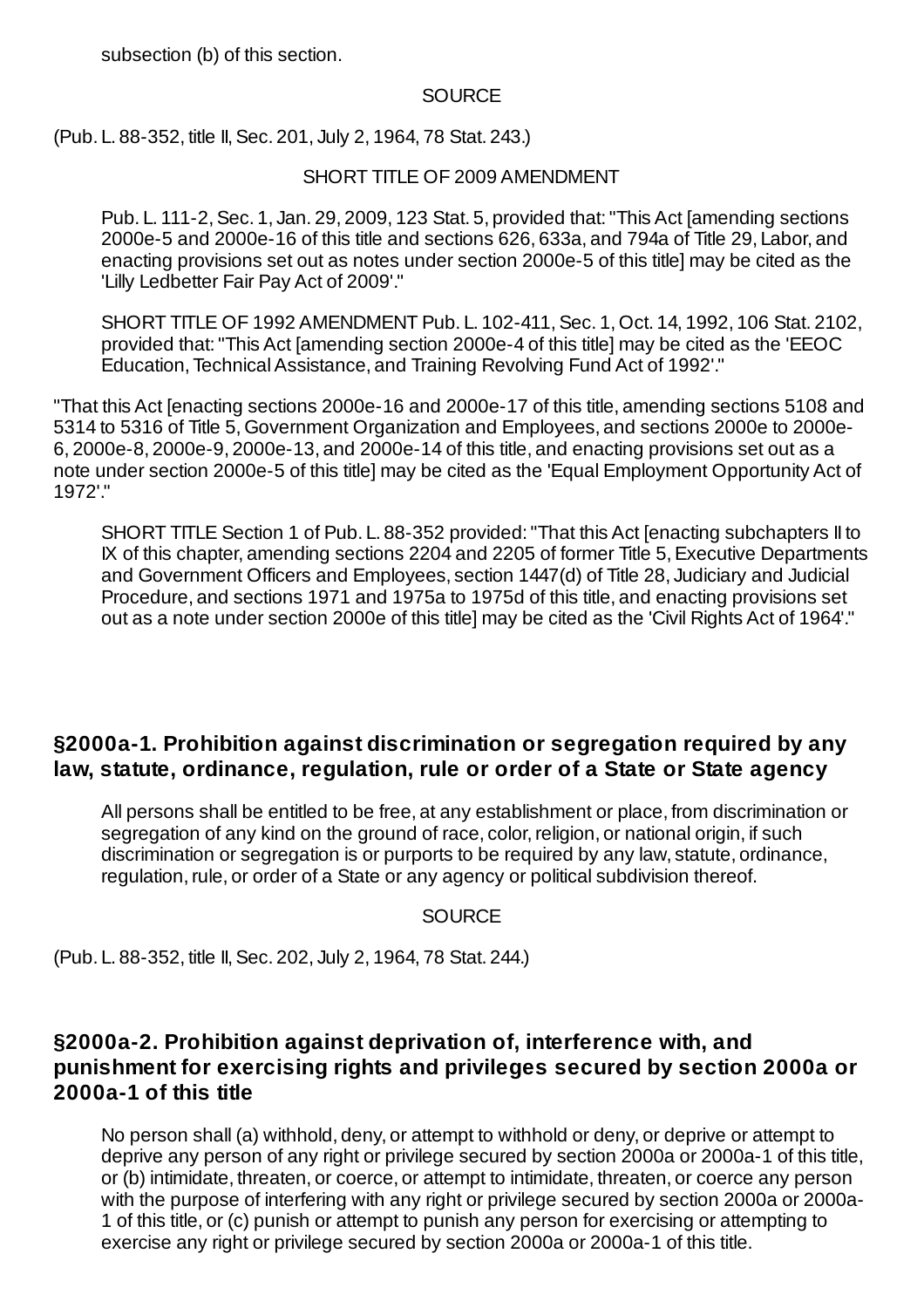## SOURCE

(Pub. L. 88-352, title II,Sec. 203, July 2, 1964, 78 Stat. 244.)

# **§2000a-3. Civil actions for injunctive relief**

(a) Persons aggrieved; intervention by Attorney General; legal

representation; commencement of action without payment of fees, costs, or security Whenever any person has engaged or there are reasonable grounds to believe that any person is about to engage in any act or practice prohibited by section 2000a-2 of this title, a civil action for preventive relief, including an application for a permanent or temporary injunction, restraining order, or other order, may be instituted by the person aggrieved and, upon timely application, the court may, in its discretion, permit the Attorney General to intervene in such civil action if he certifies that the case is of general public importance. Upon application by the complainant and in such circumstances as the court may deem just, the court may appoint an attorney for such complainant and may authorize the commencement of the civil action without the payment of fees, costs, or security.

(b) Attorney's fees; liability of United States for costs

In any action commenced pursuant to this subchapter, the court, in its discretion, may allow the prevailing party, other than the United States, a reasonable attorney's fee as part of the costs, and the United States shall be liable for costs the same as a private person.

#### (c) State or local enforcement proceedings; notification of State

or local authority; stay of Federal proceedings In the case of an alleged act or practice prohibited by this subchapter which occurs in a State, or political subdivision of a State, which has a State or local law prohibiting such act or practice and establishing or authorizing a State or local authority to grant or seek relief from such practice or to institute criminal proceedings with respect thereto upon receiving notice thereof, no civil action may be brought under subsection (a) of this section before the expiration of thirty days after written notice of such alleged act or practice has been given to the appropriate State or local authority by registered mail or in person, provided that the court may stay proceedings in such civil action pending the termination of State or local enforcement proceedings.

(d) References to Community Relations Service to obtain voluntary

compliance; duration of reference; extension of period In the case of an alleged act or practice prohibited by this subchapter which occurs in a State, or political subdivision of a State, which has no State or local law prohibiting such act or practice, a civil action may be brought under subsection (a) of this section: Provided, That the court may refer the matter to the Community Relations Service established by subchapter VIII of this chapter for as long as the court believes there is a reasonable possibility of obtaining voluntary compliance, but for not more than sixty days: Provided further, That upon expiration of such sixty-day period, the court may extend such period for an additional period, not to exceed a cumulative total of one hundred and twenty days, if it believes there then exists a reasonable possibility of securing voluntary compliance.

## **SOURCE**

(Pub. L. 88-352, title II, Sec. 204, July 2, 1964, 78 Stat. 244.)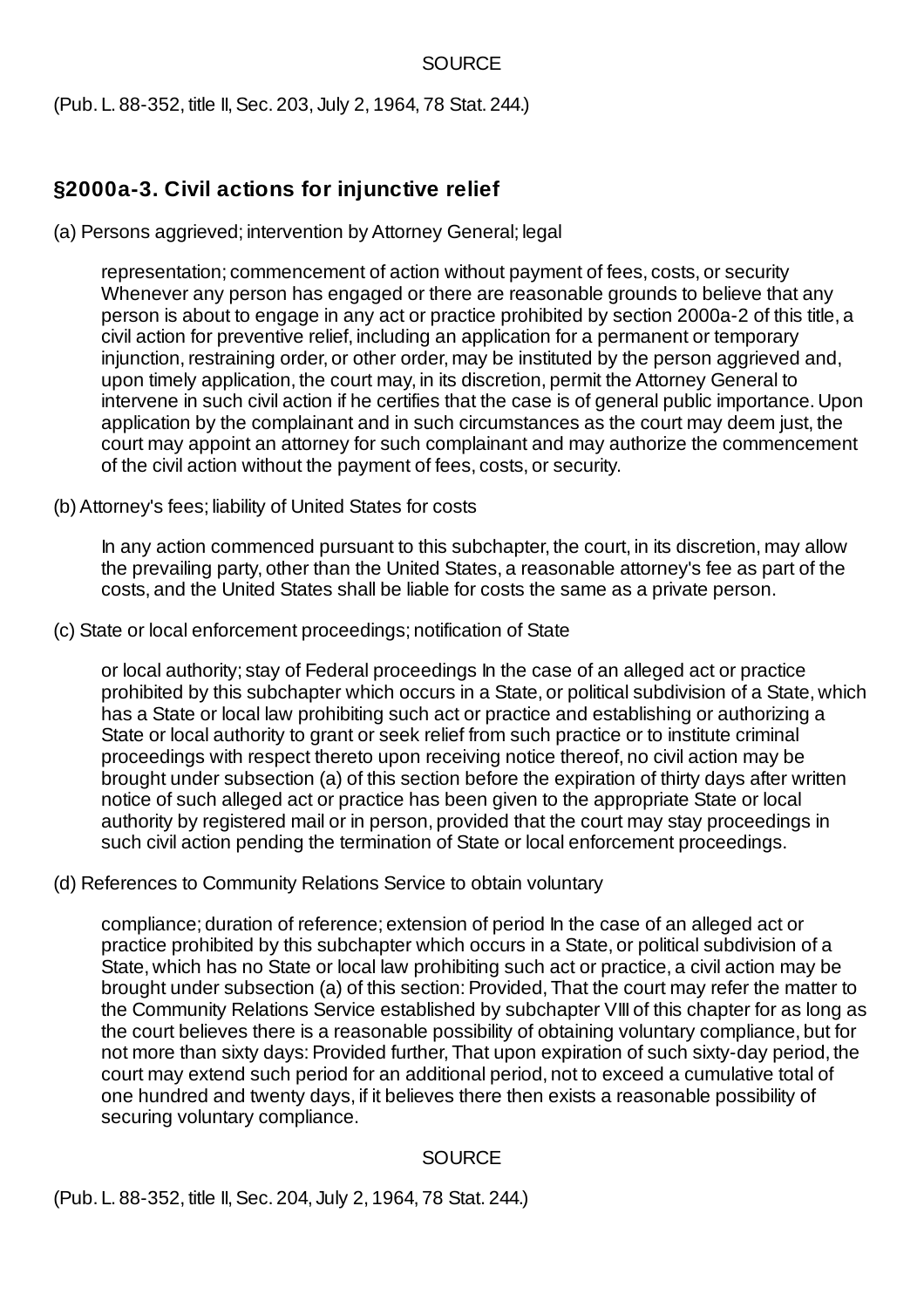# **§2000a-4. Community Relations Service; investigations and hearings; executive session; release of testimony; duty to bring about voluntary settlements**

The Service is authorized to make a full investigation of any complaint referred to it by the court under section 2000a-3(d) of this title and may hold such hearings with respect thereto as may be necessary. The Service shall conduct any hearings with respect to any such complaint in executive session, and shall not release any testimony given therein except by agreement of all parties involved in the complaint with the permission of the court, and the Service shall endeavor to bring about a voluntary settlement between the parties.

## **SOURCE**

(Pub. L. 88-352, title II,Sec. 205, July 2, 1964, 78 Stat. 244.)

# **§2000a-5. Civil actions by the Attorney General**

(a) Complaint

Whenever the Attorney General has reasonable cause to believe that any person or group of persons is engaged in a pattern or practice of resistance to the full enjoyment of any of the rights secured by this subchapter, and that the pattern or practice is of such a nature and is intended to deny the full exercise of the rights herein described, the Attorney General may bring a civil action in the appropriate district court of the United States by filing with it a complaint (1) signed by him (or in his absence the Acting Attorney General),(2) setting forth facts pertaining to such pattern or practice, and (3) requesting such preventive relief, including an application for a permanent or temporary injunction, restraining order or other order against the person or persons responsible for such pattern or practice, as he deems necessary to insure the full enjoyment of the rights herein described.

(b) Three-judge district court for cases of general public

importance: hearing, determination, expedition of action, review by Supreme Court; single judge district court: hearing, determination, expedition of action In any such proceeding the Attorney General may file with the clerk of such court a request that a court of three judges be convened to hear and determine the case. Such request by the Attorney General shall be accompanied by a certificate that, in his opinion, the case is of general public importance.A copy of the certificate and request for a three-judge court shall be immediately furnished by such clerk to the chief judge of the circuit (or in his absence, the presiding circuit judge of the circuit) in which the case is pending. Upon receipt of the copy of such request it shall be the duty of the chief judge of the circuit or the presiding circuit judge, as the case may be, to designate immediately three judges in such circuit, of whom at least one shall be a circuit judge and another of whom shall be a district judge of the court in which the proceeding was instituted, to hear and determine such case, and it shall be the duty of the judges so designated to assign the case for hearing at the earliest practicable date, to participate in the hearing and determination thereof, and to cause the case to be in every way expedited.An appeal from the final judgment of such court will lie to the Supreme Court.

In the event the Attorney General fails to file such a request in any such proceeding, it shall be the duty of the chief judge of the district (or in his absence, the acting chief judge) in which the case is pending immediately to designate a judge in such district to hear and determine the case. In the event that no judge in the district is available to hear and determine the case, the chief judge of the district, or the acting chief judge, as the case may be, shall certify this fact to the chief judge of the circuit (or in his absence, the acting chief judge) who shall then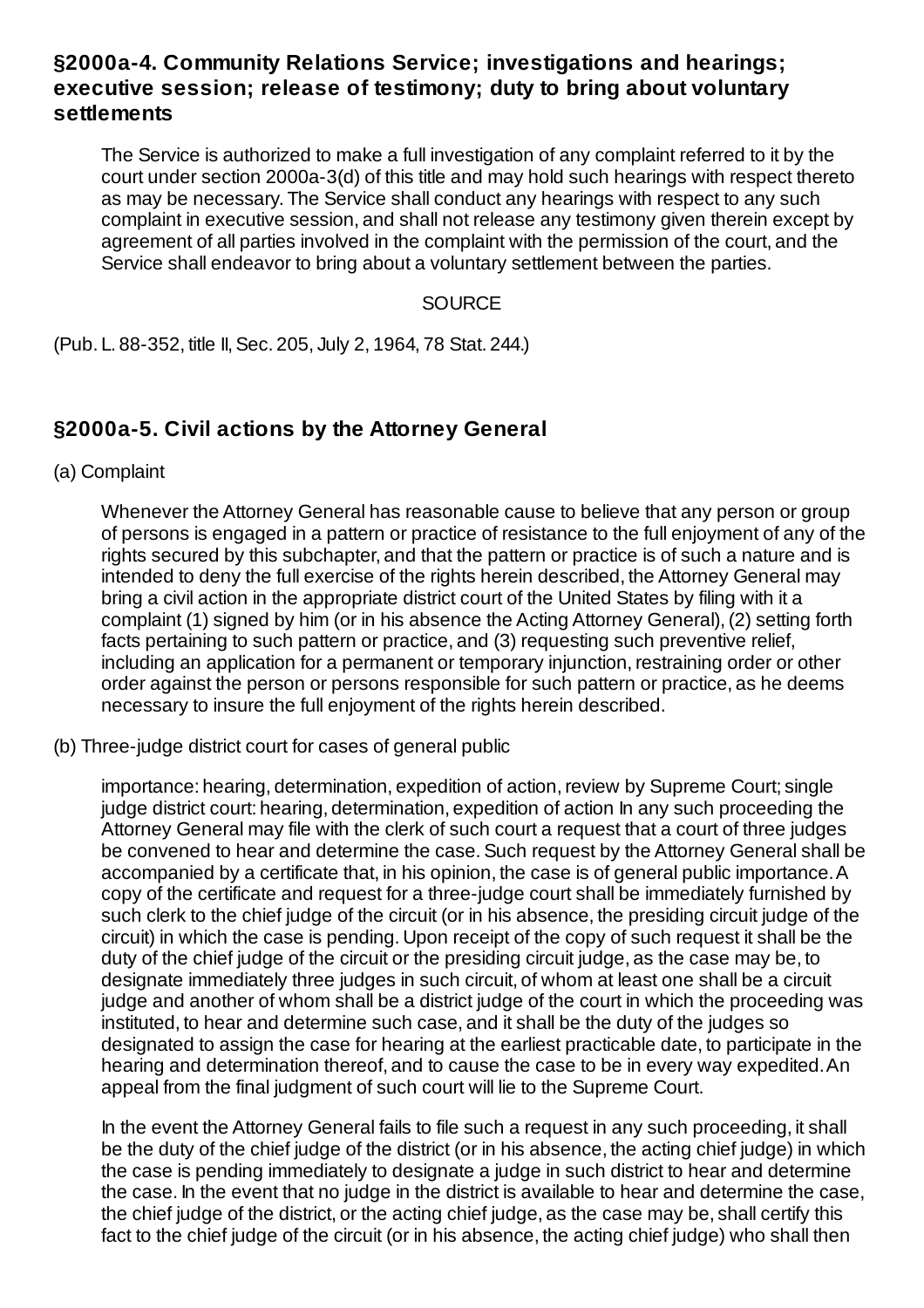designate a district or circuit judge of the circuit to hear and determine the case.

It shall be the duty of the judge designated pursuant to this section to assign the case for hearing at the earliest practicable date and to cause the case to be in every way expedited.

## **SOURCE**

(Pub. L. 88-352, title II,Sec. 206, July 2, 1964, 78 Stat. 245.)

# **§2000a-6. Jurisdiction; exhaustion of other remedies; exclusiveness of remedies; assertion of rights based on other Federal or State laws and pursuit of remedies for enforcement of such rights**

(a) The district courts of the United States shall have jurisdiction of proceedings instituted pursuant to this subchapter and shall exercise the same without regard to whether the aggrieved party shall have exhausted any administrative or other remedies that may be provided by law.

(b) The remedies provided in this subchapter shall be the exclusive means of enforcing the rights based on this subchapter, but nothing in this subchapter shall preclude any individual or any State or local agency from asserting any right based on any other Federal or State law not inconsistent with this subchapter, including any statute or ordinance requiring nondiscrimination in public establishments or accommodations, or from pursuing any remedy, civil or criminal, which may be available for the vindication or enforcement of such right.

## **SOURCE**

(Pub. L. 88-352, title II, Sec. 207, July 2, 1964, 78 Stat. 245.)

# **SUBCHAPTER III - PUBLIC FACILITIES**

# **§2000b. Civil actions by the Attorney General**

(a) Complaint; certification; institution of civil action; relief

requested; jurisdiction; impleading additional parties as defendants Whenever the Attorney General receives a complaint in writing signed by an individual to the effect that he is being deprived of or threatened with the loss of his right to the equal protection of the laws, on account of his race, color, religion, or national origin, by being denied equal utilization of any public facility which is owned, operated, or managed by or on behalf of any State or subdivision thereof, other than a public school or public college as defined in section 2000c of this title, and the Attorney General believes the complaint is meritorious and certifies that the signer or signers of such complaint are unable, in his judgment, to initiate and maintain appropriate legal proceedings for relief and that the institution of an action will materially further the orderly progress of desegregation in public facilities, the Attorney General is authorized to institute for or in the name of the United States a civil action in any appropriate district court of the United States against such parties and for such relief as may be appropriate, and such court shall have and shall exercise jurisdiction of proceedings instituted pursuant to this section.

The Attorney General may implead as defendants such additional parties as are or become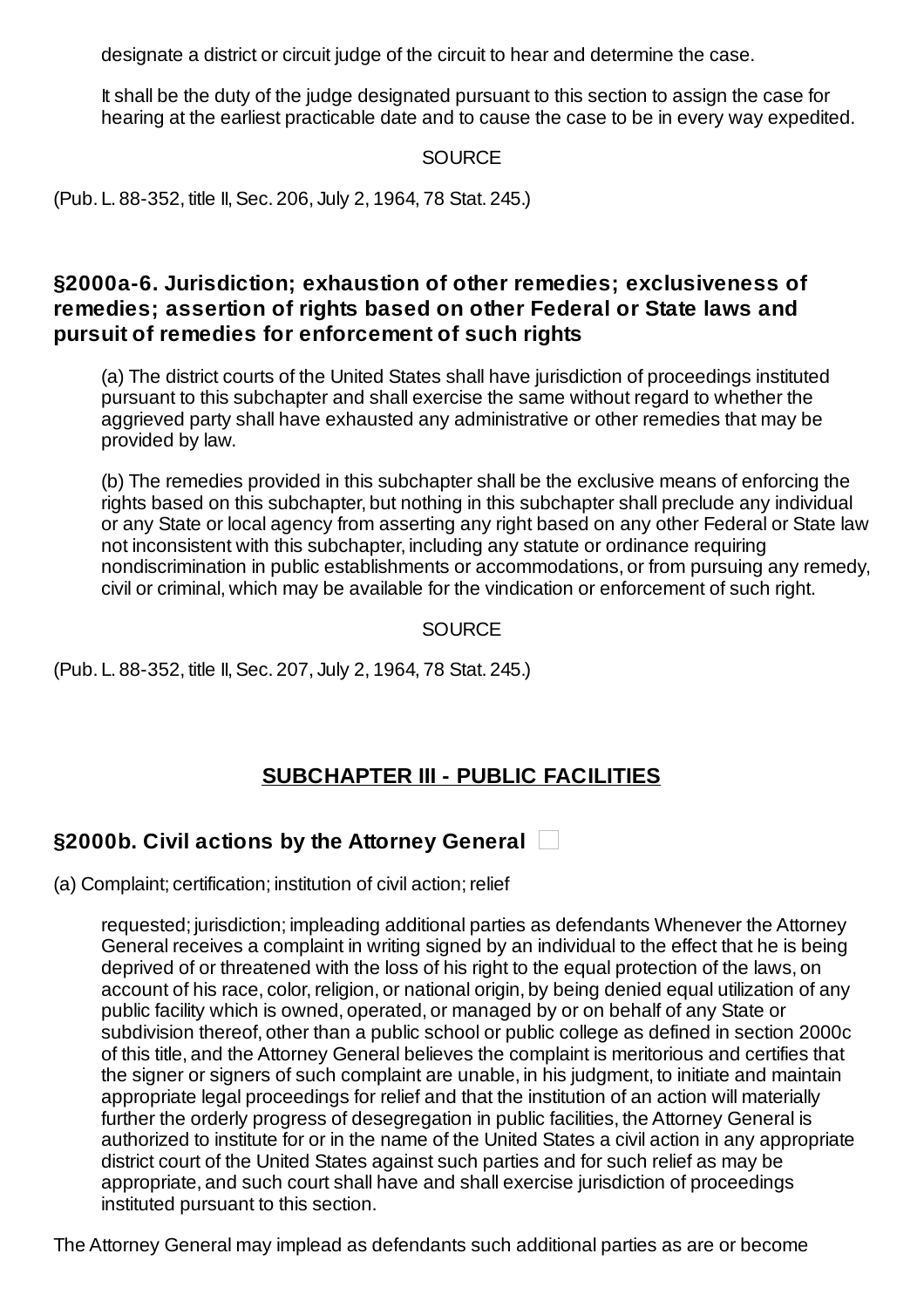necessary to the grant of effective relief hereunder.

(b) Persons unable to initiate and maintain legal proceedings

The Attorney General may deem a person or persons unable to initiate and maintain appropriate legal proceedings within the meaning of subsection (a) of this section when such person or persons are unable, either directly or through other interested persons or organizations, to bear the expense of the litigation or to obtain effective legal representation; or whenever he is satisfied that the institution of such litigation would jeopardize the personal safety, employment, or economic standing of such person or persons, their families, or their property.

## **SOURCE**

(Pub. L. 88-352, title III,Sec. 301, July 2, 1964, 78 Stat. 246.)

# **§2000b-1. Liability of United States for costs and attorney's fee**

In any action or proceeding under this subchapter the United States shall be liable for costs, including a reasonable attorney's fee, the same as a private person.

## **SOURCE**

(Pub. L. 88-352, title III, Sec. 302, July 2, 1964, 78 Stat. 246.)

# **§2000b-2. Personal suits for relief against discrimination in public facilities**

Nothing in this subchapter shall affect adversely the right of any person to sue for or obtain relief in any court against discrimination in any facility covered by this subchapter.

## **SOURCE**

(Pub. L. 88-352, title III, Sec. 303, July 2, 1964, 78 Stat. 246.)

# **§2000b-3. "Complaint" defined**

A complaint as used in this subchapter is a writing or document within the meaning of section 1001, title 18.

#### SOURCE

(Pub. L. 88-352, title III, Sec. 304, July 2, 1964, 78 Stat. 246.)

# **SUBCHAPTER IV - PUBLIC EDUCATION**

# **§2000c. Definitions**

As used in this subchapter -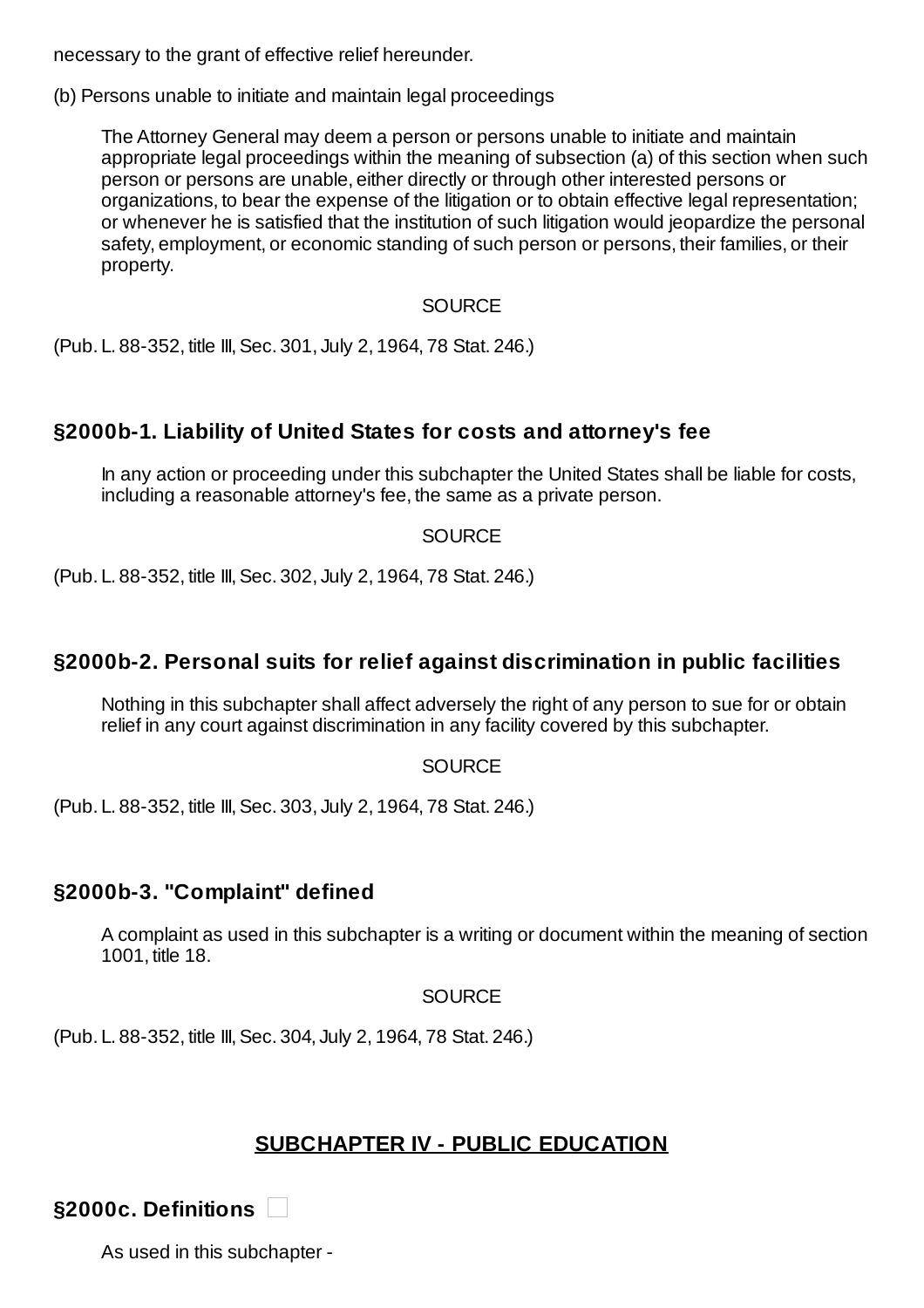(a) "Secretary" means the Secretary of Education.

(b) "Desegregation" means the assignment of students to public schools and within such schools without regard to their race, color, religion, sex or national origin, but "desegregation" shall not mean the assignment of students to public schools in order to overcome racial imbalance.

(c) "Public school" means any elementary or secondary educational institution, and "public college" means any institution of higher education or any technical or vocational school above the secondary school level, provided that such public school or public college is operated by a State, subdivision of a State, or governmental agency within a State, or operated wholly or predominantly from or through the use of governmental funds or property, or funds or property derived from a governmental source.

(d) "School board" means any agency or agencies which administer a system of one or more public schools and any other agency which is responsible for the assignment of students to or within such system.

#### **SOURCE**

(Pub. L. 88-352, title IV, Sec. 401, July 2, 1964, 78 Stat. 246; Pub. L. 92-318, title IX, Sec. 906(a), June 23, 1972, 86 Stat. 375; Pub. L. 96-88, title III, Sec. 301(a)(1), title V, Sec. 507, Oct. 17, 1979, 93 Stat. 677, 692.)

#### AMENDMENTS

1972 - Subsec. (b). Pub. L. 92-318 inserted "sex" after "religion,".

## TRANSFER OF FUNCTIONS

"Secretary means the Secretary of Education" substituted for "Commissioner means the Commissioner of Education" in subsec.(a) pursuant to sections 301(a)(1) and 507 of Pub. L. 96-88, which are classified to sections 3441(a)(1) and 3507 of Title 20, Education, and which transferred all functions of Commissioner of Education of Department of Health, Education, and Welfare to Secretary of Education.

# **§2000c-1. Omitted**

## **CODIFICATION**

Section, Pub. L. 88-352, title IV, Sec. 402, July 2, 1964, 78 Stat. 247, authorized the Commissioner to conduct a survey and make a report to the President and the Congress within two years of July, 1964 concerning the availability of educational opportunities for minority group members.

# **§2000c-2. Technical assistance in preparation, adoption, and implementation of plans for desegregation of public schools**

The Secretary is authorized, upon the application of any school board, State, municipality,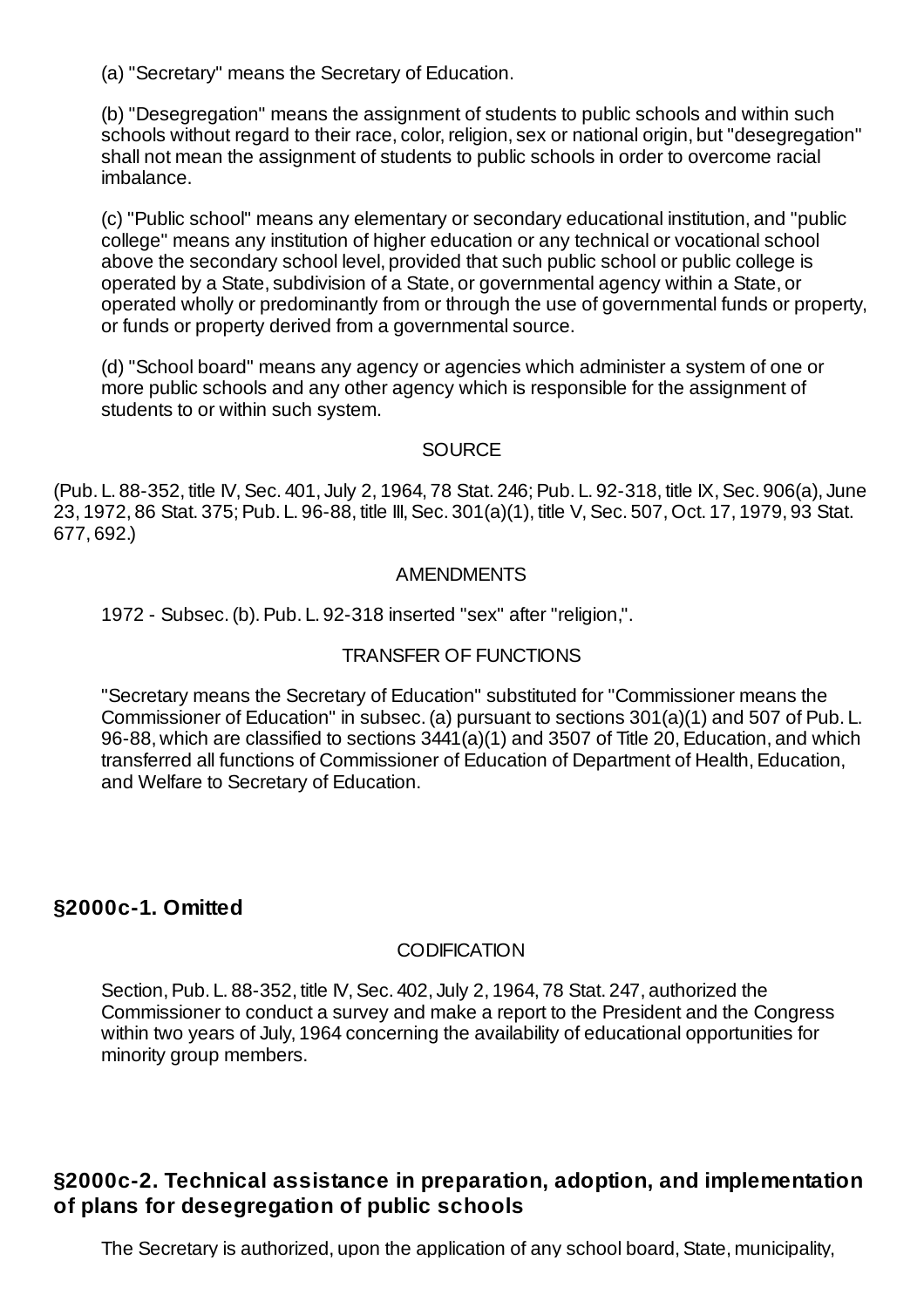school district, or other governmental unit legally responsible for operating a public school or schools, to render technical assistance to such applicant in the preparation, adoption, and implementation of plans for the desegregation of public schools. Such technical assistance may, among other activities, include making available to such agencies information regarding effective methods of coping with special educational problems occasioned by desegregation, and making available to such agencies personnel of the Department of Education or other persons specially equipped to advise and assist them in coping with such problems.

## **SOURCE**

(Pub. L. 88-352, title IV, Sec. 403, July 2, 1964, 78 Stat. 247; Pub. L. 96-88, title III, Sec. 301(a)(1), (b)(2), title V, Sec. 507, Oct. 17, 1979, 93 Stat. 677, 678, 692.)

## TRANSFER OF FUNCTIONS

"Secretary", meaning the Secretary of Education, and "Department of Education" substituted in text for "Commissioner" and "Office of Education", respectively, pursuant to sections 301(a)(1),(b)(2) and 507 of Pub. L. 96-88, which are classified to sections 3441(a)(1),(b)(2) and 3507 of Title 20, Education, and which transferred all functions of Commissioner of Education to Secretary of Education and transferred Office of Education to the Department of Education.

# **§2000c-3. Training institutes; stipends; travel allowances**

The Secretary is authorized to arrange, through grants or contracts, with institutions of higher education for the operation of short-term or regular session institutes for special training designed to improve the ability of teachers, supervisors, counselors, and other elementary or secondary school personnel to deal effectively with special educational problems occasioned by desegregation. Individuals who attend such an institute on a full- time basis may be paid stipends for the period of their attendance at such institute in amounts specified by the Secretary in regulations, including allowances for travel to attend such institute.

# **SOURCE**

(Pub. L. 88-352, title IV, Sec. 404, July 2, 1964, 78 Stat. 247; Pub. L. 96-88, title III, Sec. 301(a)(1), title V,Sec. 507, Oct. 17, 1979, 93 Stat. 677, 692.)

# TRANSFER OF FUNCTIONS

"Secretary", meaning the Secretary of Education, substituted in text for "Commissioner" pursuant to sections 301(a)(1) and 507 of Pub. L. 96-88, which are classified to sections 3441(a)(1) and 3507 of Title 20, Education, and which transferred all functions of Commissioner of Education to Secretary of Education.

**§2000c-4. Grants for inservice training in dealing with and for employment of specialists to advise in problems incident to desegregation; factors for consideration in making grants and fixing amounts, terms, and conditions**

(a) The Secretary is authorized, upon application of a school board, to make grants to such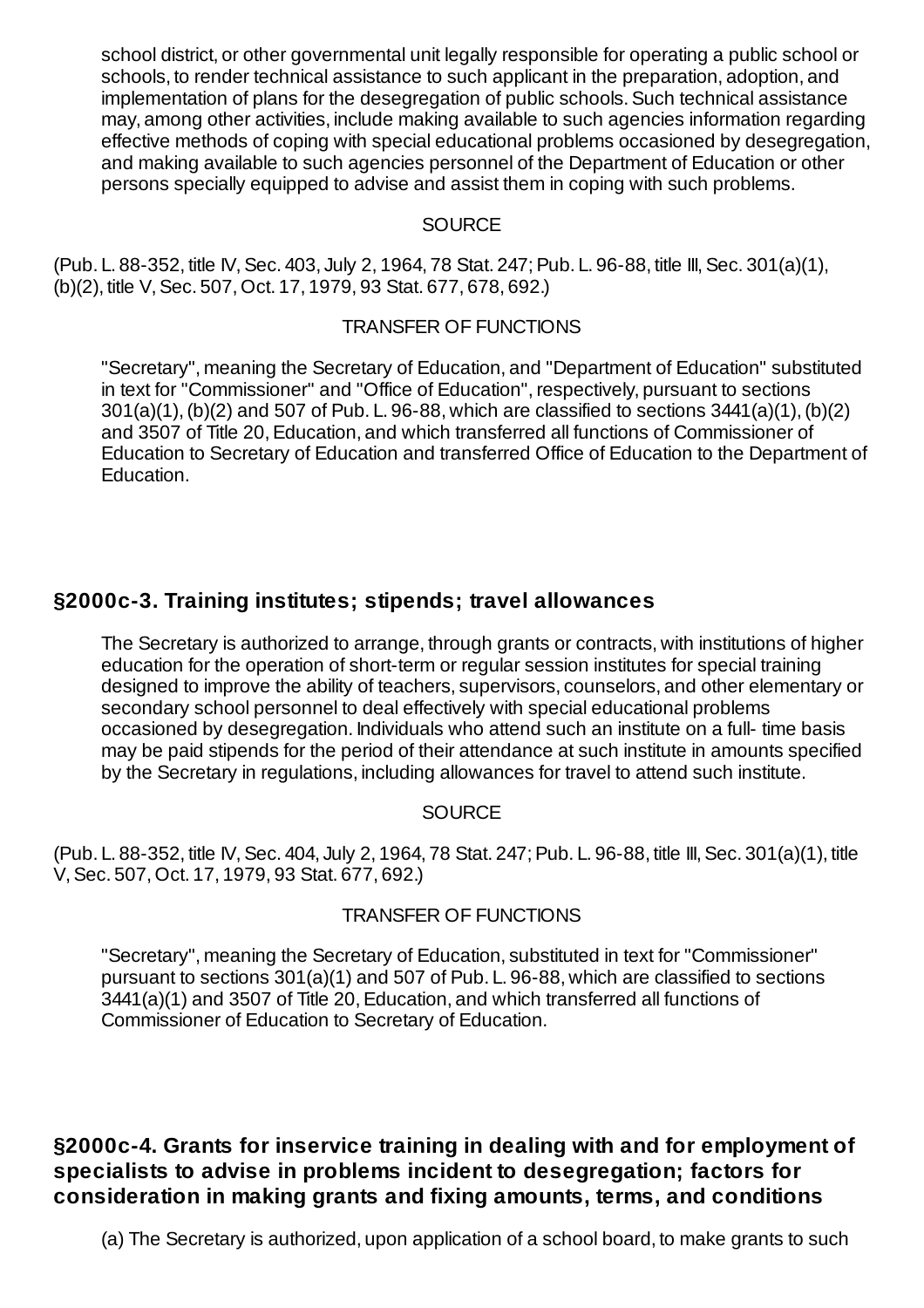board to pay, in whole or in part, the cost of -

(1) giving to teachers and other school personnel inservice training in dealing with problems incident to desegregation, and (2) employing specialists to advise in problems incident to desegregation.

(b) In determining whether to make a grant, and in fixing the amount thereof and the terms and conditions on which it will be made, the Secretary shall take into consideration the amount available for grants under this section and the other applications which are pending before him; the financial condition of the applicant and the other resources available to it; the nature, extent, and gravity of its problems incident to desegregation; and such other factors as he finds relevant.

#### **SOURCE**

(Pub. L. 88-352, title IV, Sec. 405, July 2, 1964, 78 Stat. 247; Pub. L. 96-88, title III, Sec. 301(a)(1), title V,Sec. 507, Oct. 17, 1979, 93 Stat. 677, 692.)

## TRANSFER OF FUNCTIONS

"Secretary", meaning the Secretary of Education, substituted in text for "Commissioner" pursuant to sections 301(a)(1) and 507 of Pub. L. 96-88, which are classified to sections 3441(a)(1) and 3507 of Title 20, Education, and which transferred all functions of Commissioner of Education to Secretary of Education.

# **§2000c-5. Payments; adjustments; advances or reimbursement; installments**

Payments pursuant to a grant or contract under this subchapter may be made (after necessary adjustments on account of previously made overpayments or underpayments) in advance or by way of reimbursement, and in such installments, as the Secretary may determine.

## SOURCE

(Pub. L. 88-352, title IV, Sec. 406, July 2, 1964, 78 Stat. 248; Pub. L. 96-88, title III, Sec. 301(a)(1), title V,Sec. 507, Oct. 17, 1979, 93 Stat. 677, 692.)

## TRANSFER OF FUNCTIONS

"Secretary", meaning the Secretary of Education, substituted in text for "Commissioner" pursuant to sections 301(a)(1) and 507 of Pub. L. 96-88, which are classified to sections  $3441(a)(1)$  and 3507 of Title 20, Education, and which transferred all functions of Commissioner of Education to Secretary of Education.

# **§2000c-6. Civil actions by the Attorney General**

(a) Complaint; certification; notice to school board or college

authority; institution of civil action; relief requested;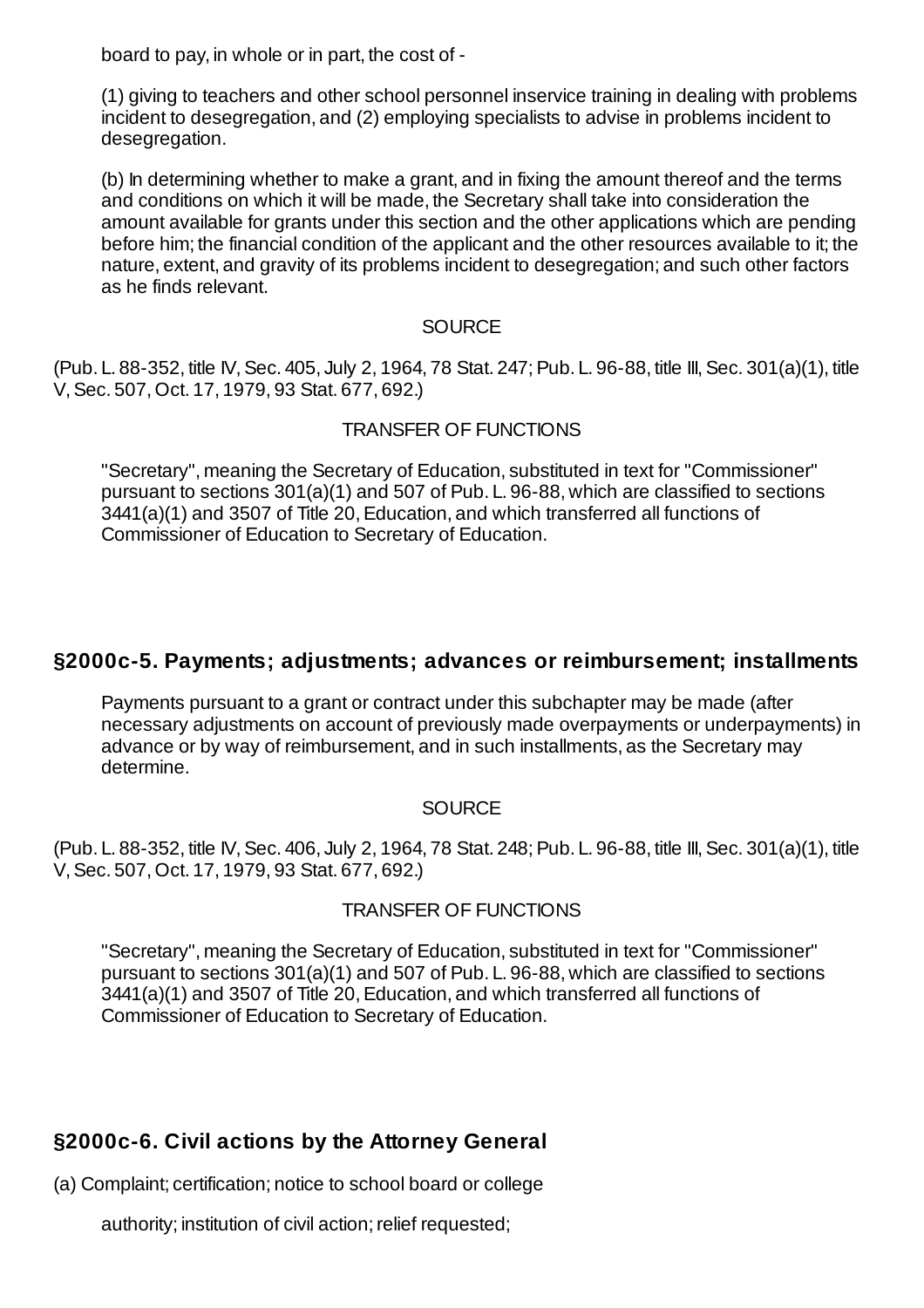jurisdiction; transportation of pupils to achieve racial balance;

judicial power to insure compliance with constitutional standards; impleading additional parties as defendants Whenever the Attorney General receives a complaint in writing -

(1) signed by a parent or group of parents to the effect that his or their minor children, as members of a class of persons similarly situated, are being deprived by a school board of the equal protection of the laws, or (2) signed by an individual, or his parent, to the effect that he has been denied admission to or not permitted to continue in attendance at a public college by reason of race, color, religion, sex or national origin, and the Attorney General believes the complaint is meritorious and certifies that the signer or signers of such complaint are unable, in his judgment, to initiate and maintain appropriate legal proceedings for relief and that the institution of an action will materially further the orderly achievement of desegregation in public education, the Attorney General is authorized, after giving notice of such complaint to the appropriate school board or college authority and after certifying that he is satisfied that such board or authority has had a reasonable time to adjust the conditions alleged in such complaint, to institute for or in the name of the United States a civil action in any appropriate district court of the United States against such parties and for such relief as may be appropriate, and such court shall have and shall exercise jurisdiction of proceedings instituted pursuant to this section, provided that nothing herein shall empower any official or court of the United States to issue any order seeking to achieve a racial balance in any school by requiring the transportation of pupils or students from one school to another or one school district to another in order to achieve such racial balance, or otherwise enlarge the existing power of the court to insure compliance with constitutional standards. The Attorney General may implead as defendants such additional parties as are or become necessary to the grant of effective relief hereunder.

(b) Persons unable to initiate and maintain legal proceedings

The Attorney General may deem a person or persons unable to initiate and maintain appropriate legal proceedings within the meaning of subsection (a) of this section when such person or persons are unable, either directly or through other interested persons or organizations, to bear the expense of the litigation or to obtain effective legal representation; or whenever he is satisfied that the institution of such litigation would jeopardize the personal safety, employment, or economic standing of such person or persons, their families, or their property.

(c) "Parent" and "complaint" defined

The term "parent" as used in this section includes any person standing in loco parentis.A "complaint" as used in this section is a writing or document within the meaning of section 1001, title 18.

# **SOURCE**

(Pub. L. 88-352, title IV, Sec. 407, July 2, 1964, 78 Stat. 248; Pub. L. 92-318, title IX, Sec. 906(a), June 23, 1972, 86 Stat. 375.)

## **AMENDMENTS**

1972 - Subsec.(a)(2).Pub. L. 92-318 inserted "sex" after "religion,".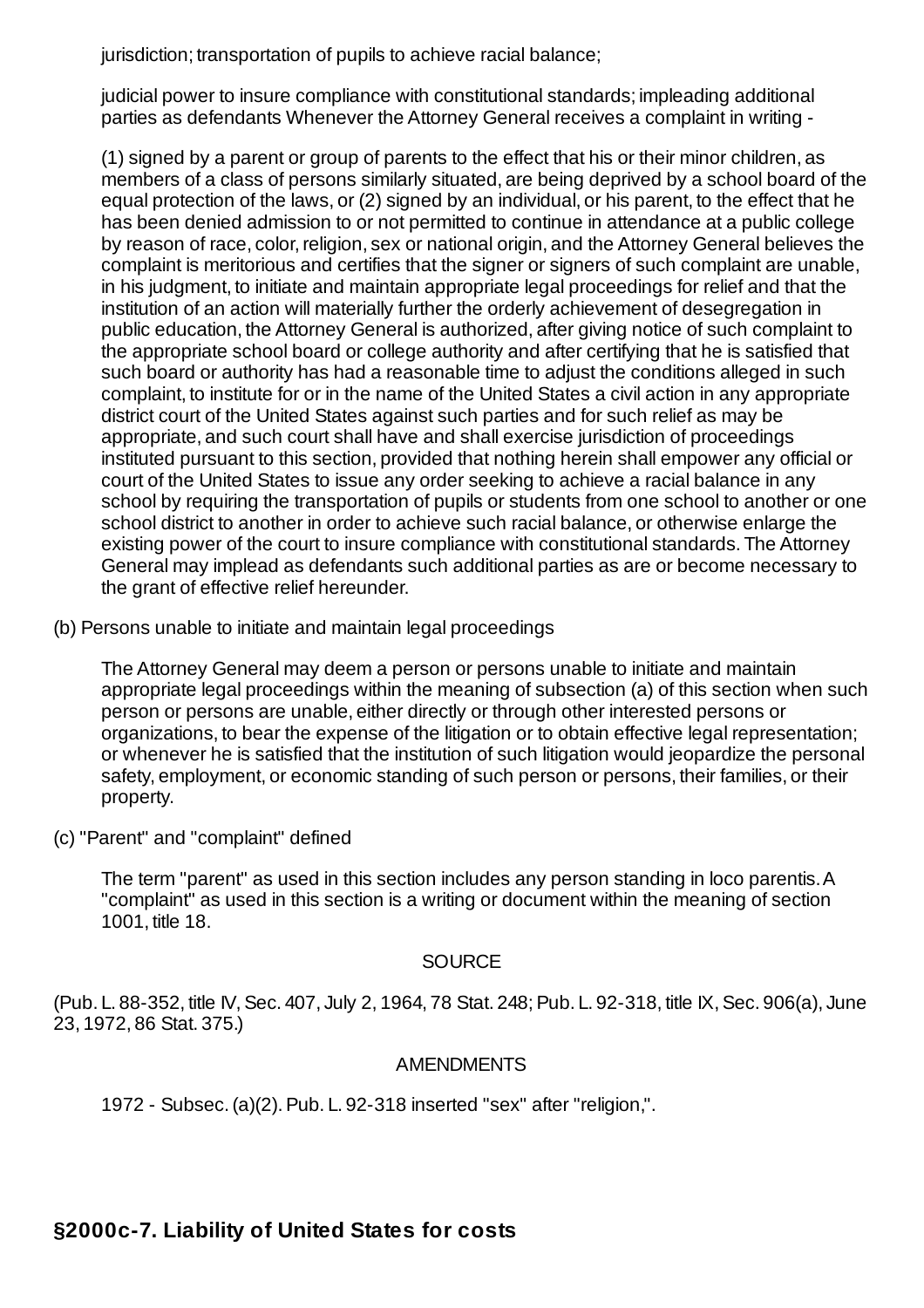In any action or proceeding under this subchapter the United States shall be liable for costs the same as a private person.

## **SOURCE**

(Pub. L. 88-352, title IV, Sec. 408, July 2, 1964, 78 Stat. 249.)

# **§2000c-8. Personal suits for relief against discrimination in public education**

Nothing in this subchapter shall affect adversely the right of any person to sue for or obtain relief in any court against discrimination in public education.

## **SOURCE**

(Pub. L. 88-352, title IV, Sec. 409, July 2, 1964, 78 Stat. 249.)

# **§2000c-9. Classification and assignment**

Nothing in this subchapter shall prohibit classification and assignment for reasons other than race, color, religion, sex or national origin.

## **SOURCE**

(Pub. L. 88-352, title IV, Sec. 410, July 2, 1964, 78 Stat. 249; Pub. L. 92-318, title IX, Sec. 906(a), June 23, 1972, 86 Stat. 375.)

## **AMENDMENTS**

1972 - Pub. L. 92-318 inserted "sex" after "religion,".

# **SUBCHAPTER V - FEDERALLY ASSISTED PROGRAMS**

# **§2000d. Prohibition against exclusion from participation in, denial of benefits of, and discrimination u[nde](#page-0-0)r federally assisted programs on ground of race, color, or national origin**

No person in the United States shall, on the ground of race, color, or national origin, be excluded from participation in, be denied the benefits of, or be subjected to discrimination under any program or activity receiving Federal financial assistance.

## **SOURCE**

(Pub. L. 88-352, title VI, Sec. 601, July 2, 1964, 78 Stat. 252.)

COORDINATION OF IMPLEMENTATION AND ENFORCEMENT OF PROVISIONS

For provisions relating to the coordination of implementation and enforcement of the provisions of this subchapter by the Attorney General, see section 1-201 of Ex. Ord. No.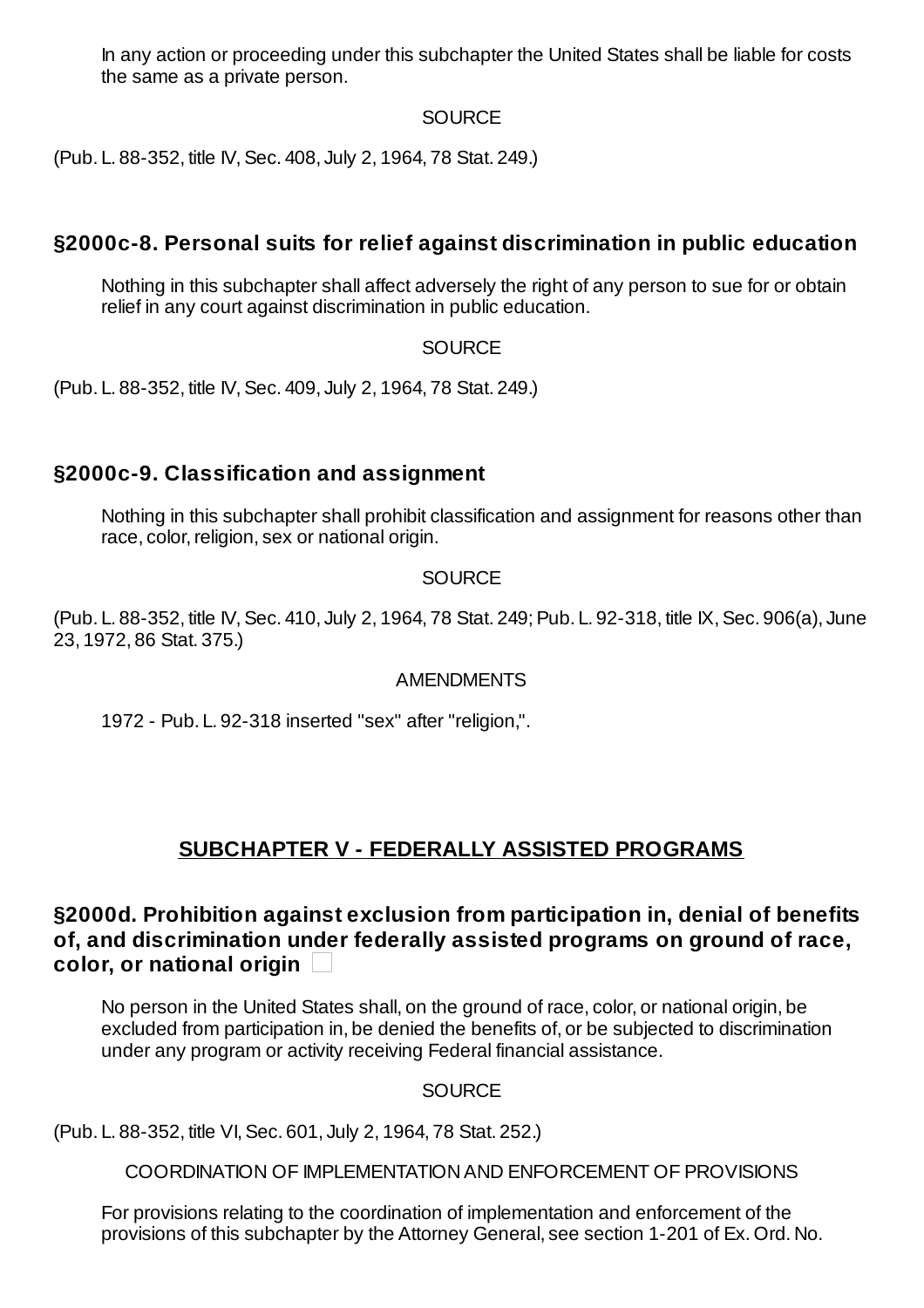12250, Nov. 2, 1980, 45 F.R. 72995, set out as a note under section 2000d-1 of this title.

EX. ORD. NO. 13160. NONDISCRIMINATION ON THE BASIS OF RACE, SEX.

#### COLOR, NATIONAL ORIGIN, DISABILITY, RELIGION, AGE, SEXUAL ORIENTATION, AND STATUS ASA PARENT IN FEDERALLY CONDUCTED EDUCATION AND TRAINING PROGRAMS

Ex. Ord. No. 13160, June 23, 2000, 65 F.R. 39775, provided:

By the authority vested in me as President by the Constitution and the laws of the United States of America, including sections 921-932 of title 20, United States Code; section 2164 of title 10, United States Code; section 2001 et seq., of title 25, United States Code; section 7301 of title 5, United States Code; and section 301 of title 3, United States Code, and to achieve equal opportunity in Federally conducted education and training programs and activities, it is hereby ordered as follows:

Section 1. Statement of policy on education programs and activities conducted by executive departments and agencies.

1-101. The Federal Government must hold itself to at least the same principles of nondiscrimination in educational opportunities as it applies to the education programs and activities of State and local governments, and to private institutions receiving Federal financial assistance.Existing laws and regulations prohibit certain forms of discrimination in Federally conducted education and training programs and activities - including discrimination against people with disabilities, prohibited by the Rehabilitation Act of 1973, 29 U.S.C. 701 et seq., as amended, employment discrimination on the basis of race, color, national origin, sex, or religion, prohibited by Title VII of the Civil Rights Act of 1964, 42 U.S.C. 2000e-17 [42 U.S.C. 2000e et seq.], as amended, discrimination on the basis of race, color, national origin, or religion in educational programs receiving Federal assistance, under Title VI of the Civil Rights Acts of 1964, 42 U.S.C. 2000d [et seq.], and sex-based discrimination in education programs receiving Federal assistance under Title IX of the Education Amendments of 1972, 20 U.S.C. 1681 et seq. Through this Executive Order, discrimination on the basis of race, sex, color, national origin, disability, religion, age, sexual orientation, and status as a parent will be prohibited in Federally conducted education and training programs and activities.

1-102. No individual, on the basis of race, sex, color, national origin, disability,religion, age, sexual orientation, or status as a parent, shall be excluded from participation in, be denied the benefits of, or be subjected to discrimination in, a Federally conducted education or training program or activity.

Sec. 2. Definitions.

2-201."Federally conducted education and training programs and activities" includes programs and activities conducted, operated, or undertaken by an executive department or agency.

2-202."Education and training programs and activities" include, but are not limited to, formal schools, extracurricular activities, academic programs, occupational training, scholarships and fellowships, student internships, training for industry members, summer enrichment camps, and teacher training programs.

2-203. The Attorney General is authorized to make a final determination as to whether a program falls within the scope of education and training programs and activities covered by this order, under subsection 2-202, or is excluded from coverage, under section 3.

2-204."Military education or training programs" are those education and training programs conducted by the Department of Defense or, where the Coast Guard is concerned, the Department of Transportation, for the primary purpose of educating or training members of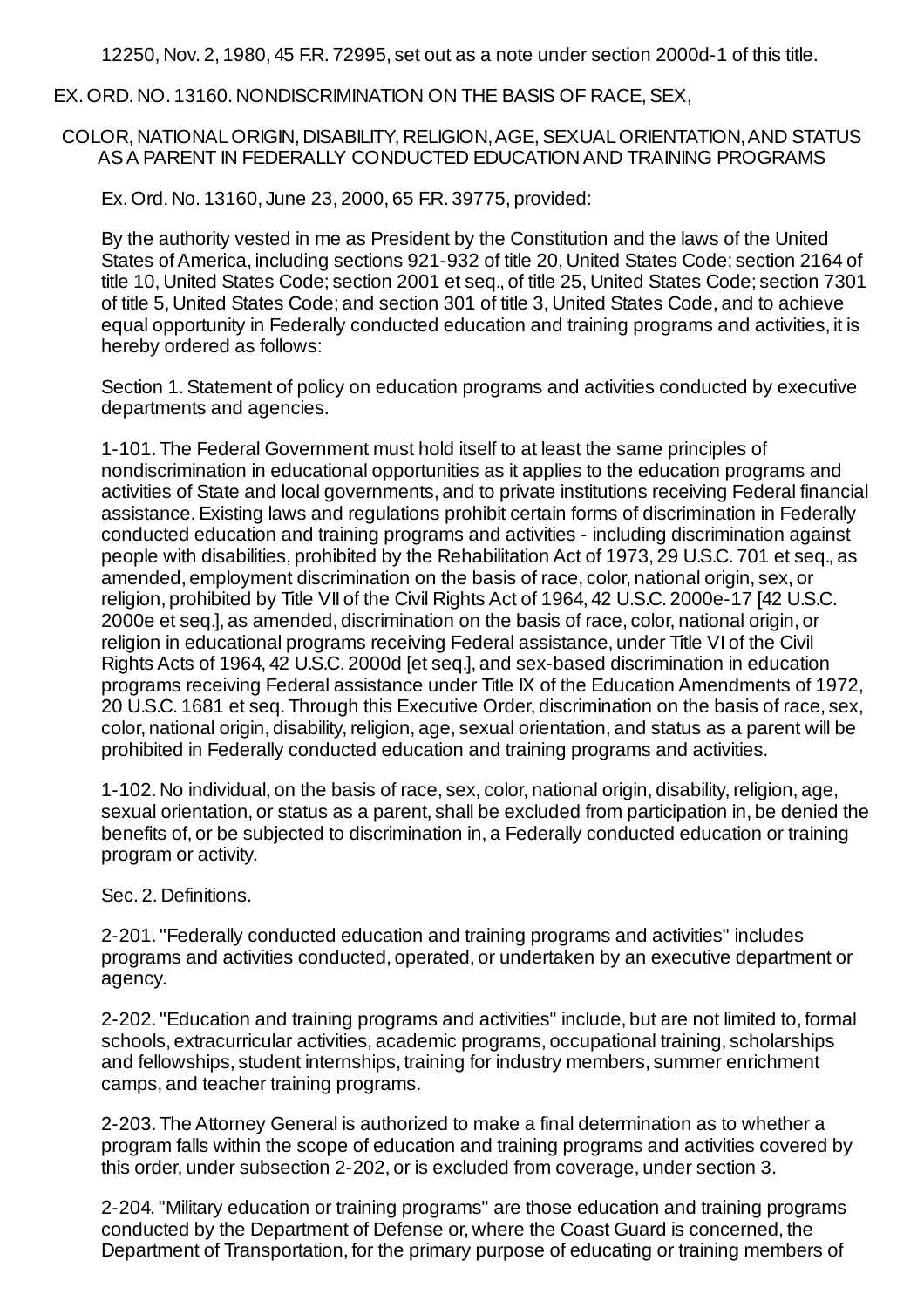the armed forces or meeting a statutory requirement to educate or train Federal, State, or local civilian law enforcement officials pursuant to 10 U.S.C. Chapter 18.

2-205."Armed Forces" means the Armed Forces of the United States.

2-206."Status as a parent" refers to the status of an individual who, with respect to an individual who is under the age of 18 or who is 18 or older but is incapable of self-care because of a physical or mental disability, is:

(a) a biological parent;

(b) an adoptive parent;

(c) a foster parent;

(d) a stepparent;

(e) a custodian of a legal ward;

(f) in loco parentis over such an individual; or

(g) actively seeking legal custody or adoption of such an individual.

Sec. 3. Exemption from coverage.

3-301. This order does not apply to members of the armed forces, military education or training programs, or authorized intelligence activities. Members of the armed forces, including students at military academies, will continue to be covered by regulations that currently bar specified forms of discrimination that are now enforced by the Department of Defense and the individual service branches. The Department of Defense shall develop procedures to protect the rights of and to provide redress to civilians not otherwise protected by existing Federal law from discrimination on the basis of race, sex, color, national origin, disability, religion, age, sexual orientation, or status as a parent and who participate in military education or training programs or activities conducted by the Department of Defense.

3-302. This order does not apply to, affect, interfere with, or modify the operation of any otherwise lawful affirmative action plan or program.

3-303.An individual shall not be deemed subjected to discrimination by reason of his or her exclusion from the benefits of a program established consistent with federal law or limited by Federal law to individuals of a particular race, sex, color, disability, national origin, age,religion, sexual orientation, or status as a parent different from his or her own.

3-304. This order does not apply to ceremonial or similar education or training programs or activities of schools conducted by the Department of the Interior, Bureau of Indian Affairs, that are culturally relevant to the children represented in the school."Culturally relevant" refers to any class, program, or activity that is fundamental to a tribe's culture, customs, traditions, heritage, or religion.

3-305. This order does not apply to (a) selections based on national origin of foreign nationals to participate in covered education or training programs, if such programs primarily concern national security or foreign policy matters; or (b) selections or other decisions regarding participation in covered education or training programs made by entities outside the executive branch. It shall be the policy of the executive branch that education or training programs or activities shall not be available to entities that select persons for participation in violation of Federal or State law.

3-306. The prohibition on discrimination on the basis of age provided in this order does not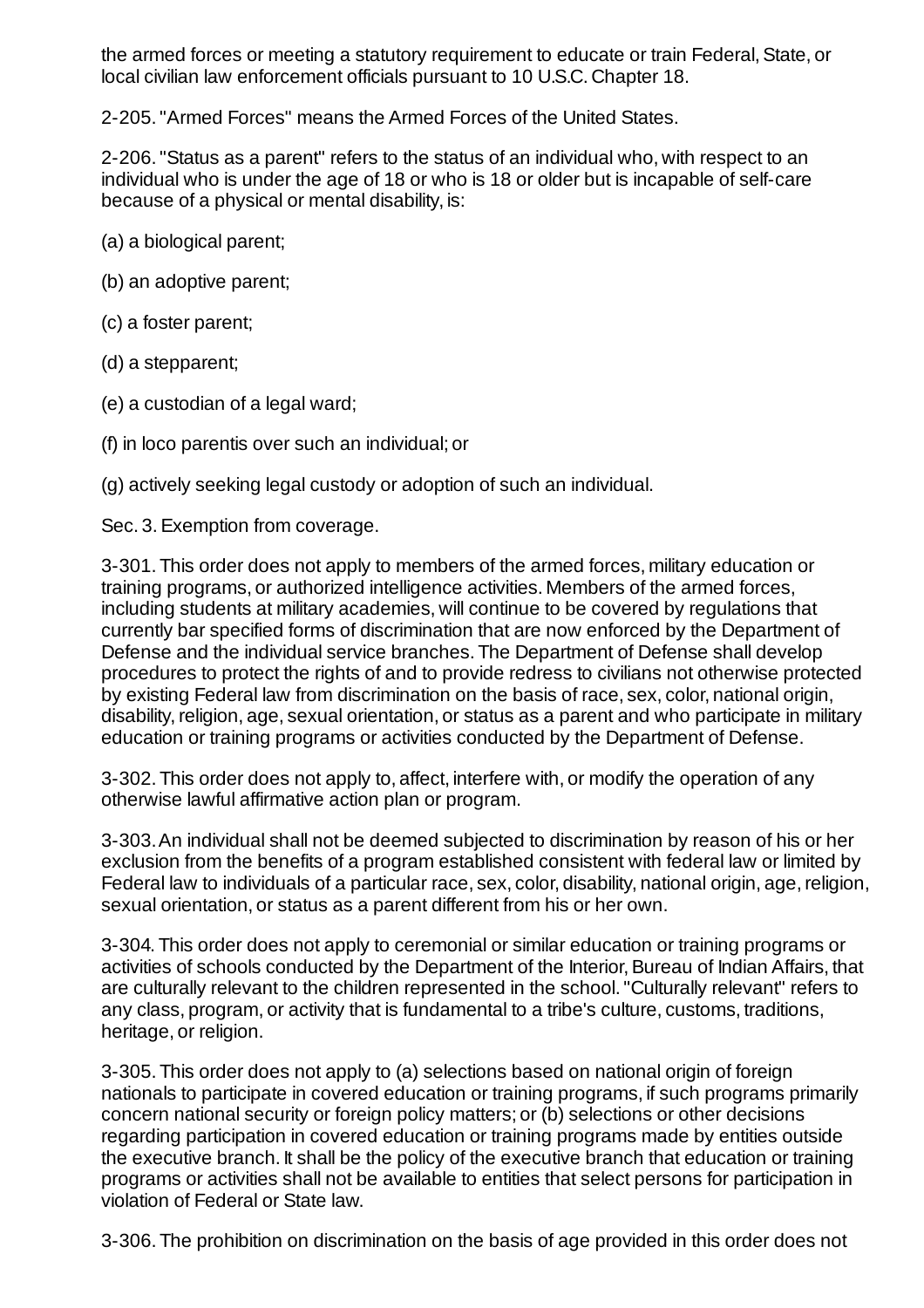apply to age-based admissions of participants to education or training programs, if such programs have traditionally been age-specific or must be age-limited for reasons related to health or national security.

Sec. 4.Administrative enforcement.

4-401.Any person who believes himself or herself to be aggrieved by a violation of this order or its implementing regulations, rules, policies, or guidance may, personally or through a representative, file a written complaint with the agency that such person believes is in violation of this order or its implementing regulations,rules, policies, or guidance.Pursuant to procedures to be established by the Attorney General, each executive department or agency shall conduct an investigation of any complaint by one of its employees alleging a violation of this Executive Order.

4-402.(a) If the office within an executive department or agency that is designated to investigate complaints for violations of this order or its implementing rules, regulations, policies, or guidance concludes that an employee has not complied with this order or any of its implementing rules, regulations, policies, or guidance, such office shall complete a report and refer a copy of the report and any relevant findings or supporting evidence to an appropriate agency official. The appropriate agency official shall review such material and determine what, if any, disciplinary action is appropriate.

(b) In addition, the designated investigating office may provide appropriate agency officials with a recommendation for any corrective and/or remedial action. The appropriate officials shall consider such recommendation and implement corrective and/or remedial action by the agency, when appropriate. Nothing in this order authorizes monetary relief to the complainant as a form of remedial or corrective action by an executive department or agency.

4-403.Any action to discipline an employee who violates this order or its implementing rules, regulations, policies, or guidance, including removal from employment, where appropriate, shall be taken in compliance with otherwise applicable procedures, including the Civil Service Reform Act of 1978, Public Law No. 95- 454, 92 Stat. 1111 [see Tables for classification].

Sec. 5. Implementation and Agency Responsibilities.

5-501. The Attorney General shall publish in the Federal Register such rules,regulations, policies, or guidance, as the Attorney General deems appropriate, to be followed by all executive departments and agencies. The Attorney General shall address:

a. which programs and activities fall within the scope of education and training programs and activities covered by this order, under subsection 2-202, or excluded from coverage, under section 3 of this order;

b. examples of discriminatory conduct;

c. applicable legal principles;

d. enforcement procedures with respect to complaints against employees;

e. remedies;

f.requirements for agency annual and tri-annual reports as set forth in section 6 of this order; and

g. such other matters as deemed appropriate. 5-502. Within 90 days of the publication of final rules, regulations, policies, or guidance by the Attorney General, each executive department and agency shall establish a procedure to receive and address complaints regarding its Federally conducted education and training programs and activities. Each executive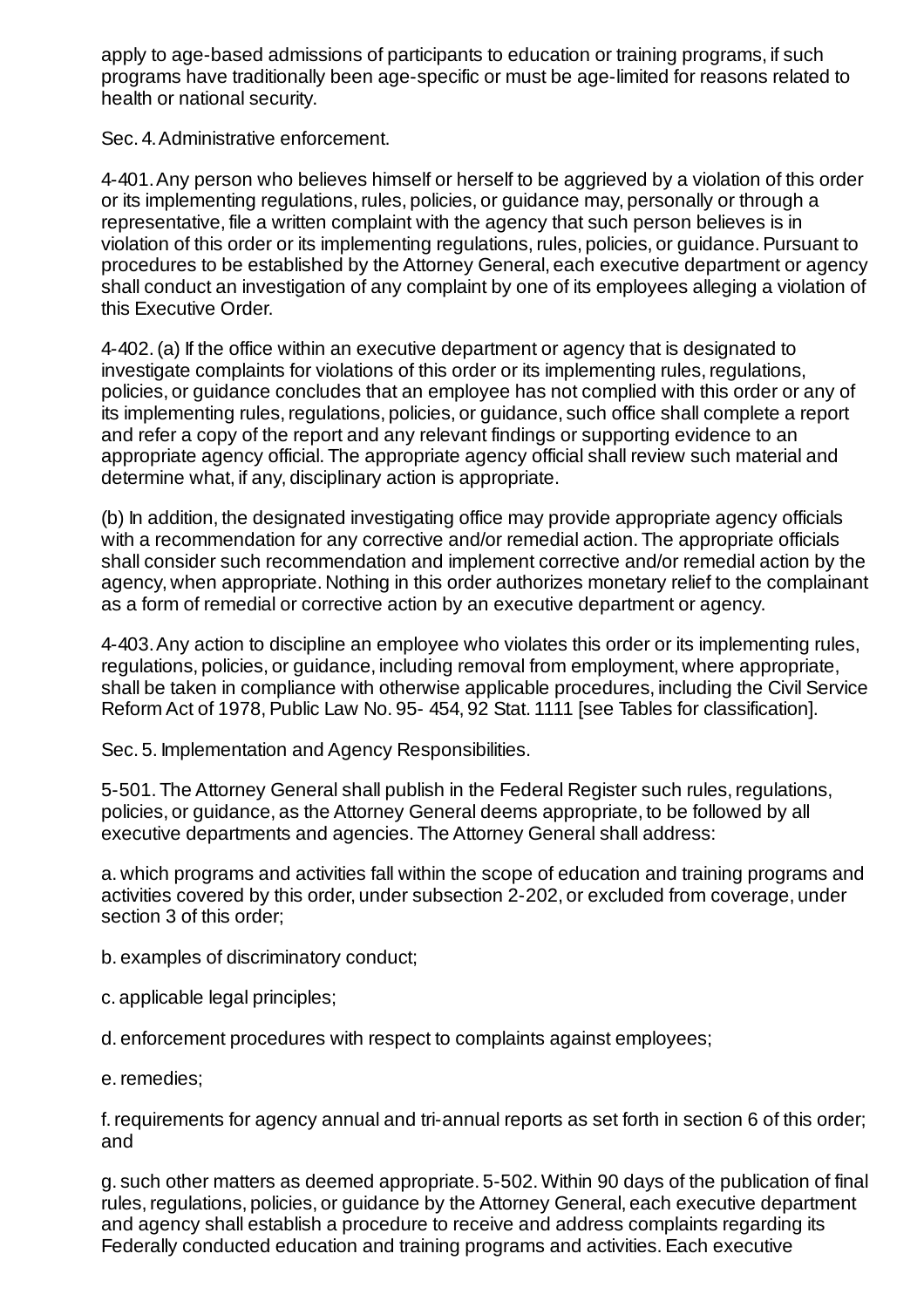department and agency shall take all necessary steps to effectuate any subsequent rules, regulations, policies, or guidance issued by the Attorney General within 90 days of issuance. 5-503. The head of each executive department and agency shall be responsible for ensuring compliance within this order. 5-504. Each executive department and agency shall cooperate with the Attorney General and provide such information and assistance as the Attorney General may require in the performance of the Attorney General's functions under this order. 5-505. Upon request and to the extent practicable, the Attorney General shall provide technical advice and assistance to executive departments and agencies to assist in full compliance with this order.

Sec. 6. Reporting Requirements.

6-601. Consistent with the regulations, rules, policies, or guidance issued by the Attorney General, each executive department and agency shall submit to the Attorney General a report that summarizes the number and nature of complaints filed with the agency and the disposition of such complaints. For the first 3 years after the date of this order, such reports shall be submitted annually within 90 days of the end of the preceding year's activities. Subsequent reports shall be submitted every 3 years and within 90 days of the end of each 3-year period.

Sec. 7. General Provisions.

7-701. Nothing in this order shall limit the authority of the Attorney General to provide for the coordinated enforcement of nondiscrimination requirements in Federal assistance programs under Executive Order 12250 [42 U.S.C. 2000d-1 note].

Sec. 8. Judicial Review.

8-801. This order is not intended, and should not be construed, to create any right or benefit, substantive or procedural, enforceable at law by a party against the United States, its agencies, its officers, or its employees. This order is not intended, however, to preclude judicial review of final decisions in accordance with the Administrative Procedure Act, 5 U.S.C. 701, et seq.

William J. Clinton.

# **§2000d-1. Federal authority and financial assistance to programs or activities by way of grant, loan, or contract other than contract of insurance or guaranty; rules and regulations; approval by President; compliance with requirements; reports to Congressional committees; effective date of administrative action**

Each Federal department and agency which is empowered to extend Federal financial assistance to any program or activity, by way of grant, loan, or contract other than a contract of insurance or guaranty, is authorized and directed to effectuate the provisions of section 2000d of this title with respect to such program or activity by issuing rules, regulations, or orders of general applicability which shall be consistent with achievement of the objectives of the statute authorizing the financial assistance in connection with which the action is taken. No such rule, regulation, or order shall become effective unless and until approved by the President. Compliance with any requirement adopted pursuant to this section may be effected (1) by the termination of or refusal to grant or to continue assistance under such program or activity to any recipient as to whom there has been an express finding on the record, after opportunity for hearing, of a failure to comply with such requirement, but such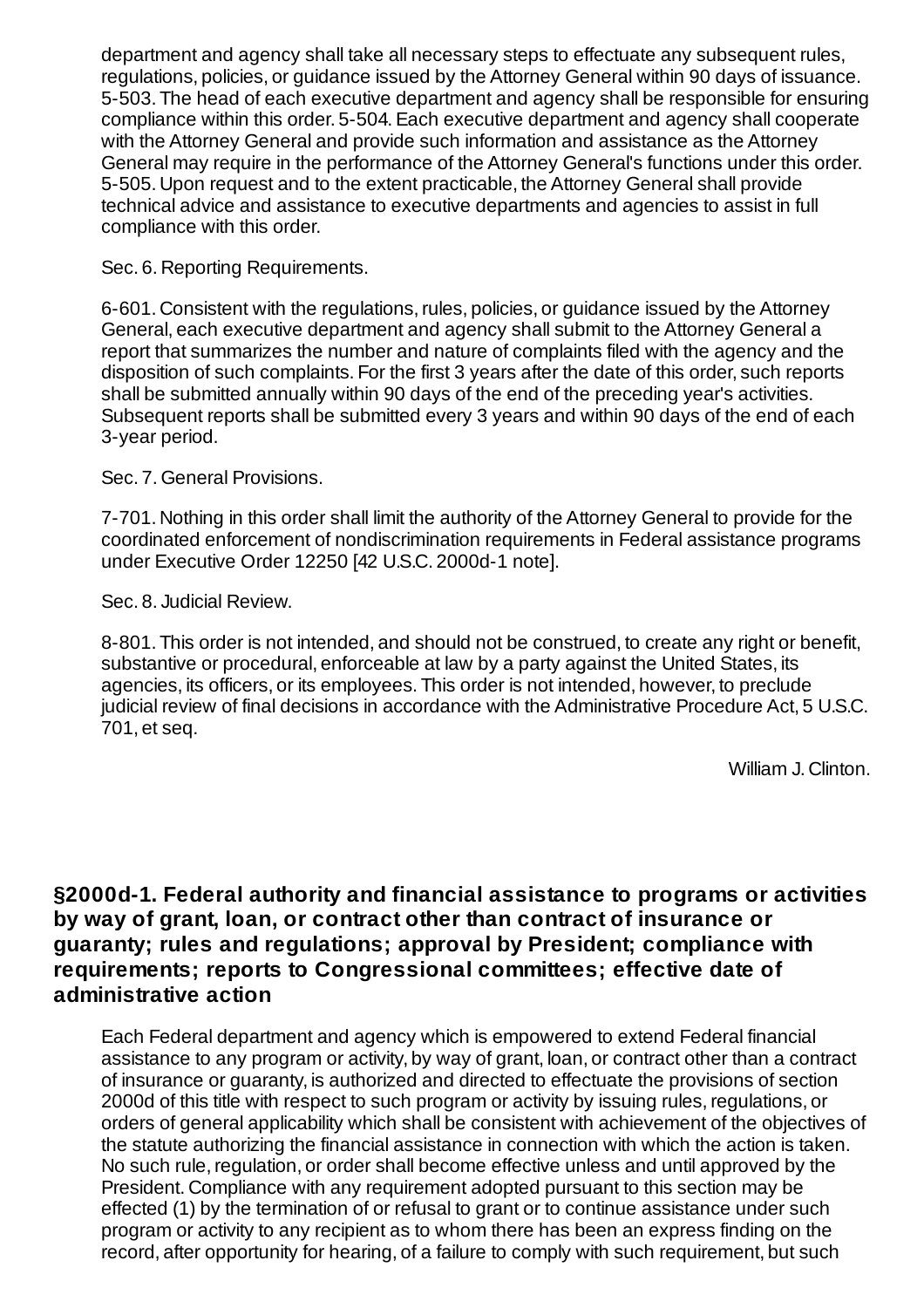termination or refusal shall be limited to the particular political entity, or part thereof, or other recipient as to whom such a finding has been made and, shall be limited in its effect to the particular program, or part thereof, in which such noncompliance has been so found, or (2) by any other means authorized by law: Provided, however, That no such action shall be taken until the department or agency concerned has advised the appropriate person or persons of the failure to comply with the requirement and has determined that compliance cannot be secured by voluntary means. In the case of any action terminating, or refusing to grant or continue, assistance because of failure to comply with a requirement imposed pursuant to this section, the head of the Federal department or agency shall file with the committees of the House and Senate having legislative jurisdiction over the program or activity involved a full written report of the circumstances and the grounds for such action. No such action shall become effective until thirty days have elapsed after the filing of such report.

# **SOURCE**

(Pub. L. 88-352, title VI, Sec. 602, July 2, 1964, 78 Stat. 252.)

# DELEGATION OF FUNCTIONS

Function of the President relating to approval of rules, regulations, and orders of general applicability under this section, delegated to the Attorney General, see section 1-101 of Ex. Ord. No. 12250, Nov. 2, 1980, 45 F.R. 72995, set out below.

## EQUALOPPORTUNITY IN FEDERALEMPLOYMENT

Nondiscrimination in government employment and in employment by government contractors and subcontractors, see Ex. Ord. No. 11246, eff. Sept. 24, 1965, 30 F.R. 12319, and Ex. Ord. No. 11478, eff.Aug. 8, 1969, 34 F.R. 12985, set out as notes under section 2000e of this title.

# EXECUTIVE ORDER NO. 11247

Ex. Ord. No. 11247, eff.Sept. 24, 1965, 30 F.R. 12327, which related to enforcement of coordination of nondiscrimination in federally assisted programs, was superseded by Ex. Ord. No. 11764, eff. Jan. 21, 1974, 39 F.R. 2575, formerly set out below.

EXECUTIVE ORDER NO. 11764 Ex. Ord. No. 11764, Jan. 21, 1974, 39 F.R. 2575, which related to coordination of enforcement of provisions of this subchapter, was revoked by section 1-501 of Ex. Ord. No. 12250, Nov. 2, 1980, 45 F.R. 72996, set out below.

## EX. ORD. NO. 12250. LEADERSHIPAND COORDINATION OF IMPLEMENTATION AND ENFORCEMENT OF NONDISCRIMINATION LAWS

Ex. Ord. No. 12250, Nov. 2, 1980, 45 F.R. 72995, provided:

By the authority vested in me as President by the Constitution and statutes of the United States of America, including section 602 of the Civil Rights Act of 1964 (42 U.S.C. 2000d-1). Section 902 of the Education Amendments of 1972 (20 U.S.C. 1682), and Section 301 of Title 3 of the United States Code, and in order to provide, under the leadership of the Attorney General, for the consistent and effective implementation of various laws prohibiting discriminatory practices in Federal programs and programs receiving Federal financial assistance, it is hereby ordered as follows:

## 1-1. DELEGATION OF FUNCTION

1-101. The function vested in the President by Section 602 of the Civil Rights Act of 1964 (42 U.S.C. 2000d-1), relating to the approval of rules, regulations, and orders of general applicability, is hereby delegated to the Attorney General.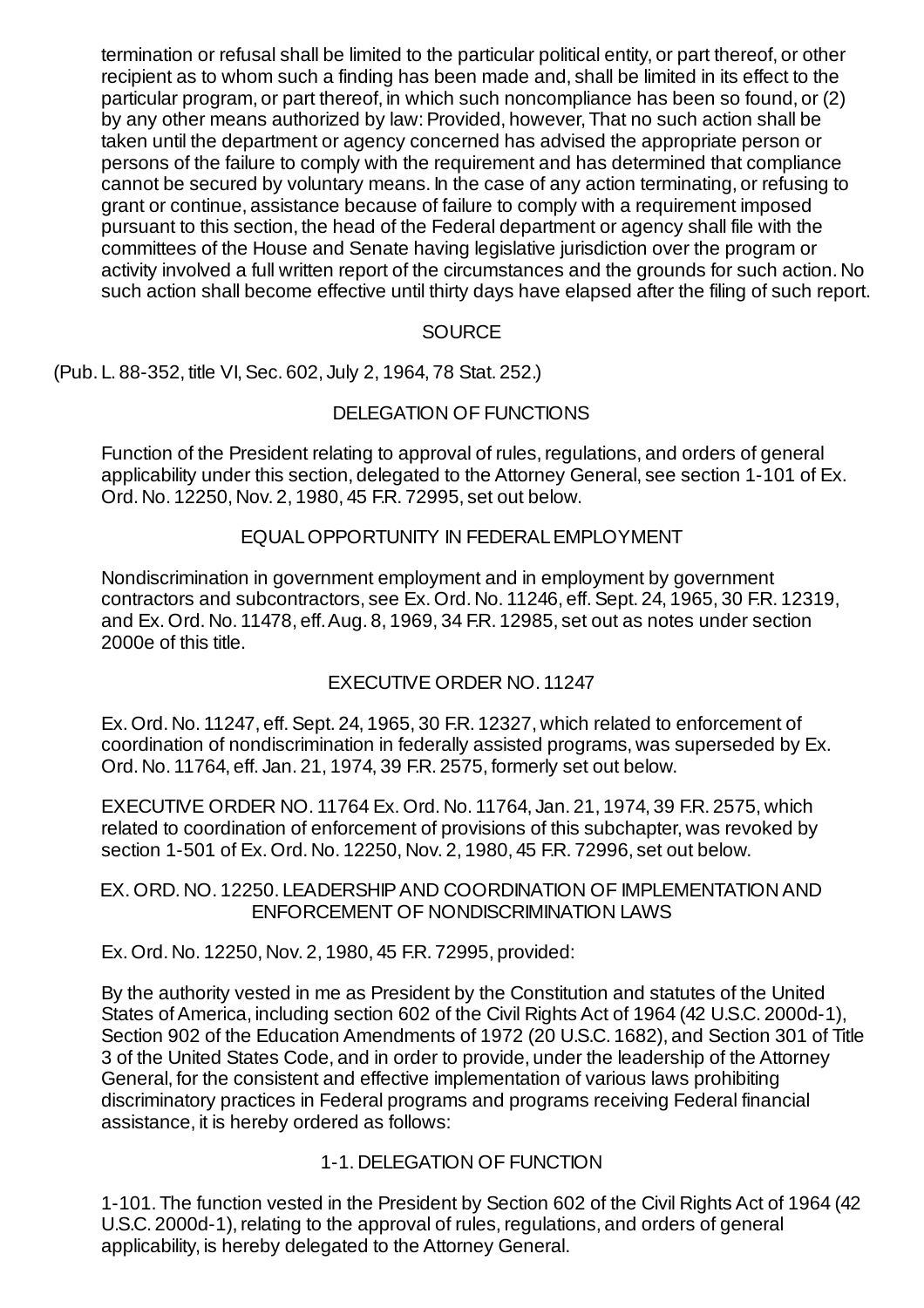1-102. The function vested in the President by Section 902 of the Education Amendments of 1972 (20 U.S.C. 1682), relating to the approval of rules, regulations, and orders of general applicability, is hereby delegated to the Attorney General.

1-2. COORDINATION OF NONDISCRIMINATION PROVISIONS 1-201. The Attorney General shall coordinate the implementation and enforcement by Executive agencies of various nondiscrimination provisions of the following laws:

(a) Title VI of the Civil Rights Act of 1964 (42 U.S.C. 2000d et seq.).

(b) Title IX of the Education Amendments of 1972 (20 U.S.C. 1681 et seq.).

(c) Section 504 of the Rehabilitation Act of 1973, as amended (29

# U.S.C. 794).

(d) Any other provision of Federal statutory law which provides, in whole or in part, that no person in the United States shall, on the ground of race, color, national origin, handicap, religion, or sex, be excluded from participation in, be denied the benefits of, or be subject to discrimination under any program or activity receiving Federal financial assistance.

1-202. In furtherance of the Attorney General's responsibility for the coordination of the implementation and enforcement of the nondiscrimination provisions of laws covered by this Order, the Attorney General shall review the existing and proposed rules,regulations, and orders of general applicability of the Executive agencies in order to identify those which are inadequate, unclear or unnecessarily inconsistent.

1-203. The Attorney General shall develop standards and procedures for taking enforcement actions and for conducting investigations and compliance reviews.

1-204. The Attorney General shall issue guidelines for establishing reasonable time limits on efforts to secure voluntary compliance, on the initiation of sanctions, and for referral to the Department of Justice for enforcement where there is noncompliance.

1-205. The Attorney General shall establish and implement a schedule for the review of the agencies' regulations which implement the various nondiscrimination laws covered by this Order.

1-206. The Attorney General shall establish guidelines and standards for the development of consistent and effective recordkeeping and reporting requirements by Executive agencies; for the sharing and exchange by agencies of compliance records, findings, and supporting documentation; for the development of comprehensive employee training programs; for the development of effective information programs; and for the development of cooperative programs with State and local agencies, including sharing of information, deferring of enforcement activities, and providing technical assistance.

1-207. The Attorney General shall initiate cooperative programs between and among agencies, including the development of sample memoranda of understanding, designed to improve the coordination of the laws covered by this Order.

1-3. IMPLEMENTATION BY THEATTORNEY GENERAL1-301. In consultation with the affected agencies, the Attorney General shall promptly prepare a plan for the implementation of this Order. This plan shall be submitted to the Director of the Office of Management and Budget.

1-302. The Attorney General shall periodically evaluate the implementation of the nondiscrimination provisions of the laws covered by this Order, and advise the heads of the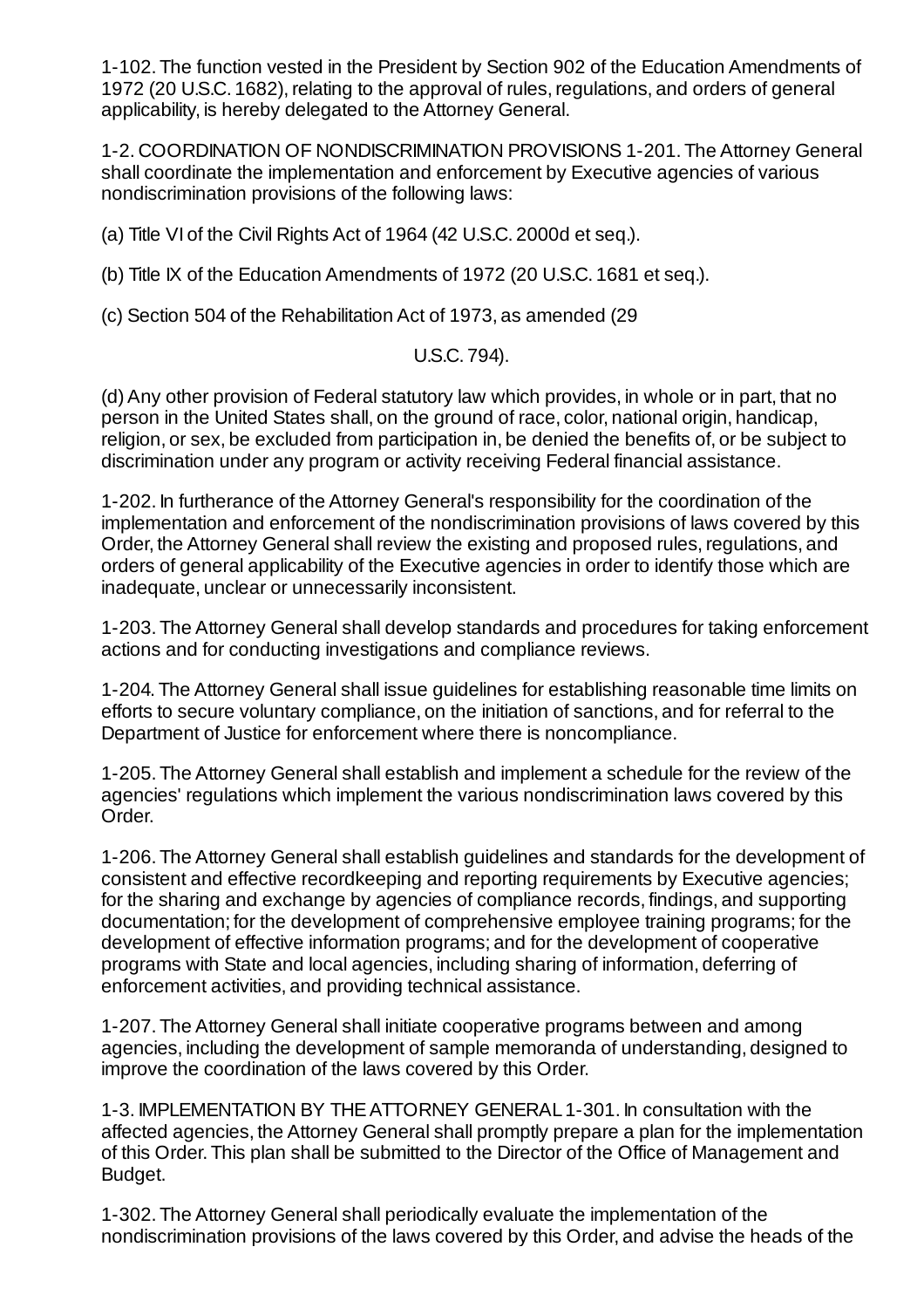agencies concerned on the results of such evaluations as to recommendations for needed improvement in implementation or enforcement.

1-303. The Attorney General shall carry out his functions under this Order, including the issuance of such regulations as he deems necessary, in consultation with affected agencies.

1-304. The Attorney General shall annually report to the President through the Director of the Office of Management and Budget on the progress in achieving the purposes of this Order. This report shall include any recommendations for changes in the implementation or enforcement of the nondiscrimination provisions of the laws covered by this Order.

1-305. The Attorney General shall chair the Interagency Coordinating Council established by Section 507 of the Rehabilitation Act of 1973, as amended (29 U.S.C. 794c).

1-4.AGENCY IMPLEMENTATION 1-401.Each Executive agency shall cooperate with the Attorney General in the performance of the Attorney General's functions under this Order and shall, unless prohibited by law, furnish such reports and information as the Attorney General may request.

1-402.Each Executive agency responsible for implementing a nondiscrimination provision of a law covered by this Order shall issue appropriate implementing directives (whether in the nature of regulations or policy guidance). To the extent permitted by law, they shall be consistent with the requirements prescribed by the Attorney General pursuant to this Order and shall be subject to the approval of the Attorney General, who may require that some or all of them be submitted for approval before taking effect.

1-403. Within 60 days after a date set by the Attorney General, Executive agencies shall submit to the Attorney General their plans for implementing their responsibilities under this Order.

1-5. GENERALPROVISIONS 1-501.Executive Order No. 11764 is revoked. The present regulations of the Attorney General relating to the coordination of enforcement of Title VI of the Civil Rights Act of 1964 [this subchapter] shall continue in effect until revoked or modified (28 CFR 42.401 to 42.415).

1-502.Executive Order No. 11914 is revoked. The present regulations of the Secretary of Health and Human Services relating to the coordination of the implementation of Section 504 of the Rehabilitation Act of 1973, as amended [29 U.S.C. 794], shall be deemed to have been issued by the Attorney General pursuant to this Order and shall continue in effect until revoked or modified by the Attorney General.

1-503. Nothing in this Order shall vest the Attorney General with the authority to coordinate the implementation and enforcement by Executive agencies of statutory provisions relating to equal employment.

1-504.Existing agency regulations implementing the nondiscrimination provisions of laws covered by this Order shall continue in effect until revoked or modified.

Jimmy Carter.

# EX. ORD. NO. 13166. IMPROVING ACCESS TO SERVICES FOR PERSONS WITH

## LIMITED ENGLISH PROFICIENCY

Ex. Ord. No. 13166,Aug. 11, 2000, 65 F.R. 50121, provided:

By the authority vested in me as President by the Constitution and the laws of the United States of America, and to improve access to federally conducted and federally assisted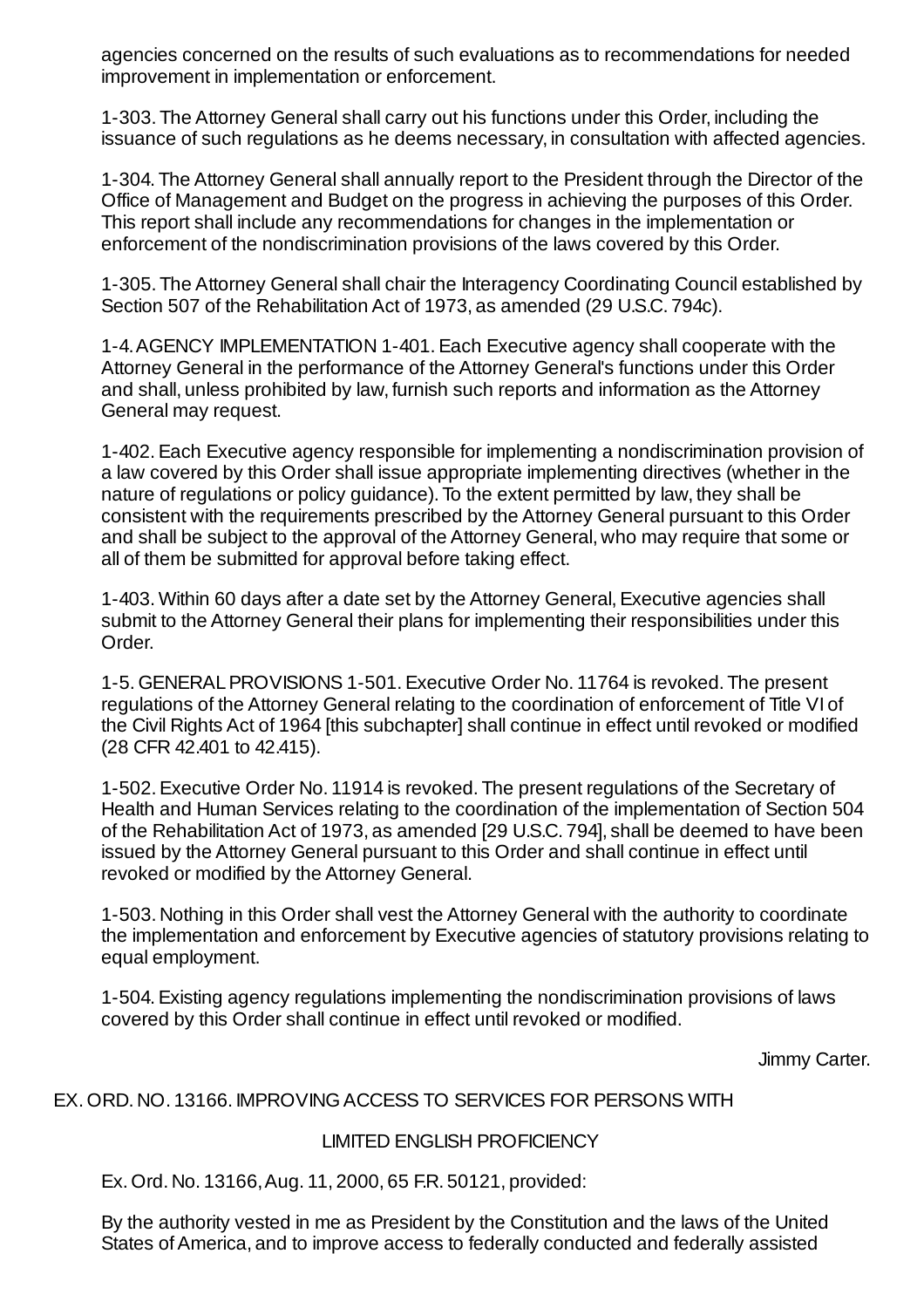programs and activities for persons who, as a result of national origin, are limited in their English proficiency (LEP), it is hereby ordered as follows:

## Section 1. Goals.

The Federal Government provides and funds an array of services that can be made accessible to otherwise eligible persons who are not proficient in the English language. The Federal Government is committed to improving the accessibility of these services to eligible LEP persons, a goal that reinforces its equally important commitment to promoting programs and activities designed to help individuals learn English. To this end, each Federal agency shall examine the services it provides and develop and implement a system by which LEP persons can meaningfully access those services consistent with, and without unduly burdening, the fundamental mission of the agency.Each Federal agency shall also work to ensure that recipients of Federal financial assistance (recipients) provide meaningful access to their LEP applicants and beneficiaries. To assist the agencies with this endeavor, the Department of Justice has today issued a general guidance document (LEP Guidance), which sets forth the compliance standards that recipients must follow to ensure that the programs and activities they normally provide in English are accessible to LEP persons and thus do not discriminate on the basis of national origin in violation of title VI of the Civil Rights Act of 1964 [42 U.S.C. 2000d et seq.], as amended, and its implementing regulations.As described in the LEP Guidance, recipients must take reasonable steps to ensure meaningful access to their programs and activities by LEP persons.

Sec. 2. Federally Conducted Programs and Activities.

Each Federal agency shall prepare a plan to improve access to its federally conducted programs and activities by eligible LEP persons.Each plan shall be consistent with the standards set forth in the LEP Guidance, and shall include the steps the agency will take to ensure that eligible LEP persons can meaningfully access the agency's programs and activities.Agencies shall develop and begin to implement these plans within 120 days of the date of this order, and shall send copies of their plans to the Department of Justice, which shall serve as the central repository of the agencies' plans.

Sec. 3. Federally Assisted Programs and Activities.

Each agency providing Federal financial assistance shall draft title VI guidance specifically tailored to its recipients that is consistent with the LEP Guidance issued by the Department of Justice. This agency-specific guidance shall detail how the general standards established in the LEP Guidance will be applied to the agency's recipients. The agency-specific guidance shall take into account the types of services provided by the recipients, the individuals served by the recipients, and other factors set out in the LEP Guidance.Agencies that already have developed title VI guidance that the Department of Justice determines is consistent with the LEP Guidance shall examine their existing guidance, as well as their programs and activities, to determine if additional guidance is necessary to comply with this order. The Department of Justice shall consult with the agencies in creating their guidance and, within 120 days of the date of this order, each agency shall submit its specific guidance to the Department of Justice for review and approval. Following approval by the Department of Justice, each agency shall publish its guidance document in the Federal Register for public comment.

# Sec. 4. Consultations.

In carrying out this order, agencies shall ensure that stakeholders, such as LEP persons and their representative organizations, recipients, and other appropriate individuals or entities, have an adequate opportunity to provide input.Agencies will evaluate the particular needs of the LEP persons they and their recipients serve and the burdens of compliance on the agency and its recipients. This input from stakeholders will assist the agencies in developing an approach to ensuring meaningful access by LEP persons that is practical and effective,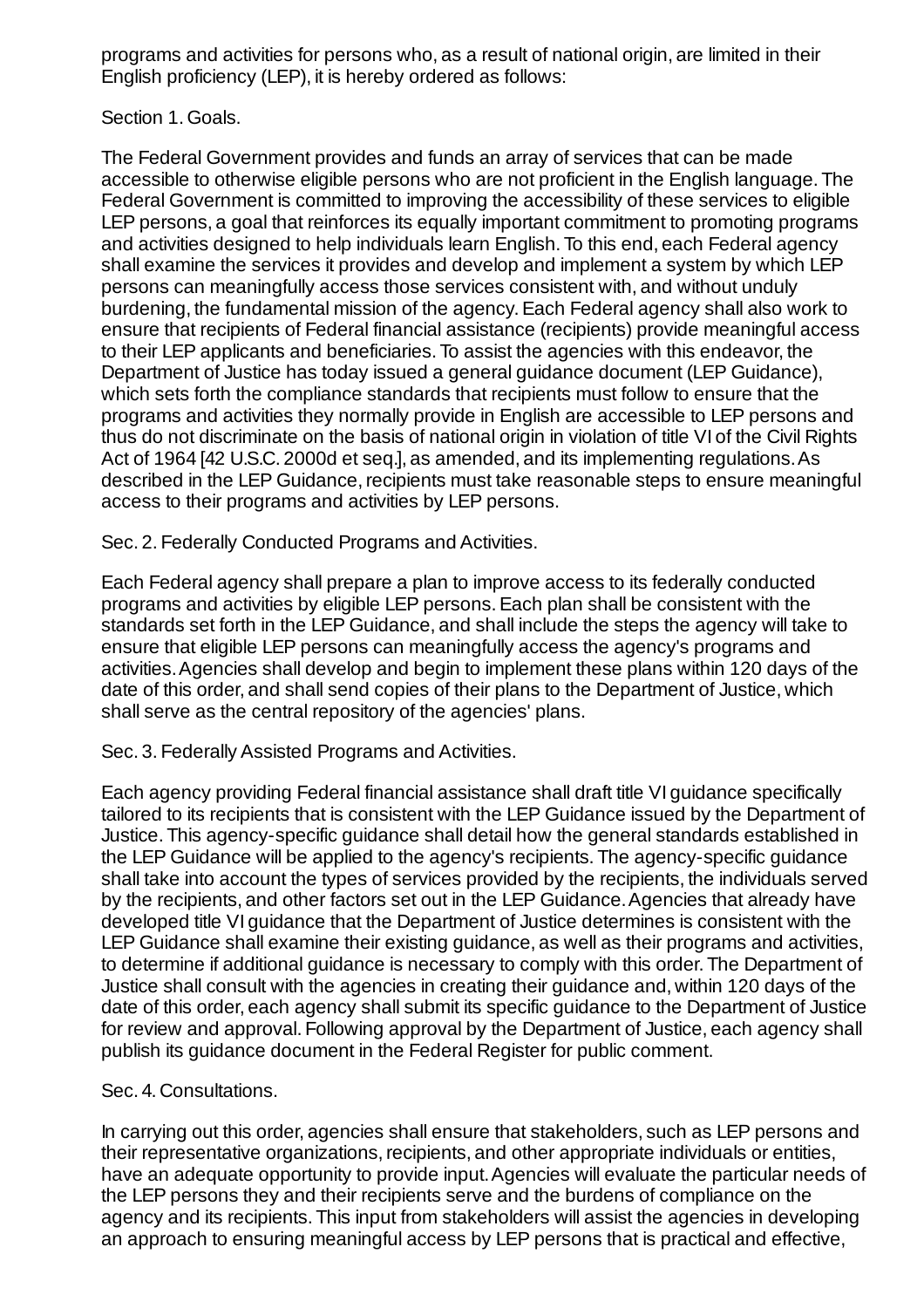fiscally responsible, responsive to the particular circumstances of each agency, and can be readily implemented.

Sec. 5. Judicial Review.

This order is intended only to improve the internal management of the executive branch and does not create any right or benefit, substantive or procedural, enforceable at law or equity by a party against the United States, its agencies, its officers or employees, or any person.

William J. Clinton.

# **§2000d-2. Judicial review; administrative procedure provisions**

Any department or agency action taken pursuant to section 2000d-1 of this title shall be subject to such judicial review as may otherwise be provided by law for similar action taken by such department or agency on other grounds. In the case of action, not otherwise subject to judicial review, terminating or refusing to grant or to continue financial assistance upon a finding of failure to comply with any requirement imposed pursuant to section 2000d-1 of this title, any person aggrieved (including any State or political subdivision thereof and any agency of either) may obtain judicial review of such action in accordance with chapter 7 of title 5, and such action shall not be deemed committed to unreviewable agency discretion within the meaning of that chapter.

# **SOURCE**

(Pub. L. 88-352, title VI, Sec. 603, July 2, 1964, 78 Stat. 253.)

# **CODIFICATION**

"Chapter 7 of title 5" and "that chapter" substituted in text for "section 10 of the Administrative Procedure Act" and "that section", respectively, on authority of Pub. L. 89-554, Sec. 7(b), Sept. 6, 1966, 80 Stat. 631, the first section of which enacted Title 5, Government Organization and Employees. Prior to the enactment of Title 5, section 10 of the Administrative Procedure Act was classified to section 1009 of Title 5.

# **§2000d-3. Construction of provisions not to authorize administrative action with respect to employment practices except where primary objective of Federal financial assistance is to provide employment**

Nothing contained in this subchapter shall be construed to authorize action under this subchapter by any department or agency with respect to any employment practice of any employer, employment agency, or labor organization except where a primary objective of the Federal financial assistance is to provide employment.

# SOURCE

(Pub. L. 88-352, title VI, Sec. 604, July 2, 1964, 78 Stat. 253.)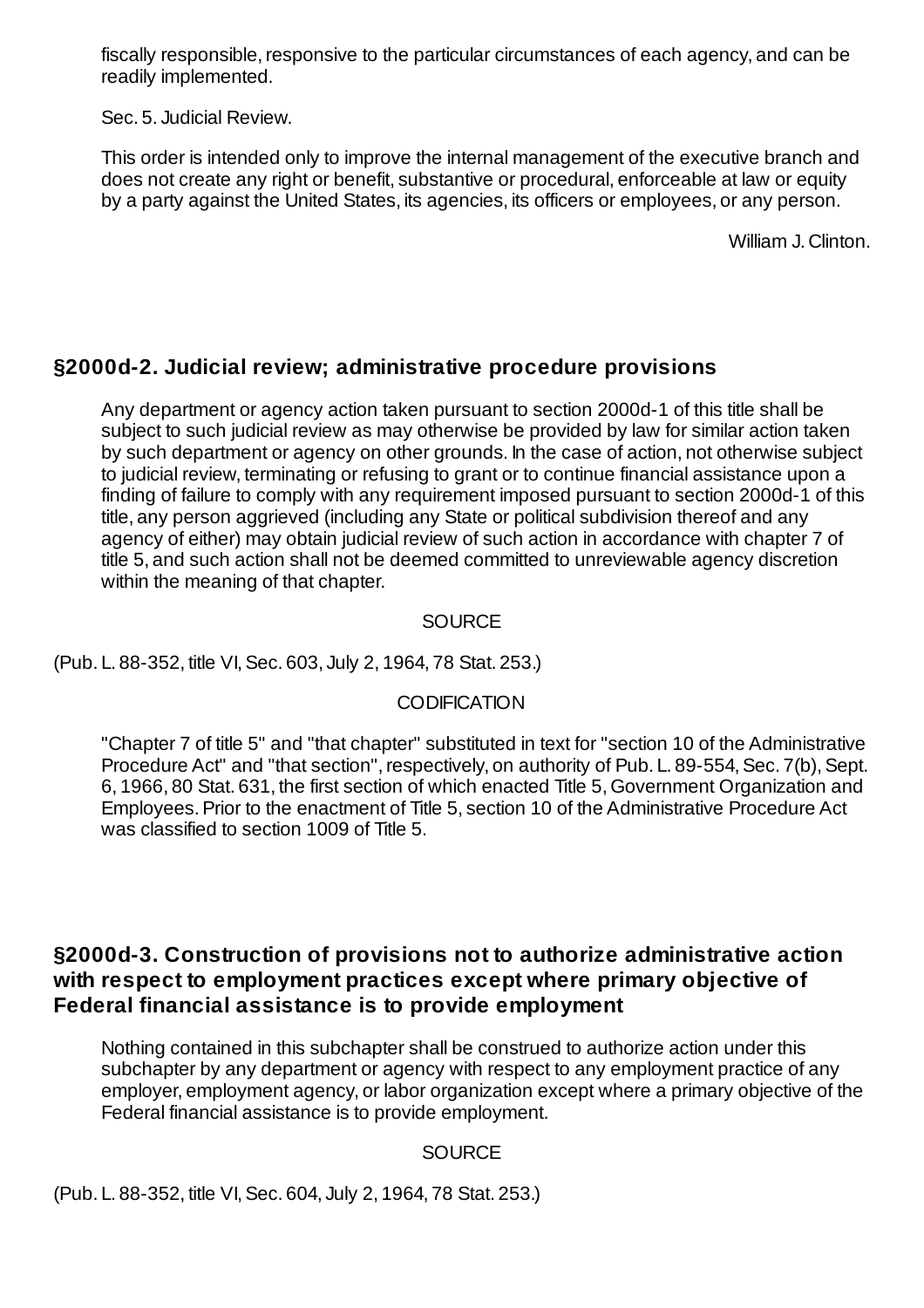# **§2000d-4. Federal authority and financial assistance to programs or activities by way of contract of insurance or guaranty**

Nothing in this subchapter shall add to or detract from any existing authority with respect to any program or activity under which Federal financial assistance is extended by way of a contract of insurance or guaranty.

#### SOURCE

(Pub. L. 88-352, title VI, Sec. 605, July 2, 1964, 78 Stat. 253.)

# **§2000d-4a. "Program or activity" and "program" defined**

For the purposes of this subchapter, the term "program or activity" and the term "program" mean all of the operations of -

(1)(A) a department, agency, special purpose district, or other instrumentality of a State or of a local government; or

(B) the entity of such State or local government that distributes such assistance and each such department or agency (and each other State or local government entity) to which the assistance is extended, in the case of assistance to a State or local government;

(2)(A) a college, university, or other postsecondary institution, or a public system of higher education; or

(B) a local educational agency (as defined in section 7801 of title 20), system of vocational education, or other school system;

(3)(A) an entire corporation, partnership, or other private organization, or an entire sole proprietorship -

(i) if assistance is extended to such corporation, partnership, private organization, or sole proprietorship as a whole; or

(ii) which is principally engaged in the business of providing education, health care, housing, social services, or parks and recreation; or

(B) the entire plant or other comparable, geographically separate facility to which Federal financial assistance is extended, in the case of any other corporation, partnership, private organization, or sole proprietorship; or

(4) any other entity which is established by two or more of the entities described in paragraph (1),(2), or (3);

any part of which is extended Federal financial assistance.

## **SOURCE**

(Pub. L. 88-352, title VI, Sec. 606, as added Pub. L. 100-259, Sec. 6, Mar. 22, 1988, 102 Stat. 31; amended Pub. L. 103-382, title III, Sec. 391(q), Oct. 20, 1994, 108 Stat. 4024; Pub. L. 107-110, title X, Sec. 1076(y), Jan. 8, 2002, 115 Stat. 2093.)

## **AMENDMENTS**

2002 - Par.(2)(B).Pub. L. 107-110 substituted "7801" for "8801".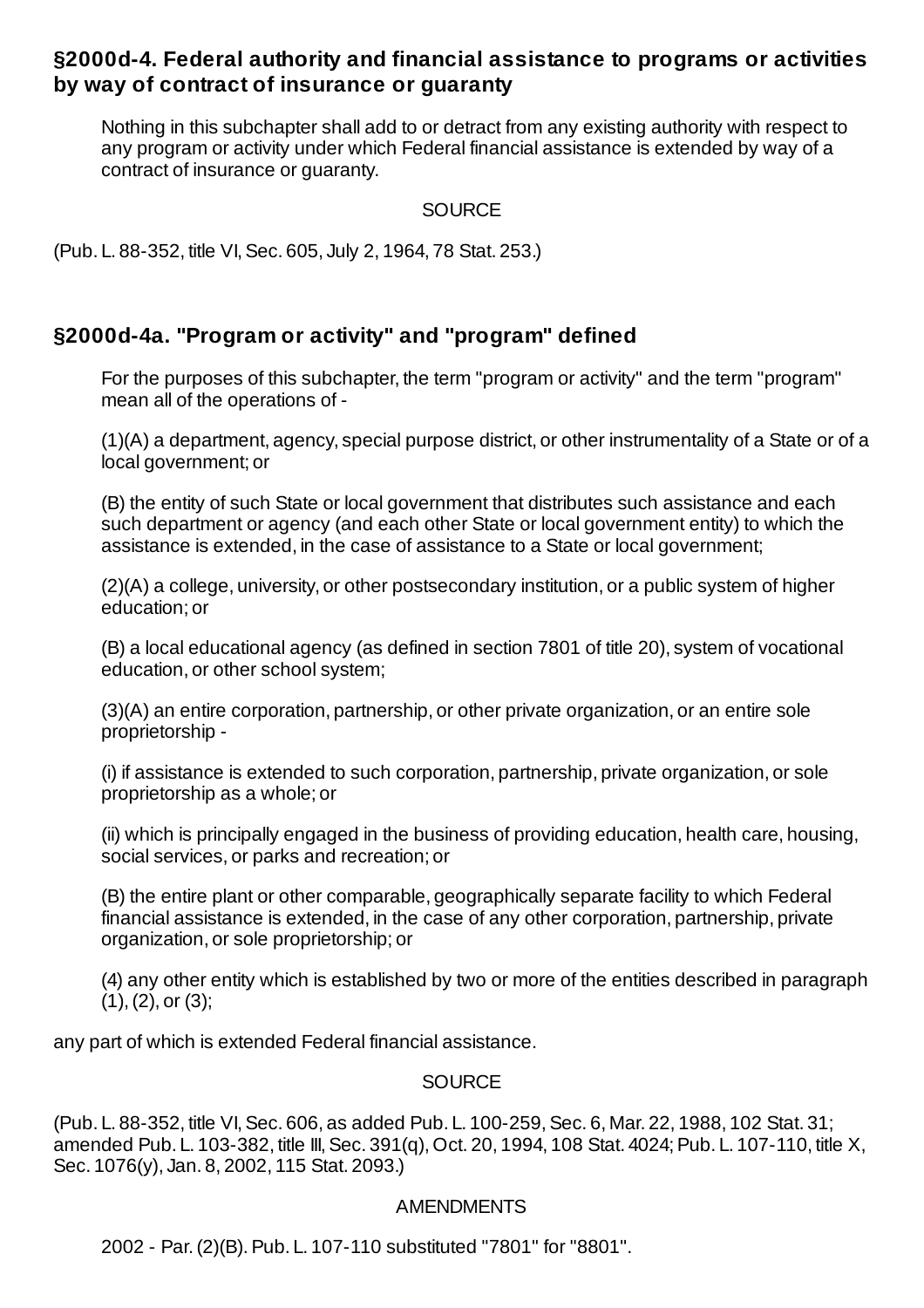1994 - Par.(2)(B).Pub. L. 103-382 substituted "section 8801 of title 20" for "section 198(a)(10) of the Elementary and Secondary Education Act of 1965".

EFFECTIVE DATE OF 2002 AMENDMENT Amendment by Pub. L. 107-110 effective Jan. 8, 2002, except with respect to certain noncompetitive programs and competitive programs, see section 5 of Pub. L. 107-110, set out as an Effective Date note under section 6301 of Title 20,Education.

EXCLUSION FROM COVERAGE This section not to be construed to extend application of Civil Rights Act of 1964 [42 U.S.C. 2000a et seq.] to ultimate beneficiaries of Federal financial assistance excluded from coverage before Mar. 22, 1988, see section 7 of Pub. L. 100-259, set out as a Construction note under section 1687 of Title 20, Education.

ABORTION NEUTRALITY This section not to be construed to force or require any individual or hospital or any other institution, program, or activity receiving Federal funds to perform or pay for an abortion, see section 8 of Pub. L. 100-259, set out as a note under section 1688 of Title 20, Education.

# **§2000d-5. Prohibited deferral of action on applications by local educational agencies seeking Federal funds for alleged noncompliance with Civil Rights Act**

The Secretary of Education shall not defer action or order action deferred on any application by a local educational agency for funds authorized to be appropriated by this Act, by the Elementary and Secondary Education Act of 1965 [20 U.S.C. 6301 et seq.], by the Act of September 30, 1950 (!1) (Public Law 874, Eighty-first Congress), or by the Cooperative Research Act [20 U.S.C. 331 et seq.], on the basis of alleged noncompliance with the provisions of this subchapter for more than sixty days after notice is given to such local agency of such deferral unless such local agency is given the opportunity for a hearing as provided in section 2000d-1 of this title, such hearing to be held within sixty days of such notice, unless the time for such hearing is extended by mutual consent of such local agency and the Secretary, and such deferral shall not continue for more than thirty days after the close of any such hearing unless there has been an express finding on the record of such hearing that such local educational agency has failed to comply with the provisions of this subchapter: Provided, That, for the purpose of determining whether a local educational agency is in compliance with this subchapter, compliance by such agency with a final order or judgment of a Federal court for the desegregation of the school or school system operated by such agency shall be deemed to be compliance with this subchapter, insofar as the matters covered in the order or judgment are concerned.

## **SOURCE**

(Pub. L. 89-750, title I, Sec. 182, Nov. 3, 1966, 80 Stat. 1209; Pub. L. 90-247, title I, Sec. 112, Jan. 2, 1968, 81 Stat. 787; Pub. L. 96-88, title III, Sec. 301(a)(1), title V, Sec. 507, Oct. 17, 1979, 93 Stat. 677, 692;Pub. L. 103-382, title III,Sec. 392(b)(1), Oct. 20, 1994, 108 Stat. 4026.)

## REFERENCES IN TEXT

This Act, referred to in text, is Pub. L. 89-750, Nov. 3, 1966, 80 Stat. 1191, as amended, known as the Elementary and Secondary Education Amendments of 1966. For complete classification of thatAct to the Code, see Short Title of 1966 Amendment note set out under section 6301 of Title 20, Education, and Tables.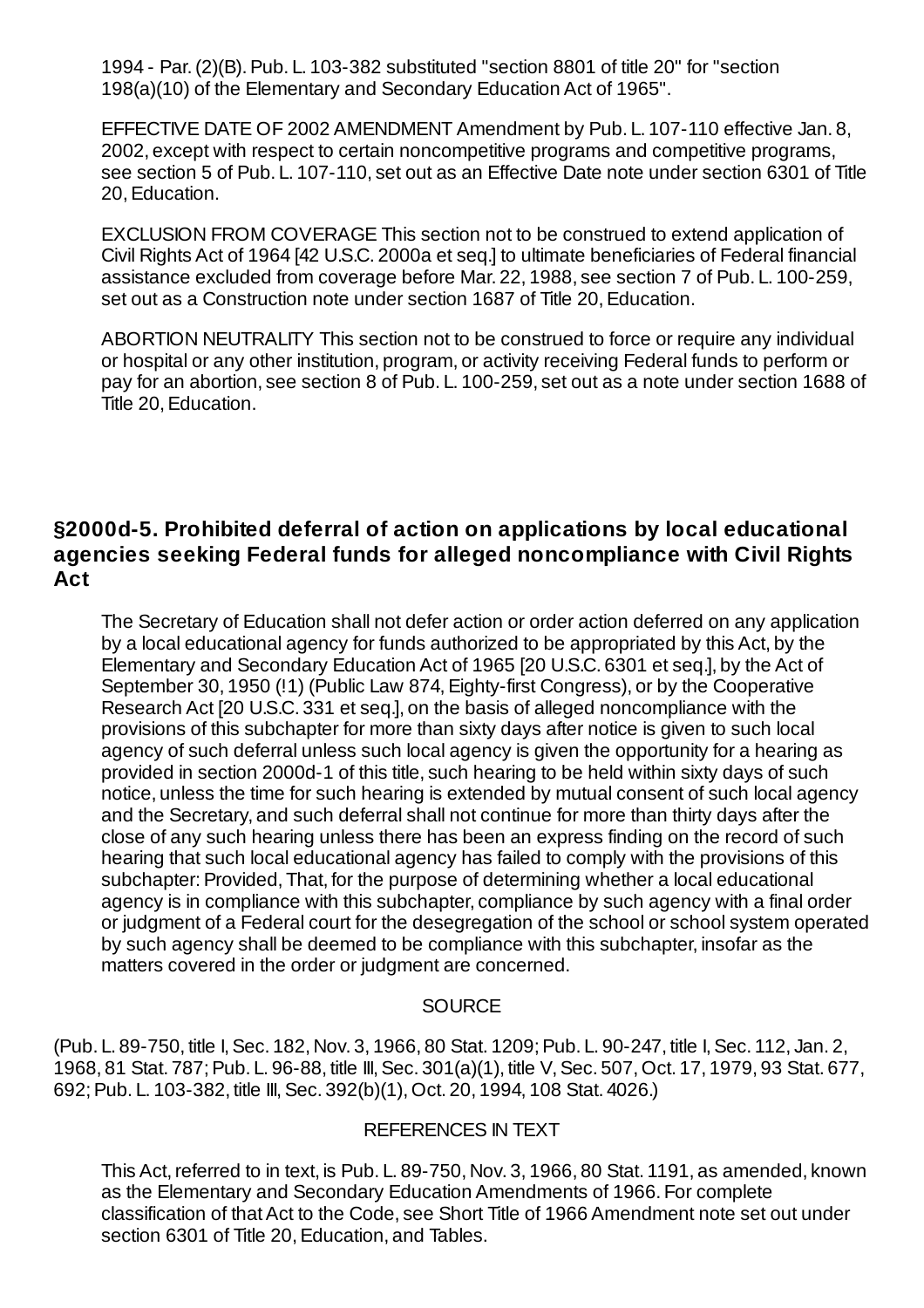The Elementary and Secondary Education Act of 1965, referred to in text, is Pub. L. 89-10, Apr. 11, 1965, 79 Stat. 27, as amended, which is classified generally to chapter 70 (Sec. 6301 et seq.) of Title 20. For complete classification of this Act to the Code, see Short Title note set out under section 6301 of Title 20 and Tables.

Act of September 30, 1950, referred to in text, is act Sept. 30, 1950, ch. 1124, 64 Stat. 1100, as amended, popularly known as the EducationalAgencies FinancialAid Act, which was classified generally to chapter 13 (Sec. 236 et seq.) of Title 20 prior to repeal by Pub. L. 103- 382, title III, Sec. 331(b), Oct. 20, 1994, 108 Stat. 3965. For complete classification of this Act to the Code, see Tables.

The Cooperative Research Act, referred to in text, is act July 26, 1954, ch. 576, 68 Stat. 533, which was classified generally to chapter 15 (Sec. 331 et seq.) of Title 20, and terminated on July 1, 1975, under provisions of section 402(c)(1) of Pub. L. 93-380, title IV,Aug. 21, 1974, 88 Stat. 544.See section 1851 et seq. of this title. For complete classification of this Act to the Code, see Tables.

## **CODIFICATION**

Section was enacted as part of the Elementary and Secondary Education Amendments of 1966, and not as part of the Civil Rights Act of 1964, title VI of which comprises this subchapter.

## AMENDMENTS

1994 - Pub. L. 103-382, which directed amendment of this section by striking out "by the Act of September 23, 1950 (Public Law 815, 81st Congress),", was executed by striking out "by the Act of September 23, 1950 (Public Law 815,Eighty-first Congress)" before "or by the Cooperative" to reflect the probable intent of Congress.

1968 - Pub. L. 90-247 inserted proviso.

EFFECTIVE DATE Section 191 of Pub. L. 89-750 provided that:"The provisions of this title [enacting this section and sections 241m, 871 to 880, and 886 of Title 20, Education, amending sections 241b, 241c, 241e, 241f, 241g, 241h, 241j, 241k, 241l, 244, 331a, 332a, 332b, 821, 822, 823, 841, 842, 843, 844, 861, 862, 863, 864, 883, and 884 of Title 20,repealing section 241d of Title 20, and enacting provisions set out as notes under sections 241a, 241b, and 241c of Title 20] shall be effective with respect to fiscal years beginning after June 30, 1966, except as specifically provided otherwise."

# TRANSFER OF FUNCTIONS

"Secretary of Education" and "Secretary" substituted in text for "Commissioner of Education" and "Commissioner", respectively, pursuant to sections  $301(a)(1)$  and 507 of Pub. L. 96-88, which are classified to sections 3441(a)(1) and 3507 of Title 20, Education, and which transferred all functions of Commissioner of Education of Department of Health, Education, and Welfare to Secretary of Education.

(!1) See References in Text note below.

# **§2000d-6. Policy of United States as to application of nondiscrimination provisions in schools of local educational agencies**

(a) Declaration of uniform policy

It is the policy of the United States that guidelines and criteria established pursuant to title VI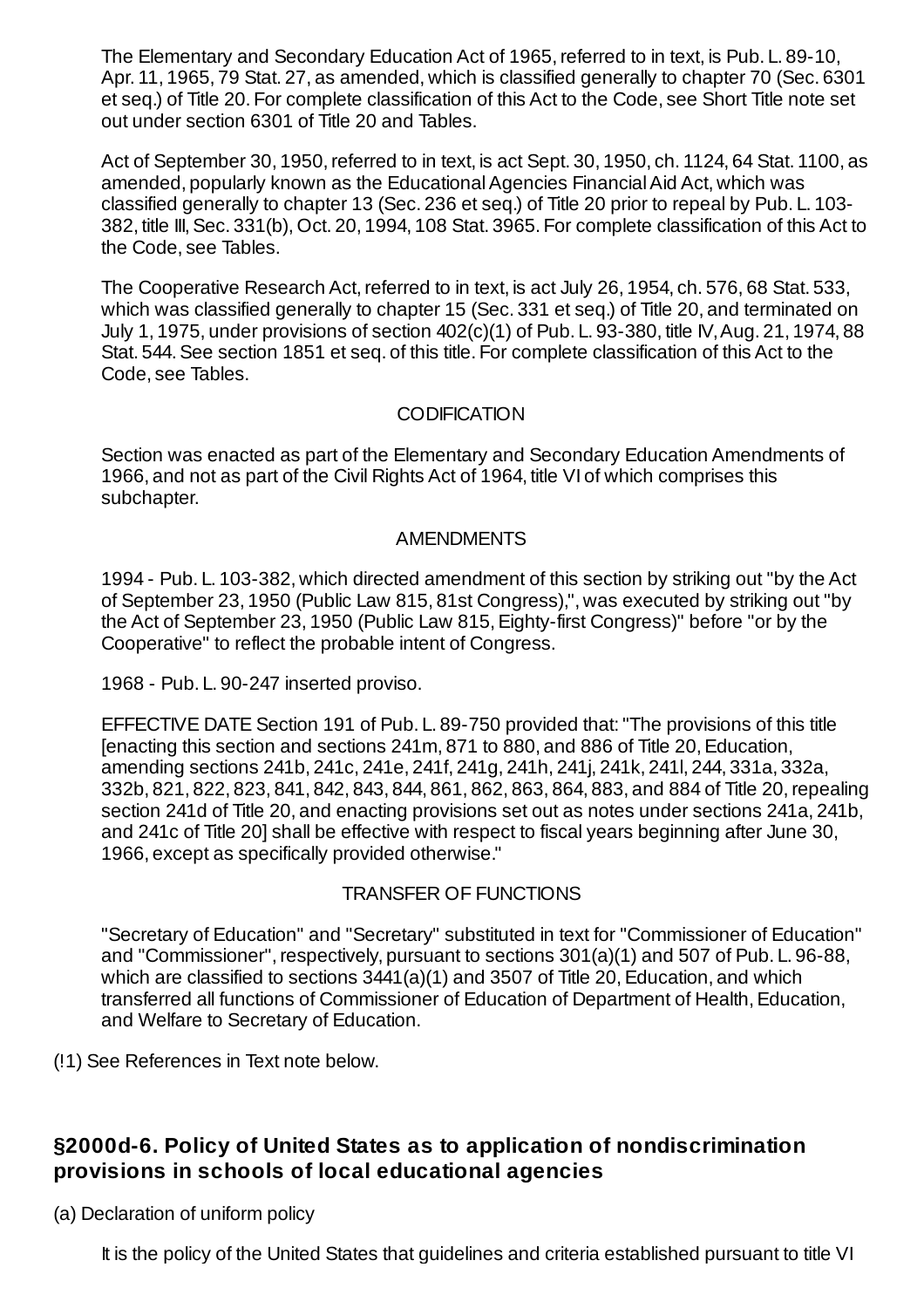of the Civil Rights Act of 1964 [42 U.S.C. 2000d et seq.] and section 182 of the Elementary and Secondary Education Amendments of 1966 [42 U.S.C. 2000d-5] dealing with conditions of segregation by race, whether de jure or de facto, in the schools of the local educational agencies of any State shall be applied uniformly in all regions of the United States whatever the origin or cause of such segregation.

(b) Nature of uniformity

Such uniformity refers to one policy applied uniformly to de jure segregation wherever found and such other policy as may be provided pursuant to law applied uniformly to de facto segregation wherever found.

(c) Prohibition of construction for diminution of obligation for

enforcement or compliance with nondiscrimination requirements Nothing in this section shall be construed to diminish the obligation of responsible officials to enforce or comply with such guidelines and criteria in order to eliminate discrimination in federally assisted programs and activities as required by title VI of the Civil Rights Act of 1964 [42 U.S.C. 2000d et seq.].

## (d) Additional funds

It is the sense of the Congress that the Department of Justice and the Secretary of Education should request such additional funds as may be necessary to apply the policy set forth in this section throughout the United States.

## **SOURCE**

(Pub. L. 91-230, Sec. 2, Apr. 13, 1970, 84 Stat. 121; Pub. L. 96- 88, title III, Sec. 301, title V, Sec. 507, Oct. 17, 1979, 93 Stat. 677, 692.)

# REFERENCES IN TEXT

The Civil Rights Act of 1964, referred to in subsecs. (a) and (c), is Pub. L. 88-352, July 2, 1964, 78 Stat. 241, as amended. Title VI of the Civil Rights Act of 1964 is classified generally to this subchapter (Sec. 2000d et seq.). For complete classification of this Act to the Code, see Short Title note set out under section 2000a of this title and Tables.

## **CODIFICATION**

Section was enacted as part of the Elementary and Secondary Education Amendments of 1969, and not as part of the Civil Rights Act of 1964, title VI of which comprises this subchapter.

## TRANSFER OF FUNCTIONS

"Secretary of Education" substituted for "Department of Health, Education, and Welfare" in subsec.(d) pursuant to sections 301 and 507 of Pub. L. 96-88, which are classified to sections 3441 and 3507 of Title 20, Education, and which transferred functions and offices (relating to education) of Department and Secretary of Health, Education, and Welfare to Secretary of Education.

# **§2000d-7. Civil rights remedies equalization**

(a) General provision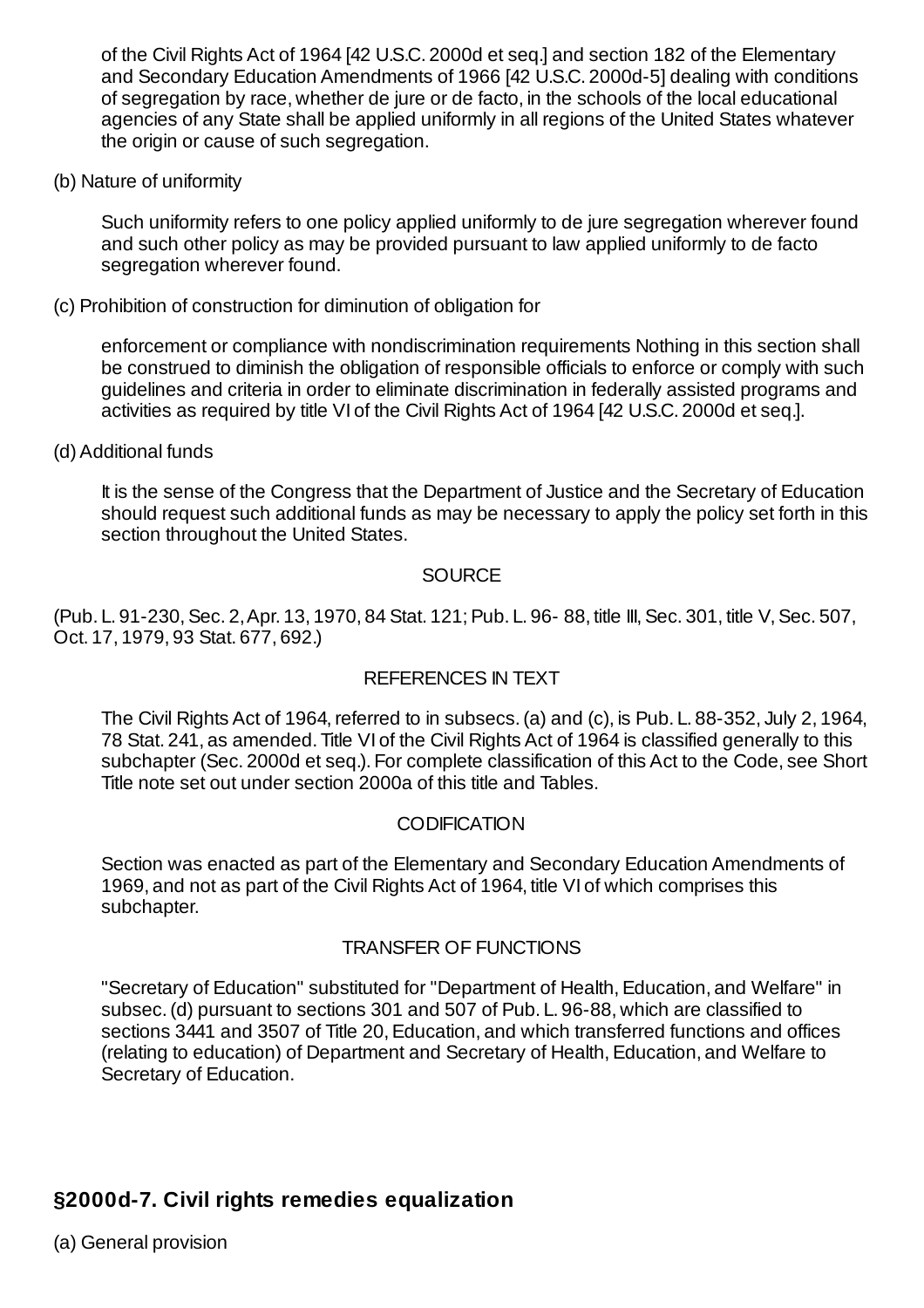(1) A State shall not be immune under the Eleventh Amendment of the Constitution of the United States from suit in Federal court for a violation of section 504 of the Rehabilitation Act of 1973 [29 U.S.C. 794], title IX of the Education Amendments of 1972 [20 U.S.C. 1681 et seq.], the Age Discrimination Act of 1975 [42 U.S.C. 6101 et seq.], title VI of the Civil Rights Act of 1964 [42 U.S.C. 2000d et seq.], or the provisions of any other Federal statute prohibiting discrimination by recipients of Federal financial assistance.

 $(2)$  In a suit against a State for a violation of a statute referred to in paragraph  $(1)$ , remedies (including remedies both at law and in equity) are available for such a violation to the same extent as such remedies are available for such a violation in the suit against any public or private entity other than a State.

(b) Effective date

The provisions of subsection (a) of this section shall take effect with respect to violations that occur in whole or in part after October 21, 1986.

## **SOURCE**

(Pub. L. 99-506, title X, Sec. 1003, Oct. 21, 1986, 100 Stat. 1845.)

## REFERENCES IN TEXT

The Education Amendments of 1972, referred to in subsec. (a)(1), is Pub. L. 92-318, June 23, 1972, 86 Stat. 235, as amended. Title IX of the Act, known as the Patsy Takemoto Mink Equal Opportunity in Education Act, is classified principally to chapter 38 (Sec. 1681 et seq.) of Title 20,Education. For complete classification of title IX to the Code, see Short Title note set out under section 1681 of Title 20 and Tables.

The Age Discrimination Act of 1975, referred to in subsec.

(a)(1), is title III of Pub. L. 94-135, Nov. 28, 1975, 89 Stat.

728, as amended, which is classified generally to chapter 76 (Sec.

6101 et seq.) of this title. For complete classification of this Act to the Code, see Short Title note set out under section 6101 of this title and Tables.

The Civil Rights Act of 1964, referred to in subsec. (a)(1), is Pub. L. 88-352, July 2, 1964, 78 Stat. 241, as amended. Title VI of the Civil Rights Act of 1964 is classified generally to this subchapter (Sec. 2000d et seq.). For complete classification of this Act to the Code, see Short Title note set out under section 2000a of this title and Tables.

# **CODIFICATION**

Section was enacted as part of the Rehabilitation ActAmendments of 1986, and not as part of the Civil Rights Act of 1964, title VI of which comprises this subchapter.

# **SUBCHAPTER VI - EQUAL EMPLOYMENT OPPORTUNITIES**

**§2000e. Definitions**

For the purposes of this subchapter -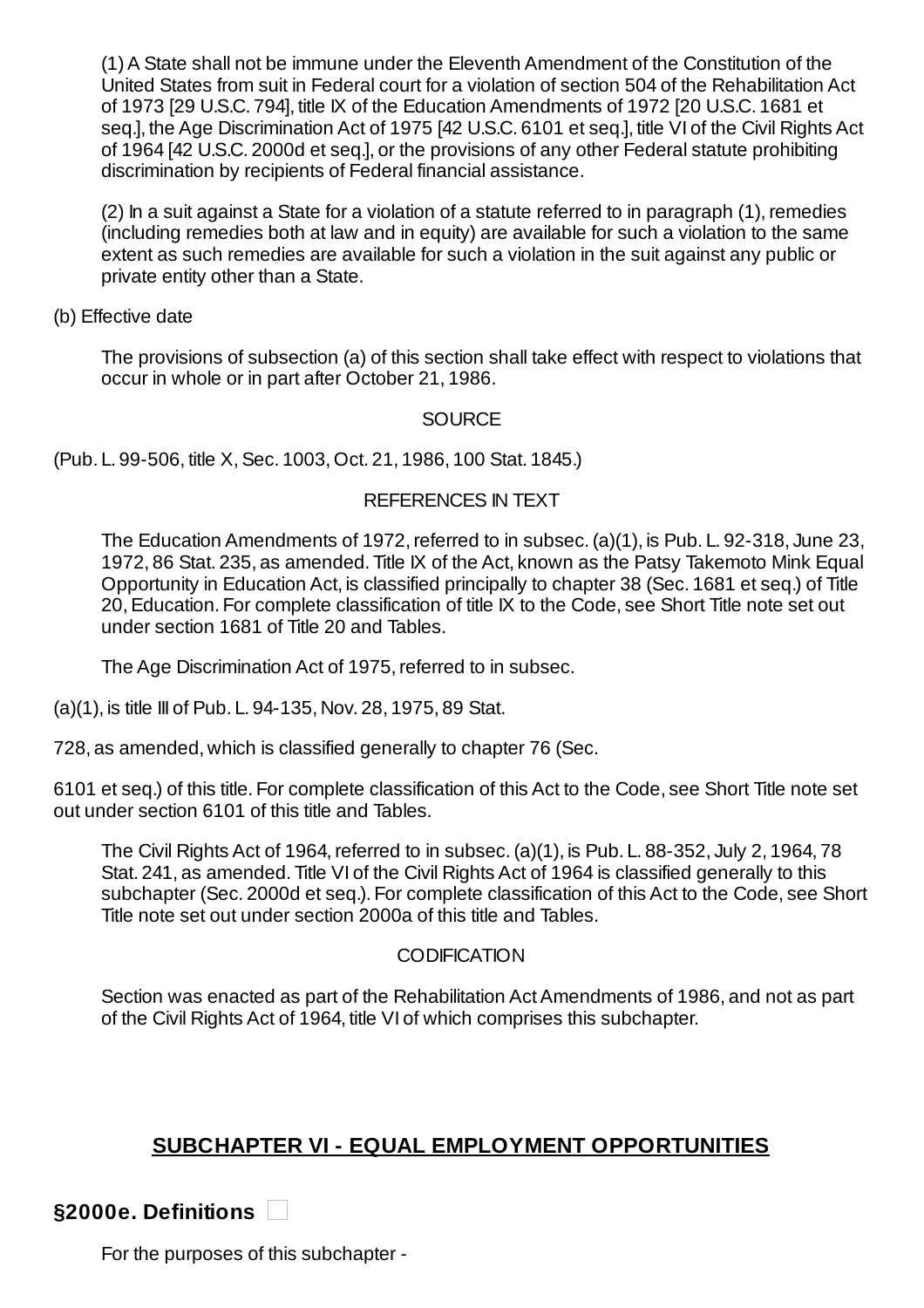(a) The term "person" includes one or more individuals, governments, governmental agencies, political subdivisions, labor unions, partnerships, associations, corporations, legal representatives, mutual companies, joint-stock companies, trusts, unincorporated organizations, trustees, trustees in cases under title 11, or receivers.

(b) The term "employer" means a person engaged in an industry affecting commerce who has fifteen or more employees for each working day in each of twenty or more calendar weeks in the current or preceding calendar year, and any agent of such a person, but such term does not include (1) the United States, a corporation wholly owned by the Government of the United States, an Indian tribe, or any department or agency of the District of Columbia subject by statute to procedures of the competitive service (as defined in section 2102 of title 5), or (2) a bona fide private membership club (other than a labor organization) which is exempt from taxation under section 501(c) of title 26, except that during the first year after March 24, 1972, persons having fewer than twenty-five employees (and their agents) shall not be considered employers.

(c) The term "employment agency" means any person regularly undertaking with or without compensation to procure employees for an employer or to procure for employees opportunities to work for an employer and includes an agent of such a person.

(d) The term "labor organization" means a labor organization engaged in an industry affecting commerce, and any agent of such an organization, and includes any organization of any kind, any agency, or employee representation committee, group, association, or plan so engaged in which employees participate and which exists for the purpose, in whole or in part, of dealing with employers concerning grievances, labor disputes, wages,rates of pay, hours, or other terms or conditions of employment, and any conference, general committee, joint or system board, or joint council so engaged which is subordinate to a national or international labor organization.

(e) A labor organization shall be deemed to be engaged in an industry affecting commerce if (1) it maintains or operates a hiring hall or hiring office which procures employees for an employer or procures for employees opportunities to work for an employer, or (2) the number of its members (or, where it is a labor organization composed of other labor organizations or their representatives, if the aggregate number of the members of such other labor organization) is (A) twenty-five or more during the first year after March 24, 1972, or (B) fifteen or more thereafter, and such labor organization -

(1) is the certified representative of employees under the provisions of the National Labor Relations Act, as amended [29 U.S.C. 151 et seq.], or the Railway Labor Act, as amended [45 U.S.C. 151 et seq.];

(2) although not certified, is a national or international labor organization or a local labor organization recognized or acting as the representative of employees of an employer or employers engaged in an industry affecting commerce; or

(3) has chartered a local labor organization or subsidiary body which is representing or actively seeking to represent employees of employers within the meaning of paragraph (1) or (2); or

(4) has been chartered by a labor organization representing or actively seeking to represent employees within the meaning of paragraph (1) or (2) as the local or subordinate body through which such employees may enjoy membership or become affiliated with such labor organization; or

(5) is a conference, general committee, joint or system board, or joint council subordinate to a national or international labor organization, which includes a labor organization engaged in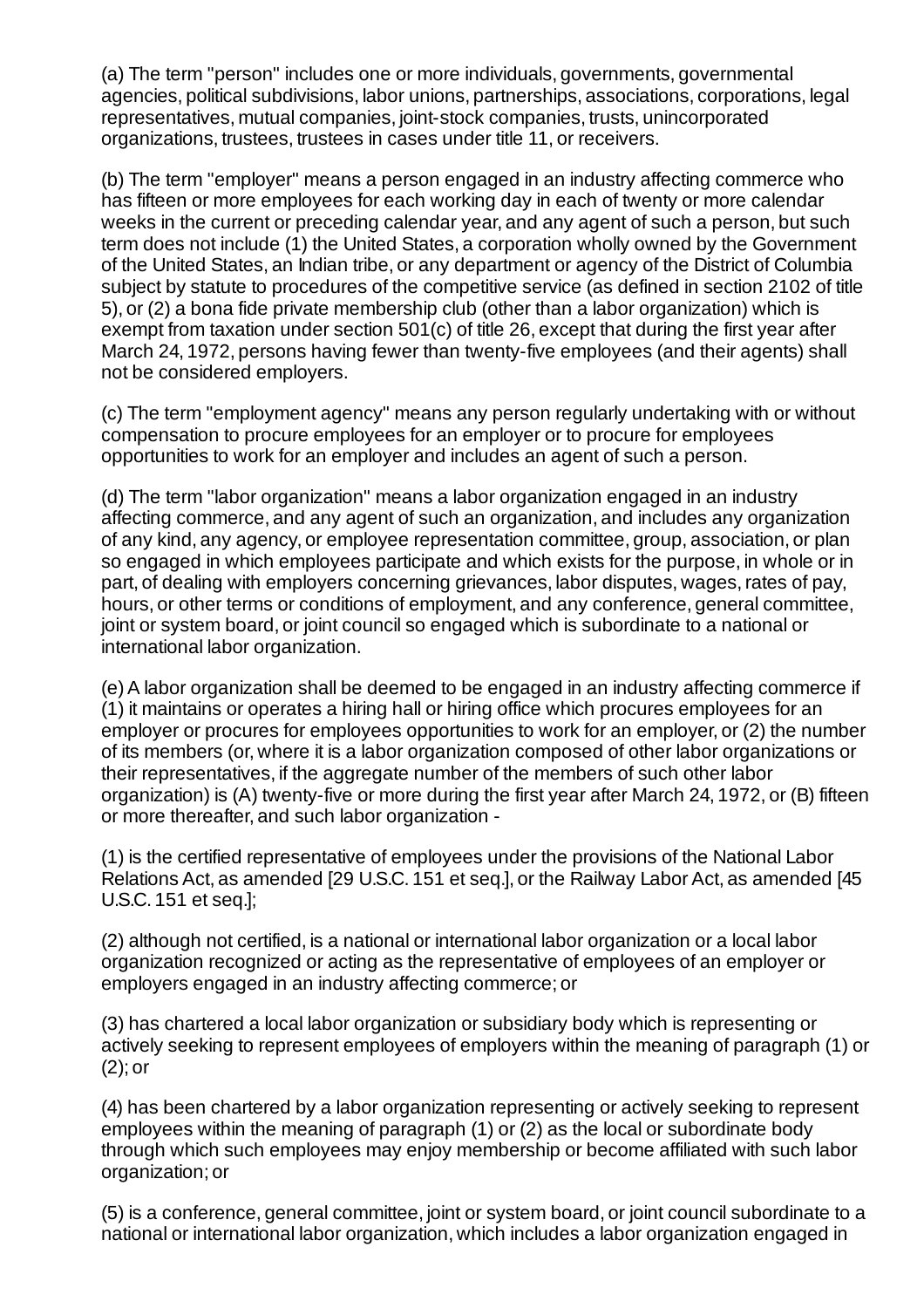an industry affecting commerce within the meaning of any of the preceding paragraphs of this subsection.

(f) The term "employee" means an individual employed by an employer, except that the term "employee" shall not include any person elected to public office in any State or political subdivision of any State by the qualified voters thereof, or any person chosen by such officer to be on such officer's personal staff, or an appointee on the policy making level or an immediate adviser with respect to the exercise of the constitutional or legal powers of the office. The exemption set forth in the preceding sentence shall not include employees subject to the civil service laws of a State government, governmental agency or political subdivision. With respect to employment in a foreign country, such term includes an individual who is a citizen of the United States.

(g) The term "commerce" means trade, traffic, commerce, transportation, transmission, or communication among the several States; or between a State and any place outside thereof; or within the District of Columbia, or a possession of the United States; or between points in the same State but through a point outside thereof.

(h) The term "industry affecting commerce" means any activity, business, or industry in commerce or in which a labor dispute would hinder or obstruct commerce or the free flow of commerce and includes any activity or industry "affecting commerce" within the meaning of the Labor-Management Reporting and Disclosure Act of 1959 [29 U.S.C. 401 et seq.], and further includes any governmental industry, business, or activity.

(i) The term "State" includes a State of the United States, the District of Columbia, Puerto Rico, the Virgin Islands,American Samoa, Guam, Wake Island, the Canal Zone, and Outer Continental Shelf lands defined in the Outer Continental Shelf Lands Act [43 U.S.C. 1331 et seq.].

(j) The term "religion" includes all aspects of religious observance and practice, as well as belief, unless an employer demonstrates that he is unable to reasonably accommodate to an employee's or prospective employee's religious observance or practice without undue hardship on the conduct of the employer's business.

(k) The terms "because of sex" or "on the basis of sex" include, but are not limited to, because of or on the basis of pregnancy, childbirth, or related medical conditions; and women affected by pregnancy, childbirth, or related medical conditions shall be treated the same for all employment-related purposes, including receipt of benefits under fringe benefit programs, as other persons not so affected but similar in their ability or inability to work, and nothing in section 2000e-2(h) of this title shall be interpreted to permit otherwise. This subsection shall not require an employer to pay for health insurance benefits for abortion, except where the life of the mother would be endangered if the fetus were carried to term, or except where medical complications have arisen from an abortion: Provided, That nothing herein shall preclude an employer from providing abortion benefits or otherwise affect bargaining agreements in regard to abortion.

(l) The term "complaining party" means the Commission, the Attorney General, or a person who may bring an action or proceeding under this subchapter.

(m) The term "demonstrates" means meets the burdens of production and persuasion.

(n) The term "respondent" means an employer, employment agency, labor organization, joint labor-management committee controlling apprenticeship or other training or retraining program, including an on-the-job training program, or Federal entity subject to section 2000e-16 of this title.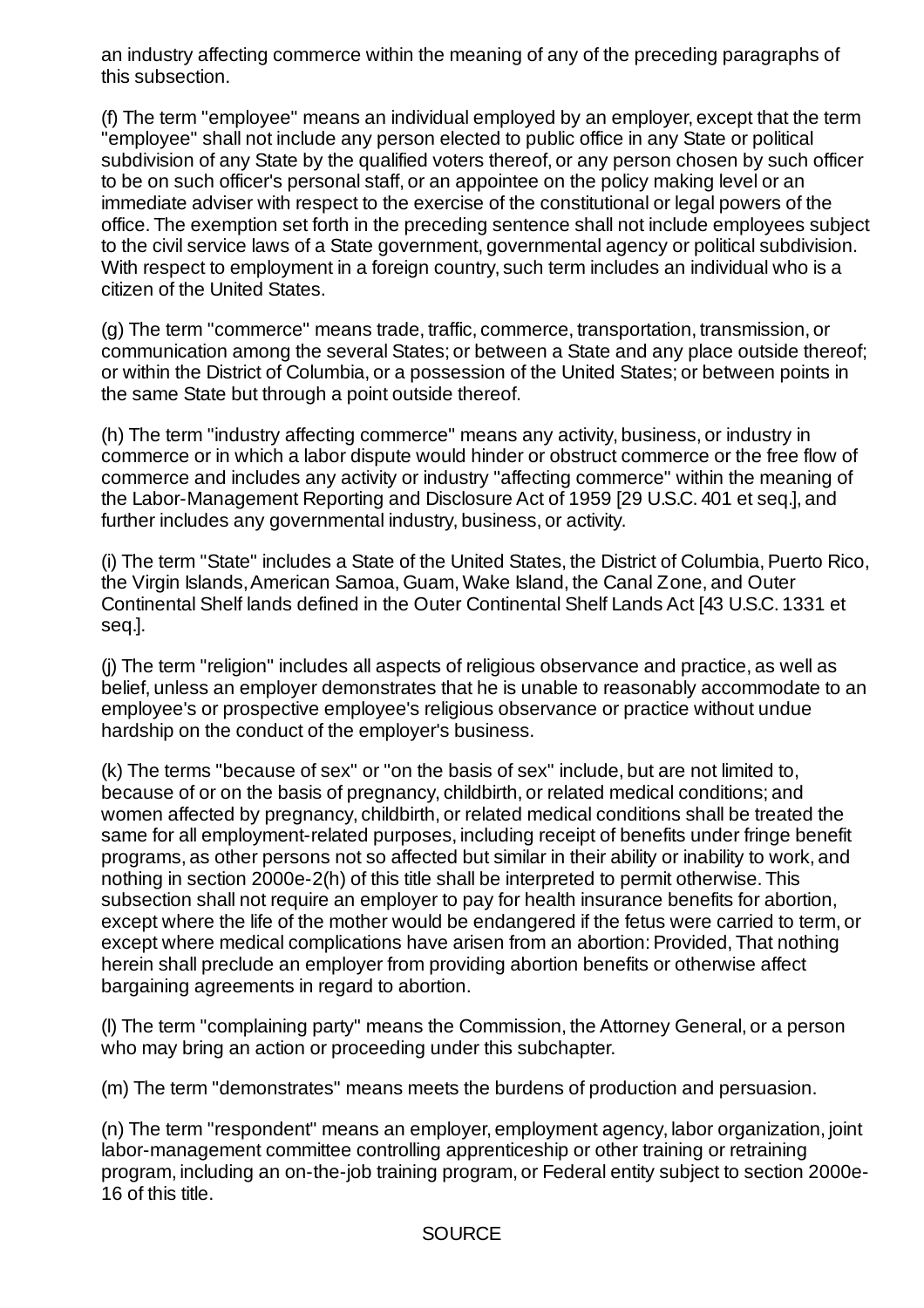(Pub. L. 88-352, title VII, Sec. 701, July 2, 1964, 78 Stat. 253; Pub. L. 89-554, Sec. 8(a), Sept. 6, 1966, 80 Stat. 662; Pub. L. 92- 261, Sec. 2, Mar. 24, 1972, 86 Stat. 103; Pub. L. 95-555, Sec. 1, Oct. 31, 1978, 92 Stat. 2076; Pub. L. 95-598, title III, Sec. 330, Nov. 6, 1978, 92 Stat. 2679; Pub. L. 99-514, Sec. 2, Oct. 22, 1986, 100 Stat. 2095; Pub. L. 102-166, title I, Secs. 104, 109(a), Nov. 21, 1991, 105 Stat. 1074, 1077.)

#### REFERENCES IN TEXT

The National Labor Relations Act, as amended, referred to in subsec. (e)(1), is act July 5, 1935, ch. 372, 49 Stat. 449, which is classified generally to subchapter II(Sec. 151 et seq.) of chapter 7 of Title 29, Labor. For complete classification of this Act to the Code, see section 167 of Title 29 and Tables.

The Railway Labor Act, referred to in subsec. (e)(1), is act May 20, 1926, ch. 347, 44 Stat. 577, which is classified principally to chapter 8 (Sec. 151 et seq.) of Title 45, Railroads. For complete classification of this Act to the Code, see section 151 of Title 45 and Tables.

The Labor-Management Reporting and Disclosure Act of 1959, referred to in subsec. (h). is Pub. L. 86-257, Sept. 14, 1959, 73 Stat. 519, which is classified principally to chapter 11 (Sec. 401 et seq.) of Title 29, Labor. For complete classification of this Act to the Code, see Short Title note set out under section 401 of Title 29 and Tables.

For definition of Canal Zone, referred to in subsec. (i), see section 3602(b) of Title 22, Foreign Relations and Intercourse.

The Outer Continental Shelf Lands Act, referred to in subsec.

(i), is actAug. 7, 1953, ch. 345, 67 Stat. 462, which is classified generally to subchapter III(Sec. 1331 et seq.) of chapter 29 of Title 43, Public Lands. For complete classification of this Act to the Code, see Short Title note set out under section 1331 of Title 43 and Tables.

## **AMENDMENTS**

1991 - Subsec. (f). Pub. L. 102-166, Sec. 109(a), inserted at end "With respect to employment in a foreign country, such term includes an individual who is a citizen of the United States." Subsecs. (I) to (n). Pub. L. 102-166, Sec. 104, added subsecs.

## (l) to (n).

1986 - Subsec.(b).Pub. L. 99-514 substituted "Internal Revenue Code of 1986" for "Internal Revenue Code of 1954", which for purposes of codification was translated as "title 26" thus requiring no change in text.

1978 - Subsec.(a).Pub. L. 95-598 substituted "trustees in cases under title 11" for "trustees in bankruptcy".

Subsec. (k). Pub. L. 95-555 added subsec. (k).

1972 - Subsec. (a). Pub. L. 92-261, Sec. 2(1), included within "person" governments, governmental agencies, and political subdivisions.

Subsec. (b). Pub. L. 92-261, Sec. 2(2), substituted "fifteen or more employees" for "twenty-five or more employees", extended coverage to include State and local governments, excepted from coverage any department or agency of the District of Columbia subject by statute to procedures of the competitive service, as defined in section 2102 of title 5, and substituted provisions under which persons having fewer than twenty-five employees during the first year after March 24, 1972, were not to be considered employers, for provisions under which persons having fewer than a specified number of employees during the first year after the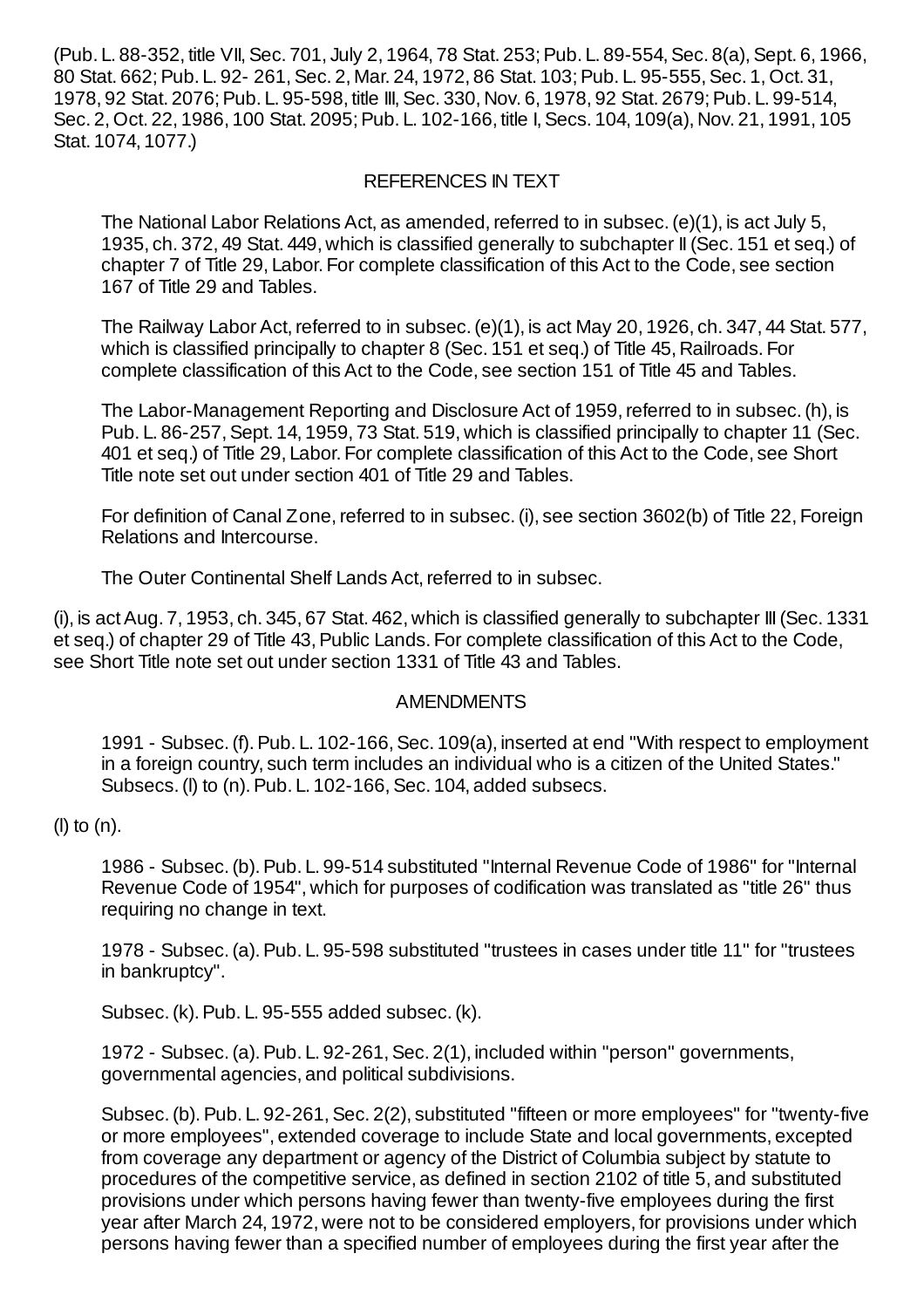effective date of this section, and the second and third years after such date were not to be considered employers.

Subsec. (c). Pub. L. 92-261, Sec. 2(3), struck out from term "employment agency" exemption from coverage for agencies of the United States, States or political subdivisions of States, other than the United States Employment Service and the system of State and local employment services receiving Federal assistance.

Subsec. (e). Pub. L. 92-261, Sec. 2(4), substituted provisions which set forth the number of members for a labor organization to be deemed to be engaged in an industry affecting commerce as twenty- five or more during the first year after March 24, 1972, and fifteen or more thereafter, for provisions which set forth the number of members for a labor organization to be deemed to be engaged in an industry affecting commerce as one hundred or more during the first year after the effective date of this section, seventy-five or more during the second year after such date, fifty or more during the third year after such date, and twenty-five or more thereafter.

Subsec. (f). Pub. L. 92-261, Sec. 2(5), inserted provisions enumerating persons excepted from term "employee".

Subsec. (h). Pub. L. 92-261, Sec. 2(6), inserted ", and further includes any governmental industry, business, or activity" after "Labor-Management Reporting and Disclosure Act of 1959".

Subsec. (j). Pub. L. 92-261, Sec. 2(7), added subsec. (j).

1966 - Subsec.(b).Pub. L. 89-554 struck out proviso which stated that it shall be the policy of the United States to insure equal employment opportunities for Federal employees without discrimination because of race, color, religion, sex, or national origin and directed the President to utilize his existing authority to effectuate this policy.

EFFECTIVE DATE OF 1991 AMENDMENT Amendment by section 104 of Pub. L. 102-166 effective Nov. 21, 1991, except as otherwise provided, see section 402 of Pub. L. 102-

166, set out as a note under section 1981 of this title.

Section 109(c) of Pub. L. 102-166 provided that:"The amendments made by this section [amending this section and sections 2000e-1, 12111, and 12112 of this title] shall not apply with respect to conduct occurring before the date of the enactment of this Act [Nov. 21, 1991]."

EFFECTIVE DATE OF 1978 AMENDMENT Amendment by Pub. L. 95-598 effective Oct. 1, 1979, see section 402(a) of Pub. L. 95-598, set out as Effective Date note preceding section 101 of Title 11, Bankruptcy.

"(a) Except as provided in subsection (b), the amendment made by this Act [amending this section] shall be effective on the date of enactment [Oct. 31, 1978].

"(b) The provisions of the amendment made by the first section of this Act [amending this section] shall not apply to any fringe benefit program or fund, or insurance program which is in effect on the date of enactment of this Act [Oct. 31, 1978] until 180 days after enactment of this Act."

EFFECTIVE DATE Subsecs.(a),(b) of section 716 of Pub. L. 88-352 provided that:

"(a) This title [enacting this section and sections 2000e-1, 2000e-4, 2000e-7 to 2000e-15 of this title, and amending sections 2204 and 2205(a)(45) of former Title 5, Executive Departments and Government Officers and Employees] shall become effective one year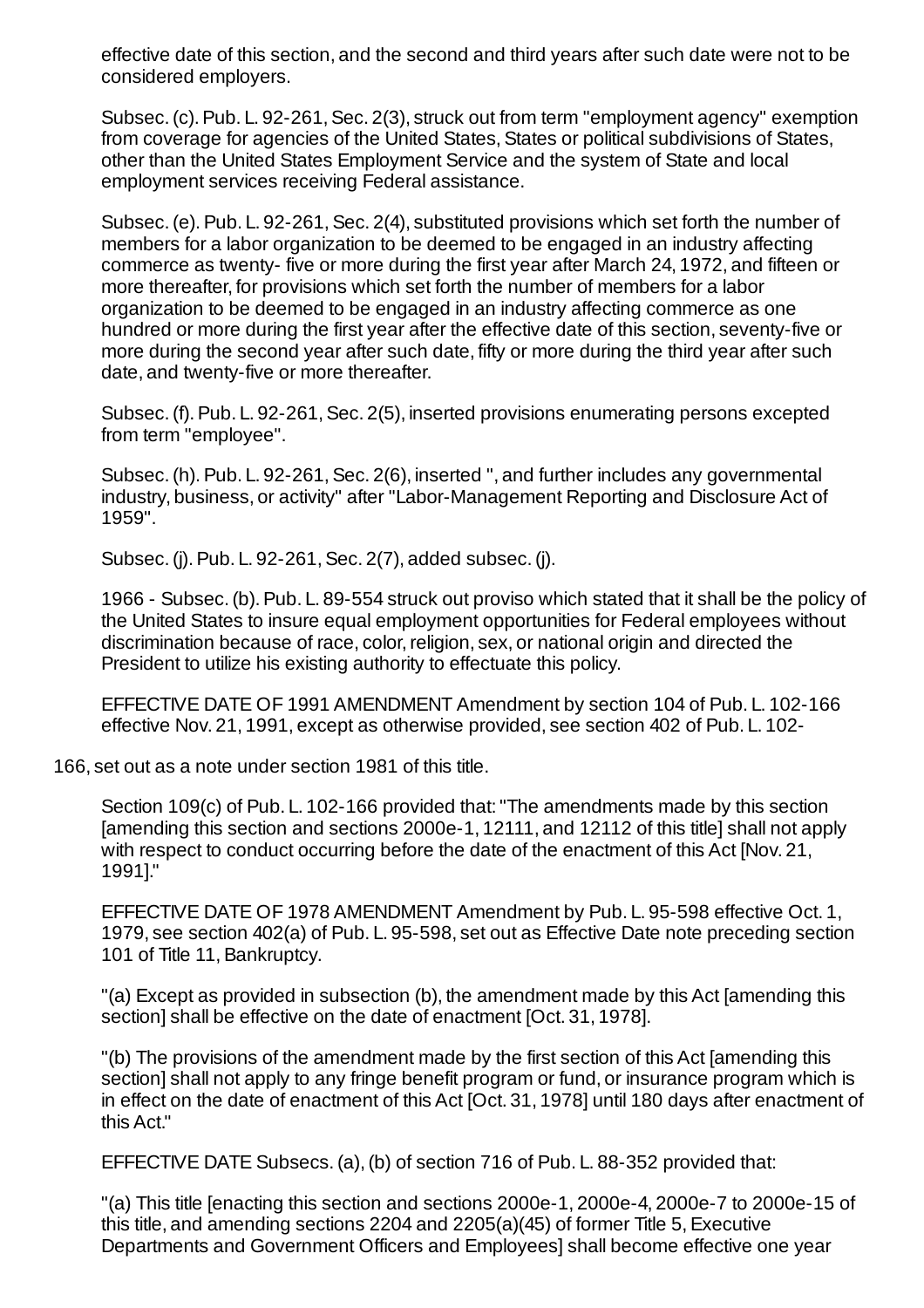after the date of its enactment [July 2, 1964].

"(b) Notwithstanding subsection (a), sections of this title other than sections 703, 704, 706, and 707 [sections 2000e-2, 2000e-3, 2000e-5, and 2000e-6 of this title] shall become effective immediately [July 2, 1964]."

GLASS CEILING Title II of Pub. L. 102-166, entitled the "Glass Ceiling Act of 1991", established a Glass Ceiling Commission which was to submit to Congress, no later than 15 months after Nov. 21, 1991, study and recommendations concerning eliminating artificial barriers to advancement of women and minorities in the workplace and increasing opportunities and developmental experiences of women and minorities to foster advancement to management and decisionmaking positions in businesses, authorized creation of a NationalAward for Diversity and Excellence in American Executive Management which was to be awarded annually by the Commission to a qualified business concern which promoted more diverse skilled work force at management and decisionmaking levels in business, and further provided for composition of Commission, powers, staff and consultants, confidentiality of information, appropriations, and termination of Commission and authority to make awards 4 years after Nov. 21, 1991.

## EXECUTIVE ORDER NO. 11126

Ex. Ord. No. 11126, Nov. 1, 1963, 28 F.R. 11717, as amended by Ex. Ord. No. 11221, May 6, 1965, 30 F.R. 6427;Ex. Ord. No. 12007,Aug. 22, 1977, 42 F.R. 42839, which related to the Interdepartmental Committee on the Status of Women and the Citizens' Advisory Council on the Status of Women, was revoked by Ex. Ord. No. 12050,Apr. 4, 1978, 43 F.R. 14431, formerly set out below.

EX. ORD. NO. 11246.EQUALOPPORTUNITY IN FEDERALEMPLOYMENT Ex. Ord. No. 11246, Sept. 24, 1965, 30 F.R. 12319, as amended by Ex. Ord. No. 11375, Oct. 13, 1967, 32 F.R. 14303;Ex. Ord. No.

11478,Aug. 8, 1969, 34 F.R. 12985;Ex. Ord. No. 12086, Oct. 5, 1978, 43 F.R. 46501;Ex. Ord. No. 13279,Sec. 4, Dec. 12, 2002, 67 F.R. 77143, provided:

Under and by virtue of the authority vested in me as President of the United States by the Constitution and statutes of the United States, it is ordered as follows:

PART I- NONDISCRIMINATION IN GOVERNMENT EMPLOYMENT [Superseded. Ex. Ord. No. 11478, eff.Aug. 8, 1969, 34 F.R.

# 12985.]

## PART II- NONDISCRIMINATION IN EMPLOYMENT BY GOVERNMENT CONTRACTORSAND SUBCONTRACTORS

# SUBPARTA - DUTIES OF THE SECRETARY OF LABOR

Sec. 201. The Secretary of Labor shall be responsible for the administration and enforcement of Parts II and III of this Order. The Secretary shall adopt such rules and regulations and issue such orders as are deemed necessary and appropriate to achieve the purposes of Parts II and III of this Order.

SUBPART B - CONTRACTORS' AGREEMENTS Sec. 202.Except in contracts exempted in accordance with Section 204 of this Order, all Government contracting agencies shall include in every Government contract hereafter entered into the following provisions:

"During the performance of this contract, the contractor agrees as follows:

"(1) The contractor will not discriminate against any employee or applicant for employment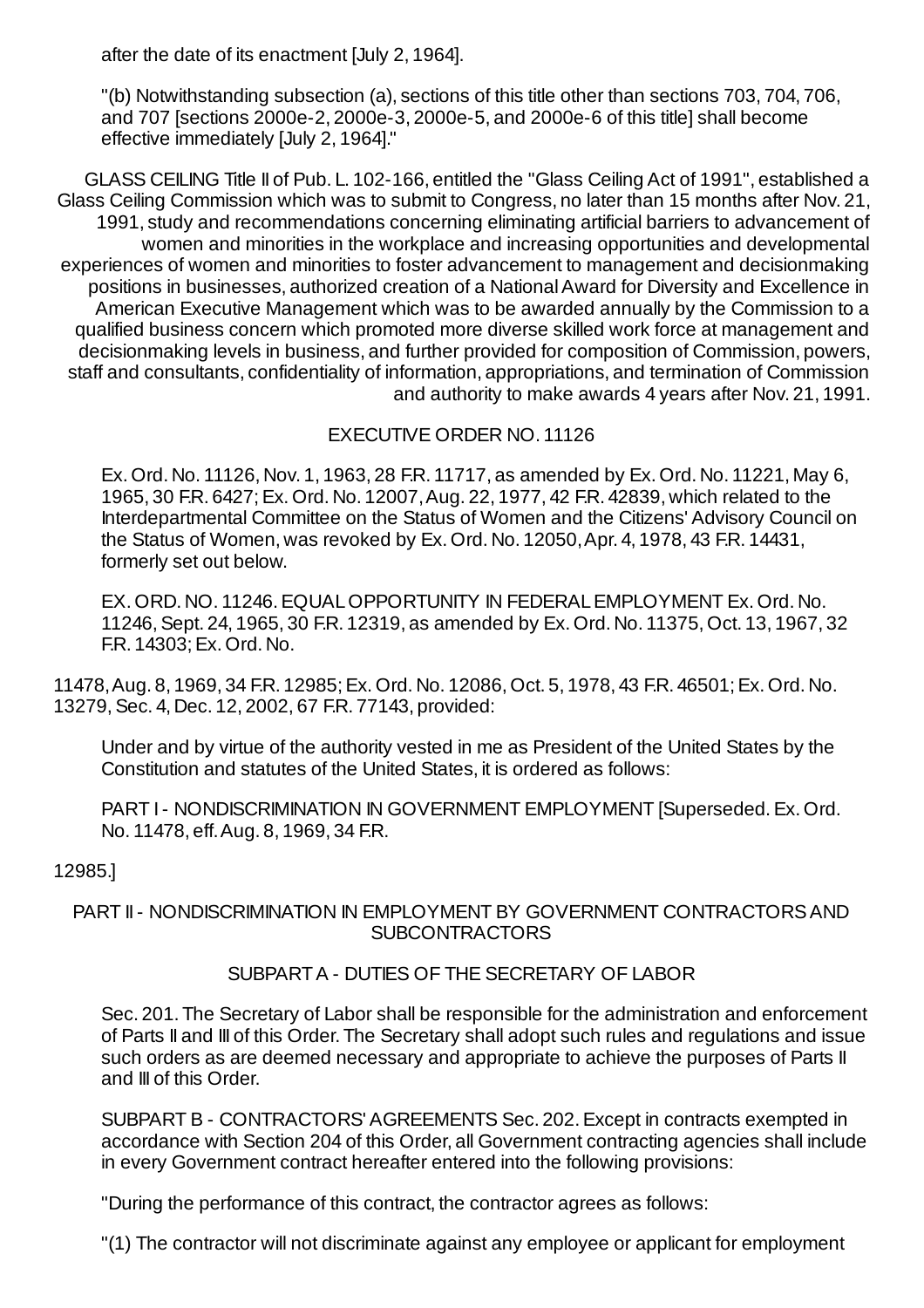because of race, color, religion, sex, or national origin. The contractor will take affirmative action to ensure that applicants are employed, and that employees are treated during employment, without regard to their race, color, religion, sex or national origin. Such action shall include, but not be limited to the following: employment, upgrading, demotion, or transfer; recruitment or recruitment advertising; layoff or termination;rates of pay or other forms of compensation; and selection for training, including apprenticeship. The contractor agrees to post in conspicuous places, available to employees and applicants for employment, notices to be provided by the contracting officer setting forth the provisions of this nondiscrimination clause.

"(2) The contractor will, in all solicitations or advertisements for employees placed by or on behalf of the contractor, state that all qualified applicants will receive consideration for employment without regard to race, color, religion, sex or national origin.

"(3) The contractor will send to each labor union or representative of workers with which he has a collective bargaining agreement or other contract or understanding, a notice, to be provided by the agency contracting officer, advising the labor union or workers' representative of the contractor's commitments under Section 202 of Executive Order No. 11246 of September 24, 1965, and shall post copies of the notice in conspicuous places available to employees and applicants for employment.

"(4) The contractor will comply with all provisions of Executive Order No. 11246 of Sept. 24, 1965, and of the rules, regulations, and relevant orders of the Secretary of Labor.

"(5) The contractor will furnish all information and reports required by Executive Order No. 11246 of September 24, 1965, and by the rules, regulations, and orders of the Secretary of Labor, or pursuant thereto, and will permit access to his books, records, and accounts by the contracting agency and the Secretary of Labor for purposes of investigation to ascertain compliance with such rules, regulations, and orders.

"(6) In the event of the contractor's noncompliance with the nondiscrimination clauses of this contract or with any of such rules, regulations, or orders, this contract may be cancelled. terminated or suspended in whole or in part and the contractor may be declared ineligible for further Government contracts in accordance with procedures authorized in Executive Order No. 11246 of Sept. 24, 1965, and such other sanctions may be imposed and remedies invoked as provided in Executive Order No. 11246 of September 24, 1965, or by rule, regulation, or order of the Secretary of Labor, or as otherwise provided by law.

"(7) The contractor will include the provisions of paragraphs (1) through (7) in every subcontract or purchase order unless exempted by rules, regulations, or orders of the Secretary of Labor issued pursuant to Section 204 of Executive Order No. 11246 of September 24, 1965 [section 204 of this Order] so that such provisions will be binding upon each subcontractor or vendor. The contractor will take such action with respect to any subcontract or purchase order as may be directed by the Secretary of Labor as a means of enforcing such provisions including sanctions for noncompliance: Provided, however, that in the event the contractor becomes involved in, or is threatened with, litigation with a subcontractor or vendor as a result of such direction, the contractor may request the United States to enter into such litigation to protect the interests of the United States." Sec. 203.(a) Each contractor having a contract containing the provisions prescribed in Section 202 shall file, and shall cause each of his subcontractors to file, Compliance Reports with the contracting agency or the Secretary of Labor as may be directed. Compliance Reports shall be filed within such times and shall contain such information as to the practices, policies, programs, and employment policies, programs, and employment statistics of the contractor and each subcontractor, and shall be in such form, as the Secretary of Labor may prescribe.

(b) Bidders or prospective contractors or subcontractors may be required to state whether they have participated in any previous contract subject to the provisions of this Order, or any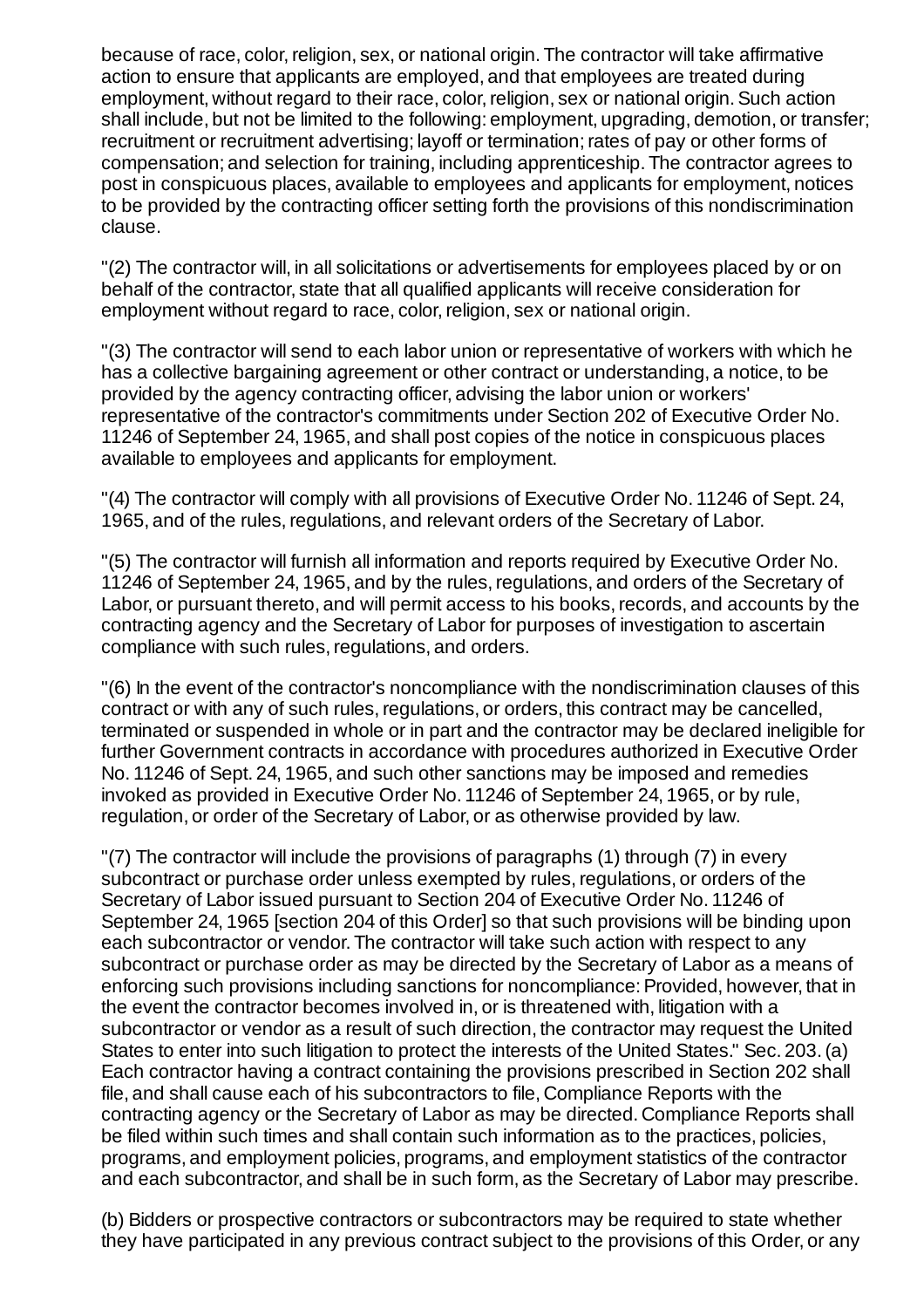preceding similar Executive order, and in that event to submit, on behalf of themselves and their proposed subcontractors, Compliance Reports prior to or as an initial part of their bid or negotiation of a contract.

(c) Whenever the contractor or subcontractor has a collective bargaining agreement or other contract or understanding with a labor union or an agency referring workers or providing or supervising apprenticeship or training for such workers, the Compliance Report shall include such information as to such labor union's or agency's practices and policies affecting compliance as the Secretary of Labor may prescribe: Provided, That to the extent such information is within the exclusive possession of a labor union or any agency referring workers or providing or supervising apprenticeship or training and such labor union or agency shall refuse to furnish such information to the contractor, the contractor shall so certify to the Secretary of Labor as part of its Compliance Report and shall set forth what efforts he has made to obtain such information.

(d) The Secretary of Labor may direct that any bidder or prospective contractor or subcontractor shall submit, as part of his Compliance Report, a statement in writing, signed by an authorized officer or agent on behalf of any labor union or any agency referring workers or providing or supervising apprenticeship or other training, with which the bidder or prospective contractor deals, with supporting information, to the effect that the signer's practices and policies do not discriminate on the grounds of race, color, religion, sex or national origin, and that the signer either will affirmatively cooperate in the implementation of the policy and provisions of this order or that it consents and agrees that recruitment, employment, and the terms and conditions of employment under the proposed contract shall be in accordance with the purposes and provisions of the order. In the event that the union, or the agency shall refuse to execute such a statement, the Compliance Report shall so certify and set forth what efforts have been made to secure such a statement and such additional factual material as the Secretary of Labor may require.

Sec. 204.(a) The Secretary of Labor may, when the Secretary deems that special circumstances in the national interest so require, exempt a contracting agency from the requirement of including any or all of the provisions of Section 202 of this Order in any specific contract, subcontract, or purchase order.

(b) The Secretary of Labor may, by rule or regulation, exempt certain classes of contracts, subcontracts, or purchase orders (1) whenever work is to be or has been performed outside the United States and no recruitment of workers within the limits of the United States is involved;(2) for standard commercial supplies or raw materials;(3) involving less than specified amounts of money or specified numbers of workers; or (4) to the extent that they involve subcontracts below a specified tier.

(c) Section 202 of this Order shall not apply to a Government contractor or subcontractor that is a religious corporation, association, educational institution, or society, with respect to the employment of individuals of a particular religion to perform work connected with the carrying on by such corporation, association, educational institution, or society of its activities. Such contractors and subcontractors are not exempted or excused from complying with the other requirements contained in this Order.

(d) The Secretary of Labor may also provide, by rule, regulation, or order, for the exemption of facilities of a contractor that are in all respects separate and distinct from activities of the contractor related to the performance of the contract: provided, that such an exemption will not interfere with or impede the effectuation of the purposes of this Order: and provided further, that in the absence of such an exemption all facilities shall be covered by the provisions of this Order.

SUBPART C - POWERSAND DUTIES OF THE SECRETARY OF LABOR AND THE CONTRACTING AGENCIES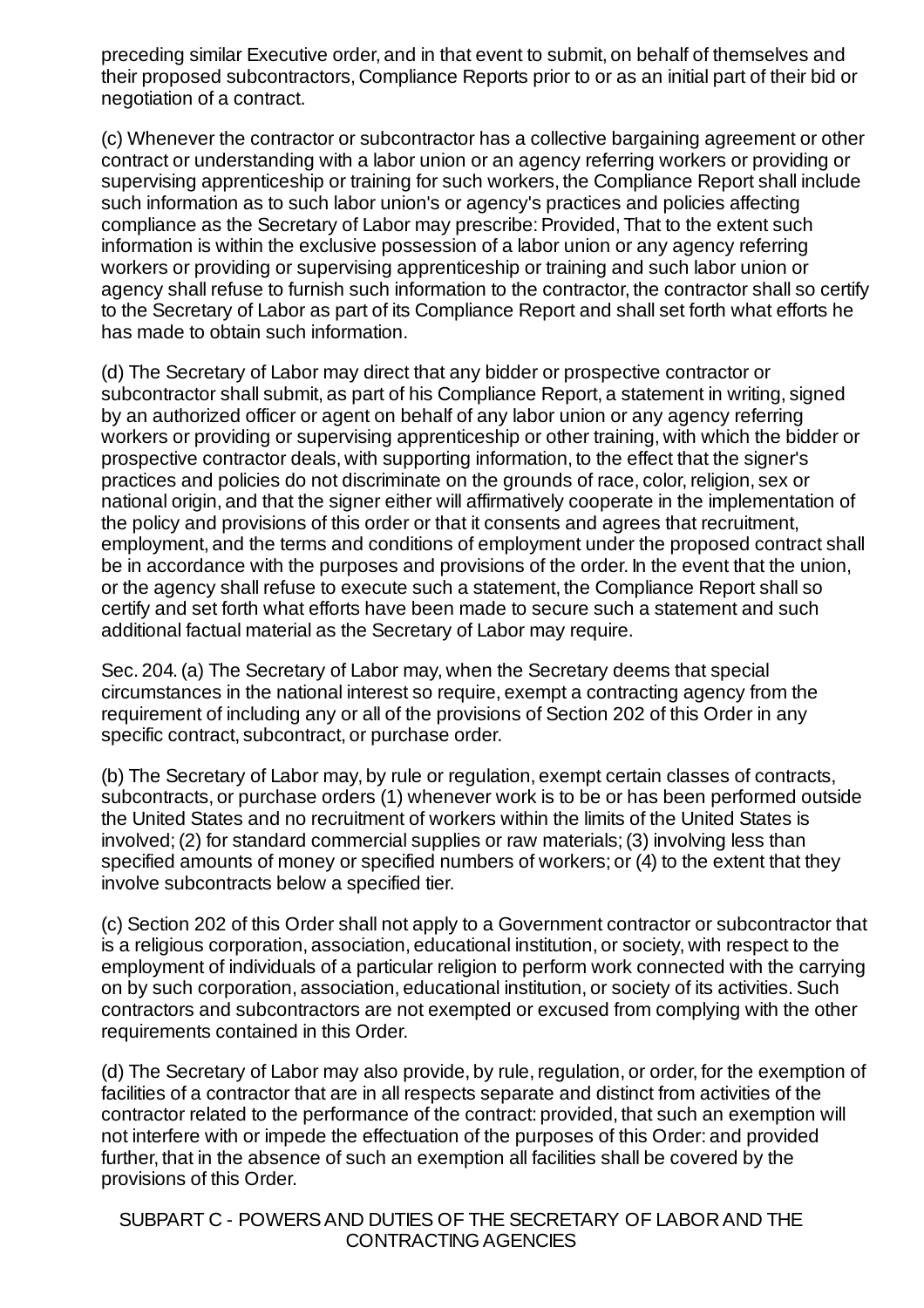Sec. 205. The Secretary of Labor shall be responsible for securing compliance by all Government contractors and subcontractors with this Order and any implementing rules or regulations.All contracting agencies shall comply with the terms of this Order and any implementing rules, regulations, or orders of the Secretary of Labor. Contracting agencies shall cooperate with the Secretary of Labor and shall furnish such information and assistance as the Secretary may require.

Sec. 206.(a) The Secretary of Labor may investigate the employment practices of any Government contractor or subcontractor to determine whether or not the contractual provisions specified in Section 202 of this Order have been violated. Such investigation shall be conducted in accordance with the procedures established by the Secretary of Labor.

(b) The Secretary of Labor may receive and investigate complaints by employees or prospective employees of a Government contractor or subcontractor which allege discrimination contrary to the contractual provisions specified in Section 202 of this Order.

Sec. 207. The Secretary of Labor shall use his best efforts, directly and through interested Federal, State, and local agencies, contractors, and all other available instrumentalities to cause any labor union engaged in work under Government contracts or any agency referring workers or providing or supervising apprenticeship or training for or in the course of such work to cooperate in the implementation of the purposes of this Order. The Secretary of Labor shall, in appropriate cases, notify the Equal Employment Opportunity Commission, the Department of Justice, or other appropriate Federal agencies whenever it has reason to believe that the practices of any such labor organization or agency violate Title VI or Title VII of the Civil Rights Act of 1964 [sections 2000d to 2000d-4 of this title and this subchapter] or other provision of Federal law.

Sec. 208.(a) The Secretary of Labor, or any agency, officer, or employee in the executive branch of the Government designated by rule, regulation, or order of the Secretary, may hold such hearings, public or private, as the Secretary may deem advisable for compliance, enforcement, or educational purposes.

(b) The Secretary of Labor may hold, or cause to be held, hearings in accordance with Subsection (a) of this Section prior to imposing, ordering, or recommending the imposition of penalties and sanctions under this Order. No order for debarment of any contractor from further Government contracts under Section 209(a)(6) shall be made without affording the contractor an opportunity for a hearing.

SUBPART D - SANCTIONSAND PENALTIES Sec. 209.(a) In accordance with such rules, regulations, or orders as the Secretary of Labor may issue or adopt, the Secretary may:

(1) Publish, or cause to be published, the names of contractors or unions which it has concluded have complied or have failed to comply with the provisions of this Order or of the rules, regulations, and orders of the Secretary of Labor.

(2) Recommend to the Department of Justice that, in cases in which there is substantial or material violation or the threat of substantial or material violation of the contractual provisions set forth in Section 202 of this Order, appropriate proceedings be brought to enforce those provisions, including the enjoining, within the limitations of applicable law, of organizations, individuals, or groups who prevent directly or indirectly, or seek to prevent directly or indirectly, compliance with the provisions of this Order.

(3) Recommend to the Equal Employment Opportunity Commission or the Department of Justice that appropriate proceedings be instituted under Title VII of the Civil Rights Act of 1964 [this subchapter].

(4) Recommend to the Department of Justice that criminal proceedings be brought for the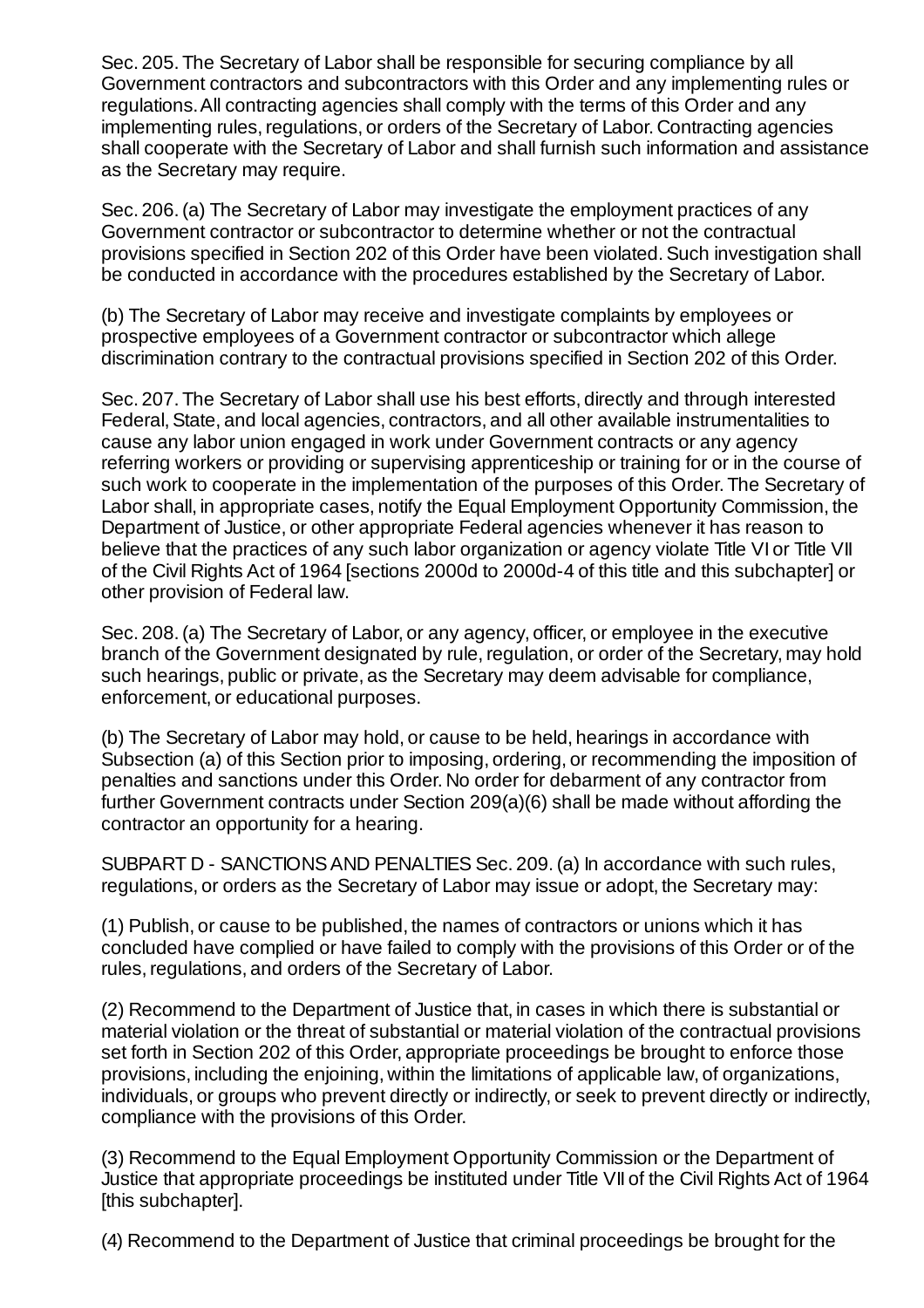furnishing of false information to any contracting agency or to the Secretary of Labor as the case may be.

(5) After consulting with the contracting agency, direct the contracting agency to cancel, terminate, suspend, or cause to be cancelled, terminated, or suspended, any contract, or any portion or portions thereof, for failure of the contractor or subcontractor to comply with equal employment opportunity provisions of the contract. Contracts may be cancelled, terminated, or suspended absolutely or continuance of contracts may be conditioned upon a program for future compliance approved by the Secretary of Labor.

(6) Provide that any contracting agency shall refrain from entering into further contracts, or extensions or other modifications of existing contracts, with any noncomplying contractor, until such contractor has satisfied the Secretary of Labor that such contractor has established and will carry out personnel and employment policies in compliance with the provisions of this Order.

(b) Pursuant to rules and regulations prescribed by the Secretary of Labor, the Secretary shall make reasonable efforts, within a reasonable time limitation, to secure compliance with the contract provisions of this Order by methods of conference, conciliation, mediation, and persuasion before proceedings shall be instituted under subsection (a)(2) of this Section, or before a contract shall be cancelled or terminated in whole or in part under subsection (a)(5) of this Section.

Sec. 210. Whenever the Secretary of Labor makes a determination under Section 209, the Secretary shall promptly notify the appropriate agency. The agency shall take the action directed by the Secretary and shall report the results of the action it has taken to the Secretary of Labor within such time as the Secretary shall specify. If the contracting agency fails to take the action directed within thirty days, the Secretary may take the action directly.

Sec. 211. If the Secretary of Labor shall so direct, contracting agencies shall not enter into contracts with any bidder or prospective contractor unless the bidder or prospective contractor has satisfactorily complied with the provisions of this Order or submits a program for compliance acceptable to the Secretary of Labor.

Sec. 212. When a contract has been cancelled or terminated under Section 209(a)(5) or a contractor has been debarred from further Government contracts under Section 209(a)(6) of this Order, because of noncompliance with the contract provisions specified in Section 202 of this Order, the Secretary of Labor shall promptly notify the Comptroller General of the United States.

SUBPART E - CERTIFICATES OF MERIT Sec. 213. The Secretary of Labor may provide for issuance of a United States Government Certificate of Merit to employers or labor unions, or other agencies which are or may hereafter be engaged in work under Government contracts, if the Secretary is satisfied that the personnel and employment practices of the employer, or that the personnel, training, apprenticeship, membership, grievance and representation, upgrading, and other practices, and policies of the labor union or other agency conform to the purposes and provisions of this Order.

Sec. 214.Any Certificate of Merit may at any time be suspended or revoked by the Secretary of Labor if the holder thereof, in the judgment of the Secretary, has failed to comply with the provisions of this Order.

Sec. 215. The Secretary of Labor may provide for the exemption of any employer, labor union, or other agency from any reporting requirements imposed under or pursuant to this Order if such employer, labor union, or other agency has been awarded a Certificate of Merit which has not been suspended or revoked.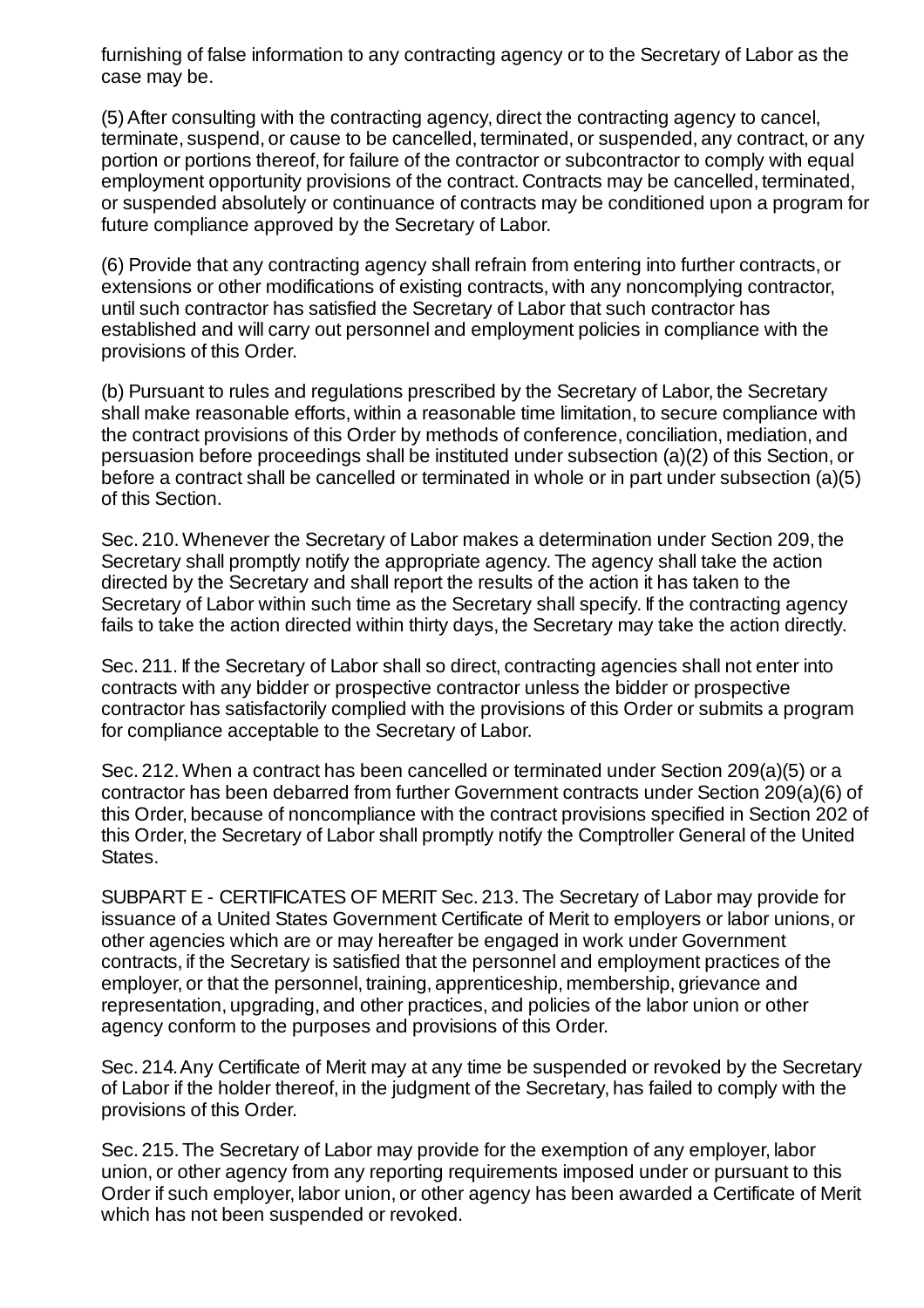## PART III- NONDISCRIMINATION PROVISIONS IN FEDERALLY ASSISTED CONSTRUCTION **CONTRACTS**

Sec. 301. Each executive department and agency which administers a program involving Federal financial assistance shall require as a condition for the approval of any grant, contract, loan, insurance, or guarantee thereunder, which may involve a construction contract, that the applicant for Federal assistance undertake and agree to incorporate, or cause to be incorporated, into all construction contracts paid for in whole or in part with funds obtained from the Federal Government or borrowed on the credit of the Federal Government pursuant to such grant, contract, loan, insurance, or guarantee, or undertaken pursuant to any Federal program involving such grant, contract, loan, insurance, or guarantee, the provisions prescribed for Government contracts by Section 202 of this Order or such modification thereof, preserving in substance the contractor's obligations thereunder, as may be approved by the Secretary of Labor; together with such additional provisions as the Secretary deems appropriate to establish and protect the interest of the United States in the enforcement of those obligations.Each such applicant shall also undertake and agree (1) to assist and cooperate actively with the Secretary of Labor in obtaining the compliance of contractors and subcontractors with those contract provisions and with the rules,regulations and relevant orders of the Secretary,(2) to obtain and to furnish to the Secretary of Labor such information as the Secretary may require for the supervision of such compliance,(3) to carry out sanctions and penalties for violation of such obligations imposed upon contractors and subcontractors by the Secretary of Labor pursuant to Part II. Subpart D, of this Order, and (4) to refrain from entering into any contract subject to this Order, or extension or other modification of such a contract with a contractor debarred from Government contracts under Part II, Subpart D, of this Order.

Sec. 302.(a) "Construction contract," as used in this Order means any contract for the construction,rehabilitation, alteration, conversion, extension, or repair of buildings, highways, or other improvements to real property.

(b) The provisions of Part II of this Order shall apply to such construction contracts, and for purposes of such application the administering department or agency shall be considered the contracting agency referred to therein.

(c) The term "applicant" as used in this Order means an applicant for Federal assistance or, as determined by agency regulation, other program participant, with respect to whom an application for any grant, contract, loan, insurance, or guarantee is not finally acted upon prior to the effective date of this Part, and it includes such an applicant after he becomes a recipient of such Federal assistance.

Sec. 303(a). The Secretary of Labor shall be responsible for obtaining the compliance of such applicants with their undertakings under this Order.Each administering department and agency is directed to cooperate with the Secretary of Labor and to furnish the Secretary such information and assistance as the Secretary may require in the performance of the Secretary's functions under this Order.

(b) In the event an applicant fails and refuses to comply with the applicant's undertakings pursuant to this Order, the Secretary of Labor may, after consulting with the administering department or agency, take any or all of the following actions:(1) direct any administering department or agency to cancel, terminate, or suspend in whole or in part the agreement, contract or other arrangement with such applicant with respect to which the failure or refusal occurred;(2) direct any administering department or agency to refrain from extending any further assistance to the applicant under the program with respect to which the failure or refusal occurred until satisfactory assurance of future compliance has been received by the Secretary of Labor from such applicant; and (3) refer the case to the Department of Justice or the Equal Employment Opportunity Commission for appropriate law enforcement or other proceedings.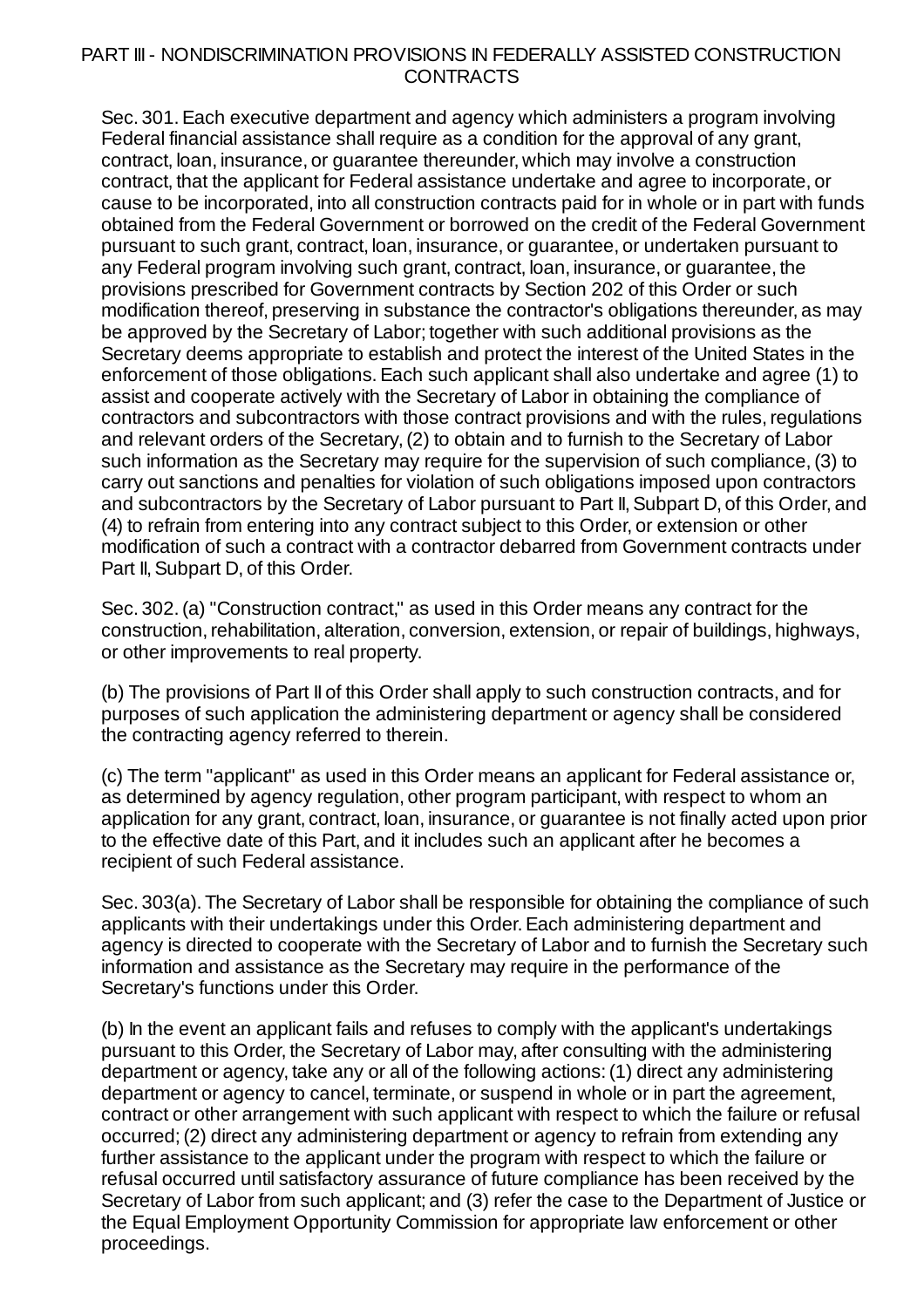(c) In no case shall action be taken with respect to an applicant pursuant to clause (1) or (2) of subsection (b) without notice and opportunity for hearing.

Sec. 304. Any executive department or agency which imposes by rule, regulation, or order requirements of nondiscrimination in employment, other than requirements imposed pursuant to this Order, may delegate to the Secretary of Labor by agreement such responsibilities with respect to compliance standards,reports, and procedures as would tend to bring the administration of such requirements into conformity with the administration of requirements imposed under this Order: Provided. That actions to effect compliance by recipients of Federal financial assistance with requirements imposed pursuant to Title VI of the Civil Rights Act of 1964 [sections 2000d to 2000d-4 of this title] shall be taken in conformity with the procedures and limitations prescribed in Section 602 thereof [section 2000d-1 of this title] and the regulations of the administering department or agency issued thereunder.

PART IV - MISCELLANEOUS Sec. 401. The Secretary of Labor may delegate to any officer, agency, or employee in the Executive branch of the Government, any function or duty of the Secretary under Parts II and III of this Order.

Sec. 402. The Secretary of Labor shall provide administrative support for the execution of the program known as the "Plans for Progress." Sec. 403.(a) Executive Orders Nos. 10590 (January 19, 1955), 10722 (August 5, 1957), 10925 (March 6, 1961), 11114 (June 22, 1963), and 11162 (July 28, 1964), are hereby superseded and the President's Committee on Equal Employment Opportunity established by Executive Order No. 10925 is hereby abolished.All records and property in the custody of the Committee shall be transferred to the Civil Service Commission and the Secretary of Labor, as appropriate.

(b) Nothing in this Order shall be deemed to relieve any person of any obligation assumed or imposed under or pursuant to any Executive Order superseded by this Order.All rules, regulations, orders, instructions, designations, and other directives issued by the President's Committee on Equal Employment Opportunity and those issued by the heads of various departments or agencies under or pursuant to any of the Executive orders superseded by this Order, shall, to the extent that they are not inconsistent with this Order, remain in full force and effect unless and until revoked or superseded by appropriate authority. References in such directives to provisions of the superseded orders shall be deemed to be references to the comparable provisions of this Order.

Sec. 404. The General Services Administration shall take appropriate action to revise the standard Government contract forms to accord with the provisions of this Order and of the rules and regulations of the Secretary of Labor.

Sec. 405. This Order shall become effective thirty days after the date of this Order.

EX. ORD. NO. 11478.EQUALEMPLOYMENT OPPORTUNITY IN FEDERALGOVERNMENT

Ex. Ord. No. 11478,Aug. 8, 1969, 34 F.R. 12985, as amended by Ex. Ord. No. 11590,Apr. 23, 1971, 36 F.R. 7831;Ex. Ord. No. 12106, Dec. 26, 1978, 44 F.R. 1053;Ex. Ord. No. 13087, May 28, 1998, 63 F.R. 30097;Ex. Ord. No. 13152, May 2, 2000, 65 F.R. 26115, provided:

NOW THEREFORE, under and by virtue of the authority vested in me as President of the United States by the Constitution and statutes of the United States, it is ordered as follows:

Section 1. It is the policy of the Government of the United States to provide equal opportunity in Federal employment for all persons, to prohibit discrimination in employment because of race, color, religion, sex, national origin, handicap, age, sexual orientation, or status as a parent., [sic] and to promote the full realization of equal employment opportunity through a continuing affirmative program in each executive department and agency. This policy of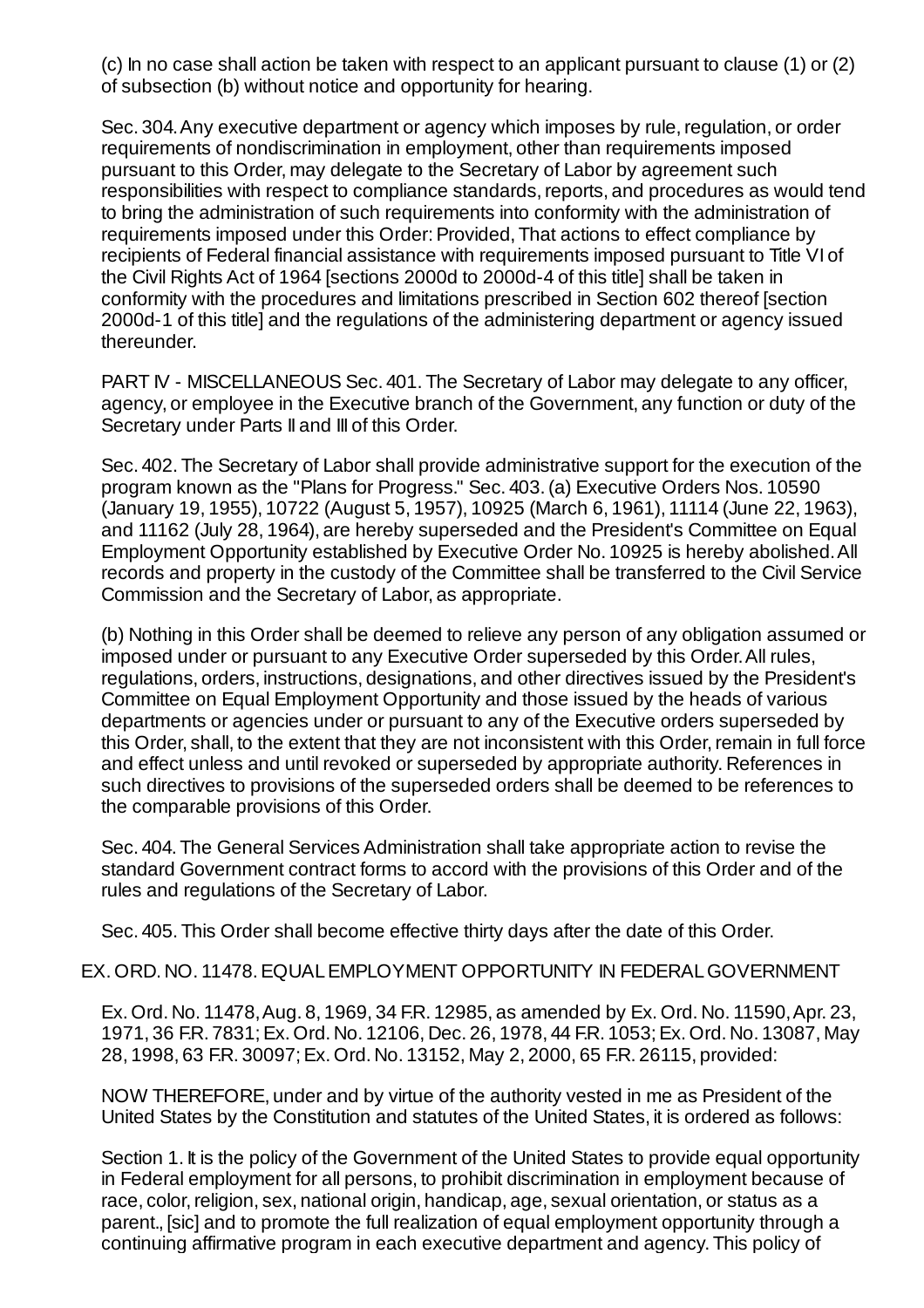equal opportunity applies to and must be an integral part of every aspect of personnel policy and practice in the employment, development, advancement, and treatment of civilian employees of the Federal Government, to the extent permitted by law.

Sec. 2. The head of each executive department and agency shall establish and maintain an affirmative program of equal employment opportunity for all civilian employees and applicants for employment within his jurisdiction in accordance with the policy set forth in section 1. It is the responsibility of each department and agency head, to the maximum extent possible, to provide sufficient resources to administer such a program in a positive and effective manner; assure that recruitment activities reach all sources of job candidates; utilize to the fullest extent the present skills of each employee; provide the maximum feasible opportunity to employees to enhance their skills so they may perform at their highest potential and advance in accordance with their abilities; provide training and advice to managers and supervisors to assure their understanding and implementation of the policy expressed in this Order; assure participation at the local level with other employers, schools, and public or private groups in cooperative efforts to improve community conditions which affect employability; and provide for a system within the department or agency for periodically evaluating the effectiveness with which the policy of this Order is being carried out.

Sec. 3. The Equal Employment Opportunity Commission shall be responsible for directing and furthering the implementation of the policy of the Government of the United States to provide equal opportunity in Federal employment for all employees or applicants for employment (except with regard to aliens employed outside the limits of the United States) and to prohibit discrimination in employment because of race, color, religion, sex, national origin, handicap, or age.

Sec. 4. The Equal Employment Opportunity Commission, after consultation with all affected departments and agencies, shall issue such rules,regulations, orders, and instructions and request such information from the affected departments and agencies as it deems necessary and and [sic] appropriate to carry out its responsibilities under this Order.

Sec. 5.All departments and agencies shall cooperate with and assist the Equal Employment Opportunity Commission in the performance of its functions under this Order and shall furnish the Commission such reports and information as it may request. The head of each department or agency shall comply with rules, regulations, orders and instructions issued by the Equal Employment Opportunity Commission pursuant to Section 4 of this Order.

Sec. 6."Status as a parent" refers to the status of an individual who, with respect to an individual who is under the age of 18 or who is 18 or older but is incapable of self-care because of a physical or mental disability, is:

- (a) a biological parent;
- (b) an adoptive parent;
- (c) a foster parent;
- (d) a stepparent;
- (e) a custodian of a legal ward;
- (f) in loco parentis over such an individual; or
- (g) actively seeking legal custody or adoption of such an individual.

Sec. 7. The Office of Personnel Management shall be authorized to develop guidance on the provisions of this order prohibiting discrimination on the basis of an individual's sexual orientation or status as a parent.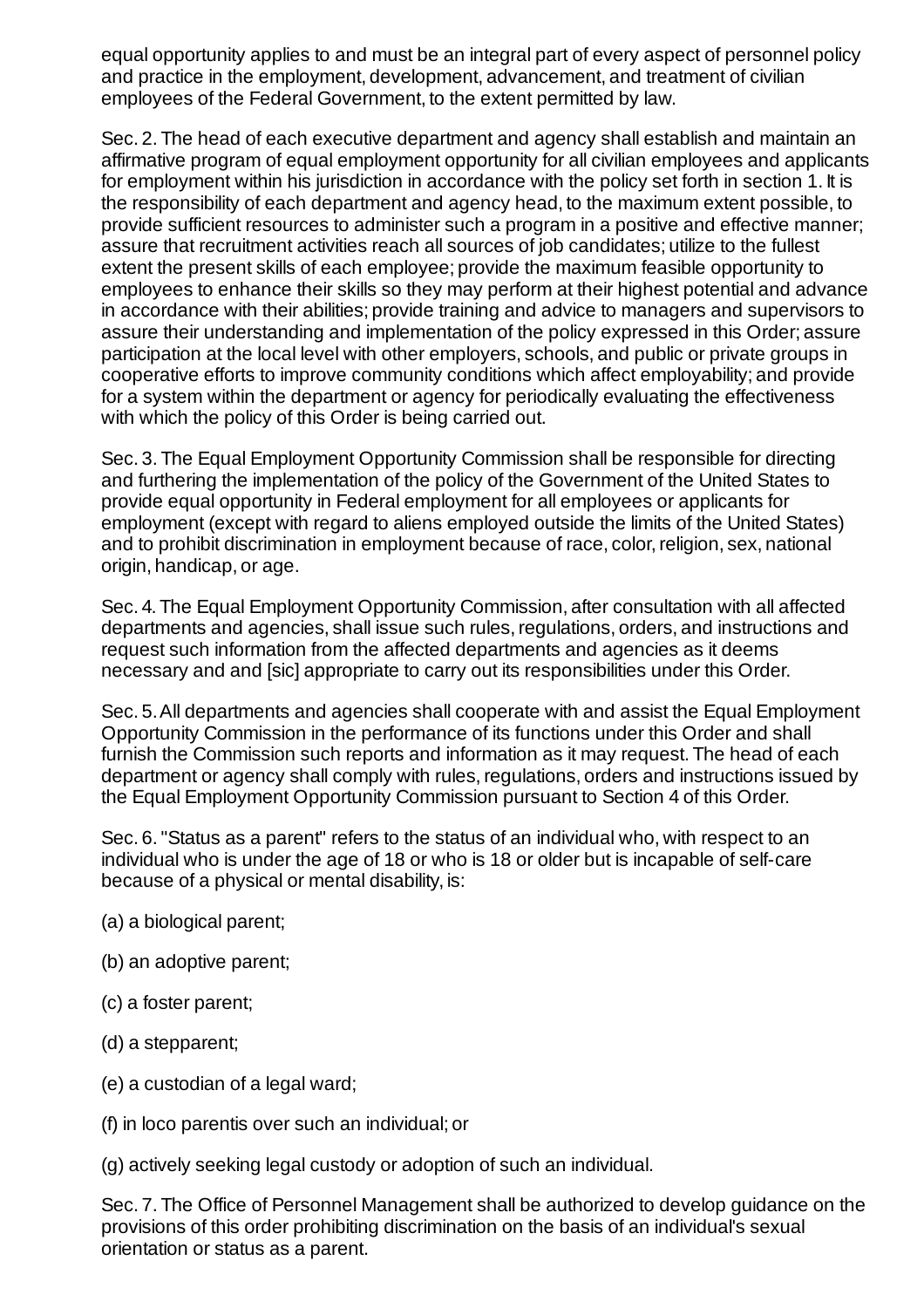Sec. 8. This Order applies (a) to military departments as defined in section 102 of title 5, United States Code, and executive agencies (other than the General Accounting Office [now GovernmentAccountability Office]) as defined in section 105 of title 5, United States Code, and to the employees thereof (including employees paid from nonappropriated funds), and (b) to those portions of the legislative and judicial branches of the Federal Government and of the Government of the District of Columbia having positions in the competitive service and to the employees in those positions. This Order does not apply to aliens employed outside the limits of the United States.

Sec. 9.Part I of Executive Order No. 11246 of September 24, 1965, and those parts of Executive Order No. 11375 of October 13, 1967, which apply to Federal employment, are hereby superseded.

Sec. 10. This Order shall be applicable to the United States Postal Service and to the Postal Rate Commission established by the Postal Reorganization Act of 1970 [Title 39, Postal] Service].

Sec. 11. This Executive Order does not confer any right or benefit enforceable in law or equity against the United States or its representatives.

EXECUTIVE ORDER NO. 12050 Ex. Ord. No. 12050,Apr. 4, 1978, 43 F.R. 14431, as amended by Ex. Ord. No. 12057, May 8, 1978, 43 F.R. 19811; Ex. Ord. No. 12135, May 9, 1979, 44 F.R. 27639; Ex. Ord. No. 12336, Dec. 21, 1981, 46 F.R. 62239, which established a National Advisory Committee for Women, was omitted in view of the revocation of sections 1 to 5 and 7 and 8 by Ex. Ord. No. 12135, May 9, 1979, 44 F.R. 27639 and the revocation of section 6 by Ex. Ord. No. 12336, Dec. 21, 1981, 46

#### F.R. 62239.

Ex. Ord. No. 12067, June 30, 1978, 43 F.R. 28967, as amended by Ex. Ord. No. 12107, Dec. 28, 1978, 44 F.R. 1055, provided:

By virtue of the authority vested in me as President of the United States by the Constitution and statutes of the United States, including Section 9 of Reorganization Plan Number 1 of 1978 (43 FR 19807) [set out under section 2000e-4 of this title and in the Appendix to Title 5, Government Organizations and Employees], it is ordered as follows:

#### 1-1. IMPLEMENTATION OF REORGANIZATION PLAN

1-101. The transfer to the Equal Employment Opportunity Commission of all the functions of the Equal Employment Opportunity Coordinating Council, and the termination of that Council, as provided by Section 6 of Reorganization Plan Number 1 of 1978 (43 FR 19807) [set out under section 2000e-4 of this title and in the Appendix to Title 5, Government Organization and Employees] shall be effective on July 1, 1978.

#### 1-2. RESPONSIBILITIES OF EQUALEMPLOYMENT OPPORTUNITY COMMISSION

1-201. The Equal Employment Opportunity Commission shall provide leadership and coordination to the efforts of Federal departments and agencies to enforce all Federal statutes, Executive orders, regulations, and policies which require equal employment opportunity without regard to race, color, religion, sex, national origin, age or handicap. It shall strive to maximize effort, promote efficiency, and eliminate conflict, competition, duplication and inconsistency among the operations, functions and jurisdictions of the Federal departments and agencies having responsibility for enforcing such statutes, Executive orders, regulations and policies.

1-202. In carrying out its functions under this order the Equal Employment Opportunity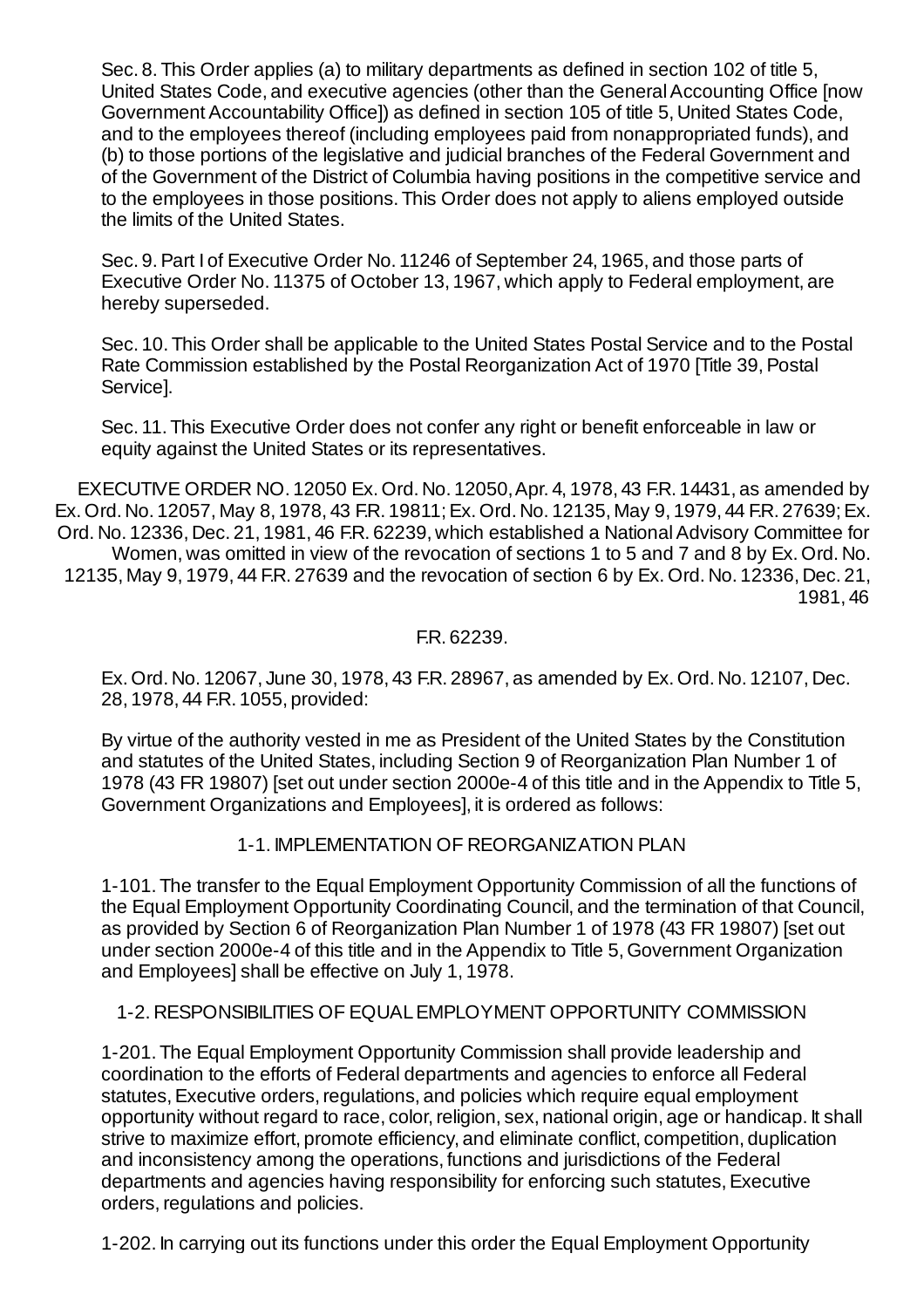Commission shall consult with and utilize the special expertise of Federal departments and agencies with equal employment opportunity responsibilities. The Equal Employment Opportunity Commission shall cooperate with such departments and agencies in the discharge of their equal employment responsibilities.

1-203.All Federal departments and agencies shall cooperate with and assist the Equal Employment Opportunity Commission in the performance of its functions under this order and shall furnish the Commission such reports and information as it may request.

1-3.SPECIFIC RESPONSIBILITIES 1-301. To implement its responsibilities under Section 1-2, the Equal Employment Opportunity Commission shall, where feasible:

(a) develop uniform standards, guidelines, and policies defining the nature of employment discrimination on the ground of race, color, religion, sex, national origin, age or handicap under all Federal statutes, Executive orders, regulations, and policies which require equal employment opportunity;

(b) develop uniform standards and procedures for investigations and compliance reviews to be conducted by Federal departments and agencies under any Federal statute, Executive order, regulation or policy requiring equal employment opportunity;

(c) develop procedures with the affected agencies, including the use of memoranda of understanding, to minimize duplicative investigations or compliance reviews of particular employers or classes of employers or others covered by Federal statutes, Executive orders, regulations or policies requiring equal employment opportunity;

(d) ensure that Federal departments and agencies develop their own standards and procedures for undertaking enforcement actions when compliance with equal employment opportunity requirements of any Federal statute, Executive order, regulation or policy cannot be secured by voluntary means;

(e) develop uniform record-keeping and reporting requirements concerning employment practices to be utilized by all Federal departments and agencies having equal employment enforcement responsibilities;

(f) provide for the sharing of compliance records, findings, and supporting documentation among Federal departments and agencies responsible for ensuring equal employment opportunity;

(g) develop uniform training programs for the staff of Federal departments and agencies with equal employment opportunity responsibilities;

(h) assist all Federal departments and agencies with equal employment opportunity responsibilities in developing programs to provide appropriate publications and other information for those covered and those protected by Federal equal employment opportunity statutes, Executive orders, regulations, and policies; and

(i) initiate cooperative programs, including the development of memoranda of understanding between agencies, designed to improve the coordination of equal employment opportunity compliance and enforcement.

1-302. The Equal Employment Opportunity Commission shall assist the Office of Personnel Management, or its successor, in establishing uniform job-related qualifications and requirements for job classifications and descriptions for Federal employees involved in enforcing all Federal equal employment opportunity provisions.

1-303. The Equal Employment Opportunity Commission shall issue such rules,regulations, policies, procedures or orders as it deems necessary to carry out its responsibilities under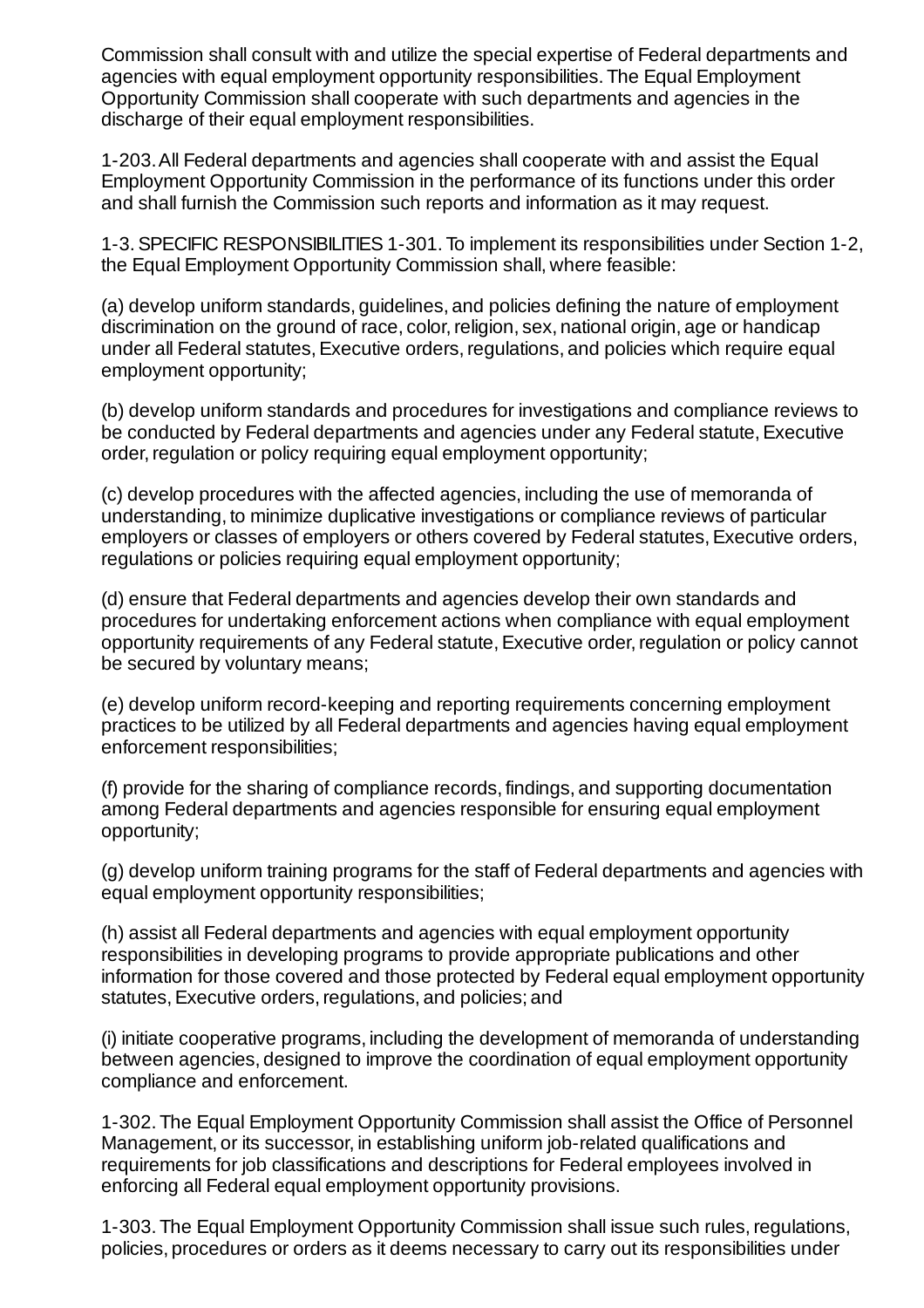this order. It shall advise and offer to consult with the affected Federal departments and agencies during the development of any proposed rules, regulations, policies, procedures or orders and shall formally submit such proposed issuances to affected departments and agencies at least 15 working days prior to public announcement. The Equal Employment Opportunity Commission shall use its best efforts to reach agreement with the agencies on matters in dispute.

Departments and agencies shall comply with all final rules, regulations, policies, procedures or orders of the Equal Employment Opportunity Commission.

1-304.All Federal departments and agencies shall advise and offer to consult with the Equal Employment Opportunity Commission during the development of any proposed rules, regulations, policies, procedures or orders concerning equal employment opportunity. Departments and agencies shall formally submit such proposed issuances to the Equal Employment Opportunity Commission and other interested Federal departments and agencies at least 15 working days prior to public announcement. The Equal Employment Opportunity Commission shall review such proposed rules,regulations, policies, procedures or orders to ensure consistency among the operations of the various Federal departments and agencies. Issuances related to internal management and administration are exempt from this clearance process. Case handling procedures unique to a single program also are exempt, although the Equal Employment Opportunity Commission may review such procedures in order to assure maximum consistency within the Federal equal employment opportunity program.

1-305. Before promulgating significant rules, regulations, policies, procedures or orders involving equal employment opportunity, the Commission and affected departments and agencies shall afford the public an opportunity to comment.

1-306. The Equal Employment Opportunity Commission may make recommendations concerning staff size and resource needs of the Federal departments and agencies having equal employment opportunity responsibilities to the Office of Management and Budget.

1-307.(a) It is the intent of this order that disputes between or among agencies concerning matters covered by this order shall be resolved through good faith efforts of the affected agencies to reach mutual agreement. Use of the dispute resolution mechanism contained in Subsections (b) and (c) of this Section should be resorted to only in extraordinary circumstances.

(b) Whenever a dispute which cannot be resolved through good faith efforts arises between the Equal Employment Opportunity Commission and another Federal department or agency concerning the issuance of an equal employment opportunity rule, regulation, policy, procedure, order or any matter covered by this Order, the Chairman of the Equal Employment Opportunity Commission or the head of the affected department or agency may refer the matter to the Executive Office of the President. Such reference must be in writing and may not be made later than 15 working days following receipt of the initiating agency's notice of intent publicly to announce an equal employment opportunity rule, regulation, policy, procedure or order. If no reference is made within the 15 day period, the decision of the agency which initiated the proposed issuance will become effective.

(c) Following reference of a disputed matter to the Executive Office of the President, the Assistant to the President for Domestic Affairs and Policy (or such other official as the President may designate) shall designate an official within the Executive Office of the President to meet with the affected agencies to resolve the dispute within a reasonable time.

1-4.ANNUALREPORT 1-401. The Equal Employment Opportunity Commission shall include in the annual report transmitted to the President and the Congress pursuant to Section 715 of Title VII of the Civil Rights Act of 1964, as amended (42 U.S.C. 2000e-14), a statement of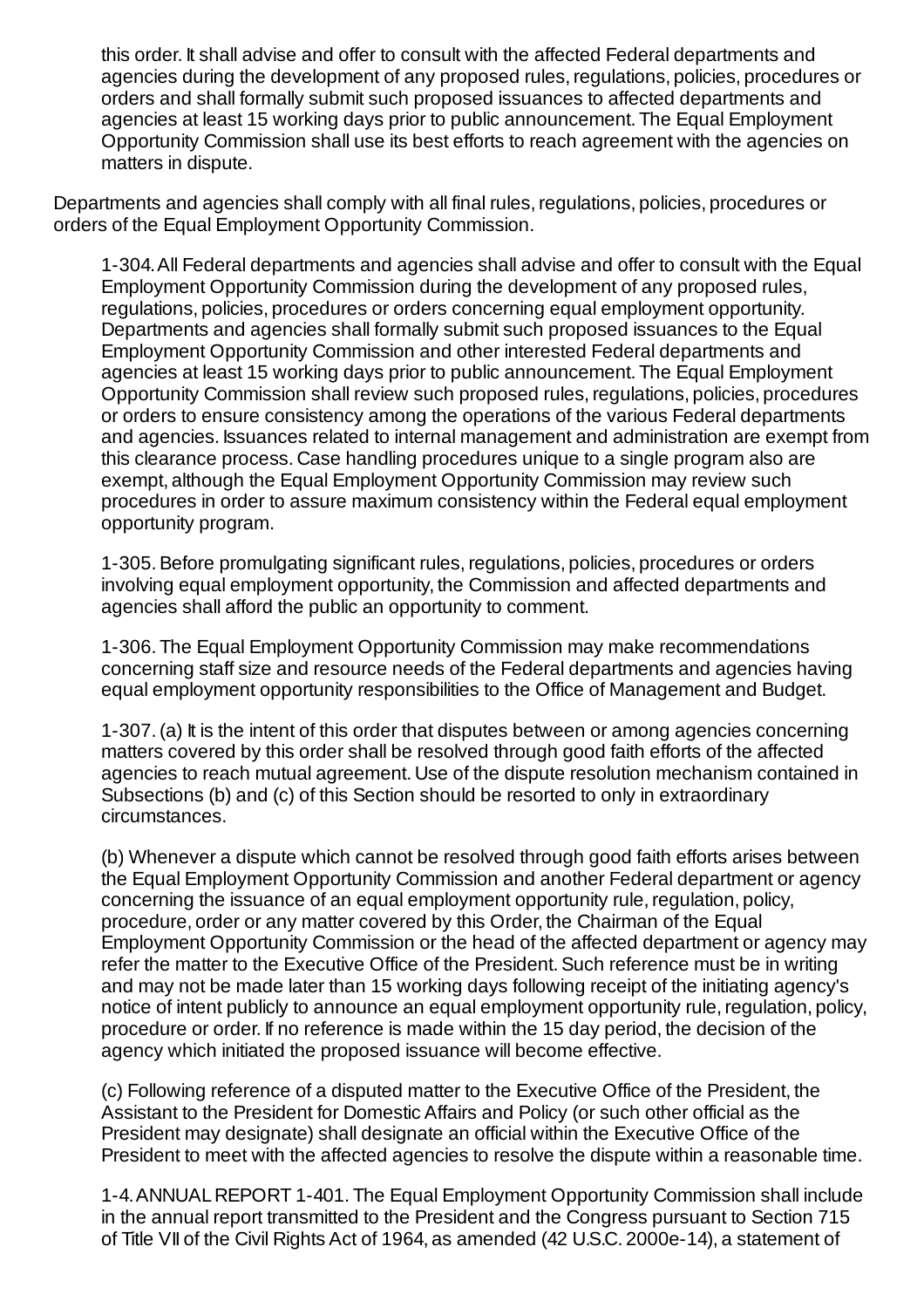the progress that has been made in achieving the purpose of this order. The Equal Employment Opportunity Commission shall provide Federal departments and agencies an opportunity to comment on the report prior to formal submission.

1-502. Nothing in this order shall limit the Attorney General's role as legal adviser to the Executive Branch.

Jimmy Carter.

# EX. ORD. NO. 12086. CONSOLIDATION OF CONTRACT COMPLIANCE FUNCTIONS FOR EQUALEMPLOYMENT OPPORTUNITY

Ex. Ord. No. 12086, Oct. 5, 1978, 43 F.R. 46501, as amended by Ex. Ord. No. 12608, Sept. 9, 1987, 52 F.R. 34617, provided:

By the authority vested in me as President by the Constitution and statutes of the United States of America, including Section 202 of the Budget and Accounting Procedures Act of 1950 (31 U.S.C. 581c) [31 U.S.C. 1531], in order to provide for the transfer to the Department of Labor of certain contract compliance functions relating to equal employment opportunity, it is hereby ordered as follows:

# 1-1. TRANSFER OF FUNCTIONS

1-101. The functions concerned with being primarily responsible for the enforcement of the equal employment opportunity provisions under Parts II and III of Executive Order. No. 11246. as amended [set out as a note above], are transferred or reassigned to the Secretary of Labor from the following agencies:

- (a) Department of the Treasury.
- (b) Department of Defense.
- (c) Department of the Interior.
- (d) Department of Commerce.
- (e) Department of Health and Human Services.
- (f) Department of Housing and Urban Development.
- (g) Department of Transportation.
- (h) Department of Energy.
- (i) Environmental Protection Agency.
- (j) General Services Administration.

(k) Small Business Administration. 1-102. The records, property, personnel and positions, and unexpended balances of appropriations or funds related to the functions transferred or reassigned by this Order, that are available and necessary to finance or discharge those functions, are transferred to the Secretary of Labor. 1-103. The Director of the Office of Management and Budget shall make such determinations, issue such orders, and take all actions necessary or appropriate to effectuate the transfers or reassignments provided by this Order, including the transfer of funds, records, property, and personnel.

1-2. CONFORMING AMENDMENTS TO EXECUTIVE ORDER NO. 11246 1-201(a). In order to reflect the transfer of enforcement responsibility to the Secretary of Labor, Section 201 of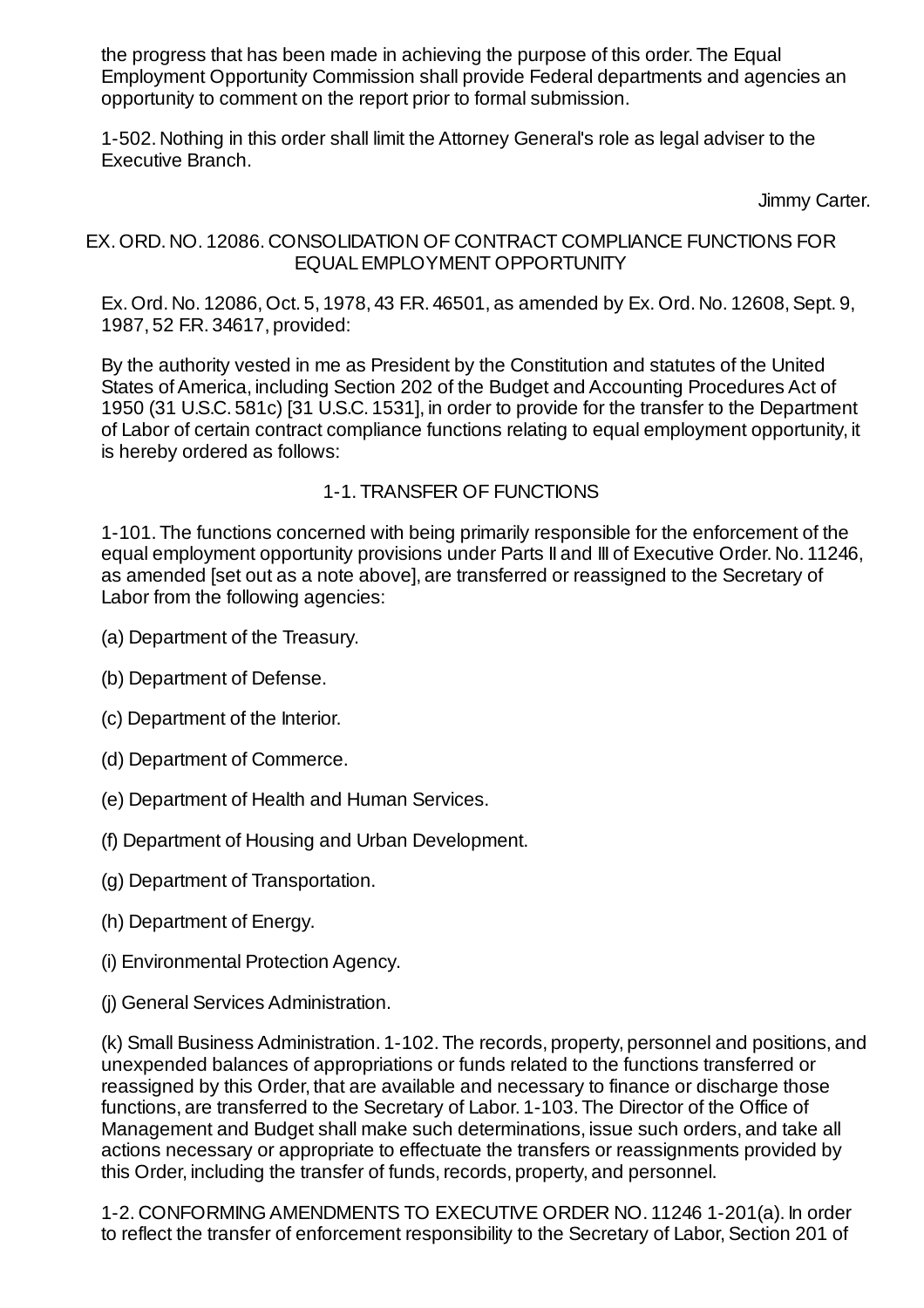Executive Order No. 11246, as amended, is amended to read:

"Sec. 201. The Secretary of Labor shall be responsible for the administration and enforcement of Parts II and III of this Order. The Secretary shall adopt such rules and regulations and issue such orders as are deemed necessary and appropriate to achieve the purposes of Parts II and III of this Order.".

(b) Paragraph (7) of the contract clauses specified in Section 202 of Executive Order No. 11246, as amended, is amended to read:

"(7) The contractor will include the provisions of paragraphs (1) through (7) in every subcontract or purchase order unless exempted by rules, requiations, or orders of the Secretary of Labor issued pursuant to Section 204 of Executive Order No. 11246 of September 24, 1965, so that such provisions will be binding upon each subcontractor or vendor. The contractor will take such action with respect to any subcontract or purchase order as may be directed by the Secretary of Labor as a means of enforcing such provisions including sanctions for noncompliance: Provided, however, that in the event the contractor becomes involved in, or is threatened with, litigation with a subcontractor or vendor as a result of such direction, the contractor may request the United States to enter into such litigation to protect the interests of the United States.".

1-202. In subsection (c) of Section 203 of Executive Order No. 11246, as amended, delete "contracting agency" in the proviso and substitute "Secretary of Labor" therefor.

1-203. In both the beginning and end of subsection (d) of Section 203 of Executive Order No. 11246, as amended, delete "contracting agency or the" in the phrase "contracting agency or the Secretary".

1-204.Section 205 of Executive Order No. 11246, as amended, is amended by deleting the last two sentences, which dealt with agency designation of compliance officers, and revising the rest of that Section to read:

"Sec. 205. The Secretary of Labor shall be responsible for securing compliance by all Government contractors and subcontractors with this Order and any implementing rules or regulations.All contracting agencies shall comply with the terms of this Order and any implementing rules, regulations, or orders of the Secretary of Labor. Contracting agencies shall cooperate with the Secretary of Labor and shall furnish such information and assistance as the Secretary may require.".

1-205. In order to delete references to the contracting agencies conducting investigations, Section 206 of Executive Order No. 11246, as amended, is amended to read:

"Sec. 206.(a) The Secretary of Labor may investigate the employment practices of any Government contractor or subcontractor to determine whether or not the contractual provisions specified in Section 202 of this Order have been violated. Such investigation shall be conducted in accordance with the procedures established by the Secretary of Labor.".

"(b) The Secretary of Labor may receive and investigate complaints by employees or prospective employees of a Government contractor or subcontractor which allege discrimination contrary to the contractual provisions specified in Section 202 of this Order.".

1-206. In Section 207 of Executive Order No. 11246, as amended, delete "contracting agencies, other" in the first sentence.

1-207. The introductory clause in Section 209(a) of Executive Order No. 11246, as amended, is amended by deleting "or the appropriate contracting agency" from "In accordance with such rules, regulations, or orders as the Secretary of Labor may issue or adopt, the Secretary or the appropriate contracting agency may:".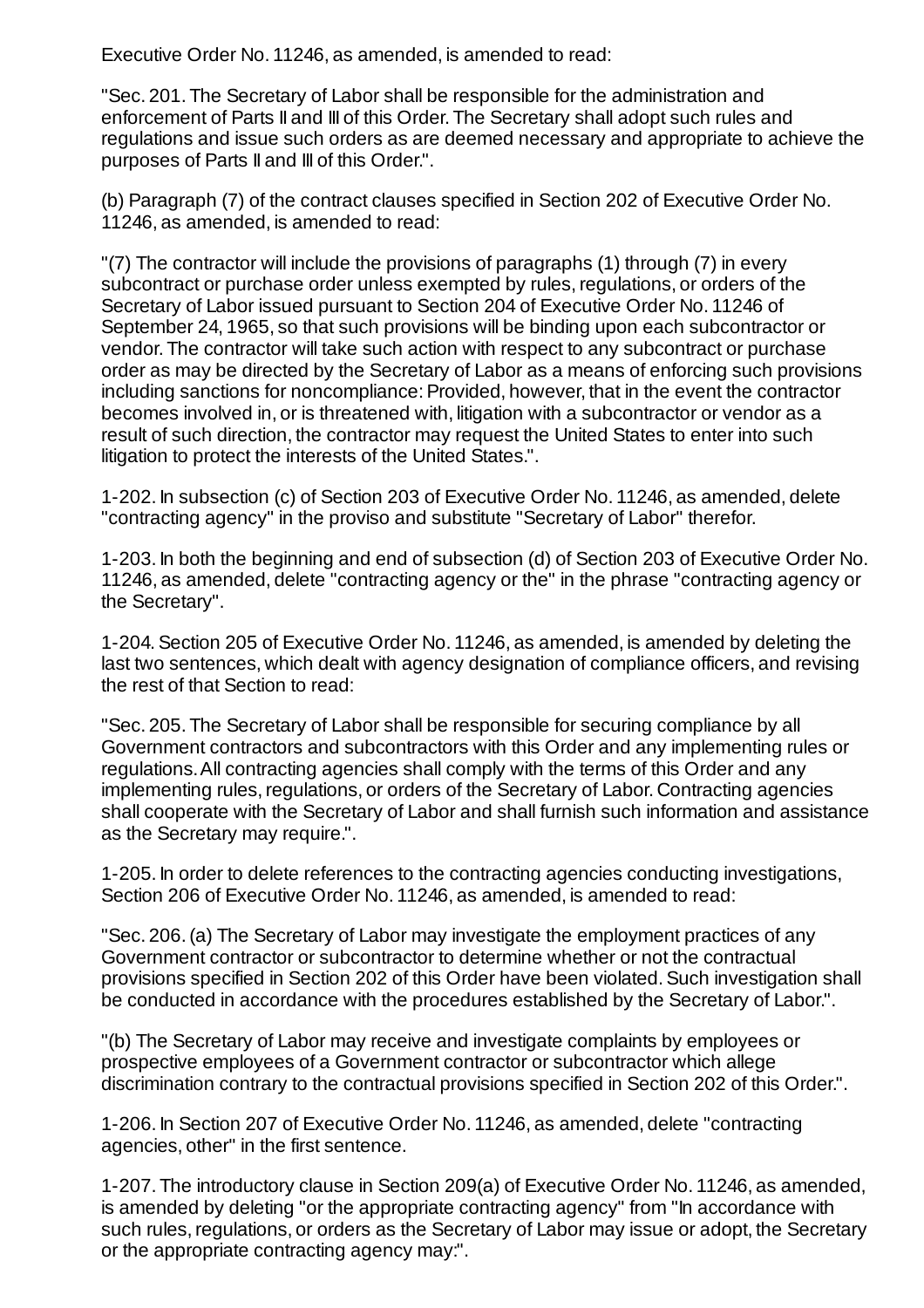1-208. In paragraph (5) of Section 209(a) of Executive Order No. 11246, as amended, insert at the beginning the phrase "After consulting with the contracting agency, direct the contracting agency to", and at the end of paragraph (5) delete "contracting agency" and substitute therefor "Secretary of Labor" so that paragraph (5) is amended to read:

"(5) After consulting with the contracting agency, direct the contracting agency to cancel, terminate, suspend, or cause to be cancelled, terminated, or suspended, any contract, or any portion or portions thereof, for failure of the contractor or subcontractor to comply with equal employment opportunity provisions of the contract. Contracts may be cancelled, terminated, or suspended absolutely or continuance of contracts may be conditioned upon a program for future compliance approved by the Secretary of Labor.".

1-209. In order to reflect the transfer from the agencies to the Secretary of Labor of the enforcement functions, substitute "Secretary of Labor" for "each contracting agency" in Section 209(b) of Executive Order No. 11246, as amended, so that Section 209(b) is amended to read:

"(b) Pursuant to rules and regulations prescribed by the Secretary of Labor, the Secretary shall make reasonable efforts, within a reasonable time limitation, to secure compliance with the contract provisions of this Order by methods of conference, conciliation, mediation, and persuasion before proceedings shall be instituted under subsection (a)(2) of this Section, or before a contract shall be cancelled or terminated in whole or in part under subsection (a)(5) of this Section.".

1-210. In order to reflect the responsibility of the contracting agencies for prompt compliance with the directions of the Secretary of Labor, Sections 210 and 211 of Executive Order No. 11246, as amended, are amended to read:

"Sec. 210. Whenever the Secretary of Labor makes a determination under Section 209, the Secretary shall promptly notify the appropriate agency. The agency shall take the action directed by the Secretary and shall report the results of the action it has taken to the Secretary of Labor within such time as the Secretary shall specify. If the contracting agency fails to take the action directed within thirty days, the Secretary may take the action directly.".

"Sec. 211. If the Secretary of Labor shall so direct, contracting agencies shall not enter into contracts with any bidder or prospective contractor unless the bidder or prospective contractor has satisfactorily complied with the provisions of this Order or submits a program for compliance acceptable to the Secretary of Labor.".

1-211.Section 212 of Executive Order No. 11246, as amended, is amended to read:

"Sec. 212. When a contract has been cancelled or terminated under Section 209(a)(5) or a contractor has been debarred from further Government contracts under Section 209(a)(6) of this Order, because of noncompliance with the contract provisions specified in Section 202 of this Order, the Secretary of Labor shall promptly notify the Comptroller General of the United States.".

1-212. In order to reflect the transfer of enforcement responsibility to the Secretary of Labor, references to the administering department or agency are deleted in clauses (1),(2), and (3) of Section 301 of Executive Order No. 11246, as amended, and those clauses are amended to read:

"(1) to assist and cooperate actively with the Secretary of Labor in obtaining the compliance of contractors and subcontractors with those contract provisions and with the rules, regulations and relevant orders of the Secretary,(2) to obtain and to furnish to the Secretary of Labor such information as the Secretary may require for the supervision of such compliance,(3) to carry out sanctions and penalties for violation of such obligations imposed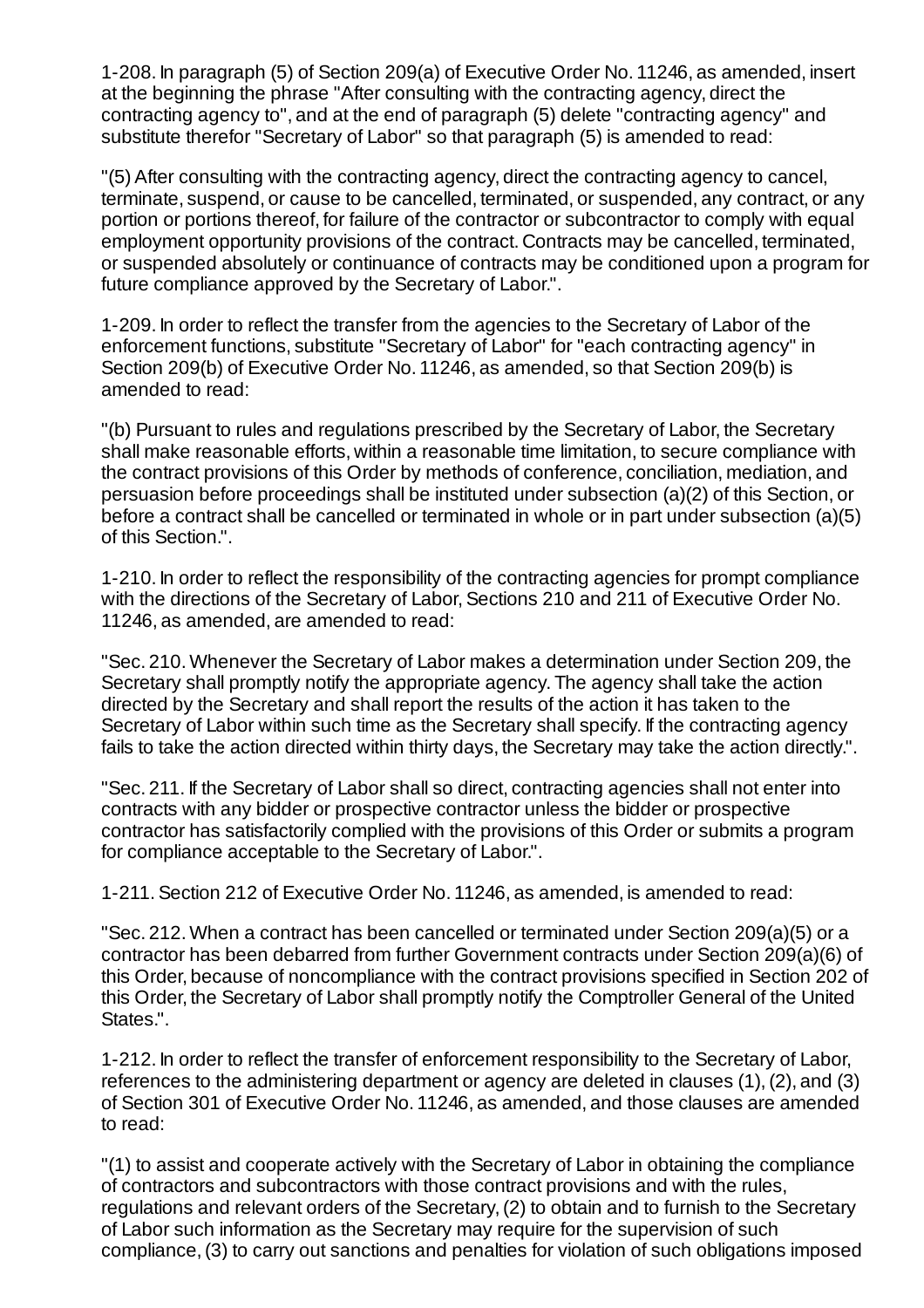upon contractors and subcontractors by the Secretary of Labor pursuant to Part II, Subpart D, of this Order,".

1-213. In order to reflect the transfer from the agencies to the Secretary of Labor of the enforcement functions "Secretary of Labor" shall be substituted for "administering department or agency" in Section 303 of Executive Order No. 11246, as amended, and Section 303 is amended to read:

"Sec. 303(a). The Secretary of Labor shall be responsible for obtaining the compliance of such applicants with their undertakings under this Order.Each administering department and agency is directed to cooperate with the Secretary of Labor and to furnish the Secretary such information and assistance as the Secretary may require in the performance of the Secretary's functions under this Order.".

"(b) In the event an applicant fails and refuses to comply with the applicant's undertakings pursuant to this Order, the Secretary of Labor may, after consulting with the administering department or agency, take any or all of the following actions:(1) direct any administering department or agency to cancel, terminate, or suspend in whole or in part the agreement, contract or other arrangement with such applicant with respect to which the failure or refusal occurred;(2) direct any administering department or agency to refrain from extending any further assistance to the applicant under the program with respect to which the failure or refusal occurred until satisfactory assurance of future compliance has been received by the Secretary of Labor from such applicant; and (3) refer the case to the Department of Justice or the Equal Employment Opportunity Commission for appropriate law enforcement or other proceedings.".

"(c) In no case shall action be taken with respect to an applicant pursuant to clause (1) or (2) of subsection (b) without notice and opportunity for hearing.".

1-214.Section 401 of Executive Order No. 11246, as amended, is amended to read:

"Sec. 401. The Secretary of Labor may delegate to any officer, agency, or employee in the Executive branch of the Government, any function or duty of the Secretary under Parts II and III of this Order.".

1-3. GENERALPROVISIONS 1-301. The transfers or reassignments provided by Section 1-1 of this Order shall take effect at such time or times as the Director of the Office of Management and Budget shall determine. The Director shall ensure that all such transfers or reassignments take effect within 60 days.

1-302. The conforming amendments provided by Section 1-2 of this Order shall take effect on October 8, 1978; except that, with respect to those agencies identified in Section 1-101 of this Order, the conforming amendments shall be effective on the effective date of the transfer or reassignment of functions as specified pursuant to Section 1-301 of this Order.

# EXECUTIVE ORDER NO. 12135

Ex. Ord. No. 12135, May 9, 1979, 44 F.R. 27639, which established the President's Advisory Committee for Women, was revoked by Ex. Ord. No. 12336, Dec. 21, 1981, 46 F.R. 62239, set out below.

EX. ORD. NO. 12336. TASK FORCE ON LEGALEQUITY FOR WOMEN Ex. Ord. No. 12336, Dec. 21, 1981, 46 F.R. 62239, as amended by Ex. Ord. No. 12355,Apr. 1, 1982, 47 F.R. 14479, provided:

By the authority vested in me as President by the Constitution of the United States of America, and in order to provide for the systematic elimination of regulatory and procedural barriers which have unfairly precluded women from receiving equal treatment from Federal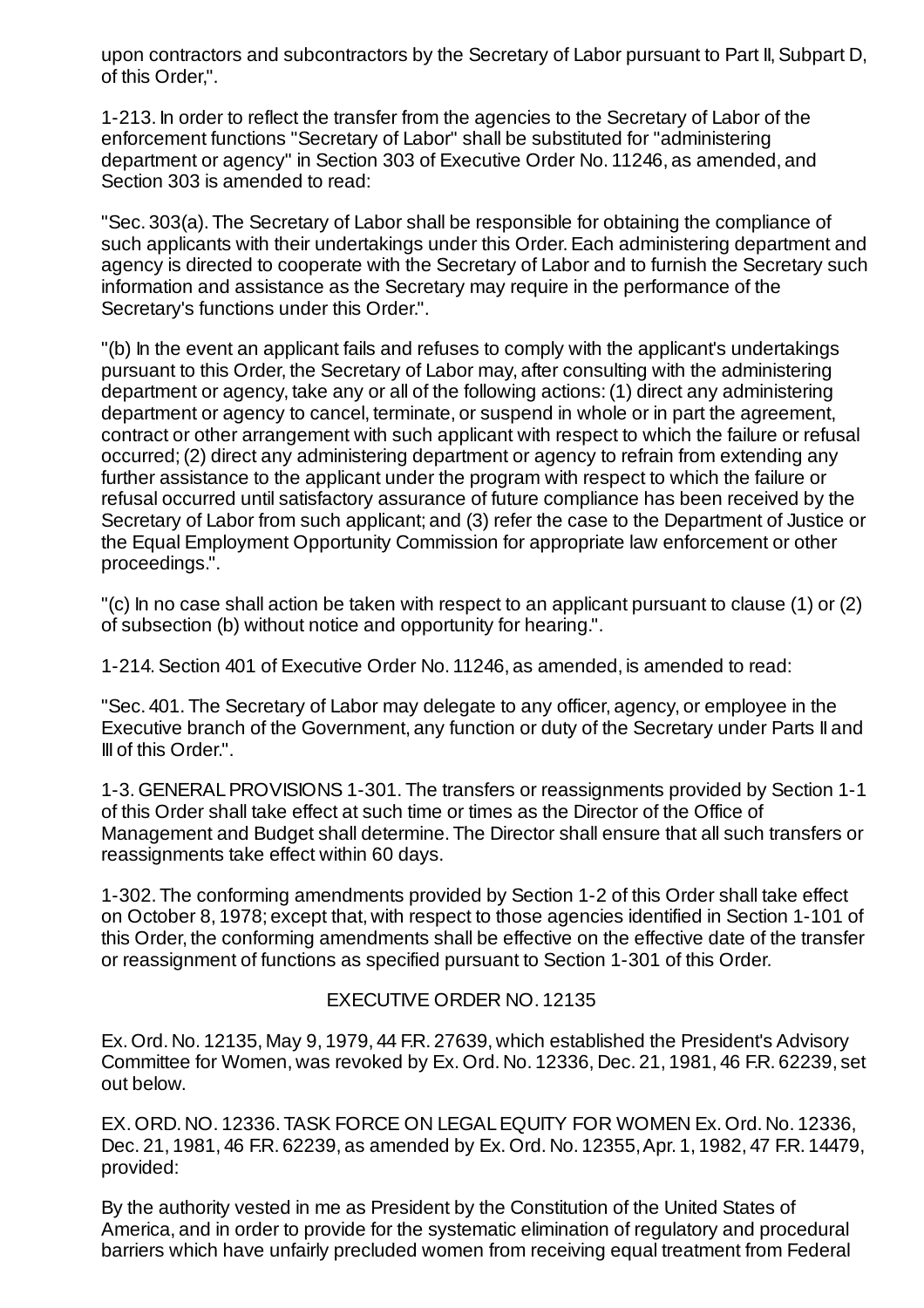activities, it is hereby ordered as follows:

Section 1. Establishment. (a) There is established the Task Force on Legal Equity for Women.

(b) The Task Force members shall be appointed by the President from among nominees by the heads of the following Executive agencies, each of which shall have one representative on the Task Force.

- (1) Department of State.
- (2) Department of The Treasury.
- (3) Department of Defense.
- (4) Department of Justice.
- (5) Department of The Interior.
- (6) Department of Agriculture.
- (7) Department of Commerce.
- (8) Department of Labor.
- (9) Department of Health and Human Services.
- (10) Department of Housing and Urban Development.
- (11) Department of Transportation.
- (12) Department of Energy.
- (13) Department of Education.
- (14) Agency for International Development.
- (15) Veterans Administration [now Department of Veterans Affairs].
- (16) Office of Management and Budget.
- (17) International Communication Agency.
- (18) Office of Personnel Management.
- (19) Environmental Protection Agency.
- (20) ACTION [now Corporation for National and Community Service].
- (21) Small Business Administration.

(c) The President shall designate one of the members to chair the Task Force. Other agencies may be invited to participate in the functions of the Task Force.

Sec. 2. Functions.(a) The members of the Task Force shall be responsible for coordinating and facilitating in their respective agencies, under the direction of the head of their agency, the implementation of changes ordered by the President in sex- discriminatory Federal regulations, policies, and practices.

(b) The Task Force shall periodically report to the President on the progress made throughout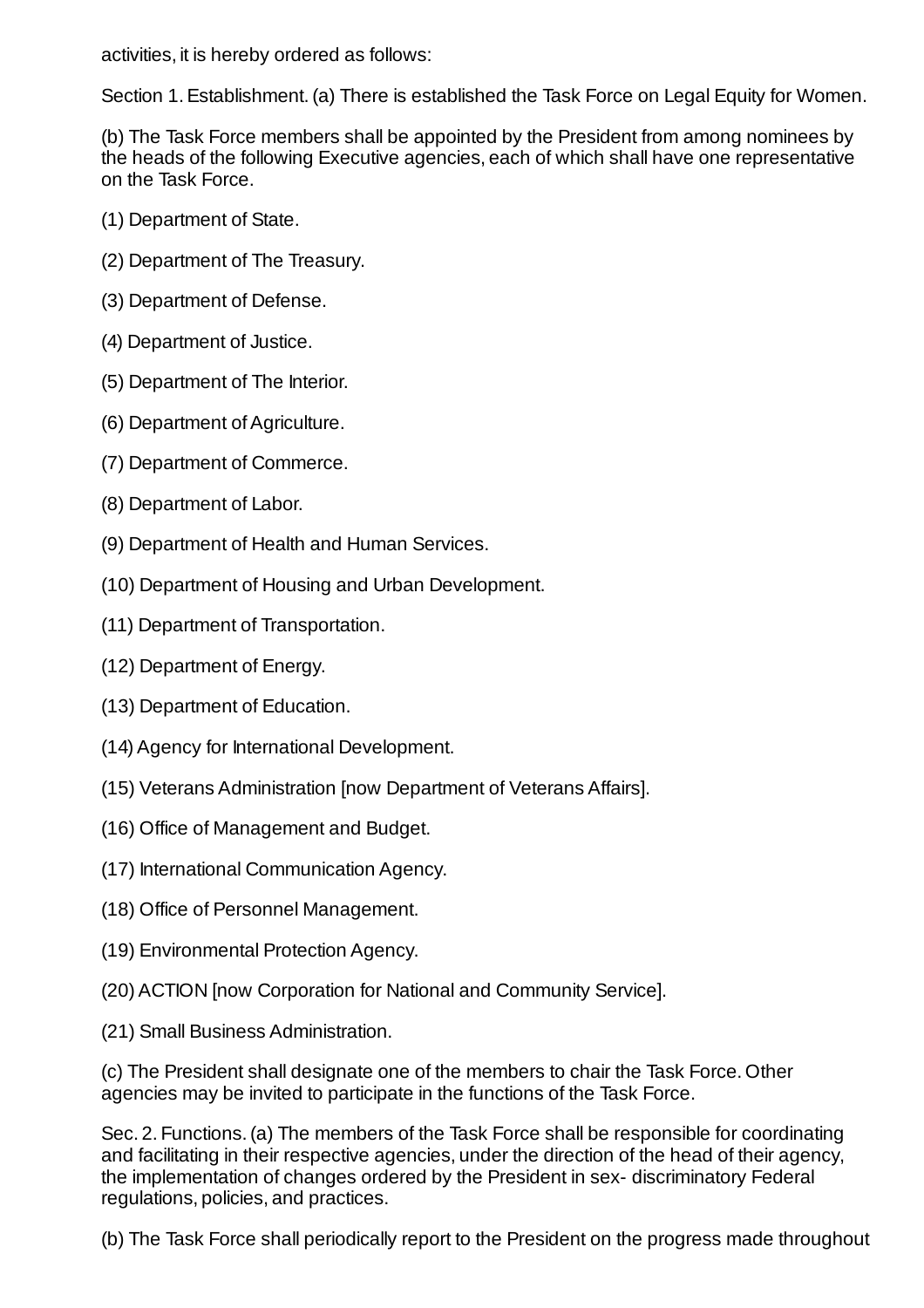the Government in implementing the President's directives.

(c) The Attorney General shall complete the review of Federal laws,regulations, policies, and practices which contain language that unjustifiably differentiates, or which effectively discriminates, on the basis of sex. The Attorney General or his designee shall, on a quarterly basis, report his findings to the President through the Cabinet Council on Legal Policy.

Sec. 3.Administration.(a) The head of each Executive agency shall, to the extent permitted by law, provide the Task Force with such information and advice as the Task Force may identify as being useful to fulfill its functions.

(b) The agency with its representative chairing the Task Force shall, to the extent permitted by law, provide the Task Force with such administrative support as may be necessary for the effective performance of its functions.

(c) The head of each agency represented on the Task Force shall, to the extent permitted by law, furnish its representative such administrative support as is necessary and appropriate.

Sec. 4. General Provisions.(a) Section 1-101(h) of Executive Order No. 12258, as amended, is revoked.

(b) Executive Order No. 12135 is revoked.

(c) Section 6 of Executive Order No. 12050, as amended, is revoked.

Ronald Reagan.

241, title III,Aug. 24, 1982, 96 Stat. 291, set out as a note under section 1461 of Title 22, Foreign Relations and Intercourse. For abolition of United States Information Agency (other than Broadcasting Board of Governors and International Broadcasting Bureau), transfer of functions, and treatment of references thereto, see sections 6531, 6532, and 6551 of Title 22.]

EX. ORD. NO. 13171. HISPANIC EMPLOYMENT IN THE FEDERALGOVERNMENT

Ex. Ord. No. 13171, Oct. 12, 2000, 65 F.R. 61251, provided:

By the authority vested in me as President by the Constitution and the laws of the United States of America, and in order to improve the representation of Hispanics in Federal employment, within merit system principles and consistent with the application of appropriate veterans' preference criteria, to achieve a Federal workforce drawn from all segments of society, it is hereby ordered as follows:

Section 1. Policy. It is the policy of the executive branch to recruit qualified individuals from appropriate sources in an effort to achieve a workforce drawn from all segments of society. Pursuant to this policy, this Administration notes that Hispanics remain underrepresented in the Federal workforce: they make up only 6.4 percent of the Federal civilian workforce, roughly half of their total representation in the civilian labor force. This Executive Order, therefore, affirms ongoing policies and recommends additional policies to eliminate the underpresentation [sic] of Hispanics in the Federal workforce.

Sec. 2. Responsibilities of Executive Departments and Agencies. The head of each executive department and agency (agency) shall establish and maintain a program for the recruitment and career development of Hispanics in Federal employment. In its program, each agency shall:

(a) provide a plan for recruiting Hispanics that creates a fully diverse workforce for the agency in the 21st century;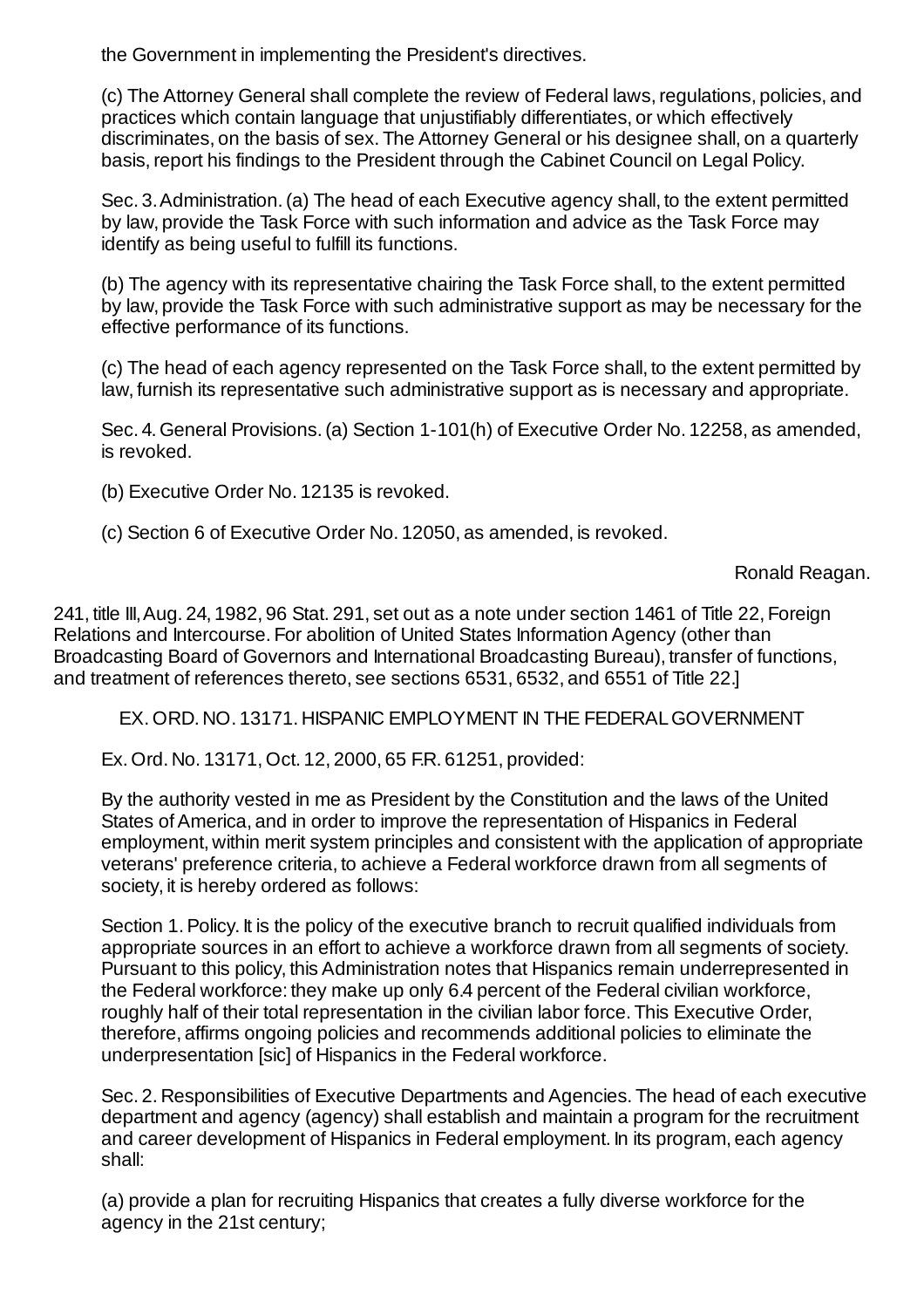(b) assess and eliminate any systemic barriers to the effective recruitment and consideration of Hispanics, including but not limited to:

(1) broadening the area of consideration to include applicants from all appropriate sources;

(2) ensuring that selection factors are appropriate and achieve the broadest consideration of applicants and do not impose barriers to selection based on nonmerit factors; and

(3) considering the appointment of Hispanic Federal executives to rating, selection, performance review, and executive resources panels and boards;

(c) improve outreach efforts to include organizations outside the Federal Government in order to increase the number of Hispanic candidates in the selection pool for the Senior Executive Service;

(d) promote participation of Hispanic employees in management, leadership, and career development programs;

(e) ensure that performance plans for senior executives, managers, and supervisors include specific language related to significant accomplishments on diversity recruitment and career development and that accountability is predicated on those plans;

(f) establish appropriate agency advisory councils that include Hispanic Employment Program Managers;

(g) implement the goals of the Government-wide Hispanic Employment Initiatives issued by the Office of Personnel Management (OPM) in September 1997 (Nine-Point Plan), and the Report to the President's Management Council on Hispanic Employment in the Federal Government of March 1999;

(h) ensure that managers and supervisors receive periodic training in diversity management in order to carry out their responsibilities to maintain a diverse workforce; and

(i) reflect a continuing priority for eliminating Hispanic underrepresentation in the Federal workforce and incorporate actions under this order as strategies for achieving workforce diversity goals in the agency's Government Performance and Results Act (GPRA) Annual Performance Plan.

Sec. 3. Cooperation.All efforts taken by heads of agencies under sections 1 and 2 of this order shall, as appropriate, further partnerships and cooperation among Federal, public, and private sector employers, and appropriate Hispanic organizations whenever such partnerships and cooperation are possible and would promote the Federal employment of qualified individuals. In developing the long-term comprehensive strategies required by section 2 of this order, agencies shall, as appropriate, consult with and seek information and advice from experts in the areas of special targeted recruitment and diversity in employment.

Sec. 4. Responsibilities of the Office of Personnel Management. The Office of Personnel Management is required by law and regulations to undertake a Government-wide minority recruitment effort. Pursuant to that on-going effort and in implementation of this order, the Director of OPM shall:

(a) provide Federal human resources management policy guidance to address Hispanic underrepresentation where it occurs;

(b) take the lead in promoting diversity to executive agencies for such actions as deemed appropriate to promote equal employment opportunity;

(c) within 180 days from the date of this order, prescribe such regulations as may be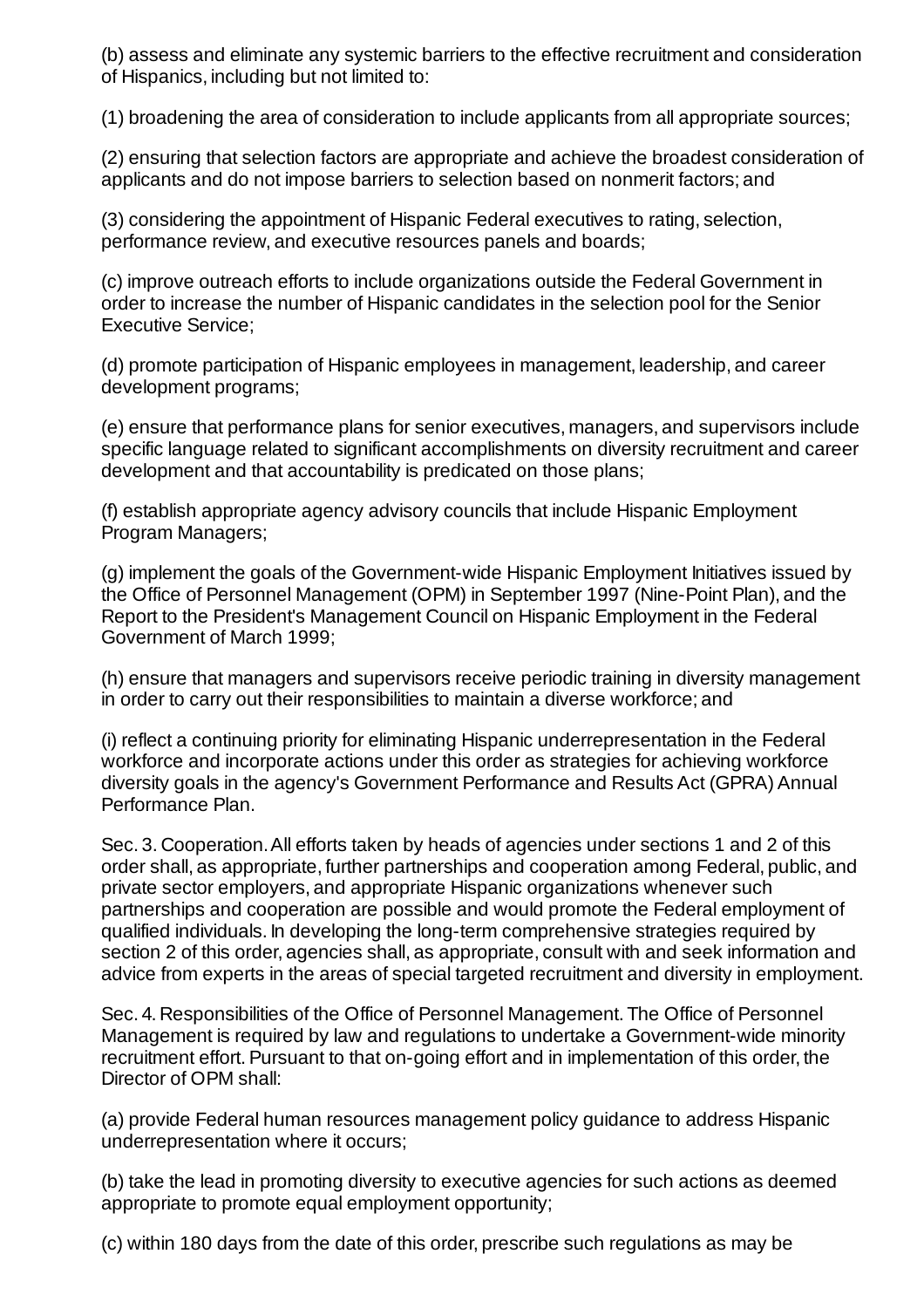necessary to carry out the purposes of this order;

(d) within 60 days from the date of this order, establish an Interagency Task Force, chaired by the Director and composed of agency officials at the Deputy Secretary level, or the equivalent. This Task Force shall meet semi-annually to:

(1) review best practices in strategic human resources management planning, including alignment with agency GPRA plans;

(2) assess overall executive branch progress in complying with the requirements of this order;

(3) provide advice on ways to increase Hispanic community involvement; and

(4) recommend any further actions, as appropriate, in eliminating the underrepresentation of Hispanics in the Federal workforce where it occurs; and

(e) issue an annual report with findings and recommendations to the President on the progress made by agencies on matters related to this order. The first annual report shall be issued no later than 1 year from the date of this order.

Sec. 5. Judicial Review. This order is intended only to improve the internal management of the executive branch. It does not create any right or benefit, substantive or procedural, enforceable in law or equity except as may be identified in existing laws and regulations, by a party against the United States, its agencies, its officers or employees, or any other person.

William J. Clinton.

EX. ORD. NO. 13506.ESTABLISHING A WHITE HOUSE COUNCILON WOMEN AND GIRLS

Ex. Ord. No. 13506, Mar. 11, 2009, 74 F.R. 11271, provided:

By the authority vested in me as President by the Constitution and the laws of the United States of America, I hereby order as follows:

Section 1. Policy. Over the past generation, our society has made tremendous progress in eradicating barriers to women's success.A record number of women are attending college and graduate school. Women make up a growing share of our workforce, and more women are corporate executives and business owners than ever before, helping boost the U.S. economy and foster U.S. competitiveness around the world. Today, women are serving at the highest levels of all branches of our Government.

Despite this progress, certain inequalities continue to persist. On average,American women continue to earn only about 78 cents for every dollar men make, and women are still significantly underrepresented in the science, engineering, and technology fields. Far too many women lack health insurance, and many are unable to take time off to care for a new baby or an ailing family member. Violence against women and girls remains a global epidemic. The challenge of ensuring equal educational opportunities for women and girls endures.As the current economic crisis has swept across our Nation, women have been seriously affected.

These issues do not concern just women. When jobs do not offer family leave, that affects men who wish to help care for their families. When women earn less than men for the same work, that affects families who have to work harder to make ends meet. When our daughters do not have the same educational and career opportunities as our sons, that affects entire communities, our economy, and our future as a Nation.

The purpose of this order is to establish a coordinated Federal response to issues that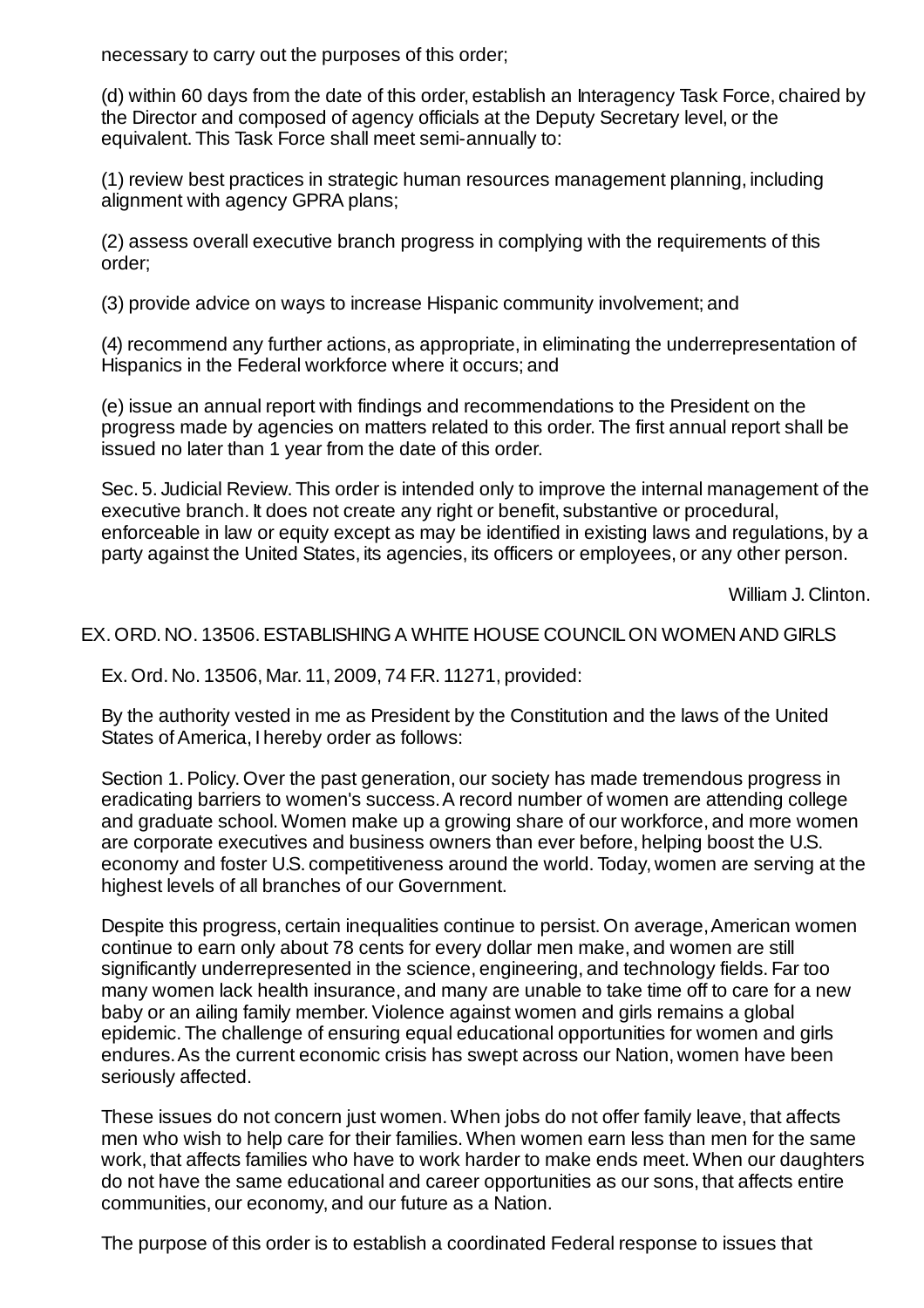particularly impact the lives of women and girls and to ensure that Federal programs and policies address and take into account the distinctive concerns of women and girls, including women of color and those with disabilities.

Sec. 2. White House Council on Women and Girls. There is established within the Executive Office of the President a White House Council on Women and Girls (Council).

(a) Membership of the Council. The Council shall consist of the following members:

(1) the Senior Advisor and Assistant to the President for Intergovernmental Affairs and Public Liaison, who shall serve as Chair of the Council;

- (2) the Secretary of State;
- (3) the Secretary of the Treasury;
- (4) the Secretary of Defense;
- (5) the Attorney General;
- (6) the Secretary of the Interior;
- (7) the Secretary of Agriculture;
- (8) the Secretary of Commerce;
- (9) the Secretary of Labor;
- (10) the Secretary of Health and Human Services;
- (11) the Secretary of Housing and Urban Development;
- (12) the Secretary of Transportation;
- (13) the Secretary of Energy;
- (14) the Secretary of Education;
- (15) the Secretary of Veterans Affairs;
- (16) the Secretary of Homeland Security;
- (17) the Representative of the United States ofAmerica to the United Nations;
- (18) the United States Trade Representative;
- (19) the Director of the Office of Management and Budget;
- (20) the Administrator of the Environmental Protection Agency;
- (21) the Chair of the Council of Economic Advisers;
- (22) the Director of the Office of Personnel Management;
- (23) the Administrator of the Small Business Administration;
- (24) the Assistant to the President and Director of the Domestic Policy Council;
- (25) the Assistant to the President for Economic Policy and Director of the National Economic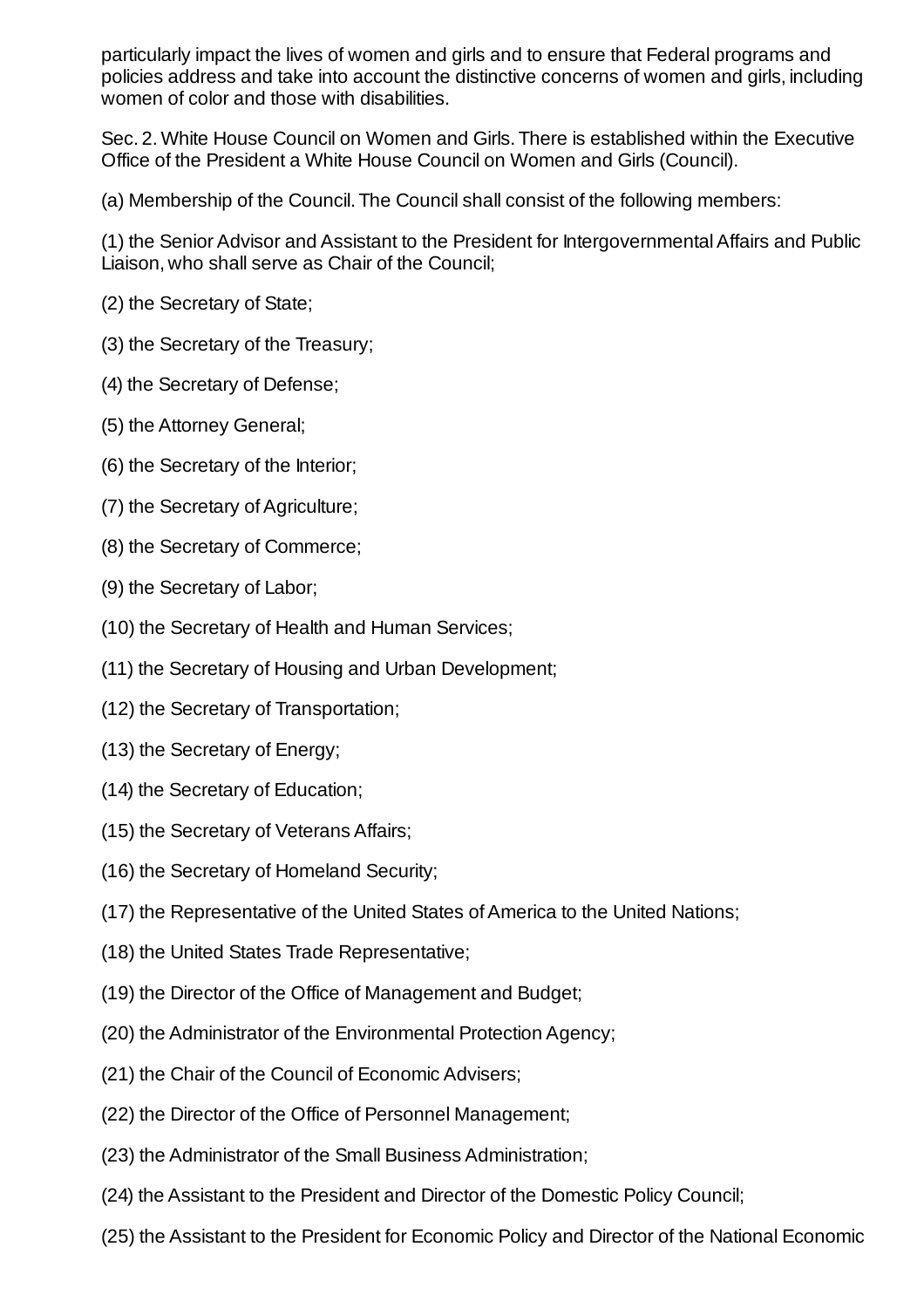#### Council; and

(26) the heads of such other executive branch departments, agencies, and offices as the President may, from time to time, designate.

A member of the Council may designate, to perform the Council functions of the member, a senior-level official who is a part of the member's department, agency, or office, and who is a full-time officer or employee of the Federal Government.At the direction of the Chair, the Council may establish subgroups consisting exclusively of Council members or their designees under this section, as appropriate.

(b) Administration of the Council. The Department of Commerce shall provide funding and administrative support for the Council to the extent permitted by law and within existing appropriations. The Chair shall convene regular meetings of the Council, determine its agenda, and direct its work. The Chair shall designate an Executive Director of the Council, who shall coordinate the work of the Council and head any staff assigned to the Council.

Sec. 3. Mission and Functions of the Council. The Council shall work across executive departments and agencies to provide a coordinated Federal response to issues that have a distinct impact on the lives of women and girls, including assisting women-owned businesses to compete internationally and working to increase the participation of women in the science, engineering, and technology workforce, and to ensure that Federal programs and policies adequately take those impacts into account. The Council shall be responsible for providing recommendations to the President on the effects of pending legislation and executive branch policy proposals; for suggesting changes to Federal programs or policies to address issues of special importance to women and girls; for reviewing and recommending changes to policies that have a distinct impact on women in the Federal workforce; and for assisting in the development of legislative and policy proposals of special importance to women and girls. The functions of the Council are advisory only.

Sec. 4. Outreach. Consistent with the objectives set out in this order, the Council, in accordance with applicable law, in addition to regular meetings, shall conduct outreach with representatives of nonprofit organizations, State and local government agencies, elected officials, and other interested persons that will assist with the Council's development of a detailed set of recommendations.

Sec. 5. Federal Interagency Plan. The Council shall, within 150 days of the date of this order, develop and submit to the President a Federal interagency plan with recommendations for interagency action consistent with the goals of this order. The Federal interagency plan shall include an assessment by each member executive department, agency, or office of the status and scope of its efforts to further the progress and advancement of women and girls. Such an assessment shall include a report on the status of any offices or programs that have been created to develop, implement, or monitor targeted initiatives concerning women or girls. The Federal interagency plan shall also include recommendations for issues, programs, or initiatives that should be further evaluated or studied by the Council. The Council shall review and update the Federal interagency plan periodically, as appropriate, and shall present to the President any updated recommendations or findings.

Sec. 6. General Provisions.(a) The heads of executive departments and agencies shall assist and provide information to the Council, consistent with applicable law, as may be necessary to carry out the functions of the Council.Each executive department and agency shall bear its own expense for participating in the Council.

(b) Nothing in this order shall be construed to impair or otherwise affect:

(i) authority granted by law to an executive department, agency, or the head thereof; or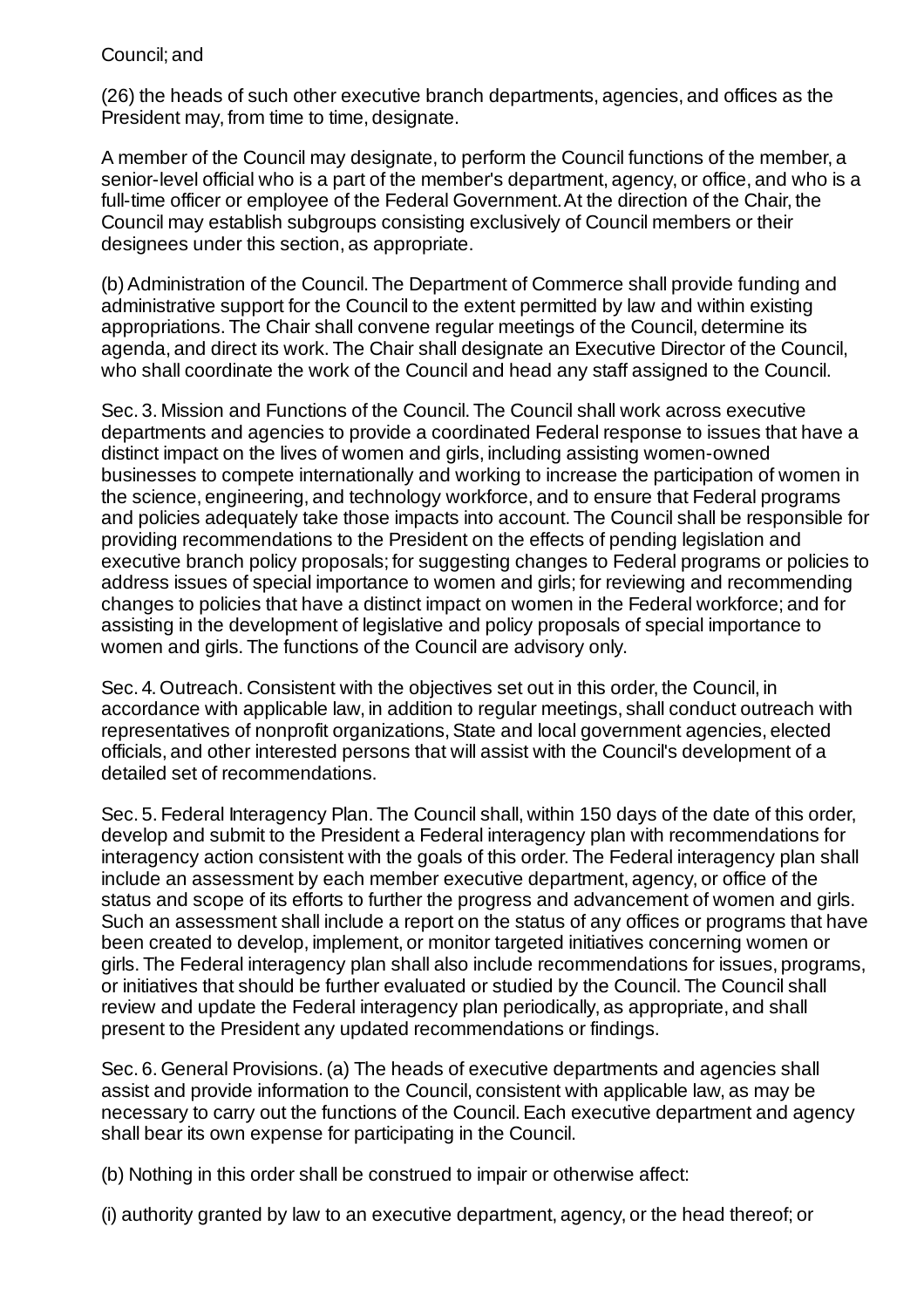(ii) functions of the Director of the Office of Management and Budget relating to budgetary, administrative, or legislative proposals.

(c) This order shall be implemented consistent with applicable law and subject to the availability of appropriations.

(d) This order is not intended to, and does not, create any right or benefit, substantive or procedural, enforceable at law or in equity by any party against the United States, its departments, agencies, or entities, its officers, employees, or agents, or any other person.

Barack Obama.

#### EX. ORD. NO. 13583.ESTABLISHING A COORDINATED GOVERNMENT-WIDE INITIATIVE TO PROMOTE DIVERSITY AND INCLUSION IN THE FEDERAL WORKFORCE

Ex. Ord. No. 13583,Aug. 18, 2011, 76 F.R. 52847, provided:

By the authority vested in me as President by the Constitution and the laws of the United States of America, and in order to promote the Federal workplace as a model of equal opportunity, diversity, and inclusion, it is hereby ordered as follows:

Section 1. Policy. Our Nation derives strength from the diversity of its population and from its commitment to equal opportunity for all. We are at our best when we draw on the talents of all parts of our society, and our greatest accomplishments are achieved when diverse perspectives are brought to bear to overcome our greatest challenges.

A commitment to equal opportunity, diversity, and inclusion is critical for the Federal Government as an employer.By law, the Federal Government's recruitment policies should "endeavor to achieve a work force from all segments of society." (5 U.S.C. 2301(b)(1)).As the Nation's largest employer, the Federal Government has a special obligation to lead by example.Attaining a diverse, qualified workforce is one of the cornerstones of the meritbased civil service.

Prior Executive Orders, including but not limited to those listed below, have taken a number of steps to address the leadership role and obligations of the Federal Government as an employer. For example, Executive Order 13171 of October 12, 2000 (Hispanic Employment in the Federal Government), directed executive departments and agencies to implement programs for recruitment and career development of Hispanic employees and established a mechanism for identifying best practices in doing so.Executive Order 13518 of November 9, 2009 (Employment of Veterans in the Federal Government), required the establishment of a Veterans Employment Initiative.Executive Order 13548 of July 26, 2010 (Increasing Federal Employment of Individuals with Disabilities), and its related predecessors, Executive Order 13163 of July 26, 2000 (Increasing the Opportunity for Individuals With Disabilities to be Employed in the Federal Government), and Executive Order 13078 of March 13, 1998 (Increasing Employment of Adults With Disabilities), sought to tap the skills of the millions of Americans living with disabilities.

To realize more fully the goal of using the talents of all segments of society, the Federal Government must continue to challenge itself to enhance its ability to recruit, hire, promote, and retain a more diverse workforce. Further, the Federal Government must create a culture that encourages collaboration, flexibility, and fairness to enable individuals to participate to their full potential.

Wherever possible, the Federal Government must also seek to consolidate compliance efforts established through related or overlapping statutory mandates, directions from Executive Orders, and regulatory requirements.By this order, I am directing executive departments and agencies (agencies) to develop and implement a more comprehensive, integrated, and strategic focus on diversity and inclusion as a key component of their human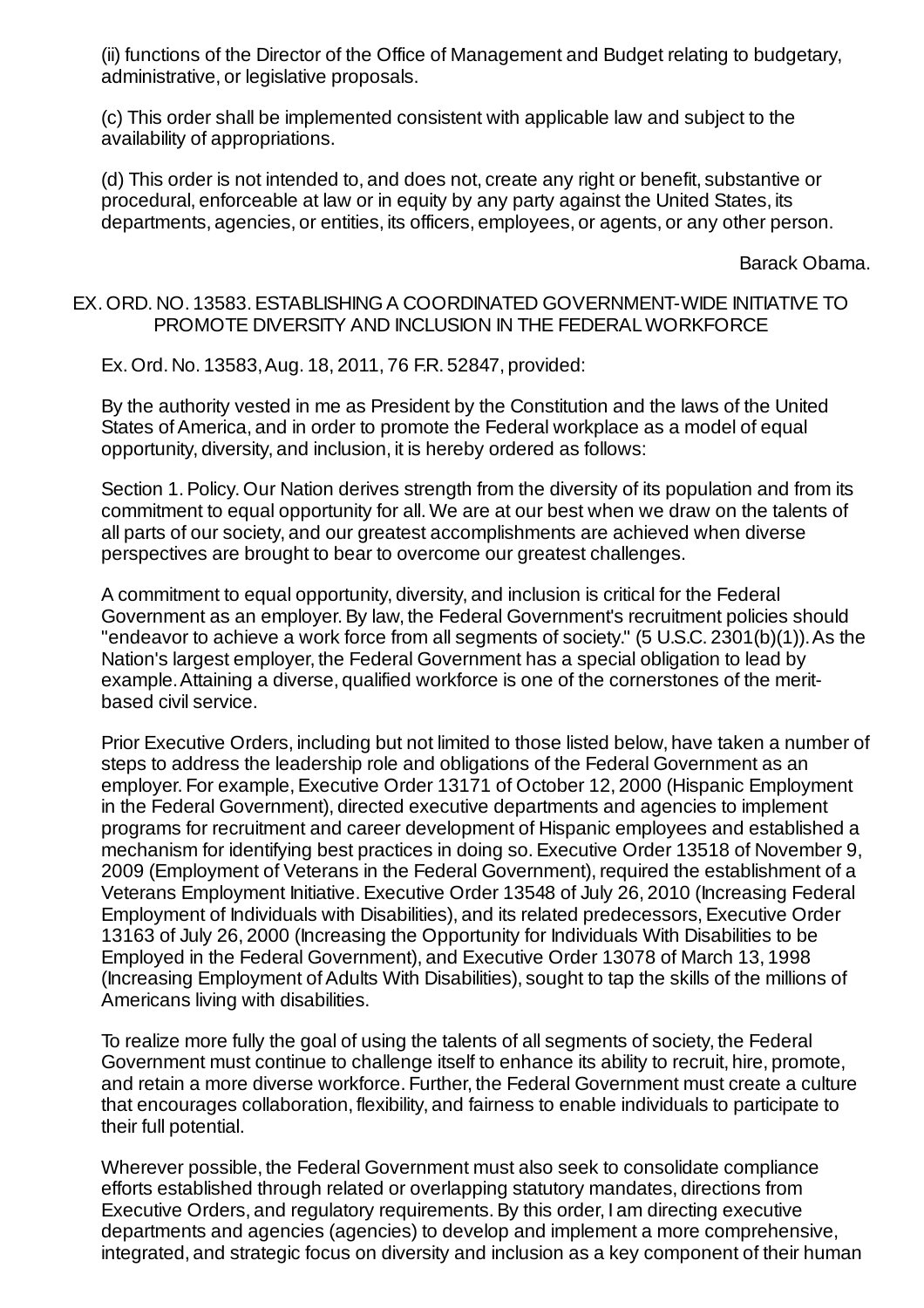resources strategies. This approach should include a continuing effort to identify and adopt best practices, implemented in an integrated manner, to promote diversity and remove barriers to equal employment opportunity, consistent with merit system principles and applicable law.

Sec. 2. Government-Wide Diversity and Inclusion Initiative and Strategic Plan. The Director of the Office of Personnel Management (OPM) and the Deputy Director for Management of the Office of Management and Budget (OMB), in coordination with the President's Management Council (PMC) and the Chair of the Equal Employment Opportunity Commission (EEOC), shall:

(a) establish a coordinated Government-wide initiative to promote diversity and inclusion in the Federal workforce;

(b) within 90 days of the date of this order:

(i) develop and issue a Government-wide Diversity and Inclusion Strategic Plan (Government-wide Plan), to be updated as appropriate and at a minimum every 4 years, focusing on workforce diversity, workplace inclusion, and agency accountability and leadership. The Government-wide Plan shall highlight comprehensive strategies for agencies to identify and remove barriers to equal employment opportunity that may exist in the Federal Government's recruitment, hiring, promotion, retention, professional development, and training policies and practices;

(ii) review applicable directives to agencies related to the development or submission of agency human capital and other workforce plans and reports in connection with recruitment, hiring, promotion, retention, professional development, and training policies and practices, and develop a strategy for consolidating such agency plans and reports where appropriate and permitted by law; and

(iii) provide guidance to agencies concerning formulation of agency-specific Diversity and Inclusion Strategic Plans prepared pursuant to section 3(b) of this order;

(c) identify appropriate practices to improve the effectiveness of each agency's efforts to recruit, hire, promote, retain, develop, and train a diverse and inclusive workforce, consistent with merit system principles and applicable law; and

(d) establish a system for reporting regularly on agencies' progress in implementing their agency-specific Diversity and Inclusion Strategic Plans and in meeting the objectives of this order.

Sec. 3. Responsibilities of Executive Departments and Agencies.All agencies shall implement the Government-wide Plan prepared pursuant to section 2 of this order, and such other related guidance as issued from time to time by the Director of OPM and Deputy Director for Management of OMB. In addition, the head of each executive department and agency referred to under subsections (1) and (2) of section 901(b) of title 31, United States Code, shall:

(a) designate the agency's Chief Human Capital Officer to be responsible for enhancing employment and promotion opportunities within the agency, in collaboration with the agency's Director of Equal Employment Opportunity and Director of Diversity and Inclusion, if any, and consistent with law and merit system principles, including development and implementation of the agency- specific Diversity and Inclusion Strategic Plan;

(b) within 120 days of the issuance of the Government-wide Plan or its update under section 2(b)(i) of this order, develop and submit for review to the Director of OPM and the Deputy Director for Management of OMB an agency-specific Diversity and Inclusion Strategic Plan for recruiting, hiring, training, developing, advancing, promoting, and retaining a diverse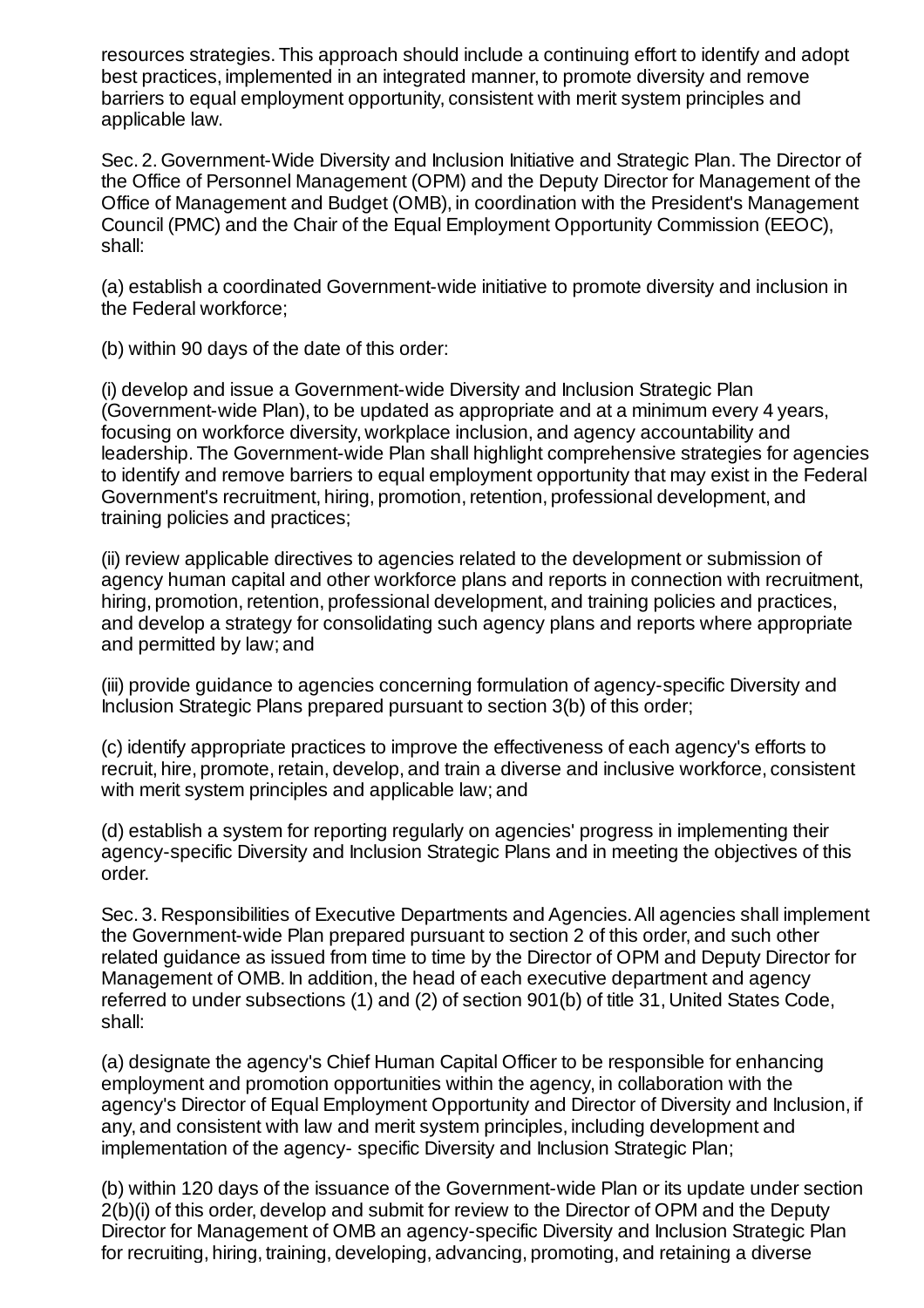workforce consistent with applicable law, the Government-wide Plan, merit system principles, the agency's overall strategic plan, its human capital plan prepared pursuant to Part 250 of title 5 of the Code of Federal Regulations, and other applicable workforce planning strategies and initiatives;

(c) implement the agency-specific Diversity and Inclusion Strategic Plan after incorporating it into the agency's human capital plan; and

(d) provide information as specified in the reporting requirements developed under section 2(d).

Sec. 4. General Provisions.(a) Nothing in this order shall be construed to impair or otherwise affect:

(i) authority granted to a department or agency or the head thereof, including the authority granted to EEOC by other Executive Orders (including Executive Order 12067) or any agency's authority to establish an independent Diversity and Inclusion Office; or

(ii) functions of the Director of OMB relating to budgetary, administrative, or legislative proposals.

(b) This order shall be implemented consistent with applicable law and subject to the availability of appropriations.

(c) This order is not intended to, and does not, create any right or benefit, substantive or procedural, enforceable at law or in equity by any party against the United States, its departments, agencies, or entities, its officers, employees, or agents, or any other person.

Barack Obama.

#### ENHANCED COLLECTION OF RELEVANT DATAAND STATISTICS RELATING TO WOMEN

Memorandum of President of the United States, Mar. 4, 2011, 76 F.R. 12823, provided:

Memorandum for the Heads of Executive Departments and Agencies I am proud to work with the White House Council on Women and Girls, the Office of Management and Budget, and the Department of Commerce on this week's release of Women in America, a report detailing the status ofAmerican women in the areas of families and income, health, employment, education, and violence and crime. This report provides a snapshot of the status of American women today, serving as a valuable resource for Government officials, academics, members of non-profit, nongovernmental, and news organizations, and others.

My Administration is committed to ensuring that Federal programs achieve policy goals in the most cost-effective manner. The Women in America report, together with the accompanying website collection of relevant data, will assist Government officials in crafting policies in light of available statistical evidence. It will also assist the work of the nongovernmental sector, including journalists, public policy analysts, and academic researchers, by providing data that allow greater understanding of policies and programs.

Preparation of this report revealed the vast data resources of the Federal statistical agencies. It also revealed some gaps in data collection. Gathering and analyzing additional data to fill in the gaps could help policymakers gather a more accurate and comprehensive view of the status and needs of American women.

Accordingly, I hereby request the heads of executive departments and agencies, where possible within existing collections of data and in light of budgetary constraints, to identify and to seek to fill in gaps in statistics and improve survey methodology relating to women wherever appropriate, including in the broad areas covered by the Women in America report: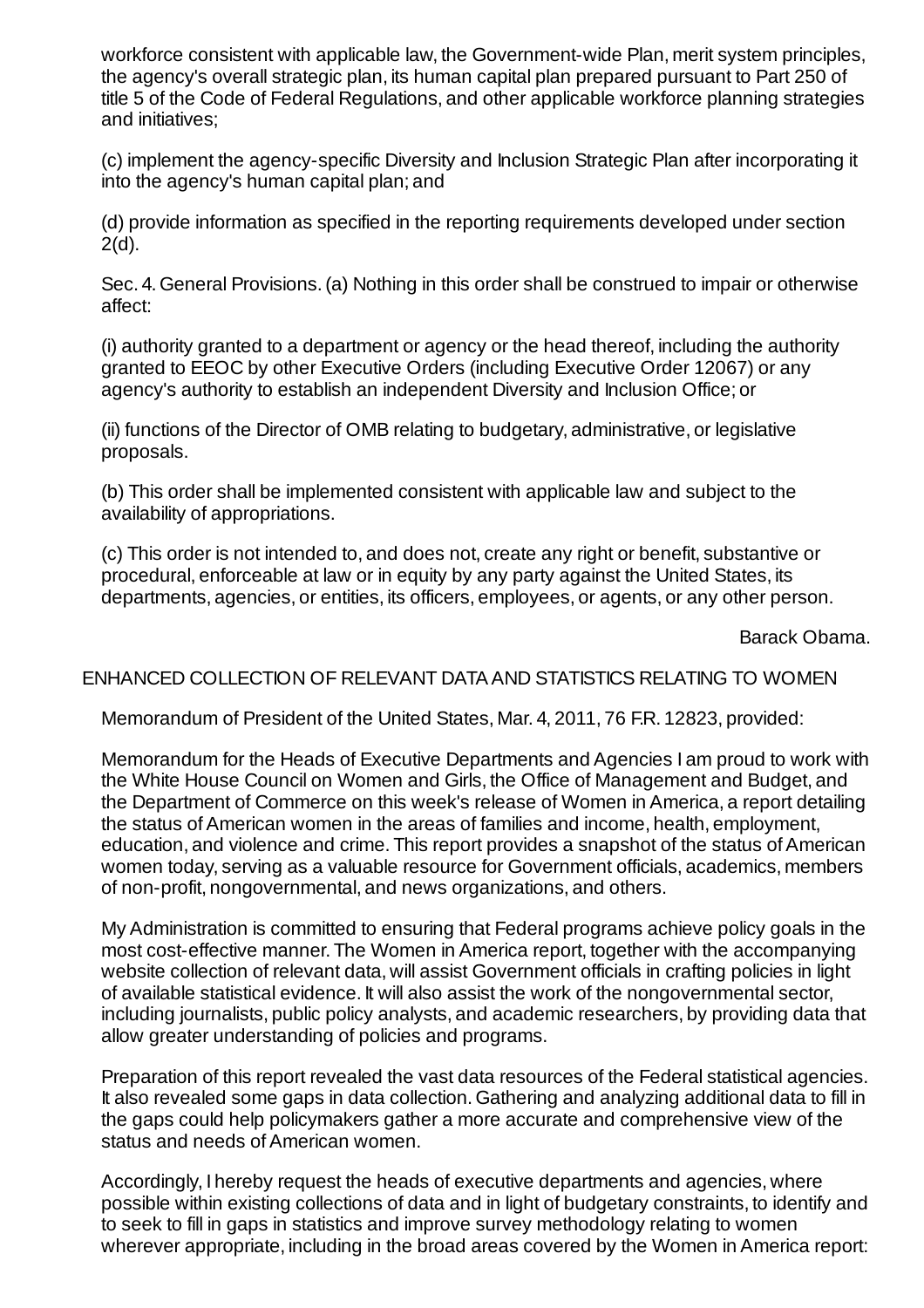families and income, health, employment, education, and violence and crime.

Examples of some of the efforts that could be undertaken by departments and agencies with respect to the gathering or design of comprehensive data related to women include the following:

(a) Maternal Mortality. I encourage the National Center for Health Statistics (NCHS) to continue to work with States and other registration areas to complete the expeditious adoption of the most current standards for the collection of information on vital events, as well as the transition to electronic reporting systems. Maternal mortality is an important indicator of women's health both internationally and nationally. In the United States, maternal mortality statistics are based upon the information recorded on death certificates and collected by State and local vital records offices. The NCHS compiles the data across the 50 States and other registration areas. Due to concerns about data quality in the ascertainment of maternal mortality statistics, the 2003 revision of the standard death certificate introduced improved standards for collecting data. Until all 50 States and registration areas adopt the new data standards, formulating a national-level maternal mortality ratio remains difficult.

(b) Women in Leadership in Corporate America. Women participate in every sector of the workforce. Their current role in corporate leadership is an important indicator of their progress. I encourage the Chair of the Securities and Exchange Commission to seek to supplement the information it already collects by seeking to collect, among other data, information on the presence of women in governance positions in corporations, in order to shed further light on the role of women in corporate America.

(c) Women in Leadership in Public Service. I encourage the Corporation for National and Community Service to include statistics about the role of women in diverse aspects of public service within its planned work on measuring civic engagement.

This memorandum shall be carried out to the extent permitted by law, consistent with the legal authorities of executive departments and agencies and subject to the availability of appropriations. Nothing in this memorandum shall be construed to impair or otherwise affect the authority granted by law to a department or agency, or the head thereof; or the functions of the Director of the Office of Management and Budget relating to budgetary, administrative, or legislative proposals.

This memorandum is not intended to, and does not, create any right or benefit, substantive or procedural, enforceable at law or in equity by any party against the United States, its departments, agencies, or entities, its officers, employees, or agents, or any other person.

The Director of the Office of Management and Budget is hereby authorized and directed to publish this memorandum in the Federal Register.

Barack Obama.

# **§2000e-1. Exemption**

(a) Inapplicability of subchapter to certain aliens and employees

of religious entities This subchapter shall not apply to an employer with respect to the employment of aliens outside any State, or to a religious corporation, association, educational institution, or society with respect to the employment of individuals of a particular religion to perform work connected with the carrying on by such corporation, association, educational institution, or society of its activities.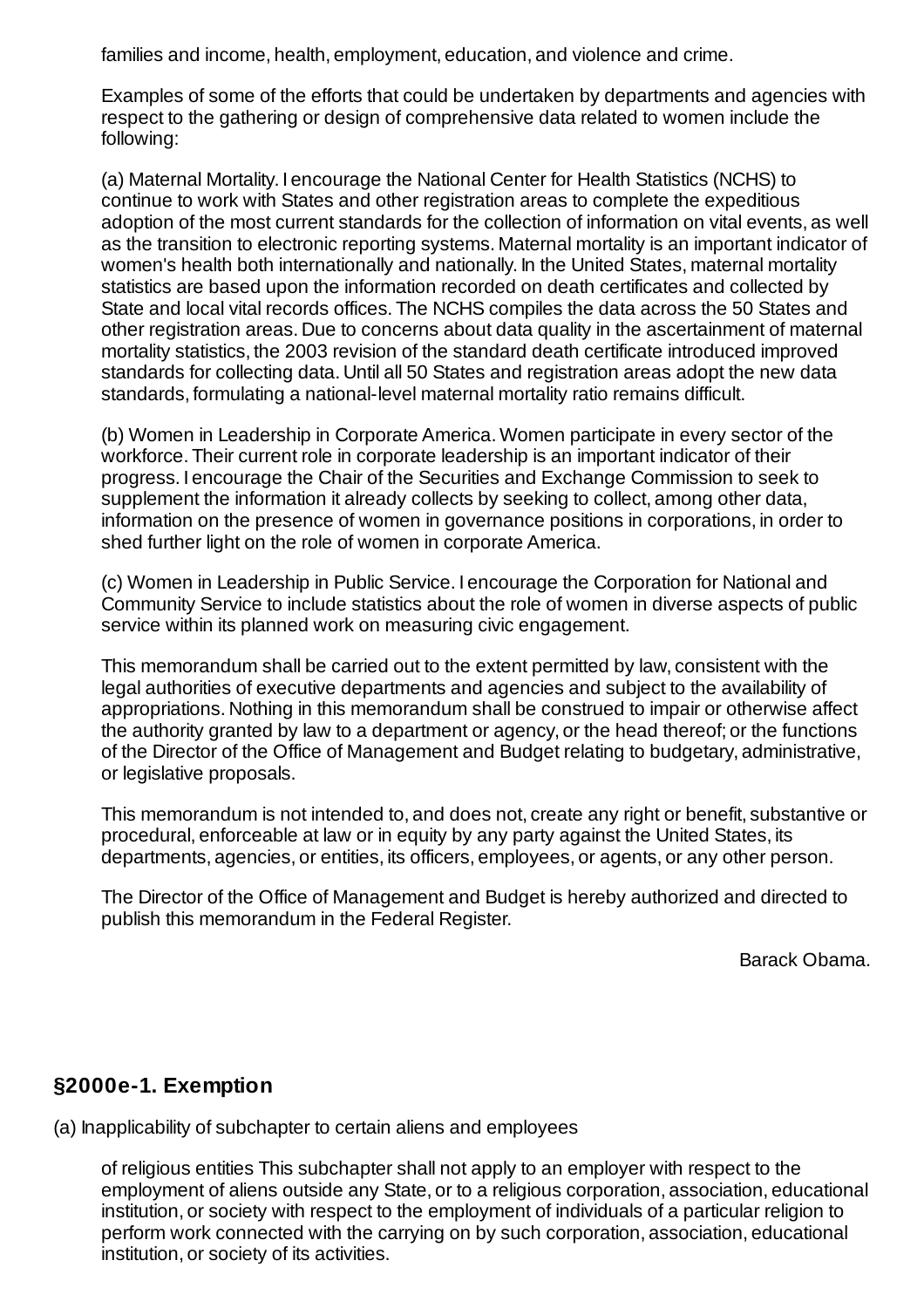(b) Compliance with statute as violative of foreign law

institution, or society of its activities.

It shall not be unlawful under section 2000e-2 or 2000e-3 of this title for an employer (or a corporation controlled by an employer), labor organization, employment agency, or joint labor-management committee controlling apprenticeship or other training or retraining (including on-the-job training programs) to take any action otherwise prohibited by such section, with respect to an employee in a workplace in a foreign country if compliance with such section would cause such employer (or such corporation), such organization, such agency, or such committee to violate the law of the foreign country in which such workplace is located.

(c) Control of corporation incorporated in foreign country

(1) If an employer controls a corporation whose place of incorporation is a foreign country, any practice prohibited by section 2000e-2 or 2000e-3 of this title engaged in by such corporation shall be presumed to be engaged in by such employer.

(2) Sections 2000e-2 and 2000e-3 of this title shall not apply with respect to the foreign operations of an employer that is a foreign person not controlled by an American employer.

(3) For purposes of this subsection, the determination of whether an employer controls a corporation shall be based on -

- (A) the interrelation of operations;
- (B) the common management;
- (C) the centralized control of labor relations; and
- (D) the common ownership or financial control, of the employer and the corporation.

#### **SOURCE**

(Pub. L. 88-352, title VII, Sec. 702, July 2, 1964, 78 Stat. 255; Pub. L. 92-261, Sec. 3, Mar. 24, 1972, 86 Stat. 103; Pub. L. 102- 166, title I, Sec. 109(b)(1), Nov. 21, 1991, 105 Stat. 1077.)

#### AMENDMENTS

1991 - Pub. L. 102-166 designated existing provisions as subsec.

(a) and added subsecs.(b) and (c).

1972 - Pub. L. 92-261 reenacted section catchline without change and amended text generally.Prior to amendment, text read as follows:"This subchapter shall not apply to an employer with respect to the employment of aliens outside any State, or to a religious corporation, association, or society with respect to the employment of individuals of a particular religion to perform work connected with the carrying on by such corporation, association, or society of its religious activities or to an educational institution with respect to the employment of individuals to perform work connected with the educational activities of such institution."

EFFECTIVE DATE OF 1991 AMENDMENT Amendment by Pub. L. 102-166 inapplicable to conduct occurring before Nov. 21, 1991, see section 109(c) of Pub. L. 102-166, set out as a note under section 2000e of this title.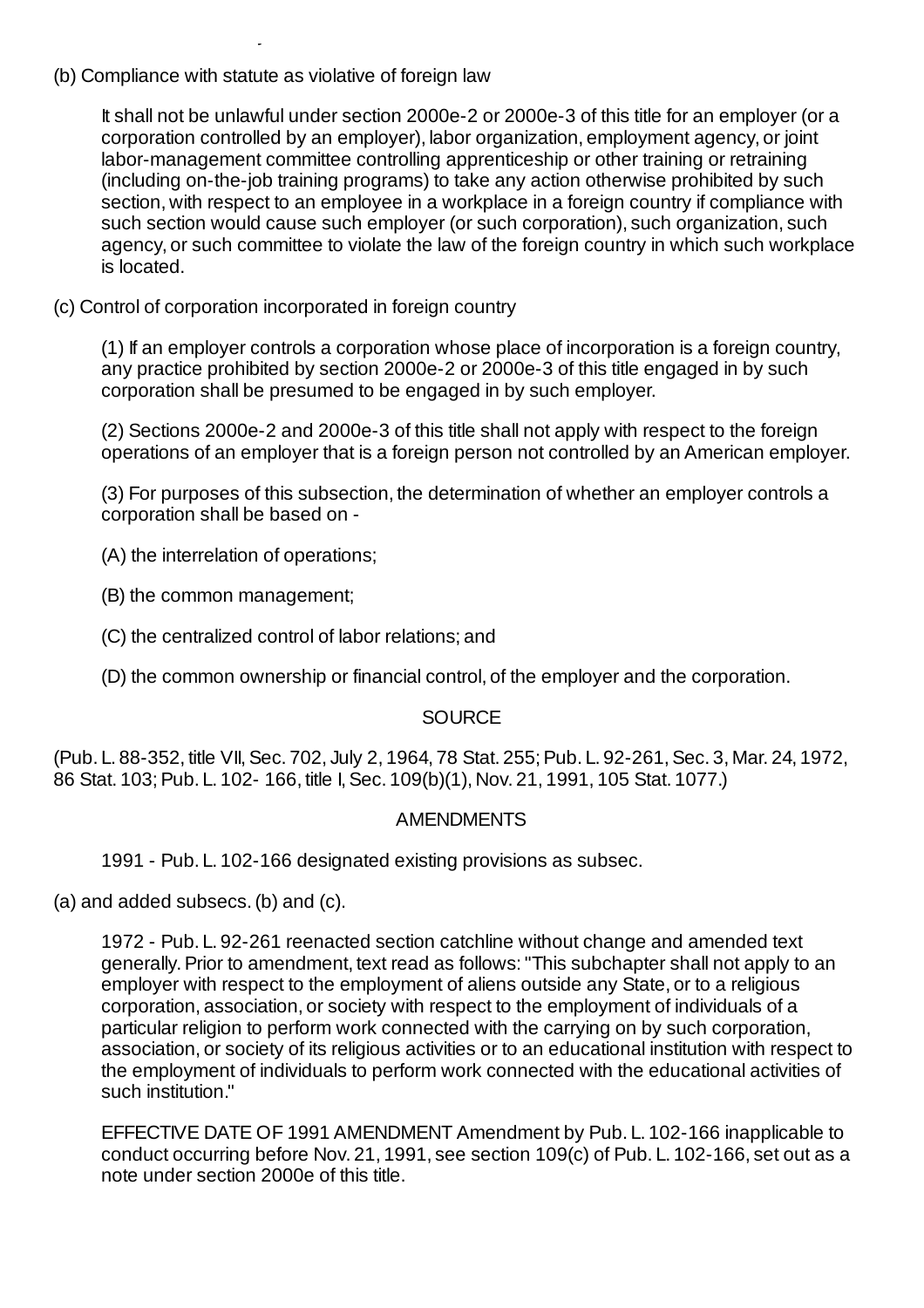# **§2000e-2. Unlawful employment practices**

(a) Employer practices

It shall be an unlawful employment practice for an employer -

(1) to fail or refuse to hire or to discharge any individual, or otherwise to discriminate against any individual with respect to his compensation, terms, conditions, or privileges of employment, because of such individual's race, color,religion, sex, or national origin; or

(2) to limit, segregate, or classify his employees or applicants for employment in any way which would deprive or tend to deprive any individual of employment opportunities or otherwise adversely affect his status as an employee, because of such individual's race, color, religion, sex, or national origin.

(b) Employment agency practices

It shall be an unlawful employment practice for an employment agency to fail or refuse to refer for employment, or otherwise to discriminate against, any individual because of his race, color, religion, sex, or national origin, or to classify or refer for employment any individual on the basis of his race, color, religion, sex, or national origin.

(c) Labor organization practices

It shall be an unlawful employment practice for a labor organization -

(1) to exclude or to expel from its membership, or otherwise to discriminate against, any individual because of his race, color, religion, sex, or national origin;

(2) to limit, segregate, or classify its membership or applicants for membership, or to classify or fail or refuse to refer for employment any individual, in any way which would deprive or tend to deprive any individual of employment opportunities, or would limit such employment opportunities or otherwise adversely affect his status as an employee or as an applicant for employment, because of such individual's race, color,religion, sex, or national origin; or

(3) to cause or attempt to cause an employer to discriminate against an individual in violation of this section.

#### (d) Training programs

It shall be an unlawful employment practice for any employer, labor organization, or joint labor-management committee controlling apprenticeship or other training or retraining, including on-the- job training programs to discriminate against any individual because of his race, color, religion, sex, or national origin in admission to, or employment in, any program established to provide apprenticeship or other training.

#### (e) Businesses or enterprises with personnel qualified on basis of

religion, sex, or national origin; educational institutions with personnel of particular religion Notwithstanding any other provision of this subchapter,(1) it shall not be an unlawful employment practice for an employer to hire and employ employees, for an employment agency to classify, or refer for employment any individual, for a labor organization to classify its membership or to classify or refer for employment any individual, or for an employer, labor organization, or joint labor-

management committee controlling apprenticeship or other training or retraining programs to admit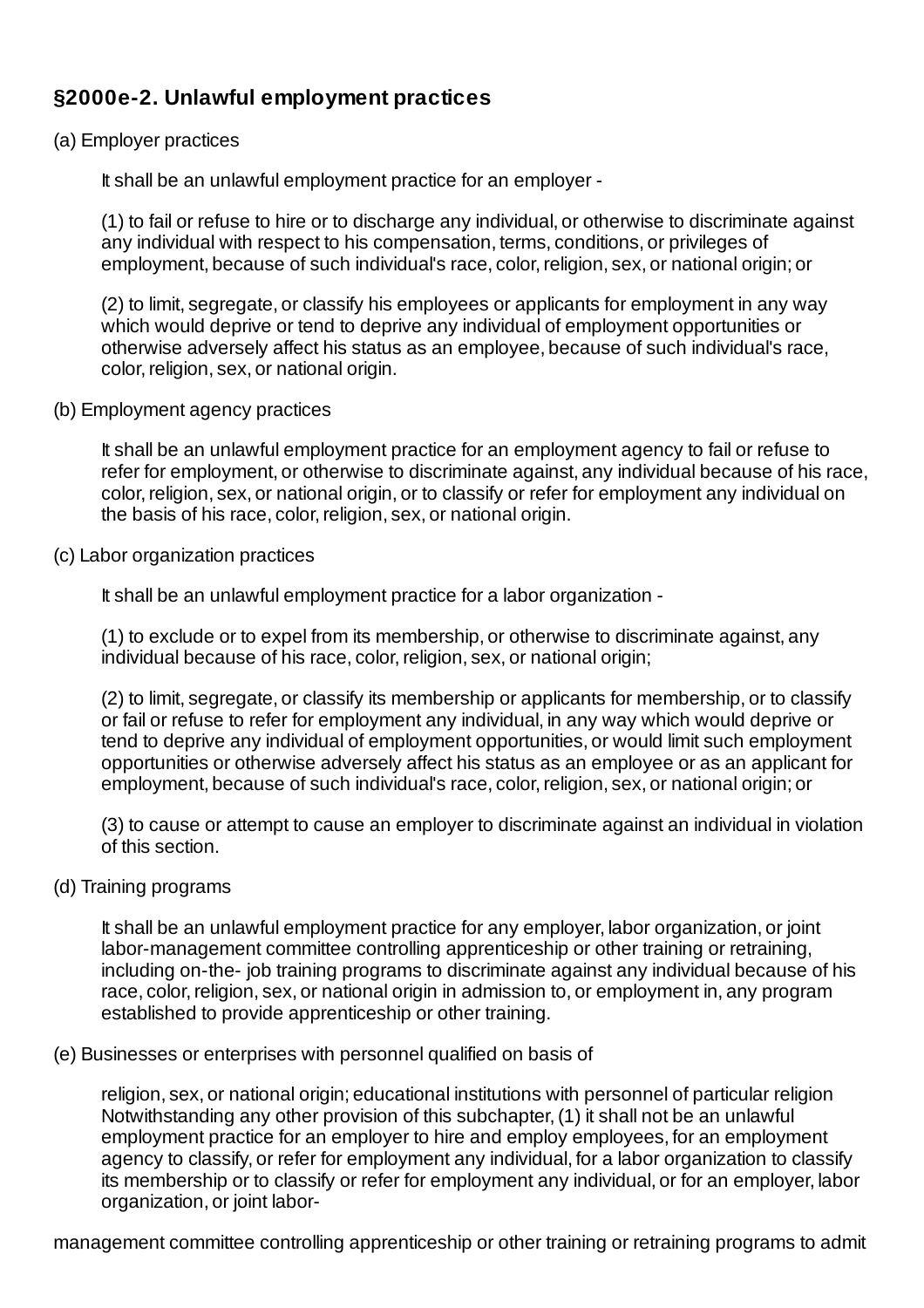or employ any individual in any such program, on the basis of his religion, sex, or national origin in those certain instances where religion, sex, or national origin is a bona fide occupational qualification reasonably necessary to the normal operation of that particular business or enterprise, and (2) it shall not be an unlawful employment practice for a school, college, university, or other educational institution or institution of learning to hire and employ employees of a particular religion if such school, college, university, or other educational institution or institution of learning is, in whole or in substantial part, owned, supported, controlled, or managed by a particular religion or by a particular religious corporation, association, or society, or if the curriculum of such school, college, university, or other educational institution or institution of learning is directed toward the propagation of a particular religion.

(f) Members of Communist Party or Communist-action or Communist-

front organizations As used in this subchapter, the phrase "unlawful employment practice" shall not be deemed to include any action or measure taken by an employer, labor organization, joint labor-management committee, or employment agency with respect to an individual who is a member of the Communist Party of the United States or of any other organization required to register as a Communist-action or Communist-front organization by final order of the Subversive Activities Control Board pursuant to the Subversive Activities ControlAct of 1950 [50 U.S.C. 781 et seq.].

# (g) National security

Notwithstanding any other provision of this subchapter, it shall not be an unlawful employment practice for an employer to fail or refuse to hire and employ any individual for any position, for an employer to discharge any individual from any position, or for an employment agency to fail or refuse to refer any individual for employment in any position, or for a labor organization to fail or refuse to refer any individual for employment in any position, if -

(1) the occupancy of such position, or access to the premises in or upon which any part of the duties of such position is performed or is to be performed, is subject to any requirement imposed in the interest of the national security of the United States under any security program in effect pursuant to or administered under any statute of the United States or any Executive order of the President; and

(2) such individual has not fulfilled or has ceased to fulfill that requirement.

(h) Seniority or merit system; quantity or quality of production;

ability tests; compensation based on sex and authorized by minimum wage provisions Notwithstanding any other provision of this subchapter, it shall not be an unlawful employment practice for an employer to apply different standards of compensation, or different terms, conditions, or privileges of employment pursuant to a bona fide seniority or merit system, or a system which measures earnings by quantity or quality of production or to employees who work in different locations, provided that such differences are not the result of an intention to discriminate because of race, color, religion, sex, or national origin, nor shall it be an unlawful employment practice for an employer to give and to act upon the results of any professionally developed ability test provided that such test, its administration or action upon the results is not designed, intended or used to discriminate because of race, color, religion, sex or national origin. It shall not be an unlawful employment practice under this subchapter for any employer to differentiate upon the basis of sex in determining the amount of the wages or compensation paid or to be paid to employees of such employer if such differentiation is authorized by the provisions of section 206(d) of title 29.

(i) Businesses or enterprises extending preferential treatment to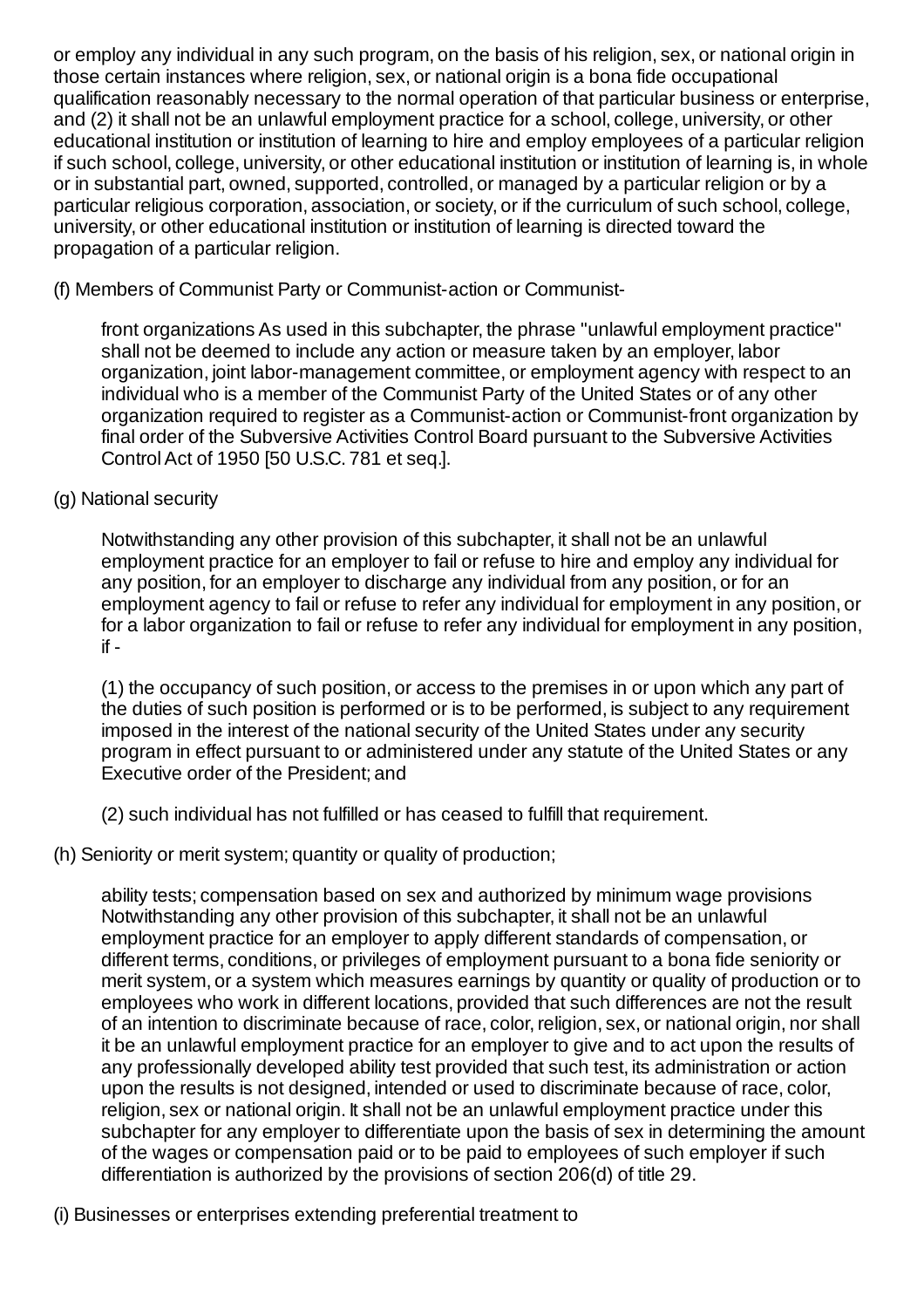Indians Nothing contained in this subchapter shall apply to any business or enterprise on or near an Indian reservation with respect to any publicly announced employment practice of such business or enterprise under which a preferential treatment is given to any individual because he is an Indian living on or near a reservation.

(j) Preferential treatment not to be granted on account of existing

number or percentage imbalance Nothing contained in this subchapter shall be interpreted to require any employer, employment agency, labor organization, or joint labor-management committee subject to this subchapter to grant preferential treatment to any individual or to any group because of the race, color, religion, sex, or national origin of such individual or group on account of an imbalance which may exist with respect to the total number or percentage of persons of any race, color, religion, sex, or national origin employed by any employer, referred or classified for employment by any employment agency or labor organization, admitted to membership or classified by any labor organization, or admitted to, or employed in, any apprenticeship or other training program, in comparison with the total number or percentage of persons of such race, color, religion, sex, or national origin in any community, State, section, or other area, or in the available work force in any community, State, section, or other area.

(k) Burden of proof in disparate impact cases

(1)(A) An unlawful employment practice based on disparate impact is established under this subchapter only if -

(i) a complaining party demonstrates that a respondent uses a particular employment practice that causes a disparate impact on the basis of race, color,religion, sex, or national origin and the respondent fails to demonstrate that the challenged practice is job related for the position in question and consistent with business necessity; or

(ii) the complaining party makes the demonstration described in subparagraph (C) with respect to an alternative employment practice and the respondent refuses to adopt such alternative employment practice.

(B)(i) With respect to demonstrating that a particular employment practice causes a disparate impact as described in subparagraph (A)(i), the complaining party shall demonstrate that each particular challenged employment practice causes a disparate impact, except that if the complaining party can demonstrate to the court that the elements of a respondent's decisionmaking process are not capable of separation for analysis, the decisionmaking process may be analyzed as one employment practice.

(ii) If the respondent demonstrates that a specific employment practice does not cause the disparate impact, the respondent shall not be required to demonstrate that such practice is required by business necessity.

(C) The demonstration referred to by subparagraph (A)(ii) shall be in accordance with the law as it existed on June 4, 1989, with respect to the concept of "alternative employment practice".

(2) A demonstration that an employment practice is required by business necessity may not be used as a defense against a claim of intentional discrimination under this subchapter.

(3) Notwithstanding any other provision of this subchapter, a rule barring the employment of an individual who currently and knowingly uses or possesses a controlled substance, as defined in schedules I and II of section 102(6) of the Controlled Substances Act (21 U.S.C. 802(6)), other than the use or possession of a drug taken under the supervision of a licensed health care professional, or any other use or possession authorized by the Controlled Substances Act [21 U.S.C. 801 et seq.] or any other provision of Federal law, shall be considered an unlawful employment practice under this subchapter only if such rule is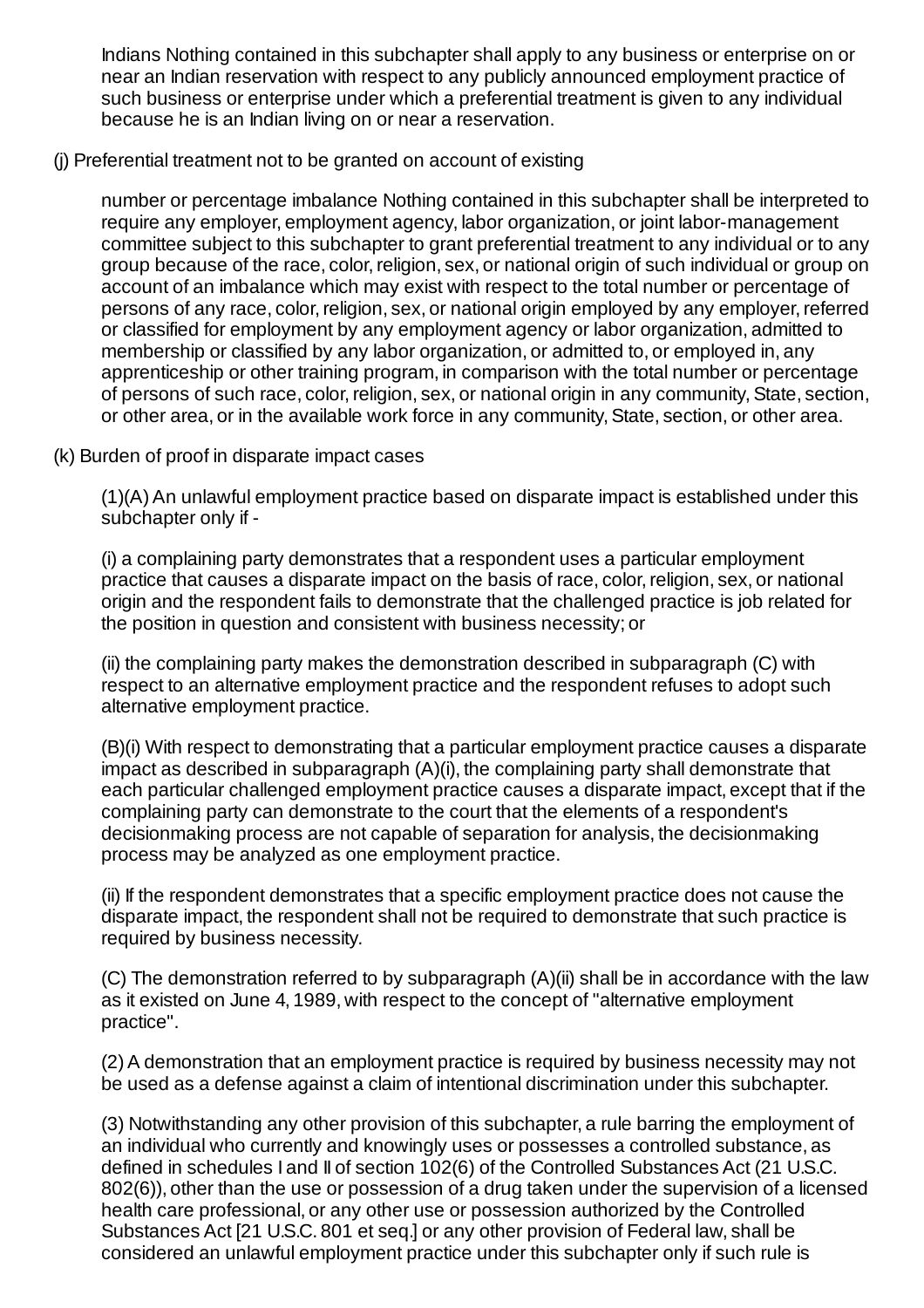adopted or applied with an intent to discriminate because of race, color,religion, sex, or national origin.

(l) Prohibition of discriminatory use of test scores

It shall be an unlawful employment practice for a respondent, in connection with the selection or referral of applicants or candidates for employment or promotion, to adjust the scores of, use different cutoff scores for, or otherwise alter the results of, employment related tests on the basis of race, color, religion, sex, or national origin.

(m) Impermissible consideration of race, color, religion, sex, or

national origin in employment practices Except as otherwise provided in this subchapter, an unlawful employment practice is established when the complaining party demonstrates that race, color, religion, sex, or national origin was a motivating factor for any employment practice, even though other factors also motivated the practice.

#### (n) Resolution of challenges to employment practices implementing

litigated or consent judgments or orders (1)(A) Notwithstanding any other provision of law, and except as provided in paragraph (2), an employment practice that implements and is within the scope of a litigated or consent judgment or order that resolves a claim of employment discrimination under the Constitution or Federal civil rights laws may not be challenged under the circumstances described in subparagraph (B).

(B) A practice described in subparagraph (A) may not be challenged in a claim under the Constitution or Federal civil rights laws -

(i) by a person who, prior to the entry of the judgment or order described in subparagraph (A), had -

(I) actual notice of the proposed judgment or order sufficient to apprise such person that such judgment or order might adversely affect the interests and legal rights of such person and that an opportunity was available to present objections to such judgment or order by a future date certain; and (II) a reasonable opportunity to present objections to such judgment or order; or

(ii) by a person whose interests were adequately represented by another person who had previously challenged the judgment or order on the same legal grounds and with a similar factual situation, unless there has been an intervening change in law or fact.

(2) Nothing in this subsection shall be construed to -

(A) alter the standards for intervention under rule 24 of the Federal Rules of Civil Procedure or apply to the rights of parties who have successfully intervened pursuant to such rule in the proceeding in which the parties intervened;

(B) apply to the rights of parties to the action in which a litigated or consent judgment or order was entered, or of members of a class represented or sought to be represented in such action, or of members of a group on whose behalf relief was sought in such action by the Federal Government;

(C) prevent challenges to a litigated or consent judgment or order on the ground that such judgment or order was obtained through collusion or fraud, or is transparently invalid or was entered by a court lacking subject matter jurisdiction; or

(D) authorize or permit the denial to any person of the due process of law required by the Constitution.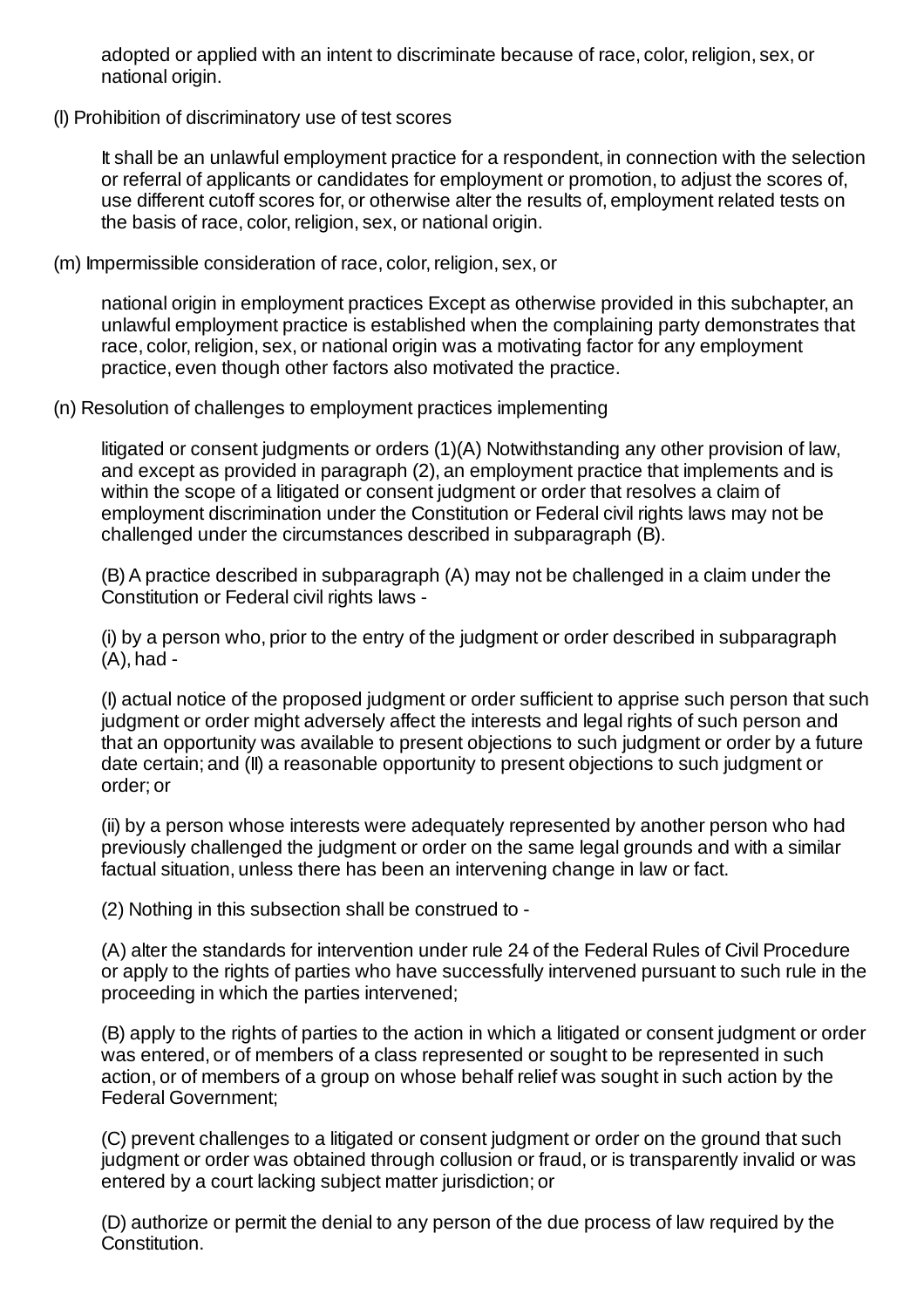(3) Any action not precluded under this subsection that challenges an employment consent judgment or order described in paragraph (1) shall be brought in the court, and if possible before the judge, that entered such judgment or order. Nothing in this subsection shall preclude a transfer of such action pursuant to section 1404 of title 28.

#### **SOURCE**

(Pub. L. 88-352, title VII, Sec. 703, July 2, 1964, 78 Stat. 255; Pub. L. 92-261, Sec. 8(a), (b), Mar. 24, 1972, 86 Stat. 109;Pub. L. 102-166, title I,Secs. 105(a), 106, 107(a), 108, Nov. 21, 1991, 105 Stat. 1074-1076.)

#### REFERENCES IN TEXT

The Subversive Activities Control Act of 1950, referred to in subsec. (f), is title I (Secs. 1-32) of act Sept. 23, 1950, ch. 1024, 64 Stat. 987, which is classified principally to subchapter I(Sec. 781 et seq.) of chapter 23 of Title 50, War and National Defense. For complete classification of this Act to the Code, see Tables.

The Controlled Substances Act, referred to in subsec. (k)(3), is title II of Pub. L. 91-513, Oct. 27, 1970, 84 Stat. 1242, which is classified principally to subchapter I(Sec. 801 et seq.) of chapter 13 of Title 21, Food and Drugs. For complete classification of this Act to the Code, see Short Title note set out under section 801 of Title 21 and Tables.

The Federal Rules of Civil Procedure, referred to in subsec.

(n)(2)(A), are set out in the Appendix to Title 28, Judiciary and Judicial Procedure.

#### **AMENDMENTS**

1991 - Subsec. (k). Pub. L. 102-166, Sec. 105(a), added subsec.

(k).

Subsec. (I). Pub. L. 102-166, Sec. 106, added subsec. (I).

Subsec. (m). Pub. L. 102-166, Sec. 107(a), added subsec. (m).

Subsec. (n). Pub. L. 102-166, Sec. 108, added subsec. (n).

1972 - Subsec. (a)(2). Pub. L. 92-261, Sec. 8(a), inserted "or applicants for employment" after "his employees".

Subsec. (c)(2). Pub. L. 92-261, Sec. 8(b), inserted "or applicants for membership" after "membership".

EFFECTIVE DATE OF 1991 AMENDMENT Amendment by Pub. L. 102-166 effective Nov. 21, 1991, except as otherwise provided, see section 402 of Pub. L. 102-166, set out as a note under section 1981 of this title.

# **§2000e-3. Other unlawful employment practices**

(a) Discrimination for making charges, testifying, assisting, or

participating in enforcement proceedings It shall be an unlawful employment practice for an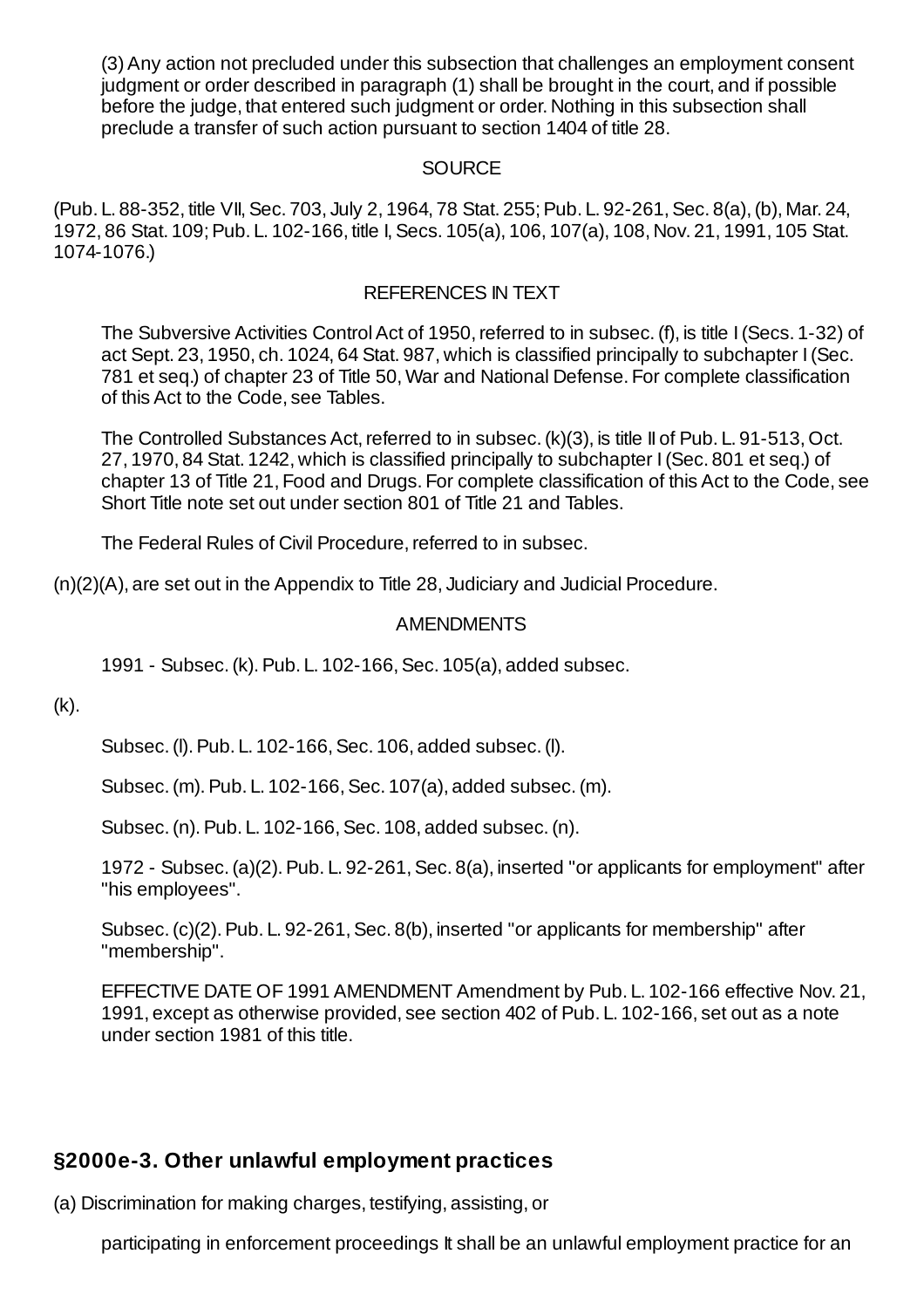employer to discriminate against any of his employees or applicants for employment, for an employment agency, or joint labor-management committee controlling apprenticeship or other training or retraining, including on-the-job training programs, to discriminate against any individual, or for a labor organization to discriminate against any member thereof or applicant for membership, because he has opposed any practice made an unlawful employment practice by this subchapter, or because he has made a charge, testified, assisted, or participated in any manner in an investigation, proceeding, or hearing under this subchapter.

# (b) Printing or publication of notices or advertisements indicating

prohibited preference, limitation, specification, or discrimination; occupational qualification exception It shall be an unlawful employment practice for an employer, labor organization, employment agency, or joint labor-management committee controlling apprenticeship or other training or retraining, including on-the-job training programs, to print or publish or cause to be printed or published any notice or advertisement relating to employment by such an employer or membership in or any classification or referral for employment by such a labor organization, or relating to any classification or referral for employment by such an employment agency, or relating to admission to, or employment in, any program established to provide apprenticeship or other training by such a joint labor-

management committee, indicating any preference, limitation, specification, or discrimination, based on race, color, religion, sex, or national origin, except that such a notice or advertisement may indicate a preference, limitation, specification, or discrimination based on religion, sex, or national origin when religion, sex, or national origin is a bona fide occupational qualification for employment.

## **SOURCE**

(Pub. L. 88-352, title VII, Sec. 704, July 2, 1964, 78 Stat. 257; Pub. L. 92-261, Sec. 8(c), Mar. 24, 1972, 86 Stat. 109.)

#### AMENDMENTS

1972 - Subsec. (a). Pub. L. 92-261, Sec. 8(c)(1), inserted provision making it an unlawful employment practice for a joint labor-management committee controlling apprenticeship or other training or retraining, including on-the-job training programs, to discriminate against the specified individuals.

Subsec. (b). Pub. L. 92-261, Sec. 8(c)(2), inserted provisions making prohibitions applicable to joint labor-management committees controlling apprenticeship or other training or retraining, including on-the-job training programs, and notices or advertisements of such joint labormanagement committees relating to admission to, or employment in, any program established to provide apprenticeship or other training.

# **§2000e-4. Equal Employment Opportunity Commission**

(a) Creation; composition; political representation; appointment;

term; vacancies; Chairman and Vice Chairman; duties of Chairman;

appointment of personnel; compensation of personnel There is hereby created a Commission to be known as the Equal Employment Opportunity Commission, which shall be composed of five members, not more than three of whom shall be members of the same political party. Members of the Commission shall be appointed by the President by and with the advice and consent of the Senate for a term of five years.Any individual chosen to fill a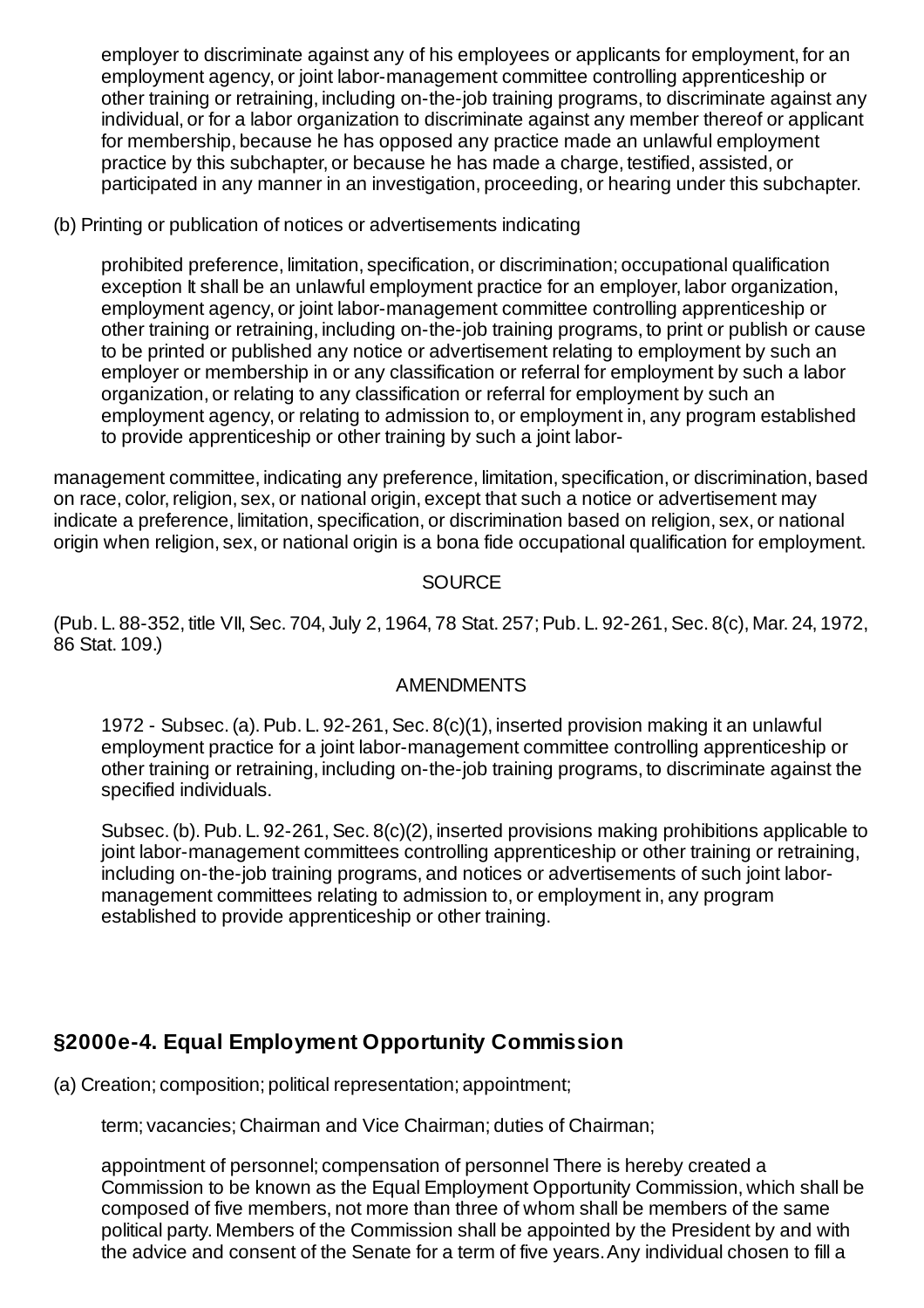vacancy shall be appointed only for the unexpired term of the member whom he shall succeed, and all members of the Commission shall continue to serve until their successors are appointed and qualified, except that no such member of the Commission shall continue to serve (1) for more than sixty days when the Congress is in session unless a nomination to fill such vacancy shall have been submitted to the Senate, or (2) after the adjournment sine die of the session of the Senate in which such nomination was submitted. The President shall designate one member to serve as Chairman of the Commission, and one member to serve as Vice Chairman. The Chairman shall be responsible on behalf of the Commission for the administrative operations of the Commission, and, except as provided in subsection (b) of this section, shall appoint, in accordance with the provisions of title 5 governing appointments in the competitive service, such officers, agents, attorneys, administrative law judges, and employees as he deems necessary to assist it in the performance of its functions and to fix their compensation in accordance with the provisions of chapter 51 and subchapter III of chapter 53 of title 5,relating to classification and General Schedule pay rates:Provided, That assignment, removal, and compensation of administrative law judges shall be in accordance with sections 3105, 3344, 5372, and 7521 of title 5.

(b) General Counsel; appointment; term; duties; representation by

attorneys and Attorney General (1) There shall be a General Counsel of the Commission appointed by the President, by and with the advice and consent of the Senate, for a term of four years. The General Counsel shall have responsibility for the conduct of litigation as provided in sections 2000e-5 and 2000e-6 of this title. The General Counsel shall have such other duties as the Commission may prescribe or as may be provided by law and shall concur with the Chairman of the Commission on the appointment and supervision of regional attorneys. The General Counsel of the Commission on the effective date of this Act shall continue in such position and perform the functions specified in this subsection until a successor is appointed and qualified.

(2) Attorneys appointed under this section may, at the direction of the Commission, appear for and represent the Commission in any case in court, provided that the Attorney General shall conduct all litigation to which the Commission is a party in the Supreme Court pursuant to this subchapter.

(c) Exercise of powers during vacancy; quorum

A vacancy in the Commission shall not impair the right of the remaining members to exercise all the powers of the Commission and three members thereof shall constitute a quorum.

(d) Seal; judicial notice

The Commission shall have an official seal which shall be judicially noticed.

(e) Reports to Congress and the President

The Commission shall at the close of each fiscal year report to the Congress and to the President concerning the action it has taken and the moneys it has disbursed. It shall make such further reports on the cause of and means of eliminating discrimination and such recommendations for further legislation as may appear desirable.

(f) Principal and other offices

The principal office of the Commission shall be in or near the District of Columbia, but it may meet or exercise any or all its powers at any other place. The Commission may establish such regional or State offices as it deems necessary to accomplish the purpose of this subchapter.

(g) Powers of Commission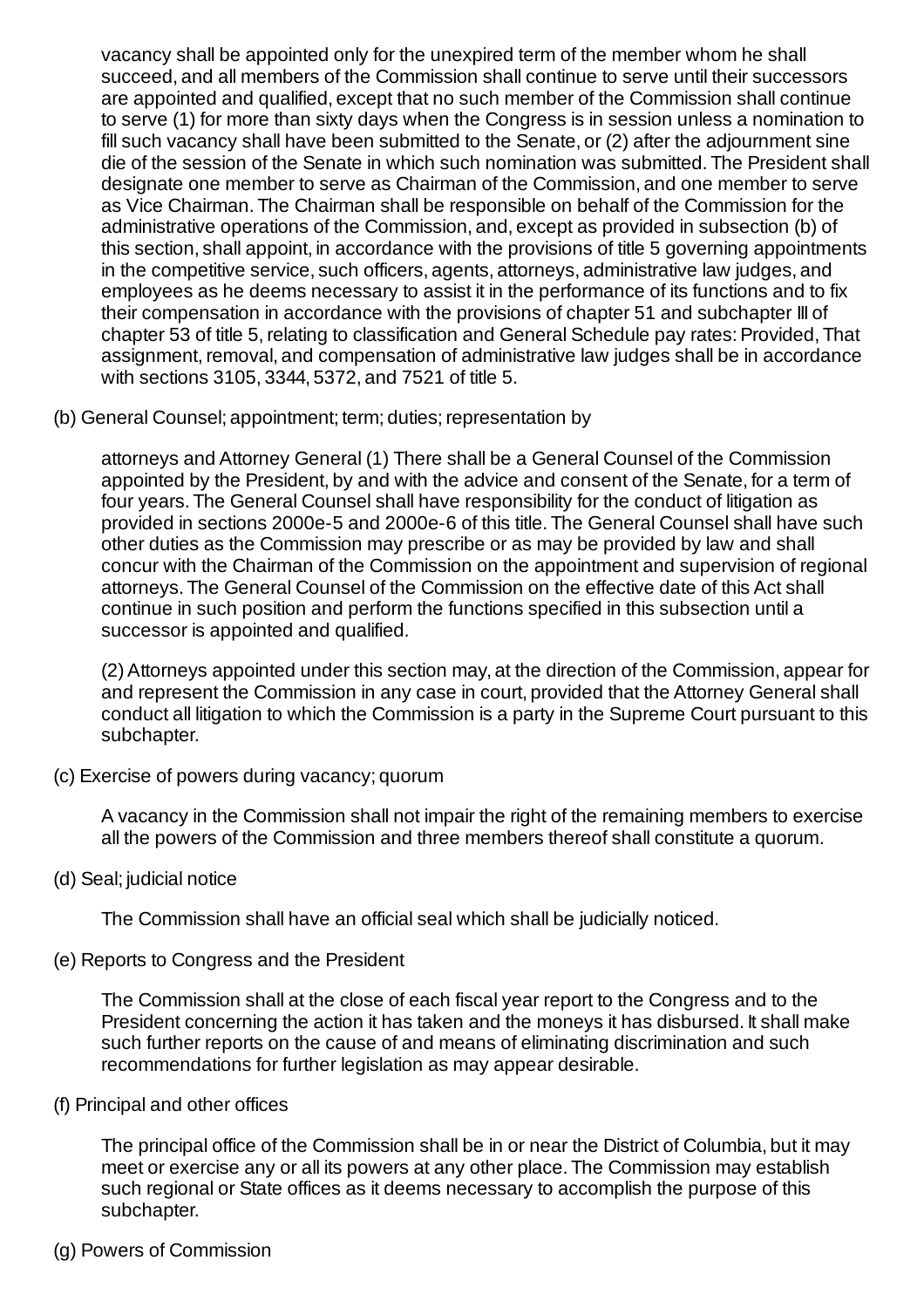The Commission shall have power -

(1) to cooperate with and, with their consent, utilize regional,State, local, and other agencies, both public and private, and individuals;

(2) to pay to witnesses whose depositions are taken or who are summoned before the Commission or any of its agents the same witness and mileage fees as are paid to witnesses in the courts of the United States:

(3) to furnish to persons subject to this subchapter such technical assistance as they may request to further their compliance with this subchapter or an order issued thereunder;

(4) upon the request of (i) any employer, whose employees or some of them, or (ii) any labor organization, whose members or some of them, refuse or threaten to refuse to cooperate in effectuating the provisions of this subchapter, to assist in such effectuation by conciliation or such other remedial action as is provided by this subchapter;

(5) to make such technical studies as are appropriate to effectuate the purposes and policies of this subchapter and to make the results of such studies available to the public;

(6) to intervene in a civil action brought under section 2000e- 5 of this title by an aggrieved party against a respondent other than a government, governmental agency or political subdivision.

#### (h) Cooperation with other departments and agencies in performance

of educational or promotional activities; outreach activities (1) The Commission shall, in any of its educational or promotional activities, cooperate with other departments and agencies in the performance of such educational and promotional activities.

(2) In exercising its powers under this subchapter, the Commission shall carry out educational and outreach activities (including dissemination of information in languages other than English) targeted to -

(A) individuals who historically have been victims of employment discrimination and have not been equitably served by the Commission; and

(B) individuals on whose behalf the Commission has authority to enforce any other law prohibiting employment discrimination, concerning rights and obligations under this subchapter or such law, as the case may be.

#### (i) Personnel subject to political activity restrictions

All officers, agents, attorneys, and employees of the Commission shall be subject to the provisions of section 7324 (!1) of title 5, notwithstanding any exemption contained in such section.

#### (j) TechnicalAssistance Training Institute

(1) The Commission shall establish a TechnicalAssistance Training Institute, through which the Commission shall provide technical assistance and training regarding the laws and regulations enforced by the Commission.

(2) An employer or other entity covered under this subchapter shall not be excused from compliance with the requirements of this subchapter because of any failure to receive technical assistance under this subsection.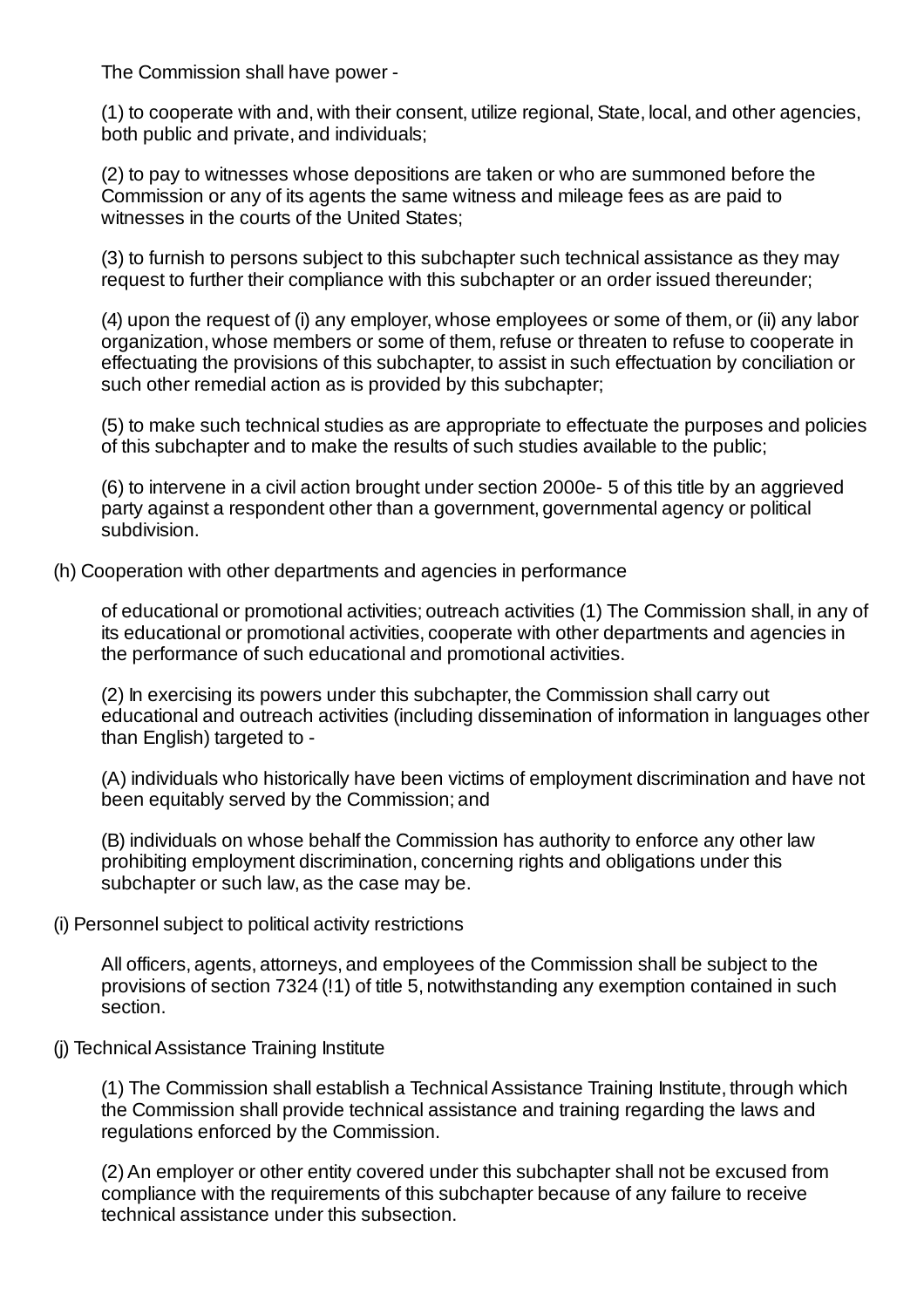(3) There are authorized to be appropriated to carry out this subsection such sums as may be necessary for fiscal year 1992.

(k) EEOC Education, Technical Assistance, and Training Revolving

Fund (1) There is hereby established in the Treasury of the United States a revolving fund to be known as the "EEOC Education, Technical Assistance, and Training Revolving Fund" (hereinafter in this subsection referred to as the "Fund") and to pay the cost (including administrative and personnel expenses) of providing education, technical assistance, and training relating to laws administered by the Commission. Monies in the Fund shall be available without fiscal year limitation to the Commission for such purposes.

(2)(A) The Commission shall charge fees in accordance with the provisions of this paragraph to offset the costs of education, technical assistance, and training provided with monies in the Fund.Such fees for any education, technical assistance, or training -

(i) shall be imposed on a uniform basis on persons and entities receiving such education, assistance, or training,(ii) shall not exceed the cost of providing such education, assistance, and training, and (iii) with respect to each person or entity receiving such education, assistance, or training, shall bear a reasonable relationship to the cost of providing such education, assistance, or training to such person or entity.

(B) Fees received under subparagraph (A) shall be deposited in the Fund by the Commission.

(C) The Commission shall include in each report made under subsection (e) of this section information with respect to the operation of the Fund, including information, presented in the aggregate, relating to -

(i) the number of persons and entities to which the Commission provided education, technical assistance, or training with monies in the Fund, in the fiscal year for which such report is prepared,(ii) the cost to the Commission to provide such education, technical assistance, or training to such persons and entities, and (iii) the amount of any fees received by the Commission from such persons and entities for such education, technical assistance, or training.

(3) The Secretary of the Treasury shall invest the portion of the Fund not required to satisfy current expenditures from the Fund, as determined by the Commission, in obligations of the United States or obligations guaranteed as to principal by the United States. Investment proceeds shall be deposited in the Fund.

(4) There is hereby transferred to the Fund \$1,000,000 from the Salaries and Expenses appropriation of the Commission.

#### **SOURCE**

(Pub. L. 88-352, title VII, Sec. 705, July 2, 1964, 78 Stat. 258; Pub. L. 92-261, Sec. 8(d)-(f), Mar. 24, 1972, 86 Stat. 109, 110; Pub. L. 93-608, Sec. 3(1), Jan. 2, 1975, 88 Stat. 1972; Pub. L. 95- 251, Sec. 2(a)(11), Mar. 27, 1978, 92 Stat. 183; Pub. L. 102-166, title I, Secs. 110(a), 111, Nov. 21, 1991, 105 Stat. 1078; Pub. L. 102-411, Sec. 2, Oct. 14, 1992, 106 Stat. 2102; Pub. L. 104-66, title II, Sec. 2031, Dec. 21, 1995, 109 Stat. 728.)

#### REFERENCES IN TEXT

The General Schedule, referred to in subsec. (a), is set out under section 5332 of Title 5.

The effective date of this Act, referred to in subsec. (b) $(1)$ , probably means the date of enactment of Pub. L. 92-261, which was approved Mar. 24, 1972.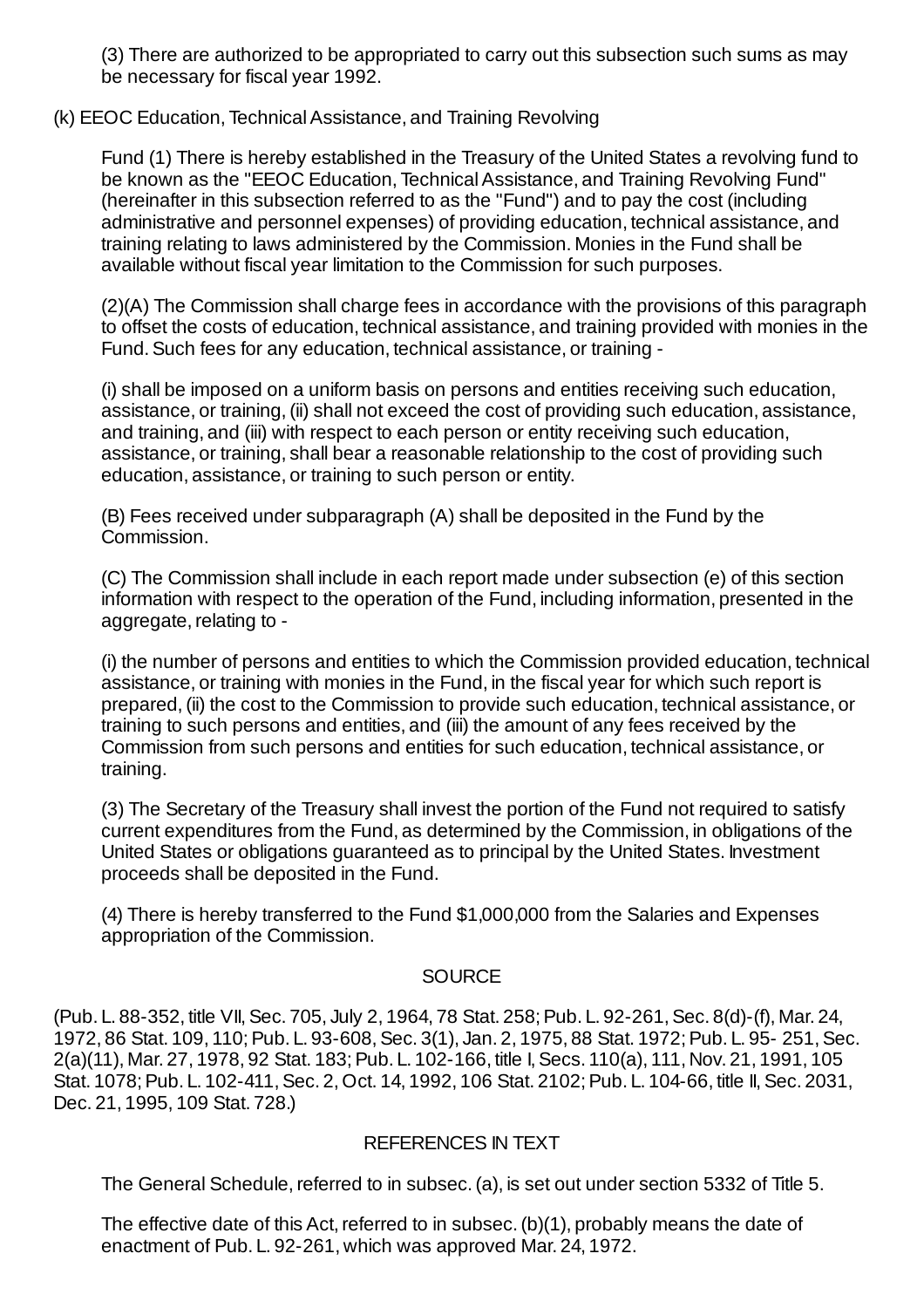Section 7324 of title 5, referred to in subsec. (i), which related to Executive agency employees or District of Columbia government employees influencing elections or taking part in political campaigns, was omitted in the general revision of subchapter III of chapter 73 of Title 5 by Pub. L. 103-94, Sec. 2(a), Oct. 6, 1993, 107 Stat. 1003, which enacted a new section 7324, relating to prohibition of political activities while on duty. See section 7323 of Title 5.

# **CODIFICATION**

In subsec. (a), reference to section "5372" of title 5 substituted for reference to section "5362" on authority of Pub. L. 95-454, Sec. 801(a)(3)(A)(ii), Oct. 13, 1978, 92 Stat. 1221, which redesignated sections 5361 through 5365 of title 5 as sections 5371 through 5375.

In subsec. (i), "section 7324 of title 5" substituted for "section 9 of the Act of August 2, 1939. as amended (the Hatch Act)" on authority of Pub. L. 89-554, Sec. 7(b), Sept. 6, 1966, 80 Stat. 631, the first section of which enacted Title 5, Government Organization and Employees. Prior to the enactment of Title 5, section 9 of the Act of August 2, 1939, as amended, was classified to section 118i of Title 5.

## AMENDMENTS

1995 - Subsec. (k)(2)(C). Pub. L. 104-66 substituted "including information, presented in the aggregate, relating to" for "including" in introductory provisions, "the number of persons and entities" for "the identity of each person or entity" in cl.(i),"such persons and entities" for "such person or entity" in cl.

(ii), and "fees" for "fee" and "such persons and entities" for "such person or entity" in cl.(iii).

1992 - Subsec.(k).Pub. L. 102-411 added subsec.(k).

1991 - Subsec. (h). Pub. L. 102-166, Sec. 111, designated existing provisions as par. (1) and added par.(2).

Subsec. (j). Pub. L. 102-166, Sec. 110(a), added subsec. (j).

1978 - Subsec.(a).Pub. L. 95-251 substituted "administrative law judges" for "hearing examiners" wherever appearing.

1975 - Subsec.(e).Pub. L. 93-608 struck out reporting requirement of names, salaries, and duties of all individuals in employ of Commission.

1972 - Subsec. (a), Pub. L. 92-261, Sec. 8(d), struck out provisions setting forth length of terms of original members of Commission and provisions authorizing Vice Chairman to act as Chairman in certain circumstances, inserted provisions relating to continuation in office of all members of Commission, and substituted provisions requiring appointment of officers, etc., in accordance with provisions of title 5, fixing compensation of such officers, etc., in accordance with provisions of chapter 51 and subchapter III of chapter 53 of title 5, relating to classification and General Schedule pay rates, and requiring assignment, removal, and compensation of hearing examiners in accordance with specified sections, for provisions requiring appointment of officers, etc., in accordance with civil service laws, and fixing compensation of such officers, etc., in accordance with the Classification Act of 1949, as amended.

Subsecs. (b) to  $(e)$ . Pub. L. 92-261, Sec.  $8(e)$ , added subsec.

(b), struck out subsec. (e) which amended sections 2204 and 2205 of former Title 5, Executive Departments and Government Officers and Employees, and redesignated existing subsecs.(b),  $(c)$ , and  $(d)$  as  $(c)$ ,  $(d)$ , and  $(e)$ , respectively.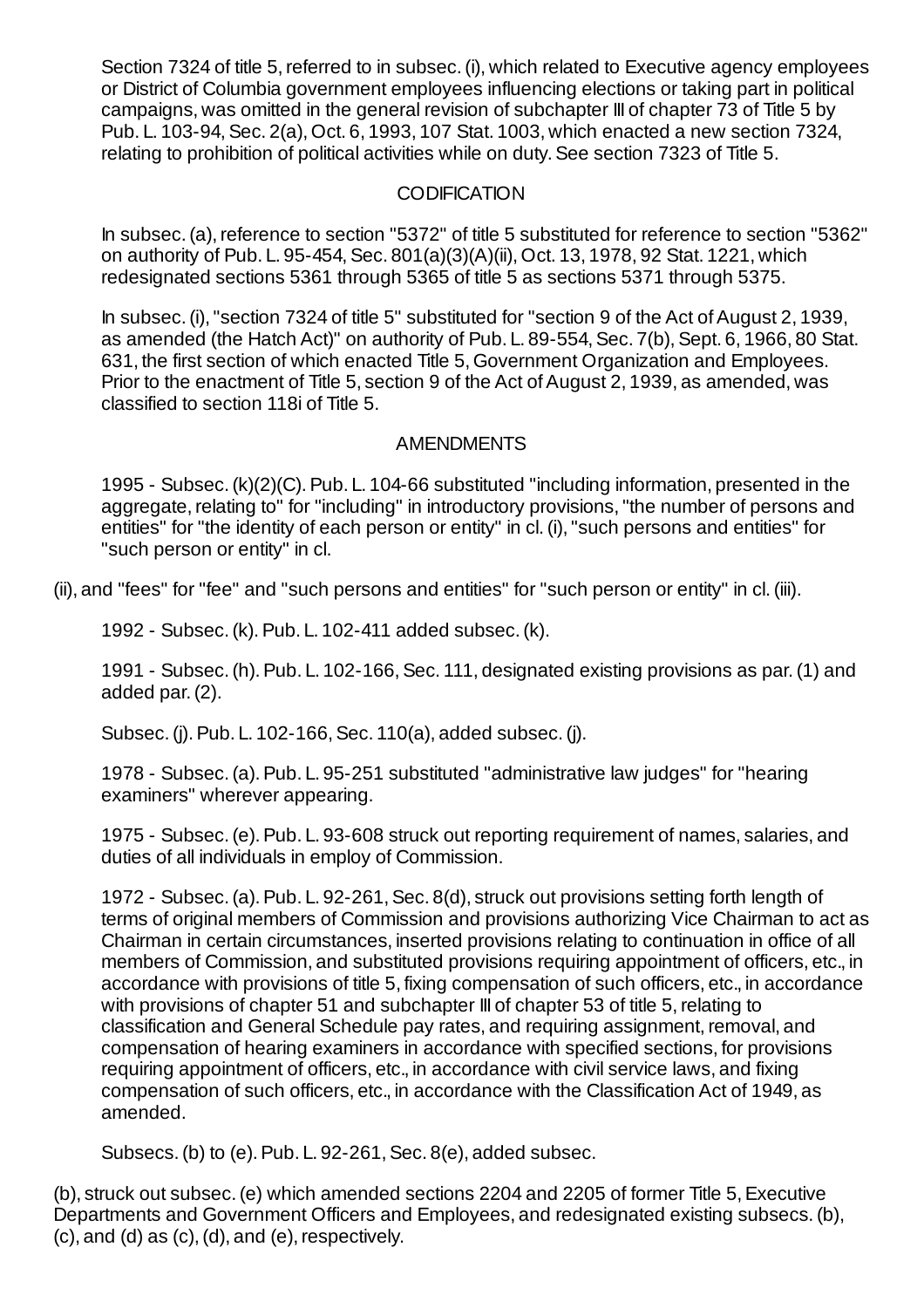Subsec. (g)(6). Pub. L. 92-261, Sec. 8(f), substituted provisions which authorized Commission to intervene in a civil action brought under section 2000e-5 of this title where respondent is other than a government, governmental agency, or political subdivision for provisions which authorized Commission to refer matters to Attorney General with recommendations to intervene or institute civil actions.

Subsecs. (h) to (j). Pub. L. 92-261, Sec. 8(e)(2), (3), struck out subsec. (h) which provided for legal representation for Commission, and redesignated subsecs.(i) and (j) as (h) and (i), respectively.

EFFECTIVE DATE OF 1991 AMENDMENT Section 110(b) of Pub. L. 102-166 provided that: "The amendment made by this section [amending this section] shall take effect on the date of the enactment of this Act [Nov. 21, 1991]." Amendment by section 111 of Pub. L. 102-166 effective Nov. 21, 1991, except as otherwise provided, see section 402 of Pub. L. 102-

166, set out as a note under section 1981 of this title.

TERMINATION OF REPORTING REQUIREMENTS For termination, effective May 15, 2000, of provisions of law requiring submittal to Congress of any annual, semiannual, or other regular periodic report listed in House Document No. 103-7 (in which a report required under subsec. (e) of this section is listed in item 20 on page 165), see section 3003 of Pub. L. 104-66, as amended, and section  $1(a)(4)$  [div. A, Sec.  $1402(1)$ ] of Pub. L.  $106-$ 

554, set out as notes under section 1113 of Title 31, Money and Finance.

## REORGANIZATION PLAN NO. 1 OF 1978 SUPERSEDED BY CIVILSERVICE REFORM ACT OF 1978

Section 905 of Pub. L. 95-454, Oct. 13, 1978, 92 Stat. 1224, provided in part that any provision in Reorganization Plan No. 1 of 1978 [set out below] inconsistent with any provision of that Act [see Tables for classification] was superseded thereby.

REORGANIZATION PLAN NO. 1 OF 1978

43 F.R. 19807, 92 STAT. 3781 Prepared by the President and transmitted to the Senate and the House of Representatives in Congress assembled, February 23, 1978, pursuant to the provisions of Chapter 9 of Title 5 of the United States Code.

Such functions include, but shall not be limited to, the functions relating to equal pay administration and enforcement now vested in the Secretary of Labor, the Administrator of the Wage and Hour Division of the Department of Labor, and the Civil Service Commission pursuant to Sections 4(d)(1);  $4(f)$ ; 9; 11(a), (b), and (c); 16(b) and (c) and 17 of the Fair Labor Standards Act, as amended, (29 U.S.C. 204(d)(1); 204(f); 209; 211(a),(b), and (c); 216(b) and (c) and 217) and Section 10(b)(1) of the Portal-to- Portal Act of 1947, as amended, (29 U.S.C. 259).

SEC. 2. TRANSFER OFAGE DISCRIMINATION ENFORCEMENT FUNCTIONS All functions vested in the Secretary of Labor or in the Civil Service Commission pursuant to Sections 2, 4, 7, 8, 9, 10, 11, 12, 13, 14, and 15 of the Age Discrimination in EmploymentAct of 1967, as amended,(29 U.S.C. 621, 623, 626, 627, 628, 629, 630, 631, 632, 633, and 633a) are hereby transferred to the Equal Employment Opportunity Commission.All functions related to age discrimination administration and enforcement pursuant to Sections 6 and 16 of the Age Discrimination in Employment Act of 1967, as amended, (29 U.S.C. 625 and 634) are hereby transferred to the Equal Employment Opportunity Commission.

SEC. 3. TRANSFER OF EQUALOPPORTUNITY IN FEDERALEMPLOYMENT ENFORCEMENT **FUNCTIONS** 

(a) All equal opportunity in Federal employment enforcement and related functions vested in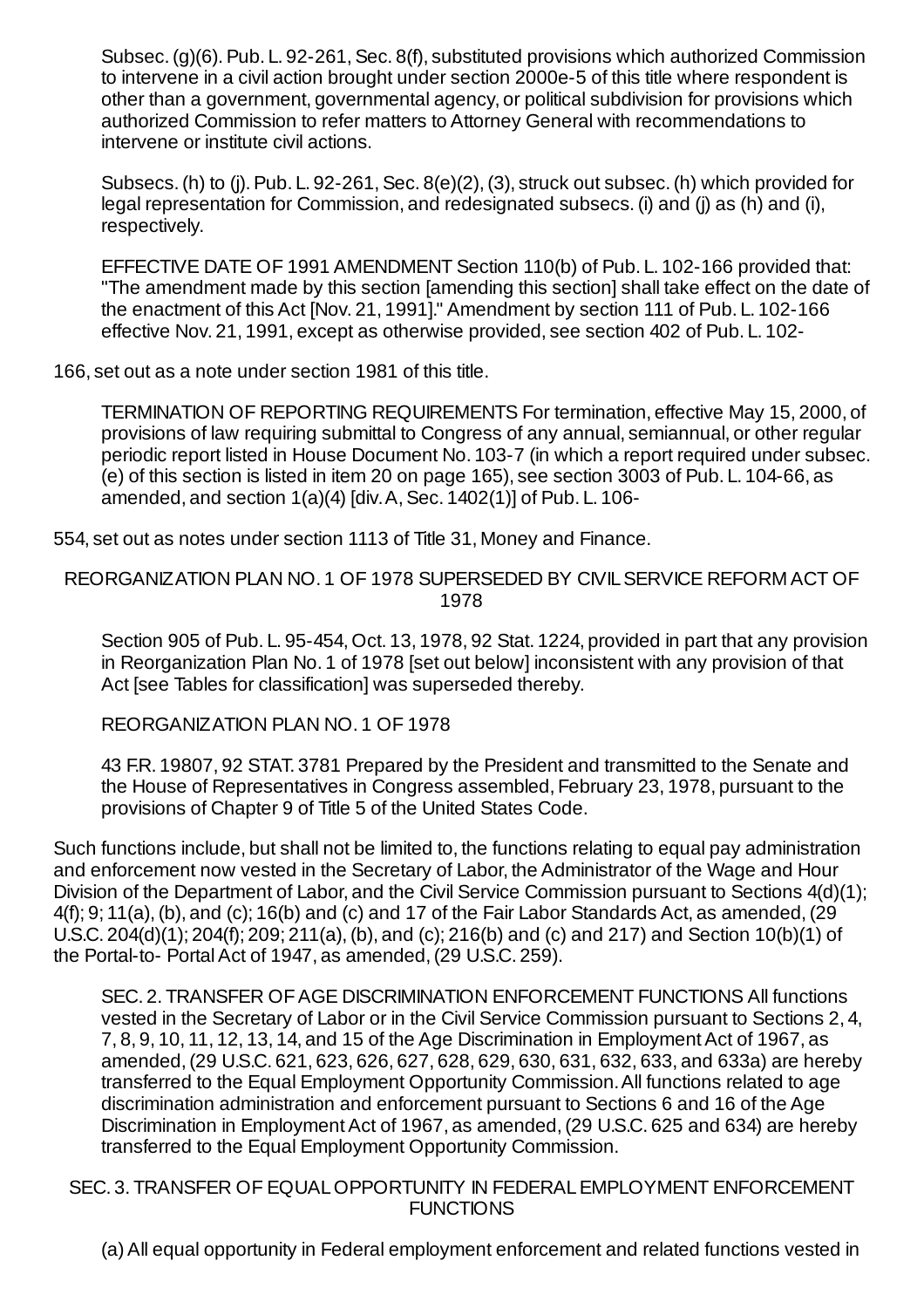the Civil Service Commission pursuant to Section 717(b) and (c) of the Civil Rights Act of 1964, as amended,(42 U.S.C. 2000e-16(b) and (c)), are hereby transferred to the Equal Employment Opportunity Commission.

(b) The Equal Employment Opportunity Commission may delegate to the Civil Service Commission or its successor the function of making a preliminary determination on the issue of discrimination whenever, as a part of a complaint or appeal before the Civil Service Commission on other grounds, a Federal employee alleges a violation of Section 717 of the Civil Rights Act of 1964, as amended,(42 U.S.C. 2000e-16) provided that the Equal Employment Opportunity Commission retains the function of making the final determination concerning such issue of discrimination.

## SEC. 4. TRANSFER OF FEDERALEMPLOYMENT OF HANDICAPPED INDIVIDUALS ENFORCEMENT FUNCTIONS

All Federal employment of handicapped individuals enforcement functions and related functions vested in the Civil Service Commission pursuant to Section 501 of the Rehabilitation Act of 1973 (29 U.S.C. 791) are hereby transferred to the Equal Employment Opportunity Commission. The function of being co-chairman of the Interagency Committee on Handicapped Employees now vested in the Chairman of the Civil Service Commission pursuant to Section 501 is hereby transferred to the Chairman of the Equal Employment Opportunity Commission.

SEC. 5. TRANSFER OF PUBLIC SECTOR 707 FUNCTIONS Any function of the Equal Employment Opportunity Commission concerning initiation of litigation with respect to State or local government, or political subdivisions under Section 707 of Title VII of the Civil Rights Act of 1964, as amended,(42 U.S.C. 2000e-

6) and all necessary functions related thereto, including investigation, findings, notice and an opportunity to resolve the matter without contested litigation, are hereby transferred to the Attorney General, to be exercised by him in accordance with procedures consistent with said Title VII. The Attorney General is authorized to delegate any function under Section 707 of said Title VII to any officer or employee of the Department of Justice.

#### SEC. 6. TRANSFER OF FUNCTIONSAND ABOLITION OF THE EQUALEMPLOYMENT OPPORTUNITY COORDINATING COUNCIL

All functions of the Equal Employment Opportunity Coordinating Council, which was established pursuant to Section 715 of the Civil Rights Act of 1964, as amended,(42 U.S.C. 2000e-14), are hereby transferred to the Equal Employment Opportunity Commission. The Equal Employment Opportunity Coordinating Council is hereby abolished.

SEC. 7.SAVINGS PROVISION Administrative proceedings including administrative appeals from the acts of an executive agency (as defined by Section 105 of Title 5 of the United States Code) commenced or being conducted by or against such executive agency will not abate by reason of the taking effect of this Plan. Consistent with the provisions of this Plan, all such proceedings shall continue before the Equal Employment Opportunity Commission otherwise unaffected by the transfers provided by this Plan. Consistent with the provisions of this Plan, the Equal Employment Opportunity Commission shall accept appeals from those executive agency actions which occurred prior to the effective date of this Plan in accordance with law and regulations in effect on such effective date. Nothing herein shall affect any right of any person to judicial review under applicable law.

[Pursuant to Ex. Ord. No. 12106, Dec. 26, 1978, 44 F.R. 1053, the transfer to the Equal Employment Opportunity Commission of certain functions of the Civil Service Commission relating to enforcement of equal employment opportunity programs as provided by sections 1 to 4 of this Reorg.Plan is effective Jan. 1, 1979.] [Pursuant to Ex. Ord. No. 12144, June 22,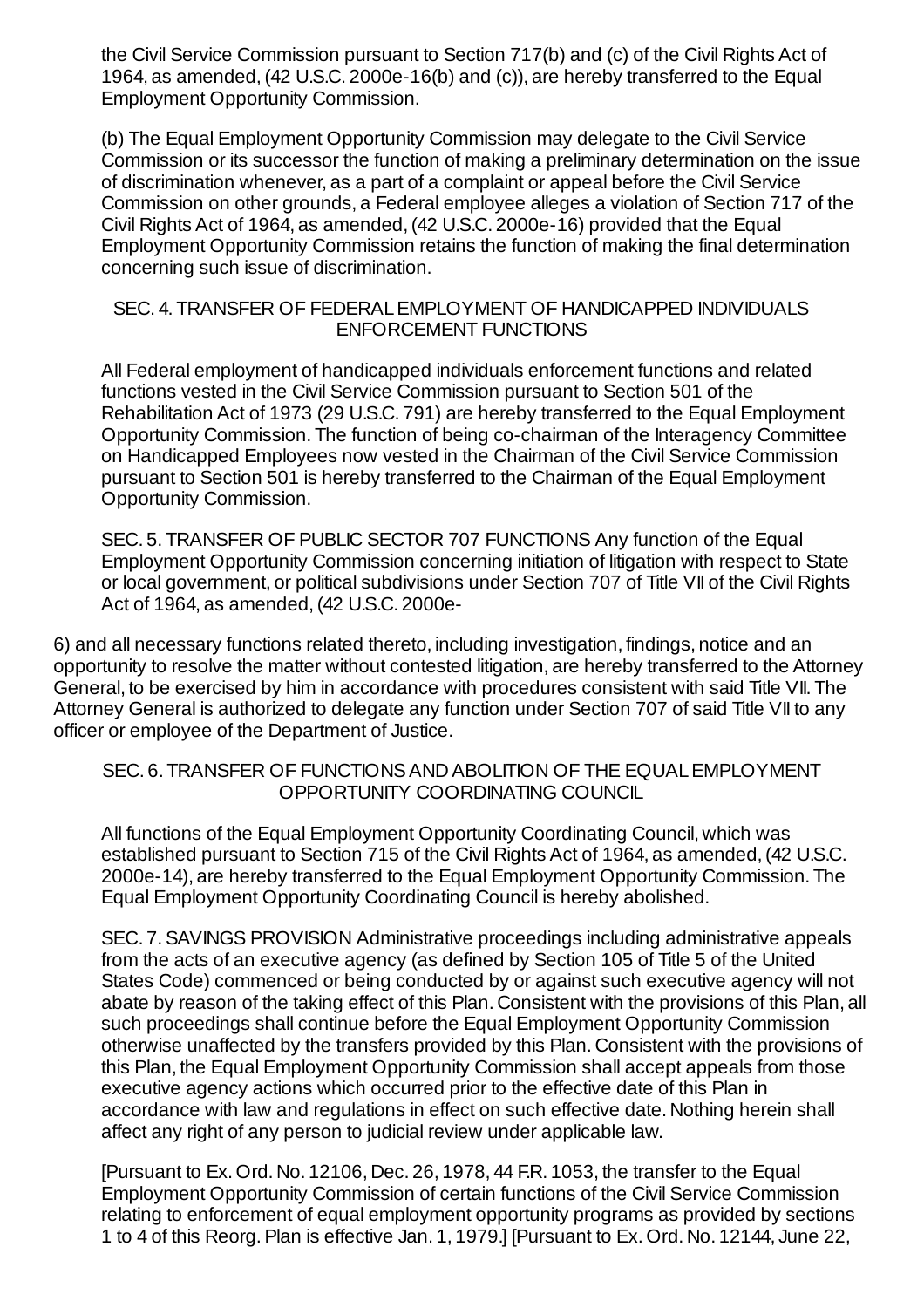1979, 44 F.R. 37193, sections 1 and 2 of this Reorg.Plan are effective July 1, 1979, except for transfer of functions already effective Jan. 1, 1979, under Ex. Ord. No. 12106 above.] [Pursuant to Ex. Ord. No. 12068, June 30, 1978, 43 F.R. 28971, section 5 of this Reorg. Plan is effective July 1, 1978.] [Pursuant to Ex. Ord. No. 12067, June 30, 1978, 43 F.R. 28967, section 6 of this Reorg.Plan is effective July 1, 1978.]

MESSAGE OF THE PRESIDENT To the Congress of the United States:

I am submitting to you today Reorganization Plan No. 1 of 1978. This Plan makes the Equal Employment Opportunity Commission the principal Federal agency in fair employment enforcement. Together with actions I shall take by Executive Order, it consolidates Federal equal employment opportunity activities and lays, for the first time, the foundation of a unified, coherent Federal structure to combat job discrimination in all its forms.

In 1940 President Roosevelt issued the first Executive Order forbidding discrimination in employment by the Federal government.Since that time the Congress, the courts and the Executive Branch - spurred by the courage and sacrifice of many people and organizations have taken historic steps to extend equal employment opportunity protection throughout the private as well as public sector. But each new prohibition against discrimination unfortunately has brought with it a further dispersal of Federal equal employment opportunity responsibility. This fragmentation of authority among a number of Federal agencies has meant confusion and ineffective enforcement for employees, regulatory duplication and needless expense for employers.

Fair employment is too vital for haphazard enforcement. My Administration will aggressively enforce our civil rights laws.Although discrimination in any area has severe consequences, limiting economic opportunity affects access to education, housing and health care. I, therefore, ask you to join with me to reorganize administration of the civil rights laws and to begin that effort by reorganizing the enforcement of those laws which ensure an equal opportunity to a job.

Eighteen government units now exercise important responsibilities under statutes, Executive Orders and regulations relating to equal employment opportunity:

The Equal Employment Opportunity Commission (EEOC) enforces Title VII of the Civil Rights Act of 1964, [section 2000e et seq. of this title] which bans employment discrimination based on race, national origin, sex or religion. The EEOC acts on individual complaints and also initiates private sector cases involving a "pattern or practice" of discrimination.

The Department of Labor and 11 other agencies enforce Executive Order 11246 [set out as a note under section 2000e of this title]. This prohibits discrimination in employment on the basis of race, national origin, sex, or religion and requires affirmative action by government contractors. While the Department now coordinates enforcement of this "contract compliance" program, it is actually administered by eleven other departments and agencies. The Department also administers those statutes requiring contractors to take affirmative action to employ handicapped people, disabled veterans and Vietnam veterans.

In addition, the Labor Department enforces the Equal Pay Act of 1963 [section 206(d) of Title 29, Labor], which prohibits employers from paying unequal wages based on sex, and the Age Discrimination in Employment Act of 1967 [section 621 et seq. of Title 29], which forbids age discrimination against persons between the ages of 40 and 65.

The Department of Justice litigates Title VII cases involving public sector employers - State and local governments. The Department also represents the Federal government in lawsuits against Federal contractors and grant recipients who are in violation of Federal nondiscrimination prohibitions.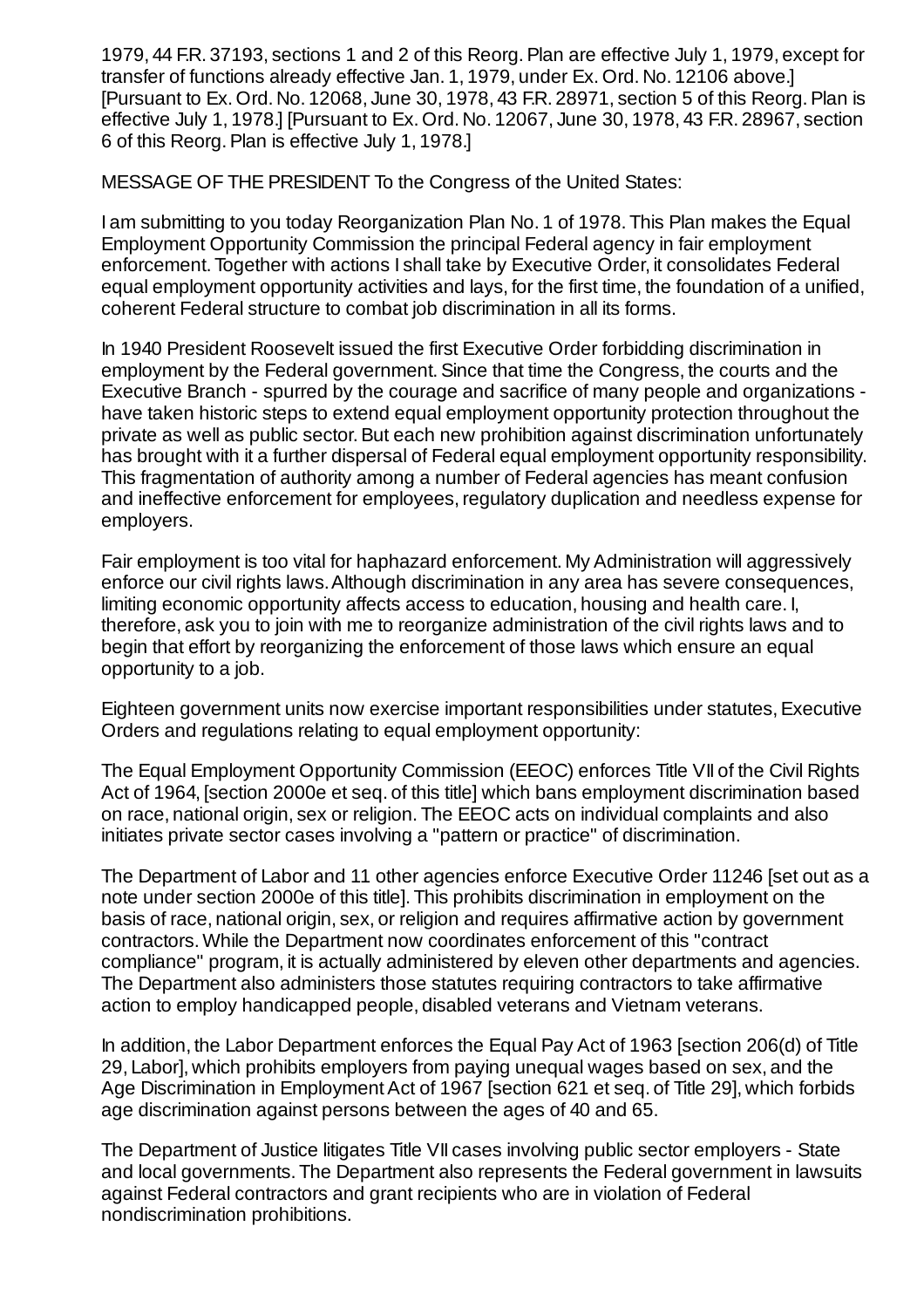The Civil Service Commission (CSC) enforces Title VII and all other nondiscrimination and affirmative action requirements for Federal employment. The CSC rules on complaints filed by individuals and monitors affirmative action plans submitted annually by other Federal agencies.

The Equal Employment Opportunity Coordinating Council includes representatives from EEOC, Labor, Justice, CSC and the Civil Rights Commission. It is charged with coordinating the Federal equal employment opportunity enforcement effort and with eliminating overlap and inconsistent standards.

In addition to these major government units, other agencies enforce various equal employment opportunity requirements which apply to specific grant programs. The Department of the Treasury, for example, administers the anti-discrimination prohibitions applicable to recipients of revenue sharing funds.

These programs have had only limited success.Some of the past deficiencies include:

- inconsistent standards of compliance;

- duplicative, inconsistent paperwork requirements and investigative efforts;- conflicts within agencies between their program responsibilities and their responsibility to enforce the civil rights laws;- confusion on the part of workers about how and where to seek redress;- lack of accountability.

I am proposing today a series of steps to bring coherence to the equal employment enforcement effort. These steps, to be accomplished by the Reorganization Plan and Executive Orders, constitute an important step toward consolidation of equal employment opportunity enforcement. They will be implemented over the next two years, so that the agencies involved may continue their internal reform.

Its experience and broad scope make the EEOC suitable for the role of principal Federal agency in fair employment enforcement. Located in the Executive Branch and responsible to the President, the EEOC has developed considerable expertise in the field of employment discrimination since Congress created it by the Civil Rights Act of 1964 [section 2000e-4 of this title]. The Commission has played a pioneer role in defining both employment discrimination and its appropriate remedies.

While it has had management problems in past administrations, the EEOC's new leadership is making substantial progress in correcting them. In the last seven months the Commission has redesigned its internal structures and adopted proven management techniques. Early experience with these procedures indicates a high degree of success in reducing and expediting new cases.At my direction, the Office of Management and Budget is actively assisting the EEOC to ensure that these reforms continue.

The Reorganization Plan I am submitting will accomplish the following:

On July 1, 1978, abolish the Equal Employment Opportunity Coordinating Council (42 U.S.C. 2000e-14) and transfer its duties to the EEOC (no positions or funds shifted).

On October 1, 1978, shift enforcement of equal employment opportunity for Federal employees from the CSC to the EEOC (100 positions and \$6.5 million shifted).

On July 1, 1979, shift responsibility for enforcing both the Equal Pay Act and the Age Discrimination in Employment Act from the Labor Department to the EEOC (198 positions and \$5.3 million shifted for Equal Pay; 119 positions and \$3.5 million for Age Discrimination).

Clarify the Attorney General's authority to initiate "pattern or practice" suits under Title VII in the public sector.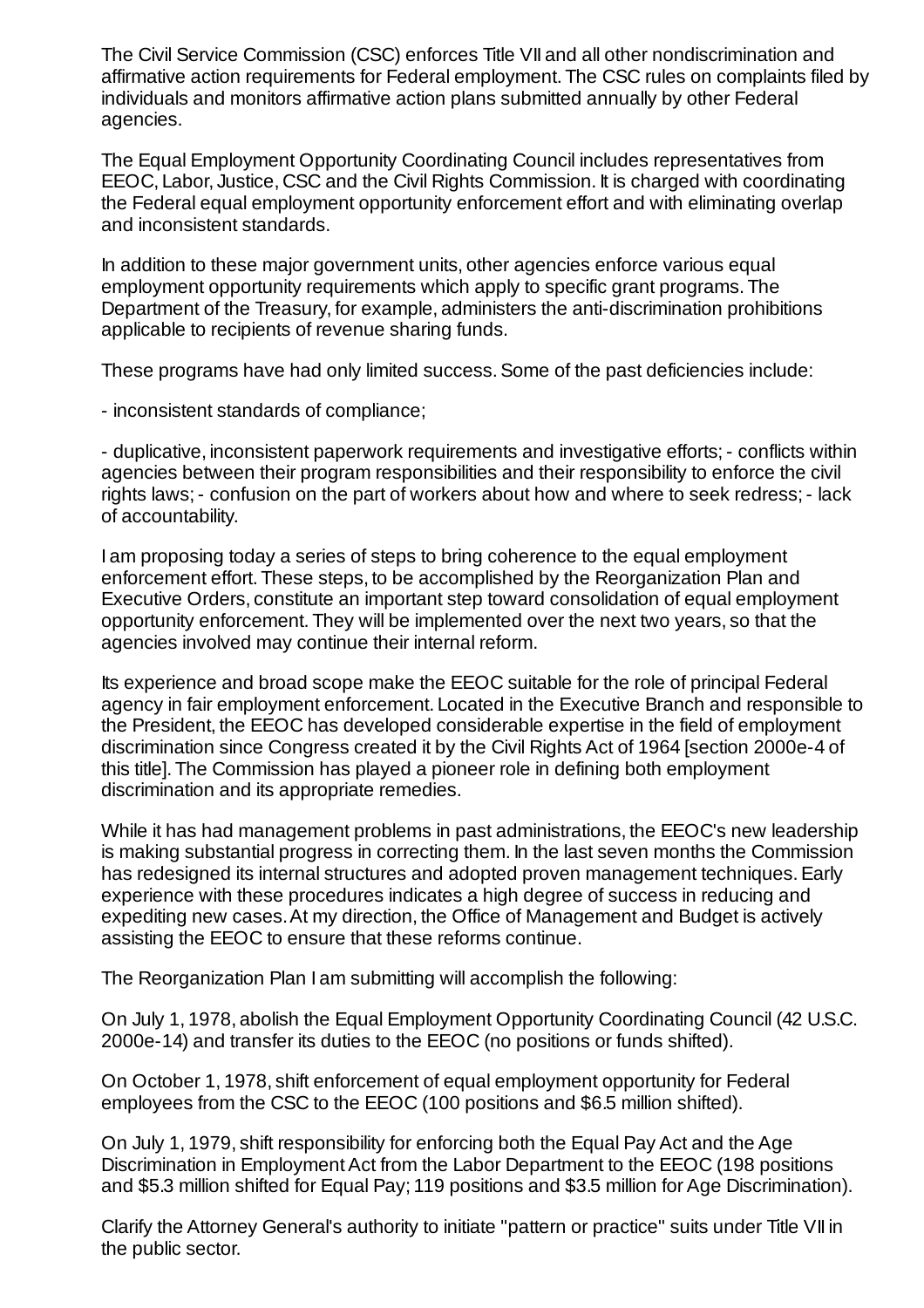In addition, I will issue an Executive Order on October 1, 1978, to consolidate the contract compliance program - now the responsibility of Labor and eleven "compliance agencies" into the Labor Department (1,517 positions and \$33.1 million shifted).

These proposed transfers and consolidations reduce from fifteen to three the number of Federal agencies having important equal employment opportunity responsibilities under Title VII of the Civil Rights Act of 1964 and Federal contract compliance provisions.

Each element of my Plan is important to the success of the entire proposal.

By abolishing the Equal Employment Opportunity Coordinating Council and transferring its responsibilities to the EEOC, this plan places the Commission at the center of equal employment opportunity enforcement. With these new responsibilities, the EEOC can give coherence and direction to the government's efforts by developing strong uniform enforcement standards to apply throughout the government: standardized data collection procedures, joint training programs, programs to ensure the sharing of enforcement related data among agencies, and methods and priorities for complaint and compliance reviews. Such direction has been absent in the Equal Employment Opportunity Coordinating Council.

It should be stressed, however, that affected agencies will be consulted before EEOC takes any action. When the Plan has been approved, I intend to issue an Executive Order which will provide for consultation, as well as a procedure for reviewing major disputed issues within the Executive Office of the President. The Attorney General's responsibility to advise the Executive Branch on legal issues will also be preserved.

Transfer of the Civil Service Commission's equal employment opportunity responsibilities to EEOC is needed to ensure that:(1) Federal employees have the same rights and remedies as those in the private sector and in State and local government;(2) Federal agencies meet the same standards as are required of other employers; and (3) potential conflicts between an agency's equal employment opportunity and personnel management functions are minimized. The Federal government must not fall below the standard of performance it expects of private employers.

The Civil Service Commission has in the past been lethargic in enforcing fair employment requirements within the Federal government. While the Chairman and other Commissioners I have appointed have already demonstrated their personal commitment to expanding equal employment opportunity, responsibility for ensuring fair employment for Federal employees should rest ultimately with the EEOC.

We must ensure that the transfer in no way undermines the important objectives of the comprehensive civil service reorganization which will be submitted to Congress in the near future. When the two plans take effect; I will direct the EEOC and the CSC to coordinate their procedures to prevent any duplication and overlap.

The Equal Pay Act now administered by the Labor Department, prohibits employers from paying unequal wages based on sex. Title VII of the Civil Rights Act, which is enforced by EEOC, contains a broader ban on sex discrimination. The transfer of Equal Pay responsibility from the Labor Department to the EEOC will minimize overlap and centralize enforcement of statutory prohibitions against sex discrimination in employment.

The transfer will strengthen efforts to combat sex discrimination. Such efforts would be enhanced still further by passage of the legislation pending before you, which I support, that would prohibit employers from excluding women disabled by pregnancy from participating in disability programs.

There is now virtually complete overlap in the employers, labor organizations, and employment agencies covered by Title VII and by the Age Discrimination in Employment Act.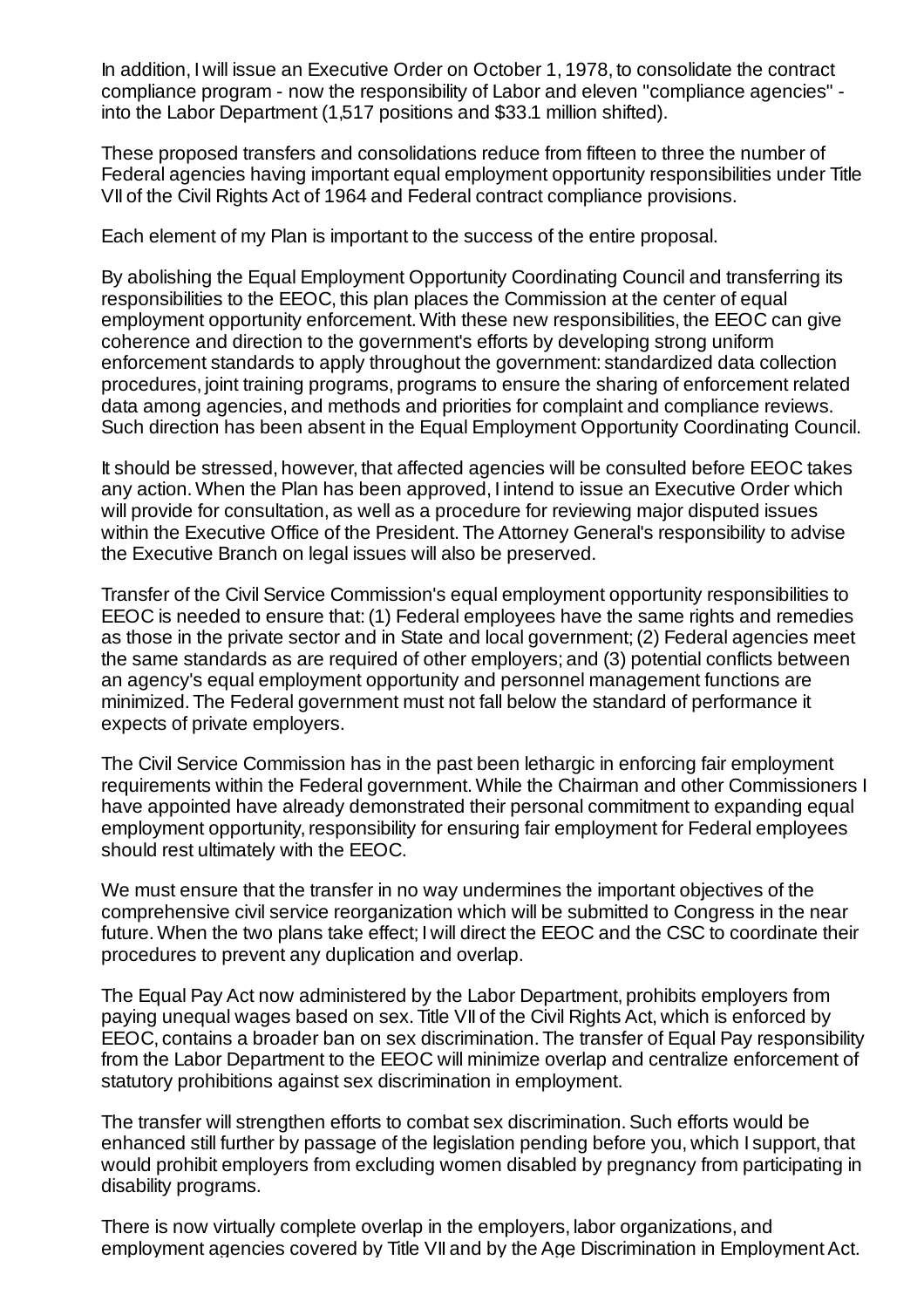This overlap is burdensome to employers and confusing to victims of discrimination. The proposed transfer of the age discrimination program from the Labor Department to the EEOC will eliminate the duplication.

The Plan I am proposing will not affect the Attorney General's responsibility to enforce Title VII against State or local governments or to represent the Federal government in suits against Federal contractors and grant recipients. In 1972, the Congress determined that the Attorney General should be involved in suits against State and local governments. This proposal reinforces that judgment and clarifies the Attorney General's authority to initiate litigation against State or local governments engaged in a "pattern or practice" of discrimination. This in no way diminishes the EEOC's existing authority to investigate complaints filed against State or local governments and, where appropriate, to refer them to the Attorney General. The Justice Department and the EEOC will cooperate so that the Department sues on valid referrals, as well as on its own "pattern or practice" cases.

A critical element of my proposals will be accomplished by Executive Order rather than by the Reorganization Plan. This involves consolidation in the Labor Department of the responsibility to ensure that Federal contractors comply with Executive Order 11246. Consolidation will achieve the following: promote consistent standards, procedures, and reporting requirements; remove contractors from the jurisdiction of multiple agencies; prevent an agency's equal employment objectives from being outweighed by its procurement and construction objectives; and produce more effective law enforcement through unification of planning, training and sanctions.By 1981, after I have had an opportunity to review the manner in which both the EEOC and the Labor Department are exercising their new responsibilities, I will determine whether further action is appropriate.

Finally, the responsibility for enforcing grant-related equal employment provisions will remain with the agencies administering the grant programs. With the EEOC acting as coordinator of Federal equal employment programs, we will be able to bring overlap and duplication to a minimum. We will be able, for example, to see that a university's employment practices are not subject to duplicative investigations under both Title IX of the Education Amendments of 1972 [section 1681 et seq. of Title 20, Education] and the contract compliance program. Because of the similarities between the Executive Order program and those statutes requiring Federal contractors to take affirmative action to employ handicapped individuals and disabled and Vietnam veterans, I have determined that enforcement of these statues should remain in the Labor Department.

Each of the changes set forth in the Reorganization Plan accompanying this message is necessary to accomplish one or more of the purposes set forth in Section 901(a) of Title 5 of the United States Code. I have taken care to determine that all functions abolished by the Plan are done only under the statutory authority provided by Section 903(b) of Title 5 of the United States Code.

I do not anticipate that the reorganizations contained in this Plan will result in any significant change in expenditures. They will result in a more efficient and manageable enforcement program.

The Plan I am submitting is moderate and measured. It gives the Equal Employment Opportunity Commission - an agency dedicated solely to this purpose - the primary Federal responsibility in the area of job discrimination, but it is designed to give this agency sufficient time to absorb its new responsibilities. This reorganization will produce consistent agency standards, as well as increased accountability. Combined with the intense commitment of those charged with these responsibilities, it will become possible for us to accelerate this nation's progress in ensuring equal job opportunities for all our people.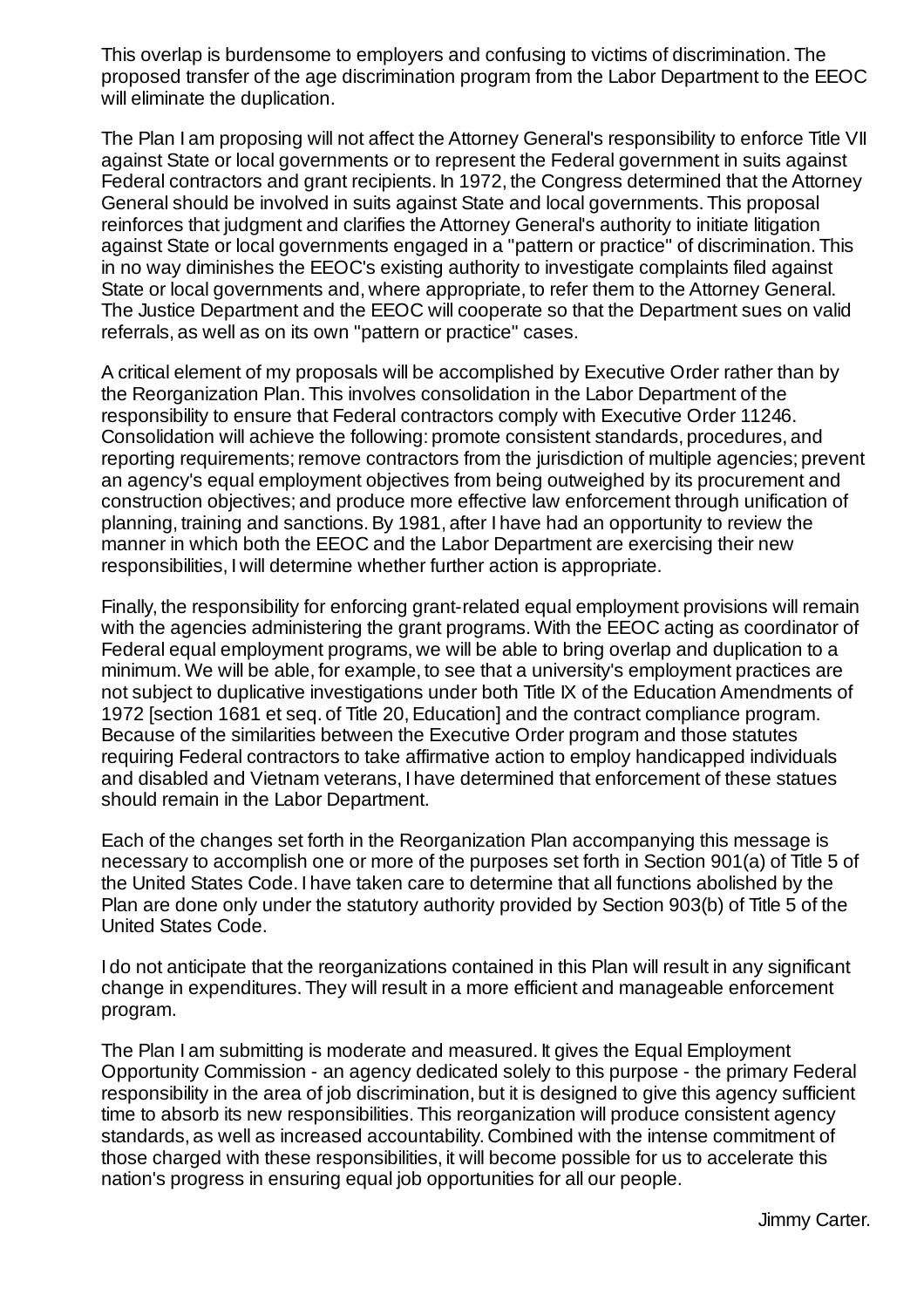The White House, February 23, 1978.

#### EX. ORD. NO. 12106. TRANSFER OF CERTAIN EQUALEMPLOYMENT ENFORCEMENT **FUNCTIONS**

Ex. Ord. No. 12106, Dec. 26, 1978, 44 F.R. 1053, provided:

By the authority vested in me as President of the United States of America by Section 9 of Reorganization Plan No. 1 of 1978 (43 FR 19807) [set out above], in order to effectuate the transfer of certain functions relating to the enforcement of equal employment programs, and in order to make certain technical amendments in other Orders to reflect this transfer of functions, it is hereby ordered as follows:

1-101. The transfer to the Equal Employment Opportunity Commission of certain functions of the Civil Service Commission, relating to enforcement of equal employment opportunity programs as provided by Sections 1, 2, 3 and 4 of Reorganization Plan No. 1 of 1978 (43 FR 19807) shall be effective on January 1, 1979.

1-102.Executive Order No. 11478, as amended [set out as a note under section 2000e of this title], is further amended by deleting the preamble, by substituting "national origin, handicap, or age" for "or national origin" in the first sentence of Section 1, and revising Sections 3, 4, and 5 to read as follows:

"Sec. 3. The Equal Employment Opportunity Commission shall be responsible for directing and furthering the implementation of the policy of the Government of the United States to provide equal opportunity in Federal employment for all employees or applicants for employment (except with regard to aliens employed outside the limits of the United States) and to prohibit discrimination in employment because of race, color, religion, sex, national origin, handicap, or age.

"Sec. 4. The Equal Employment Opportunity Commission, after consultation with all affected departments and agencies, shall issue such rules, regulations, orders, and instructions and request such information from the affected departments and agencies as it deems necessary and appropriate to carry out this Order.

"Sec. 5.All departments and agencies shall cooperate with and assist the Equal Employment Opportunity Commission in the performance of its functions under this Order and shall furnish the Commission such reports and information as it may request. The head of each department or agency shall comply with rules, regulations, orders and instructions issued by the Equal Employment Opportunity Commission pursuant to Section 4 of this Order." 1-103. Executive Order No. 11022, as amended [set out as a note under section 3001 of this title], is further amended by revising Section 1(b) to read as follows:

"(b) The Council shall be composed of the Secretary of Health, Education, and Welfare [now Health and Human Services], who shall be Chairman, the Secretary of the Treasury, the Secretary of Agriculture, the Secretary of Commerce, the Secretary of Labor, the Secretary of Housing and Urban Development, the Secretary of Transportation, the Administrator of Veterans Affairs, the Director of the Office of Personnel Management, the Director of the Community Services Administration, and the Chairman of the Equal Employment Opportunity Commission." 1-104.Executive Order No. 11480 of September 9, 1969 [set out as a note under section 791 of Title 29, Labor], is amended by deleting "and the Chairman of the United States Civil Service Commission" in Section 4 and substituting therefor "Director of the Office of Personnel Management, and the Chairman of the Equal Employment Opportunity Commission".

1-105.Executive Order No. 11830 of January 9, 1975 [set out as a note under section 791 of Title 29, Labor], is amended by deleting Section 2 and revising Section 1 to read as follows: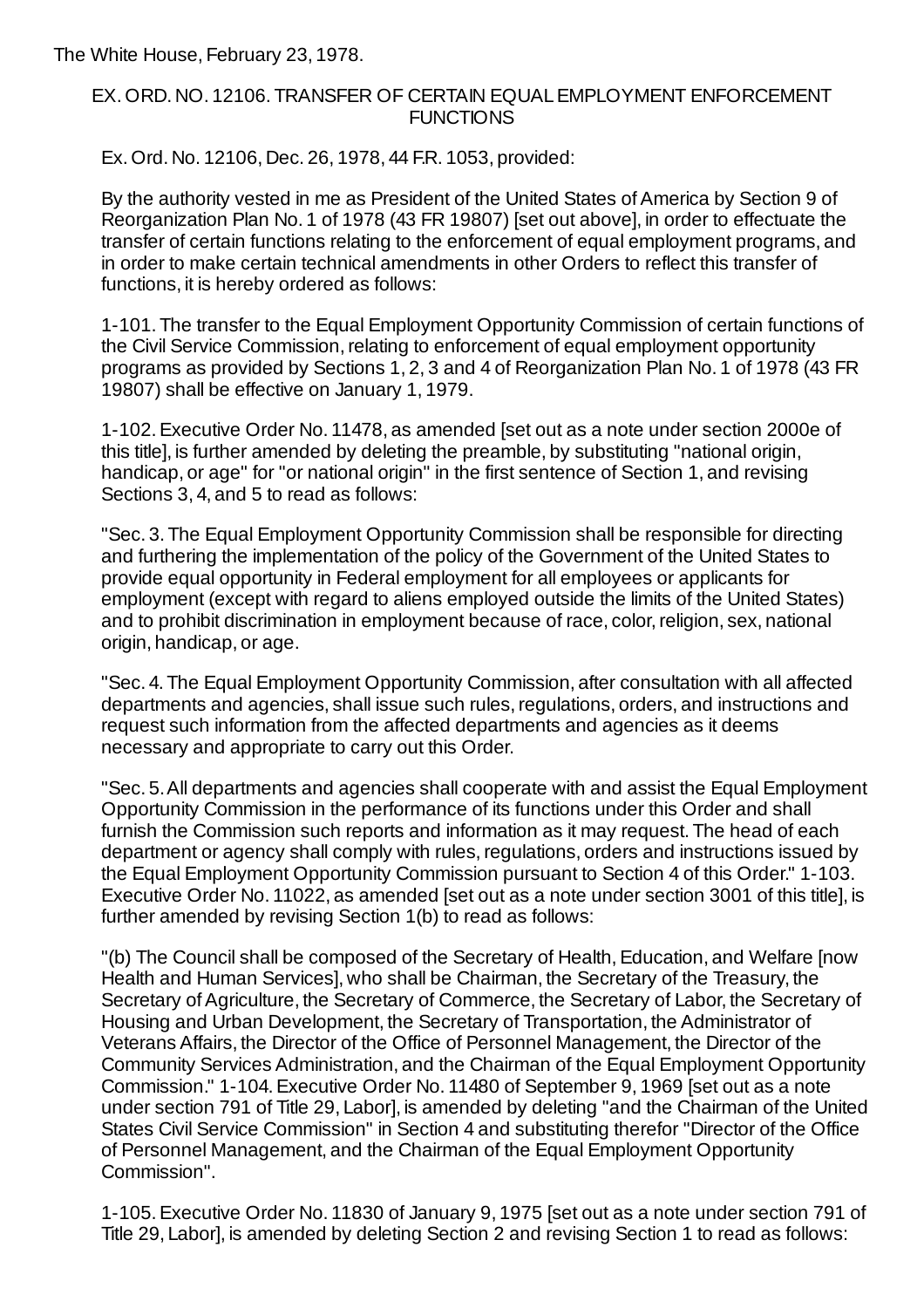"In accord with Section 501 of the Rehabilitation Act of 1973 (29 U.S.C. 791) and Section 4 of Reorganization Plan No. 1 of 1978 (43 FR 19808) the Interagency Committee on Handicapped Employees is enlarged and composed of the following, or their designees whose positions are Executive level IV or higher:

"(1) Secretary of Defense.

"(2) Secretary of Labor.

"(3) Secretary of Health, Education, and Welfare [now Health and Human Services], Co-Chairman.

"(4) Director of the Office of Personnel Management.

"(5) Administrator of Veterans Affairs.

"(6) Administrator of General Services.

"(7) Chairman of the Federal Communications Commission.

"(8) Chairman of the Equal Employment Opportunity Commission, Co- Chairman.

"(9) Such other members as the President may designate." 1-106. This Order shall be effective on January 1, 1979.

Jimmy Carter.

## EX. ORD. NO. 12144. TRANSFER OF CERTAIN EQUALPAY AND AGE DISCRIMINATION IN EMPLOYMENT ENFORCEMENT FUNCTIONS

Ex. Ord. No. 12144, June 22, 1979, 44 F.R. 37193, provided:

By the authority vested in me as President of the United States of America by the Constitution and laws of the United States, including Section 9 of Reorganization Plan No. 1 of 1978 (43 FR 19807) [set out above], in order to effectuate the transfer of certain functions relating to the enforcement of equal pay and age discrimination in employment programs from the Department of Labor to the Equal Employment Opportunity Commission, it is hereby ordered as follows:

1-101.Sections 1 and 2 of Reorganization Plan No. 1 of 1978 (43 FR 19807) [set out as a note above] shall become effective on July 1, 1979, with the exception of the transfer of functions from the Civil Service Commission, already effective January 1, 1979 (Executive Order No. 12106 [set out above]).

1-102. The records, property, personnel and positions, and unexpended balances of appropriations or funds, available or to be made available, which relate to the functions transferred as provided in this Order are hereby transferred from the Department of Labor to the Equal Employment Opportunity Commission.

1-103. The Director of the Office of Management and Budget shall make such determinations, issue such Orders, and take all actions necessary or appropriate to effectuate the transfers provided in this Order, including the transfer of funds, records, property, and personnel.

1-104. This Order shall be effective July 1, 1979.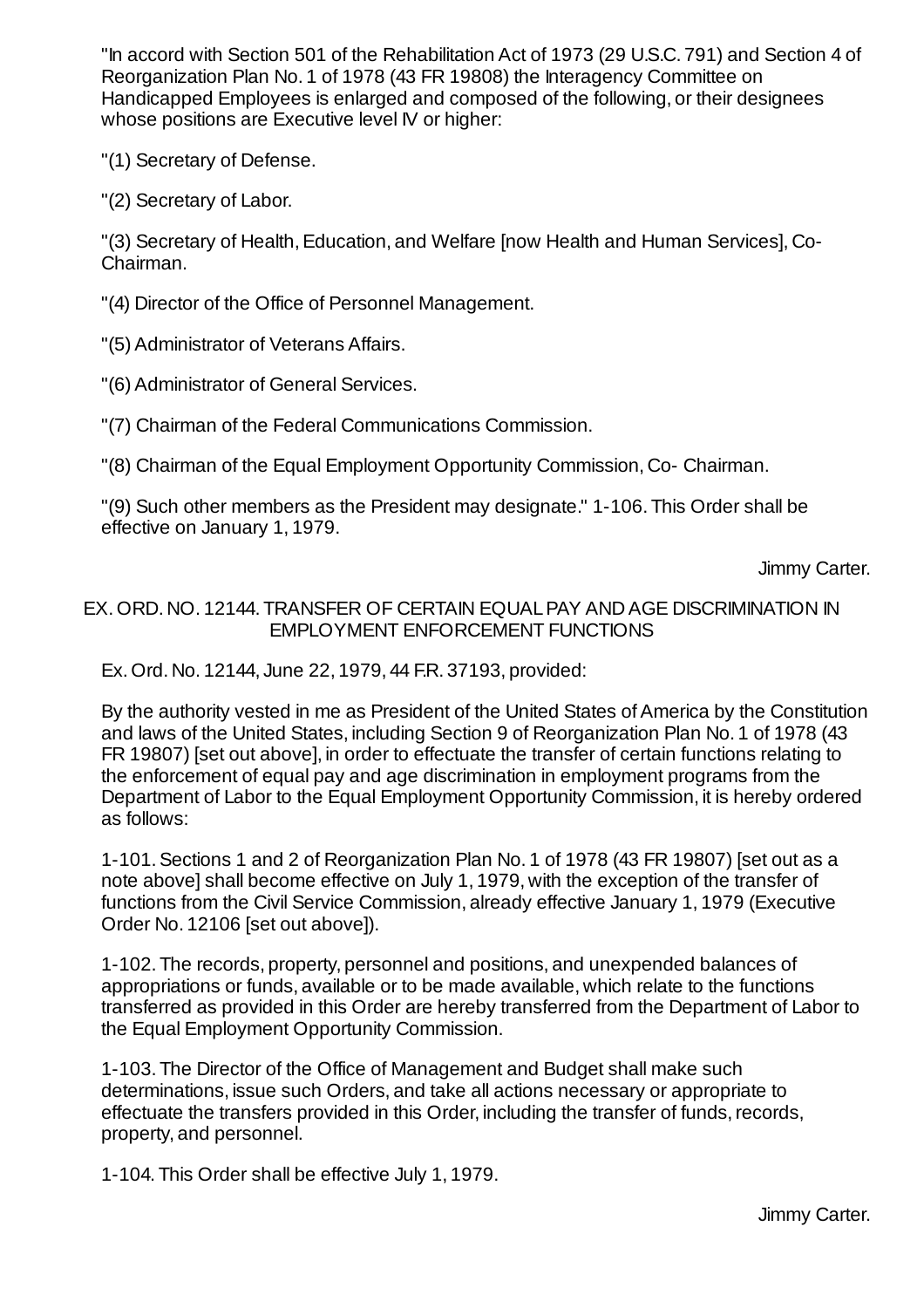(!1) See References in Text note below.

# **§2000e-5. Enforcement provisions**

(a) Power of Commission to prevent unlawful employment practices

The Commission is empowered, as hereinafter provided, to prevent any person from engaging in any unlawful employment practice as set forth in section 2000e-2 or 2000e-3 of this title.

(b) Charges by persons aggrieved or member of Commission of

unlawful employment practices by employers, etc.; filing;

allegations; notice to respondent; contents of notice;

investigation by Commission; contents of charges; prohibition on disclosure of charges; determination of reasonable cause; conference, conciliation, and persuasion for elimination of unlawful practices; prohibition on disclosure of informal endeavors to end unlawful practices; use of evidence in subsequent proceedings; penalties for disclosure of information; time for determination of reasonable cause Whenever a charge is filed by or on behalf of a person claiming to be aggrieved, or by a member of the Commission, alleging that an employer, employment agency, labor organization, or joint labor-

management committee controlling apprenticeship or other training or retraining, including on-thejob training programs, has engaged in an unlawful employment practice, the Commission shall serve a notice of the charge (including the date, place and circumstances of the alleged unlawful employment practice) on such employer, employment agency, labor organization, or joint labormanagement committee (hereinafter referred to as the "respondent") within ten days, and shall make an investigation thereof. Charges shall be in writing under oath or affirmation and shall contain such information and be in such form as the Commission requires. Charges shall not be made public by the Commission. If the Commission determines after such investigation that there is not reasonable cause to believe that the charge is true, it shall dismiss the charge and promptly notify the person claiming to be aggrieved and the respondent of its action. In determining whether reasonable cause exists, the Commission shall accord substantial weight to final findings and orders made by State or local authorities in proceedings commenced under State or local law pursuant to the requirements of subsections (c) and (d) of this section. If the Commission determines after such investigation that there is reasonable cause to believe that the charge is true, the Commission shall endeavor to eliminate any such alleged unlawful employment practice by informal methods of conference, conciliation, and persuasion. Nothing said or done during and as a part of such informal endeavors may be made public by the Commission, its officers or employees, or used as evidence in a subsequent proceeding without the written consent of the persons concerned.Any person who makes public information in violation of this subsection shall be fined not more than \$1,000 or imprisoned for not more than one year, or both. The Commission shall make its determination on reasonable cause as promptly as possible and, so far as practicable, not later than one hundred and twenty days from the filing of the charge or, where applicable under subsection (c) or (d) of this section, from the date upon which the Commission is authorized to take action with respect to the charge.

(c) State or local enforcement proceedings; notification of State

or local authority; time for filing charges with Commission;

commencement of proceedings In the case of an alleged unlawful employment practice occurring in a State, or political subdivision of a State, which has a State or local law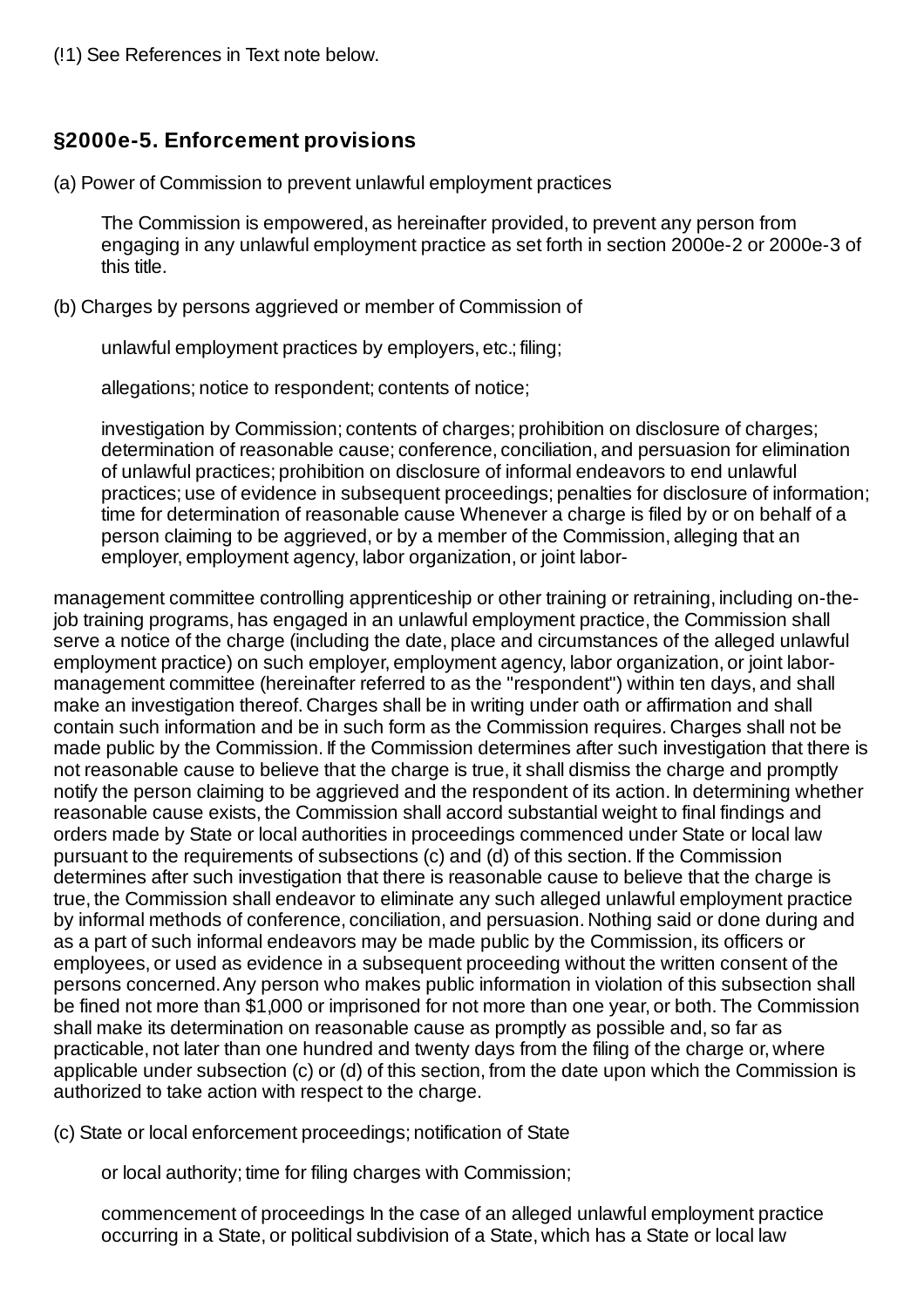prohibiting the unlawful employment practice alleged and establishing or authorizing a State or local authority to grant or seek relief from such practice or to institute criminal proceedings with respect thereto upon receiving notice thereof, no charge may be filed under subsection (a) (!1) of this section by the person aggrieved before the expiration of sixty days after proceedings have been commenced under the State or local law, unless such proceedings have been earlier terminated, provided that such sixty-day period shall be extended to one hundred and twenty days during the first year after the effective date of such State or local law. If any requirement for the commencement of such proceedings is imposed by a State or local authority other than a requirement of the filing of a written and signed statement of the facts upon which the proceeding is based, the proceeding shall be deemed to have been commenced for the purposes of this subsection at the time such statement is sent by registered mail to the appropriate State or local authority.

(d) State or local enforcement proceedings; notification of State

or local authority; time for action on charges by Commission In the case of any charge filed by a member of the Commission alleging an unlawful employment practice occurring in a State or political subdivision of a State which has a State or local law prohibiting the practice alleged and establishing or authorizing a State or local authority to grant or seek relief from such practice or to institute criminal proceedings with respect thereto upon receiving notice thereof, the Commission shall, before taking any action with respect to such charge, notify the appropriate State or local officials and, upon request, afford them a reasonable time, but not less than sixty days (provided that such sixty-day period shall be extended to one hundred and twenty days during the first year after the effective day of such State or local law), unless a shorter period is requested, to act under such State or local law to remedy the practice alleged.

(e) Time for filing charges; time for service of notice of charge

on respondent; filing of charge by Commission with State or local agency; seniority system (1) A charge under this section shall be filed within one hundred and eighty days after the alleged unlawful employment practice occurred and notice of the charge (including the date, place and circumstances of the alleged unlawful employment practice) shall be served upon the person against whom such charge is made within ten days thereafter, except that in a case of an unlawful employment practice with respect to which the person aggrieved has initially instituted proceedings with a State or local agency with authority to grant or seek relief from such practice or to institute criminal proceedings with respect thereto upon receiving notice thereof, such charge shall be filed by or on behalf of the person aggrieved within three hundred days after the alleged unlawful employment practice occurred, or within thirty days after receiving notice that the State or local agency has terminated the proceedings under the State or local law, whichever is earlier, and a copy of such charge shall be filed by the Commission with the State or local agency.

(2) For purposes of this section, an unlawful employment practice occurs, with respect to a seniority system that has been adopted for an intentionally discriminatory purpose in violation of this subchapter (whether or not that discriminatory purpose is apparent on the face of the seniority provision), when the seniority system is adopted, when an individual becomes subject to the seniority system, or when a person aggrieved is injured by the application of the seniority system or provision of the system.

(3)(A) For purposes of this section, an unlawful employment practice occurs, with respect to discrimination in compensation in violation of this subchapter, when a discriminatory compensation decision or other practice is adopted, when an individual becomes subject to a discriminatory compensation decision or other practice, or when an individual is affected by application of a discriminatory compensation decision or other practice, including each time wages, benefits, or other compensation is paid, resulting in whole or in part from such a decision or other practice.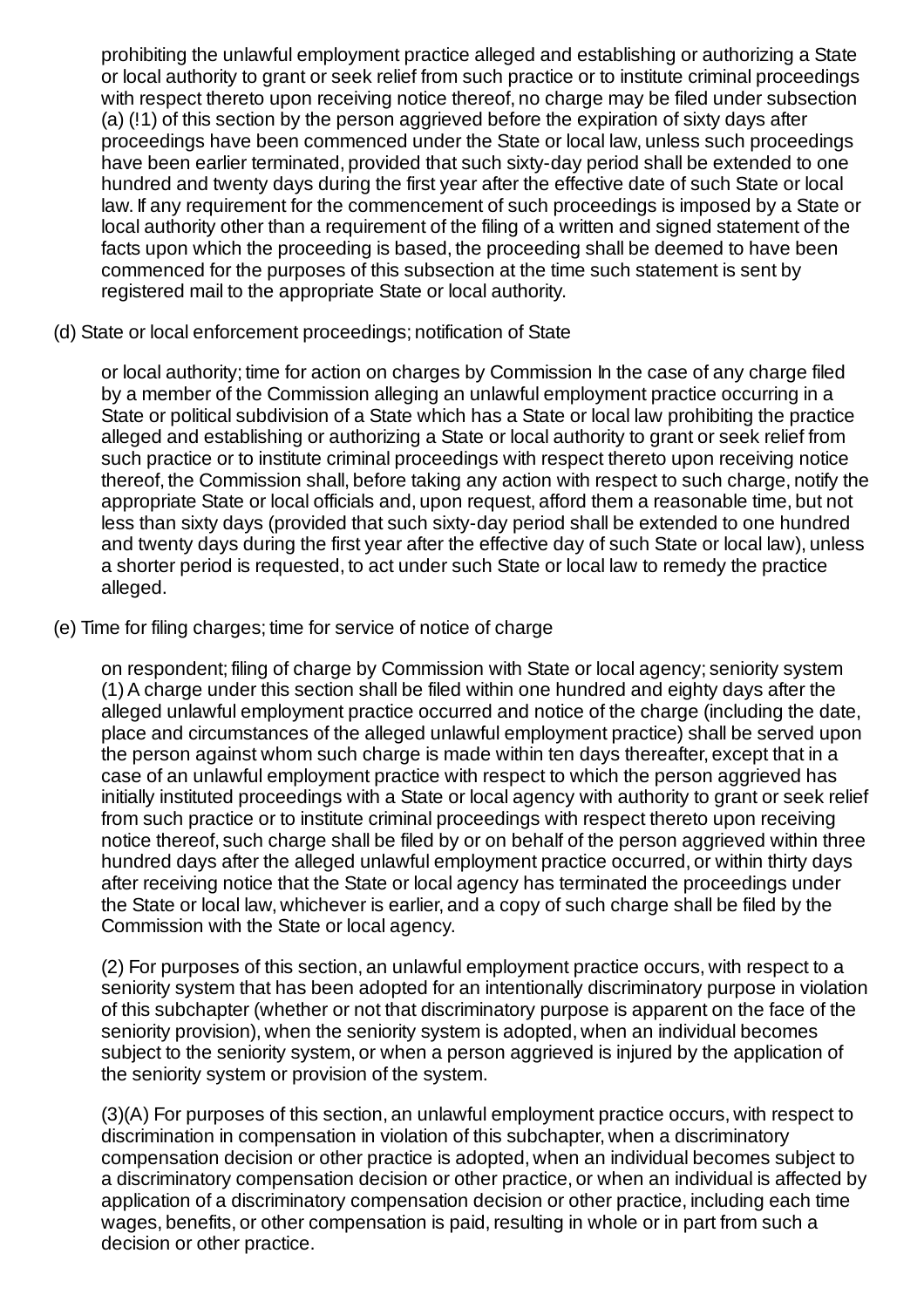(B) In addition to any relief authorized by section 1981a of this title, liability may accrue and an aggrieved person may obtain relief as provided in subsection  $(q)(1)$ , including recovery of back pay for up to two years preceding the filing of the charge, where the unlawful employment practices that have occurred during the charge filing period are similar or related to unlawful employment practices with regard to discrimination in compensation that occurred outside the time for filing a charge.

## (f) Civil action by Commission,Attorney General, or person

aggrieved; preconditions; procedure; appointment of attorney;

payment of fees, costs, or security; intervention; stay of Federal proceedings; action for appropriate temporary or preliminary relief pending final disposition of charge; jurisdiction and venue of United States courts; designation of judge to hear and determine case; assignment of case for hearing; expedition of case; appointment of master (1) If within thirty days after a charge is filed with the Commission or within thirty days after expiration of any period of reference under subsection (c) or (d) of this section, the Commission has been unable to secure from the respondent a conciliation agreement acceptable to the Commission, the Commission may bring a civil action against any respondent not a government, governmental agency, or political subdivision named in the charge.

In the case of a respondent which is a government, governmental agency, or political subdivision, if the Commission has been unable to secure from the respondent a conciliation agreement acceptable to the Commission, the Commission shall take no further action and shall refer the case to the Attorney General who may bring a civil action against such respondent in the appropriate United States district court. The person or persons aggrieved shall have the right to intervene in a civil action brought by the Commission or the Attorney General in a case involving a government, governmental agency, or political subdivision. If a charge filed with the Commission pursuant to subsection (b) of this section, is dismissed by the Commission, or if within one hundred and eighty days from the filing of such charge or the expiration of any period of reference under subsection (c) or (d) of this section, whichever is later, the Commission has not filed a civil action under this section or the Attorney General has not filed a civil action in a case involving a government, governmental agency, or political subdivision, or the Commission has not entered into a conciliation agreement to which the person aggrieved is a party, the Commission, or the Attorney General in a case involving a government, governmental agency, or political subdivision, shall so notify the person aggrieved and within ninety days after the giving of such notice a civil action may be brought against the respondent named in the charge (A) by the person claiming to be aggrieved or (B) if such charge was filed by a member of the Commission, by any person whom the charge alleges was aggrieved by the alleged unlawful employment practice. Upon application by the complainant and in such circumstances as the court may deem just, the court may appoint an attorney for such complainant and may authorize the commencement of the action without the payment of fees, costs, or security. Upon timely application, the court may, in its discretion, permit the Commission, or the Attorney General in a case involving a government, governmental agency, or political subdivision, to intervene in such civil action upon certification that the case is of general public importance. Upon request, the court may, in its discretion, stay further proceedings for not more than sixty days pending the termination of State or local proceedings described in subsection (c) or (d) of this section or further efforts of the Commission to obtain voluntary compliance.

(2) Whenever a charge is filed with the Commission and the Commission concludes on the basis of a preliminary investigation that prompt judicial action is necessary to carry out the purposes of this Act, the Commission, or the Attorney General in a case involving a government, governmental agency, or political subdivision, may bring an action for appropriate temporary or preliminary relief pending final disposition of such charge.Any temporary restraining order or other order granting preliminary or temporary relief shall be issued in accordance with rule 65 of the Federal Rules of Civil Procedure. It shall be the duty of a court having jurisdiction over proceedings under this section to assign cases for hearing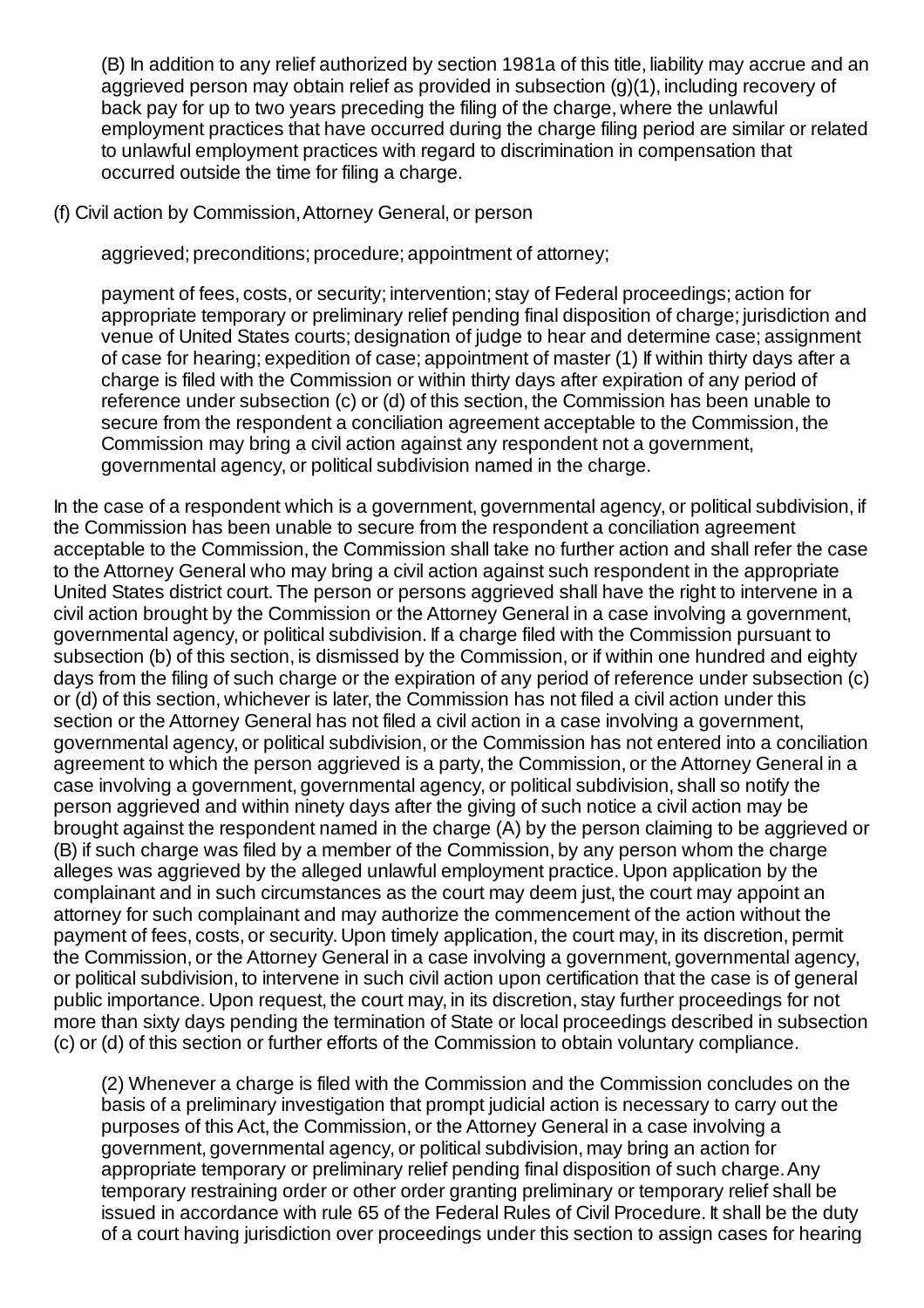at the earliest practicable date and to cause such cases to be in every way expedited.

(3) Each United States district court and each United States court of a place subject to the jurisdiction of the United States shall have jurisdiction of actions brought under this subchapter.Such an action may be brought in any judicial district in the State in which the unlawful employment practice is alleged to have been committed, in the judicial district in which the employment records relevant to such practice are maintained and administered, or in the judicial district in which the aggrieved person would have worked but for the alleged unlawful employment practice, but if the respondent is not found within any such district, such an action may be brought within the judicial district in which the respondent has his principal office. For purposes of sections 1404 and 1406 of title 28, the judicial district in which the respondent has his principal office shall in all cases be considered a district in which the action might have been brought.

(4) It shall be the duty of the chief judge of the district (or in his absence, the acting chief judge) in which the case is pending immediately to designate a judge in such district to hear and determine the case. In the event that no judge in the district is available to hear and determine the case, the chief judge of the district, or the acting chief judge, as the case may be, shall certify this fact to the chief judge of the circuit (or in his absence, the acting chief judge) who shall then designate a district or circuit judge of the circuit to hear and determine the case.

(5) It shall be the duty of the judge designated pursuant to this subsection to assign the case for hearing at the earliest practicable date and to cause the case to be in every way expedited. If such judge has not scheduled the case for trial within one hundred and twenty days after issue has been joined, that judge may appoint a master pursuant to rule 53 of the Federal Rules of Civil Procedure.

(g) Injunctions; appropriate affirmative action; equitable relief;

accrual of back pay; reduction of back pay; limitations on judicial orders (1) If the court finds that the respondent has intentionally engaged in or is intentionally engaging in an unlawful employment practice charged in the complaint, the court may enjoin the respondent from engaging in such unlawful employment practice, and order such affirmative action as may be appropriate, which may include, but is not limited to, reinstatement or hiring of employees. with or without back pay (payable by the employer, employment agency, or labor organization, as the case may be, responsible for the unlawful employment practice), or any other equitable relief as the court deems appropriate.Back pay liability shall not accrue from a date more than two years prior to the filing of a charge with the Commission. Interim earnings or amounts earnable with reasonable diligence by the person or persons discriminated against shall operate to reduce the back pay otherwise allowable.

(2)(A) No order of the court shall require the admission or reinstatement of an individual as a member of a union, or the hiring, reinstatement, or promotion of an individual as an employee, or the payment to him of any back pay, if such individual was refused admission, suspended, or expelled, or was refused employment or advancement or was suspended or discharged for any reason other than discrimination on account of race, color, religion, sex, or national origin or in violation of section 2000e- 3(a) of this title.

(B) On a claim in which an individual proves a violation under section 2000e-2(m) of this title and a respondent demonstrates that the respondent would have taken the same action in the absence of the impermissible motivating factor, the court -

(i) may grant declaratory relief, injunctive relief (except as provided in clause (ii)), and attorney's fees and costs demonstrated to be directly attributable only to the pursuit of a claim under section 2000e-2(m) of this title; and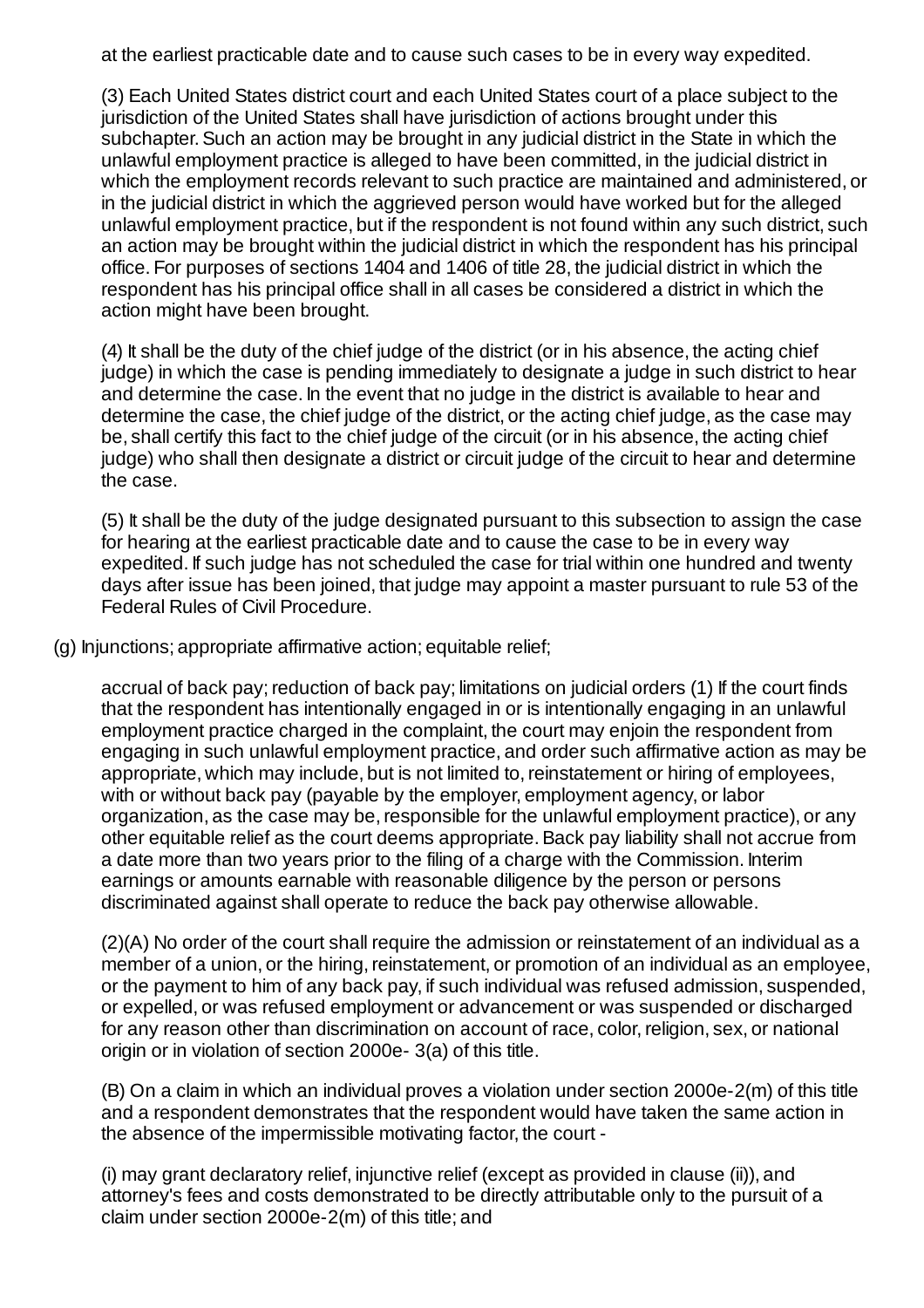(ii) shall not award damages or issue an order requiring any admission,reinstatement, hiring, promotion, or payment, described in subparagraph (A).

(h) Provisions of chapter 6 of title 29 not applicable to civil

actions for prevention of unlawful practices The provisions of chapter 6 of title 29 shall not apply with respect to civil actions brought under this section.

(i) Proceedings by Commission to compel compliance with judicial

orders In any case in which an employer, employment agency, or labor organization fails to comply with an order of a court issued in a civil action brought under this section, the Commission may commence proceedings to compel compliance with such order.

## (j) Appeals

Any civil action brought under this section and any proceedings brought under subsection (i) of this section shall be subject to appeal as provided in sections 1291 and 1292, title 28.

(k) Attorney's fee; liability of Commission and United States for

costs In any action or proceeding under this subchapter the court, in its discretion, may allow the prevailing party, other than the Commission or the United States, a reasonable attorney's fee (including expert fees) as part of the costs, and the Commission and the United States shall be liable for costs the same as a private person.

## **SOURCE**

(Pub. L. 88-352, title VII, Sec. 706, July 2, 1964, 78 Stat. 259; Pub. L. 92-261, Sec. 4, Mar. 24, 1972, 86 Stat. 104; Pub. L. 102- 166, title I, Secs. 107(b), 112, 113(b), Nov. 21, 1991, 105 Stat. 1075, 1078, 1079;Pub. L. 111-2,Sec. 3, Jan. 29, 2009, 123 Stat. 5.)

## REFERENCES IN TEXT

This Act, referred to in subsec. (f)(2), means Pub. L. 88-352, July 2, 1964, 78 Stat. 241, known as the Civil Rights Act of 1964, which is classified principally to subchapters II to IX of this chapter (Sec. 2000a et seq.). For complete classification of this Act to the Code, see Short Title note set out under section 2000a of this title and Tables.

Rules 65 and 53 of the Federal Rules of Civil Procedure, referred to in subsec. (f)(2), (5), are set out in the Appendix to Title 28, Judiciary and Judicial Procedure.

Chapter 6 (Sec. 101 et seq.) of title 29,referred to in subsec.

(h), is a reference to act Mar. 23, 1932, ch. 90, 47 Stat. 70, popularly known as the Norris-LaGuardia Act. For complete classification of this Act to the Code, see Tables.

## **AMENDMENTS**

2009 - Subsec.(e)(3).Pub. L. 111-2 added par.(3).

1991 - Subsec. (e). Pub. L. 102-166, Sec. 112, designated existing provisions as par. (1) and added par.(2).

Subsec. (g). Pub. L. 102-166, Sec. 107(b), designated existing provisions as pars. (1) and  $(2)(A)$  and added par.  $(2)(B)$ .

Subsec. (k). Pub. L. 102-166, Sec. 113(b), inserted "(including expert fees)" after "attorney's fee".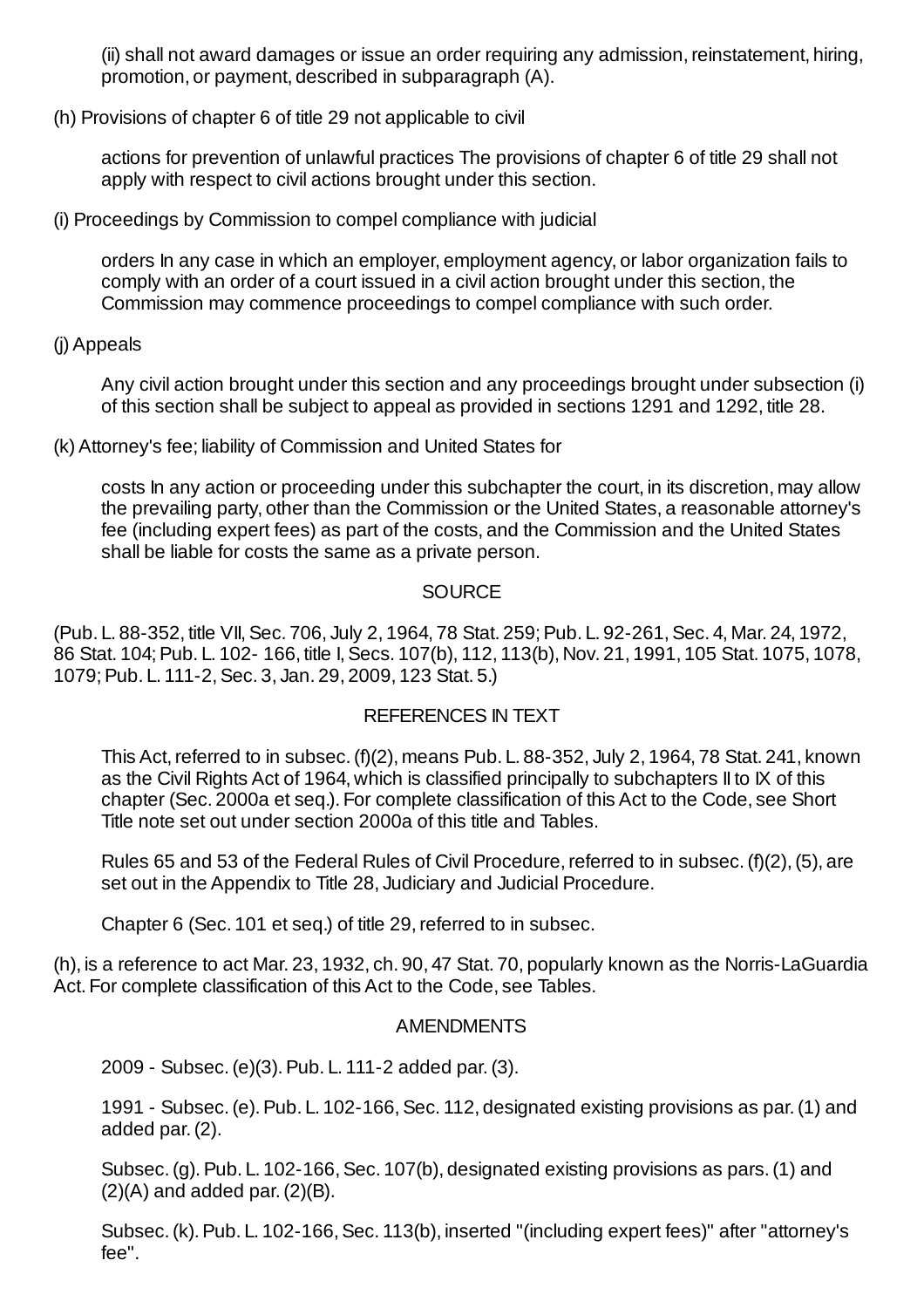1972 - Subsec. (a). Pub. L. 92-261, Sec. 4(a), added subsec. (a). Former subsec. (a) redesignated (b) and amended generally.

Subsec. (b). Pub. L. 92-261, Sec. 4(a), redesignated former subsec. (a) as (b), modified the procedure for the filing and consideration of charges by the Commission, subjected to coverage unlawful employment practices of joint labor-management committees controlling apprenticeship or other training or retraining, including on-the-job training programs,required the Commission to accord substantial weight to final findings and orders made by State or local authorities in proceedings commenced under State or local law in its determination of reasonable cause, and inserted provision setting forth the time period, after charges have been filed, allowed to the Commission to determine reasonable cause. Former subsec.(b) redesignated (c).

Subsecs. (c), (d). Pub. L. 92-261, Sec. 4(a), redesignated former subsecs. (b) and (c) as (c) and (d), respectively. Former subsec.

## (d) redesignated (e).

Subsec. (e). Pub. L. 92-261, Sec. 4(a), redesignated former subsec. (d) as (e), extended from ninety to one hundred and eighty days after the occurrence of the alleged unlawful employment practice the time for filing charges under this section and from two hundred and ten to three hundred days the time for filing such charges where the person aggrieved initially instituted proceedings with a State or local agency, and inserted requirement that notice of the charge be served on the respondent within ten days after filing. Former subsec. (e) redesignated (f)(1).

Subsec. (f). Pub. L. 92-261, Sec. 4(a), redesignated former subsec. (e) as par. (1), substituted provisions setting forth the procedure for civil actions where the Commission was unable to secure from the respondents a conciliation agreement to prevent further unlawful employment practices for provisions setting forth the procedure for civil actions where the Commission was unable to obtain voluntary compliance with this subchapter and inserted provisions setting forth the procedure for civil action where the respondent is a government, governmental agency, or political subdivision and the Commission could not secure a conciliation agreement, added par. (2), redesignated former subsec. (f) as par.

(3), substituted "aggrieved person" for "plaintiff", and added pars.(4) and (5).

Subsec. (g). Pub. L. 92-261, Sec. 4(a), inserted provisions which authorized the court to order affirmative action not limited solely to the enumerated affirmative acts and such other equitable relief as deemed appropriate, and provisions which set forth the accrual date for back pay.

Subsecs. (i), (j). Pub. L. 92-261, Sec. 4(b)(1), (2), substituted "this section" for "subsection (e) of this section".

EFFECTIVE DATE OF 2009 AMENDMENT Pub. L. 111-2,Sec. 6, Jan. 29, 2009, 123 Stat. 7, provided that:

"This Act [amending this section and section 2000e-16 of this title and sections 626, 633a, and 794a of Title 29, Labor, and enacting provisions set out as notes under this section and section 2000a of this title], and the amendments made by this Act, take effect as if enacted on May 28, 2007 and apply to all claims of discrimination in compensation under title VII of the Civil Rights Act of 1964 (42 U.S.C. 2000e et seq.), the Age Discrimination in EmploymentAct of 1967 (29 U.S.C. 621 et seq.), title I and section 503 of the Americans with Disabilities Act of 1990 [42 U.S.C. 12111 et seq., 12203], and sections 501 and 504 of the Rehabilitation Act of 1973 [29 U.S.C. 791, 794], that are pending on or after that date."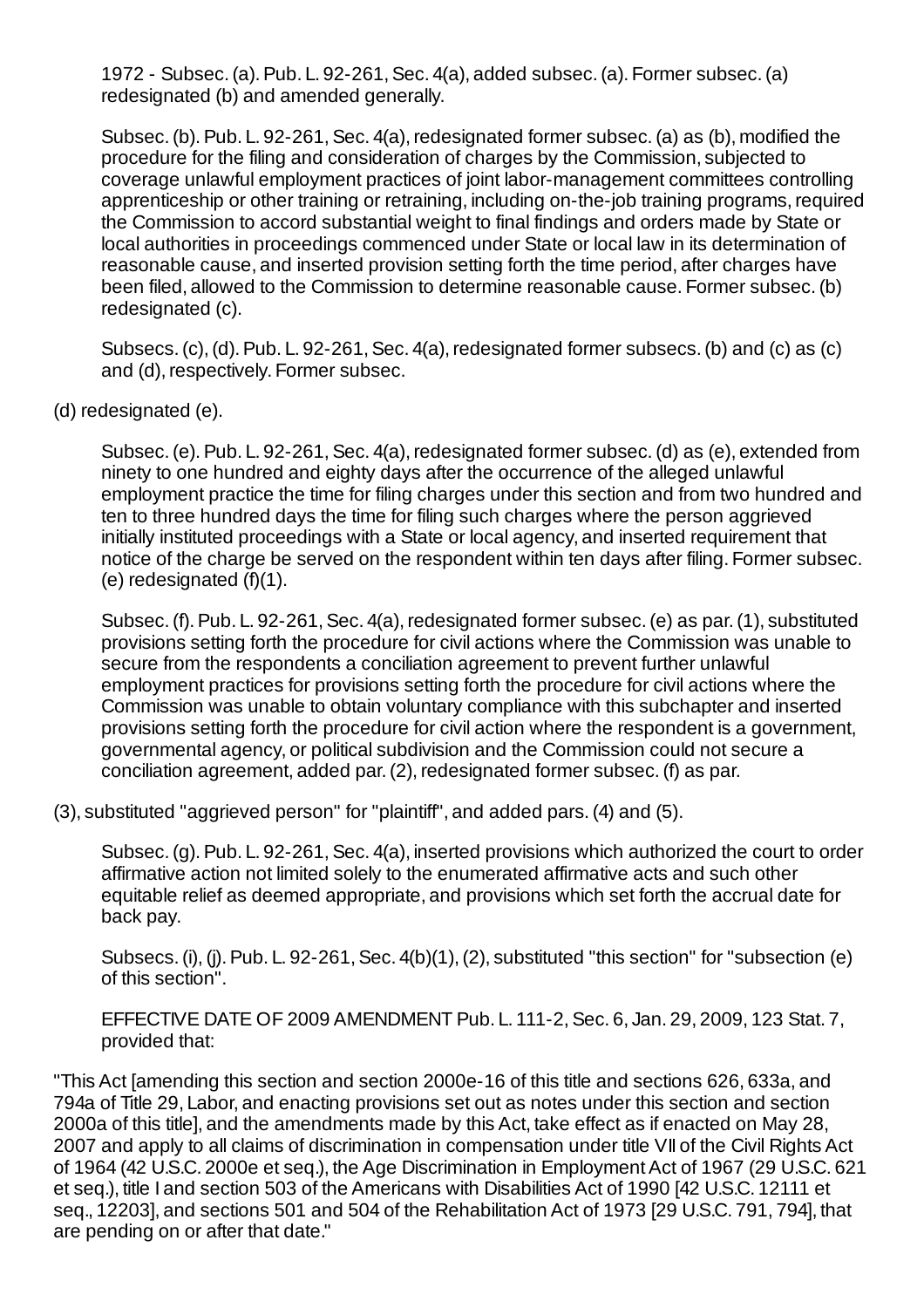EFFECTIVE DATE OF 1991 AMENDMENT Amendment by Pub. L. 102-166 effective Nov. 21, 1991, except as otherwise provided, see section 402 of Pub. L. 102-166, set out as a note under section 1981 of this title.

FINDINGS Pub. L. 111-2,Sec. 2, Jan. 29, 2009, 123 Stat. 5, provided that:

"Congress finds the following:"(1) The Supreme Court in Ledbetter v. Goodyear Tire & Rubber

Co., 550 U.S. 618 (2007), significantly impairs statutory protections against discrimination in compensation that Congress established and that have been bedrock principles ofAmerican law for decades. The Ledbetter decision undermines those statutory protections by unduly restricting the time period in which victims of discrimination can challenge and recover for discriminatory compensation decisions or other practices, contrary to the intent of Congress.

"(2) The limitation imposed by the Court on the filing of discriminatory compensation claims ignores the reality of wage discrimination and is at odds with the robust application of the civil rights laws that Congress intended.

"(3) With regard to any charge of discrimination under any law, nothing in this Act [amending this section and section 2000e-16 of this title and sections 626, 633a, and 794a of Title 29, Labor, and enacting provisions set out as notes under this section and section 2000a of this title] is intended to preclude or limit an aggrieved person's right to introduce evidence of an unlawful employment practice that has occurred outside the time for filing a charge of discrimination.

"(4) Nothing in this Act is intended to change current law treatment of when pension distributions are considered paid."

APPLICATION TO OTHER LAWS Pub. L. 111-2,Sec. 5(a),(b), Jan. 29, 2009, 123 Stat. 6, provided that:

"(a) Americans With Disabilities Act of 1990.- The amendments made by section 3 [amending this section] shall apply to claims of discrimination in compensation brought under title I and section 503 of the Americans with Disabilities Act of 1990 (42 U.S.C. 12111 et seq., 12203), pursuant to section 107(a) of such Act (42 U.S.C. 12117(a)), which adopts the powers, remedies, and procedures set forth in section 706 of the Civil Rights Act of 1964 (42 U.S.C. 2000e-5).

"(b) Rehabilitation Act of 1973.- The amendments made by section 3 shall apply to claims of discrimination in compensation brought under sections 501 and 504 of the Rehabilitation Act of 1973 (29 U.S.C. 791, 794), pursuant to -

" $(1)$  sections 501 $(g)$  and 504 $(d)$  of such Act  $(29 \text{ U.S.C. } 791(g), 794(d))$ , respectively, which adopt the standards applied under title I of the Americans with Disabilities Act of 1990 [42 U.S.C. 12111 et seq.] for determining whether a violation has occurred in a complaint alleging employment discrimination; and

"(2) paragraphs (1) and (2) of section 505(a) of such Act (29 U.S.C. 794a(a)) (as amended by subsection (c))."

(!1) So in original. Probably should be subsection "(b)".

# **§2000e-6. Civil actions by the Attorney General**

(a) Complaint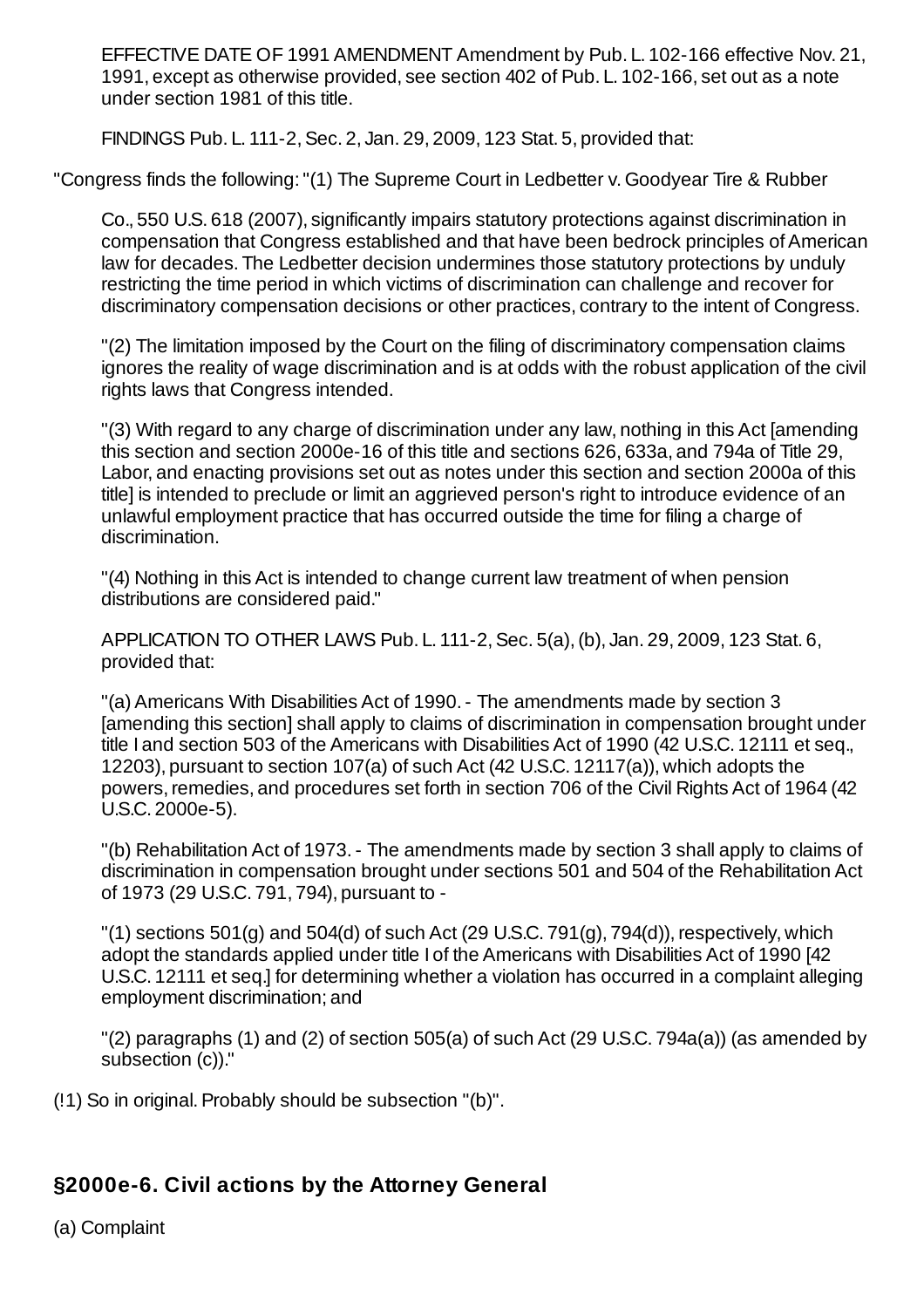Whenever the Attorney General has reasonable cause to believe that any person or group of persons is engaged in a pattern or practice of resistance to the full enjoyment of any of the rights secured by this subchapter, and that the pattern or practice is of such a nature and is intended to deny the full exercise of the rights herein described, the Attorney General may bring a civil action in the appropriate district court of the United States by filing with it a complaint (1) signed by him (or in his absence the Acting Attorney General),(2) setting forth facts pertaining to such pattern or practice, and (3) requesting such relief, including an application for a permanent or temporary injunction, restraining order or other order against the person or persons responsible for such pattern or practice, as he deems necessary to insure the full enjoyment of the rights herein described.

## (b) Jurisdiction; three-judge district court for cases of general

public importance: hearing, determination, expedition of action, review by Supreme Court; single judge district court: hearing, determination, expedition of action The district courts of the United States shall have and shall exercise jurisdiction of proceedings instituted pursuant to this section, and in any such proceeding the Attorney General may file with the clerk of such court a request that a court of three judges be convened to hear and determine the case. Such request by the Attorney General shall be accompanied by a certificate that, in his opinion, the case is of general public importance.A copy of the certificate and request for a three-judge court shall be immediately furnished by such clerk to the chief judge of the circuit (or in his absence, the presiding circuit judge of the circuit) in which the case is pending. Upon receipt of such request it shall be the duty of the chief judge of the circuit or the presiding circuit judge, as the case may be, to designate immediately three judges in such circuit, of whom at least one shall be a circuit judge and another of whom shall be a district judge of the court in which the proceeding was instituted, to hear and determine such case, and it shall be the duty of the judges so designated to assign the case for hearing at the earliest practicable date, to participate in the hearing and determination thereof, and to cause the case to be in every way expedited.An appeal from the final judgment of such court will lie to the Supreme Court.

In the event the Attorney General fails to file such a request in any such proceeding, it shall be the duty of the chief judge of the district (or in his absence, the acting chief judge) in which the case is pending immediately to designate a judge in such district to hear and determine the case. In the event that no judge in the district is available to hear and determine the case, the chief judge of the district, or the acting chief judge, as the case may be, shall certify this fact to the chief judge of the circuit (or in his absence, the acting chief judge) who shall then designate a district or circuit judge of the circuit to hear and determine the case.

It shall be the duty of the judge designated pursuant to this section to assign the case for hearing at the earliest practicable date and to cause the case to be in every way expedited.

(c) Transfer of functions, etc., to Commission; effective date;

prerequisite to transfer; execution of functions by Commission Effective two years after March 24, 1972, the functions of the Attorney General under this section shall be transferred to the Commission, together with such personnel, property, records, and unexpended balances of appropriations, allocations, and other funds employed, used, held, available, or to be made available in connection with such functions unless the President submits, and neither House of Congress vetoes, a reorganization plan pursuant to chapter 9 of title 5, inconsistent with the provisions of this subsection. The Commission shall carry out such functions in accordance with subsections (d) and (e) of this section.

(d) Transfer of functions, etc., not to affect suits commenced

pursuant to this section prior to date of transfer Upon the transfer of functions provided for in subsection (c) of this section, in all suits commenced pursuant to this section prior to the date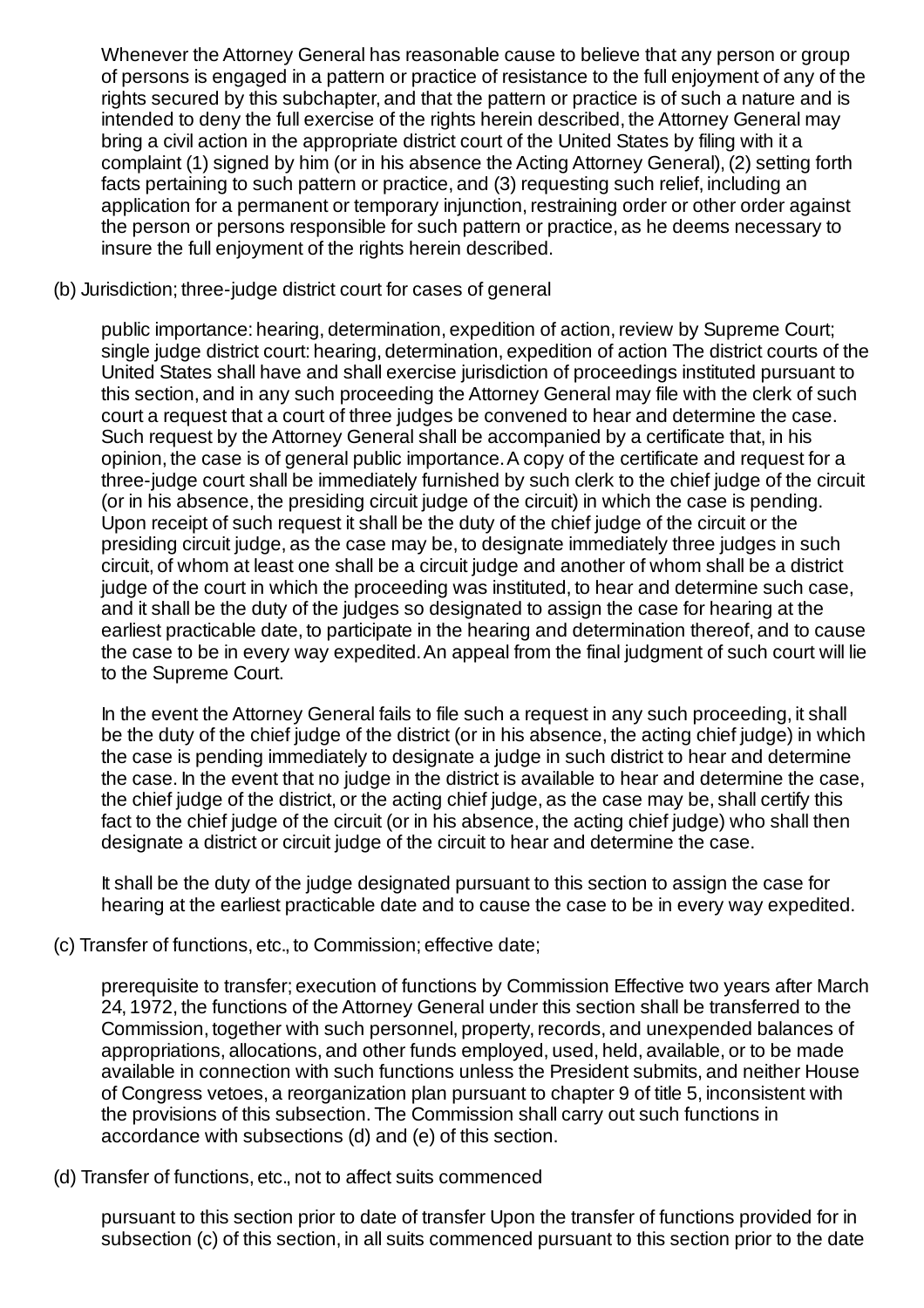of such transfer, proceedings shall continue without abatement, all court orders and decrees shall remain in effect, and the Commission shall be substituted as a party for the United States of America, the Attorney General, or the Acting Attorney General, as appropriate.

(e) Investigation and action by Commission pursuant to filing of

charge of discrimination; procedure Subsequent to March 24, 1972, the Commission shall have authority to investigate and act on a charge of a pattern or practice of discrimination, whether filed by or on behalf of a person claiming to be aggrieved or by a member of the Commission.All such actions shall be conducted in accordance with the procedures set forth in section 2000e-5 of this title.

## **SOURCE**

(Pub. L. 88-352, title VII, Sec. 707, July 2, 1964, 78 Stat. 261; Pub. L. 92-261, Sec. 5, Mar. 24, 1972, 86 Stat. 107.)

## AMENDMENTS

1972 - Subsecs.(c) to (e).Pub. L. 92-261 added subsecs.(c) to (e).

## TRANSFER OF FUNCTIONS

Any function of the Equal Employment Opportunity Commission concerning initiation of litigation with respect to State or local government, or political subdivisions under this section, and all necessary functions related thereto, including investigation, findings, notice and an opportunity to resolve the matter without contested litigation, were transferred to the Attorney General, to be exercised by him in accordance with procedures consistent with this subchapter, and with the Attorney General authorized to delegate any function under this section to any officer or employee of the Department of Justice, by Reorg. Plan No. 1 of 1978, Sec. 5, 43 F.R. 19807, 92 Stat. 3781, set out as a note under section 2000e- 4 of this title.

EX. ORD. NO. 12068. TRANSFER OF CERTAIN FUNCTIONS TO ATTORNEY GENERAL

Ex. Ord. No. 12068, June 30, 1978, 43 F.R. 28971, provided:

By virtue of the authority vested in me as President of the United States by the Constitution and laws of the United States, including Section 9 of Reorganization Plan Number 1 of 1978 (43 FR 19807) [set out as a note under section 2000e-4 of this title], in order to clarify the Attorney General's authority to initiate public sector litigation under Section 707 of Title VII of the Civil Rights Act of 1964, as amended (42 U.S.C. 2000e-6), it is ordered as follows:

1-1.SECTION 707 FUNCTIONS OF THEATTORNEY GENERAL

1-101.Section 5 of Reorganization Plan Number 1 of 1978 (43 FR 19807) [set out as a note under section 2000e-4 of this title] shall become effective on July 1, 1978.

1-102. The functions transferred to the Attorney General by Section 5 of Reorganization Plan Number 1 of 1978 [set out as a note under section 2000e-4 of this title] shall, consistent with Section 707 of Title VII of the Civil Rights Act of 1964, as amended [this section], be performed in accordance with Department of Justice procedures heretofore followed under Section 707.

Jimmy Carter.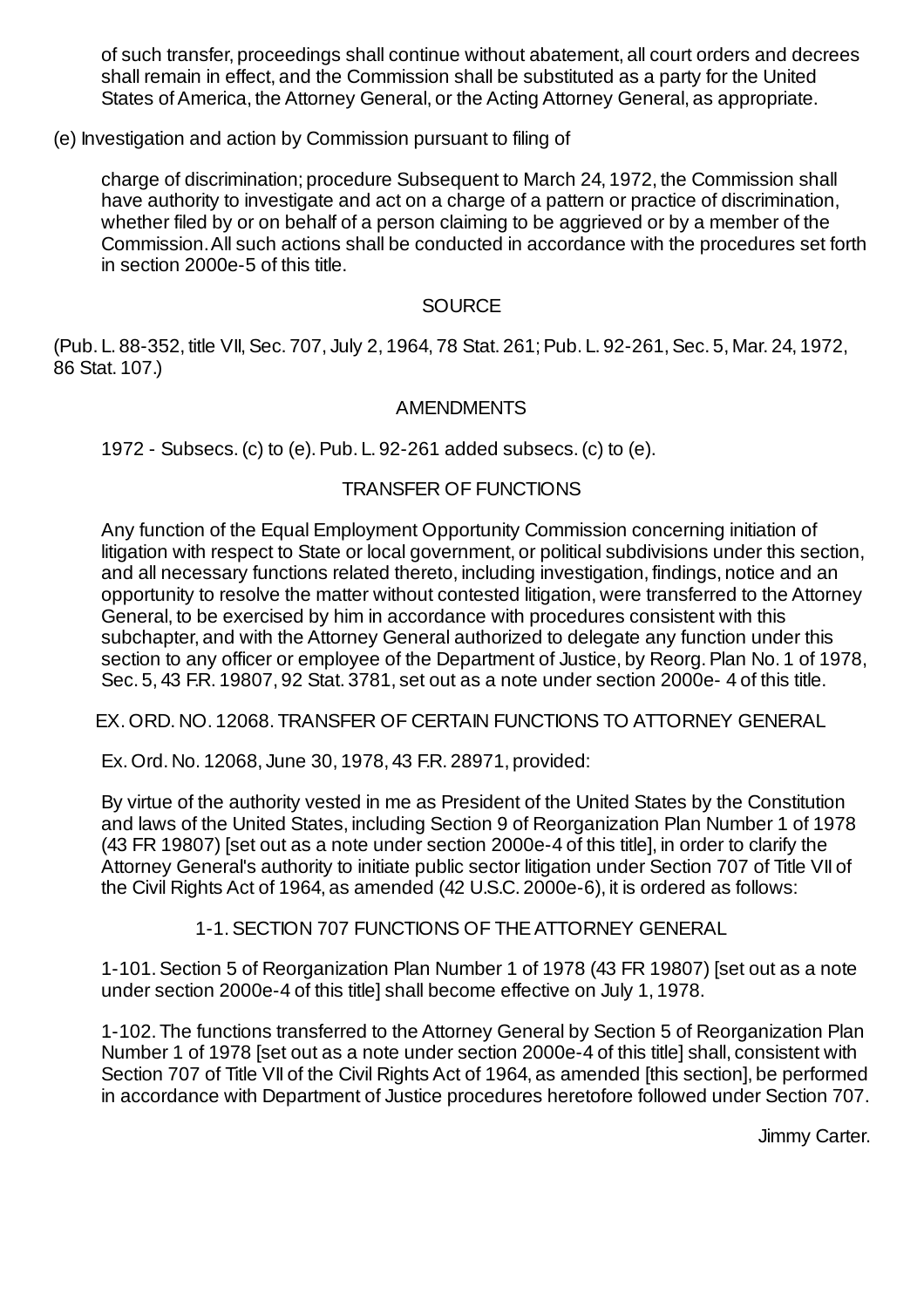## **§2000e-7. Effect on State laws**

Nothing in this subchapter shall be deemed to exempt or relieve any person from any liability, duty, penalty, or punishment provided by any present or future law of any State or political subdivision of a State, other than any such law which purports to require or permit the doing of any act which would be an unlawful employment practice under this subchapter.

## **SOURCE**

(Pub. L. 88-352, title VII, Sec. 708, July 2, 1964, 78 Stat. 262.)

## **§2000e-8. Investigations**

(a) Examination and copying of evidence related to unlawful

employment practices In connection with any investigation of a charge filed under section 2000e-5 of this title, the Commission or its designated representative shall at all reasonable times have access to, for the purposes of examination, and the right to copy any evidence of any person being investigated or proceeded against that relates to unlawful employment practices covered by this subchapter and is relevant to the charge under investigation.

(b) Cooperation with State and local agencies administering State

fair employment practices laws; participation in and contribution to research and other projects; utilization of services; payment in advance or reimbursement; agreements and rescission of agreements The Commission may cooperate with State and local agencies charged with the administration of State fair employment practices laws and, with the consent of such agencies, may, for the purpose of carrying out its functions and duties under this subchapter and within the limitation of funds appropriated specifically for such purpose, engage in and contribute to the cost of research and other projects of mutual interest undertaken by such agencies, and utilize the services of such agencies and their employees, and, notwithstanding any other provision of law, pay by advance or reimbursement such agencies and their employees for services rendered to assist the Commission in carrying out this subchapter.

In furtherance of such cooperative efforts, the Commission may enter into written agreements with such State or local agencies and such agreements may include provisions under which the Commission shall refrain from processing a charge in any cases or class of cases specified in such agreements or under which the Commission shall relieve any person or class of persons in such State or locality from requirements imposed under this section. The Commission shall rescind any such agreement whenever it determines that the agreement no longer serves the interest of effective enforcement of this subchapter.

## (c) Execution, retention, and preservation of records; reports to

Commission; training program records; appropriate relief from regulation or order for undue hardship; procedure for exemption; judicial action to compel compliance Every employer, employment agency, and labor organization subject to this subchapter shall (1) make and keep such records relevant to the determinations of whether unlawful employment practices have been or are being committed,(2) preserve such records for such periods, and (3) make such reports therefrom as the Commission shall prescribe by regulation or order, after public hearing, as reasonable, necessary, or appropriate for the enforcement of this subchapter or the regulations or orders thereunder. The Commission shall, by regulation, require each employer, labor organization, and joint labor-management committee subject to this subchapter which controls an apprenticeship or other training program to maintain such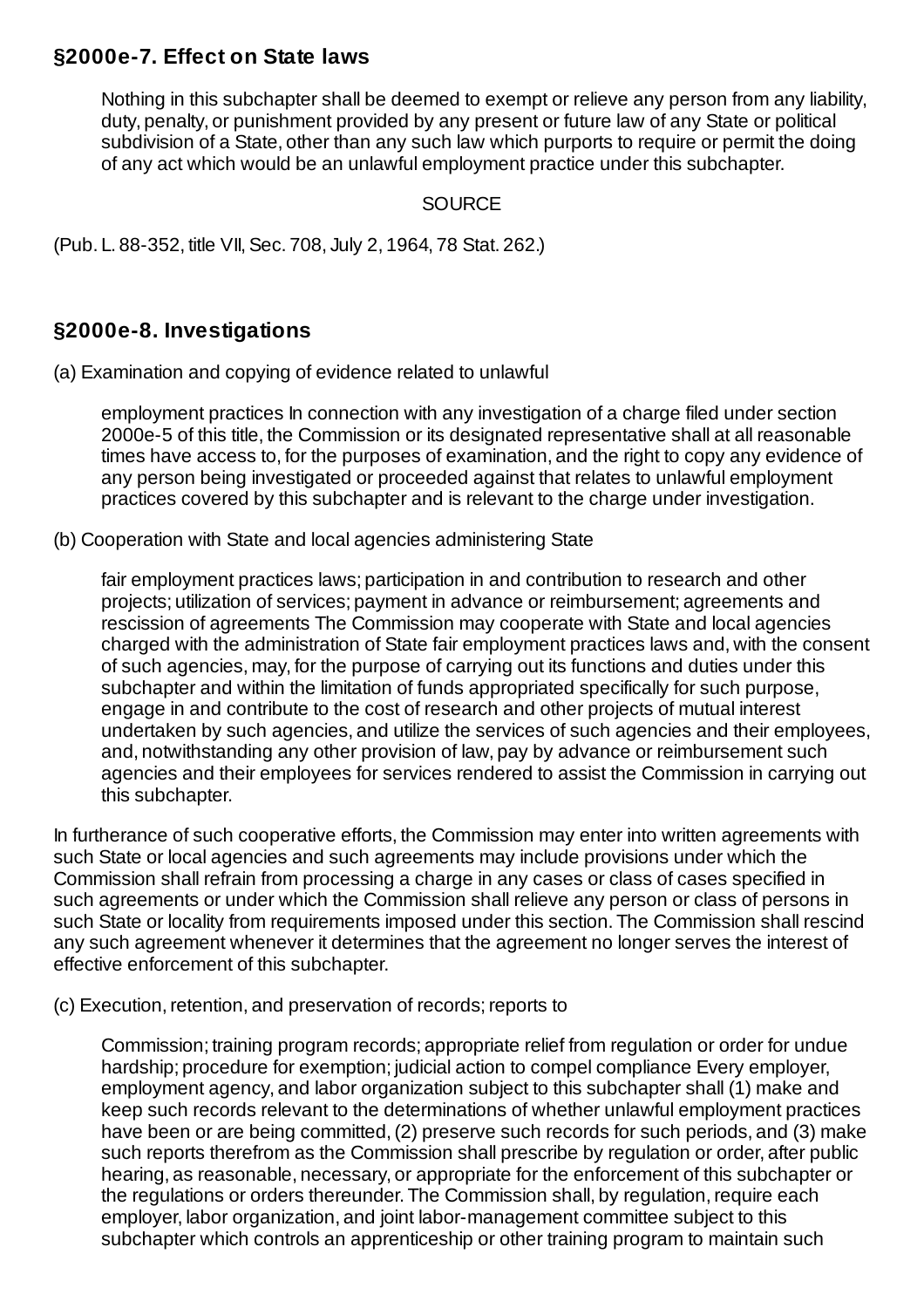records as are reasonably necessary to carry out the purposes of this subchapter, including, but not limited to, a list of applicants who wish to participate in such program, including the chronological order in which applications were received, and to furnish to the Commission upon request, a detailed description of the manner in which persons are selected to participate in the apprenticeship or other training program.Any employer, employment agency, labor organization, or joint labor-management committee which believes that the application to it of any regulation or order issued under this section would result in undue hardship may apply to the Commission for an exemption from the application of such regulation or order, and, if such application for an exemption is denied, bring a civil action in the United States district court for the district where such records are kept. If the Commission or the court, as the case may be, finds that the application of the regulation or order to the employer, employment agency, or labor organization in question would impose an undue hardship, the Commission or the court, as the case may be, may grant appropriate relief. If any person required to comply with the provisions of this subsection fails or refuses to do so, the United States district court for the district in which such person is found, resides, or transacts business, shall, upon application of the Commission, or the Attorney General in a case involving a government, governmental agency or political subdivision, have jurisdiction to issue to such person an order requiring him to comply.

(d) Consultation and coordination between Commission and interested

State and Federal agencies in prescribing recordkeeping and reporting requirements; availability of information furnished pursuant to recordkeeping and reporting requirements; conditions on availability In prescribing requirements pursuant to subsection (c) of this section, the Commission shall consult with other interested State and Federal agencies and shall endeavor to coordinate its requirements with those adopted by such agencies. The Commission shall furnish upon request and without cost to any State or local agency charged with the administration of a fair employment practice law information obtained pursuant to subsection (c) of this section from any employer, employment agency, labor organization, or joint labor-management committee subject to the jurisdiction of such agency. Such information shall be furnished on condition that it not be made public by the recipient agency prior to the institution of a proceeding under State or local law involving such information. If this condition is violated by a recipient agency, the Commission may decline to honor subsequent requests pursuant to this subsection.

(e) Prohibited disclosures; penalties

It shall be unlawful for any officer or employee of the Commission to make public in any manner whatever any information obtained by the Commission pursuant to its authority under this section prior to the institution of any proceeding under this subchapter involving such information.Any officer or employee of the Commission who shall make public in any manner whatever any information in violation of this subsection shall be guilty, of a misdemeanor and upon conviction thereof, shall be fined not more than \$1,000, or imprisoned not more than one year.

## **SOURCE**

(Pub. L. 88-352, title VII, Sec. 709, July 2, 1964, 78 Stat. 262; Pub. L. 92-261, Sec. 6, Mar. 24, 1972, 86 Stat. 107.)

## AMENDMENTS

1972 - Subsec.(b).Pub. L. 92-261 inserted provisions authorizing the Commission to engage in and contribute to the cost of research and other projects undertaken by State and local agencies and provisions authorizing the Commission to make advance payments to State and local agencies and their employees for services rendered to the Commission, and struck out provisions relating to agreements between the Commission and State and local agencies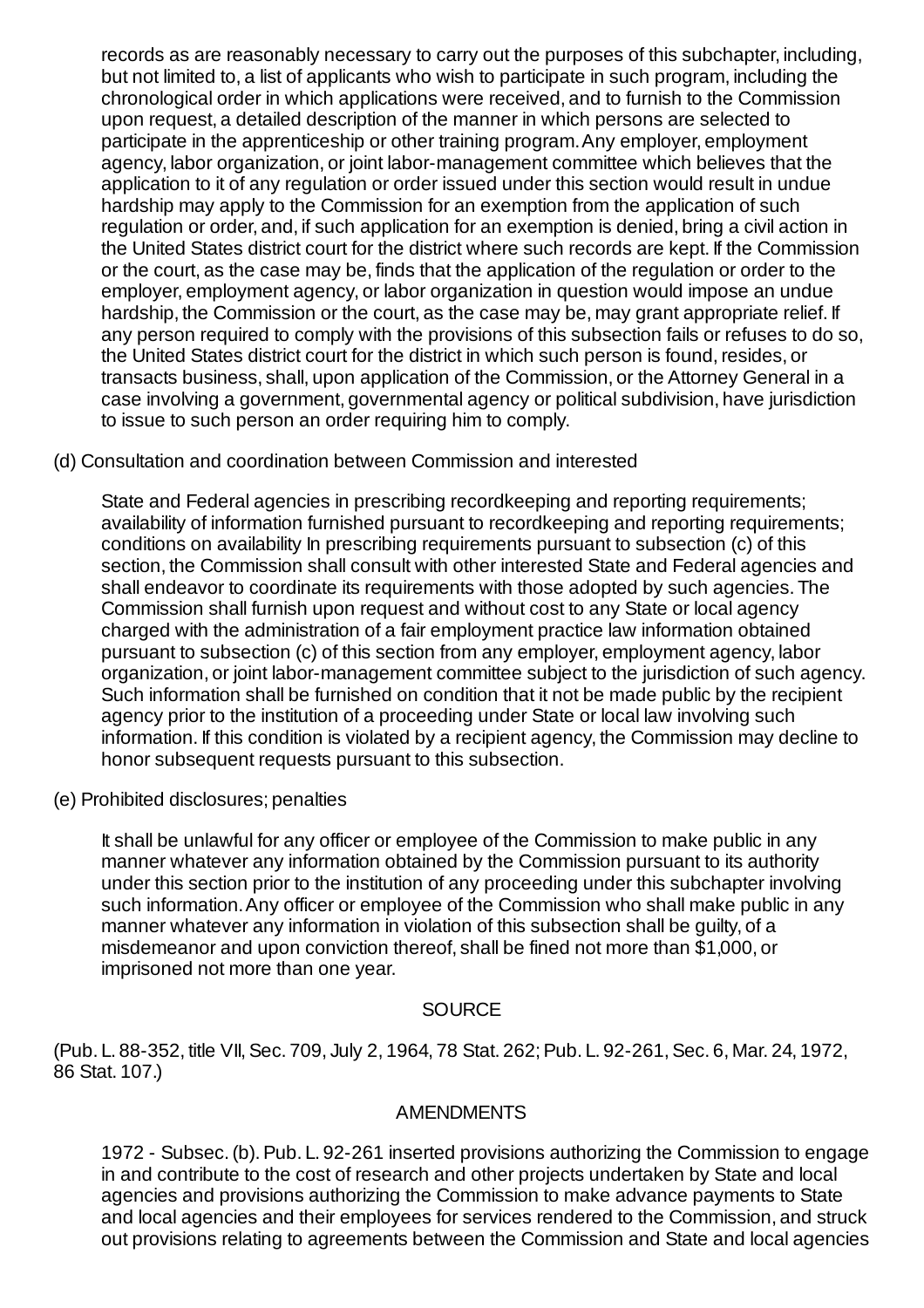prohibiting private civil actions under section 2000e-5 of this title in specified cases.

Subsec. (c). Pub. L. 92-261 struck out "Except as provided in subsection (d) of this section," before "every employer, employment agency, and labor organization subject to this subchapter shall (1)", required the party seeking an exemption to bring an action in the district court only after the Commission denied the application for the exemption, and inserted provision which authorized the Commission, or the Attorney General in a case involving a government, etc., to apply for a court order compelling compliance with the recordkeeping and reporting obligations set out in this subsection.

Subsec. (d). Pub. L. 92-261 substituted provisions requiring consultation and coordination between Federal and State agencies in prescribing recordkeeping and reporting requirements pursuant to subsec.(c) of this section, and authorizing the Commission to furnish information obtained pursuant to subsec.(c) of this section to interested State and local agencies, for provisions exempting from recordkeeping and reporting requirements employers, etc., required to keep records and make reports under State or local fair employment practice laws, except for the maintenance of notations by such employers, etc., which reflect the differences in coverage or enforcement between State or local laws and the provisions of this subchapter, and dispensing with recordkeeping and reporting requirements where the employer reports under some Executive Order prescribing fair employment practices for Government contractors or subcontractors.

# **§2000e-9. Conduct of hearings and investigations pursuant to section 161 of title 29**

For the purpose of all hearings and investigations conducted by the Commission or its duly authorized agents or agencies, section 161 of title 29 shall apply.

## **SOURCE**

(Pub. L. 88-352, title VII, Sec. 710, July 2, 1964, 78 Stat. 264; Pub. L. 92-261, Sec. 7, Mar. 24, 1972, 86 Stat. 109.)

## AMENDMENTS

1972 - Pub. L. 92-261 substituted provisions making applicable section 161 of title 29 to all hearings and investigations conducted by the Commission or its authorized agents or agencies, for provisions enumerating the investigatory powers of the Commission and the procedure for their enforcement.

# **§2000e-10. Posting of notices; penalties**

(a) Every employer, employment agency, and labor organization, as the case may be, shall post and keep posted in conspicuous places upon its premises where notices to employees, applicants for employment, and members are customarily posted a notice to be prepared or approved by the Commission setting forth excerpts, from or, summaries of, the pertinent provisions of this subchapter and information pertinent to the filing of a complaint.

(b) A willful violation of this section shall be punishable by a fine of not more than \$100 for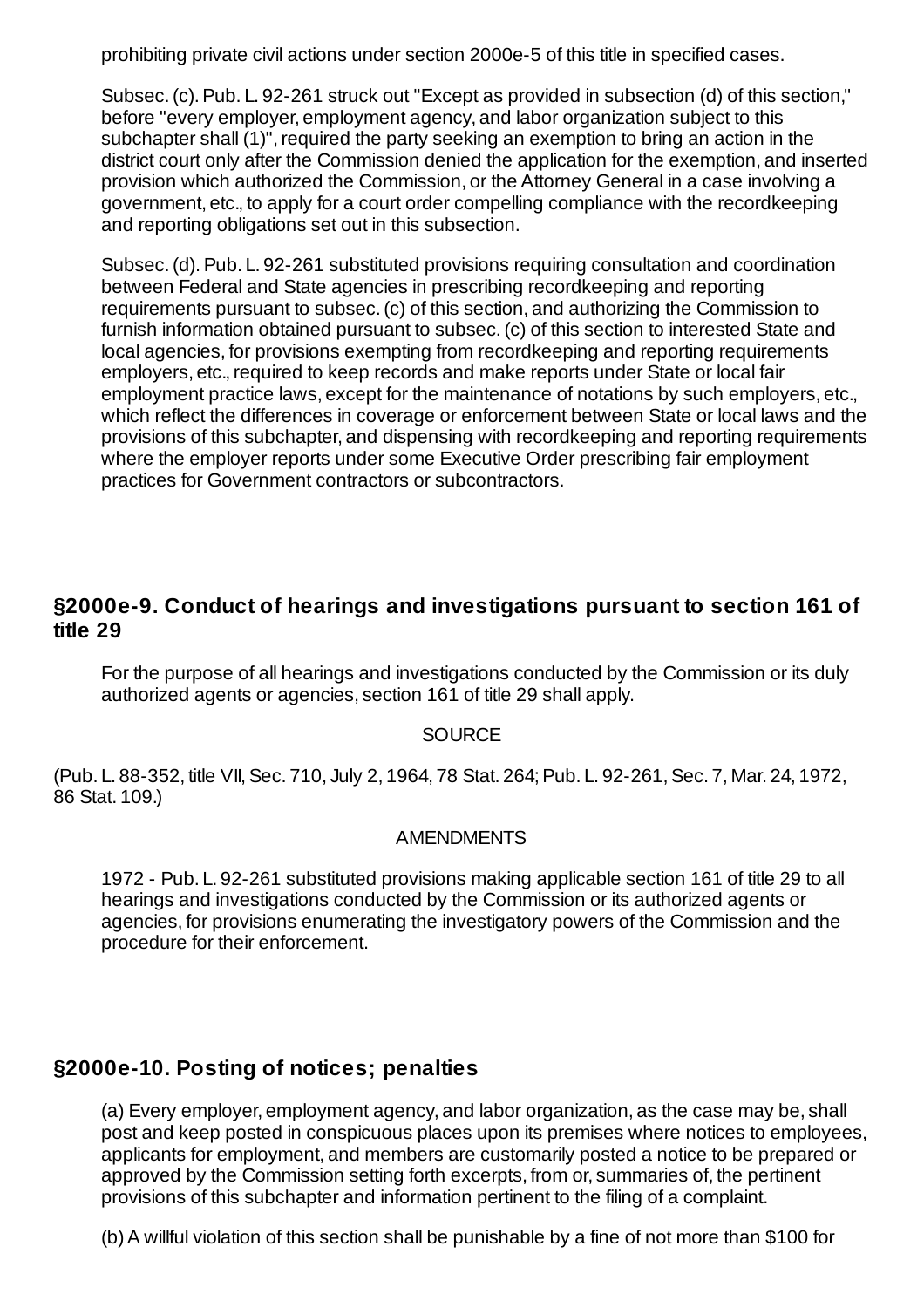each separate offense.

#### **SOURCE**

(Pub. L. 88-352, title VII, Sec. 711, July 2, 1964, 78 Stat. 265.)

## **§2000e-11. Veterans' special rights or preference**

Nothing contained in this subchapter shall be construed to repeal or modify any Federal, State, territorial, or local law creating special rights or preference for veterans.

#### **SOURCE**

(Pub. L. 88-352, title VII,Sec. 712, July 2, 1964, 78 Stat. 265.)

# **§2000e-12. Regulations; conformity of regulations with administrative procedure provisions; reliance on interpretations and instructions of Commission**

(a) The Commission shall have authority from time to time to issue, amend, or rescind suitable procedural regulations to carry out the provisions of this subchapter. Regulations issued under this section shall be in conformity with the standards and limitations of subchapter II of chapter 5 of title 5.

(b) In any action or proceeding based on any alleged unlawful employment practice, no person shall be subject to any liability or punishment for or on account of (1) the commission by such person of an unlawful employment practice if he pleads and proves that the act or omission complained of was in good faith, in conformity with, and in reliance on any written interpretation or opinion of the Commission, or (2) the failure of such person to publish and file any information required by any provision of this subchapter if he pleads and proves that he failed to publish and file such information in good faith, in conformity with the instructions of the Commission issued under this subchapter regarding the filing of such information. Such a defense, if established, shall be a bar to the action or proceeding, notwithstanding that (A) after such act or omission, such interpretation or opinion is modified or rescinded or is determined by judicial authority to be invalid or of no legal effect, or (B) after publishing or filing the description and annual reports, such publication or filing is determined by judicial authority not to be in conformity with the requirements of this subchapter.

## SOURCE

(Pub. L. 88-352, title VII, Sec. 713, July 2, 1964, 78 Stat. 265.)

## **CODIFICATION**

In subsec.(a),"subchapter II of chapter 5 of title 5" substituted for "the Administrative Procedure Act" on authority of Pub. L. 89-554, Sec. 7(b), Sept. 6, 1966, 80 Stat. 631, the first section of which enacted Title 5, Government Organization and Employees.

## EQUALEMPLOYMENT OPPORTUNITY COMMISSION GUIDELINES ON RELIGIOUS HARASSMENT

Pub. L. 112-55, div. B, title V, Sec. 506, Nov. 18, 2011, 125 Stat. 631, provided that: "During the current fiscal year and in each fiscal year thereafter, none of the funds made available in this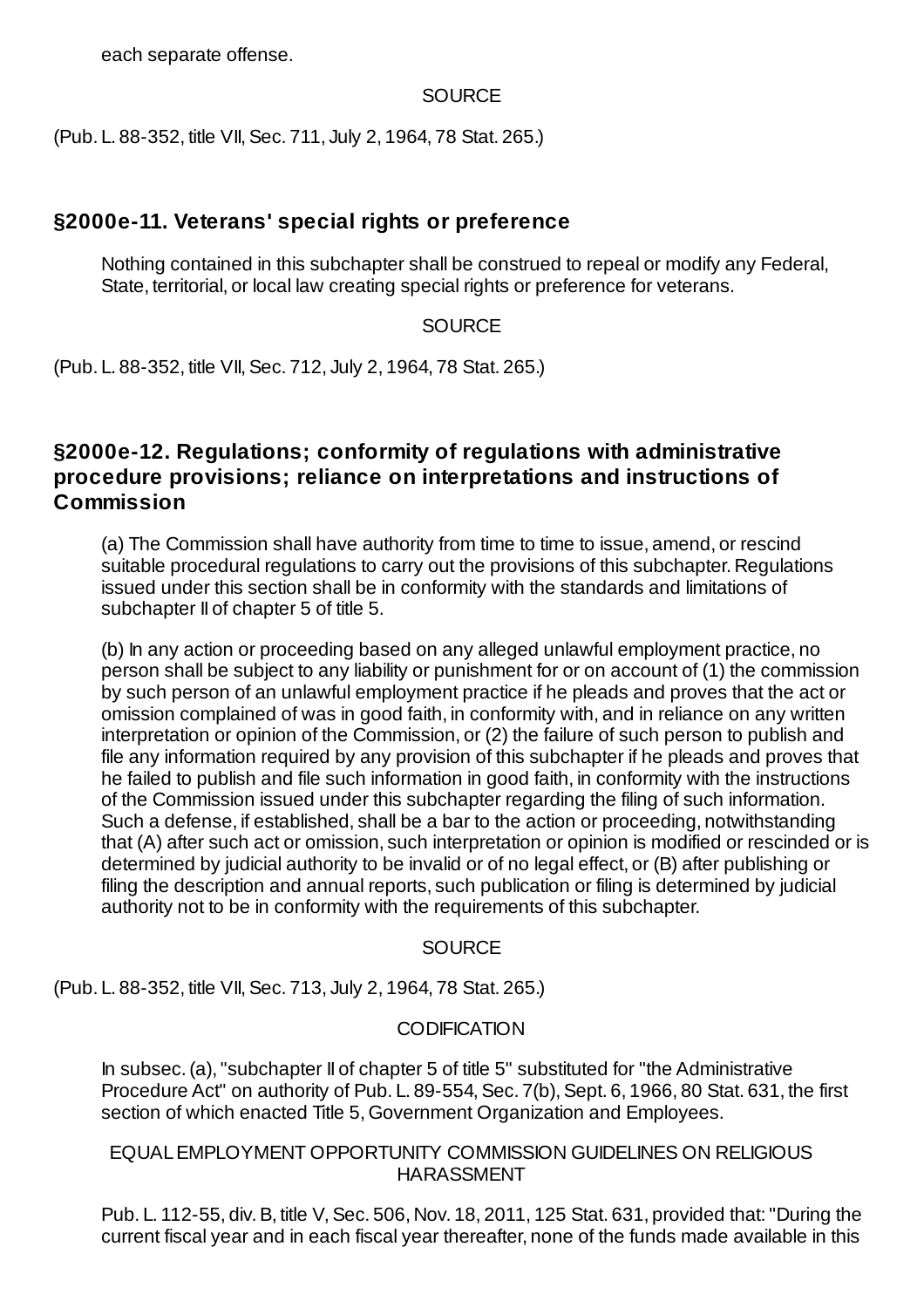or any other Act may be used to implement, administer, or enforce any guidelines of the Equal Employment Opportunity Commission covering harassment based on religion, when it is made known to the Federal entity or official to which such funds are made available that such guidelines do not differ in any respect from the proposed guidelines published by the Commission on October 1, 1993 (58 Fed. Reg. 51266)." Similar provisions were contained in the following prior appropriation acts:

Pub. L. 111-117, div. B, title V, Sec. 506, Dec. 16, 2009, 123 Stat. 3150.

Pub. L. 111-8, div. B, title V, Sec. 506, Mar. 11, 2009, 123 Stat. 595.

Pub. L. 103-317, title VI, Sec. 610, Aug. 26, 1994, 108 Stat. 1774, provided that:

"(a) Findings.- The Congress finds that -

"(1) the liberties protected by our Constitution include religious liberty protected by the first amendment;

"(2) citizens of the United States profess the beliefs of almost every conceivable religion;

"(3) Congress has historically protected religious expression even from governmental action not intended to be hostile to religion;

"(4) the Supreme Court has written that 'the free exercise of religion means, first and foremost, the right to believe and profess whatever religious doctrine one desires';

"(5) the Supreme Court has firmly settled that under our Constitution the public expression of ideas may not be prohibited merely because the content of the ideas is offensive to some;

"(6) Congress enacted the Religious Freedom Restoration Act of 1993 [42 U.S.C. 2000bb et seq.] to restate and make clear again our intent and position that religious liberty is and should forever be granted protection from unwarranted and unjustified government intrusions and burdens;

"(7) the Equal Employment Opportunity Commission has written proposed guidelines to title VII of the Civil Rights Act of 1964 [42 U.S.C. 2000e et seq.], published in the Federal Register on October 1, 1993, that expand the definition of religious harassment beyond established legal standards set forth by the Supreme Court, and that may result in the infringement of religious liberty;

"(8) such guidelines do not appropriately resolve issues related to religious liberty and religious expression in the workplace;

"(9) properly drawn guidelines for the determination of religious harassment should provide appropriate guidance to employers and employees and assist in the continued preservation of religious liberty as guaranteed by the first amendment;

"(10) the Commission states in its proposed guidelines that it retains wholly separate guidelines for the determination of sexual harassment because the Commission believes that sexual harassment raises issues about human interaction that are to some extent unique; and

"(11) the subject of religious harassment also raises issues about human interaction that are to some extent unique in comparison to other harassment."(b) Category of Religious Harassment in Proposed Guidelines.-

For purposes of issuing final regulations under title VII of the Civil Rights Act of 1964 [42 U.S.C. 2000e et seq.] in connection with the proposed guidelines published by the Equal Employment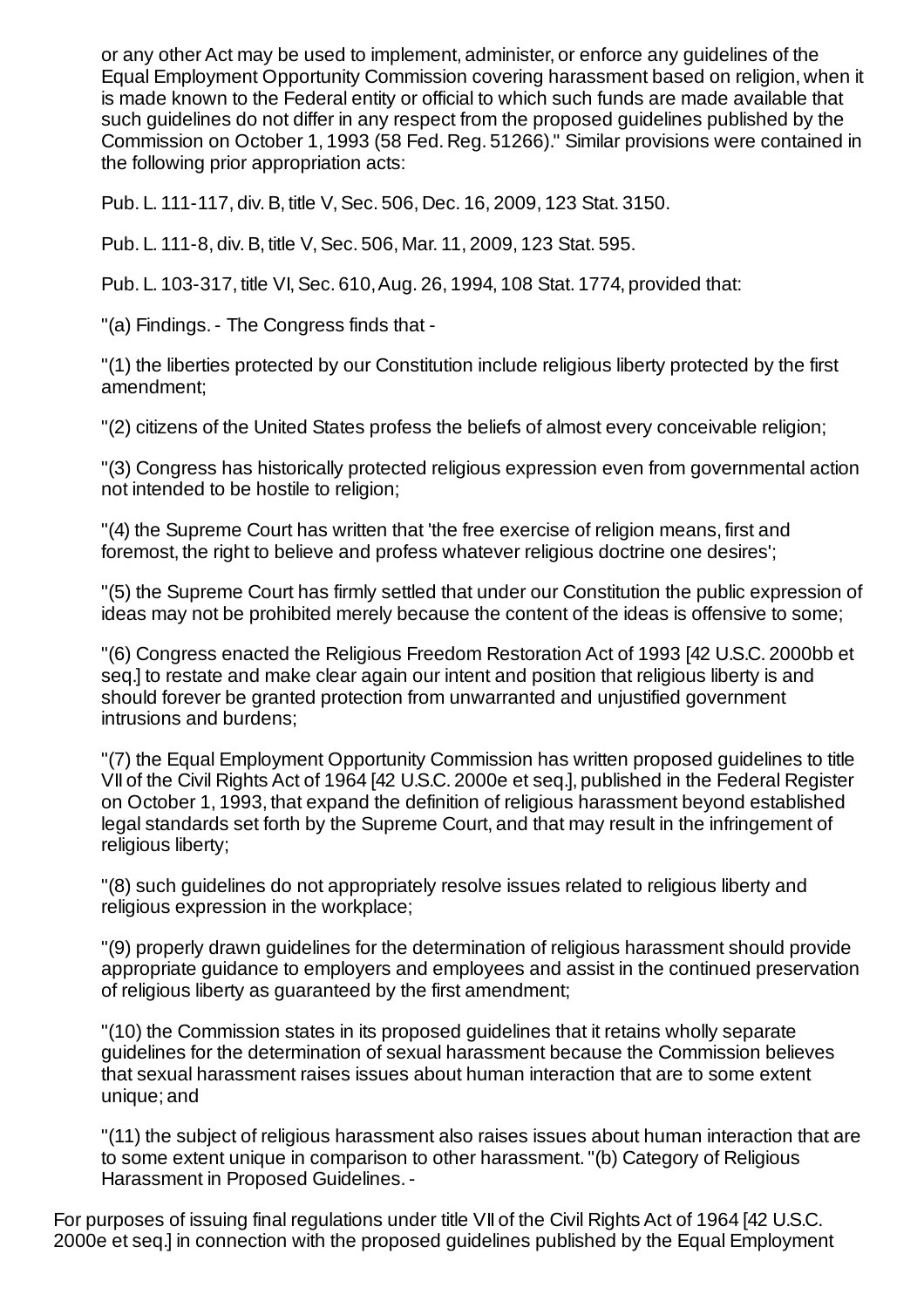Opportunity Commission on October 1, 1993 (58 Fed. Reg. 51266), the Chairperson of the Equal Employment Opportunity Commission shall ensure that -

"(1) the category of religion shall be withdrawn from the proposed guidelines at this time;

"(2) any new guidelines for the determination of religious harassment shall be drafted so as to make explicitly clear that symbols or expressions of religious belief consistent with the first amendment and the Religious Freedom Restoration Act of 1993 [42 U.S.C. 2000bb et seq.] are not to be restricted and do not constitute proof of harassment;

"(3) the Commission shall hold public hearings on such new proposed guidelines; and

"(4) the Commission shall receive additional public comment before issuing similar new regulations."

# **§2000e-13. Application to personnel of Commission of sections 111 and 1114 of title 18; punishment for violation of section 1114 of title 18**

The provisions of sections 111 and 1114, title 18, shall apply to officers, agents, and employees of the Commission in the performance of their official duties. Notwithstanding the provisions of sections 111 and 1114 of title 18, whoever in violation of the provisions of section 1114 of such title kills a person while engaged in or on account of the performance of his official functions under this Act shall be punished by imprisonment for any term of years or for life.

## **SOURCE**

(Pub. L. 88-352, title VII,Sec. 714, July 2, 1964, 78 Stat. 265;Pub. L. 92-261,Sec. 8(g), Mar. 24, 1972, 86 Stat. 110.)

## REFERENCES IN TEXT

This Act, referred to in text, means Pub. L. 88-352, July 2, 1964, 78 Stat. 241, as amended, known as the Civil Rights Act of 1964, which is classified principally to subchapters II to IX of this chapter (Sec. 2000a et seq.). For complete classification of this Act to the Code, see Short Title note set out under section 2000a of this title and Tables.

#### **AMENDMENTS**

1972 - Pub. L. 92-261 inserted provisions which made section 1114 of title 18 applicable to officers, etc., of the Commission and set forth punishment for violation of such section 1114.

# **§2000e-14. Equal Employment Opportunity Coordinating Council; establishment; composition; duties; report to President and Congress**

The Equal Employment Opportunity Commission shall have the responsibility for developing and implementing agreements, policies and practices designed to maximize effort, promote efficiency, and eliminate conflict, competition, duplication and inconsistency among the operations, functions and jurisdictions of the various departments, agencies and branches of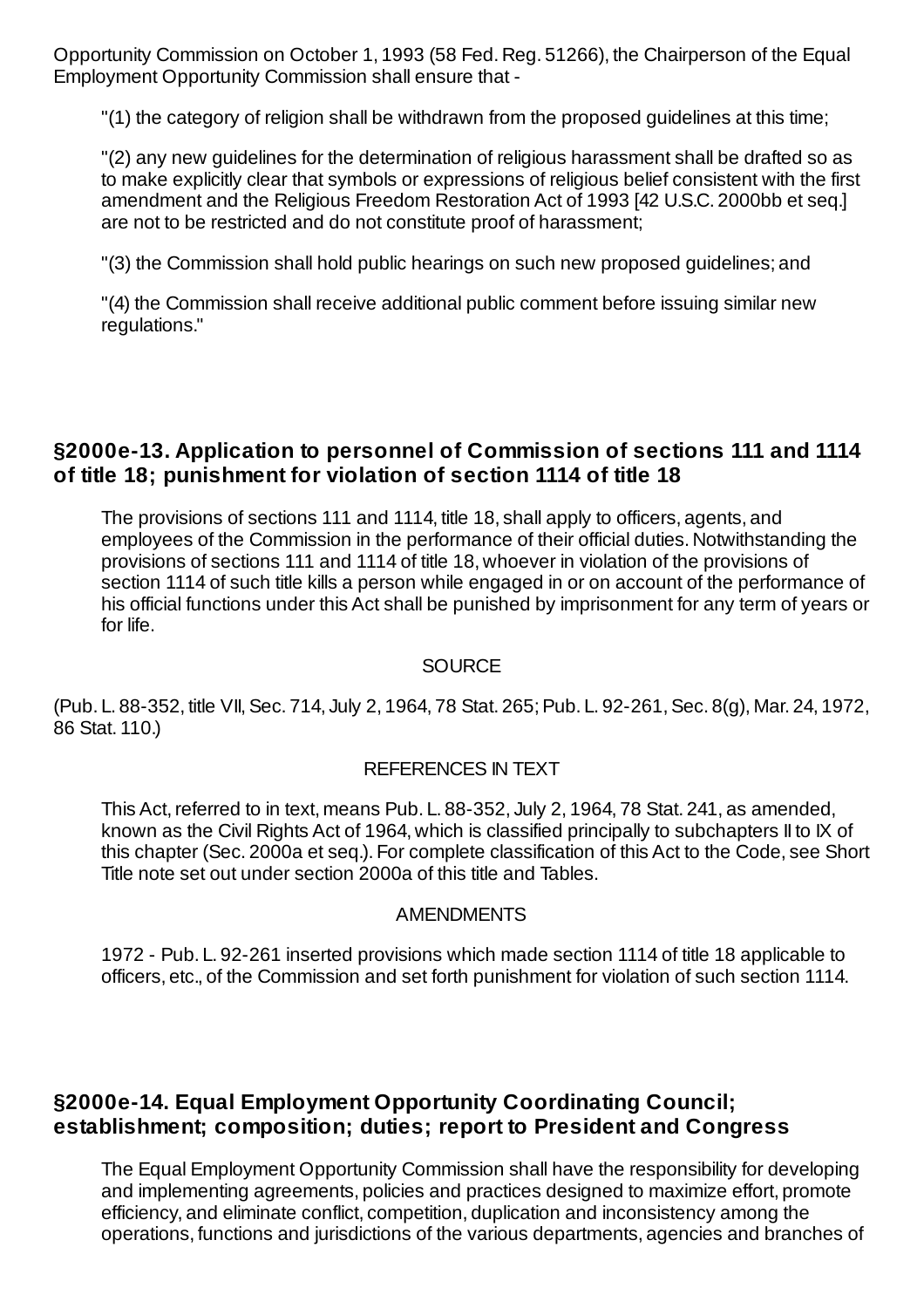the Federal Government responsible for the implementation and enforcement of equal employment opportunity legislation, orders, and policies. On or before October 1 of each year, the Equal Employment Opportunity Commission shall transmit to the President and to the Congress a report of its activities, together with such recommendations for legislative or administrative changes as it concludes are desirable to further promote the purposes of this section.

## **SOURCE**

(Pub. L. 88-352, title VII, Sec. 715, July 2, 1964, 78 Stat. 265; Pub. L. 92-261, Sec. 10, Mar. 24, 1972, 86 Stat. 111; Pub. L. 94- 273, Sec. 3(24), Apr. 21, 1976, 90 Stat. 377; 1978 Reorg. Plan No. 1, Sec. 6, eff. July 1, 1978, 43 F.R. 19807, 92 Stat. 3781.)

#### **CODIFICATION**

The first sentence of this section, which read "There shall be established an Equal Employment Opportunity Coordinating Council (hereinafter referred to in this section as the Council) composed of the Secretary of Labor, the Chairman of the Equal Employment Opportunity Commission, the Attorney General, the Chairman of the United States Civil Service Commission, and the Chairman of the United States Civil Rights Commission, or their respective delegates" was omitted pursuant to Reorg. Plan No. 1 of 1978, Sec. 6, 43 F.R. 19807, 92 Stat. 3781, set out as a note under section 2000e-4 of this title, which abolished the Equal Employment Opportunity Coordinating Council, effective July 1, 1978, as provided by section 1-101 of Ex. Ord. No. 12067, June 30, 1978, 43 F.R. 28967, set out as a note under section 2000e of this title. See Transfer of Functions note below.

## **AMENDMENTS**

1976 - Pub. L. 94-273 substituted "October" for "July".

1972 - Pub. L. 92-261 substituted provisions which established the Equal Employment Opportunity Coordinating Council and set forth the composition, powers, and duties of the Council for provisions which directed the Secretary of Labor to make a report to the Congress not later than June 30, 1965 concerning discrimination in employment because of age.

TERMINATION OF REPORTING REQUIREMENTS For termination, effective May 15, 2000, of provisions in this section relating to transmittal of a report and recommendations to Congress, see section 3003 of Pub. L. 104-66, as amended, set out as a note under section 1113 of Title 31, Money and Finance, and item 19 on page 165 of House Document No. 103-7.

## TRANSFER OF FUNCTIONS

"Equal Employment Opportunity Commission" substituted in text for "Council", meaning Equal Employment Opportunity Coordinating Council, pursuant to Reorg.Plan. No. 1 of 1978, Sec. 6, 43 F.R. 19807, 92 Stat. 3781, set out as a note under section 2000e-4 of this title, which abolished Equal Employment Opportunity Coordinating Council and transferred its functions to Equal Employment Opportunity Commission, effective July 1, 1978, as provided by section 1-101 of Ex. Ord. No. 12067, June 30, 1978, 43 F.R. 28967, set out as a note under section 2000e of this title.

## SUBMISSION OF SPECIFIC LEGISLATIVE RECOMMENDATIONS TO CONGRESS BY

## JANUARY 1, 1967, TO IMPLEMENT REPORT ON AGE DISCRIMINATION

Pub. L. 89-601, title VI, Sec. 606, Sept. 23, 1966, 80 Stat. 845, directed the Secretary of Labor to submit to the Congress not later than Jan. 1, 1967 his specific legislative recommendations for implementing the conclusions and recommendations contained in his report on age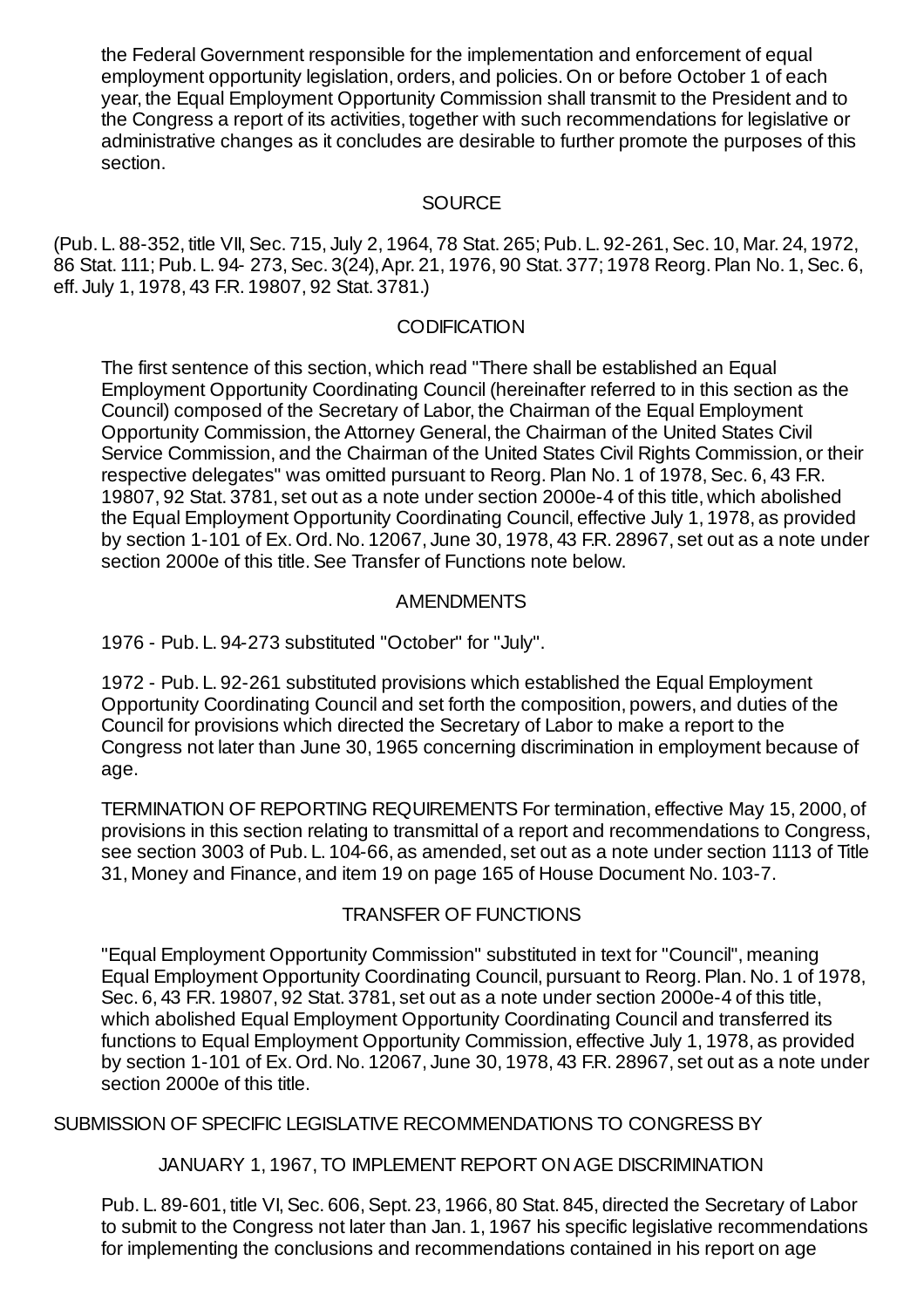# **§2000e-15. Presidential conferences; acquaintance of leadership with provisions for employment rights and obligations; plans for fair administration; membership**

The President shall, as soon as feasible after July 2, 1964, convene one or more conferences for the purpose of enabling the leaders of groups whose members will be affected by this subchapter to become familiar with the rights afforded and obligations imposed by its provisions, and for the purpose of making plans which will result in the fair and effective administration of this subchapter when all of its provisions become effective. The President shall invite the participation in such conference or conferences of (1) the members of the President's Committee on Equal Employment Opportunity,(2) the members of the Commission on Civil Rights,(3) representatives of State and local agencies engaged in furthering equal employment opportunity,(4) representatives of private agencies engaged in furthering equal employment opportunity, and (5) representatives of employers, labor organizations, and employment agencies who will be subject to this subchapter.

## **SOURCE**

(Pub. L. 88-352, title VII,Sec. 716(c), July 2, 1964, 78 Stat. 266.)

## EXECUTIVE ORDER NO. 11197

Ex. Ord. No. 11197, eff. Feb. 5, 1965, 30 F.R. 1721, which established the President's Council on Equal Opportunity, was revoked by Ex. Ord. No. 11247, eff.Sept. 24, 1965, 30 F.R. 12327, formerly set out as a note under section 2000d-1 of this title.

# **§2000e-16. Employment by Federal Government**

(a) Discriminatory practices prohibited; employees or applicants

for employment subject to coverage All personnel actions affecting employees or applicants for employment (except with regard to aliens employed outside the limits of the United States) in military departments as defined in section 102 of title 5, in executive agencies as defined in section 105 of title 5 (including employees and applicants for employment who are paid from nonappropriated funds), in the United States Postal Service and the Postal Regulatory Commission, in those units of the Government of the District of Columbia having positions in the competitive service, and in those units of the judicial branch of the Federal Government having positions in the competitive service, in the Smithsonian Institution, and in the Government Printing Office, the Government Accountability Office, and the Library of Congress shall be made free from any discrimination based on race, color, religion, sex, or national origin.

(b) Equal Employment Opportunity Commission; enforcement powers;

issuance of rules, regulations, etc.; annual review and approval of national and regional equal employment opportunity plans; review and evaluation of equal employment opportunity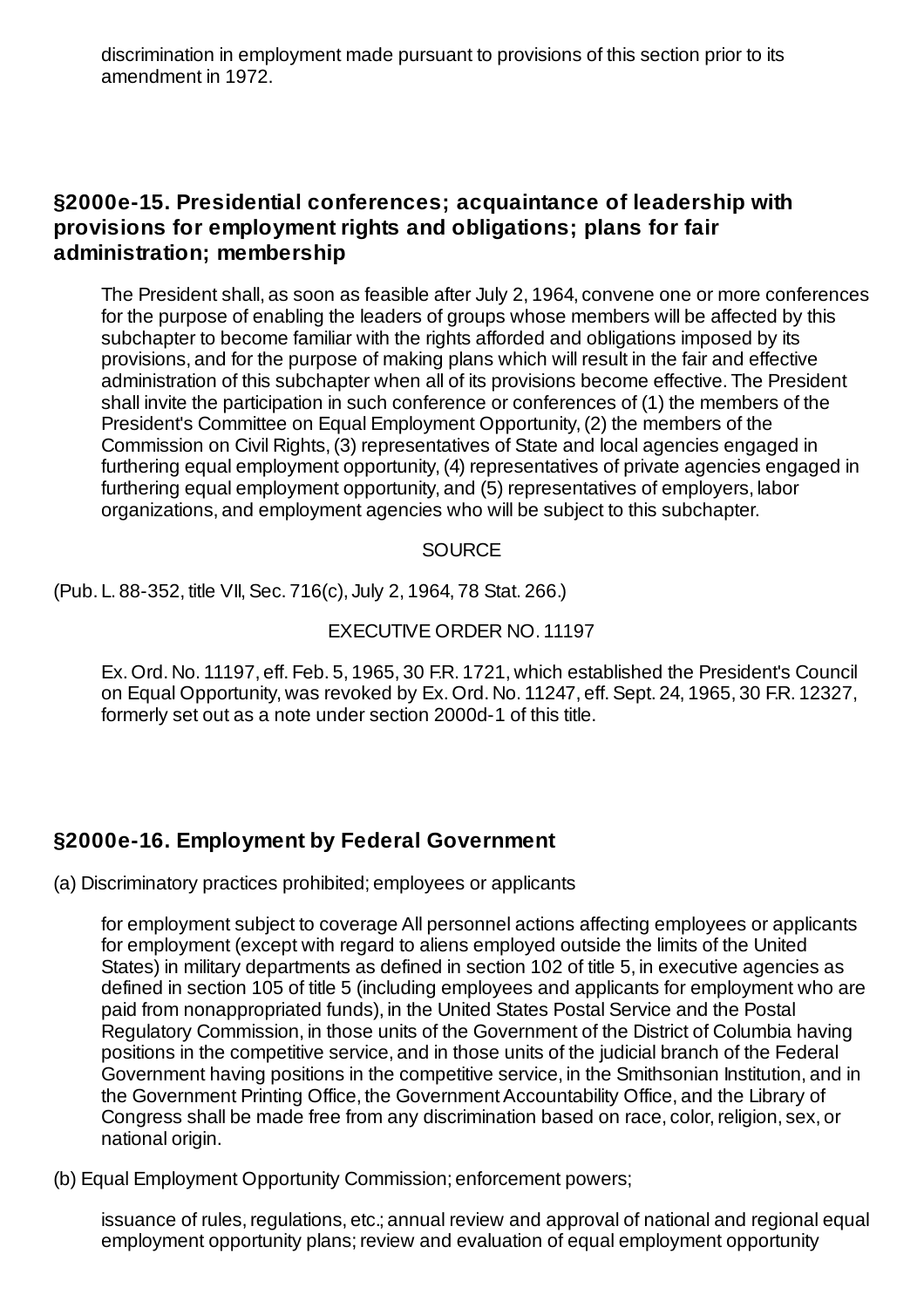programs and publication of progress reports; consultations with interested parties; compliance with rules, regulations, etc.; contents of national and regional equal employment opportunity plans; authority of Librarian of Congress Except as otherwise provided in this subsection, the Equal Employment Opportunity Commission shall have authority to enforce the provisions of subsection (a) of this section through appropriate remedies, including reinstatement or hiring of employees with or without back pay, as will effectuate the policies of this section, and shall issue such rules,regulations, orders and instructions as it deems necessary and appropriate to carry out its responsibilities under this section. The Equal Employment Opportunity Commission shall -

(1) be responsible for the annual review and approval of a national and regional equal employment opportunity plan which each department and agency and each appropriate unit referred to in subsection (a) of this section shall submit in order to maintain an affirmative program of equal employment opportunity for all such employees and applicants for employment;

(2) be responsible for the review and evaluation of the operation of all agency equal employment opportunity programs, periodically obtaining and publishing (on at least a semiannual basis) progress reports from each such department, agency, or unit; and

(3) consult with and solicit the recommendations of interested individuals, groups, and organizations relating to equal employment opportunity.

The head of each such department, agency, or unit shall comply with such rules, regulations, orders, and instructions which shall include a provision that an employee or applicant for employment shall be notified of any final action taken on any complaint of discrimination filed by him thereunder. The plan submitted by each department, agency, and unit shall include, but not be limited to -

(1) provision for the establishment of training and education programs designed to provide a maximum opportunity for employees to advance so as to perform at their highest potential; and

(2) a description of the qualifications in terms of training and experience relating to equal employment opportunity for the principal and operating officials of each such department, agency, or unit responsible for carrying out the equal employment opportunity program and of the allocation of personnel and resources proposed by such department, agency, or unit to carry out its equal employment opportunity program.

With respect to employment in the Library of Congress, authorities granted in this subsection to the Equal Employment Opportunity Commission shall be exercised by the Librarian of Congress.

(c) Civil action by employee or applicant for employment for

redress of grievances; time for bringing of action; head of department, agency, or unit as defendant Within 90 days of receipt of notice of final action taken by a department, agency, or unit referred to in subsection (a) of this section, or by the Equal Employment Opportunity Commission upon an appeal from a decision or order of such department, agency, or unit on a complaint of discrimination based on race, color, religion, sex or national origin, brought pursuant to subsection (a) of this section, Executive Order 11478 or any succeeding Executive orders, or after one hundred and eighty days from the filing of the initial charge with the department, agency, or unit or with the Equal Employment Opportunity Commission on appeal from a decision or order of such department, agency, or unit until such time as final action may be taken by a department, agency, or unit, an employee or applicant for employment, if aggrieved by the final disposition of his complaint, or by the failure to take final action on his complaint, may file a civil action as provided in section 2000e-5 of this title, in which civil action the head of the department, agency, or unit, as appropriate, shall be the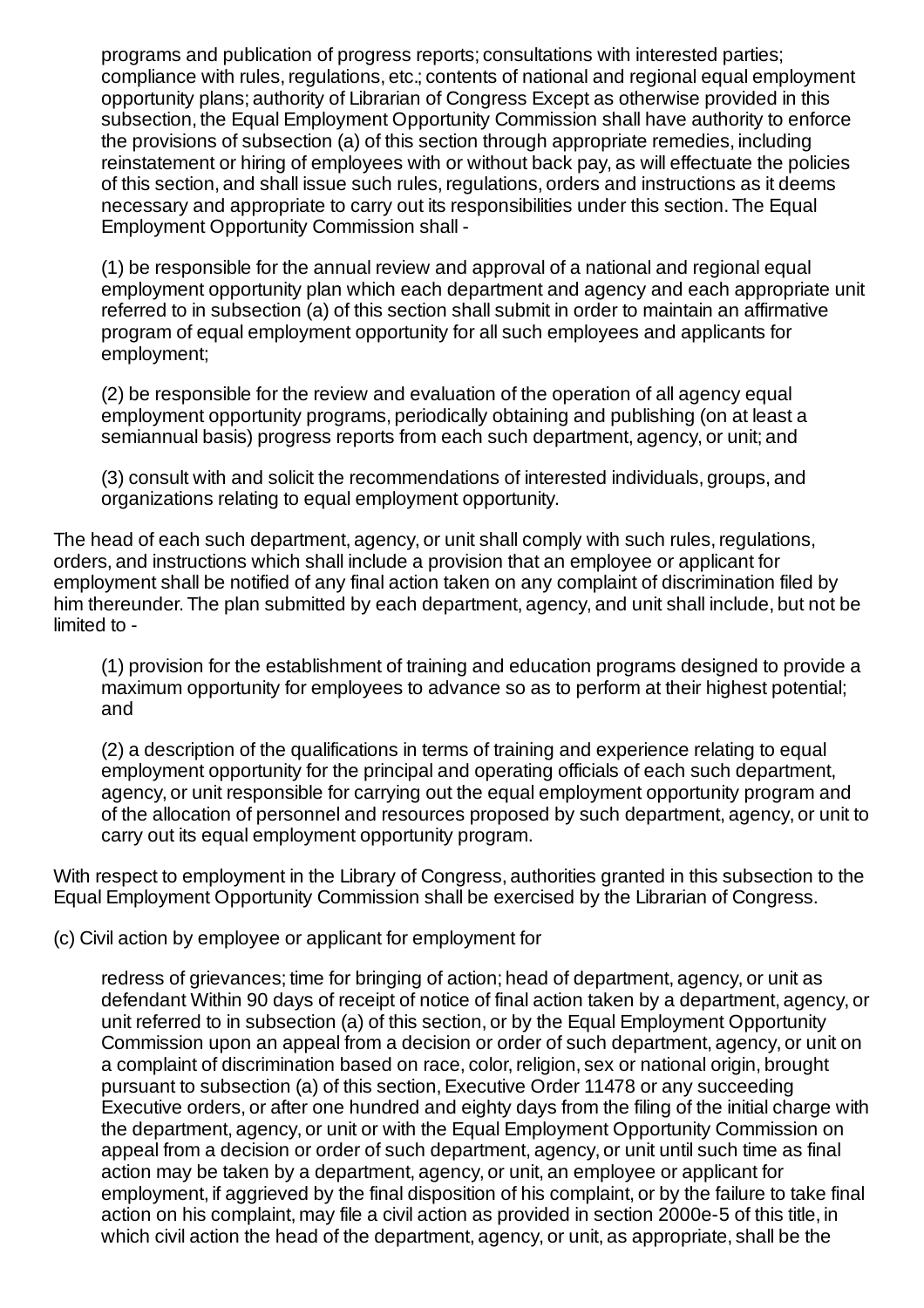defendant.

## (d) Section 2000e-5(f) through (k) of this title applicable to

civil actions The provisions of section 2000e-5(f) through (k) of this title, as applicable, shall govern civil actions brought hereunder, and the same interest to compensate for delay in payment shall be available as in cases involving nonpublic parties..(!1) (e) Government agency or official not relieved of responsibility to assure nondiscrimination in employment or equal employment opportunity Nothing contained in this Act shall relieve any Government agency or official of its or his primary responsibility to assure nondiscrimination in employment as required by the Constitution and statutes or of its or his responsibilities under Executive Order 11478 relating to equal employment opportunity in the Federal Government.

(f) Section 2000e-5(e)(3) of this title applicable to compensation

discrimination Section 2000e-5(e)(3) of this title shall apply to complaints of discrimination in compensation under this section.

## **SOURCE**

(Pub. L. 88-352, title VII, Sec. 717, as added Pub. L. 92-261, Sec. 11, Mar. 24, 1972, 86 Stat. 111; amended 1978 Reorg. Plan No. 1, Sec. 3, eff. Jan. 1, 1979, 43 F.R. 19807, 92 Stat. 3781; Pub. L. 96-191, Sec. 8(g), Feb. 15, 1980, 94 Stat. 34; Pub. L. 102-166, title I, Sec. 114, Nov. 21, 1991, 105 Stat. 1079; Pub. L. 104-1, title II, Sec. 201(c)(1), Jan. 23, 1995, 109 Stat. 8; Pub. L. 105-220, title III, Sec. 341(a), Aug. 7, 1998, 112 Stat. 1092; Pub. L. 108- 271, Sec. 8(b), July 7, 2004, 118 Stat. 814; Pub. L. 109-435, title VI,Sec. 604(f), Dec. 20, 2006, 120 Stat. 3242;Pub. L. 111- 2,Sec. 5(c)(2), Jan. 29, 2009, 123 Stat. 7.)

## REFERENCES IN TEXT

This Act, referred to in subsec. (e), means Pub. L. 88-352, July 2, 1964, 78 Stat. 241, known as the Civil Rights Act of 1964, which is classified principally to subchapters II to IX of this chapter (Sec. 2000a et seq.). For complete classification of this Act to the Code, see Short Title note set out under section 2000a of this title and Tables.

Executive Order 11478, as amended, referred to in subsecs. (c) and (e), is set out as a note under section 2000e of this title.

## **AMENDMENTS**

2009 - Subsec. (f). Pub. L. 111-2 added subsec. (f).

2006 - Subsec.(a).Pub. L. 109-435 substituted "Postal Regulatory Commission" for "Postal Rate Commission".

2004 - Subsec. (a). Pub. L. 108-271 substituted "Government Accountability Office" for "General Accounting Office".

1998 - Subsec.(a).Pub. L. 105-220 inserted "in the Smithsonian Institution," before "and in the Government Printing Office,".

1995 - Subsec. (a). Pub. L. 104-1 substituted "units of the judicial branch" for "units of the legislative and judicial branches" and inserted "Government Printing Office, the General Accounting Office, and the" before "Library of Congress".

1991 - Subsec. (c). Pub. L. 102-166, Sec. 114(1), substituted "90 days" for "thirty days".

Subsec. (d). Pub. L. 102-166, Sec. 114(2), inserted before the period ", and the same interest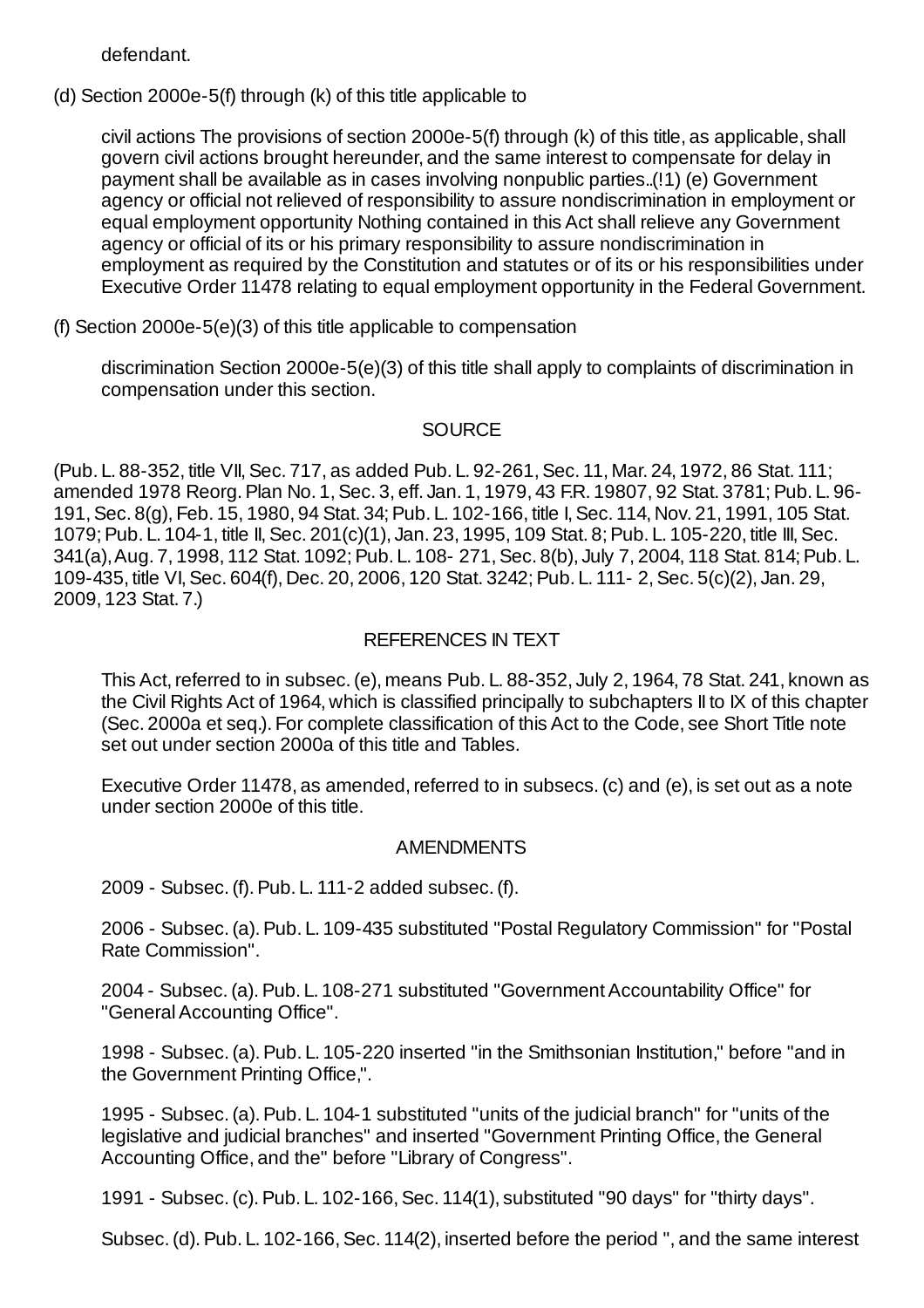to compensate for delay in payment shall be available as in cases involving nonpublic parties." 1980 - Subsec. (a). Pub. L. 96-191 struck out "(other than the General Accounting Office)" after "in executive agencies".

EFFECTIVE DATE OF 2009 AMENDMENT Amendment by Pub. L. 111-2 effective as if enacted May 28, 2007, and applicable to certain claims of discrimination in compensation pending on or after that date, see section 6 of Pub. L. 111-2, set out as a note under section 2000e-5 of this title.

105-220, set out as a note under section 633a of Title 29, Labor.

EFFECTIVE DATE OF 1995 AMENDMENT Amendment by Pub. L. 104-1 effective 1 year after Jan. 23, 1995, see section 1311(d) of Title 2, The Congress.

## TRANSFER OF FUNCTIONS

"Equal Employment Opportunity Commission" substituted for "Civil Service Commission" in subsecs. (b) and (c) pursuant to Reorg. Plan No. 1 of 1978, Sec. 3, 43 F.R. 19807, 92 Stat. 3781, set out as a note under section 2000e-4 of this title, which transferred all equal opportunity in Federal employment enforcement and related functions vested in Civil Service Commission by subsecs.(b) and (c) of this section to Equal Employment Opportunity Commission, with certain authority delegable to Director of Office of Personnel Management, effective Jan. 1, 1979, as provided by section 1-101 of Ex. Ord. No. 12106, Dec. 28, 1978, 44 F.R. 1053, set out as a note under section 2000e-4 of this title.

EX. ORD. NO. 13145. TO PROHIBIT DISCRIMINATION IN FEDERALEMPLOYMENT BASED ON GENETIC INFORMATION

Ex. Ord. No. 13145, Feb. 8, 2000, 65 F.R. 6877, provided:

By the authority vested in me as President of the United States by the Constitution and the laws of the United States of America, it is ordered as follows:

Section 1. Nondiscrimination in Federal Employment on the Basis of Protected Genetic Information.

1-101. It is the policy of the Government of the United States to provide equal employment opportunity in Federal employment for all qualified persons and to prohibit discrimination against employees based on protected genetic information, or information about a request for or the receipt of genetic services. This policy of equal opportunity applies to every aspect of Federal employment.

1-102. The head of each Executive department and agency shall extend the policy set forth in section 1101 to all its employees covered by section 717 of Title VII of the Civil Rights Act of 1964, as amended (42 U.S.C. 2000e-16).

1-103.Executive departments and agencies shall carry out the provisions of this order to the extent permitted by law and consistent with their statutory and regulatory authorities, and their enforcement mechanisms. The Equal Employment Opportunity Commission shall be responsible for coordinating the policy of the Government of the United States to prohibit discrimination against employees in Federal employment based on protected genetic information, or information about a request for or the receipt of genetic services.

Sec. 2. Requirements Applicable to Employing Departments and Agencies.

1-201. Definitions.

(a) The term "employee" shall include an employee, applicant for employment, or former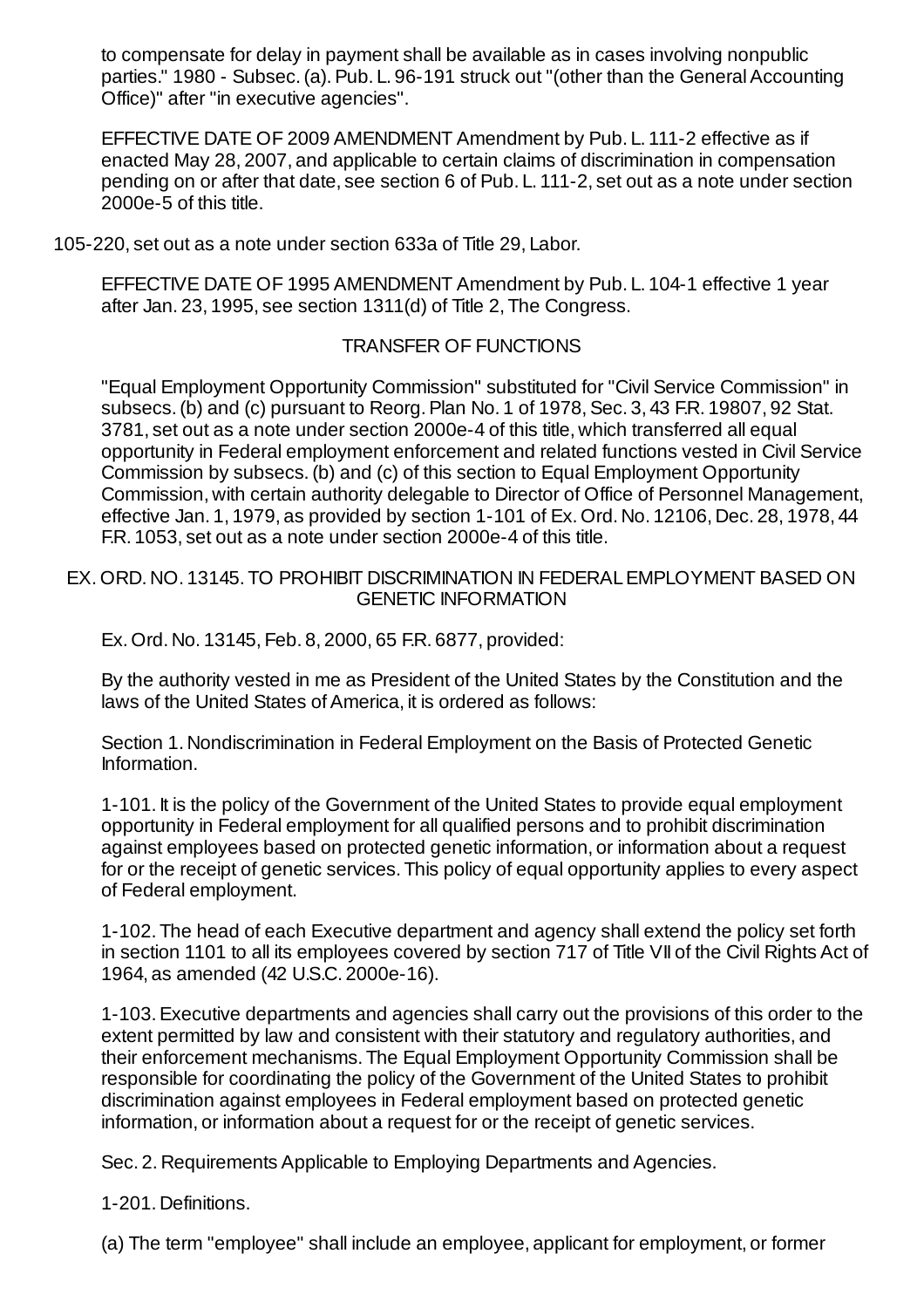employee covered by section 717 of the Civil Rights Act of 1964, as amended (42 U.S.C. 2000e-16).

(b) Genetic monitoring means the periodic examination of employees to evaluate acquired modifications to their genetic material, such as chromosomal damage or evidence of increased occurrence of mutations, that may have developed in the course of employment due to exposure to toxic substances in the workplace, in order to identify, evaluate, respond to the effects of, or control adverse environmental exposures in the workplace.

(c) Genetic services means health services, including genetic tests, provided to obtain, assess, or interpret genetic information for diagnostic or therapeutic purposes, or for genetic education or counseling.

(d) Genetic test means the analysis of human DNA, RNA, chromosomes, proteins, or certain metabolites in order to detect disease-related genotypes or mutations. Tests for metabolites fall within the definition of "genetic tests" when an excess or deficiency of the metabolites indicates the presence of a mutation or mutations. The conducting of metabolic tests by a department or agency that are not intended to reveal the presence of a mutation shall not be considered a violation of this order, regardless of the results of the tests. Test results revealing a mutation shall, however, be subject to the provisions of this order.

(e) Protected genetic information.

(1) In general, protected genetic information means:

(A) information about an individual's genetic tests;

(B) information about the genetic tests of an individual's family members; or

(C) information about the occurrence of a disease, or medical condition or disorder in family members of the individual.

(2) Information about an individual's current health status (including information about sex, age, physical exams, and chemical, blood, or urine analyses) is not protected genetic information unless it is described in subparagraph (1).

1-202. In discharging their responsibilities under this order, departments and agencies shall implement the following nondiscrimination requirements.

(a) The employing department or agency shall not discharge, fail or refuse to hire, or otherwise discriminate against any employee with respect to the compensation, terms, conditions, or privileges of employment of that employee, because of protected genetic information with respect to the employee, or because of information about a request for or the receipt of genetic services by such employee.

(b) The employing department or agency shall not limit, segregate, or classify employees in any way that would deprive or tend to deprive any employee of employment opportunities or otherwise adversely affect that employee's status, because of protected genetic information with respect to the employee or because of information about a request for or the receipt of genetic services by such employee.

(c) The employing department or agency shall not request,require, collect, or purchase protected genetic information with respect to an employee, or information about a request for or the receipt of genetic services by such employee.

(d) The employing department or agency shall not disclose protected genetic information with respect to an employee, or information about a request for or the receipt of genetic services by an employee except: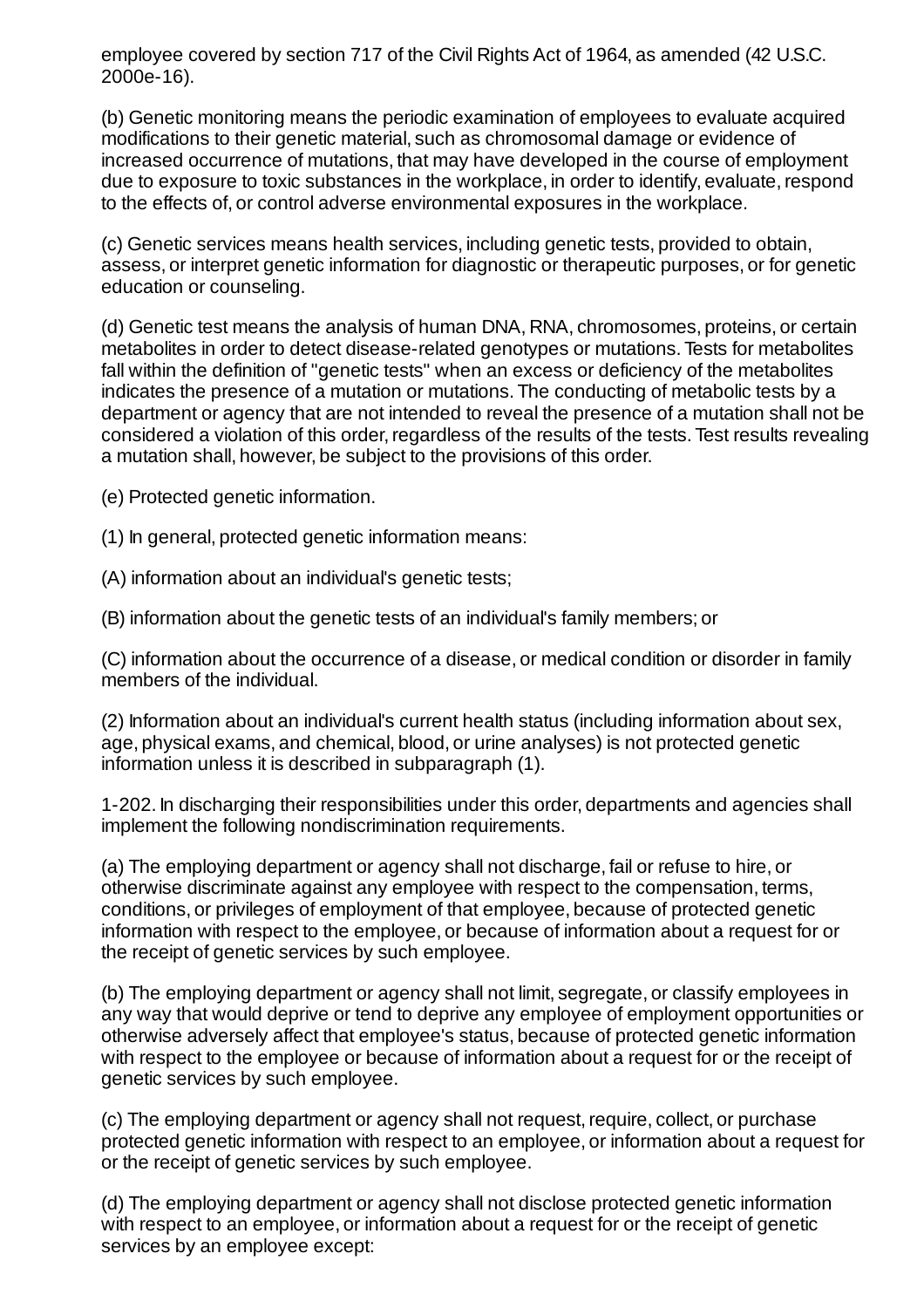(1) to the employee who is the subject of the information, at his or her request;

(2) to an occupational or other health researcher, if the research conducted complies with the regulations and protections provided for under part 46 of title 45, of the Code of Federal Regulations;

(3) if required by a Federal statute, congressional subpoena, or an order issued by a court of competent jurisdiction, except that if the subpoena or court order was secured without the knowledge of the individual to whom the information refers, the employer shall provide the individual with adequate notice to challenge the subpoena or court order, unless the subpoena or court order also imposes confidentiality requirements; or

(4) to executive branch officials investigating compliance with this order, if the information is relevant to the investigation.

(e) The employing department or agency shall not maintain protected genetic information or information about a request for or the receipt of genetic services in general personnel files; such information shall be treated as confidential medical records and kept separate from personnel files.

Sec. 3.Exceptions.

1-301. The following exceptions shall apply to the nondiscrimination requirements set forth in section 1202.

(a) The employing department or agency may request or require information defined in section 1-201(e)(1)(C) with respect to an applicant who has been given a conditional offer of employment or to an employee if:

(1) the request or requirement is consistent with the Rehabilitation Act [of 1973, 29 U.S.C. 701 et seq.] and other applicable law;

(2) the information obtained is to be used exclusively to assess whether further medical evaluation is needed to diagnose a current disease, or medical condition or disorder, or under the terms of section  $1-301(b)$  of this order:

(3) such current disease, or medical condition or disorder could prevent the applicant or employee from performing the essential functions of the position held or desired; and

(4) the information defined in section  $1-201(e)(1)(C)$  of this order will not be disclosed to persons other than medical personnel involved in or responsible for assessing whether further medical evaluation is needed to diagnose a current disease, or medical condition or disorder, or under the terms of section 1-301(b) of this order.

(b) The employing department or agency may request, collect, or purchase protected genetic information with respect to an employee, or any information about a request for or receipt of genetic services by such employee if:

(1) the employee uses genetic or health care services provided by the employer (other than use pursuant to section 1- 301(a) of this order);

(2) the employee who uses the genetic or health care services has provided prior knowing, voluntary, and written authorization to the employer to collect protected genetic information;

(3) the person who performs the genetic or health care services does not disclose protected genetic information to anyone except to the employee who uses the services for treatment of the individual; pursuant to section 1-202(d) of this order; for program evaluation or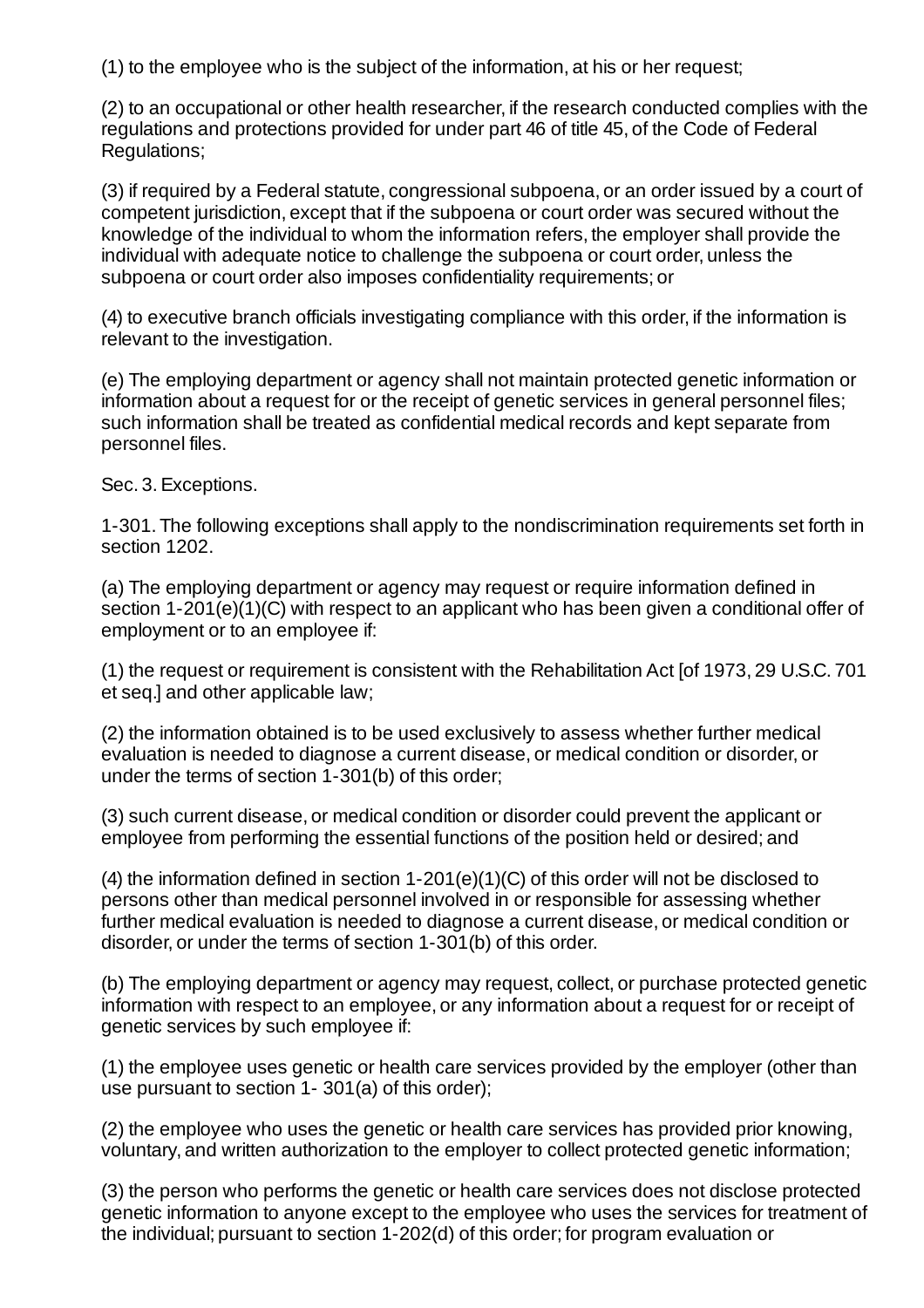assessment; for compiling and analyzing information in anticipation of or for use in a civil or criminal legal proceeding; or, for payment or accounting purposes, to verify that the service was performed (but in such cases the genetic information itself cannot be disclosed);

(4) such information is not used in violation of sections 1- 202(a) or 1-202(b) of this order.

(c) The employing department or agency may collect protected genetic information with respect to an employee if the requirements of part 46 of title 45 of the Code of Federal Regulations are met.

(d) Genetic monitoring of biological effects of toxic substances in the workplace shall be permitted if all of the following conditions are met:

(1) the employee has provided prior, knowing, voluntary, and written authorization;

(2) the employee is notified when the results of the monitoring are available and, at that time, the employer makes any protected genetic information that may have been acquired during the monitoring available to the employee and informs the employee how to obtain such information;

(3) the monitoring conforms to any genetic monitoring regulations that may be promulgated by the Secretary of Labor; and (4) the employer, excluding any licensed health care professionals that are involved in the genetic monitoring program, receives results of the monitoring only in aggregate terms that do not disclose the identity of specific employees.

(e) This order does not limit the statutory authority of a Federal department or agency to:

(1) promulgate or enforce workplace safety and health laws and regulations;

(2) conduct or sponsor occupational or other health research that is conducted in compliance with regulations at part 46 of title 45, of the Code of Federal Regulations; or

(3) collect protected genetic information as a part of a lawful program, the primary purpose of which is to carry out identification purposes.

Sec. 4. Miscellaneous.

1-401. The head of each department and agency shall take appropriate action to disseminate this policy and, to this end, shall designate a high level official responsible for carrying out its responsibilities under this order.

1-402. Nothing in this order shall be construed to:

(a) limit the rights or protections of an individual under the Rehabilitation Act of 1973 (29 U.S.C. 701, et seq.), the Privacy Act of 1974 (5 U.S.C. 552a), or other applicable law; or

(b) require specific benefits for an employee or dependent under the Federal Employees Health Benefits Program or similar program. 1-403. This order clarifies and makes uniform Administration policy and does not create any right or benefit, substantive or procedural, enforceable at law by a party against the United States, its officers or employees, or any other person.

William J. Clinton.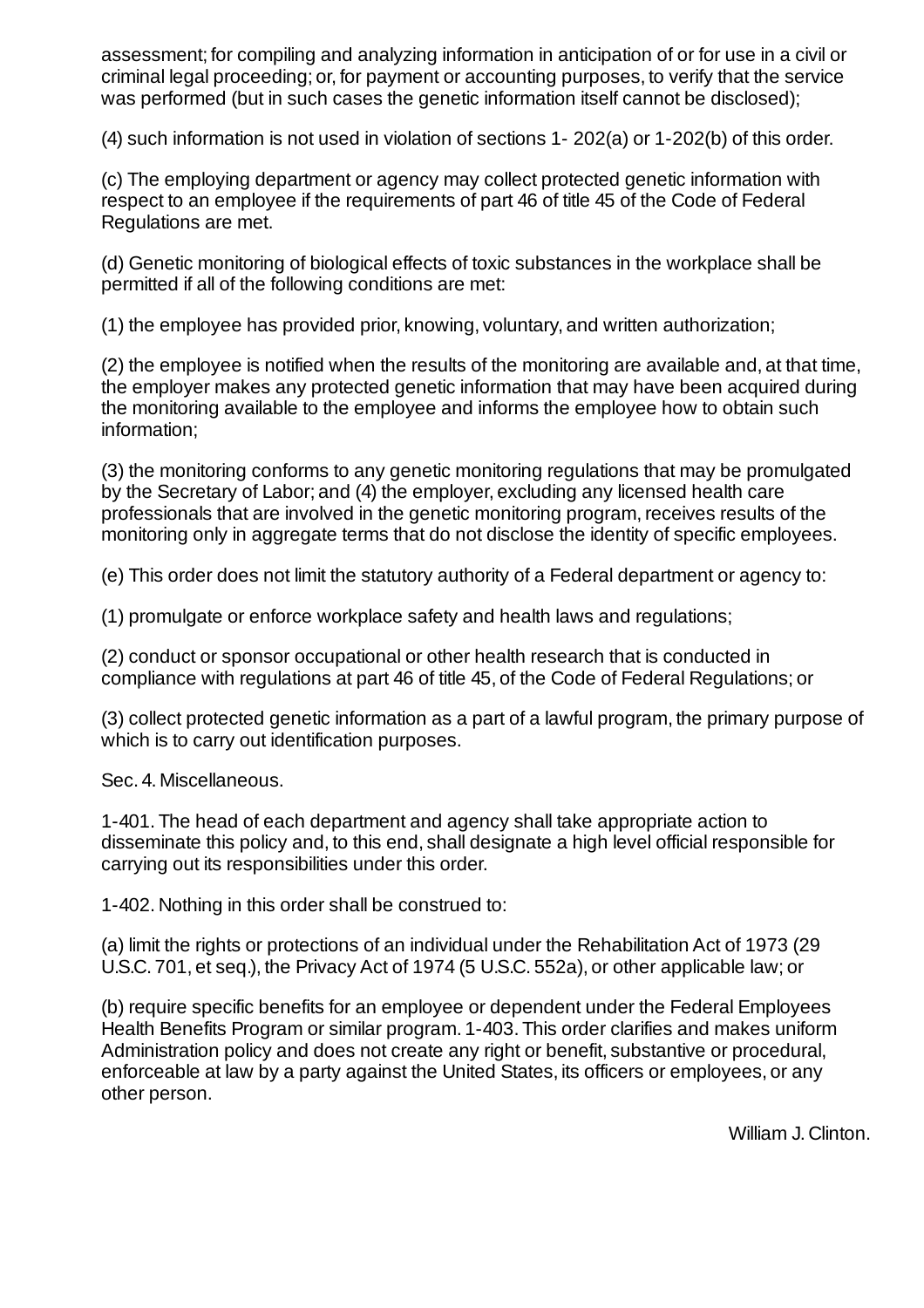# **§2000e-16a. Short title; purpose; definition**

## (a) Short title

Sections 2000e-16a to 2000e-16c of this title may be cited as the "Government Employee Rights Act of 1991".

## (b) Purpose

The purpose of sections 2000e-16a to 2000e-16c of this title is to provide procedures to protect the rights of certain government employees, with respect to their public employment, to be free of discrimination on the basis of race, color, religion, sex, national origin, age, or disability.

## (c) "Violation" defined

For purposes of sections 2000e-16a to 2000e-16c of this title, the term "violation" means a practice that violates section 2000e- 16b(a) of this title.

#### **SOURCE**

(Pub. L. 102-166, title III, Sec. 301, Nov. 21, 1991, 105 Stat. 1088; Pub. L. 103-283, title III, Sec. 312(f)(1), July 22, 1994, 108 Stat. 1446; Pub. L. 104-1, title V, Sec. 504(a)(1), Jan. 23, 1995, 109 Stat. 40.)

## REFERENCES IN TEXT

Sections 2000e-16a to 2000e-16c of this title, referred to in text, was in the original "this title", meaning title III of Pub. L. 102-166, which is classified generally to sections 2000e-16a to 2000e-16c of this title. For complete classification of title III to the Code, see Tables.

## **CODIFICATION**

Section was formerly classified to section 1201 of Title 2, The Congress.

## **AMENDMENTS**

1995 - Pub. L. 104-1 amended section generally, substituting "rights of certain government employees" for "right of Senate and other government employees" in subsec.(b) and striking out definitions of "Senate employee" and "head of employing office" in subsec.(c).

1994 - Subsec.  $(c)(1)(B)$  to  $(D)$ . Pub. L. 103-283, which directed the amendment of subsec.  $(c)$ by striking out subpar. (B), redesignating subpars. (C) and (D) as (B) and (C), respectively, and striking out "or (B)" after "described in subparagraph (A)" in subpars.(B) and (C), was executed by making the amendment to subsec.(c)(1) to reflect the probable intent of Congress.Prior to amendment, subpar.(B) read as follows:"any employee of the Architect of the Capitol who is assigned to the Senate Restaurants or to the Superintendent of the Senate Office Buildings;".

EFFECTIVE DATE Section effective Nov. 21, 1991, except as otherwise provided, see section 402 of Pub. L. 102-166, set out as an Effective Date of 1991 Amendment note under section 1981 of this title.

## **§2000e-16b. Discriminatory practices prohibited**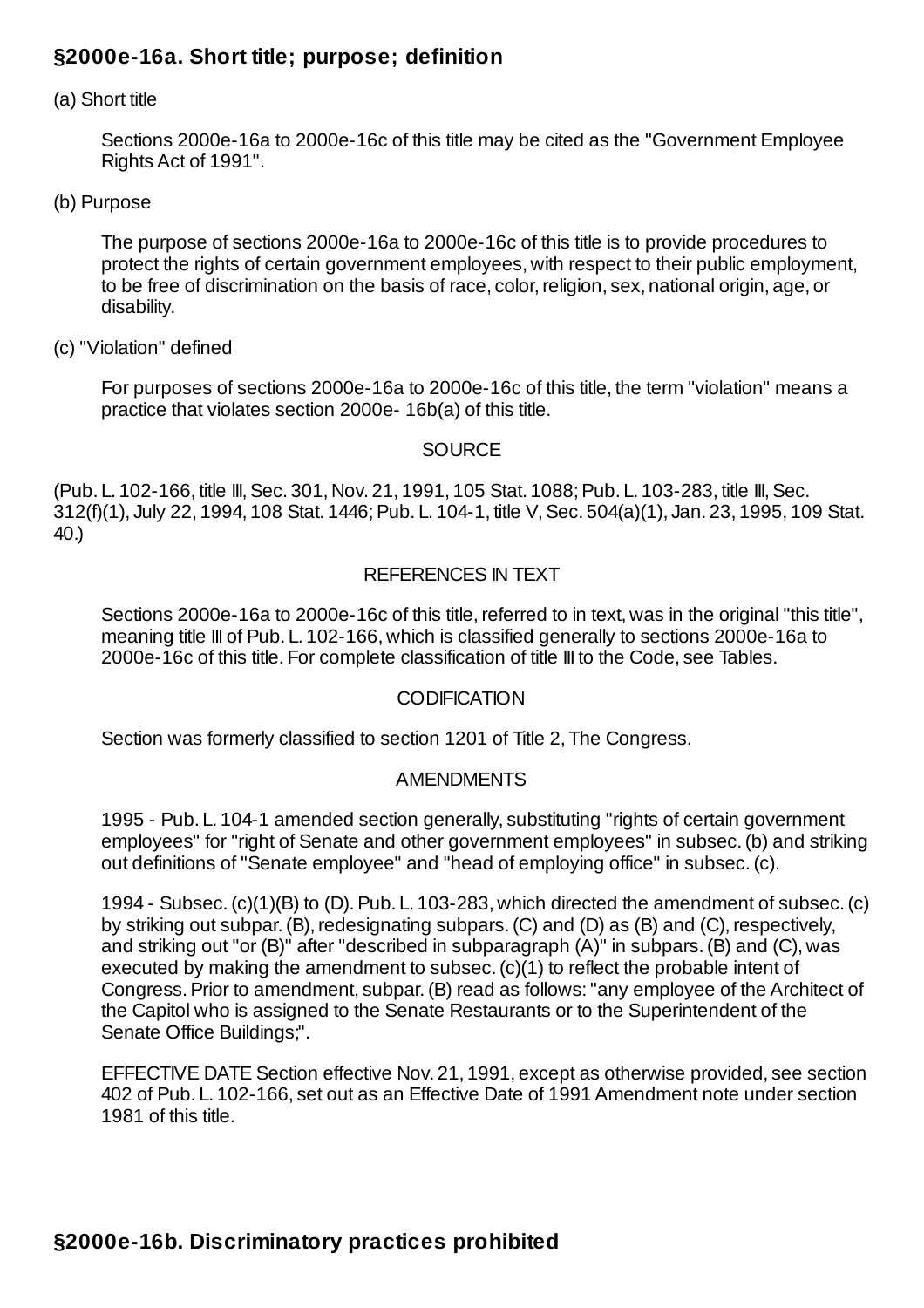#### (a) Practices

All personnel actions affecting the Presidential appointees described in section 1219 (!1) of title 2 or the State employees described in section 2000e-16c of this title shall be made free from any discrimination based on -

(1) race, color, religion, sex, or national origin, within the meaning of section 2000e-16 of this title;

(2) age, within the meaning of section 633a of title 29; or

(3) disability, within the meaning of section 791 of title 29 and sections 12112 to 12114 of this title.

#### (b) Remedies

The remedies referred to in sections  $1219(a)(1)$  (!1) of title 2 and 2000e-16c(a) of this title -

(1) may include, in the case of a determination that a violation of subsection (a)(1) or (a)(3) of this section has occurred, such remedies as would be appropriate if awarded under sections 2000e-5(g), 2000e-5(k), and 2000e-16(d) of this title, and such compensatory damages as would be appropriate if awarded under section 1981 or sections 1981a(a) and 1981a(b)(2) of this title;

(2) may include, in the case of a determination that a violation of subsection (a)(2) of this section has occurred, such remedies as would be appropriate if awarded under section 633a(c) of title 29; and

(3) may not include punitive damages.

#### **SOURCE**

(Pub. L. 102-166, title III, Sec. 302, Nov. 21, 1991, 105 Stat. 1088; Pub. L. 104-1, title V, Sec. 504(a)(1), Jan. 23, 1995, 109 Stat. 40.)

#### REFERENCES IN TEXT

Section 1219 of title 2, referred to in text, was repealed by Pub. L. 104-331, Sec. 5(a), Oct. 26, 1996, 110 Stat. 4072.

#### **CODIFICATION**

Section was formerly classified to section 1202 of Title 2, The Congress.

#### **AMENDMENTS**

1994 - Pub. L. 104-1 amended section generally. Prior to amendment, text read as follows: "All personnel actions affecting employees of the Senate shall be made free from any discrimination based on -

"(1) race, color, religion, sex, or national origin, within the meaning of section 2000e-16 of this title;

"(2) age, within the meaning of section 633a of title 29; or "(3) handicap or disability, within the meaning of section 791 of title 29 and sections 12112 to 12114 of this title."

EFFECTIVE DATE Section effective Nov. 21, 1991, except as otherwise provided, see section 402 of Pub. L. 102-166, set out as an Effective Date of 1991 Amendment note under section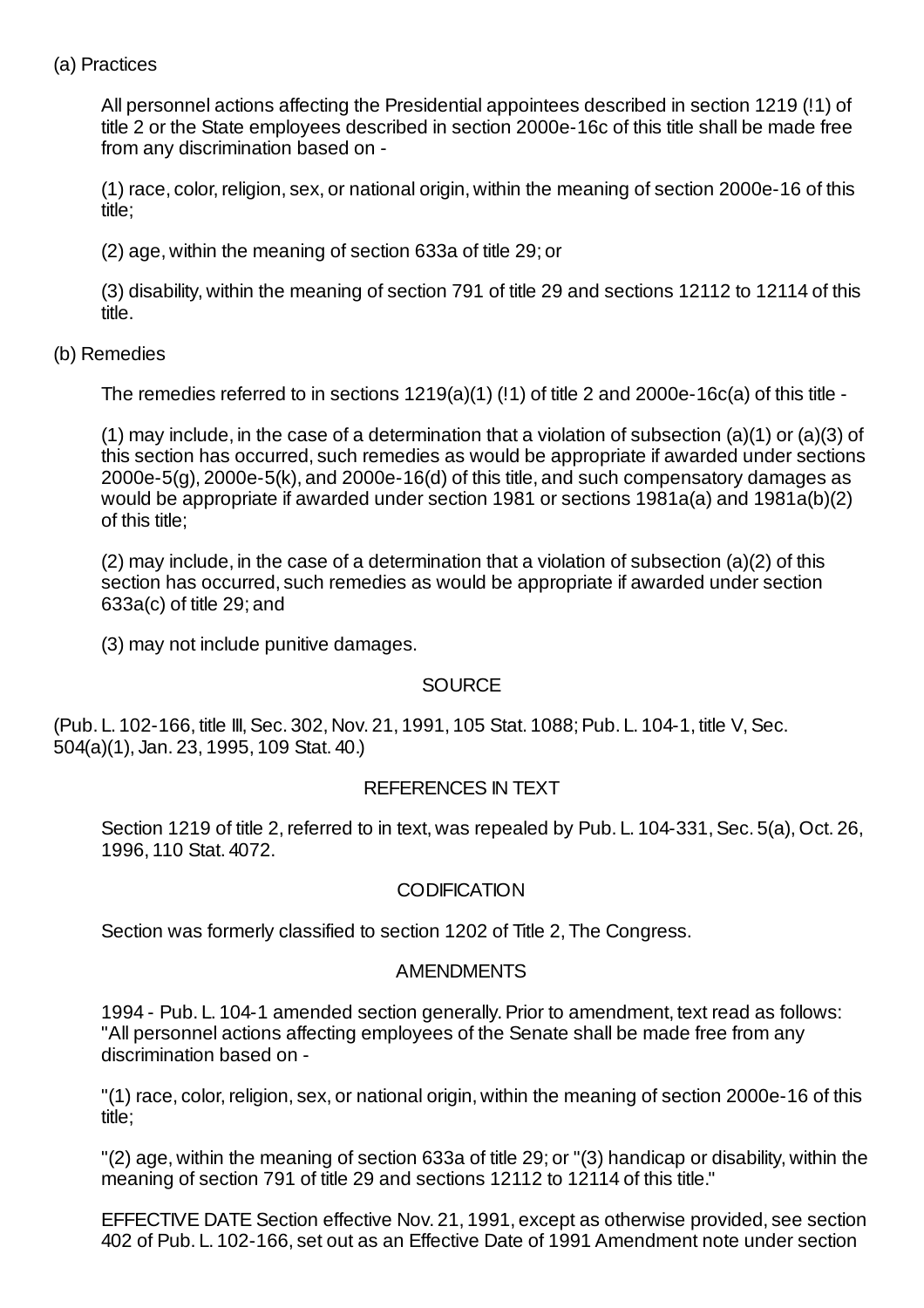1981 of this title.

(!1) See References in Text note below.

# **§2000e-16c. Coverage of previously exempt State employees**

(a) Application

The rights, protections, and remedies provided pursuant to section 2000e-16b of this title shall apply with respect to employment of any individual chosen or appointed, by a person elected to public office in any State or political subdivision of any State by the qualified voters thereof -

- (1) to be a member of the elected official's personal staff;
- (2) to serve the elected official on the policymaking level; or

(3) to serve the elected official as an immediate advisor with respect to the exercise of the constitutional or legal powers of the office.

- (b) Enforcement by administrative action
	- (1) In general

Any individual referred to in subsection (a) of this section may file a complaint alleging a violation, not later than 180 days after the occurrence of the alleged violation, with the Equal Employment Opportunity Commission, which, in accordance with the principles and procedures set forth in sections 554 through 557 of title 5, shall determine whether a violation has occurred and shall set forth its determination in a final order. If the Equal Employment Opportunity Commission determines that a violation has occurred, the final order shall also provide for appropriate relief.

- (2) Referral to State and local authorities
- (A) Application

Section 2000e-5(d) of this title shall apply with respect to any proceeding under this section.

(B) Definition

For purposes of the application described in subparagraph (A), the term "any charge filed by a member of the Commission alleging an unlawful employment practice" means a complaint filed under this section.

(c) Judicial review

Any party aggrieved by a final order under subsection (b) of this section may obtain a review of such order under chapter 158 of title 28. For the purpose of this review, the Equal Employment Opportunity Commission shall be an "agency" as that term is used in chapter 158 of title 28.

(d) Standard of review

To the extent necessary to decision and when presented, the reviewing court shall decide all relevant questions of law and interpret constitutional and statutory provisions. The court shall set aside a final order under subsection (b) of this section if it is determined that the order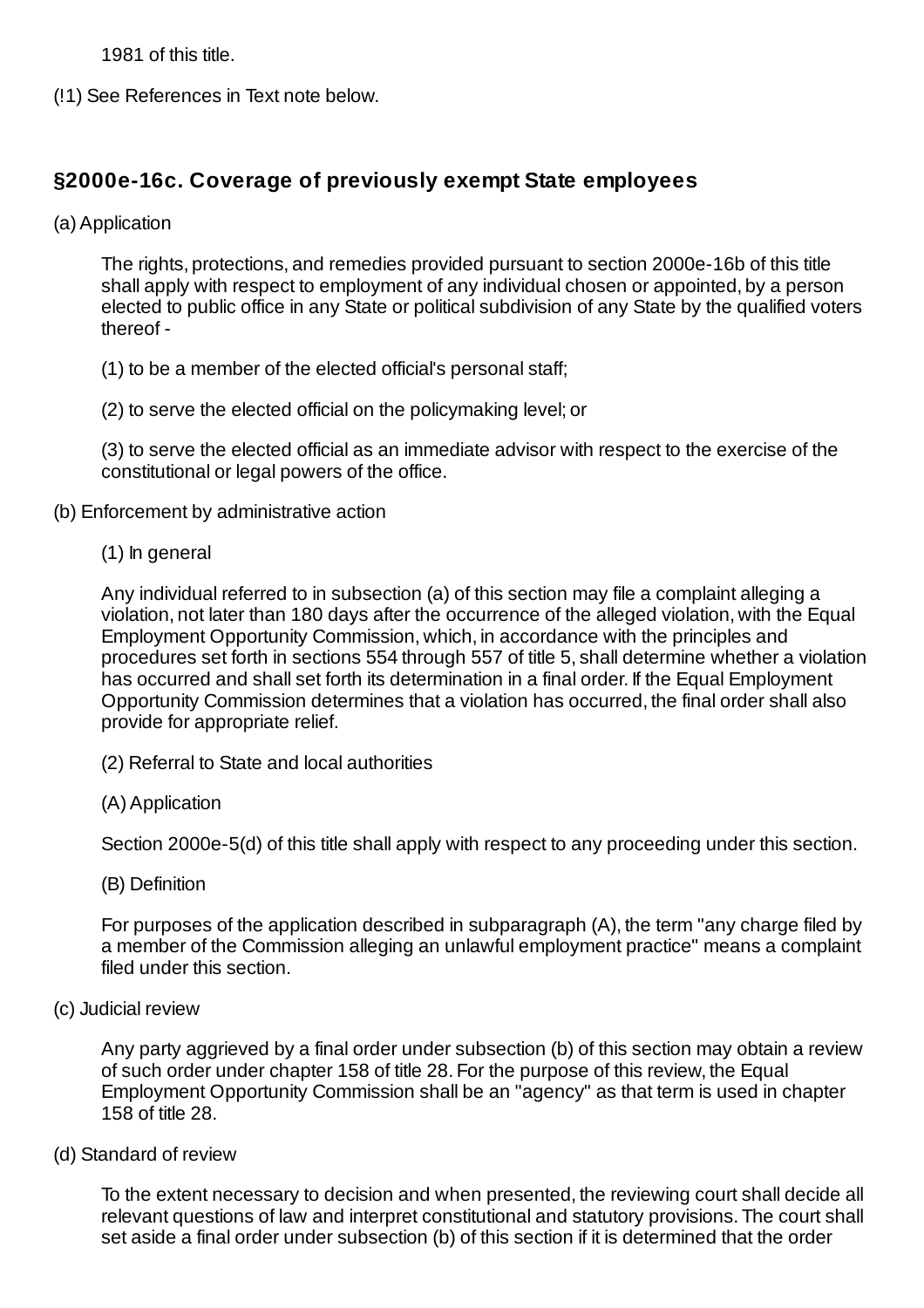was -

(1) arbitrary, capricious, an abuse of discretion, or otherwise not consistent with law;

(2) not made consistent with required procedures; or

(3) unsupported by substantial evidence.

In making the foregoing determinations, the court shall review the whole record or those parts of it cited by a party, and due account shall be taken of the rule of prejudicial error.

(e) Attorney's fees

If the individual referred to in subsection (a) of this section is the prevailing party in a proceeding under this subsection,(!1) attorney's fees may be allowed by the court in accordance with the standards prescribed under section 2000e-5(k) of this title.

## **SOURCE**

(Pub. L. 102-166, title III, Sec. 304, formerly Sec. 321, Nov. 21, 1991, 105 Stat. 1097; renumbered Sec. 304 and amended Pub. L. 104- 1, title V, Sec. 504(a)(3), (4), Jan. 23, 1995, 109 Stat. 41.)

## CODIFICATION

Section was formerly classified to section 1220 of Title 2, The Congress.

## PRIOR PROVISIONS

A prior section 304 of Pub. L. 102-166 was classified to section 1204 of Title 2, The Congress, prior to repeal by Pub. L. 104-1.

AMENDMENTS 1995 - Subsec. (a). Pub. L. 104-1, Sec. 504(a)(4), struck out "and 1207(h) of title 2" before "shall apply" in introductory provisions.

(!1) So in original.

# **§2000e-17. Procedure for denial, withholding, termination, or suspension of Government contract subsequent to acceptance by Government of affirmative action plan of employer; time of acceptance of plan**

No Government contract, or portion thereof, with any employer, shall be denied, withheld, terminated, or suspended, by any agency or officer of the United States under any equal employment opportunity law or order, where such employer has an affirmative action plan which has previously been accepted by the Government for the same facility within the past twelve months without first according such employer full hearing and adjudication under the provisions of section 554 of title 5, and the following pertinent sections: Provided, That if such employer has deviated substantially from such previously agreed to affirmative action plan, this section shall not apply: Provided further, That for the purposes of this section an affirmative action plan shall be deemed to have been accepted by the Government at the time the appropriate compliance agency has accepted such plan unless within forty-five days thereafter the Office of Federal Contract Compliance has disapproved such plan.

## **SOURCE**

(Pub. L. 88-352, title VII, Sec. 718, as added Pub. L. 92-261, Sec. 13, Mar. 24, 1972, 86 Stat. 113.)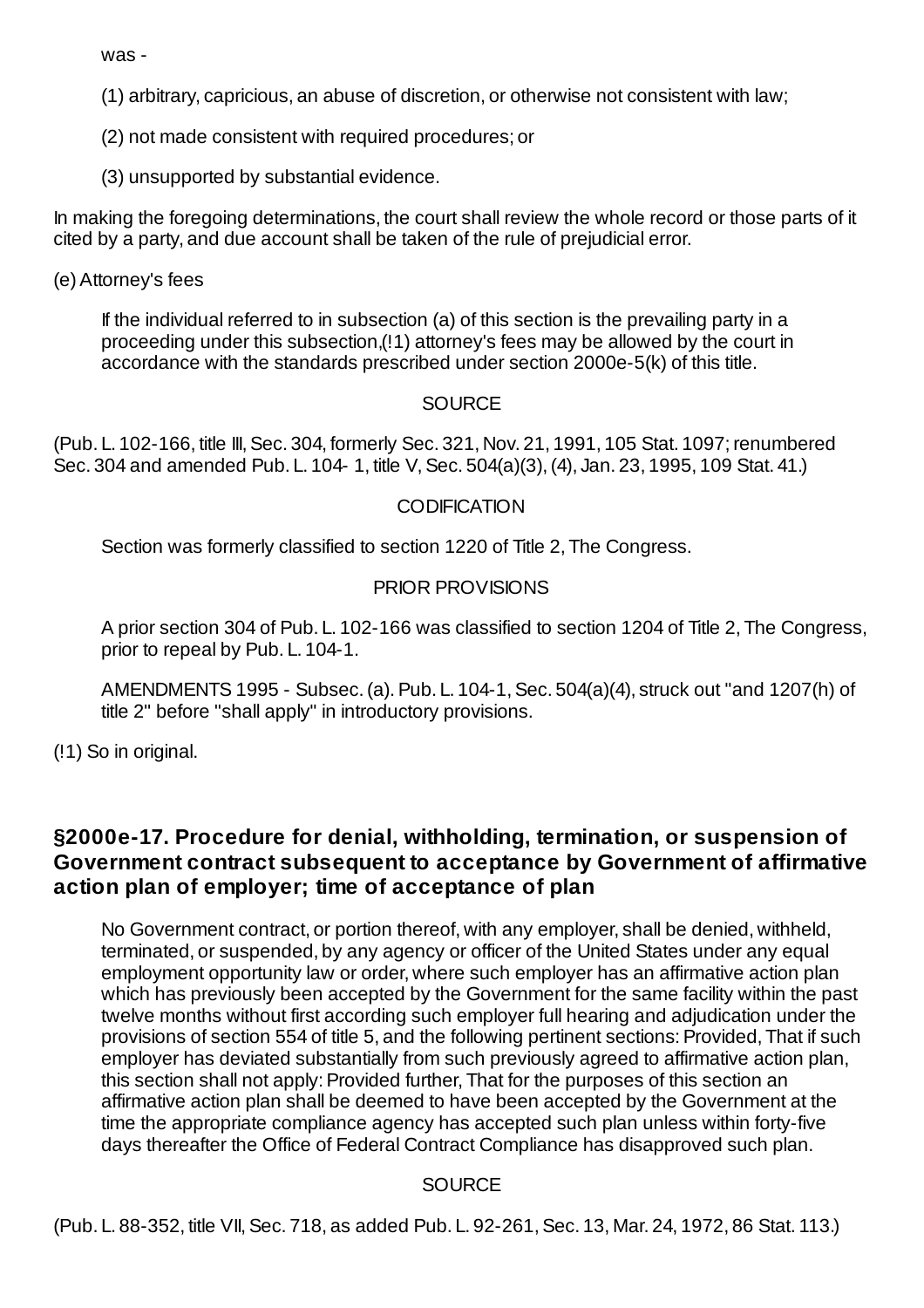# **SUBCHAPTER VII - REGISTRATION AND VOTING STATISTICS**

# **§2000f. Survey for compilation of registration and voting statistics; geographical areas; scope; application of census provisions; voluntary disclosure; advising of right not to furnish information**

The Secretary of Commerce shall promptly conduct a survey to compile registration and voting statistics in such geographic areas as may be recommended by the Commission on Civil Rights.Such a survey and compilation shall, to the extent recommended by the Commission on Civil Rights, only include a count of persons of voting age by race, color, and national origin, and determination of the extent to which such persons are registered to vote, and have voted in any statewide primary or general election in which the Members of the United States House of Representatives are nominated or elected, since January 1, 1960. Such information shall also be collected and compiled in connection with the Nineteenth Decennial Census, and at such other times as the Congress may prescribe. The provisions of section 9 and chapter 7 of title 13 shall apply to any survey, collection, or compilation of registration and voting statistics carried out under this subchapter: Provided, however, That no person shall be compelled to disclose his race, color, national origin, or questioned about his political party affiliation, how he voted, or the reasons therefore, nor shall any penalty be imposed for his failure or refusal to make such disclosure. Every person interrogated orally, by written survey or questionnaire or by any other means with respect to such information shall be fully advised with respect to his right to fail or refuse to furnish such information.

## **SOURCE**

(Pub. L. 88-352, title VIII, Sec. 801, July 2, 1964, 78 Stat. 266.)

# **SUBCHAPTER VIII - COMMUNITY RELATIONS SERVICE**

# **§2000g. Es[ta](#page-0-0)blishment of Service; Director of Service: appointment, term; personnel**

There is hereby established in and as a part of the Department of Commerce a Community Relations Service (hereinafter referred to as the "Service"), which shall be headed by a Director who shall be appointed by the President with the advice and consent of the Senate for a term of four years. The Director is authorized to appoint, subject to the civil service laws and regulations, such other personnel as may be necessary to enable the Service to carry out its functions and duties, and to fix their compensation in accordance with chapter 51 and subchapter III of chapter 53 of title 5.

## **SOURCE**

(Pub. L. 88-352, title X, Sec. 1001(a), July 2, 1964, 78 Stat. 267; Pub. L. 95-624, Sec. 5, Nov. 9, 1978, 92 Stat. 3462.)

## **CODIFICATION**

References to "chapter 51 and subchapter III of chapter 53 of title 5" and "section 3109 of title 5" substituted in text for "the Classification Act of 1949, as amended" and "section 15 of the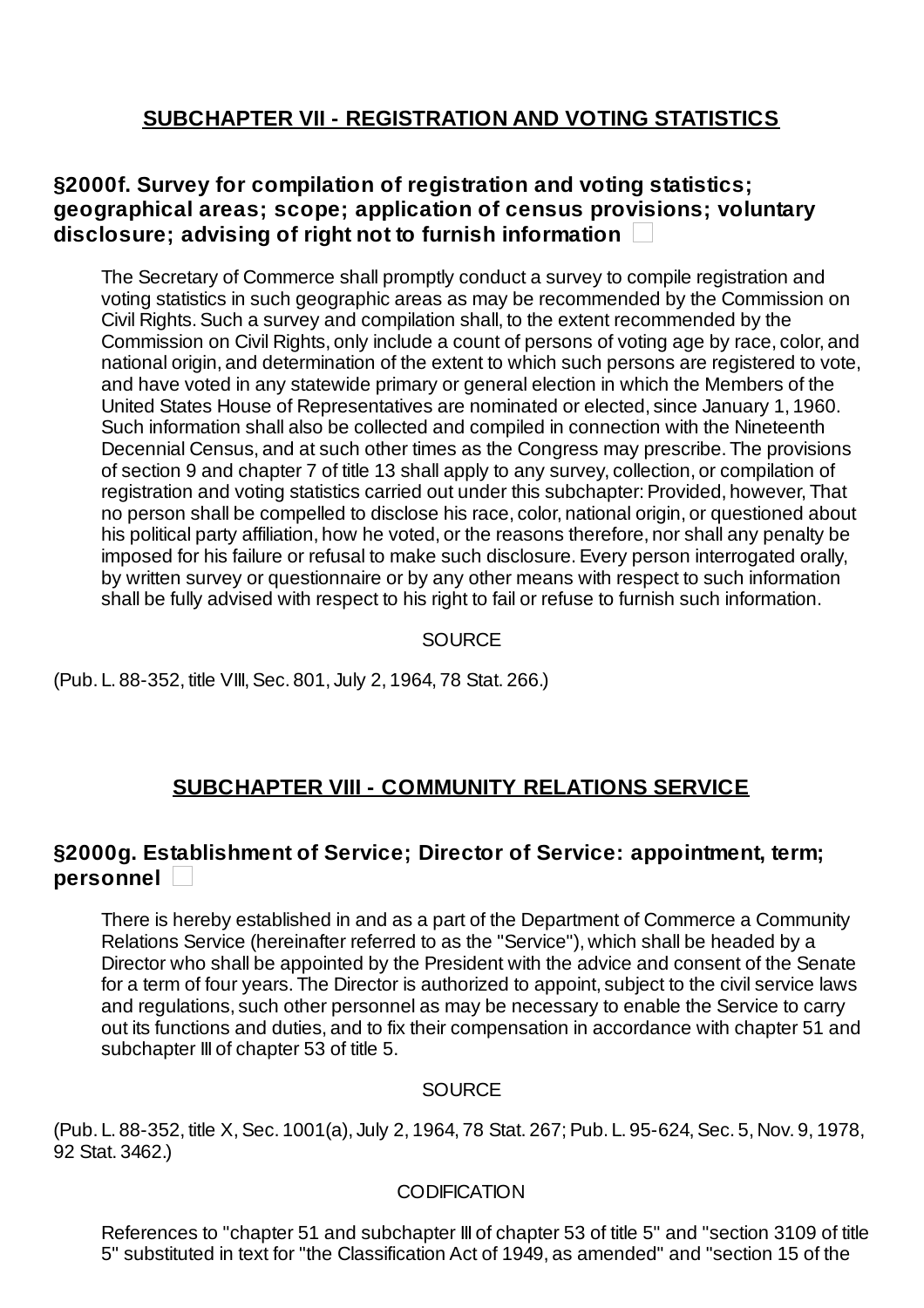$5$  substituted in text for  $\mathcal{A}$  the  $\mathcal{A}$  -the  $C$  the  $\mathcal{A}$  of  $\mathcal{A}$  and  $\mathcal{A}$  of the  $\mathcal{A}$ Act of August 2, 1946 (60 Stat. 810; 5 U.S.C. 55a)", respectively, on authority of Pub. L. 89-554, Sec. 7(b), Sept. 6, 1966, 80 Stat. 631, the first section of which enacted Title 5. Government Organization and Employees.

## **AMENDMENTS**

1978 - Pub. L. 95-624 struck out provision authorizing the Director to procure the services of experts and consultants at rates for individuals not in excess of \$75 per diem.

## REORGANIZATION PLAN NO. 1 OF 1966

SEC. 2. TRANSFER OF FUNCTIONS All functions of the Community Relations Service, and all functions of the Director of the Community Relations Service, together with all functions of the Secretary of Commerce and the Department of Commerce with respect thereto, are hereby transferred to the Attorney General.

(b) Such further measures and dispositions as the Director of the Bureau of the Budget shall deem to be necessary in order to effectuate the transfers referred to in subsection (a) of this section shall be carried out in such manner as he shall direct and by such agencies as he shall designate.

MESSAGE OF THE PRESIDENT To the Congress of the United States:

I transmit herewith Reorganization Plan No. 1 of 1966, prepared in accordance with the Reorganization Act of 1949, as amended, and providing for reorganization of community relations functions in the area of civil rights.

After a careful review of the activities of the Federal agencies involved in the field of civil rights, it became clear that the elimination of duplication and undesirable overlap required the consolidation of certain functions.

As a first step, I issued Executive Orders 11246 and 11247 on September 24, 1965.

Executive Order 11246 simplified and clarified executive branch assignments of responsibility for enforcing civil rights policies and placed responsibility for the Government-wide coordination of the enforcement activities of executive agencies in the Secretary of Labor with respect to employment by Federal contractors and in the Civil Service Commission with respect to employment by Federal agencies.

Executive Order 11247 directed the Attorney General to assist Federal agencies in coordinating their enforcement activities with respect to title VI of the Civil Rights Act of 1964, which prohibits discrimination in federally assisted programs.

As a further step for strengthening the operation and coordination of our civil rights programs, I now recommend transfer of the functions of the Community Relations Service, established in the Department of Commerce under title X of the Civil Rights Act of 1964, to the Attorney General and transfer of the Service, including the Office of Director, to the Department of Justice.

The Community Relations Service was located in the Department of Commerce by the Congress on the assumption that a primary need would be the conciliation of disputes arising out of the public accommodations title of the act. That decision was appropriate on the basis of information available at that time. The need for conciliation in this area has not been as great as anticipated because of the voluntary progress that has been made by businessmen and business organizations.

To be effective, assistance to communities in the identification and conciliation of disputes should be closely and tightly coordinated. Thus, in any particular situation that arises within a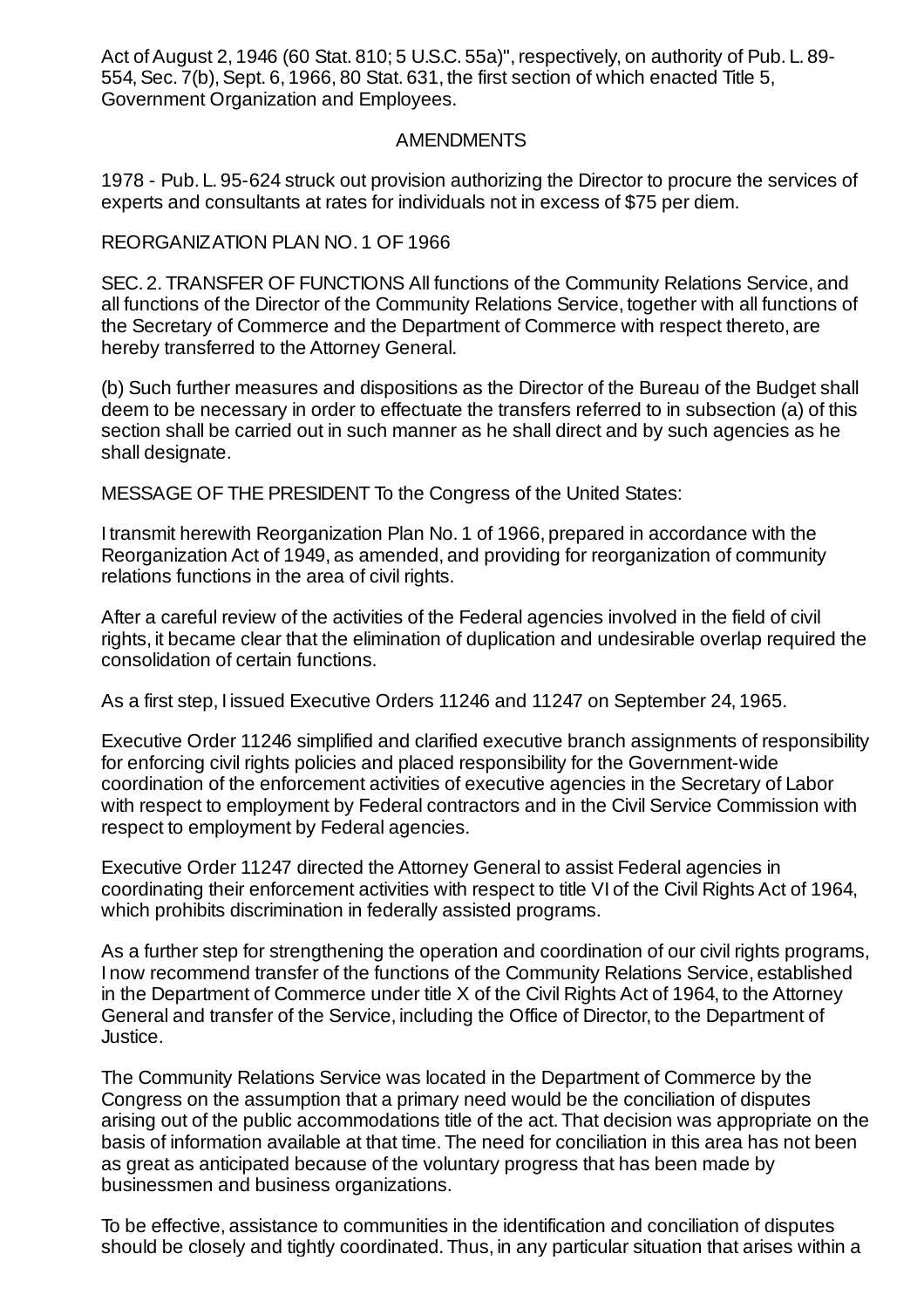community, representatives of Federal agencies whose programs are involved should coordinate their efforts through a single agency. In recent years, the Civil Rights Division of the Justice Department has played such a coordinating role in many situations, and has done so with great effectiveness.

Placing the Community Relations Service within the Justice Department will enhance the ability of the Justice Department to mediate and conciliate and will insure that the Federal Government speaks with a unified voice in those tense situations where the good offices of the Federal Government are called upon to assist.

In this, as in other areas of Federal operations, we will move more surely and rapidly toward our objectives if we improve Federal organization and the arrangements for interagency coordination. The accompanying reorganization plan has that purpose.

The present distribution of Federal civil rights responsibilities clearly indicates that the activities of the Community Relations Service will fit most appropriately in the Department of Justice.

The Department of Justice has primary program responsibilities in civil rights matters and deep and broad experience in the conciliation of civil rights disputes. Congress has assigned it a major role in the implementation of the Civil Rights Act of 1957, 1960, and 1964, and the Voting Rights Act of 1965. The Department of Justice performs related functions under other acts of Congress. Most of these responsibilities require not only litigation, but also efforts at persuasion, negotiation, and explanation, especially with local governments and law enforcement authorities. In addition, under the Law Enforcement Assistance Act the Department will be supporting local programs in the area of police- community relations.

The test of the effectiveness of an enforcement agency is not how many legal actions are initiated and won, but whether there is compliance with the law. Thus, every such agency necessarily engages in extensive efforts to obtain compliance with the law and the avoidance of disputes. In fact, title VI of the Civil Rights Act of 1964 requires each agency concerned to attempt to obtain compliance by voluntary means before taking further action.

Among the heads of Cabinet departments the President looks principally to the Attorney General for advice and judgment on civil rights issues. The latter is expected to be familiar with civil rights problems in all parts of the Nation and to make recommendations for executive and legislative action.

The Attorney General already has responsibility with respect to a major portion of Federal conciliation efforts in the civil rights field. Under Executive Order 11247, he coordinates the Government- wide enforcement of title VI of the Civil Rights Act of 1964, which relies heavily on the achievement of compliance through persuasion and negotiation.

In the light of these facts, the accompanying reorganization plan would transfer the functions of the Community Relations Service and of its Director to the Attorney General. In so providing, the plan, of course, follows the established pattern of Federal organization by vesting all the transferred powers in the head of the department. The Attorney General will provide for the organization of the Community Relations Service as a separate unit within the Department of Justice.

The functions transferred by the reorganization plan would be carried out with full regard for the provisions of section 1003 of title X of the Civil Rights Act of 1964 relating to (1) cooperation with appropriate State or local, public, or private agencies;(2) the confidentiality of information acquired with the understanding that it would be so held; and (3) the limitation on the performance of investigative or prosecutive functions by personnel of the Service.

This transfer will benefit both the Department of Justice and the Community Relations Service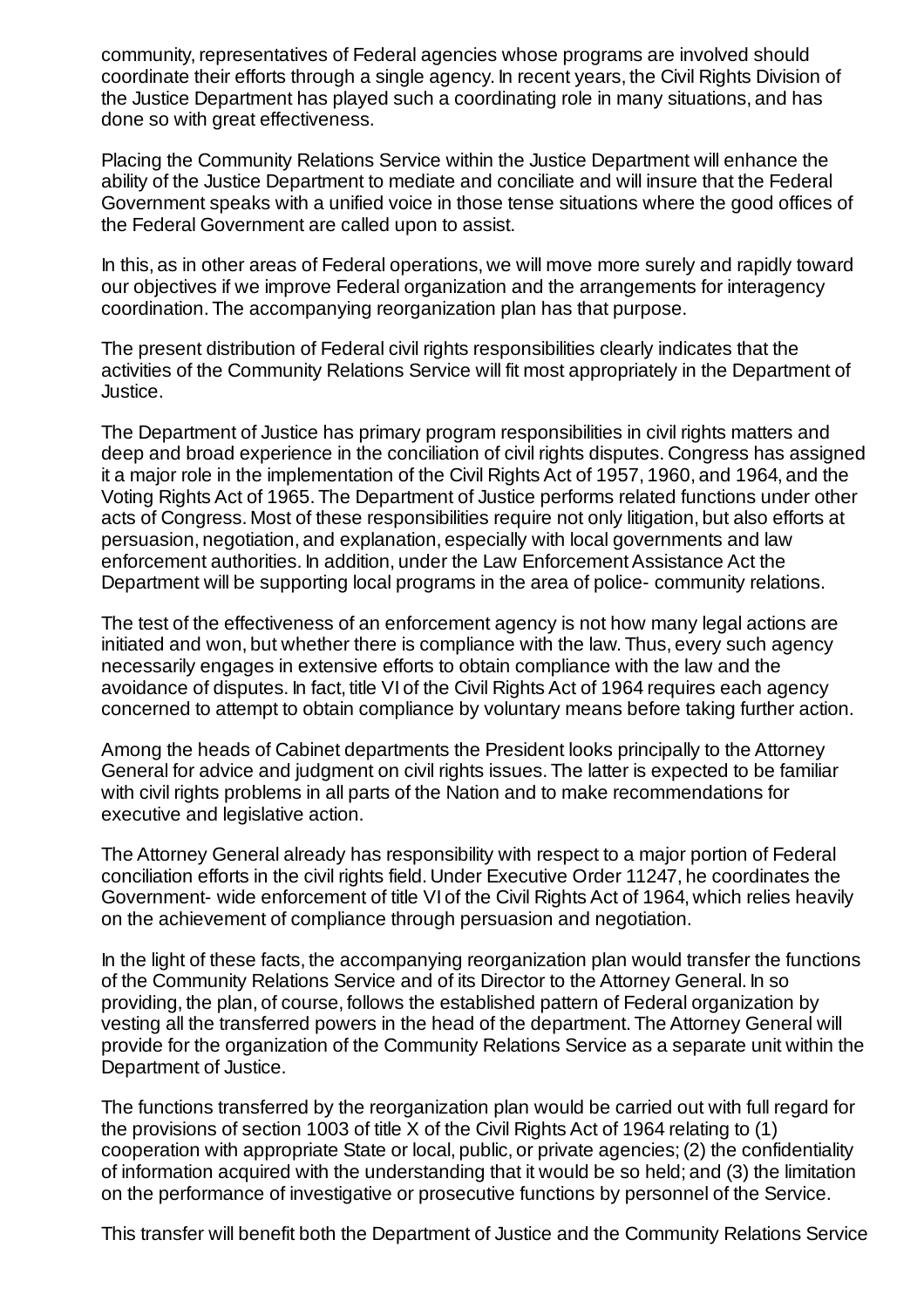in the fulfillment of their existing functions.

The Attorney General will benefit in his role as the President's adviser by obtaining an opportunity to anticipate and meet problems before the need for legal action arises.

The Community Relations Service, brought into closer relationship with the Attorney General and the Civil Rights Division of the Department of Justice, will gain by becoming a primary resource in a coordinated effort in civil rights under the leadership of the Attorney General. The Community Relations Service will have direct access to the extensive information, experience, staff, and facilities within the Department and in other Federal agencies.

Finally, the responsibility for coordinating major Government activities under the Civil Rights Act aimed at voluntary and peaceful resolution of discriminatory practices will be centered in one department. Thus, the reorganization will permit the most efficient and effective utilization of resources in this field. Together the Service and the Department will have a larger capacity for accomplishment than they do apart.

Although the reorganizations provided for in the reorganization plan will not of themselves result in immediate savings, the improvement achieved in administration will permit a fuller and more effective utilization of manpower and will in the future allow the performance of the affected functions at lower costs than would otherwise be possible.

After investigation I have found and hereby declare that each organization included in Reorganization Plan No. 1 of 1966 is necessary to accomplish one or more of the purposes set forth in section 2(a) of the Reorganization Act of 1949, as amended.

Irecommend that the Congress allow the reorganization plan to become effective.

Lyndon B. Johnson.

# **§2000g-1. Functions of Service**

It shall be the function of the Service to provide assistance to communities and persons therein in resolving disputes, disagreements, or difficulties relating to discriminatory practices based on race, color, or national origin which impair the rights of persons in such communities under the Constitution or laws of the United States or which affect or may affect interstate commerce. The Service may offer its services in cases of such disputes, disagreements, or difficulties whenever, in its judgment, peaceful relations among the citizens of the community involved are threatened thereby, and it may offer its services either upon its own motion or upon the request of an appropriate State or local official or other interested person.

## **SOURCE**

(Pub. L. 88-352, title X, Sec. 1002, July 2, 1964, 78 Stat. 267.)

**§2000g-2. Cooperation with other agencies; conciliation assistance in confidence and without publicity; information as confidential; restriction on performance of investigative or prosecuting functions; violations and penalties**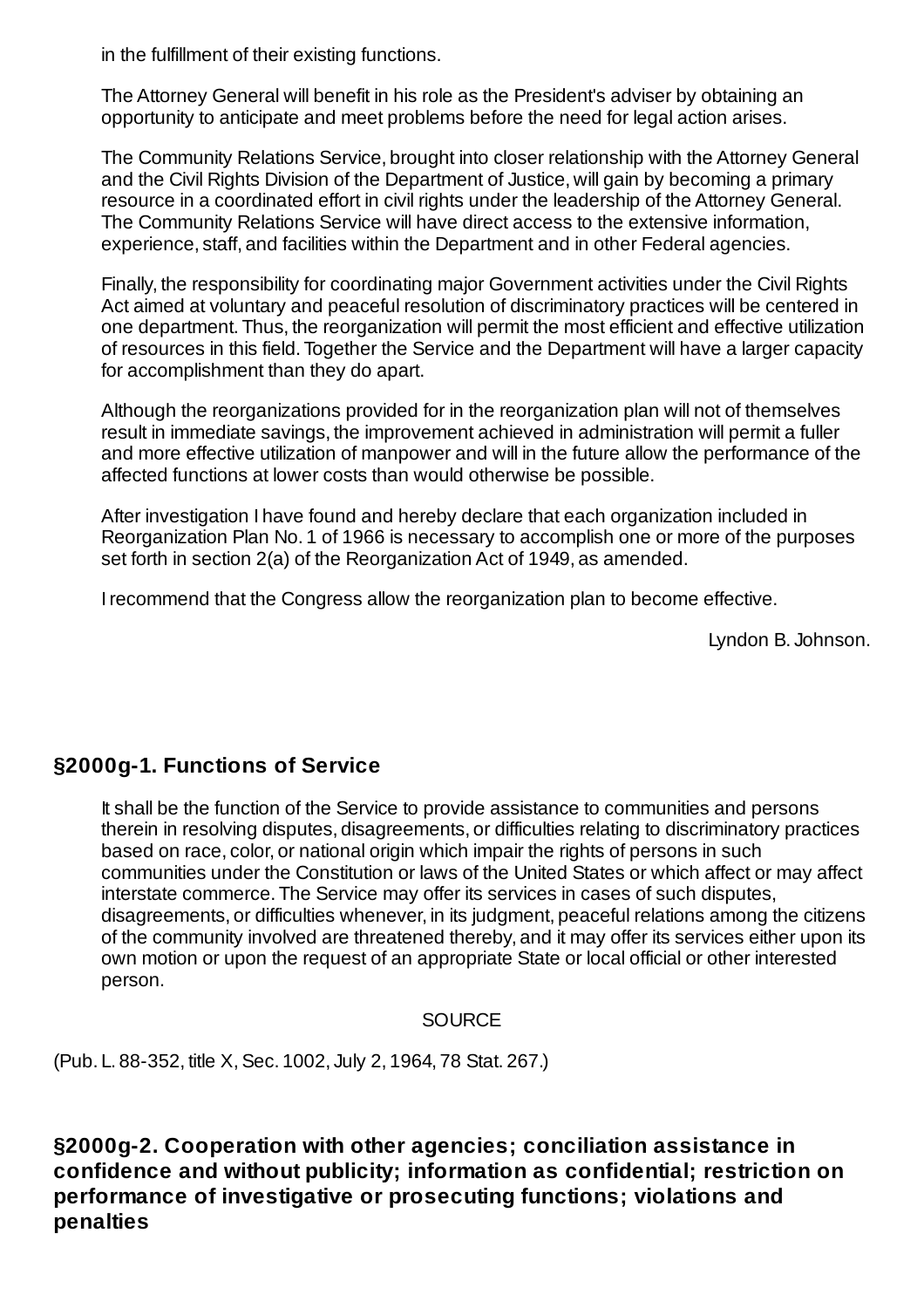(a) The Service shall, whenever possible, in performing its functions, seek and utilize the cooperation of appropriate State or local, public, or private agencies.

(b) The activities of all officers and employees of the Service in providing conciliation assistance shall be conducted in confidence and without publicity, and the Service shall hold confidential any information acquired in the regular performance of its duties upon the understanding that it would be so held. No officer or employee of the Service shall engage in the performance of investigative or prosecuting functions of any department or agency in any litigation arising out of a dispute in which he acted on behalf of the Service.Any officer or other employee of the Service, who shall make public in any manner whatever any information in violation of this subsection, shall be deemed guilty of a misdemeanor and, upon conviction thereof, shall be fined not more than \$1,000 or imprisoned not more than one year.

## **SOURCE**

(Pub. L. 88-352, title X, Sec. 1003, July 2, 1964, 78 Stat. 267.)

## **§2000g-3. Reports to Congress**

Subject to the provisions of sections 2000a-4 and 2000g-2(b) of this title, the Director shall, on or before January 31 of each year, submit to the Congress a report of the activities of the Service during the preceding fiscal year.

## **SOURCE**

(Pub. L. 88-352, title X, Sec. 1004, July 2, 1964, 78 Stat. 267.)

## **SUBCHAPTER IX - MISCELLANEOUS PROVISIONS**

## **§2000h. Criminal contempt proceedings: trial by jury, cri[min](#page-0-0)al practice, penalties, exceptions, intent; civil contempt proceedings**

In any proceeding for criminal contempt arising under title II, III, IV, V, VI, or VII of this Act, the accused, upon demand therefor, shall be entitled to a trial by jury, which shall conform as near as may be to the practice in criminal cases. Upon conviction, the accused shall not be fined more than \$1,000 or imprisoned for more than six months.

This section shall not apply to contempts committed in the presence of the court, or so near thereto as to obstruct the administration of justice, nor to the misbehavior, misconduct, or disobedience of any officer of the court in respect to writs, orders, or process of the court. No person shall be convicted of criminal contempt hereunder unless the act or omission constituting such contempt shall have been intentional, as required in other cases of criminal contempt.

Nor shall anything herein be construed to deprive courts of their power, by civil contempt proceedings, without a jury, to secure compliance with or to prevent obstruction of, as distinguished from punishment for violations of, any lawful writ, process, order, rule, decree, or command of the court in accordance with the prevailing usages of law and equity, including the power of detention.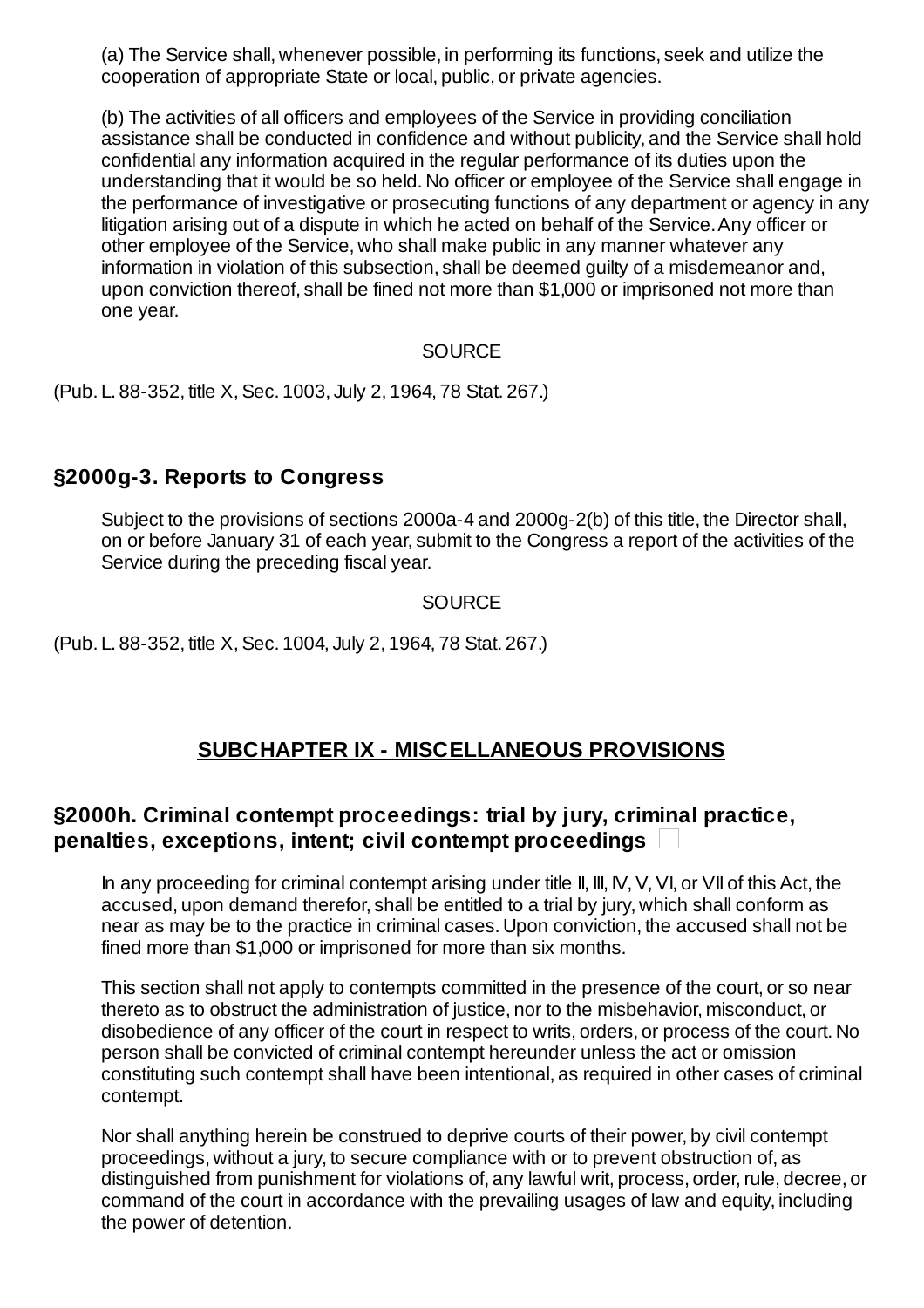#### **SOURCE**

(Pub. L. 88-352, title XI, Sec. 1101, July 2, 1964, 78 Stat. 268.)

#### REFERENCES IN TEXT

Title II, III, IV, V, VI, or VII of this Act, referred to in text, mean title II, III, IV, V, VI, or VII of Pub. L. 88-352, July 2, 1964, 78 Stat. 243, as amended. Titles II, III, and IV are classified generally to subchapters II (Sec. 2000a et seq.), III (Sec. 2000b et seq.), and IV (Sec. 2000c et seq.) of this chapter. Title V amended sections 1975a to 1975d of this title. Title VI enacted sections 2000d to 2000d-4 of this title. Title VII enacted sections 2000e to 2000e-15 of this title, amended sections 2204 and 2205 of former Title 5,Executive Departments and Government Officers and Employees, and enacted provisions set out as a note under section 2000e of this title. For complete classification of this Act to the Code, see Short Title note set out under section 2000a of this title and Tables.

# **§2000h-1. Double jeopardy; specific crimes and criminal contempts**

No person should be put twice in jeopardy under the laws of the United States for the same act or omission. For this reason, an acquittal or conviction in a prosecution for a specific crime under the laws of the United States shall bar a proceeding for criminal contempt, which is based upon the same act or omission and which arises under the provisions of this Act; and an acquittal or conviction in a proceeding for criminal contempt, which arises under the provisions of this Act, shall bar a prosecution for a specific crime under the laws of the United States based upon the same act or omission.

## **SOURCE**

(Pub. L. 88-352, title XI, Sec. 1102, July 2, 1964, 78 Stat. 268.)

## REFERENCES IN TEXT

This Act, referred to in text, is Pub. L, 88-352, July 2, 1964, 78 Stat, 241, as amended, known as the Civil Rights Act of 1964, which is classified principally to subchapters II to IX of this chapter (Sec. 2000a et seq.). For complete classification of this Act to the Code, see Short Title note set out under section 2000a of this title and Tables.

# **§2000h-2. Intervention by Attorney General; denial of equal protection on account of race, color, religion, sex or national origin**

Whenever an action has been commenced in any court of the United States seeking relief from the denial of equal protection of the laws under the fourteenth amendment to the Constitution on account of race, color, religion, sex or national origin, the Attorney General for or in the name of the United States may intervene in such action upon timely application if the Attorney General certifies that the case is of general public importance. In such action the United States shall be entitled to the same relief as if it had instituted the action.

## **SOURCE**

(Pub. L. 88-352, title IX, Sec. 902, July 2, 1964, 78 Stat. 266; Pub. L. 92-318, title IX, Sec. 906(a),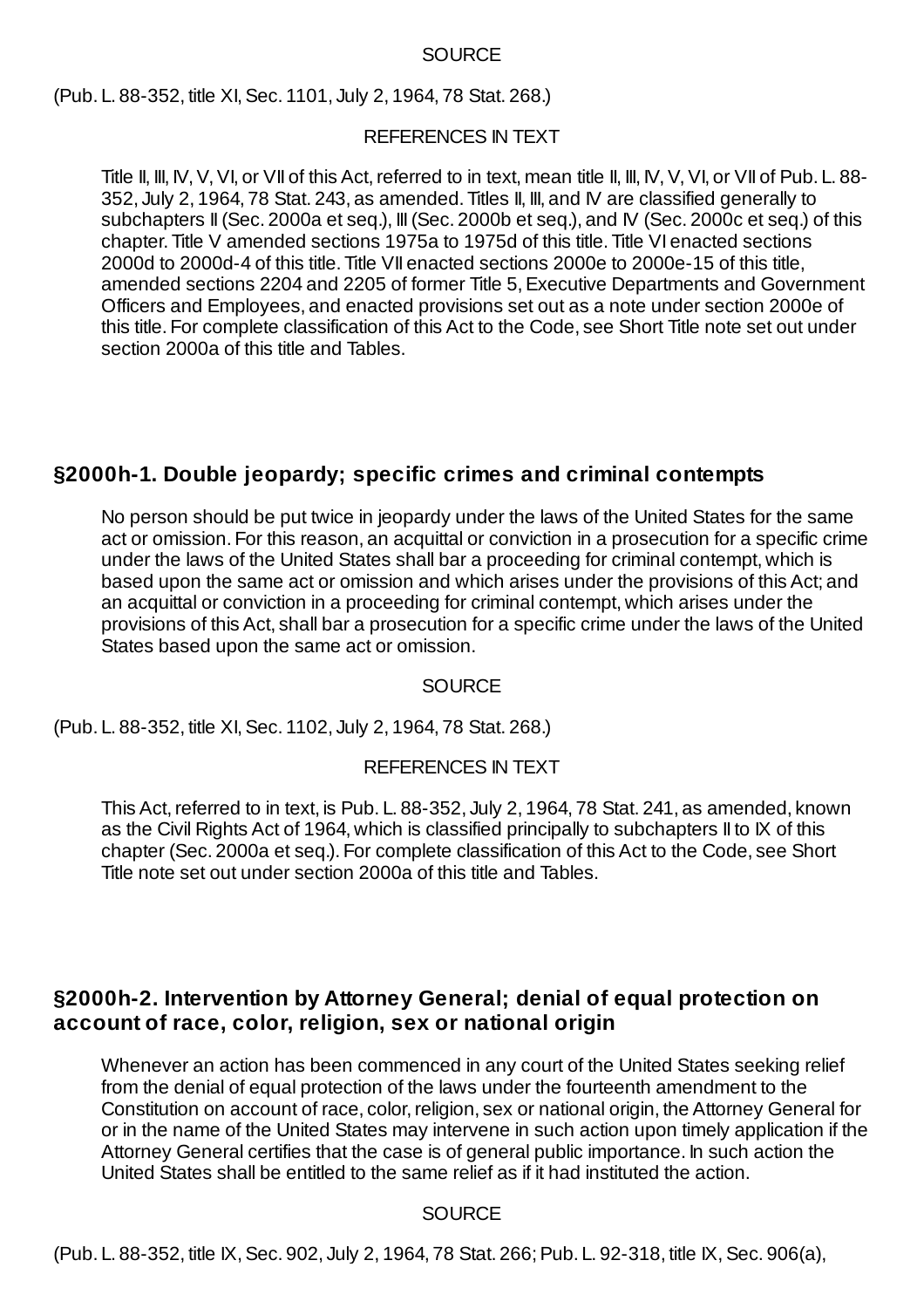(Pub. L. 88-352, title IX,Sec. 902, July 2, 1964, 78 Stat. 266;Pub. L. 92-318, title IX,Sec. 906(a), June 23, 1972, 86 Stat. 375.)

## **AMENDMENTS**

1972 - Pub. L. 92-318 inserted "sex" after "religion,".

# **§2000h-3. Construction of provisions not to affect authority of Attorney General, etc., to institute or intervene in actions or proceedings**

Nothing in this Act shall be construed to deny, impair, or otherwise affect any right or authority of the Attorney General or of the United States or any agency or officer thereof under existing law to institute or intervene in any action or proceeding.

#### **SOURCE**

(Pub. L. 88-352, title XI, Sec. 1103, July 2, 1964, 78 Stat. 268.)

## REFERENCES IN TEXT

This Act, referred to in text, is Pub. L. 88-352, July 2, 1964, 78 Stat. 241, as amended, known as the Civil Rights Act of 1964, which is classified principally to subchapters II to IX of this chapter (Sec. 2000a et seq.). For complete classification of this Act to the Code, see Short Title note set out under section 2000a of this title and Tables.

## **§2000h-4. Construction of provisions not to exclude operation of State laws and not to invalidate consistent State laws**

Nothing contained in any title of this Act shall be construed as indicating an intent on the part of Congress to occupy the field in which any such title operates to the exclusion of State laws on the same subject matter, nor shall any provision of this Act be construed as invalidating any provision of State law unless such provision is inconsistent with any of the purposes of this Act, or any provision thereof.

#### **SOURCE**

(Pub. L. 88-352, title XI, Sec. 1104, July 2, 1964, 78 Stat. 268.)

#### REFERENCES IN TEXT

This Act, referred to in text, is Pub. L. 88-352, July 2, 1964, 78 Stat. 241, as amended, known as the Civil Rights Act of 1964, which is classified principally to subchapters II to IX of this chapter (Sec. 2000a et seq.). For complete classification of this Act to the Code, see Short Title note set out under section 2000a of this title and Tables.

## **§2000h-5. Authorization of appropriations**